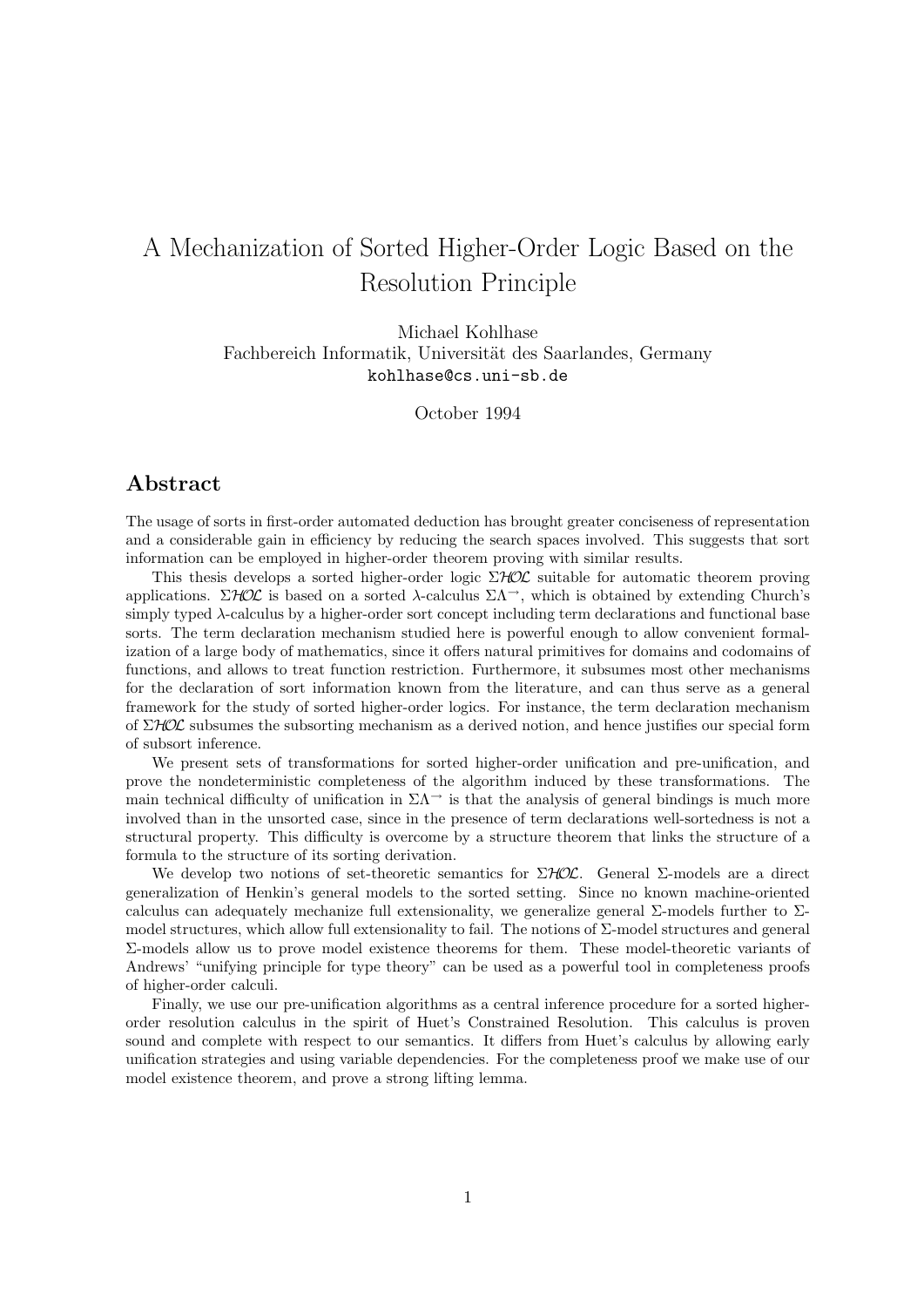## Contents

| $\mathbf{1}$     | Introduction                                                                    |                                                                                                                                |                |  |
|------------------|---------------------------------------------------------------------------------|--------------------------------------------------------------------------------------------------------------------------------|----------------|--|
|                  | 1.1                                                                             |                                                                                                                                | $\mathbf{3}$   |  |
|                  | 1.2                                                                             |                                                                                                                                | $\overline{5}$ |  |
|                  | 1.3                                                                             |                                                                                                                                | 8              |  |
|                  | 1.4                                                                             |                                                                                                                                | 10             |  |
|                  | 1.5                                                                             |                                                                                                                                | 12             |  |
|                  | 1.6                                                                             |                                                                                                                                | 14             |  |
|                  | 1.7                                                                             | $\Sigma$ HR: A Mechanization of $\Sigma$ HOL by Higher-Order Resolution                                                        | 15             |  |
|                  | 1.8                                                                             |                                                                                                                                | 17             |  |
| $\boldsymbol{2}$ | Simply Typed $\lambda$ -Calculus<br>19                                          |                                                                                                                                |                |  |
|                  | 2.1                                                                             |                                                                                                                                | 19             |  |
|                  | 2.2                                                                             |                                                                                                                                | 22             |  |
|                  | 2.3                                                                             |                                                                                                                                | 24             |  |
|                  | 2.4                                                                             | Type Inference $\ldots \ldots \ldots \ldots \ldots \ldots \ldots \ldots \ldots \ldots \ldots \ldots$                           | 30             |  |
| 3                | $\Sigma\Lambda$ <sup>-</sup> : A Sorted $\lambda$ -Calculus<br>34               |                                                                                                                                |                |  |
|                  | 3.1                                                                             |                                                                                                                                | 34             |  |
|                  | 3.2                                                                             |                                                                                                                                | 36             |  |
|                  | 3.3                                                                             |                                                                                                                                | 43             |  |
|                  | 3.4                                                                             |                                                                                                                                | 46             |  |
|                  | 3.5                                                                             |                                                                                                                                | 49             |  |
|                  |                                                                                 |                                                                                                                                | 56             |  |
|                  | 3.6                                                                             |                                                                                                                                |                |  |
| 4                | Computational Aspects $\Sigma\Lambda$ <sup><math>\rightarrow</math></sup><br>62 |                                                                                                                                |                |  |
|                  | 4.1                                                                             |                                                                                                                                | 62             |  |
|                  | 4.2                                                                             |                                                                                                                                | 68             |  |
|                  | 4.3                                                                             |                                                                                                                                | 72             |  |
|                  | 4.4                                                                             |                                                                                                                                | 74             |  |
|                  | 4.5                                                                             |                                                                                                                                | 78             |  |
|                  | 4.6                                                                             |                                                                                                                                | 84             |  |
| $\bf{5}$         | $\Sigma$ HOL: A Sorted Higher-Order Logic<br>88                                 |                                                                                                                                |                |  |
|                  | 5.1                                                                             |                                                                                                                                | 88             |  |
|                  | 5.2                                                                             |                                                                                                                                | 89             |  |
|                  | 5.3                                                                             |                                                                                                                                | 94             |  |
|                  | 5.4                                                                             |                                                                                                                                | 98             |  |
|                  | 5.5                                                                             |                                                                                                                                | 105            |  |
| 6                | $\Sigma H \mathbb{R}$ : Resolution for $\Sigma H \mathbb{O} \mathcal{L}$<br>107 |                                                                                                                                |                |  |
|                  | 6.1                                                                             | Reduction to Clause Normal Form                                                                                                | 107            |  |
|                  | 6.2                                                                             |                                                                                                                                | 112            |  |
|                  | 6.3                                                                             |                                                                                                                                | 114            |  |
|                  | 6.4                                                                             | Completeness of $\Sigma$ HR $\ldots$ $\ldots$ $\ldots$ $\ldots$ $\ldots$ $\ldots$ $\ldots$ $\ldots$ $\ldots$ $\ldots$ $\ldots$ | 121            |  |
|                  |                                                                                 |                                                                                                                                |                |  |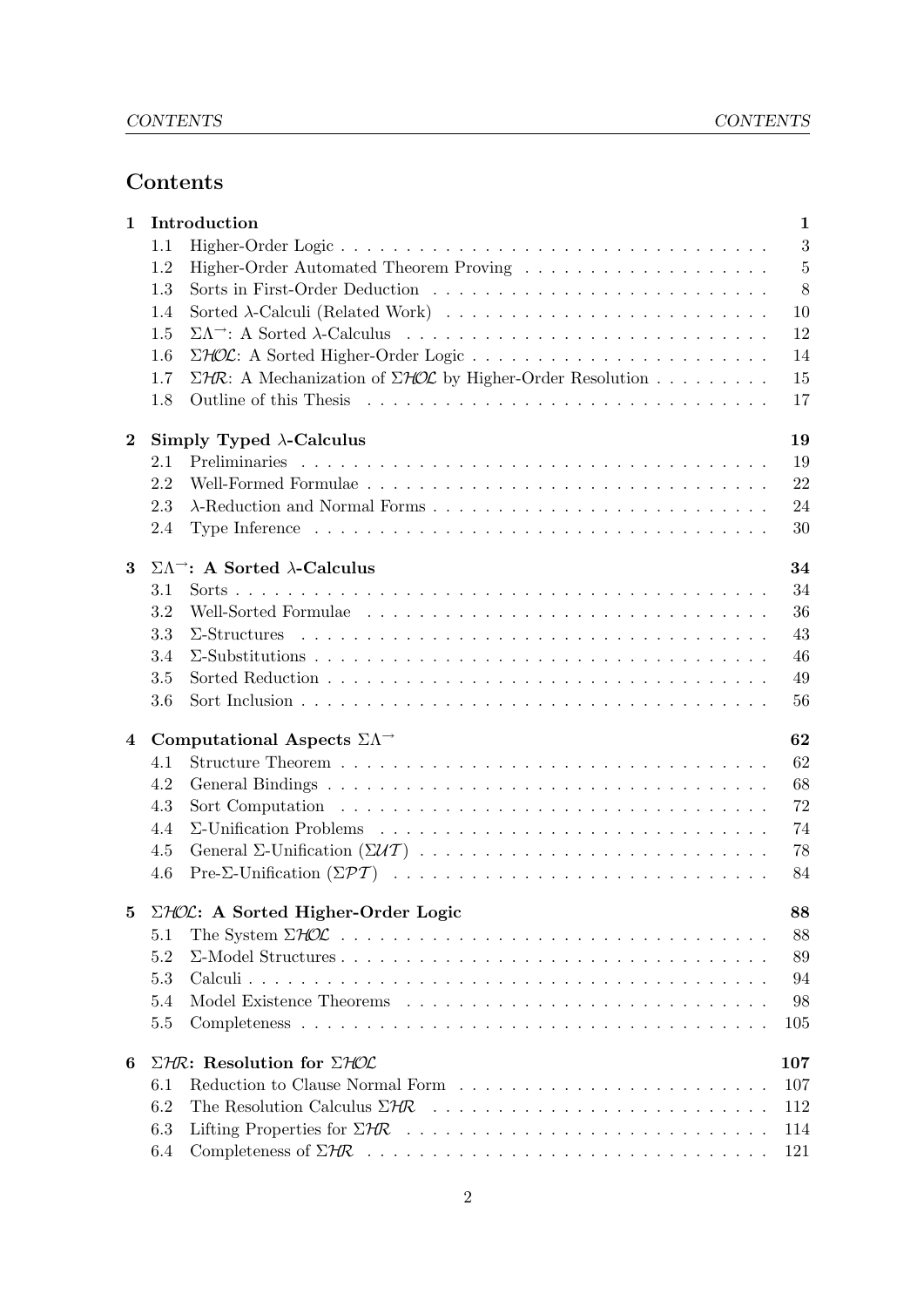| 8 Acknowledgments | 126.        |
|-------------------|-------------|
| 9 Bibliography    | 134<br>135. |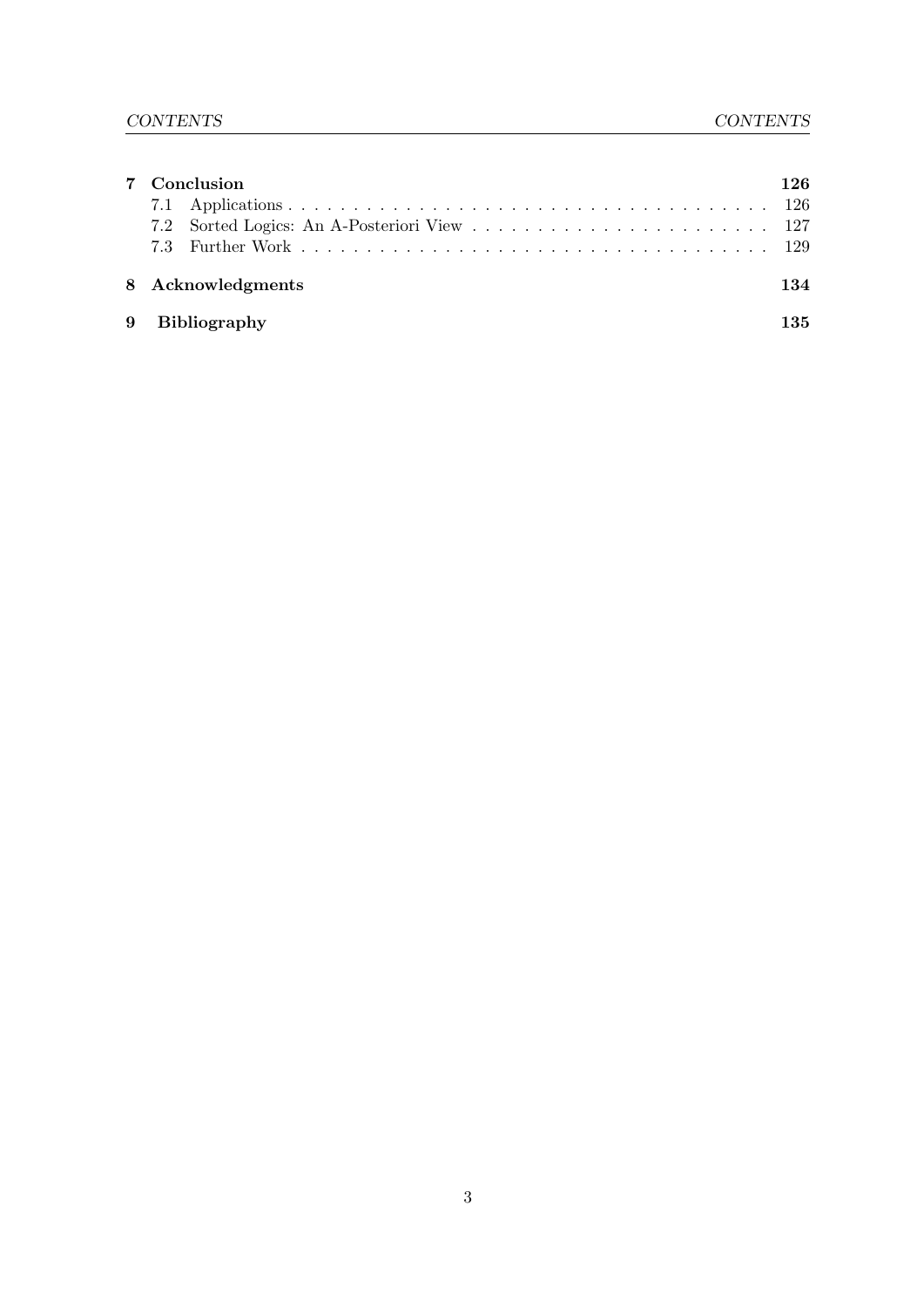## 1 Introduction

The field of mathematical logic has its roots in the effort of understanding the process of rational human reasoning. Since mathematical reasoning is human reasoning in its purest and most rigorous form, it is the most natural object for the investigation of this process.

If we look at the history of mathematics, we can observe a recurring pattern of change. Consider, for instance, the case of calculating with numbers, a task that has changed from a difficult job for highly paid specialists in Roman times to a task that is feasible for children in our century. What is the cause of this dramatic change? Of course the formalized reasoning procedures for arithmetic that we use nowadays. These so-called calculi consist of a set of rules that can be followed purely syntactically, but nevertheless manipulate arithmetic expressions in a correct and fruitful way. An essential prerequisite for syntactic manipulation is that the objects are given in a formal language suitable for the problem. For example, the introduction of the decimal system has been instrumental to the simplification of arithmetic mentioned above. When the arithmetical calculi were sufficiently well-understood and in principle a mechanical procedure, and when the art of clock-making was mature enough to design and build mechanical devices of an appropriate kind, the invention of calculating machines for arithmetic by Schickard (1623), Pascal (1642), and Leibniz (1671) was only a natural consequence.

Another important step for understanding the human reasoning process was the observation ofAristoteles, and other Greek philosophers, and later by Leibniz, Boole, and Frege, that mathematical methods (calculization) can be applied to the reasoning process itself. In particular, mathematical reasoning can be carried out by syntactically applying simple rules to formal expressions just like in the case of arithmetical calculi. This idea, to develop calculi for reasoning in analogy to those for arithmetic, has strongly influenced the development of formal languages, notions of semantics, and modern logical calculi. Just as the discovery of efficient calculi for arithmetic has led to the development of mechanical calculators, the discovery of logical calculi has led to the development of todays *deduction systems*, which are computer programs that perform reasoning tasks by operationalizing these calculi. The systems built so far can be roughly categorized into the paradigms of interactive and fully automatic systems that aim at finding proofs for theorems with or without user interaction.

Automated theorem provers are usually based on refutation calculi that try to prove a theorem by deriving a contradiction from its negation and rely on unification [?] as a central inference procedure. Unification algorithms (see [BS94] for a comprehensive survey) compute substitutions that equate given sets of terms. For refutation purposes only such substitutions (called most general) are needed from which all others can be recovered by instantiation. This property allows the refutation procedure to search for schematic proofs that represent all instances of the proof. Such refutation procedures are conceptually and computationally very simple, if the used sub-procedures, such as normal form reductions and unification, are decidable and of relatively low complexity. Therefore almost all automated theorem provers restrict the input language to some variant or subsystem of first-order logic, where unification is decidable and yields unique, most general unifiers.

The primary emphasis of research for fully automated systems lies in finding strong calculi and search strategies that restrict the search spaces associated with proof search. There are three classes of refutation calculi for automated theorem proving that turned out to be of primary importance, namely, resolution [?, OS89], the mating/connection method [?, ?], and analytic tableaux [Smu68, Fit90]. The resolution method has been further refined for a special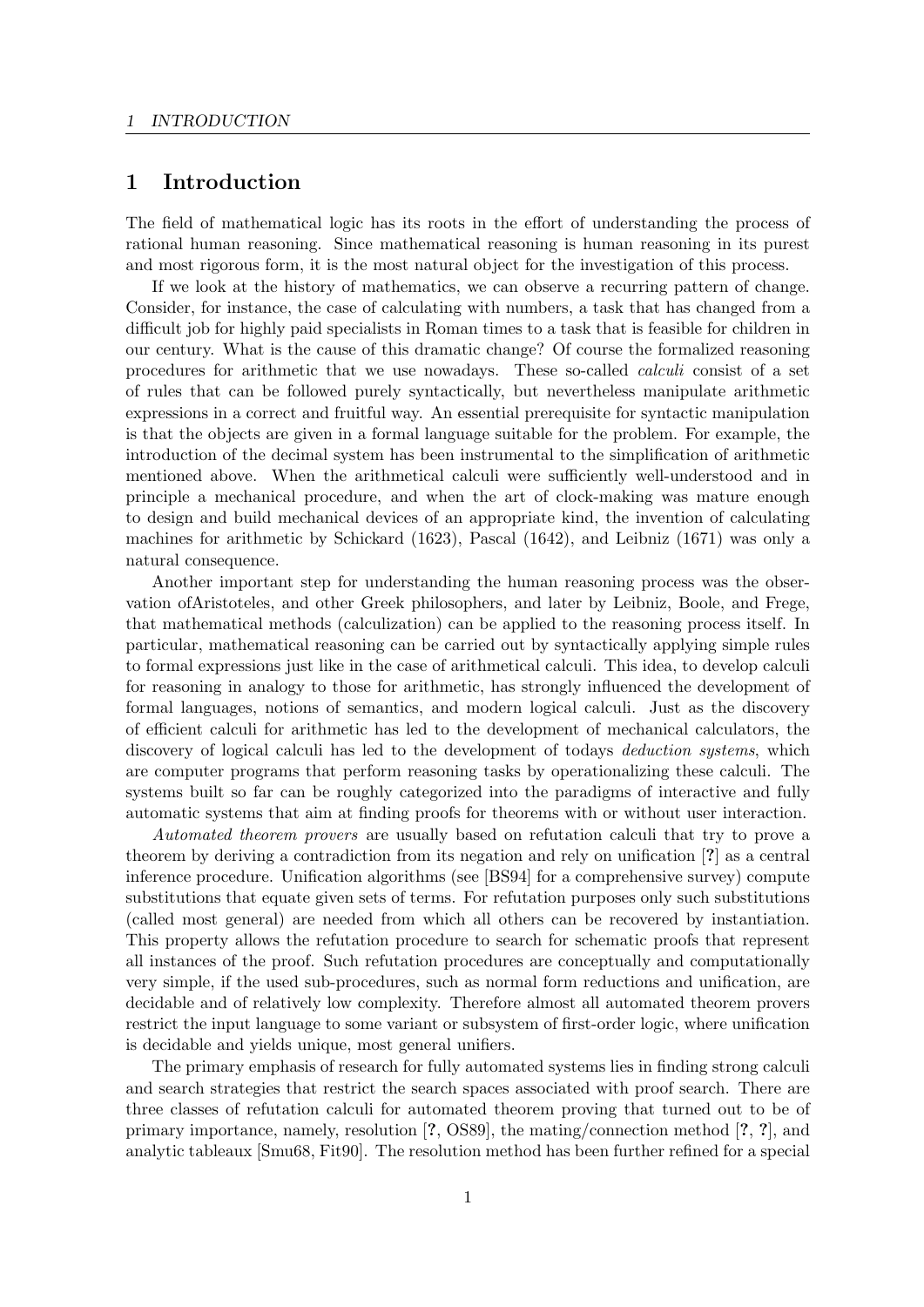treatment of the equality predicate in the Paramodulation [RW69], E-resolution [Mor69], and RuE-resolution [Dig79] calculi. Term Rewriting [KB70] systems, which have at first been developed for pure equational logic, have since been generalized to full first-order logic in the superposition calculi [ZK88, BG90, BG92].

Automated theorem proving systems based on any of the calculi above have reached the power to solve non-trivial problems, but they are (like all search procedures) subject to the combinatorial explosion of the search spaces, and therefore have principal limits to the complexity of proofs that can be found. Thus in general they can approach the efficiency of mathematicians only in domains, where humans have very little or no intuition at all.

These limits have led part of the research community to investigate systems that rely on user interaction to find proofs. Since universal proof procedures do not play an important role in this paradigm, the community has developed highly expressive logical formalisms and calculi that are modeled after human reasoning in mathematical practice. This is essential for the concept of interactive deduction systems, because an expressive language allows for adequate formalizations of mathematical practice and also for short proofs that can be easily communicated. The Automath Project [dB80] has pioneered the area of mechanical proof checking by coding the total contents of a mathematical textbook [Lan30] in a formal language and proving all theorems in the accompanying proof system [Jut79].

Unfortunately, typical proofs in this and other systems are still so long and complex that almost all practical interactive systems provide a so-called "tactic mechanism" (giving rise to the name "tactic theorem proving"), which allows the user to write small specialized automatic reasoning procedures to relieve him of some of the routine work. Among the most influential tactic theorem provers are the Nuprl [CAB+86], the HOL [Gor85, GM93], the PVS [ORS92], and the KIV [HRS90, HRS91] systems, which were originally designed for program and hardware verification. Isabelle [PN90] and Elf [Pfe91] are examples for deduction systems that mechanize logical frameworks, i.e. systems where the logic language is powerful enough to allow the specification of object logics.

The motivation for the work reported in this thesis comes from the attempt to develop deduction systems that inherit the merits of both approaches to theorem proving, the interactive and the fully automatic one [?, ?]. If deduction systems are to be useful as assistants to mathematicians or in software verification, we will need the expressive formalisms (currently found in interactive systems) and the strong universal proof procedures (without the restriction to first-order logic), since otherwise formal deduction will be too tedious and expensive in practice. Clearly the solution cannot be an automated theorem prover for expressive logics, since it is maybe even more subject to the combinatoric explosion. The author believes that a possible solution might be an interactive deduction system that has access to powerful automated theorem proving procedures (logic engines, such as resolution systems) to fill non-trivial gaps in the proofs the user develops interactively with the system. These logic engines must be automatic systems that can routinely solve non-trivial problems given in the expressive language of the interactive system calling them.

The concrete goal of this thesis is to develop a mechanization of a very expressive logical formalism that is suited for the use in mathematics. As mathematical facts cannot be adequately formalized in first-order logic and first-order automated theorem proving has shown that sort techniques allow for an efficient automatic proof search, we have chosen a sorted higher-order logic for the task. The sorted higher-order resolution calculus developed in this thesis is intended to be a basis for logic engines that are suited for the task described above.

In the remainder of this introduction we will have a look at higher-order logic and de-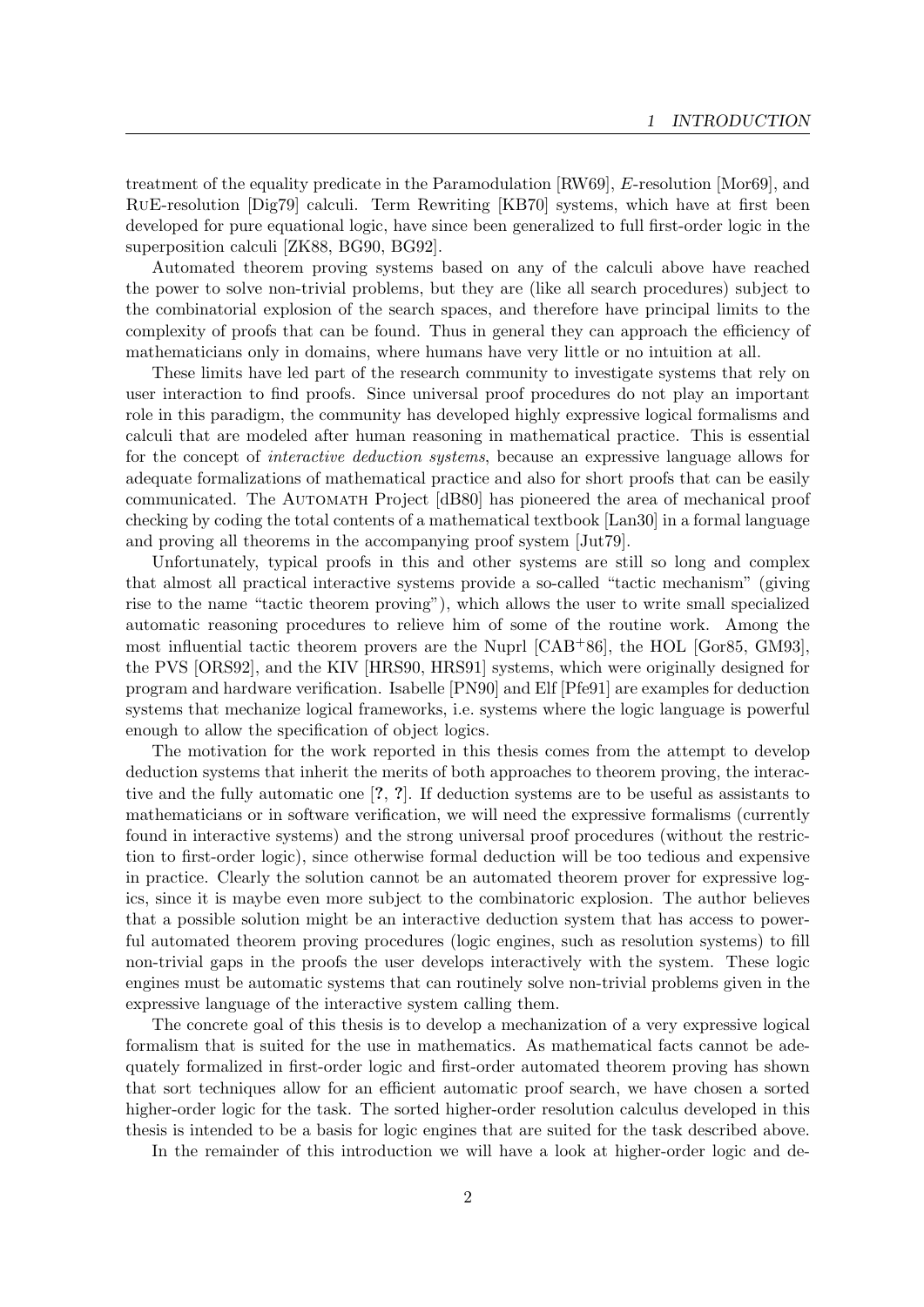duction, and sorted first-order deduction systems to motivate the features of our common generalization. Then we will review related work and finally outline the results and structure of this thesis.

## 1.1 Higher-Order Logic

At the beginning of this century mathematicians applied the newly developed logical methods to mathematics itself (e.g. [WR10, Hil04]) and thereby tried to provide it with a secure logical foundation. A solution of this "Grundlagen" problem requires a formal language to express all mathematical statements and a consistent logical calculus that can formally derive all true statements. This endeavor turned out to be much more difficult than expected, for instance the well-known Russell-antinomies show that special precautions must be taken in order to prevent inconsistencies. Russell already suggested the use of typed logics [Rus08] as a possible remedy and used this approach together with Whitehead in the Principia Mathematica [WR10]. Typed logics classify objects by assigning a certain type to each object, and by restricting term formation to well-typed formulae. To be well-typed objects of functional type can only be applied to arguments whose type matches the type of their domain. The hierarchy of types naturally induces the notion of an order on types and objects.

In [Göd30] Gödel proved the completeness of a subsystem of the logic underlying Principia Mathematica (the so-called *first-order logic*), which allows quantification only over first-order variables (individuals). In contrast to this we will call logical systems that allow quantification over variables of arbitrary order *higher-order logics*. Unfortunately, first-order logic is so weak that neither Peano arithmetic nor, for instance, the theory of torsion groups<sup>1</sup> can be finitely axiomatized. Gödels later result [Göd31], stating that the full system of Principia Mathematica (and indeed any logical system that can formalize Peano arithmetic) is incomplete, has led to the dominance of first-order logic that we still experience today, even though only a fragment of mathematics can be adequately expressed. First-order logic is even more appealing, because the technical device of typing can be left implicit by distinguishing "terms" (denoting individuals) and "propositional formulae" (denoting truth values).

Zermelo, Fraenkel, Gödel, and others used an encoding of mathematics into set theory [Zer08, Fra28, Neu28, G¨od40, Ber41] that is itself axiomatizable in first-order logic to give an answer to the foundation problem for mathematics that is accepted by most mathematicians today. It is appealing, since it only uses first-order calculi and thus inherits all nice properties of first-order logic. Consequently, these ideas have been the basis for attempts to build automated theorem provers for mathematics [BLM+86, Qua92]. Note that these systems must be incomplete, as Peano arithmetic can be formalized in them via the encoding.

Mathematical vernacular usually uses a mixture of both: set theory and typed higherorder logics. Set theory provides a powerful tool for describing mathematical objects, and proofs are carried out in a logic implicitly typed by the choice of notation  $(n, m, k$  for natural numbers;  $f, g, h$  for functions ...). Furthermore, explicit quantification over variables of higher type is widespread. Naturally, the opportunity to encode all of this into set theory is almost never used, since the encodings of the objects of interest become much too large and quite unwieldy. On the contrary, deduction is in general carried out in the respective technical language, that has been established for the particular mathematical field in question. Thus,

<sup>&</sup>lt;sup>1</sup>Torsion groups are groups, where for any element a, there is a natural number n such that  $a^n$  is the neutral element.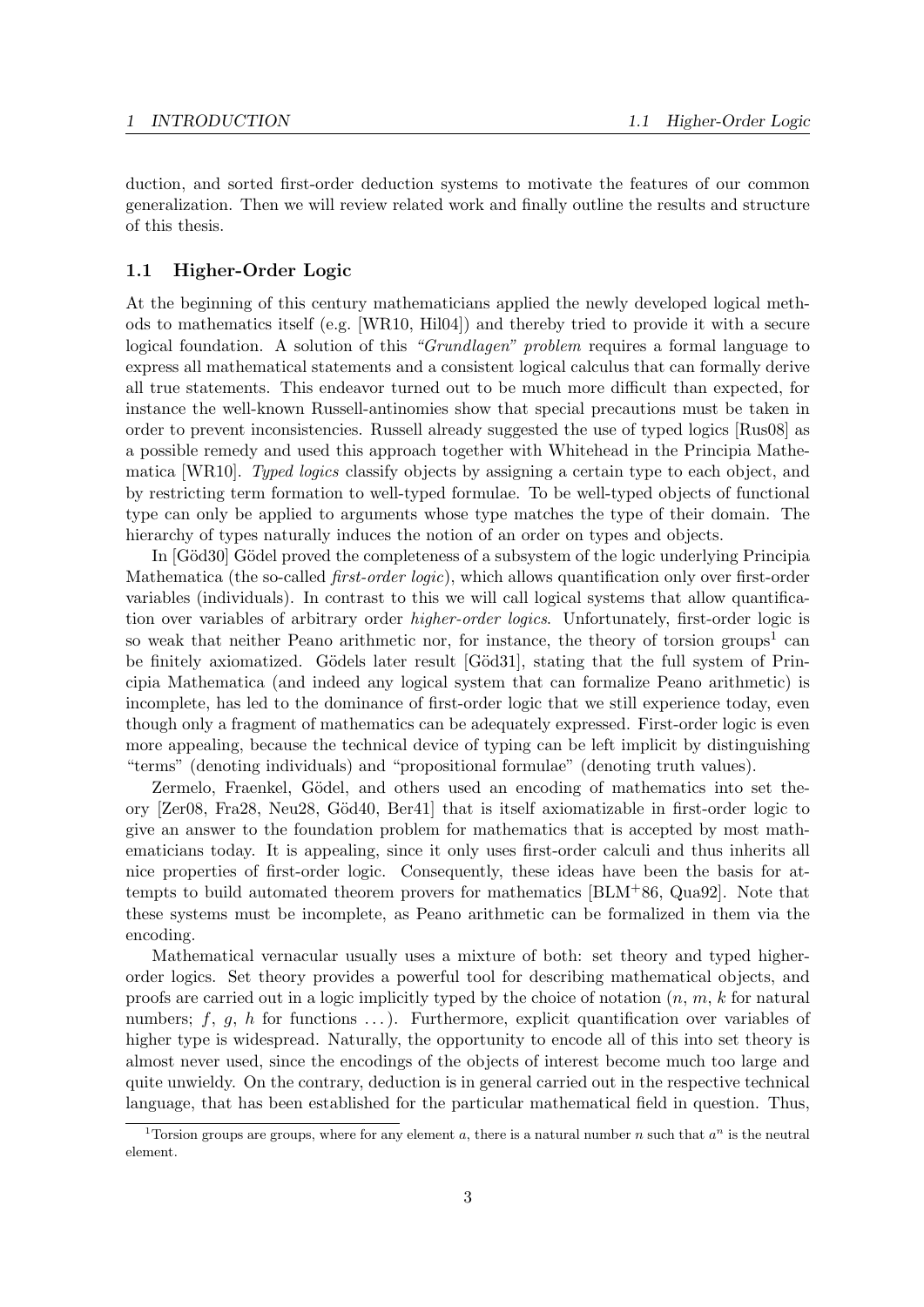if we view axiomatic set theory only as an answer to the foundation problem of mathematics, where the aim consists in demonstrating that the whole body of mathematics can be encoded into a consistent logical system, the problem can be viewed as solved and the technical inconvenience that, for instance, basic mathematical objects like functions have to be encoded as right total, left unique relations are irrelevant. This need for encoding into axiomatic set theory is clearly an obstacle for giving an adequate account of informal mathematical practice. The author believes that the choice of a typed higher-order logic is much more natural for the use in deduction systems, since it takes those objects as primitive that most mathematicians consider as basic. Moreover, we can also use axiomatic set theory in higher-order logic, since it contains first-order logic as a subsystem.

The expressiveness of the logical systems discussed so far (higher-order logics as well as axiomatic set theories) is guaranteed by the so-called comprehension axioms, which postulate the existence of all functions that can be expressed by well-formed formulae parameterized by free variables. Unfortunately, this infinite set of axioms makes a direct use of higher-order logic for the mechanization of mathematics impossible, because an automated theorem prover would have to be interactively supplied with the subset of comprehension axioms relevant for the problem at hand. Thus significant guidance would be left to the user of a deduction system, since the choice of the appropriate comprehension axiom (for instance, postulating the existence of a diagonal sequence in the proof of Cantor's theorem) is often a key idea to the proof.

This was one of the reasons for Church to reformulate higher-order predicate logics to the (logically equivalent) system of  $simple^2$  type theory. In this logical system the comprehension axioms are cast in an equality theory, which can even be directed to a confluent terminating reduction system, and is therefore decidable. We can understand this reformulation by the following argument. Take an instance of the original comprehension axiom  $\exists F \forall X F X =$ **A**, where **A** is an arbitrary formula, and give the function  $F$ , which is guaranteed by this axiom, the name  $\lambda X \mathbf{A}$ , then we are left with the assertion that  $\forall X (\lambda X \mathbf{A})X = \mathbf{A}$ . This can be instantiated by an arbitrary formula **B** to  $(\lambda X \mathbf{A}) \mathbf{B} = [\mathbf{B}/\mathbf{X}] \mathbf{A}$  which is just the definition of  $\beta$ -equality. Thus Church's simply typed  $\lambda$ -calculus is a very elegant and intuitive formulation of higher-order logic, since the syntax and semantics of typed predicate logics can be reobtained by simple definitions. Therefore we base the work reported in this thesis on simple type theory.

Independently from its logical origins the simply typed  $\lambda$ -calculus has become one of the most important tools of computer science for describing functions, programming languages, and more generally computability. This has spawned the development of a rich zoo of specialized type systems for various  $\lambda$ -calculi (see for instance [Tho91]). Although the name "type theory" has originally been used by Church for his logical system (i.e. the simply typed  $\lambda$ calculus augmented by logical constants and axioms), it has become customary to refer with this name to  $\lambda$ -calculi with powerful type systems but without logical constants or axioms. We will stick to this usage and call our  $\lambda$ -calculi higher-order logics whenever logical constants and axioms are present.

We also want to mention an alternative, equivalent formulation of higher-order logic. Combinatory logic was developed by Schönfinkel [Sch24], and then thoroughly investigated by Curry and Feys [CF58] (for a modern treatment see [HS86]). In combinatory logic the role of  $\lambda$ -abstraction and  $\beta$ -conversion is taken up by the combinators K, S, I, and the axioms

<sup>2</sup> In fact, Church's type system is a simplification of Russell's system of ramified types [Rus08].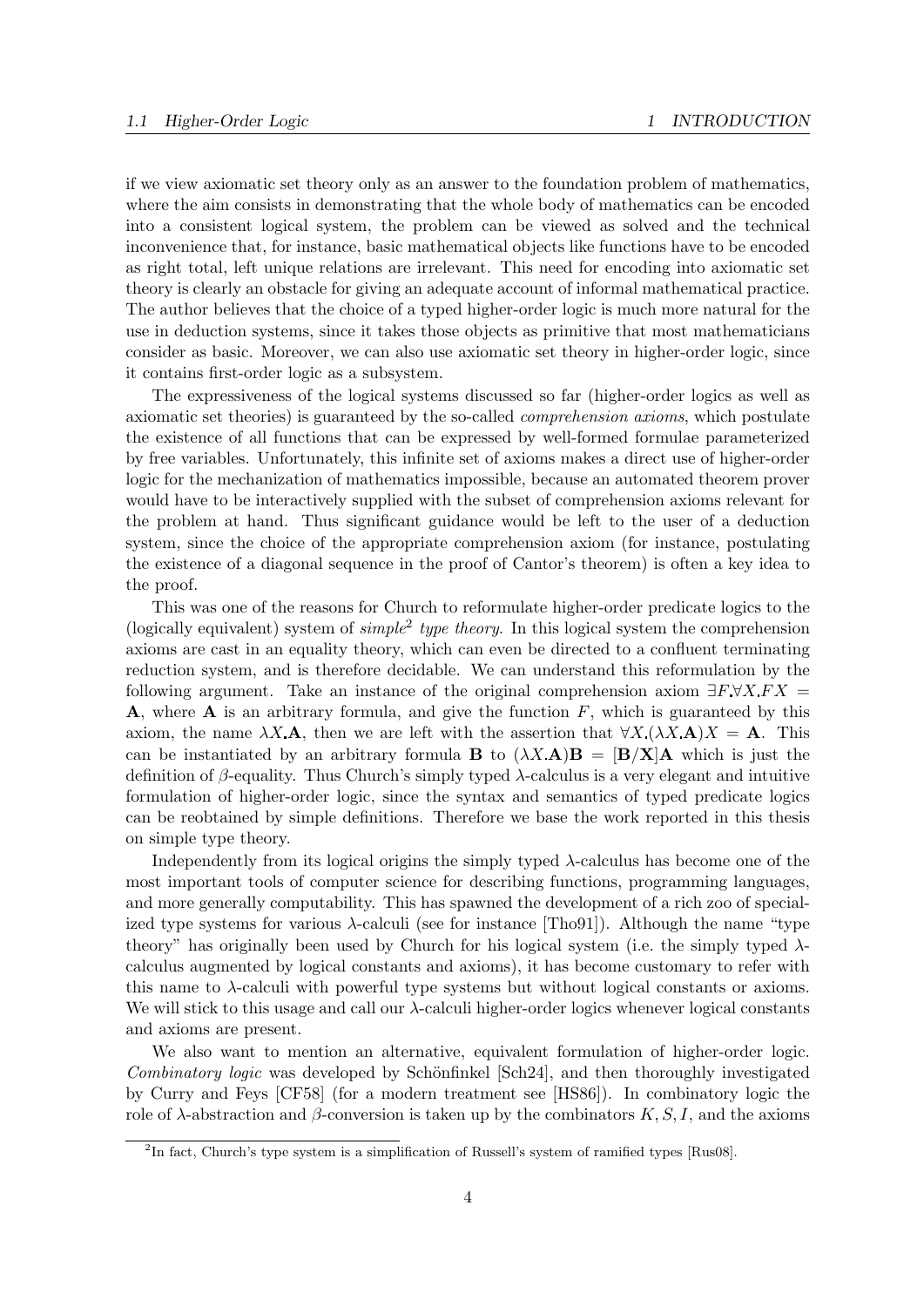of weak combinatory reduction:  $I\mathbf{A} \longrightarrow \mathbf{A}$ ,  $K\mathbf{A}\mathbf{B} \longrightarrow \mathbf{A}$  and  $S\mathbf{A}\mathbf{B}\mathbf{C} \longrightarrow (\mathbf{A}\mathbf{C})(\mathbf{B}\mathbf{C})$ . The simply typed version of this system of higher-order logic is equivalent to the simply typed  $\lambda$ -calculus, since each combinatory logic formula can directly be translated into a  $\lambda$ calculus formula and vice versa. Moreover, the equality theories are coextensive modulo this translation. Combinatory logic has one great technical advantage: there is no need for  $\lambda$ abstractions, and consequently, bound variables are not a problem. But it has the practical disadvantage that formulae are much more difficult to read for humans. While there have been attempts to mechanize mathematics on the basis of combinatory logics [Rob69b, Joh91, DJ92, ?, Joh93, Koh93], this is not the subject of this thesis, although it may become important in the future.

## 1.2 Higher-Order Automated Theorem Proving

The history of building automated theorem provers for higher-order logic is almost as old as the field of deduction systems itself. In fact, one of the first attempts to build a semiautomated deduction systems (SAM [BEG+64, Gua64, Gou65, GOBS69]) did not restrict itself to first-order logic but instead used higher-order logic.

When evaluating calculi for higher-order logic the classical notion of completeness becomes problematic, since higher-order logic cannot admit complete calculi according to Gödel's first incompleteness theorem [Göd31] as mentioned above. At closer view, Gödel's theorem only applies to the so-called standard semantics, where a model consists of a given universe  $\mathcal{D}_{\iota}$  of individuals, the set  $\mathcal{D}_{o}$  of truth values, and universes  $\mathcal{D}_{\alpha\to\beta}$  for the function types that are just the sets of all functions with domain in  $\mathcal{D}_{\alpha}$  and codomain in  $\mathcal{D}_{\beta}$ . While this semantics is indeed the intuitive semantics for mathematics, it does not necessarily yield a reasonable measure for the completeness of a calculus. If we consider a generalized notion of model theory, the so-called *general models*, where the universes of functional type are only required to be subsets of the set of all functions such that there exists a denotation for any well-formed formula<sup>3</sup>, then appropriate generalizations of first-order calculi are complete [Hen50]. Clearly each standard model is a general model. Moreover, there are now so many new models, that all propositions that are valid but not provable (in the standard sense) now have a counterexample. Furthermore, by Gödel's second incompleteness theorem formal methods cannot characterize standard models in the class of general models. Thus this so-called generalized (or Henkin)-semantics yields an appropriate measure of completeness for higherorder calculi. Fortunately, the corresponding notion of soundness entails that of standard soundness, since each standard model is a general model by definition.

A wide range of methods for higher-order automated theorem proving has been proposed. In [Rob68, Rob69a] Robinson presented a proof procedure that is essentially a tableau implementation of the calculi given in [Sch60, Tak53]. A similar procedure was later implemented in [Hib73] and successfully applied to problems from number theory. In [Rob69b] Robinson proposes to translate a problem given in higher-order logic into combinatory logic and to give it to a conventional first-order Resolution/Paramodulation theorem prover that has also been given an axiomatization of combinatory logic. In [Dar71] Darlington presents a resolution procedure that allows limited second-order formulae in order to handle induction schemata. He employs the unification algorithms from [Gou66]. Andrews proposed a resolution calculus for full higher-order logic [?], and for the completeness proof pioneers the use of a unifying

<sup>&</sup>lt;sup>3</sup>Note that this requirement directly corresponds to the comprehension axioms.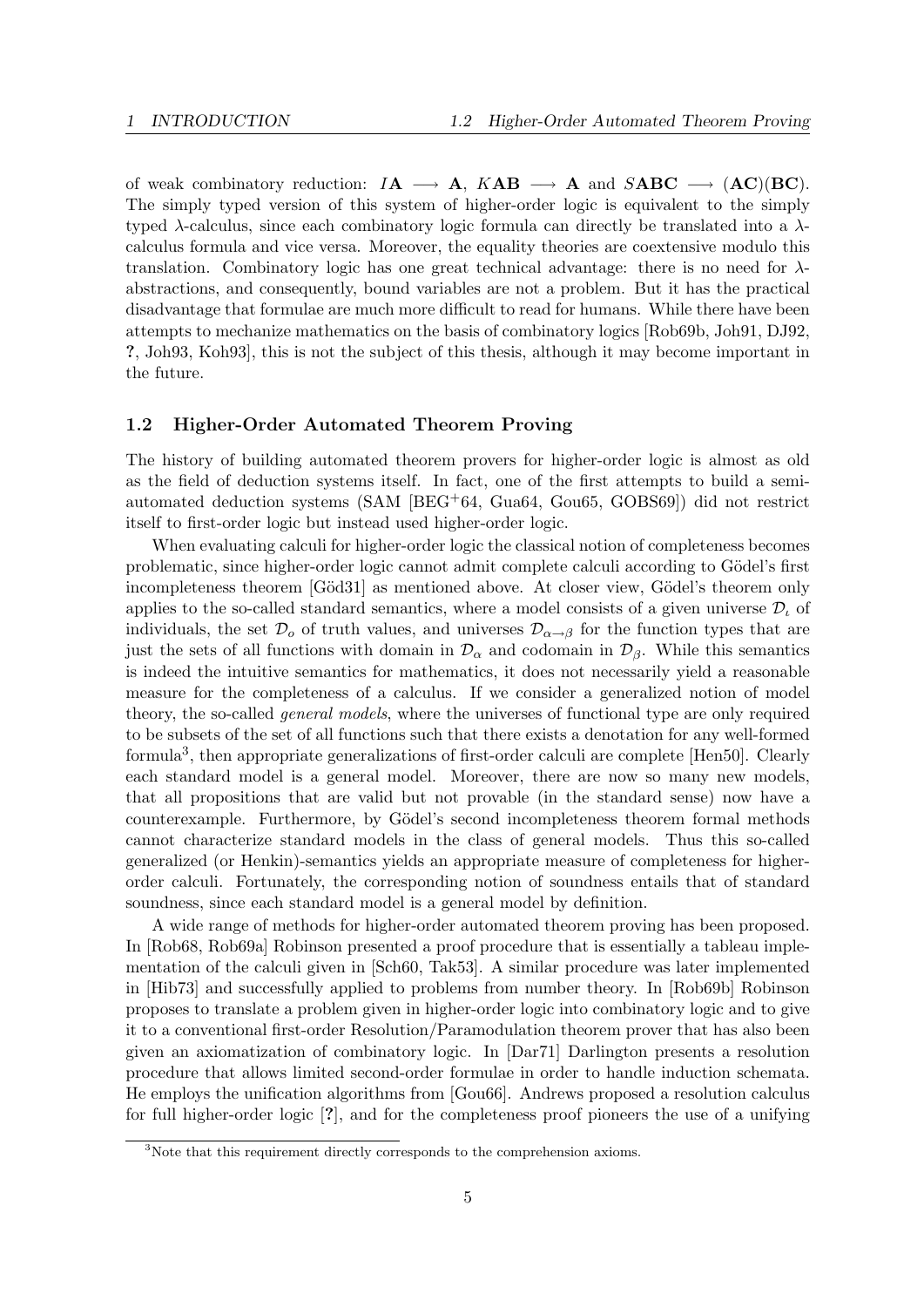principle for higher-order logic. This technique is probably more important than the particular calculus itself, which lacks unification just like the calculi discussed so far, and is therefore not practically applicable. The unifying principle of [?] has become the standard method for proving completeness of higher-order calculi, and we will use, extend and simplify it in this thesis.

The first successful attempts to mechanize and implement higher-order logic were those of Huet [?] and Jensen and Pietrzykowski [Pie73, JP73, JP76]. They combine the resolution principle with higher-order unification, which we now discuss in more detail. The unification problem in typed  $\lambda$ -calculi is naturally much more complex than that for first-order terms, since it has to take the theory of  $\lambda$ -equality into account. This problem was first investigated in depth by Gould in  $[Gou66]$ , who already identified the problem as nullary<sup>4</sup>. Even though Gould's unification algorithms (and also those of Darlington [Dar68] and Ernst [Ern71]) are not complete, the early work identified the major difficulties, and lead to the solution of the problem by Huet, Jensen, and Pietrzykowski [?, ?, JP73, JP76]. Huet proved that thirdorder unification is undecidable [?], a result that was independently obtained by Lucchesi [?], refined by [Bax78], and finally extended to second-order logic [Gol81, Far91a]. The last result gives a sharp classification of the undecidability of higher-order unification: if the language has one binary function constant, then unification is undecidable; if there are only unary function symbols, then unification is decidable: it can easily be seen to be equivalent to associative unification, which is decidable [Mak77], and has at most infinitely many most general unifiers [Plo72].

The first implementations of higher-order unification already revealed that the search space for unifiers is far too large to be feasible for practical applications. Huet developed a restriction of the higher-order unification problem (pre-unification) that is sufficient for the completeness of refutation procedures, where one is only interested in the solvability of unification problems rather than in the unifiers themselves. Although the pre-unification problem is also undecidable, a simple modification of Huet's algorithm enumerates sets of most general solutions to unifiable problems. Moreover the application to almost all practical problems yields small sets of most general unifiers. For a modern presentation of higher-order (pre-)unification we refer the reader to [SG89, Sny91].

Another research topic in the field of higher-order unification that is motivated by practical applications is the search for subclasses of higher-order formulae that enjoy a tractable unification problem. A subclass that is particularly interesting because its unification problem is decidable, unitary [?] (solvable unification problems always have unique most general unifiers), and linear [Qia93] (that can be computed in linear space and time) is that of higher-order patterns introduced by Miller for the higher-order logic programming language λ-Prolog [?]. This subclass has since proven its usefulness for higher-order equality reasoning [Nip91, ?, ?] and logical frameworks [Pfe91]. In some cases it is possible to relax the conditions of higher-order patterns and still obtain a decidable unification problem. For instance, unification of pairs consisting of one higher-order pattern and one second-order formula are still decidable [?, ?].

The question of higher-order unification, where the theory of  $\beta\eta$ -equality has been augmented by a further equational theory such as associativity or commutativity, has led to algorithms for general- [Sny90] and modular *higher-order E-unification* [NQ91, Mül93, MW94,

<sup>4</sup>A unification problem is called nullary, if complete sets of unifiers need not always have most general elements.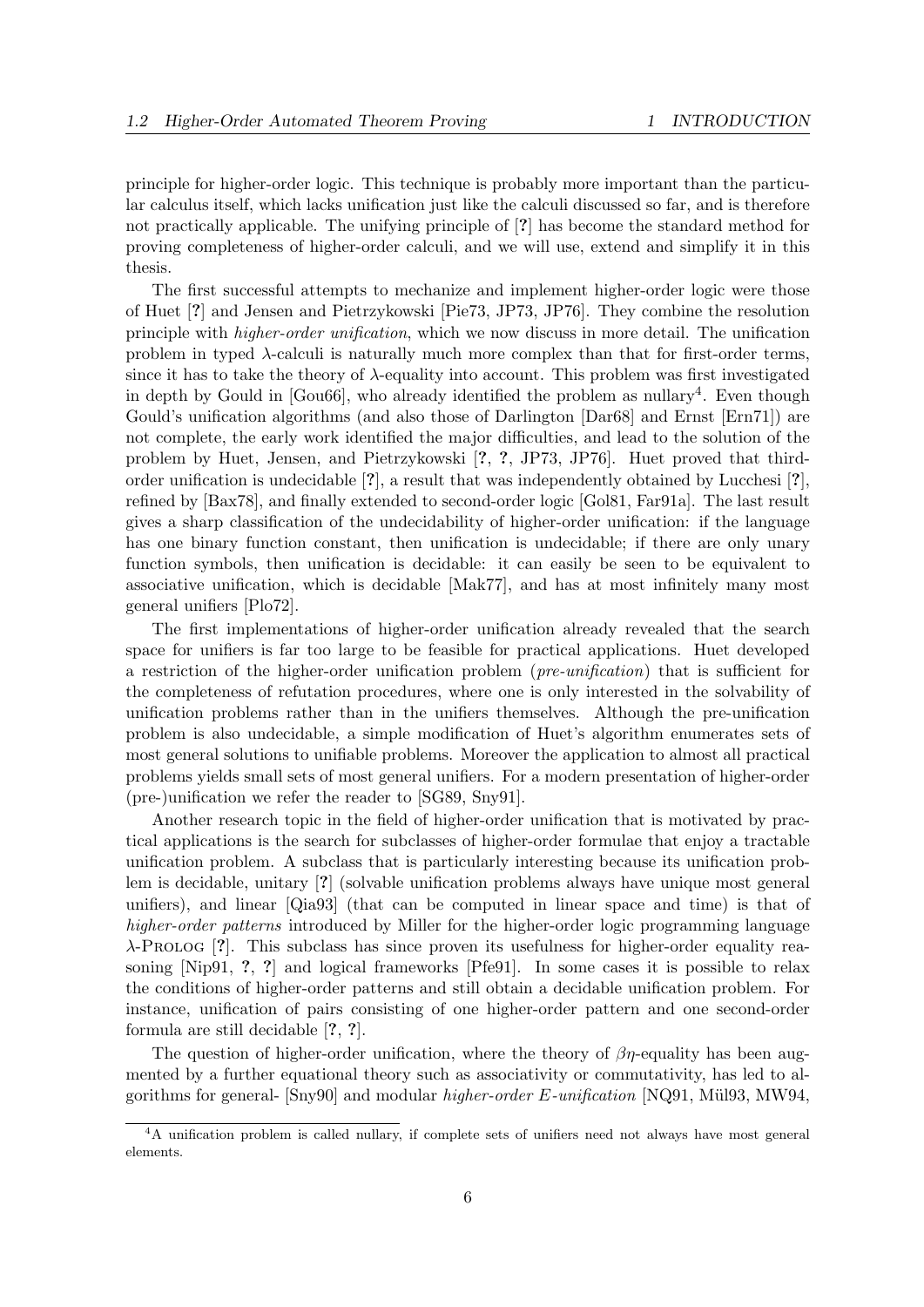Web93]. The modular algorithms are, in fact, more of a combination method that allows to combine higher-order unification with existing first-order unification algorithms. For an application of the associative commutative higher-order patterns see [QW94]. In [Joh91, DJ92] the methods developed by Dougherty for unification with combinators have been extended to higher-order E-unification by employing combination methods for first-order narrowing.

A totally different approach to higher-order unification is taken by Dougherty in [?], where he gives a unification algorithm for combinatory logic that is based on a first-order narrowing method for the theory of weak combinatory equality.

In contrast to the higher-order unification problem, where the issue of decidability is basically well-understood, the question of decidability of higher-order matching (for given formulae **A** and **B** find a substitution  $\sigma$  such that  $\sigma(A)=g_nB$ ) is still largely open. In [?] Huet was able to prove decidability of second-order matching and recently Dowek extended this result to third-order formulae [?]. Even though various authors have studied other special cases [Zai87, Wol93, CQ94, Cur93] the decidability of the general higher-order matching problem is still open.

Granted a good understanding of higher-order unification, higher-order theorem proving is still a complex issue. We now discuss some of these problems using the example of higherorder resolution. The same problems, however, also appear in the context of other higherorder refutation procedures, such as the higher-order matings method [?]. Since higher-order unification is undecidable, incorporating unification into the resolution inference rule would not result in an effectively computable rule. As a remedy, the unification process can be delayed by capturing the unification problems as constraints and effectively interleaving the search for empty clauses by resolution with the search for unifiers. Finally, in contrast to firstorder refutation theorem proving not all instantiations that are necessary in a refutation can be obtained by unification, since the heads of flexible literals (i.e. literals, where the head is a predicate variable) have to be instantiated with formulae that contain the logical constants  $\wedge$ ,  $\neg$ ,  $\Pi$ . Clearly these substitutions cannot be found using unification, since the needed head symbols are not even present in the clause set, as they have been eliminated in the clause normal form transformation. Huet solves this problem by introducing special "splitting" inference rules that provide the instantiations by enumerating all possible substitutions. This approach can hardly be called practical, since these inference rules are infinitely branching. Unfortunately, a better solution for the general problem remains still to be found. It seems probable that Bledsoe's "set variables" method [Ble77, Ble79] from the context of set-theoretic theorem proving might give some heuristics or even provide a direction towards a complete mechanization.

While experiments like the TPS-project [?, ?, AINP90] of Andrews at the Carnegie Mellon University have shown the practical feasibility of higher-order automated theorem proving based on these ideas, such systems are rather weak in their deductive power when compared to automated theorem provers for first-order logic. Part of this weakness stems from the fact that higher-order deductive systems have to treat problems (like complex unification problems and the problem of flexible literals) that are intrinsic to higher-order logic and slow down the proof search. The other major cause of inefficiency is the fact, that most technological advances in first-order theorem proving, such as E-unification, sorts, sophisticated search strategies, special methods for equality, as well as implementational progress, such as term indexing have not yet found their way into higher-order theorem proving or are only beginning to be investigated recently. The author believes that the obstacles to proof search intrinsic to higher-order logic may well be compensated by the greater expressive power of higher-order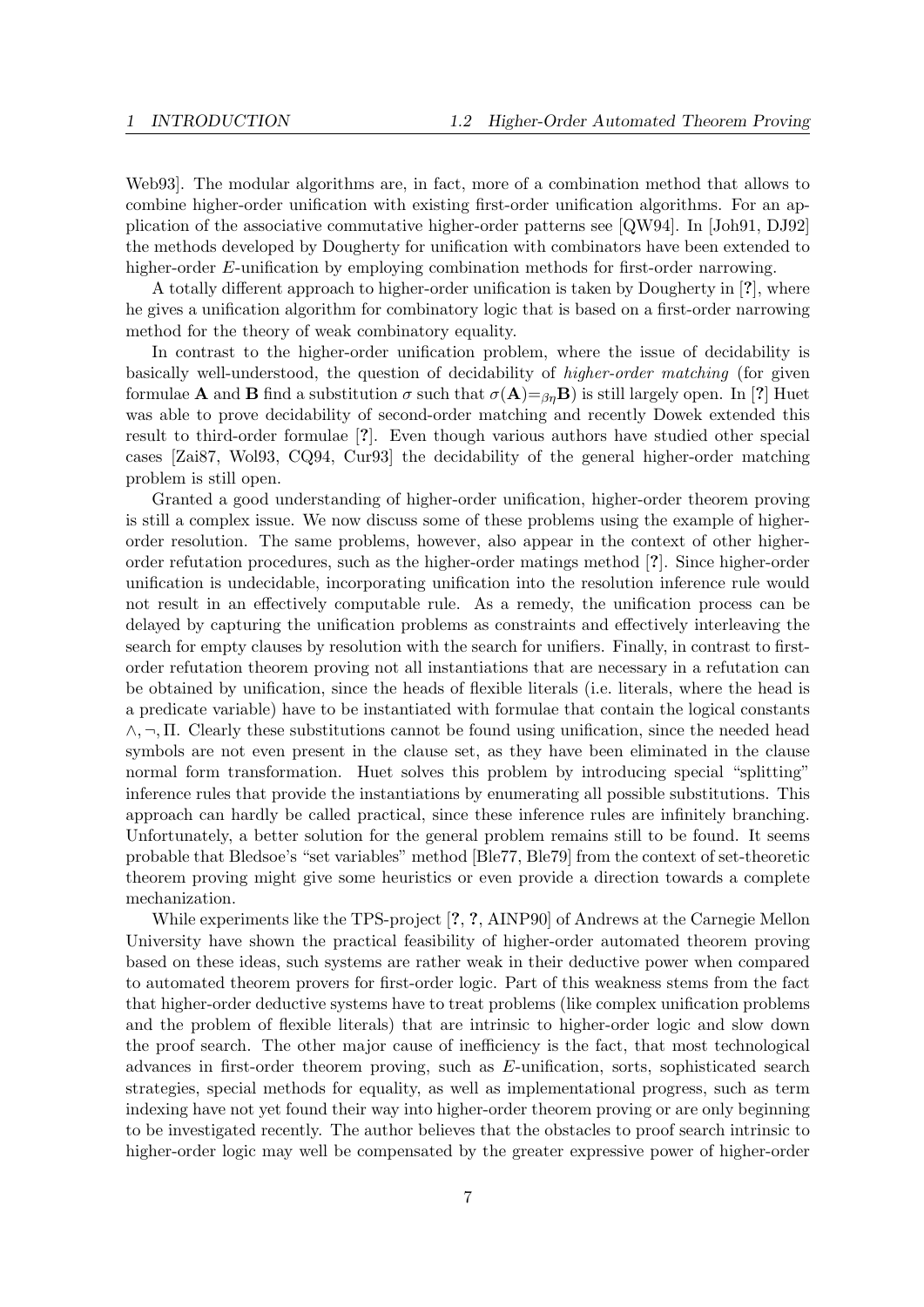logic and by the existence of shorter proofs. Thus higher-order automated theorem proving will be practically as feasible as first-order theorem proving is now as soon as the technological backlog is made up.

The work reported in this thesis is intended to fill this gap at least with respect to the treatment of sorts by generalizing the first-order sort techniques of Schmidt-Schauß [SS89] to higher-order logic.

### 1.3 Sorts in First-Order Deduction

The introduction of *sorted logics* has been one of the most successful contributions to firstorder automated deduction. Sort techniques consist in syntactically distinguishing between objects of different semantic classes (foxes, wolves, numbers, points, lines, etc.); the essential idea behind sorted logic is to assign sorts (specifying the membership in some class) to objects and restrict the range of variables to particular sorts. Sorted logics have already been studied very early from a theoretical point of view by Herbrand [Her30], Schmidt [Sch38, Sch51], Wang [Wan52] and Oberschelp [Obe62]. The practical exploitation of sort information in the search for proofs can dramatically reduce the search space associated with theorem proving (see e.g. [Wal85]), and hence the resulting sorted calculi are much more efficient for deduction purposes. In the context of first-order logic sort information has been successfully employed by Walther [?, Wal85, Wal88], Schmidt-Schauß [SS86, SS89], Cohn [Coh87, Coh89, Coh92], Frisch [Fri90, CF92], Weidenbach [Wei89, Wei91, Wei93], and others.

In unsorted logics the only way to express the knowledge that an object is a member of a certain class of objects is through the use of unary predicates, such as the predicate  $\mathbb N$  in the formulae (N2), i.e. "2 is a natural number" or  $\neg(NPeter)$  with the meaning "Peter is not a natural number". This leads to a multitude of unit clauses in the deduction that only carry the sort information for A. Furthermore, in unsorted logics quantification is unrestricted, whereas in practice one often wants quantifications to range only over the objects in a certain class. The latter kind of quantification can always be formulated with formulae like  $\forall X . (\mathbb{N}X) \Rightarrow (\geq X0)$ . But the approach is unsatisfactory, because inter alia the derivation of the nonsensical formula (NPeter)  $\Rightarrow$  ( $\geq$  Peter 0) is permitted, even though ( $\geq$  Peter 0) can never be derived because of  $\neg(\text{NPeter})$ .

Sorted logics remedy this situation by assigning sorts to constants and variables and require that formulae meet certain restrictions to denote meaningful objects: an application (AB) is well-sorted, iff there are sorts A and B such that A is of sort  $\mathbb{B} \to \mathbb{A}$  and B is of sort  $\mathbb B$ . In this case the sort of  $(AB)$  is A. Furthermore, sorted logics provide mechanisms for restricted quantification, where the truth value of a formula  $\forall X_{\mathbb{A}}$  A depending on the instances of A with respect to objects of sort A. Thus in a sorted logic the quantified formula above would read  $\forall X_{\mathbb{N}} \geq X0$  where  $\geq$  would be declared to be a binary relation on N and 0 to be of sort N.

The set of declarations for sort information is traditionally called the *signature* of the sorted logic. Classical sorted logics know three mechanisms for declaring this sort information:

- Variables can be restricted to sorts via declarations of the form  $[X:\mathbb{A}]$  where X is a variable and A is a sort. In fact, most sorted logics postulate a total sort function, that associates a unique sort with each variable.
- Constants and functions can be declared to belong to certain sorts by declarations of the form [c:: A] and  $[f::A \rightarrow \mathbb{B}]$ .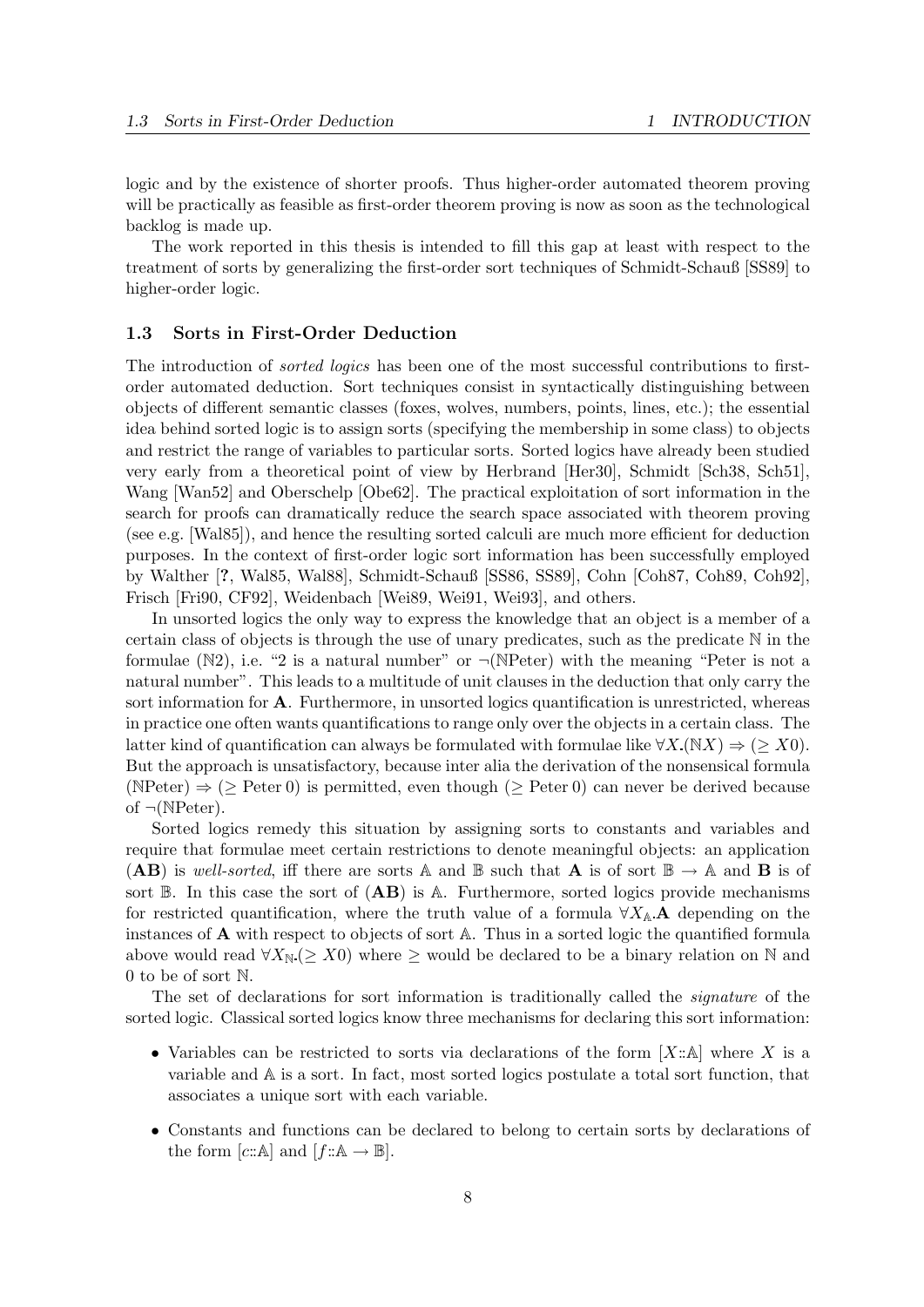• Subsort information can be declared by declarations of the form  $[A \leq B]$ . This induces a subsort relation on sorts, which is the smallest partial ordering that contains these subsort declarations. The subsort relation plays such a central role in sorted logics that these are often called "order-sorted". It is a useful notion to employ, since it allows the specification of hierarchies of sorts, which encode the definitional taxonomies of objects that play a great role in mathematics. Examples of such taxonomies are the hierarchies in algebra (semigroups, monoids, rings, fields,. . . ) or numbers (natural numbers, integers, rationals, complex,...).

Naturally, these declarations have an effect on the notion of a model of a logic system. The carrier set  $\mathcal D$  has subsets  $\mathcal D_A$  corresponding to the sorts. The correct semantical notion for functions is that of partial functions, which obey the declarations of the signature, i.e. if  $[f:\mathbb{A}\to\mathbb{B}]$  is declared in the signature, the denotation of f must be a partial function that is total on  $\mathcal{D}_A$ , and moreover  $f(\mathcal{D}_A) \subseteq \mathcal{D}_B$ . For each subsort declaration  $[A \leq B]$  we must have  $\mathcal{D}_A \subseteq \mathcal{D}_{\mathbb{B}}$ . This semantics reflects the fact that humans use certain classes to structure the universe and that mathematicians naturally use variables and functions restricted to these classes. Thus the sorted models are closer to the intuition of mathematicians than the unsorted ones.

However, it is well-known and, in fact, one of the major results of first-order logic [Sch38, Sch51, Wan52, Obe62], that the use of sorts does not yield logics that have more expressive or deductive power, since with the technique of relativization all sorted first-order formulae, proofs, and models can be coded into unsorted first-order logic, in such a way that entailment and provability are preserved. For instance, the formula  $\forall X$ ::A.A is transformed to  $\forall X \mathbb{A}(X) \Rightarrow \text{Rel}(\mathbf{A})$ , where  $\mathbb{A}$  is a new unary predicate of the unsorted language. Declarations like  $[c:\mathbb{A}]$  or  $[\mathbb{A} \leq \mathbb{B}]$  from the signature are relativized to new "signature axioms"  $\mathbb{A}(c)$  and  $\forall X \mathbb{A}(X) \Rightarrow \mathbb{B}(X)$ . On the model theoretic side the algebras of partial functions are transformed into algebras of total functions by extending partial functions arbitrarily. So-called sort theorems now verify the coordination of the two notions of relativizations by stating that a sorted sentence **A** is satisfiable, iff its relativization  $\text{Rel}(A)$  has a model that also satisfies the signature axioms.

In his sorted logic with term declarations [SS89] Schmidt-Schauß relaxes the implicit condition that only the sorts of constants and variables can be declared, and allows declarations of the form  $[A::A]$ , called *term declarations*, where **A** can be an arbitrary formula. The idea of term declarations is that there can be sort information within the structure of a formula, if the formula matches a certain schematic formula (a term declaration). Consider, for instance, the addition function, which (semantically) we would like to have the sort  $N \times N \longrightarrow N$  where  $\mathbb N$  is the sorts of natural numbers. If we also have a sort for the even numbers  $\mathbb E$ , then we might want to specify that the expression  $[+aa]$  is an even number, even if a is not. This information can be formalized by declaring the formula  $[+X_{\mathbb{N}}X_{\mathbb{N}}]$  to be of sort  $\mathbb E$  using a term declaration. In this expressive system term declarations of the form  $[X_A::B]$  entail that A is a subsort of B and induce the intended subsort ordering on the set of sorts.

Research in sorted first-order logics and sorted deduction has primarily centered around the following topics:

Unification: Here the impetus has been in developing expressive sorted logics, finding unification algorithms, and proving complexity results for them. For instance, unification in sorted logics is decidable and unitary, if the subsort relation is tree-like, and finitary, in the case where only function declarations are allowed [Wal84, Wal88]. Schmidt-Schauss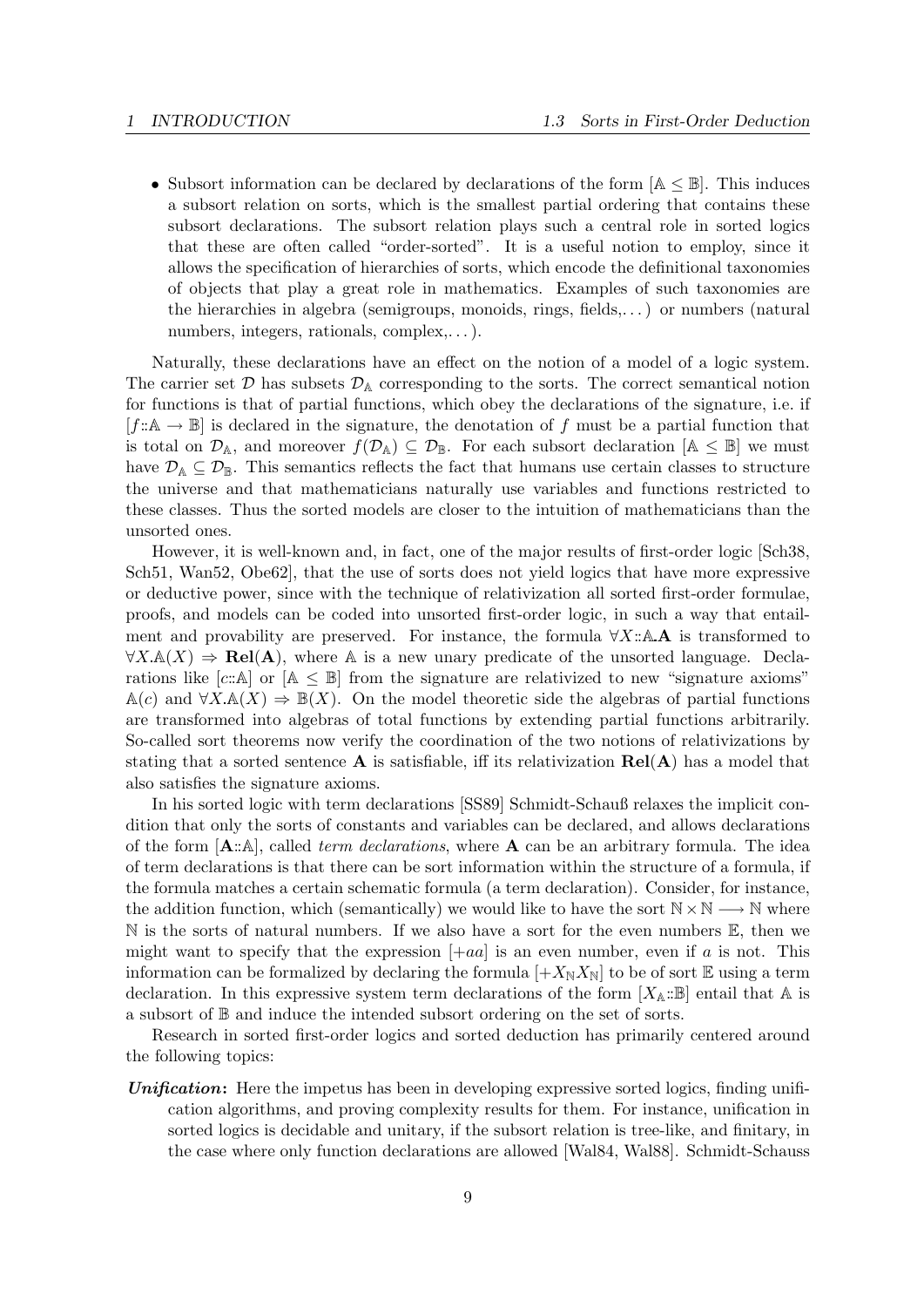proved that in the case of general term declarations, sorted unification is undecidable and infinitary. However, there is a restricted class of term declarations (presented by Uribe and Socher in [Uri92, Soc93]) that is much richer than that of function declarations, and where unification is still decidable. For a very abstract account of unification in various sort theories see [CF92].

- Sorted refutation calculi: The sorted resolution calculi of Walther [?, Wal87], and Schmidt-Schauß [SS86, SS87, SS89] simply substitute sorted unification for unsorted unification to obtain a sorted refutation calculus (the power and generality of this approach has been made explicit by Frisch in [Fri90]). Here the taxonomic theory in the signature is fixed in advance and is completely separated from the object theory. Thus the sort theory can only influence the deduction by restraining the search space. The calculi of Cohn [Coh87, Coh89, Coh92], Beierle et al. [BHP+92], and Weidenbach [Wei89, WO90, Wei91, Wei93] even allow conditional term declarations. This mechanism allows the derivation of more sort information during a proof and thus makes the sort information that constrains the proof search more and more concise during the proof search. The most extreme calculus is the resolution calculus with dynamic sorts [Wei91, Wei93], where the sort theory and the object theory are completely mixed, but the unification procedure used in the resolution inference always takes the current state of the sort theory into account.
- Logic programming: Since logic programming languages like PROLOG are based on fragments of first-order logics and the operational semantics can be seen as a very restricted form of resolution, there are various order-sorted logic programming languages (such as, for instance TEL  $\text{SNGMS7}, \text{Smo89}$  or the many-sorted language GÖDEL [HL94]) that take advantage of the sort mechanisms. In this setting the aspect of search control – the user has a clear understanding of the operational semantics (the search behavior) and uses it for programming – is not as important as the greater conciseness of problem formulations. Since sorted programming languages should not be less efficient than unsorted ones on unsorted problems, compilers of such languages often try to precompute sorts of terms at compile-time in order to reduce the complexity of the sorted unification needed at runtime. Practical type systems also provide mechanisms of polymorphism and type reconstruction to ease the burden of typing for the user.

## 1.4 Sorted  $\lambda$ -Calculi (Related Work)

The question of the behavior of higher-order logic under the constraints of a full sorted type structure is a natural one to ask, in particular, since calculi in this system promise the development of more powerful deduction systems for real mathematics.

In typed λ-calculi the idea of declaring sort information is very natural, as all objects are already typed, which amounts to  $a - \text{very coarse } -$  division of the universe into classes. The type system is merely refined by considering the sorts as additional base types. This gives rise not only to new classes of objects (sorts  $\mathbb{A}, \mathbb{B}$ ), but also of functions (sort  $\mathbb{A} \to \mathbb{B}$ ), where domains and codomains are just the sorts. Thus a sorted higher-order logic seems to be the most adequate system, for example, to formalize analysis, since we now have constructs for the domain and codomain, the image and the support of a function, and for function restriction within the system.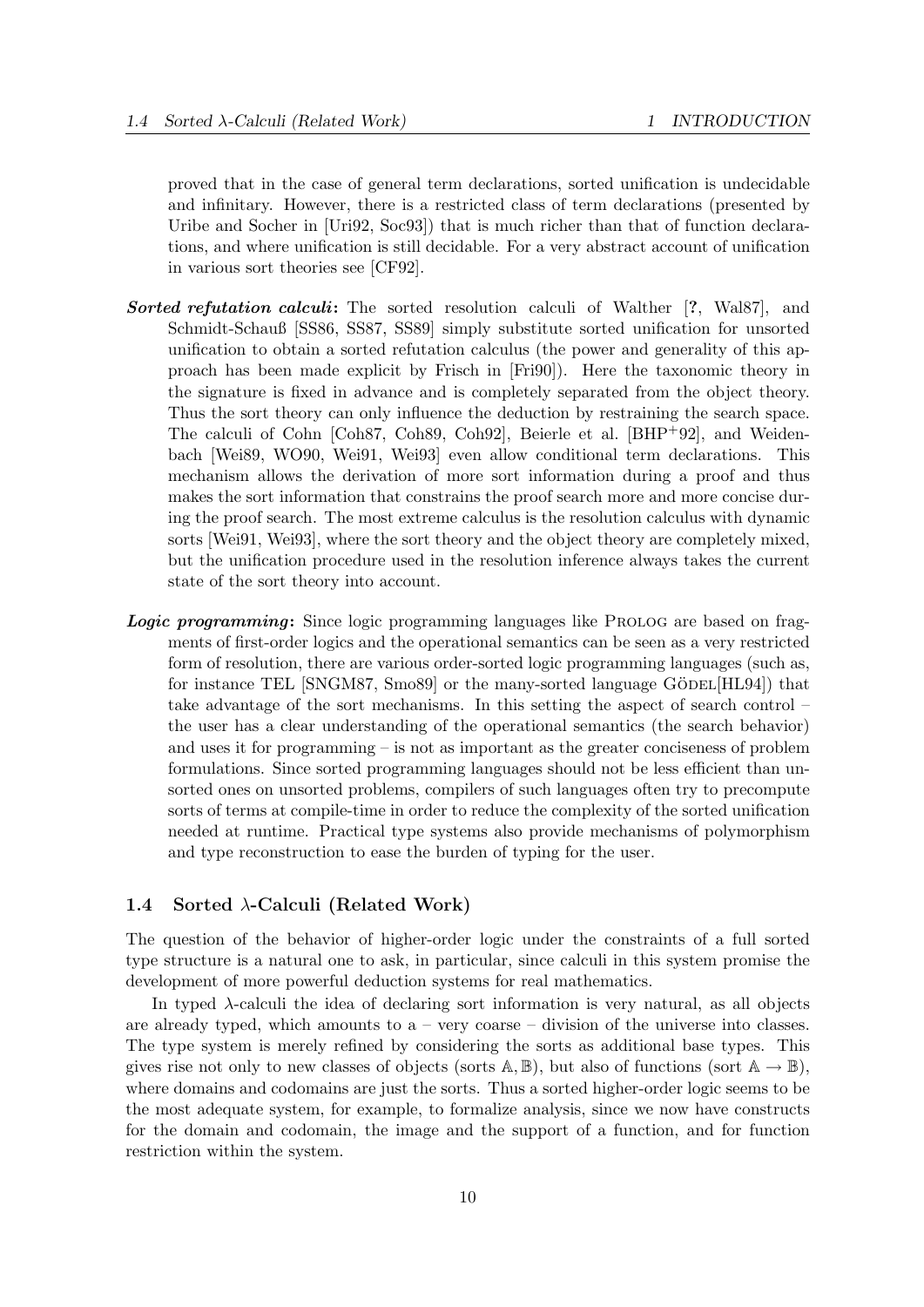Huet was the first to propose the study of a sorted version of higher-order logic in an appendix to [?]. The unification problem in extensions of this system has since been studied by Nipkow and Qian [NQ92] and Pfenning and the author [KP93]. Furthermore, typed  $\lambda$ calculi with order-sorted type structures have been of interest in the programming language community as a theoretical basis for object-oriented programming and for more expressive formalisms for higher-order algebraic specifications [Qia91, Car84, BL90, Pie91].

Nipkow and Qian [NQ92] consider a collection of sort systems parameterized by rules for contravariance<sup>5</sup> in the domain sort. This principle states that, if  $A \leq \mathbb{B}$ , then  $\mathbb{B} \to \mathbb{C} \leq A \to \mathbb{C}$ and (semantically) corresponds to implicit function restriction. The paper presents a unification algorithm for the resulting sorted calculi. Functional formulae in these calculi in general do not have unique supporting sorts. The consequent difficulties with extensionality are solved by studying unification under sorted equalities that have been restricted to appropriate domain sorts — such restrictions enable specification of a well-defined  $\eta$ -rule. Constant overloading and functional base sorts are not present in these calculi.

In [KP93] Pfenning and the author consider a calculus  $\Lambda^{-\&}$  with intersection sorts. The intersection operator & on sorts provides sorts A&B denoting the intersection of the sets denoted by A and B. This calculus also supports contravariance in the domain sort and constant overloading. Permitting intersection sorts makes it possible to define a minimal sort for every formula, so that all signatures are regular. In this setting problems with extensionality are alleviated by allowing only typed abstractions and by defining a formula  $\lambda X.\mathbf{M}$  to have the sort  $\mathbb{A} \to \mathbb{B}$ , iff **M** has sort  $\mathbb{B}$  assuming that X has sort  $\mathbb{A}$ .  $\eta$ -equality is then a typed relation which preserves the sorts of formulae. This calculus has been generalized by Pfenning  $[Pf e 92]$  to a  $\lambda$ -calculus with dependent types, which will be used as a logical framework extending LF in the Elf programming language [Pfe91].

The calculi mentioned above only allow for sorting the universe of individuals, so they are not directly comparable, in terms of expressive power, with the one presented in this thesis. Indeed, these calculi represent a principally different approach to deduction which appears to call for a semantics where functions are total functions on the types and where the sort information only specifies the behavior of these functions when restricted.

The works of Cardelli [Car88], Bruce and Longo [BL90], Curien and Ghelli [CG91], and Pierce [Pie91] treat variants of the system  $F<$  which encompass polymorphic intersection types (i.e. intersection types whose variables are explicitly quantified) and the interaction between these types, and various subsort relations. These calculi serve as computational models for functional programming languages and are much more expressive than those studied here, but since they are not intended for deduction purposes, their unification problems have not yet been addressed. In such calculi subsort declarations are not required to respect the functional structure of types, rendering the decidability of sort assignment a very complex issue.

Farmer develops a version of higher-order logic LUTINS [Far91a, Far91b], where all objects of functional type are partial functions and uses it as the working language of the IMPS [FGT93] system, an interactive deduction system that has been used to formalize and prove a large variety of theories in mathematics. In this setting sorts are a derived notion, they are used as a device to characterize certain partial functions as total on the sets represented by the sorts and make computation much more efficient using this information. Experiments with the IMPS system have shown that the greater expressiveness of sorted logics<sup>6</sup> is invalu-

<sup>&</sup>lt;sup>5</sup>The dual covariance principle states that, if  $A \leq \mathbb{B}$ , then  $(\mathbb{C} \to A) \leq (\mathbb{C} \to \mathbb{B})$ .

<sup>&</sup>lt;sup>6</sup>Experience with LUTINS shows that the vast majority of examples can be handled with sort mechanisms,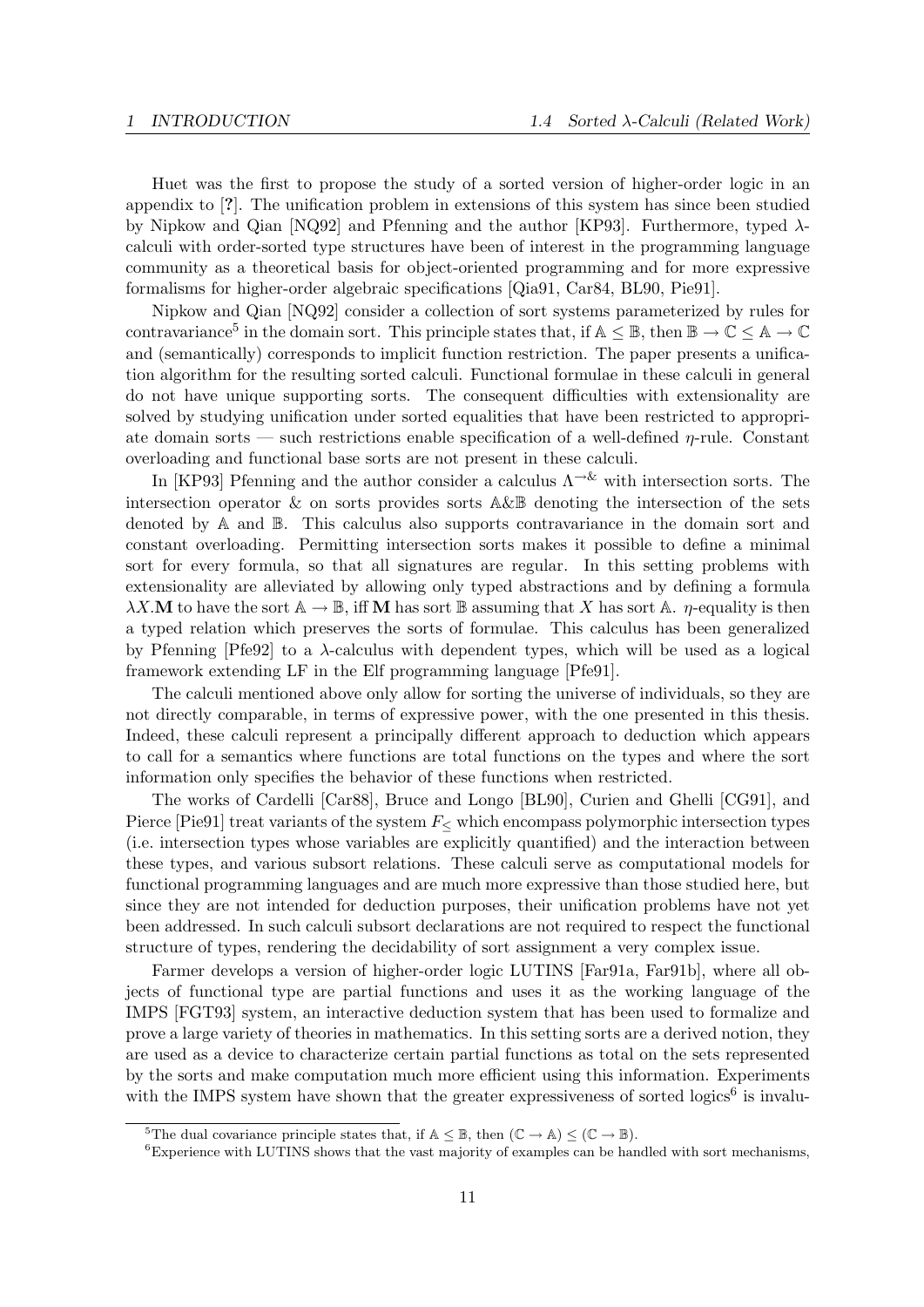able for formalizing mathematical statements and finding proofs for them.

### 1.5  $\Sigma \Lambda$ <sup>-</sup>: A Sorted  $\lambda$ -Calculus

The logical system  $\Sigma HOL$  (sorted type theory) developed in this thesis is a sorted higher-order logic that is an instance of a sorted  $\lambda$ -calculus  $\Sigma\Lambda$ <sup> $\rightarrow$ </sup> with term declarations and functional base sorts. We now proceed to discuss the primary features of  $\Sigma\Lambda$ <sup> $\rightarrow$ </sup> and our results.

Since the terms "type" and "sort" are not used uniformly in the literature, let us now take a look at the underlying principles and fix the usage for this thesis. Both terms refer to the idea of annotating syntactic objects with semantic information about class membership. The notion of "type" has first been introduced by Russell to avoid paradoxes and antinomies in higher-order logics. As we have seen in 1.3 the term "sort" comes from first-order deduction systems, where the mechanism is used for representing part of an axiomatization into sort information that can be efficiently manipulated by the calculus. In typed  $\lambda$ -calculi the type mechanism is used in both ways without properly distinguishing them. In  $\Sigma\Lambda^{\rightarrow}$  we want to make the type mechanism of simply typed  $\lambda$ -calculus more expressive without losing consistency of the language. Thus we separate both uses into a simple type system (for the safety aspect) and a sort system (for the additional expressiveness). In particular, we will use the term "type" to refer to a mechanism that is used for the safety aspect and the term "sort" for the representation aspect. Clearly the sort system has to conform to the type system in some way in order to ensure that no antinomies can be imported via the sort declarations. In our case, the sort system is a refinement of the underlying type system, and sorted operations will turn out to be refinements of their unsorted counterparts; in particular, well-sorted formulae are still well-typed in  $\Sigma \Lambda^{-1}$ .

The calculus  $\Sigma\Lambda$ <sup> $\rightarrow$ </sup> differs from the systems described in 1.4 in the following three principal ways:

- Functional base sorts: In addition to partitioning the function universes into the classes  $\mathbb{A} \to \mathbb{B}$  of functions defined by domains  $\mathbb{A}$  and codomains  $\mathbb{B}$ , the sort system of  $\Sigma\Lambda^{\rightarrow}$ allows base sorts of functional type, i.e. base sorts that denote subclasses of the function classes  $\mathbb{A} \to \mathbb{B}$ . Syntactically, each sort  $\mathbb{A}$  comes with a type  $\tau(\mathbb{A})$ , and — if is of functional type — also with a domain sort  $\mathfrak{d}(A)$  and a codomain sort  $\mathfrak{r}(A)$ . Semantically, the sorts C denote subsets  $\mathcal{D}_{\mathbb{C}}$  of the family of partial functions of type  $\alpha$ , where  $\alpha$  is the type of C.
- **Extensionality:** We do not consider function restriction as a "built in" of the system, since we take seriously the mathematical intuition that functions have uniquely specified domains. In  $\Sigma\Lambda$ , formulae of functional type have unique supporting sorts, i.e. if a formula **A** has sorts A and B, then  $\mathfrak{d}(\mathbb{A}) = \mathfrak{d}(\mathbb{B})$ . Consequently, our subsort relation cannot be contravariant in the domain sort. This property of  $\Sigma\Lambda$ <sup>→</sup> allows us to give a meaningful account of the extensionality principle  $(\forall X : \land fX = gX \Rightarrow f = g)$ , which relies on the concept of unique supporting sorts (unique domains of functions), even in a context without typed or sorted equality<sup>7</sup>.

a fact that may also corroborated by our experience in the  $\Omega$ -MKRP system [?, ?].

<sup>&</sup>lt;sup>7</sup>In various logical systems the problem of identifying supporting sorts is circumvented by requiring a typed notion of equality  $=$ <sup>A</sup>. For instance, if  $\mathbb{R}(\mathbb{P})$  is the sort of real (positive real numbers) and i (a) is the identity (absolute value) function on the real numbers, then we would have  $i = \nightharpoonup a$  but not  $i = \nightharpoonup a$ . In such systems the extensionality principle has the form  $\forall X: A f X =^{\mathbb{B}} g X \Rightarrow f =^{A \to B} g$  independent of the intuitive domain of f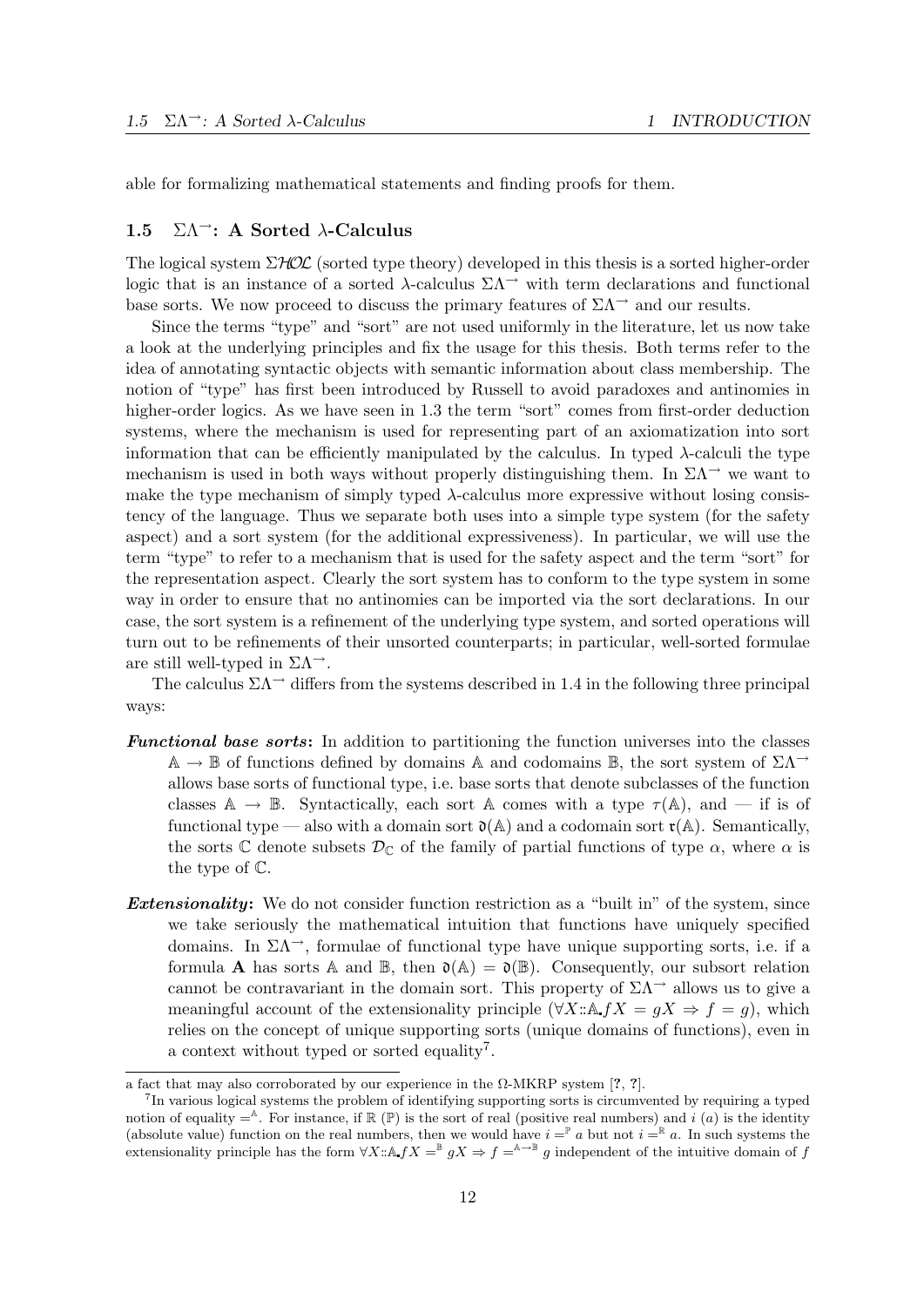**Term Declarations:** The term declaration mechanism is much more powerful than the declaration schemata proposed in the  $\lambda$ -calculi mentioned in 1.4.  $\Sigma \Lambda$ <sup>- $\lambda$ </sup> can be seen as a unifying framework which subsumes most known declaration mechanisms. For instance, sort inclusion (a concept that is primitive to most sorted logics) is a derivable mechanism in  $\Sigma \Lambda^{-1}$ .

The aspects of an extensional sort system and functional base sorts are genuinely higher-order notions, and do not occur in first-order logic. Furthermore, they interact in a very subtle way. We have investigated a subsystem of  $\Sigma\Lambda$ <sup> $\rightarrow$ </sup> that only allows signatures consisting of constant declarations and thus treats the interaction of functional base sorts and extensionality in isolation in [JK93, JK94]. In contrast to this subsystem, the powerful mechanism of term declarations in  $\Sigma\Lambda$ <sup>→</sup> allows a straightforward specification of many mathematical concepts (cf. examples 3.52, 4.58, and 6.44).

The idea of using term declarations as a general framework for sorted logics was used in [SS89], so  $\Sigma\Lambda$ <sup> $\rightarrow$ </sup> is a generalization of the system presented there. Achieving a formalization for the term declaration mechanism in the context of  $\lambda$ -calculi and higher-order accounts for most of the technical difficulties that we deal with in this thesis. The task is so difficult, since term declarations heavily interact with  $\beta$ -conversion (see the discussion in 3.18).

We have focused on the term declaration mechanism, since it yields a very general basis<sup>8</sup> for understanding sorted  $\lambda$ -calculi. Moreover, since the term declaration mechanism is in no way tied to extensionality or functional base sorts, we conjecture that it can be added to most type systems in the literature. If we, for instance, add a declaration mechanism (restricted to variable declarations is sufficient) to the system  $\Lambda^{-\&}$  of [KP93], then the special inference rule for well-sorted abstractions gives rise to the contravariance principle in subsorting. This suggests that  $\Sigma\Lambda$ <sup> $\rightarrow$ </sup> and  $\Lambda$ <sup> $\rightarrow$ &</sup> are in some ways more homogenous systems than that of [NQ92], where this is not the case.

The generalization of Schmidt-Schauß' logic to the higher-order setting has exposed methodical difficulties in the first-order system, which have also flawed an earlier attempt [Koh92] to treat the unification problem for  $\Sigma\Lambda^{\rightarrow}$ . In this thesis we have corrected the relevant definitions of [Koh92] and with these were able to prove all the results claimed there.

One of the difficulties in devising a formal system with term declarations is that the signature needed for defining well-sortedness contains formulae that again have to be wellsorted. Furthermore, the concept of  $\beta\eta$ -conversion is so basic to  $\lambda$ -calculi that it should not change<sup>9</sup> the sort of a formula. Therefore it is necessary to combine the inference systems for validity of signatures, well-sortedness, and sorted  $\beta\eta$ -reduction into one large inference system. This approach has the advantage that the role of the formulae in term declarations, which was somewhat mystical in [SS89], is now absolutely clear. Furthermore, the property of subterm-closedness (subformulae of well-sorted formulae are well-sorted), which Schmidt-Schauß is forced to assume, becomes a theorem of  $\Sigma\Lambda^{-1}$ .

and  $q$ .

<sup>&</sup>lt;sup>8</sup>Note that this is only meant in the context of Church-style logical systems for formalizing mathematics. Clearly intensional λ-calculi like Martin-Löf type theory [ML94] or the calculi of constructions [CH85] have much more general type systems, but these systems are usually only used via the propositions as types isomorphism, and thus these sorts do not appear as a mechanism on the object level, which is just what we are interested in.

<sup>9</sup>This assumption is a rather strong one, motivated by the intended semantics of mathematics. In fact, for most logical systems it would suffice to assume that reduction to long  $\beta\eta$ -normal form does not render formulae ill-sorted by loosing sorts of subformulae. However, in  $\Sigma\Lambda^{\rightarrow}$  we need the stronger assumption in order for Σ-unification to work properly.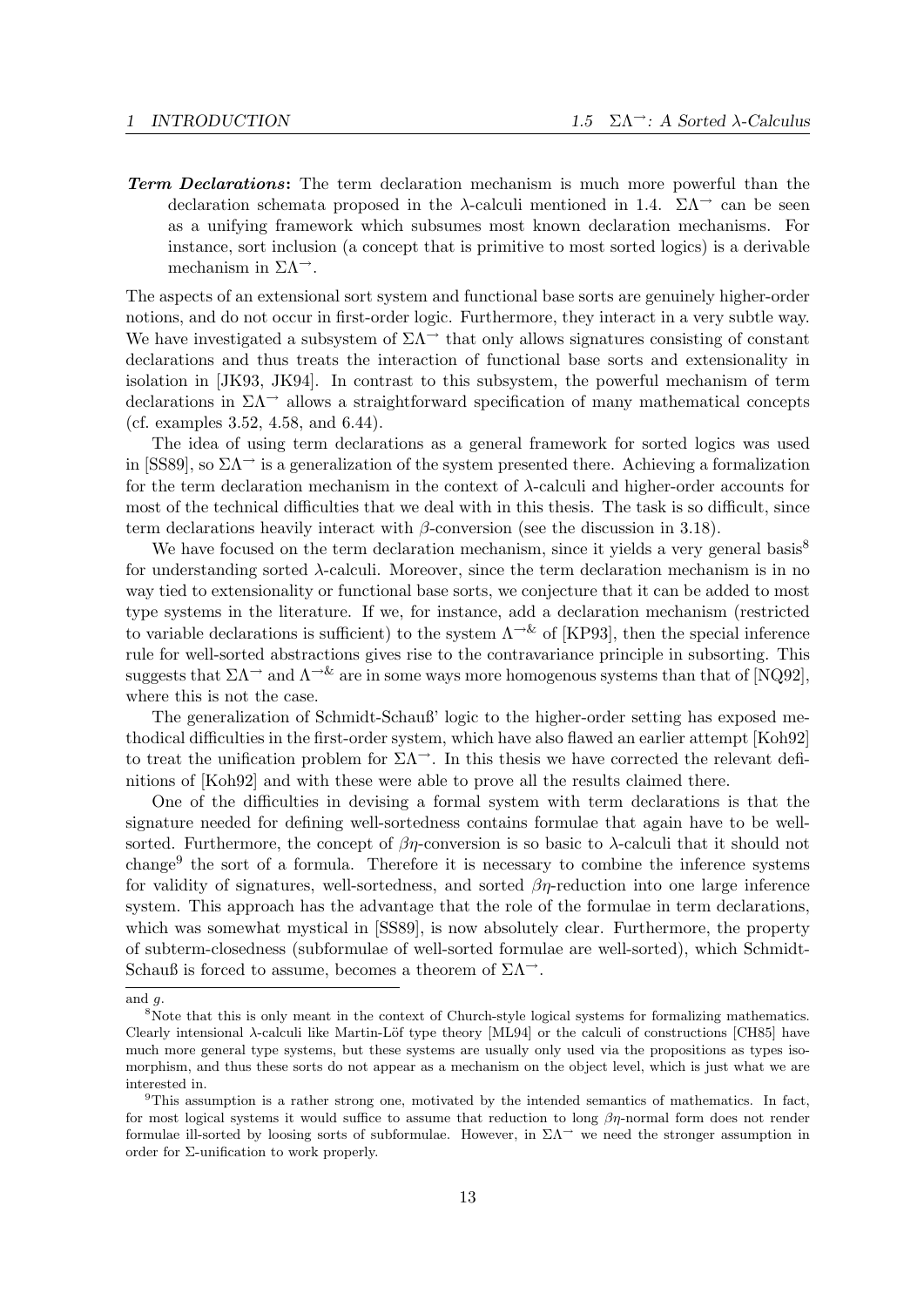Our main results for  $\Sigma\Lambda$ <sup>→</sup> are that sorted  $\beta\eta$ -reduction is terminating and confluent and moreover conserves the sets of sorts of formulae. Additionally, well-sorted formulae always have unique supporting sorts. The proof of the  $\beta$ -reduction results makes use of the fact that Σ-substitutions (well-sorted substitutions) also preserve sets of sorts. These results show that even though there is a strong interaction between sorted  $\beta\eta$ -conversion and term declarations (proofs of well-sortedness are totally independent of the structure of formulae) the system  $\Sigma Λ$  still satisfies the basic properties required for speaking of a λ-calculus.

All of the development of  $\Sigma\Lambda$ <sup>→</sup> takes place in the general algebraic framework of  $\Sigma$ structures, which subsume the structures of well-sorted formulae and the relevant semantical notions of  $\Sigma$ -algebras of partial functions. This allows us to give a very structured presentation of the theory, and to use the algebraic notions of  $\Sigma$ -homomorphisms and  $\Sigma$ -congruences for understanding the syntactic and semantic manipulations needed in the proofs.

Since our study of  $\Sigma\Lambda$ <sup>→</sup> was motivated by the quest for efficient calculi for higher-order theorem proving, we study the unification problem of  $\Sigma\Lambda$ <sup>→</sup> and present related algorithms for general  $\Sigma$ -unification and pre- $\Sigma$ -unification. Just as in the unsorted case, these algorithms build upon the notion of a general binding, i.e. a formula that is most general in the class of all formulae that share a given head and sort. In  $\Sigma\Lambda^{\rightarrow}$  we identify these formulae and prove the general binding theorem (4.17), stating that for any given formula  $\bf{A}$  of head h and sort A there exists a general binding **G** of head h and sort A and a  $\Sigma$ -substitution  $\rho$  such that  $\rho(G)$  is equal to **A** up to sorted  $\beta\eta$ -equality. Once this theorem – which is nearly trivial in the unsorted case – is established, the unification algorithms can be obtained with standard methods and their correctness and completeness only requires standard proofs. The only surprising fact is that in the case of pre- $\Sigma$ -unification, we have to require regular signatures and even then cannot fully eliminate the so-called "guess rule", since due to the presence of functional base sorts flex-flex pairs are not always trivially solvable.

The proof of the general binding theorem is based on the structure theorem, which is the main technical result of this thesis, since the unification and the completeness results for the resolution calculus heavily depend on it. The structure theorem 4.2 establishes a correspondence between the structure of a formula  $\bf{A}$  and its sort  $\mathbb{A}$  by guaranteeing sorting proofs that **A** has sort  $\mathbb A$  in a certain normalized form (cf. 4.1). Due to the strong interactions of term declarations and sorted  $\beta\eta$ -conversion, we have to take advantage of the powerful method of a logical relations proof to be able to prove it. This proof method was developed by Tait for cut-elimination proofs and later adapted for the related task of showing termination of typed  $\beta$ -reduction. It consists in a subtle combination of inductions over the structure of types and formulae.

## 1.6 ΣHOL: A Sorted Higher-Order Logic

In order to obtain the sorted higher-order logic  $\Sigma$ HOL we specialize the types in  $\Sigma\Lambda$ <sup>→</sup> by restricting them to a type  $\iota$  for individuals and a type  $\iota$  for truth values. We do not need any other types, since we can model all other type distinctions in our sort system. Closely tied to the type  $o$  we use a sort  $\mathbb O$  to be able to speak about truth values in our sort system. To complete the logical system  $\Sigma HOL$ , we add compulsory logical constants and term declarations  $[q^{\mathbb{A}}:\mathbb{A}\to\mathbb{A}\to\mathbb{O}]$  for equality,  $[\neg:\mathbb{O}\to\mathbb{O}]$  and  $[\wedge:\mathbb{O}\to\mathbb{O}\to\mathbb{O}]$  for the connectives, and, finally,  $[\Pi^{\mathbb{A}}:(\mathbb{A}\to\mathbb{O})\to\mathbb{O}]$  for quantification.

Since we want to develop a sorted higher-order resolution calculus, we investigate three notions of a model theory. The standard  $\Sigma$ -model semantics is the intuitive semantics for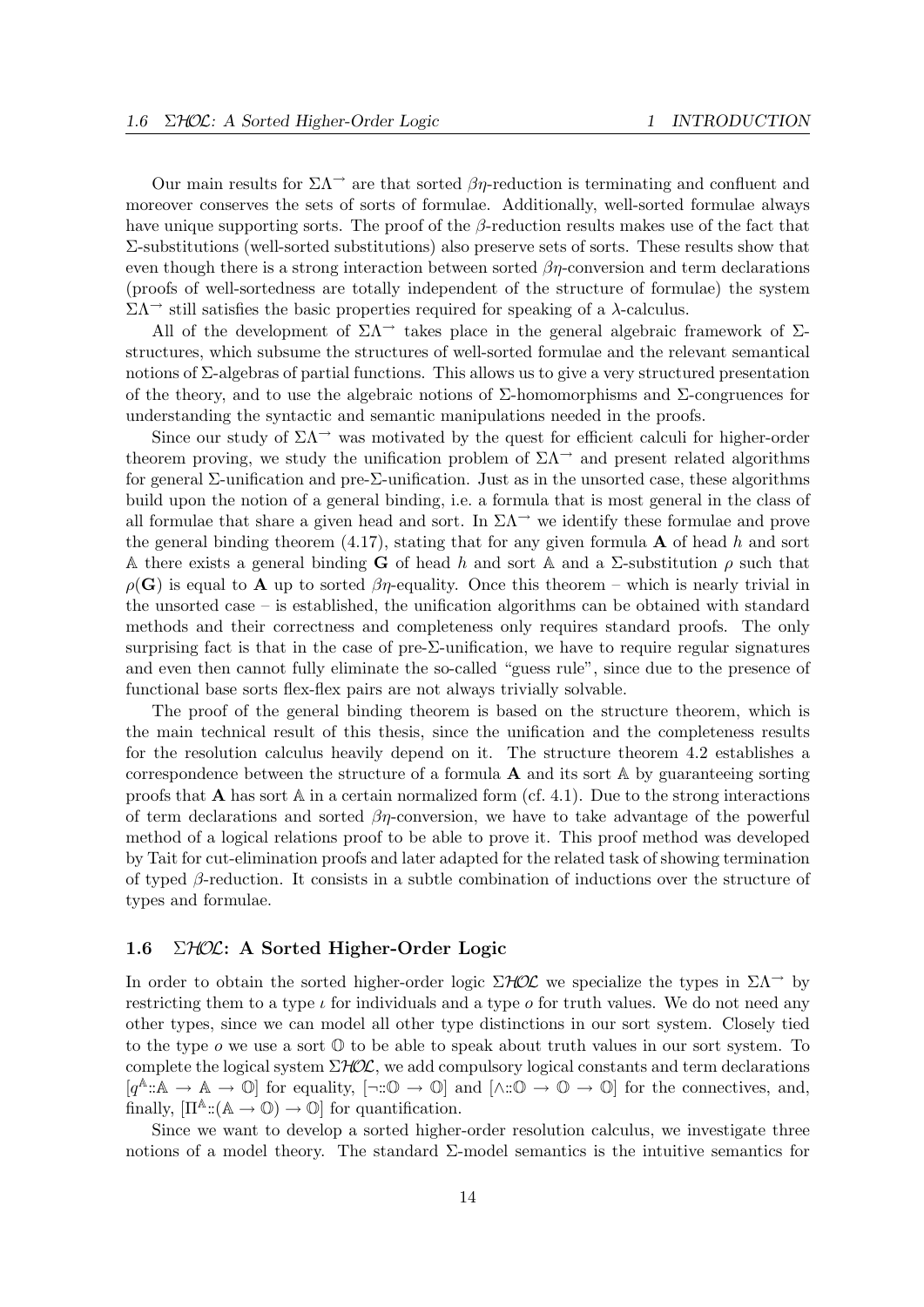mathematics, but it has the disadvantage that it does not admit complete calculi, for principal reasons [Göd31], as we have pointed out above. The general  $\Sigma$ -model semantics is somewhat less intuitive, but admits complete calculi [Hen50], and indeed we present a generalization of Henkin's original calculus from [Hen50] and prove its completeness with respect to this class of models. Unfortunately, current refutation calculi for automated theorem proving have problems with completeness for the general model semantics, since they fail to prove what we have called the axiom of truth values (cf. 5.28). Therefore we develop an even weaker semantics – that of Σ-model structures – which makes these refutation calculi complete. This notion of completeness is equivalent to the notion of relative completeness found in the literature [?, ?, ?]. We compare all of these notions in the sorted setting of  $\Sigma HOL$ .

Furthermore, we prove model existence theorems for general  $\Sigma$ -models and  $\Sigma$ -model structures. These theorems state that sets that have the property of being consistent in some abstract way (Γ<sub>Σ</sub>-consistency) have a  $\Sigma$ -model (structure). The proof of the model existence theorem for  $\Sigma$ -model structures is based on techniques from [?], but we strengthen the notion of abstract consistency class by an additional saturatedness condition. This makes the valuations in the proof total, which in turn simplifies the proof and the semantical objects used in it. Furthermore, it allows to construct a  $\Sigma$ -term structure for any Γ<sub>Σ</sub>-consistent set of sentences, which yields the model-theoretic result. Without saturatedness Andrews can only obtain partial valuations, and from this can only conclude  $\mathfrak{I}$ -consistency of Γ<sub>Σ</sub>-consistent sets, where  $\mathfrak T$  is a special Hilbert-Style calculus for higher-order logic. This result is a direct corollary of our's, since  $\Sigma \mathfrak{X}$  is sound with respect to  $\Sigma$ -model structures. The model existence theorem for general  $\Sigma$ -models needs further methods for the manipulation of equality and its connection to propositional equivalence in order to handle the axiom of truth values. These allow us to construct a  $\Sigma$ -congruence on the  $\Sigma$ -term structure that collapses the set  $\mathcal{D}_{\mathbb{O}}$  to the set  $\{T, F\}$  of truth values, and thus constructs a general  $\Sigma$  model for any  $\Gamma_{\!\Sigma}$ -consistent set of sentences, provided that  $\Gamma_{\!\Sigma}$  is a saturated, extensional abstract consistency class.

Since an abstract consistency class  $\Gamma_{\!\Sigma}$  can be expressed in purely syntactic terms our model existence theorems can be used in a completeness proof for a refutation calculus  $\mathcal C$  by showing that C-consistency is an abstract consistency property and thus that C-consistent sets of formulae are satisfiable. The contrapositive of this (unsatisfiable sets of formulae are C-refutable) is just the assertion of the completeness for  $\mathcal{C}$ . We use this argument to give simple and elegant completeness proofs for the sorted variants of the Hilbert-style calculi from [Hen50, ?]. These then result in compactness theorems for  $\Sigma$ HOL with respect to  $\Sigma$ model-structures and general Σ-models.

## 1.7 ΣΗR: A Mechanization of ΣΗΟΣ by Higher-Order Resolution

By using pre-Σ-unification instead of unsorted, higher-order pre-unification, the refutation calculi for higher-order logics  $[?,?,?]$  can be generalized to sorted calculi for  $\Sigma HOL$ . In this thesis we verify this claim by generalizing Huet's calculus of "constrained resolution" [?] to a sorted higher-order resolution calculus  $\Sigma$ HR. While the basic concepts of  $\Sigma$ HR come from [?], we further develop the calculus independently of the generalization to the sorted setting. The methods and results that we summarize in the following are mainly independent of the sort system, since the differences are contained in the process of  $\Sigma$ -unification, which we already have dealt with above.

Naive Skolemization in the resolution calculi in [?, ?] is not sound, in fact, it is possible to prove an instance of an axiom of choice which is known to be independent [And73, ?]. There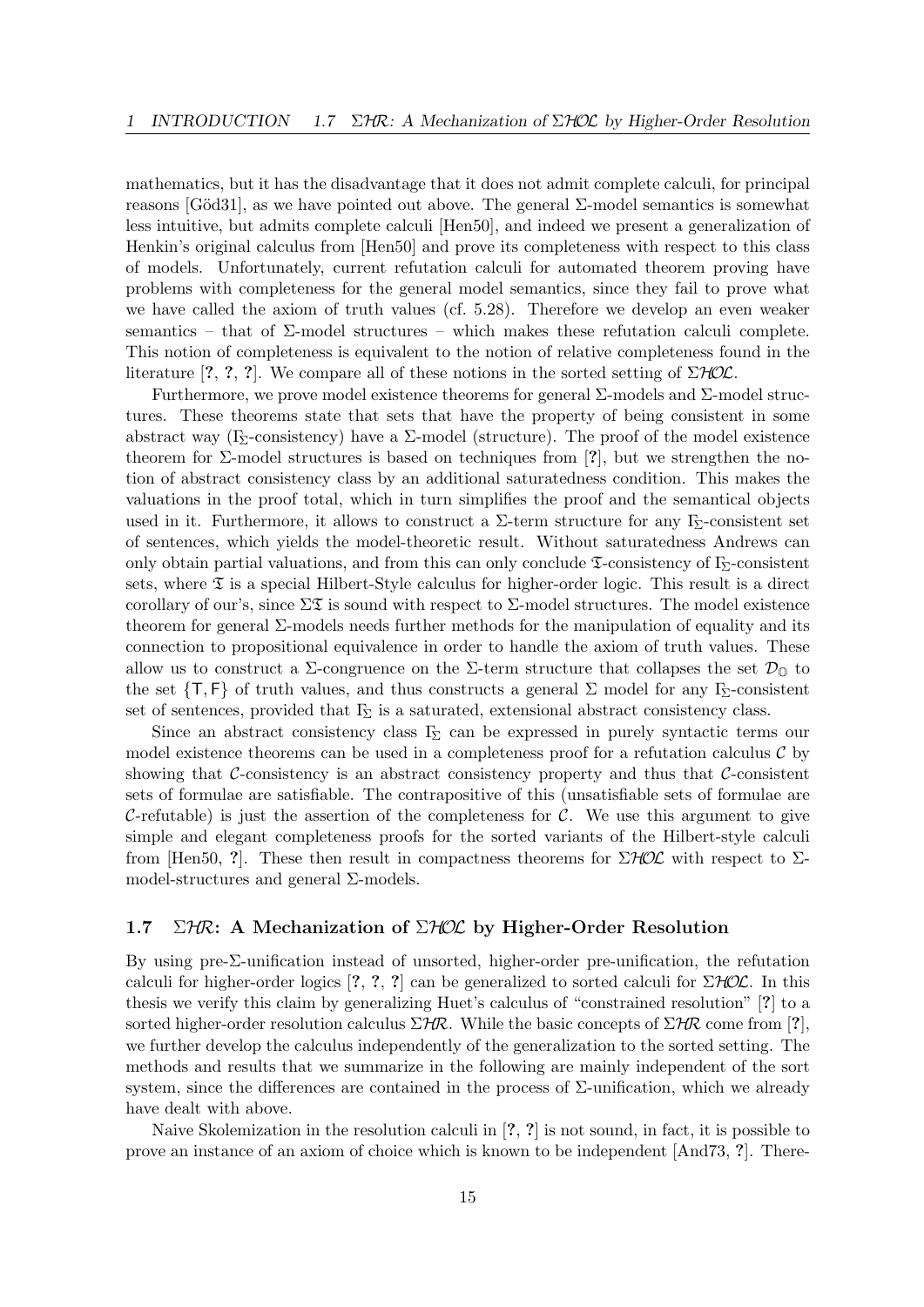fore we do not use it in  $\Sigma H\mathcal{R}$ , but use the well-known technique of explicitly representing the variable dependencies between universally and existentially quantified variables in a relation (called variable condition) that is maintained during the deduction. Our technique is based on the work of Miller [?, ?, ?] who has corrected Skolemization for higher-order logics and on that of Bibel [?], who has developed such methods in the context of the first-order connection method.

Huet's calculus works on a generalization of first-order clauses that also incorporates unification constraints. As higher-order unification is undecidable the resolution step only cuts literals of complementary polarity from the clauses and adds the appropriate pair to the unification constraint, which is checked for unifiability at the end of the deduction, once an empty clause has been found. Clearly this strategy is not viable for practical applications, since any two literals can be resolved upon, and it is not the case that successive instantiation constrains the search space. Therefore in  $\Sigma$ HR we allow an interleaving of the search for empty clauses and unification (constraint simplification). In particular, the rule  $\mathcal{LHR}(Solv)$ propagates partial solutions from the constraints to the clause part and thus help detect clashes early. Since the substitution may well change the propositional structure of the clause by instantiating a predicate variable, we have to renormalize the clause on the fly. This interleaving also makes it possible to use a variant of Andrews' primitive substitutions [?] for instantiating flexible literals, which is conceptually much simpler than Huet's splitting rules.

On the other hand the interleaving proof search and unification makes it necessary to prove a a series of lifting lemmata for  $\Sigma$ HR, which are then used in the process of showing that  $\Sigma H\mathcal{R}$ -consistency is an abstract consistency property. In the light of the model existence theorem for  $\Sigma HOL$  this fact entails the refutation completeness of  $\Sigma HR$  with respect to  $\Sigma$ model structures. Lifting lemmata are theorems well-known from completeness proofs of firstorder refutation calculi that guarantee (lifted) refutations of a formula A whenever there is one for an instance  $\theta(\mathbf{A})$ . With their help first-order completeness theorems can be reduced to the question of completeness on ground (variable-free) sets of formulae. Huet does not need an explicit lifting lemma for the completeness proof of his calculus, since no instantiation takes place during the deduction. In contrast to first-order logic, where instantiation does not change the propositional structure of a formula or clause, the existence of flexible literals in higher-order logic can result in a change of structure. If the head variable of a flexible literal is instantiated with a formula containing logical constants, then the resulting formula is no longer a clause and has to be renormalized. This change of structure turns out to be the major difficulty in the proof of the lifting lemma, since for lifting steps from the refutation of  $\theta(A)$  it is important to maintain a tight correspondence to the clauses and literals in the refutation of A. Thus in any case where instantiation destroys the correspondence it has to be reestablished by suitable primitive substitution inference rules. These rules explicitly instantiate the heads of flexible literals with general bindings. In order to be able to carry out the intended change of structure, their heads have to be logical constants. Due to the existence of term declarations in  $\Sigma HOL$  this is the only place, where there is a difference between the sorted and the unsorted setting. Since general bindings in  $\Sigma HOL$  can have more than one occurrence of logical constants, the proof of the lifting lemma cannot directly follow the structure of  $\theta$  as it would be possible in the unsorted case.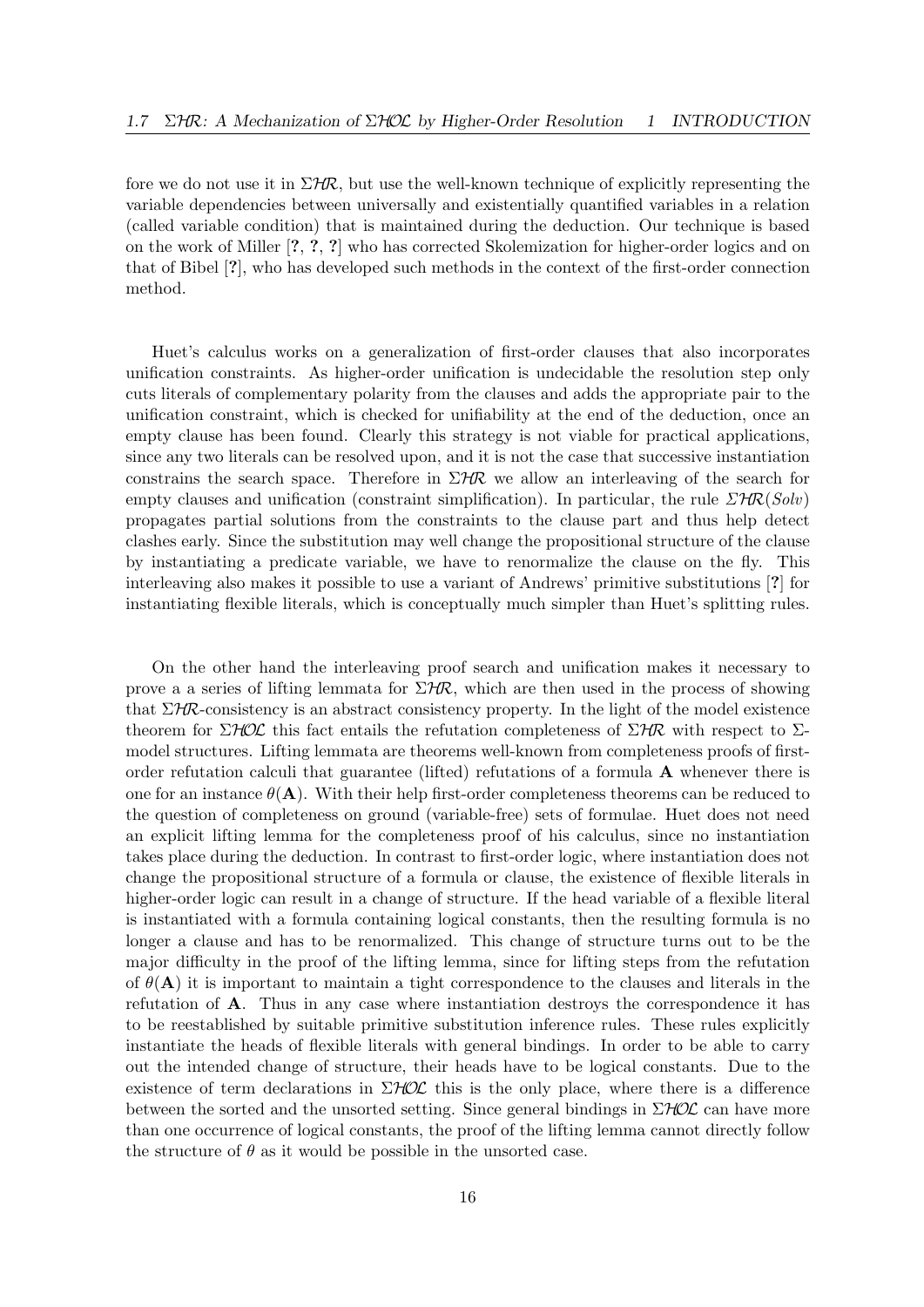### 1.8 Outline of this Thesis

This thesis is organized in three major parts: the first part (sections 2 and 3) is concerned with the introduction of a sorted  $\lambda$ -calculus  $\Sigma\Lambda^{-}$ , the second part (section 4) deals with  $Σ$ -unification and the third part (sections 5 and 6) is devoted to the development of a higherorder sorted resolution calculus using Σ-unification. Although we are ultimately interested in the logical system  $\Sigma HOL$ , some methods (like unification) do not depend on the interpretation of the  $\lambda$ -calculus as a logical system. Therefore we will only specialize the system  $\Sigma\Lambda$ <sup> $\rightarrow$ </sup> to the logical system  $\Sigma HOL$  in the third part.

In order to make the exposition in this thesis self-contained and motivate the techniques, we start out by reviewing the classical approach to higher-order deduction before we pass on to our order-sorted version. Thus we use section 2 to give an introduction to Church's simply typed  $\lambda$ -calculus  $(\Lambda^{\rightarrow})$ , which serves as a foundation of the following. Here we fix most basic notations and give an algebraic semantics for the simply typed  $\lambda$ -calculus. However, in contrast to other expositions we already generalize all notions to a partial function setting, since with this precaution we will be able to use the results directly for the sorted version later on. Finally, we review the notion of (type) inference systems, which will be a basic tool for the following sections.

In section 3 we introduce the sorted  $\lambda$ -calculus  $\Sigma\Lambda$ <sup>- $\lambda$ </sup>. Since in the presence of term declarations sort information cannot simply be derived from the structure of a λ-formula, we give inference systems for validity of signatures, well-sortedness of formulae,  $\beta\eta$ -reduction, and  $\Sigma$ -substitutions. We discuss basic properties like monotonicity or subterm-closedness of signatures, give basic properties of  $\Sigma$ -substitutions, and discuss the algebraic notions of  $\Sigma$ structures and their relations to structures of well-sorted formulae. Furthermore, we show that sorted  $\beta\eta$ -reduction is terminating, confluent, and sort-preserving and that well-sorted formulae have unique supporting sorts. Finally, we discuss subsorting in  $\Sigma\Lambda^{\rightarrow}$  and see that the natural subsorting inference system (and thus the notion of subsorting) is a derivable concept in  $\Sigma \Lambda^{-1}$ .

In section 4 we turn our attention to the more algorithmic properties like sort computation or Σ-unification of  $\Sigma\Lambda^{-}$ . Building on this notion of general bindings we develop three related transformation systems for general Σ-unification (Σ $\mathcal{U}\mathcal{T}$ ) and pre-Σ-unification (Σ $\mathcal{PT}$ ) and prove them correct and complete. In fact, we need to consider a slightly more general unification problem than found in the literature, since for our resolution calculus  $\Sigma H\mathcal{R}$  the unifiers have to respect certain variable conditions.

We start the third part in section 5 by instantiating  $\Lambda^{-}$  to a logical system  $\Sigma HOL$ , which is essentially a sorted version of the Andrews-Henkin version of simple type theory. We give three distinct notions of algebraic semantics:

- standard  $\Sigma$ -models are the intuitive semantics for sorted higher-order logic,
- general Σ-models are a generalization of the Andrews/Henkin general model semantics. This is a generalization of the standard semantics that admits complete calculi and is therefore better suited for modeling deduction systems.
- Σ-model structures are joint generalizations of  $\Sigma$ -structures, Andrews' *v*-complexes [?] and Nadathur's labeled structures [?], which allow for extensionality to fail.

We chose this last semantics as relevant for our work, even though it is the weakest notion of the three, since there has not been a reasonable account for extensionality in higher-order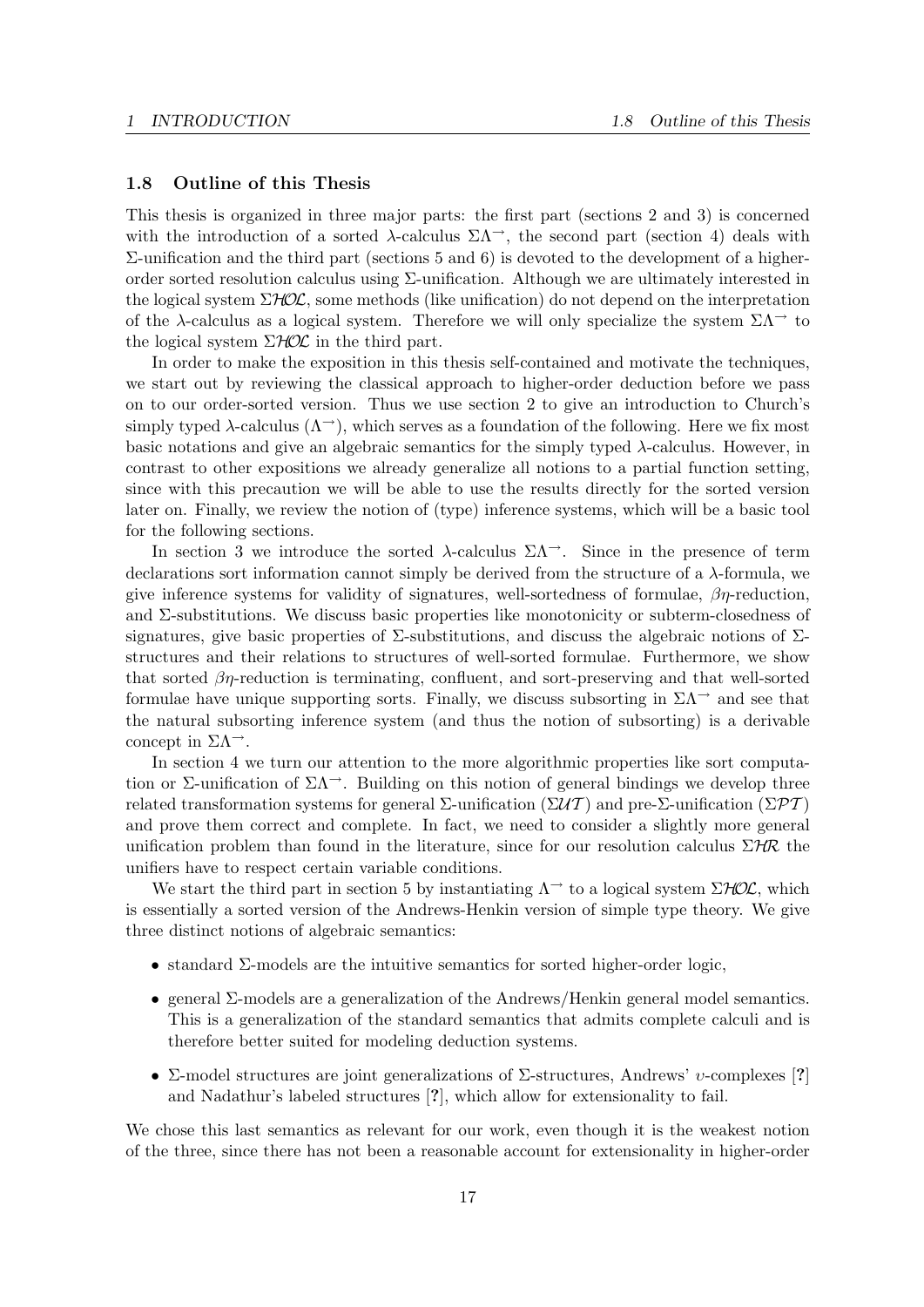refutation calculi. We discuss sorted abstract consistency classes and prove a model existence theorem, which will be used in the completeness proofs later on.

Section 6 is devoted to the exposition of a sorted higher-order resolution calculus  $\Sigma$ HR, which is a sorted variant of Huet's "Constrained Resolution" calculus. However, since the naive treatment of Skolemization in Huet's calculus is not sound [And73], we develop a variant of Miller's approach [?, ?] where the variable dependencies are explicitly represented in a relation (called variable condition) that is maintained during the deduction. Here we make use of the  $\Sigma$ -unification algorithms that respect variable conditions that we have developed in section 4. Since in contrast to "Constrained Resolution" our calculus allows mixing  $\Sigma$ unification and refutation inference rules, we can show a general lifting theorem, which we then use for the completeness proof.

Finally, in sections 7 we discuss some applications of our work and sketch further work left open by this thesis. These concluding sections also give us the chance to situate the work presented in this thesis from the point of view of applicability and the line of research it may lead to.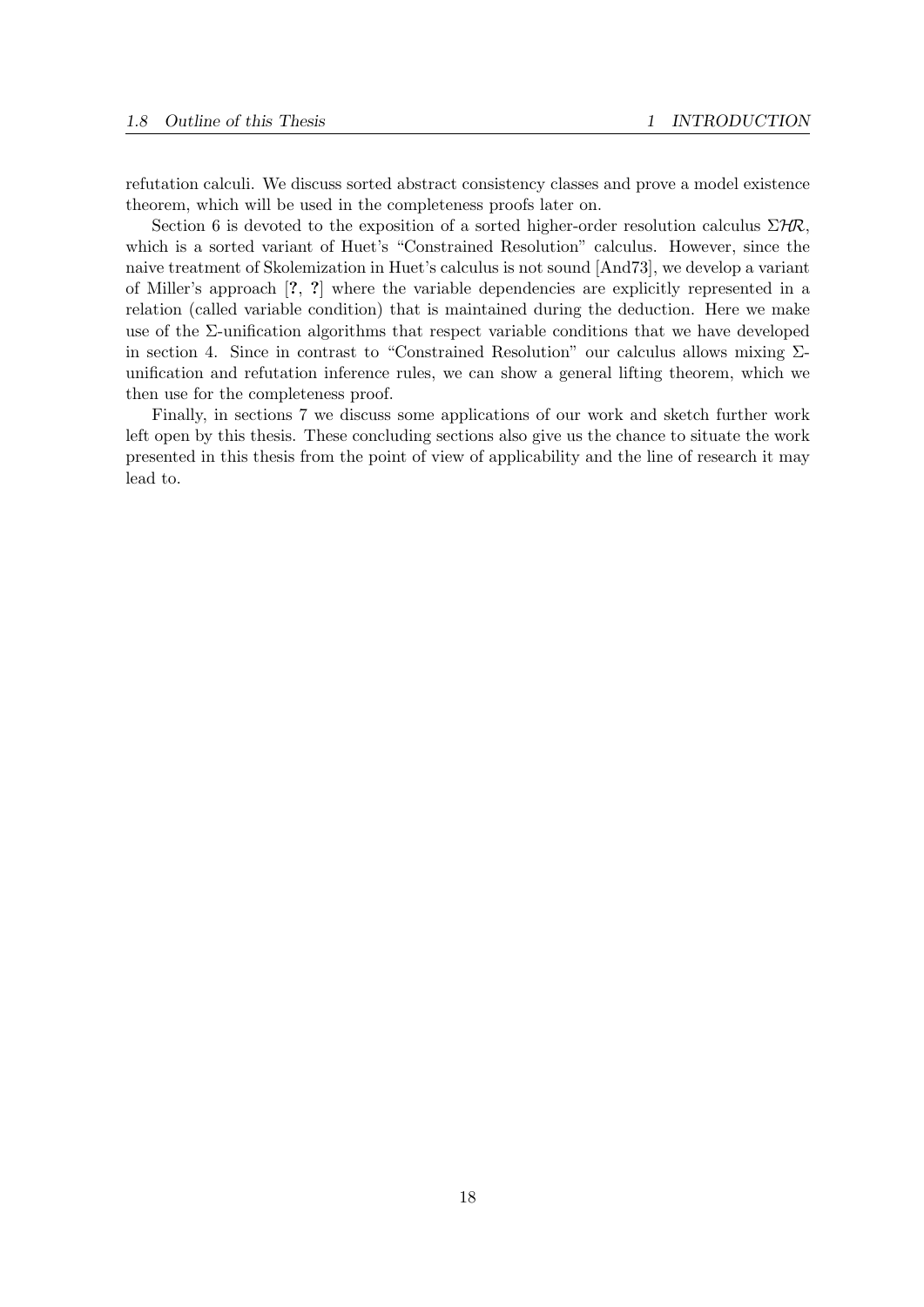## 2 Simply Typed  $\lambda$ -Calculus

In this section we review Church's simply typed  $\lambda$ -calculus  $\Lambda^{\rightarrow}$ . We will use it as an algebraic foundation for higher-order logic. We discuss the algebraic structure of well-formed formulae, and we give notions of algebraic semantics that are independent of the logical view of higherorder logic. For this we introduce the framework of Ω-structures, which provides a more algebraically flavored setting than, for example, the one given in [And86] or [HS86]. In particular, the notions of Ω-homomorphism and Ω-congruence will be useful later on.

We will introduce all concepts of  $\Lambda^{\rightarrow}$  in the more general setting of partial functions, as they can be handled with little overhead, and we can also use them as a basis for the sorted λ-calculus  $\Sigma\Lambda$ <sup>→</sup> and the sorted higher-order logic  $\Sigma$ *HOL*. In  $\Sigma\Lambda$ <sup>→</sup> and  $\Sigma$ *HOL* the type system is refined by a sort system, in which the domains of functions coincide with their domain sorts (which are subsets of the types), thus functions are total on their domains, but partial on the types.

## 2.1 Preliminaries

We first lay a foundation by fixing the notation for relations and functions, which are the basic objects in all our semantic notions.

**Definition 2.1 (Relations)** Let A, B, and C be sets, then the Cartesian product  $A \times B$  of A and B is the set of pairs  $\{(a, b) | a \in A, b \in B\}$ . A binary relation  $\Phi$  on  $A \times B$  is a subset of the Cartesian product  $\Phi \subseteq A \times B$ , its **domain Dom**( $\Phi$ ) is the set  $\{a \in A \mid (a, b) \in \Phi\}$ , its **image**  $\Im(\Phi)$  is the set  $\{b \in B \mid (a, b) \in \Phi\}$ . Let  $\Psi \subseteq B \times C$  be another relation, then the composition of  $\Phi$  and  $\Psi$  is defined by  $\Psi \circ \Phi := \{(a, c) \mid (a, b) \in \Phi, (b, c) \in \Psi\}$ , if  $\Im(\Phi) \subseteq \textbf{Dom}(\Psi)$ . The relation  $\Phi^{-1} := \{(b, a) \mid (a, b) \in \Phi\} \subset B \times A$  is called the **inverse** relation for  $\Phi$ . We call  $\Phi$  left (right) unique, if it does not contain two different pairs having the same first (second) components. It is called **total**, if  $\text{Dom}(\Phi) = A$ , and surjective, if  $\Im(\Phi) = B$ , in this case the inverse relation is total. Let  $a \in \text{Dom}(\Phi)$ , then the application  $\Phi(a)$  of  $\Phi$  to  $a \in A$  is the set  $\{b \in B \mid (a, b) \in \Phi\}$ . We sometimes write  $\Phi(a, b)$ , if  $(a, b) \in \Phi$ .

**Definition 2.2** Let A be a set, then we call a relation  $\Phi \subset A \times A$ 

- reflexive, iff  $(a, a) \in \Phi$  holds for all  $a \in A$ .
- symmetric, iff  $(a, b) \in \Phi$  implies  $(b, a) \in \Phi$ .
- antisymmetric, iff  $(a, b) \in \Phi$  implies  $(b, a) \notin \Phi$ .
- transitive, iff  $(a, b), (b, c) \in \Phi$  implies  $(a, c) \in \Phi$ .
- an equivalence relation, iff  $\Phi$  is reflexive, symmetric, and transitive.
- a quasi-ordering, iff  $\Phi$  is transitive and reflexive.

Let  $\leq$  be a quasi-ordering, then we call the relation  $\sim$  :=  $\leq$  ∩  $\leq^{-1}$  the **equivalence** induced by  $\preceq$ , and  $\prec := \{(a, b) | a \preceq b \text{ but } a \not\sim b\}$  the strict ordering for  $\preceq$ . A quasiordering  $\leq$  is called a **partial ordering**, iff  $\sim$  is trivial, i.e.  $x \sim y$ , iff  $x = y$ . It is called terminating or well-founded, iff there are no infinite sequences  $a_1, a_2, \ldots$  with  $a_i \in A$  and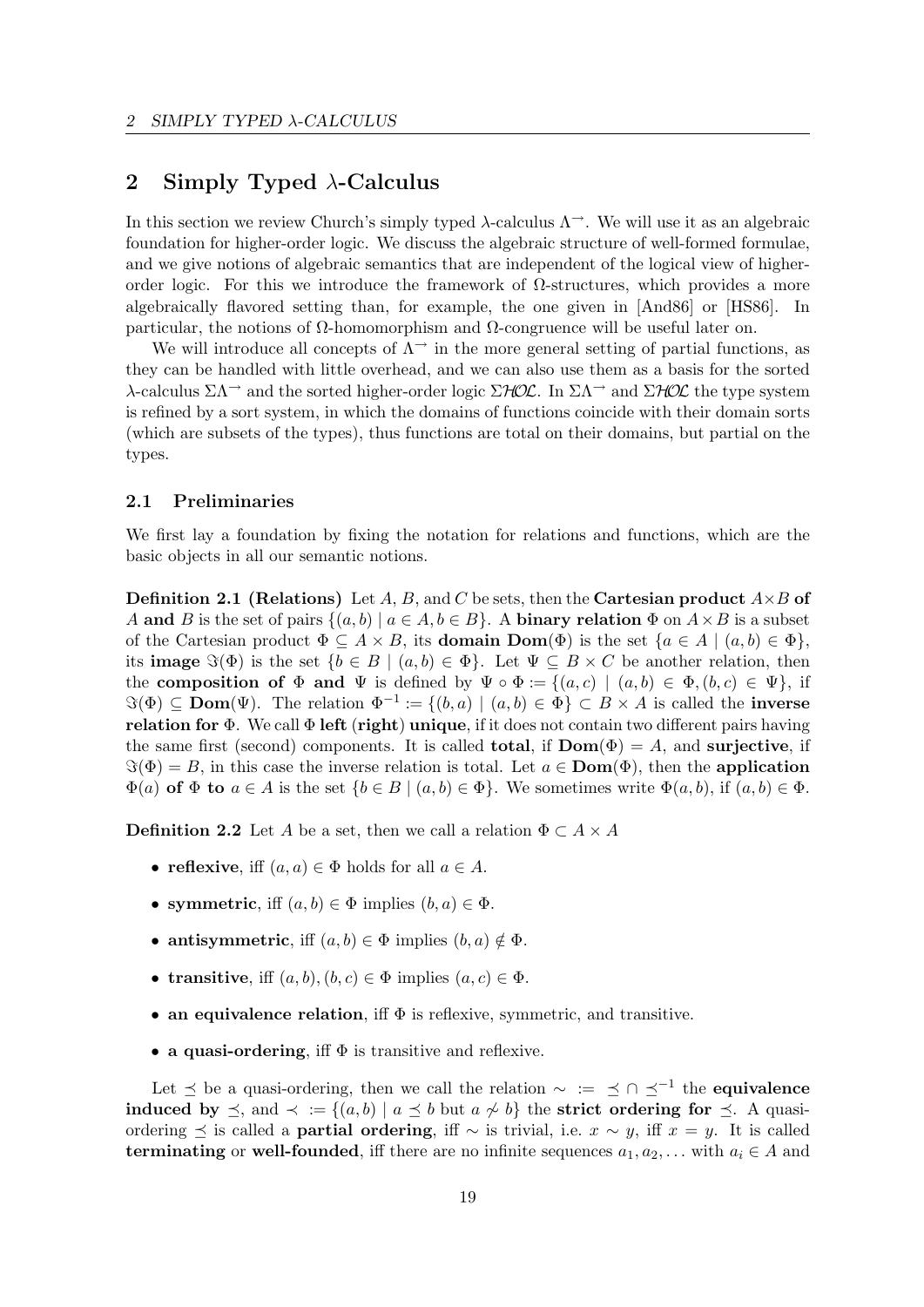$a_{i+1} \prec a_i$ . A transitive relation  $\Phi$  is called **confluent**, iff for all  $a, b, c \in A$  with  $\Phi(a, b)$  and  $\Phi(a, c)$ , there is  $d \in A$  such that  $\Phi(b, d)$  and  $\Phi(c, d)$ .

For an equivalence relation  $\sim \subset A \times A$  we denote the **equivalence class** of  $a \in A$  by  $[a] := [a]_{\sim} := \{b \in A \mid b \sim a\}.$ 

Definition 2.3 (Partial Function) We call a left unique relation a partial function. It is called injective, iff it is also right unique. We denote the family of all partial functions  $\Phi \subseteq A \times B$  by  $\mathcal{F}_p(A;B)$  and the family of all total relations by  $\mathcal{R}^t(A;B)$ . The set  $\mathcal{F}(A;B) := \mathcal{R}^t(A;B) \cap \mathcal{F}_p(A;B)$  is called the set of **total functions**.

Let  $\Phi$  be a partial function and  $a \in \text{Dom}(\Phi)$ , then the application  $\Phi(a)$  of a partial **function**  $\Phi$  to  $a \in A$  is the unique  $b \in B$  such that  $(a, b) \in \Phi$ . In order to make the presentation of partial functions simpler, we introduce a special symbol ⊥ (for the undefined) and extend the definition of function application by  $\Phi(c) := \bot$ , if  $c \in A$ , but  $c \notin \textbf{Dom}(\Phi)$ , or if  $c = \perp$  itself. This often allows to omitting the reasoning about domains. In particular, we have  $f \circ g(a) = f(g(a))$  for  $g \in \mathcal{F}_p(A;B)$ ,  $f \in \mathcal{F}_p(B;C)$ , and  $a \in A$  independently of definedness considerations. Note that the symbol  $\perp$  is not an object in any of the given sets, but rather a syntactic trick that eases notation. The so-called function composition  $\circ$  is associative and therefore the sets  $\mathcal{F}_p(A; A)$  and  $\mathcal{F}(A; A)$  are monoids with this operation.

If  $\Phi \in \mathcal{F}_p(A;B)$  and  $\Psi \in \mathcal{F}_p(A;B)$  are partial functions such that  $\Psi(a) = b$ , but  $\Psi(c) =$  $\Phi(c)$  for all  $c \neq a$ , then we denote  $\Psi$  by  $\Phi$ ,  $[b/a]$ . For partial functions that can be presented by a finite set of pairs (e.g. substitutions and variable contexts), we often use the notation  $\Phi := [b^1/a^1], \ldots, [b^n/a^n],$  if  $\Phi = \{(a^1, b^1), \ldots, (a^n, b^n)\}.$  Furthermore, we denote with  $\Phi_{-c}$  the partial function  $\{(a, b) \in \Phi \mid a \neq c\}.$ 

Let  $W \subset A$  and  $\Phi \in \mathcal{F}_p(A;B)$ , then the **restriction of**  $\Phi$  to W is defined to be the function  $\Phi|_W := \{(a, b) \in \Phi \mid a \in W\}$ . Note that  $\Phi|_W \in \mathcal{F}_p(W; B)$  and that with this definition  $\Phi$  and  $\Phi|_W$  are only equal, iff  $W \cap \textbf{Dom}(\Phi) = \textbf{Dom}(\Phi)$ . If  $\Phi$  and  $\Psi$  are partial functions such that their restrictions on  $\text{Dom}(\Phi) \cap \text{Dom}(\Psi)$  are identical, then we say that they **agree** and write  $\Phi||\Psi$ . In this case the set-theoretic union  $\Phi \cup \Psi$  is again a partial function.

**Remark 2.4** (*n*-ary Relations and Functions) Let  $A_1, \ldots, A_n$  be sets, then we can define the *n*-fold Cartesian product  $A_1 \times \cdots \times A_n$  by  $(\cdots (A_1 \times A_2) \times \cdots \times A_n)$ , thus it is the set of ordered n-tuples  $\{(a_1, \ldots, a_n) \mid a_i \in A_i\}$ , where  $(a_1, \ldots, a_n) := (\cdots (a_1, a_2), \ldots, a_n).$ With this definition we can generalize the previous definitions for binary relations and unary functions to *n*-ary relations and *n*-ary functions. In particular, the domain Dom( $\Phi$ ) of an *n*-ary relation  $\Phi$  is the set  $\{(a_1, \ldots, a_{n-1}) \mid (a_1, \ldots, a_{n-1}, a_n) \in \Phi\}$ , the **image**  $\Im(\Phi)$  of  $\Phi$  is the set  $\{a_n \mid (a_1, \ldots, a_{n-1}, a_n) \in \Phi\}$ . We denote the family of *n*-ary total relations by  $\mathcal{R}^t(A_1,\ldots,A_n;B)$  and adapt the other notions accordingly.

This construction implies that we can use unary functions instead of general n-ary ones. In particular, the well-known process of applying an n-ary function  $\Phi$  to an n-tuple  $(a_1, \ldots, a_n)$ can be considered as applying  $\Phi$  to the sequence of values  $a_1, \ldots, a_n$  one after the other. Thus the application of  $\Phi$  to a tuple  $(a_1, \ldots, a_k)$  yields an  $(n-k)$ -ary function that give  $a_{n+1}$ , if applied to the tuple  $(a_{k+1}, \ldots, a_n)$ . This process is called **currying**. Therefore  $\mathcal{F}(A_1,\ldots,A_n;B)$  becomes  $\mathcal{F}(A_1;\mathcal{F}(A_2;\ldots;\mathcal{F}(A_n;B)\ldots)$ , and therefore we can restrict ourselves to unary functions.

**Remark 2.5 (Extensionality)** Two partial functions  $f, g: A \longrightarrow B$  are equal, iff they are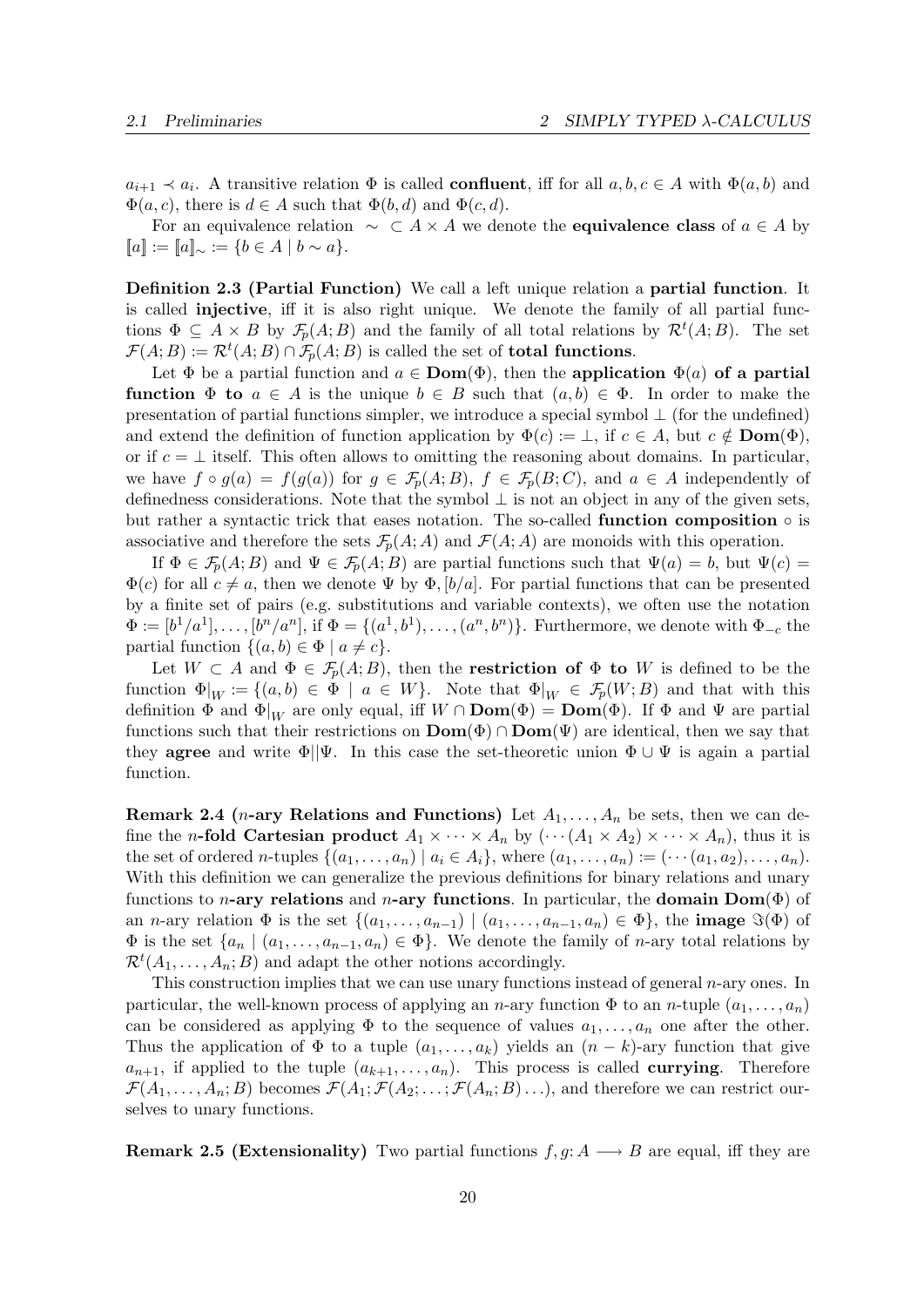equal as binary relations, that is, if  $\text{Dom}(f) = \text{Dom}(q)$  and for all  $x \in \text{Dom}(f)$  we have  $f(x) = g(x)$ . This property is called the **extensionality** of equality.

**Definition 2.6 (Types)** Let  $\beta T$  be a set of symbols, then the set T of types is inductively defined to be the set  $\beta\mathcal{T}$  together with all expressions  $\alpha \rightarrow \beta$ , where  $\alpha$  and  $\beta$  are types. The functional type  $\alpha \to \beta$  denotes the type of functions with domain  $\alpha$  and codomain  $\beta$ . The types in  $\mathcal{B}I \subset \mathcal{T}$  are called **base types**, types of the form  $\alpha \to \beta$  are called **functional** types.

We define the **length** of a type  $\alpha$  by setting  $\ln(\alpha) := 0$ , iff  $\alpha \in \mathcal{BT}$  and  $\ln(\alpha \to \beta) := 1 + \alpha$  $\ln(\beta)$ . Thus the length intuitively is the number of top level arrows  $\rightarrow$  in a type. In other words a type  $\alpha$  is functional, iff its length is positive.

**Notation 2.7** For the following we fix a set  $\beta\mathcal{T}$  of base types and a set  $\mathcal{T}$  of types induced by  $\beta\mathcal{T}$ . As syntactic variables for types we use lower case Greek letters. We use the convention of association to the right for omitting parentheses in types, thus  $\alpha \to \beta \to \gamma$  is an abbreviation for  $(\alpha \to (\beta \to \gamma))$ . This way the type  $\gamma := \beta_1 \to \ldots \to \beta_n \to \alpha$  denotes the type of *n*-ary functions, that take *n* arguments of the types  $\beta_1, \ldots, \beta_n$  and have values of type  $\alpha$ . To conserve even more space we use a kind of vector notation and abbreviate  $\gamma$  by  $\beta_n \to \alpha$ .

We now start with the definition of our basic algebraic structures, which are hierarchies of sets indexed by types. As most objects in  $\Lambda^{\rightarrow}$  are such collections, and for well-formedness the type structure has to be respected, we now define the notion of a typed collection, which formalizes this concept.

**Definition 2.8 (Typed Collection)** A collection  $\mathcal{D} := \mathcal{D}_{\mathcal{T}} := {\mathcal{D}_{\alpha} \mid \alpha \in \mathcal{T}}$  of sets  $\mathcal{D}_{\alpha}$ , indexed by the set  $\mathcal T$  of types, is called a **typed collection (of sets)**. In the following we will always assume that  $\mathcal{D}_{\alpha} \cap \mathcal{D}_{\beta} = \emptyset$ , if  $\alpha \neq \beta$ . This allows us to define the type function  $\tau: \bigcup_{\alpha \in \mathcal{T}} \mathcal{D}_{\alpha} \longrightarrow \mathcal{T}$  by  $\tau(g) = \alpha$ , iff  $g \in \mathcal{D}_{\alpha}$ . Let  $\mathcal{D}_{\mathcal{T}}$  and  $\mathcal{E}_{\mathcal{T}}$  be typed collections, then a collection  $\mathcal{I} := \{ \mathcal{I}^{\alpha} \in \mathcal{F}_p(\mathcal{D}_{\alpha}; \mathcal{E}_{\alpha}) \mid \alpha \in \mathcal{T} \}$  of partial functions is called a typed partial function  $\mathcal{I}: \mathcal{D}_{\mathcal{T}} \longrightarrow \mathcal{E}_{\mathcal{T}}$ .

It is often convenient to view a typed collection  $\mathcal{D}_{\mathcal{T}}$  as the union  $\bigcup_{\alpha \in \mathcal{T}} \mathcal{D}_{\alpha}$  and a typed function  $\mathcal{I}: \mathcal{D}_{\mathcal{T}} \longrightarrow \mathcal{E}_{\mathcal{T}}$  as a function  $\mathcal{I}: \bigcup_{\alpha \in \mathcal{T}} \mathcal{D}_{\alpha} \longrightarrow \bigcup_{\alpha \in \mathcal{T}} \mathcal{E}_{\alpha}$  with  $\mathcal{I}^{\alpha} := \mathcal{I}|_{\mathcal{D}_{\alpha}}$  and  $\Im(\mathcal{I}^{\alpha}) \subset$  $\mathcal{E}_{\alpha}$ . We take the liberty to switch the point of view whenever it is convenient. A collection  ${R_{\alpha} \subset \mathcal{D}_{\alpha} \times \mathcal{D}_{\alpha} \mid \alpha \in \mathcal{T}}$  are called a typed binary relation.

Our treatment of  $\Lambda^{\rightarrow}$  is parametric in the choice of **constants** that are supplied. As constants are typed objects and the considerations of this section depend on their choice, we fix a typed collection  $\Omega_{\mathcal{T}}$  of sets of constants. In particular, the algebraic structure of a  $pre-\Omega$ -structure, which we are about to define, varies in the way the constants are interpreted. The intuitive meaning for objects of functional type is a function, i.e. an object that can be applied to other objects of the appropriate type. Here we give a very abstract notion of an algebraic structure with function applications, which provides us with the basic vocabulary for the development of  $\Lambda^{\rightarrow}$ .

Definition 2.9 (Pre- $\Omega$ -Structure) Let  $\mathcal{D}_{\mathcal{T}}$  be a typed collection of sets,

$$
\mathbf{Q} := \{ \mathbf{Q}^{\alpha\beta} \colon \mathcal{D}_{\alpha \to \beta} \times \mathcal{D}_{\alpha} \longrightarrow \mathcal{D}_{\beta} \mid \alpha, \beta \in \mathcal{T} \}
$$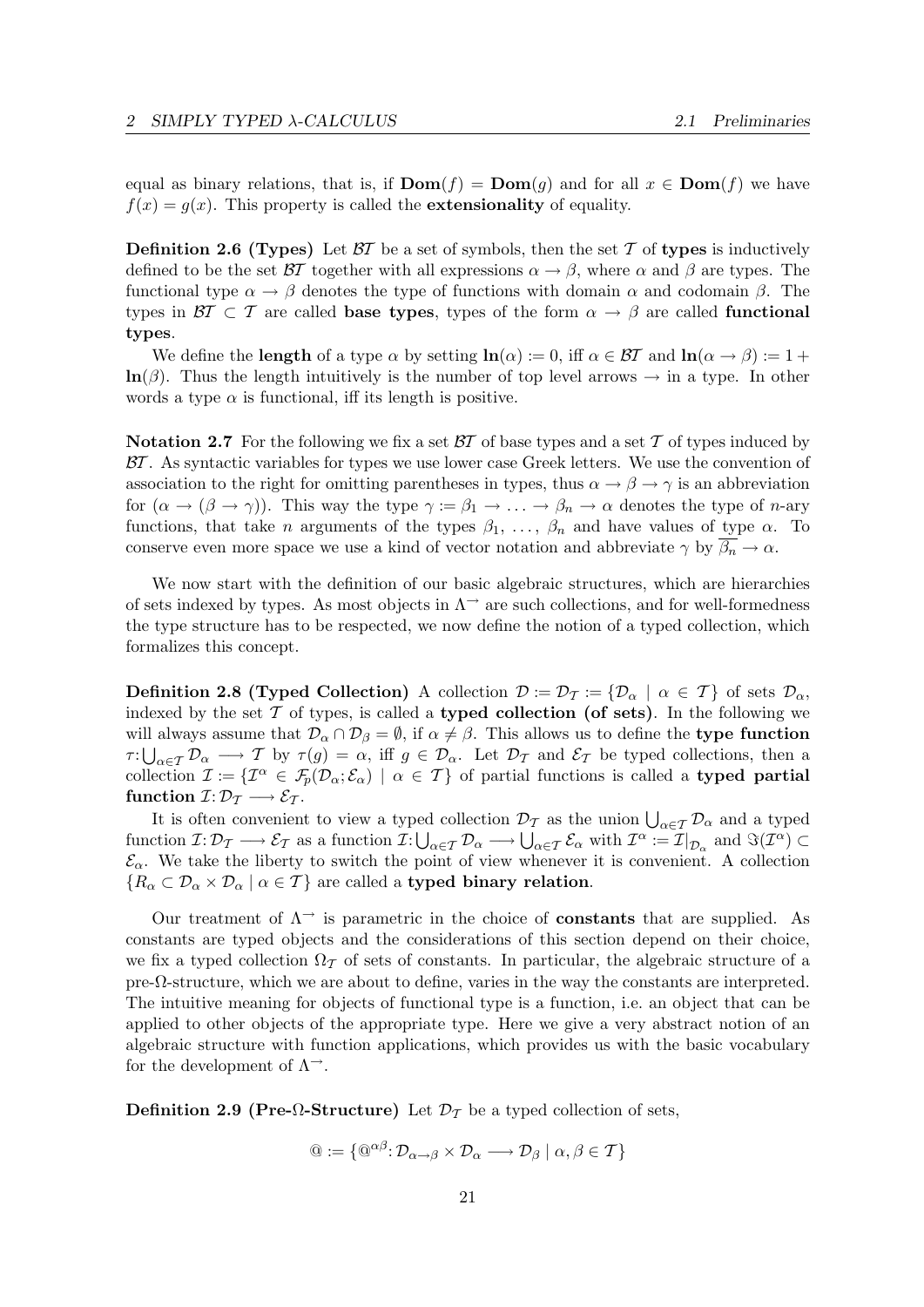a typed family of partial functions, and let  $\mathcal{I}: \Omega \longrightarrow \mathcal{D}$  be a typed total function, then we call the triple  $\mathcal{A} := (\mathcal{D}, \mathcal{Q}, \mathcal{I})$  a partial pre- $\Omega$ -structure. The collection  $\mathcal{D}$  is called the carrier set or the frame of A, the set  $\mathcal{D}_{\alpha}$  the universe of type  $\alpha$ , the function @ the application operator, and the function  $\mathcal I$  the interpretation of constants. A pre- $\Omega$ -structure is called total, iff  $\mathbb{Q}$  is a collection of total functions. For an object  $f \in \mathcal{D}_{\alpha \to \beta}$  we define the **domain** of f as the set  $\text{Dom}(f) := \{a \in \mathcal{D}_{\alpha} \mid (f, a) \in \text{Dom}(\mathbb{Q})\}.$ 

We call a pre- $\Omega$ -structure  $\mathcal{A} = (\mathcal{D}, \mathbb{Q}, \mathcal{I})$  functional, iff the following statement holds for all  $f, g \in \mathcal{D}_{\alpha \to \beta}$ :  $f = g$ , if for all  $a \in \mathcal{D}_{\alpha}$   $f @ a = g @ a$ . Note that functionality only poses a restriction on the function universes.

**Remark 2.10** The application operator  $\mathcal{Q}$  in a pre- $\Omega$ -structure is an abstract version of function application. As in the case with functions before (cf. 2.4) it is no restriction to exclusively use a binary application operator, which corresponds to unary function application, since we can define higher-arity application operators from the binary one by setting

$$
f \mathbb{Q}(a^1, \dots, a^n) := (\dots (f \mathbb{Q}a^1) \dots \mathbb{Q}a^n)
$$

Definition 2.11 ( $\Omega$ -Homomorphism) Let  $\mathcal{A} = (\mathcal{D}, \mathbb{Q}^{\mathcal{A}}, \mathcal{I})$  and  $\mathcal{B} = (\mathcal{E}, \mathbb{Q}^{\mathcal{B}}, \mathcal{J})$  be pre- $\Omega$ structures. A  $\Omega$ -homomorphism is a typed function  $\kappa: \mathcal{D} \longrightarrow \mathcal{E}$  such that

- 1.  $\kappa \circ \mathcal{I} = \mathcal{J}$ .
- 2. For all  $f \in \mathcal{D}_{\alpha \to \beta}$  and  $g \in \mathcal{D}_{\alpha}$  we have: if  $g \in \text{Dom}(f)$ , then  $\kappa(g) \in \text{Dom}(\kappa(f))$  and  $\kappa(f) \mathbb{Q}^{\mathcal{B}} \kappa(q) = \kappa(f \mathbb{Q}^{\mathcal{A}} q).$

As usual we define an  $\Omega$ -endomorphism  $\kappa$  on A to be an  $\Omega$ -homomorphism  $\kappa : A \longrightarrow$  $\mathcal{A}$ , an Ω-epimorphism and an Ω-monomorphism to be surjective and injective  $\Omega$ homomorphisms respectively.

#### 2.2 Well-Formed Formulae

A prominent example of a pre-Ω-structure is the collection of well-formed formulae. For defining them we need a collection of variables as a category of syntactic objects distinct from the collection  $\Omega$  of constants. Since variables are much more volatile syntactic objects, which are frequently instantiated and renamed, we need an infinite supply of variables of any type. So we fix a countably infinite set  $\mathcal{V}_{\alpha}$  of **variables of type**  $\alpha$  for every type  $\alpha \in \mathcal{T}$ . Thus we have a typed collection  $V$  of variables, which we use in the following.

**Definition 2.12 (Well-Formed Formulae)** For each  $\alpha \in \mathcal{T}$  we define the set  $\text{wff}_{\alpha}(\Sigma)$  of well-formed formulae of type  $\alpha$  inductively by

- 1.  $\Omega_{\alpha} \cup \mathcal{V}_{\alpha} \subseteq \omega f f_{\alpha}(\Sigma)$
- 2. If  $\mathbf{A}_{\beta\to\alpha}\in \mathit{wff}_{\beta\to\alpha}(\Sigma)$  and  $\mathbf{B}_{\beta}\in \mathit{wff}_{\beta}(\Sigma)$ , then  $\mathbf{AB}\in \mathit{wff}_{\alpha}(\Sigma)$ .
- 3. If  $\mathbf{A}_{\alpha} \in \mathit{wff}_{\alpha}(\Sigma)$ , then  $(\lambda X_{\beta} \mathbf{A}_{\alpha}) \in \mathit{wff}_{\beta \rightarrow \alpha}(\Sigma)$ .

We call formulae of the form **AB applications**, and formulae of the form  $\lambda X_{\alpha} \mathbf{A}_{\beta} \lambda$ abstractions.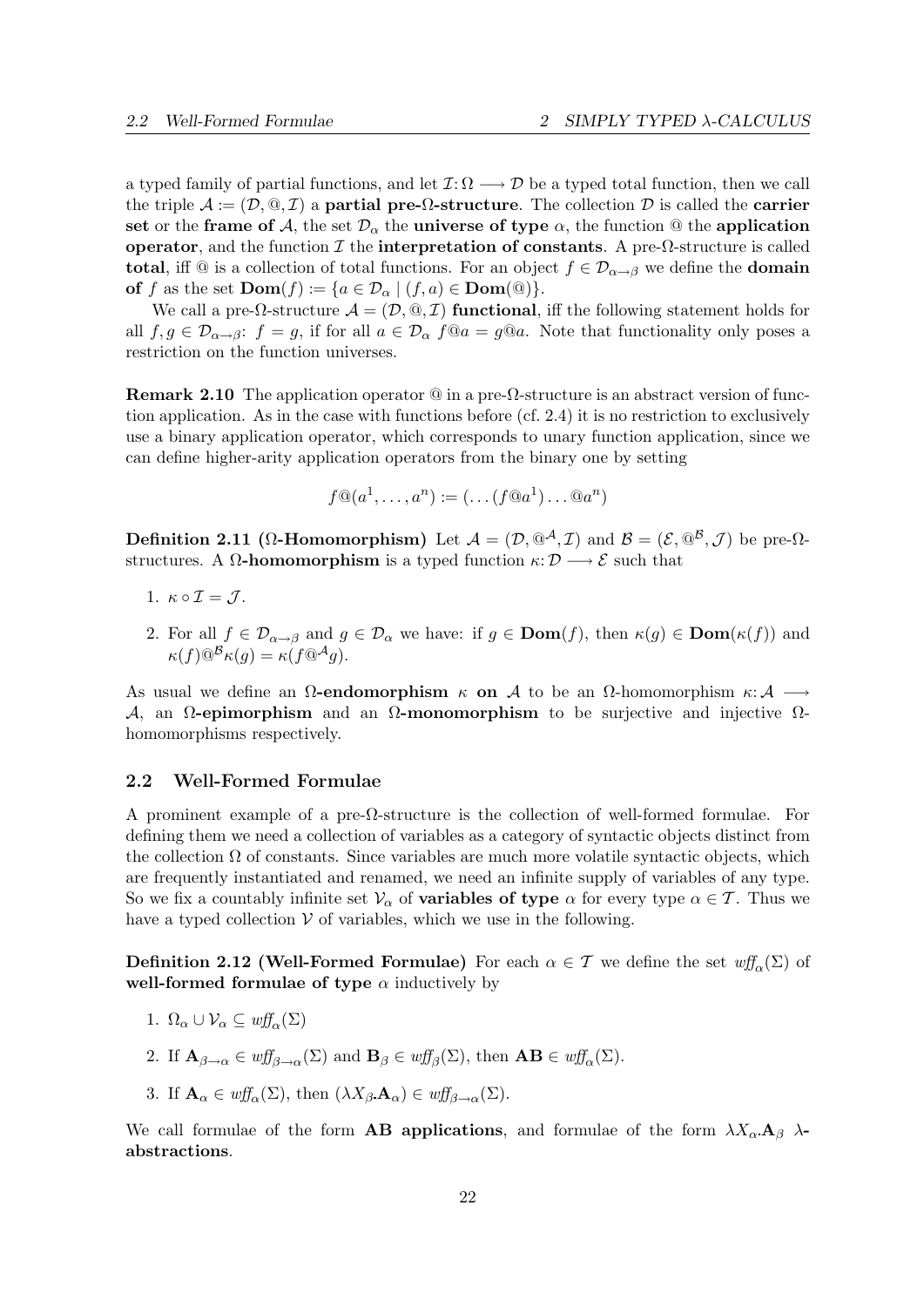Notation 2.13 We denote the constants by lower case letters and the variables by upper case letters and use bold upper case letters  $A_{\alpha}$ ,  $B_{\alpha\rightarrow\beta}$ ,  $C_{\gamma}$ ... as syntactical variables for well-formed formulae. The type of an object is denoted as a subscript, if it is not irrelevant or clear from the context.

In order to make the notation of well-formed formulae more legible, we use the convention that the group brackets ( and ) associate to the left and that the square dot denotes a left bracket, whose mate is as far right as consistent with the brackets already present. Additionally, we combine successive  $\lambda$ -abstractions, so that the well-formed formula  $(\lambda X^1 \lambda X^2 \ldots \lambda X^n A \mathbf{E}^1 \ldots \mathbf{E}^m)$ , which stands for  $(\lambda X^1 (\lambda X^2 \ldots (\lambda X^n (A \mathbf{E}^1) \mathbf{E}^2 \ldots \mathbf{E}^m) \cdots)$ , becomes  $\lambda X^1 \ldots X^n$ .  $\mathbf{AE}^1 \ldots \mathbf{E}^m$ , and in addition, we shorten the expression to  $\lambda \overline{X^n}$ .  $\mathbf{A} \overline{\mathbf{E}^m}$  by a kind of vector notation.

To avoid confusion with equality in the logic we denote the meta-logical relation of syntactic equality of well-formed formulae by  $=$ .

**Example 2.14** If we define  $\mathbf{A} @ \mathbf{B} := (\mathbf{A}\mathbf{B})$  for  $\mathbf{A} \in \text{wf}_{\alpha}(\Sigma)$  and  $\mathbf{B} \in \text{wf}_{\beta}(\Sigma)$ , then  $\mathcal{Q}: \text{wff}_{\alpha \to \beta}(\Omega) \times \text{wff}_{\alpha}(\Omega) \longrightarrow \text{wff}_{\beta}(\Omega)$  is a total function. Thus  $(\text{wff}(\Omega), \mathcal{Q}, \text{Id}_{\Omega})$  is a total pre- $\Omega$ -structure. The intuition behind this example is that we can think of the formula  $\mathbf{A} \in \textit{wff}_{\alpha \to \beta}(\Omega)$  as a function

$$
\mathbf{A}: w\!f\!f_{\alpha}(\Omega) \longrightarrow w\!f\!f_{\beta}(\Omega) ; \mathbf{B} \mapsto (\mathbf{A}\mathbf{B}) .
$$

**Definition 2.15** Let  $A$  be a well-formed formula, then a variable X is called **bound** (free) in A, iff it is (not) in a well-formed part of the form  $(\lambda X \mathbf{B})$  in A. The respective sets of variables are denoted by  $Free(A)$  and  $Bound(A)$ . A well-formed formula is called **closed**, if it does not contain free variables. We denote the set of closed well-formed formulae of type  $\alpha$  by  $\mathit{c wff}_{\alpha}(\Sigma)$ .

With the definition of free variables we can define sets of well-formed formulae that have restricted sets of free variables: let  $\Xi \subset V$  be a typed collection of variables, then we denote the set of well-formed formulae with free variables in  $\Xi$  by  $\mathit{wff}_{\alpha}(\Omega,\Xi) := \{A \in$  $wff_\alpha(\Sigma)$  | Free(A)  $\subseteq \Xi$ . Since any formula A can only have finitely many variables there is always a set  $\Xi$  of variables such that  $\mathbf{A} \in \text{wff}_{\alpha}(\Omega, \Xi)$ .

**Definition 2.16 (Assignment)** Let  $\mathcal{A} = (\mathcal{D}, \mathbb{Q}, \mathcal{I})$  be a pre- $\Omega$ -structure. A typed function  $\varphi: \mathcal{V} \longrightarrow \mathcal{D}$  is called an **assignment into** A.

In a pre- $\Omega$ -structure  $\mathcal{A} = (\mathcal{D}, \mathbb{Q}, \mathcal{I})$  constants are given a meaning by the interpretation function  $\mathcal{I}: \Omega \to \mathcal{D}$ , and variables get their meaning by assignments  $\varphi: \mathcal{V} \to \mathcal{D}$ . Since wellformed formulae are inductively built up from constants and variables we can extend  $\varphi$  and I to an Ω-homomorphism on well-formed formulae.

Definition 2.17 (Homomorphic Extension) Let  $\mathcal{A} = (\mathcal{D}, \mathbb{Q}, \mathcal{I})$  be a functional pre- $\Omega$ structure and let  $\varphi$  be an assignment into A. Then the **homomorphic extension**  $\mathcal{I}_{\varphi}$  of  $\varphi$ to wff(Σ) is inductively defined to be a typed partial function  $\mathcal{I}_{\varphi}: \omega f f(\Sigma) \longrightarrow \mathcal{D}$  such that

- 1.  $\mathcal{I}_{\varphi}(X) = \varphi(X)$ , if X is a variable,
- 2.  $\mathcal{I}_{\varphi}(c) = \mathcal{I}(c)$ , if c is a constant,
- 3.  $\mathcal{I}_{\varphi}(\mathbf{AB}) = \mathcal{I}_{\varphi}(\mathbf{A}) \mathbf{Q} \mathcal{I}_{\varphi}(\mathbf{B}),$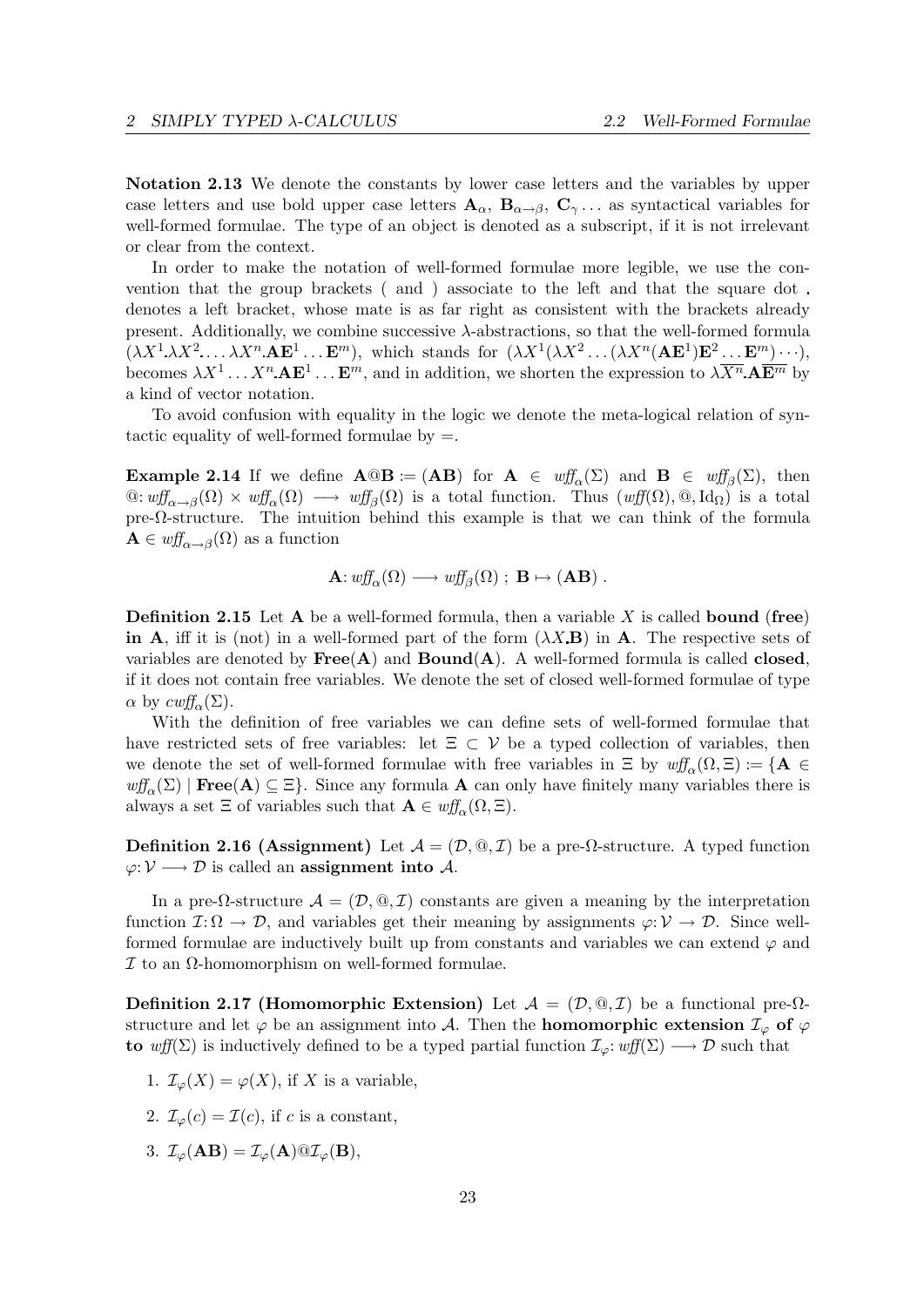4.  $\mathcal{I}_{\varphi}(\lambda X_{\alpha} \mathbf{B}_{\beta})$  is the function in  $\mathcal{D}_{\alpha \to \beta}$  such that  $\mathcal{I}_{\varphi}(\lambda X_{\alpha} \mathbf{B}) @z := \mathcal{I}_{\varphi, [z/X]}(\mathbf{B})$ . Note that this function is unique, since we have assumed  $A$  to be functional.

We call  $\mathcal{I}_{\varphi}(\mathbf{A}_{\alpha}) \in \mathcal{D}_{\alpha}$  the **value** or **denotation of**  $\mathbf{A}_{\alpha}$  **in A for**  $\varphi$ . Note that since A need not be total, we can have  $\mathcal{I}_{\varphi} = \bot$ .

**Lemma 2.18** Let  $\mathcal{A} = (\mathcal{D}, \mathbb{Q}, \mathcal{I})$  be a functional pre- $\Omega$ -structure and  $\varphi: \mathcal{V} \longrightarrow \mathcal{D}$  an assignment into A, then the homomorphic extension  $\mathcal{I}_{\varphi}: \text{wff}(\Sigma) \longrightarrow \mathcal{D}$  is an  $\Omega$ -homomorphism.

**Proof:** The assertion is a direct consequence of the definitions and the fact that  $\mathcal{I}_{\varphi} \circ \text{Id}_{\Omega} =$  $\mathcal{I} \circ \mathrm{Id}_{\Omega} = \mathcal{I}$  on  $\Omega$ .  $\Box$ 

**Remark 2.19** We have defined valuation only on functional pre- $\Omega$ -structures, which is sufficient for our purposes, since we want to formalize mathematical systems. In fact, it seems to be rather difficult to give a general definition of values for abstractions without functionality. Andrews and Nadathur solve this problem for  $v$ -complexes [?] and labeled structures [?] by assuming a tight correspondences between objects and labels, but we do not know how to generalize this to the framework of Ω-structures.

Definition 2.20 ( $\Omega$ -Structure) A functional pre- $\Omega$ -structure  $\mathcal{A} = (\mathcal{D}, \mathcal{Q}, \mathcal{I})$  is called comprehension-closed, iff for each assignment  $\varphi$  into A the homomorphic extension  $\mathcal{I}_{\varphi}$  is total on wff(Σ). A functional pre- $\Omega$ -structure is called  $\Omega$ -structure, iff it is comprehensionclosed. These closure conditions for the carrier set  $\mathcal D$  of  $\mathcal A$  assure that the universes of functions  $\mathcal{D}_{\alpha\to\beta}$  are rich enough to contain a value for all  $\mathbf{A}_{\alpha\to\beta}\in \omega f_{\alpha\to\beta}(\Sigma)$ . For a detailed discussion in the framework of Ω-algebras we refer the reader to [?, And73].

**Remark 2.21** Note that the pre- $\Omega$ -structure wff( $\Sigma$ ) from 2.14 is not comprehension closed, since there is no formula  $\mathbf{C} = \mathcal{I}_{\varphi}(\lambda X_{\alpha} \mathbf{B}) \in \mathit{wff}_{\alpha \to \beta}(\Sigma)$  such that  $\mathbf{C} @ \mathbf{A} = \mathbf{C} \mathbf{A} = \mathcal{I}_{\varphi, [\mathbf{A}/X]}(\mathbf{B}).$ In particular, the "obvious" choice  $\lambda X_{\alpha} \mathbf{B}$  for **C** does not work, since  $(\lambda X_{\alpha} \mathbf{B})\mathbf{A} \neq$  $\mathcal{I}_{\varphi,\mathbf{[A/X]}}(\mathbf{B})$ . In fact, if  $\mathit{wff}(\Sigma)$  were comprehension closed  $\beta\eta$ -equality would have to be valid in  $\mathit{wff}(\Sigma)$  (cf. 2.44), which it clearly is not.

**Lemma 2.22** Let  $\mathcal{A} = (\mathcal{D}, \mathbb{Q}, \mathcal{I})$  be an  $\Omega$ -structure,  $\mathbf{A} \in \mathit{wff}(\Sigma)$  and let  $\varphi$  and  $\psi$  be assignments into A that coincide on  $\text{Free}(A)$ , then  $\mathcal{I}_{\varphi}(A) = \mathcal{I}_{\psi}(A)$ .

**Proof:** We prove the lemma by induction on the structure of **A**. The only interesting case is the one, where  $\bf{A}$  is an abstraction, since the assertion is trivial for constants and variables, and a simple consequence of the inductive hypothesis for applications. So let  $\mathbf{A} = (\lambda X \mathbf{B})$ , then  $\mathcal{I}_{\varphi}(\mathbf{A}) @ a = \mathcal{I}_{\varphi,[a/X]}(\mathbf{B}) = \mathcal{I}_{\psi,[a/X]}(\mathbf{B}) = \mathcal{I}_{\psi}(\mathbf{A}) @ a$  by inductive hypothesis, since  $\varphi,[a/X]$ and  $\psi$ ,  $[a/X]$  coincide on the free variables of **B**. Thus we obtain the assertion from the definition of  $\mathcal{I}_{\varphi}$ .  $\Box$ 

#### 2.3  $\lambda$ -Reduction and Normal Forms

In this section we introduce the notions of  $\Omega$ -congruences,  $\lambda$ -conversion, and substitutions, which are closely related to each other. The  $\lambda$ -conversion relations establish certain wellformed formulae as functions, by giving interpretations to function application and function equality.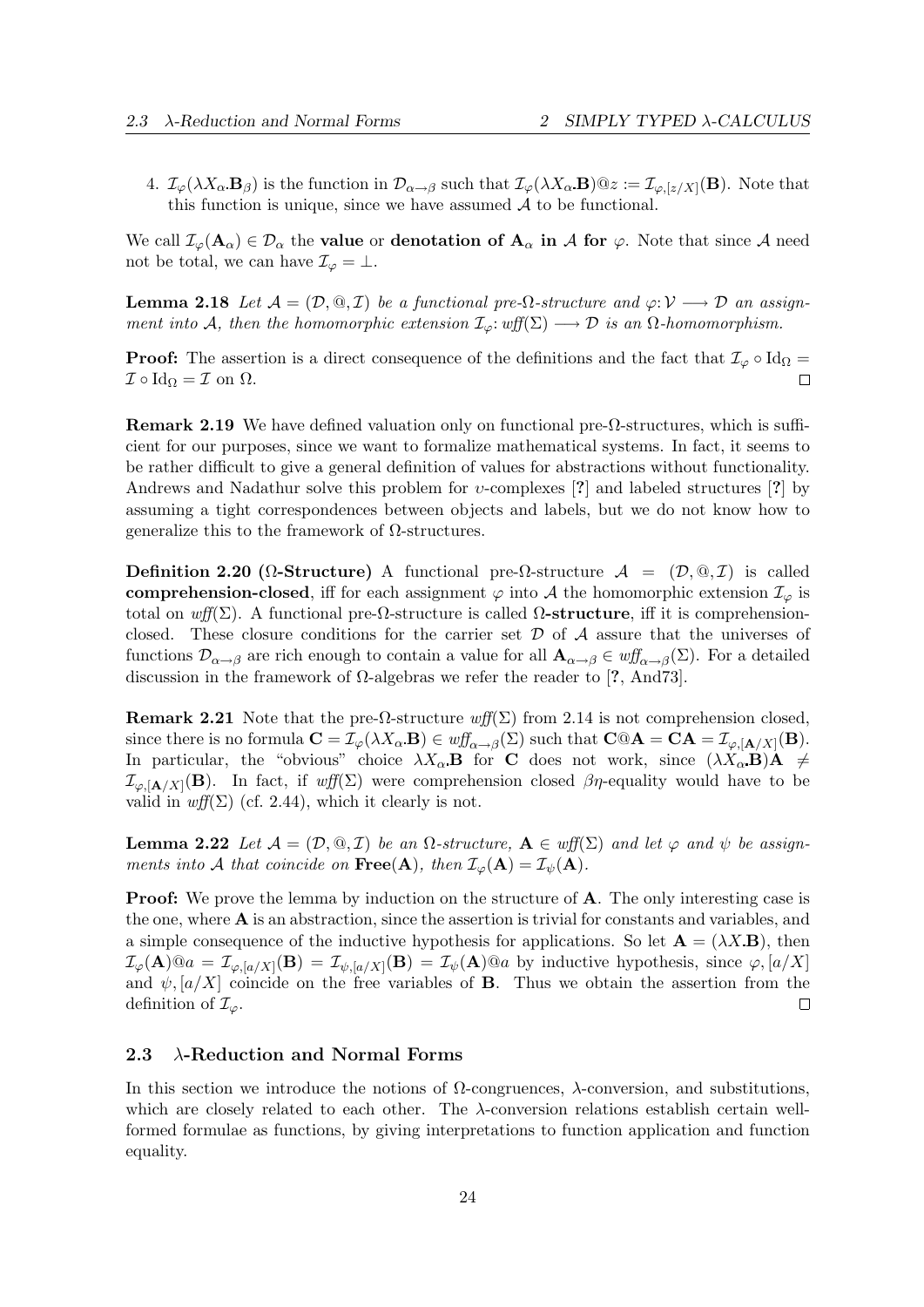Definition 2.23 ( $\Omega$ -Congruence) Let  $\mathcal{A} = (\mathcal{D}, \mathbb{Q}, \mathcal{I})$  be a pre- $\Omega$ -structure, then a typed equivalence relation  $\sim$  is called an  $\Omega$ -congruence on A, iff  $f \sim f' \in \mathcal{D}_{\alpha \to \beta}$  and  $g \sim g' \in \mathcal{D}_{\alpha}$ imply  $f@g \sim f'@g'.$ 

An  $\Omega$ -congruence  $\sim$  is called **functional**, iff for all types  $\alpha, \beta$  and all  $f, g \in \mathcal{D}_{\alpha \to \beta}$  the fact that  $f@a \sim g@a$  for all  $a \in \mathcal{D}_\beta$  implies  $f \sim g$ . Note that, since  $\sim$  is a congruence, we also have the other direction, so we have

 $f@a \sim g@a$  for all  $a \in \mathcal{D}_{\beta}$ , iff  $f \sim g$ 

Definition 2.24 (Quotient Pre- $\Omega$ -Structure) Let  $\mathcal{A} = (\mathcal{D}, \mathbb{Q}, \mathcal{I})$  be a pre- $\Omega$ -structure,  $\mathcal{D}_{\alpha}^{\sim} := \{ [f] \mid f \in \mathcal{D}_{\alpha} \}$ , and  $\mathcal{I}^{\sim}(c_{\alpha}) := [ \mathcal{I}(c_{\alpha}) ]$  for all constants  $c_{\alpha} \in \Omega_{\alpha}$ . Furthermore let  $@^{\sim}$ be defined by  $[[f]]@^\sim[[a]] := [[f@a]]$ . To see that this definition only depends only on equivalence classes of  $\sim$ , consider  $f' \in [f]$  and  $g' \in [g]$ , then  $[f \circledcirc g] = [f' \circledcirc g'] = [f \circledcirc g']$ . So  $@`$  is well-defined and thus  $A/∼ := (D^{\sim}, @^{\sim}, \mathcal{I}^{\sim})$  is also a pre-Ω-structure. We call  $A/∼$  the quotient structure of A for the relation  $\sim$  and the typed function  $\pi_{\sim}: A \longrightarrow A/\sim; f \mapsto$  $[[f]_\sim$  its canonical projection.

This definition is justified by the following theorem.

**Theorem 2.25** Let A be a pre-Ω-structure and let  $\sim$  be an  $\Omega$ -congruence on A, then

- 1. the canonical projection  $\pi_{\sim}$  is an  $\Omega$ -epimorphism.
- 2.  $A/\sim$  is functional, iff  $\sim$  is functional.
- 3.  $A/\sim$  is comprehension-closed, iff A is.
- 4.  $A/\sim$  is total, if A is.

**Proof:** Let  $\mathcal{A} = (\mathcal{D}, \mathbb{Q}, \mathcal{I})$  be a pre- $\Omega$ -structure.

- 1. To convince ourselves that  $\pi_{\sim}$  is indeed an  $\Omega$ -epimorphism, we note that by definition  $\pi_{\sim}$  is surjective and  $\mathcal{I}^{\sim} = \pi_{\sim} \circ \mathcal{I}$ . Now let  $f \in \mathcal{D}_{\beta \to \alpha}$ , and  $g \in \textbf{Dom}(f) \subset \mathcal{D}_{\beta}$ , then  $g' \in [g]$  for all  $g' \in \text{Dom}(f)$  and therefore  $[g] = \pi_{\sim}(g) \in \text{Dom}([f]) = \text{Dom}(\pi_{\sim}(f))$ and  $\pi(f) @^\sim \pi(g) = [[f]] @^\sim [[g]] = [[f@g]] = \pi(f@g)$ .
- 2. Note that  $[[f]] = [[g]]$ , iff  $f \sim g$ , iff  $f@a \sim g@a$ , iff  $[[f@a]] = [[g@a]]$ , iff  $[[f]]@^\sim[[a]] =$ [g]@<sup>∼</sup>[a] for all  $a \in \mathcal{D}_\alpha$  and thus for all  $[\![a]\!] \in \mathcal{D}_\alpha^\sim$ .
- 3. Let  $\psi$  be an assignment into  $\mathcal{A}/_{\!\sim}$ , then there exists an assignment  $\varphi$  into  $\mathcal A$  such that  $\psi = \pi_{\sim} \circ \varphi$ , since  $\pi_{\sim}$  is an  $\Omega$ -epimorphism. We prove that  $\mathcal{I}_{\psi}^{\sim} = \pi_{\sim} \circ \mathcal{I}_{\varphi}$ , (which entails the assertion) by induction over the structure of well-formed formulae. In order to simplify the notation we abbreviate  $\pi_{\sim}$  by  $\pi$ .
	- (a)  $\mathcal{I}_{\psi}^{\sim}(X) = \psi(X) = \pi \circ \varphi(X) = \pi(\mathcal{I}_{\varphi}(X))$
	- (b)  $\mathcal{I}_{\psi}^{\sim}(c) = \mathcal{I}^{\sim}(c) = \pi \circ \mathcal{I}(c) = \pi(\mathcal{I}_{\varphi}(c))$
	- (c)  $\mathcal{I}_{\psi}^{\sim}(\mathbf{A}\mathbf{B}) = \mathcal{I}_{\psi}^{\sim}(\mathbf{A}) @ \mathcal{I}_{\psi}^{\sim}(\mathbf{B}) = \pi \circ \mathcal{I}_{\varphi}(\mathbf{A}) @ \pi \circ \mathcal{I}_{\varphi}(\mathbf{B}) = \pi(\mathcal{I}_{\varphi}(\mathbf{A}\mathbf{B}))$

(d) 
$$
\mathcal{I}_{\psi}^{\sim}((\lambda X\mathbf{A}))\circledcirc \pi(g) = \mathcal{I}_{(\psi, [\pi(g)/X]}^{\sim}(\mathbf{A})) = \pi(\mathcal{I}_{(\varphi, [g/X]}(\mathbf{A})) = \pi \circ \mathcal{I}_{\varphi}((\lambda X\mathbf{A}))\circledcirc \pi(g)
$$

4.  $\mathbf{A}/\!\!\sim$  is total, since  $\pi_{\sim}$  is an epimorphism.

 $\Box$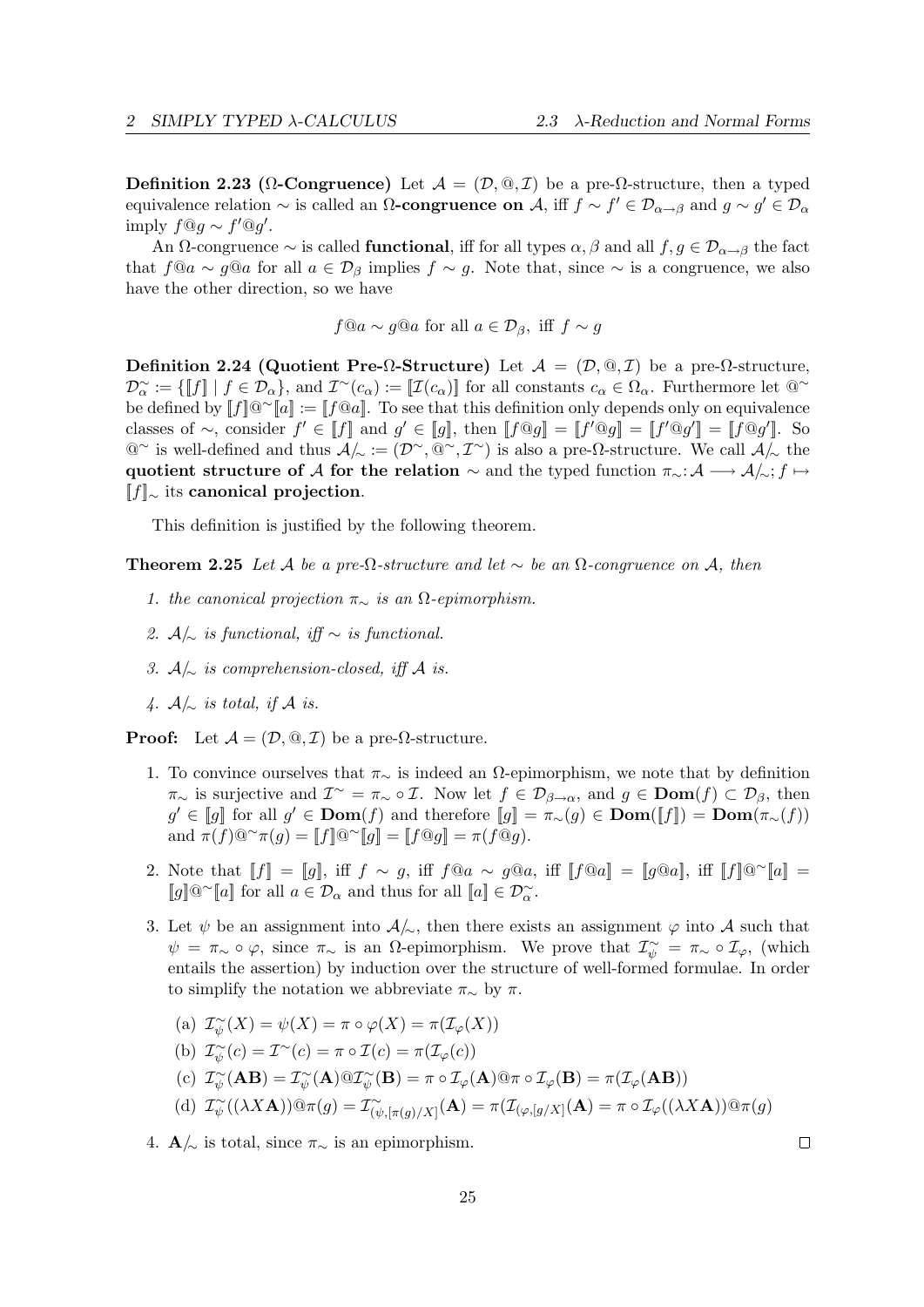**Definition 2.26 (Substitution)** We call an assignment  $\sigma$  into wff(Σ) a **substitution**, iff its support  $\text{supp}(\sigma) := \{ X \in \mathcal{V} \mid \sigma(X) \neq X \}$  is finite. We write a substitution  $\sigma$  as  $\text{supp}(\sigma) = \{X^1, \ldots, X^n\}$  and  $\sigma(X^i) = \mathbf{A}^i$  as  $[\mathbf{A}^1/X^1], \ldots, [\mathbf{A}^n/X^n]$  or short  $[\mathbf{A}^n/X^n]$ . If  $\sigma = [\mathbf{A}/X]$ , then we often write  $\sigma(\mathbf{B})$  as  $[\mathbf{A}/X]\mathbf{B}$ . The set  $\mathbf{Intro}(\sigma) := \bigcup_{i \leq n} \mathbf{Free}(\mathbf{A}^i)$ is called the set of variables introduced by  $\sigma$ . The set of substitutions is denoted by  $\text{SUB}(\Sigma; \Delta \to \Gamma)$ . An injective substitution  $\sigma := [\mathbf{A}^n / X^n]$  is called **renaming substitution**, if the  $A^i$  are all variables.

Remark 2.27 A substitution  $\sigma$  can always be extended to a total  $\Omega$ -homomorphism  $\hat{\sigma}$  by requiring

- 1.  $\hat{\sigma}|_{\Omega} := \text{Id}_{\Omega}$
- 2.  $\hat{\sigma}(\mathbf{AB}) := (\hat{\sigma}(\mathbf{A})\hat{\sigma}(\mathbf{B}))$
- 3.  $\hat{\sigma}(\lambda X \mathbf{A}) := (\lambda X \hat{\sigma}_{-X}(\mathbf{A}))$

This gives us a second mechanism for extending an assignment  $\sigma$  to an  $\Omega$ -homomorphism. Note that in general with this definition it is not the case, that  $\sigma(\mathbf{A}) = \mathcal{I}_{\varphi}(\mathbf{A})$ . In 2.36 we can see a case, where they are equal. It depends on the context, whether it is more convenient to view substitutions as functions with finite support or as  $\Omega$ -homomorphisms, hence we take the liberty to switch our point of view whenever convenient.

It is easy to see, that if there is a any well-formed part  $(\lambda Y \mathbf{C})$  of **B**, in which a variable X is free,  $Y \in \text{Free}(A)$ , and B' is obtained from B by replacing all free occurrences of X with  $\bf{A}$ , then  $\bf{B}'$  has bound occurrences of variables Y that were free occurrences in  $\bf{A}$ . We call this situation variable capture and need to avoid it for correctness of instantiation.

**Definition 2.28** ( $\alpha$ -**Conversion**) If a well-formed formula **B** is obtained from a wellformed formula **A** by replacing a subformula  $(\lambda X_{\alpha} \mathbf{C})$  of **A** such that  $Y_{\alpha} \notin \text{Free}(\mathbf{C})$  with  $(\lambda Y_{\alpha} | Y_{\alpha}/X_{\alpha}|C)$ , then **B** is called an **alphabetical variant** of **A**.

**General Assumption 2.29** It will turn out in 2.41, that we have  $\mathcal{I}_{\varphi}(\mathbf{A}) = \mathcal{I}_{\varphi}(\mathbf{B})$  for any  $Ω$ -structure  $A = (D, @, I)$ , any assignment  $φ$  into A, and any pair of well-formed formulae A and B that are alphabetical variants. Thus we can avoid variable capture, if we rename the bound variables in  $\Im(\sigma)$  by  $\alpha$ -conversion, so that the sets of bound and free variables are disjoint. Another, more algebraic way of avoiding variable capture is to assume  $\alpha$ -equality to be built into the system and regard well-formed formulae as syntactically equal, iff they are alphabetical variants ( $\alpha$ -equal). Formally we replace the pre- $\Omega$ -structure wff( $\Sigma$ ) by its quotient modulo  $\alpha$ -conversion. We could also have used de Bruijn's indices [dB72], as a concrete implementation of this approach at the syntax level.

Definition 2.30 (Idempotent Substitution) A substitution  $\sigma$  is called idempotent, iff  $\sigma \circ \sigma = \sigma$ . Note that the condition  $\textbf{Intro}(\sigma) \cap \textbf{supp}(\sigma) = \emptyset$  is a sufficient condition for  $\sigma$  to be idempotent [Sny91].

**Definition 2.31** ( $\lambda$ -Reduction) Let  $\lambda \in \{\beta, \beta\eta, \eta\}$ . We say that a well-formed formula **B** is obtained from a well-formed formula **A** by a **one-step**  $\lambda$ -**reduction** (**A**  $\longrightarrow$ <sub> $\lambda$ </sub> **B**), if it is obtained by applying one of the following rules to a well-formed part (which we call a  $\lambda$ -redex) of **A**.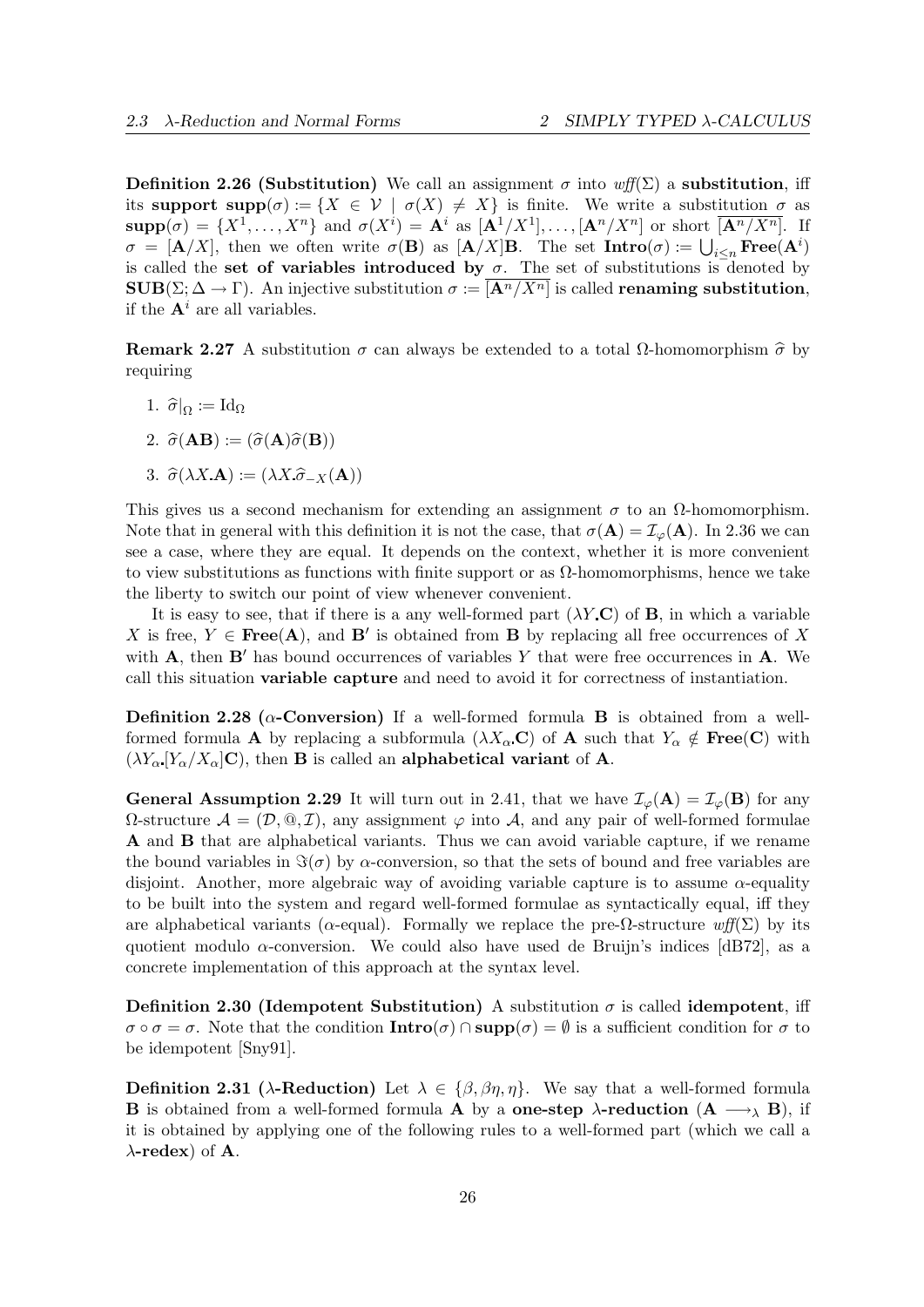$\beta$ -Reduction  $(\lambda X.\mathbf{C})\mathbf{D} \longrightarrow_{\beta} [\mathbf{D}/X]\mathbf{C}.$ 

 $\eta$ -Reduction If X is not free in C, then  $(\lambda X \mathbf{C} X) \longrightarrow_{\eta} \mathbf{C}$ .

As usual we denote the transitive closure of a reduction relation  $\longrightarrow -\lambda$  with  $\rightarrow_{\lambda}^*$ . Thus  $\mathbf{A} \rightarrow^* \lambda \mathbf{B}$ , iff there is a sequence of one-step  $\lambda$ -reductions

$$
\mathbf{A}=\mathbf{A}^1 \longrightarrow_{\lambda} \cdots \longrightarrow_{\lambda} \mathbf{A}^n=\mathbf{B}
$$

These rules induce equivalence relations  $=_{\beta}$ ,  $=_{n}$ , and  $=_{\beta}$  on wff(Σ), which we call the  $\lambda$ equality relations. A formula that does not contain a  $λ$ -redex, and thus cannot be reduced by  $\lambda$ -reduction, is called a  $\lambda$ -normal form.

The  $\beta$ -,  $\eta$ -, and  $\beta\eta$ -reduction relations are terminating and confluent, as the reader can convince himself by looking at the proofs in [Bar80] or [HS86]. For any formula A there is a sequence of  $\beta$ -reductions  $\mathbf{A} \to_{\beta}^* \mathbf{B}$  such that **B** is a  $\beta$ -**normal form**. Furthermore, for any derivation  $\mathbf{A}_{\alpha} \rightarrow_{\beta\eta}^* \mathbf{B}_{\alpha}$  there is a derivation  $\mathbf{A}_{\alpha} \rightarrow_{\beta}^* \mathbf{C}_{\alpha} \rightarrow_{\eta}^* \mathbf{B}_{\alpha}$ . Thus we can compute  $βη$ -normal forms by first reducing to  $β$ -normal form and then further  $η$ -reducing to normal form.

**Lemma 2.32** The  $\lambda$ -equivalence relations are  $\Omega$ -congruences on wff( $\Sigma$ ). Moreover the  $\eta$ - and βη-equivalence relations are functional.

**Proof:** The fact that the  $\lambda$ -equivalences are  $\Omega$ -congruences is an immediate consequence of the definitions. To see that the  $\eta$ - and  $\beta\eta$ -equivalences are functional let  $\mathbf{A}, \mathbf{B} \in$  $\partial w f_{\alpha \to \beta}(\Sigma)$  and  $\mathbf{A} @ \mathbf{C} = \mathbf{A} \mathbf{C} = \beta \eta \mathbf{B} \mathbf{C} = \mathbf{B} @ \mathbf{C}$  for all  $\mathbf{C} \in w f_{\alpha}(\Sigma)$ . In particular, we have  $AX = \beta \eta BX$  for a variable  $X \in V_\alpha$  that is not free in **A** and **B**. By definition we have  ${\bf A} = \beta \eta \lambda X_{\alpha}$   ${\bf A}X = \beta \eta \lambda_{\alpha} {\bf B}X = \beta \eta {\bf B}.$  $\Box$ 

**Definition 2.33** Let  $\mathbf{A} := (\lambda \overline{X}^n, h\overline{E}^m)$  be a well-formed formula such that h is a constant or variable, then we say that **A** is in head normal form. The part  $\lambda \overline{X}$ <sup>n</sup> is called the **binder** of A, the part  $h\overline{E^m}$  the matrix, and the constant or variable h is called the head of A. We denote the head of  $A$  with **head(A).** A is called **rigid**, iff h is a constant or a bound variable, otherwise flexible. If h is the bound variable  $X^k$ , then **A** is called a  $(k-)$ **projection** formula.

A well-formed formula A that is not in head normal form must be of the form  $A =$  $(\lambda \overline{X} \cdot (\lambda Y \cdot \mathbf{M}) \overline{\mathbf{B}^k})$ . We call the redex  $(\lambda Y \cdot \mathbf{M}) \mathbf{B}^1$  the **head redex of A** and the  $\beta$ -reduction step  $(\lambda \overline{X} (\lambda Y \mathbf{M}) \overline{\mathbf{B}^k}) \longrightarrow_\beta (\lambda \overline{X} [\mathbf{B}^1/Y] \mathbf{M} \mathbf{B}^2 \dots \mathbf{B}^k)$ , which reduces this head redex, a head **reduction step**. We denote the head reduction relation by  $\rightarrow^h$ . Since  $\beta$ -reduction is confluent and terminating, the head reduction strategy (restricting  $\beta$ -reduction to the unique head redex) is complete for  $\beta$ -reduction to head normal form. This fact is convenient in some situations, where we want to fix a unique  $\beta$ -reduction sequence. For any formula **A** we call the formula B obtained with a maximal head reduction sequence from A the head normal form of A. Of course the strategy of reducing a term to head normal form and then recursively head reducing the immediate subterms of the matrix yields a complete strategy for full  $\beta$ -reduction. Note that  $\beta$ -normal forms are head normal forms, where the subformulae  $\mathbf{E}^i$  are also  $\beta$ -normal forms.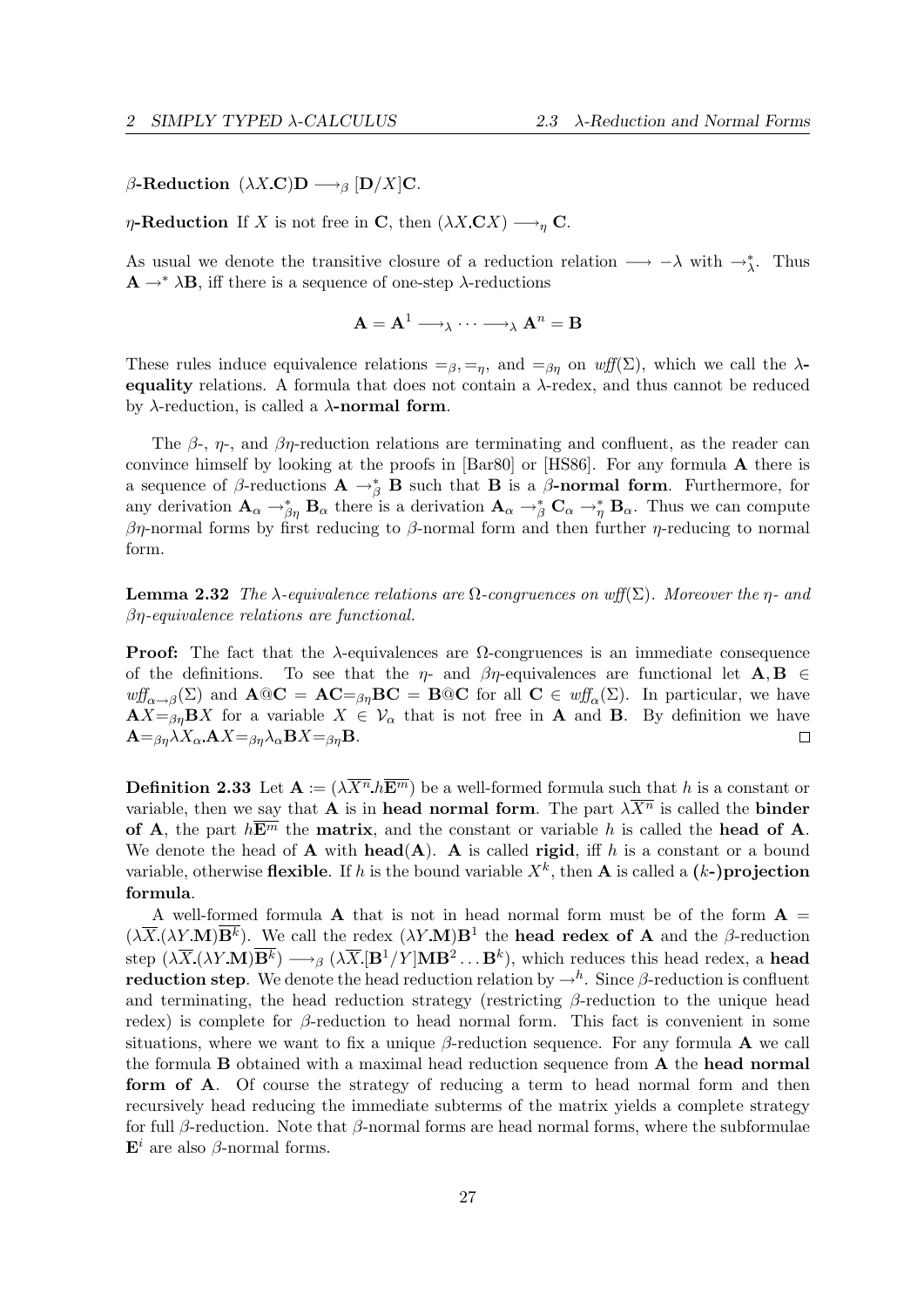**Definition 2.34 (Long**  $\beta\eta$ **-Normal Form)** Let  $\mathbf{A} = (\lambda \overline{X}^n, h\overline{E}^m)$  be a well-formed formula in head normal form such that the matrix  $(h\overline{\mathbf{E}^m})$  is of type  $\overline{\beta_k} \to \gamma$  and  $\gamma \in \mathcal{BT}$ , then the  $\eta$ -expanded form of A denoted by  $\eta[A]$  is defined to be

$$
\lambda X^1 \dots X^n Y^1_{\beta_1} \dots Y^k_{\beta_k} h \mathbf{E}^1 \dots \mathbf{E}^m Y^1_{\beta_1} \dots Y^k_{\beta_k} ,
$$

where  $Y_{\beta_i}^i$  are new variables of types  $\beta_i$ . We define the **long head normal form**, denoted by  $\mathbf{A} \downarrow^h$ , of a well-formed formula A to be the *η*-expanded form of the head normal form of **A.** Similarly the long  $\beta\eta$ -normal form of **A**, denoted by **A** $\downarrow$ , is the formula that we obtain by recursively extending this process to the arguments  $\mathbf{E}^i$  and  $Y^j$ , thus

$$
\mathbf{A}\!\!\downarrow = \lambda X^1 \dots X^n Y^1_{\beta_1} \dots Y^k_{\beta_k} \ln[\mathbf{E}^1] \dots \eta[\mathbf{E}^m] \eta[Y^1_{\beta_1}] \dots \eta[Y^k_{\beta_k}],
$$

**Definition 2.35 (Term Structure for**  $\Omega$ **)** Let  $\mathcal{D}_{\mathcal{T}}$  be the collection of well-formed formulae in  $\beta\eta$ -normal form, let  $\mathbf{A}\mathfrak{Q}\mathbf{B}$  be the  $\beta\eta$ -normal form of  $\mathbf{AB}$ , and  $\mathcal{I} := \mathrm{Id}_{\Omega}$ , then we call  $TS(\Sigma) := (D, \mathbb{Q}, \mathcal{I})$  the term structure for  $\Omega$ .

The name "term structure" in the previous definition is justified by the following lemma.

## Lemma 2.36  $TS(\Sigma)$  is a total  $\Omega$ -structure.

**Proof:** Note that constants are  $\beta\eta$ -normal forms, therefore  $TS(\Sigma)$  is the quotient structure of  $wff(\Sigma)$  for the relation  $=g_n$ . It is total and functional by 2.25 and 2.32. As we have remarked in 2.21,  $\omega f(\Sigma)$  is not comprehension closed, so we cannot use 2.25, but have to convince ourselves directly that  $TS(\Sigma)$  is comprehension-closed. So let  $\varphi$  be an assignment into  $TS(\Sigma)$ and **A** a well-formed formula. Note that  $\sigma := \varphi|_{\text{Free}(A)}$  is a substitution, since  $\text{Free}(A)$  is finite. We can convince ourselves that  $\mathcal{I}_{\varphi}(\mathbf{A}) = \sigma(\mathbf{A}) \downarrow$  by a simple induction on the structure of formulae using

$$
\sigma(\lambda X. \mathbf{A}) \circledcirc \mathbf{B} = (\lambda X. \sigma_{-X} \mathbf{A}) \circledcirc \mathbf{B} = \sigma, [\mathbf{B}/X] \mathbf{A} = \mathcal{I}_{\varphi, [\mathbf{B}/X]}(\mathbf{A}) = \mathcal{I}_{\varphi}(\mathbf{A}) \circledcirc \mathbf{B}
$$

**Remark 2.37** Since the *η*-expansion relation is a subrelation of the inverse of *η*-reduction, the  $\eta$ -normal forms of  $\mathbf{A} \in \mathit{wff}(\Sigma)$  and  $\eta[\mathbf{A}]$  are equal and therefore  $\mathbf{A}$  and  $\eta[\mathbf{A}]$  are  $\eta$ -equivalent.

We often use the  $\eta$ -expanded form rather than the  $\eta$ -reduced form of the  $\beta$ -normal form, because this normal form has better closure properties, e.g. if **A** is in  $\beta$ -reduced form, then  $\eta[A]$  is in β-reduced form as well, whereas the *η*-reduced form need not be. For a detailed discussion we refer to [Sny91].

In the definition of the term structure for  $\Omega$ , we could also have used long  $\beta\eta$ -normal forms, however, the interpretation function would then have to be the  $\eta$ -expansion function.

**Lemma 2.38** Let  $\mathcal{A} = (\mathcal{D}, \mathcal{Q}, \mathcal{I})$  be a functional  $\Omega$ -structure and X be a variable that is not free in **A**, then  $\mathcal{I}_{\varphi}(\lambda X. \mathbf{A}X) = \mathcal{I}_{\varphi}(\mathbf{A})$  for all assignments  $\varphi$  into A.

**Proof:** With 2.22 and the fact that X is not free in  $\bf{A}$  we have

$$
\mathcal{I}_{\varphi}(\lambda X. \mathbf{A} X) @ a = \mathcal{I}_{\varphi,[a/X]}(\mathbf{A}) @ \mathcal{I}_{\varphi,[a/X]}(X) = \mathcal{I}_{\varphi}(\mathbf{A}) @ a
$$

which implies the assertion  $\mathcal{I}_{\varphi}(\lambda X \cdot \mathbf{A} X) = \mathcal{I}_{\varphi}(\mathbf{A}),$  as A is functional.

 $\Box$ 

 $\Box$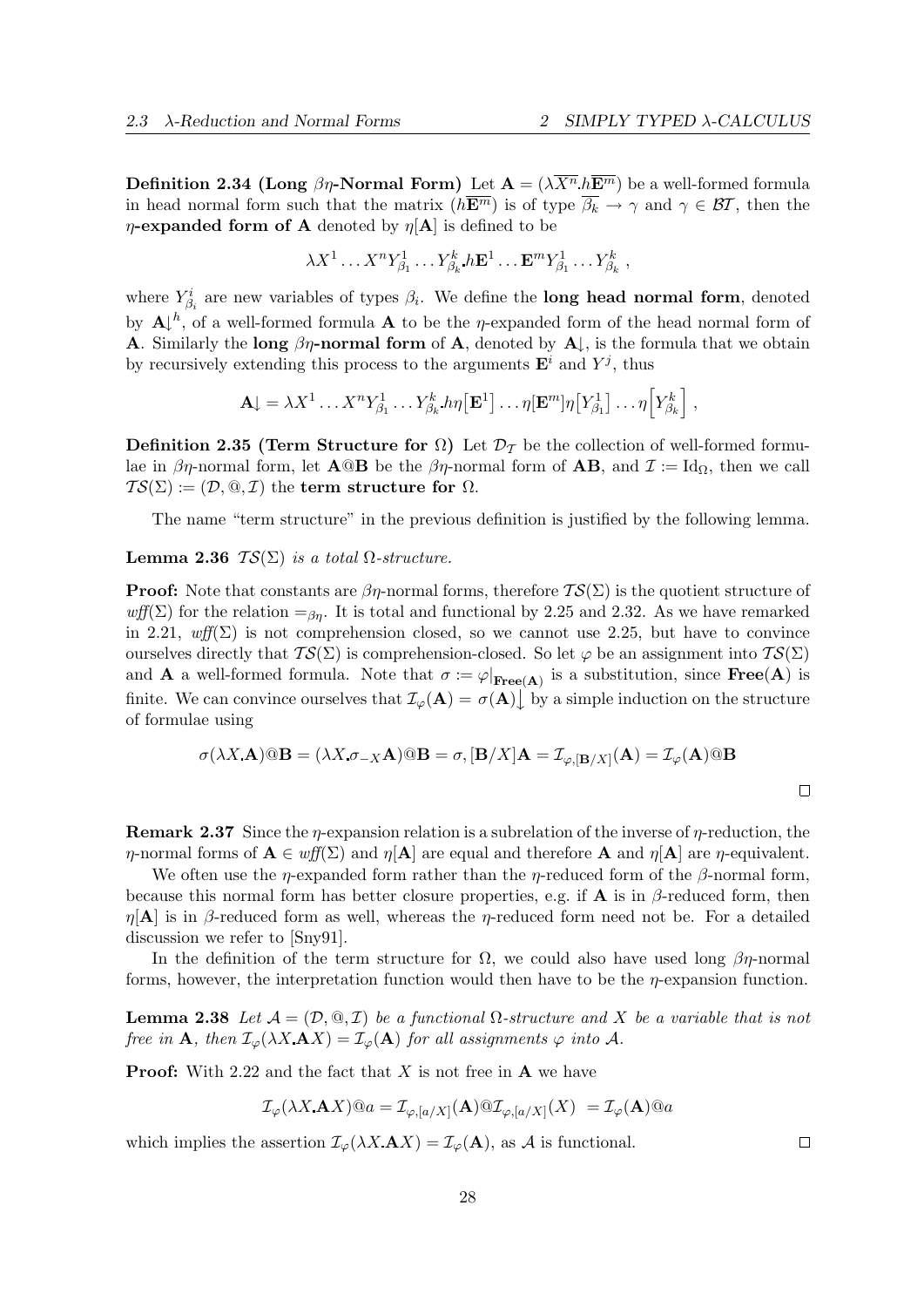Theorem 2.39 (Substitution Value Theorem) Let  $\mathcal{A} = (\mathcal{D}, \mathcal{Q}, \mathcal{I})$  be an  $\Omega$ -structure. If the variable X is not bound in a well-formed formula **B**, then  $\mathcal{I}_{\varphi}([\mathbf{B}/X]\mathbf{A}) = \mathcal{I}_{\varphi,[\mathcal{I}_{\varphi}(\mathbf{B})/X]}(\mathbf{A}).$ 

**Proof:** We prove the assertion by induction on the structure of **A**. If **A** is a constant or variable, then the assertion is trivial. The case where  $A$  is the application  $CD$  is entailed by the fact, that substitution and value function are defined inductively on the structure of applications. Furthermore, we have

$$
\mathcal{I}_{\varphi}([\mathbf{B}/X]\mathbf{CD}) = \mathcal{I}_{\varphi}([\mathbf{B}/X]\mathbf{C}) \otimes \mathcal{I}_{\varphi}([\mathbf{B}/X]\mathbf{D})
$$
  
\n
$$
= \mathcal{I}_{\varphi,[\mathcal{I}_{\varphi}(\mathbf{B})/X]}(\mathbf{C}) \otimes \mathcal{I}_{\varphi,[\mathcal{I}_{\varphi}(\mathbf{B})/X]}(\mathbf{D})
$$
  
\n
$$
= \mathcal{I}_{\varphi,[\mathcal{I}_{\varphi}(\mathbf{B})/X]}(\mathbf{CD})
$$

If  $\mathbf{A} = (\lambda Y \mathbf{D})$  and  $\psi = \varphi, [a/Y]$ , then

$$
\mathcal{I}_{\varphi}([\mathbf{B}/X]\mathbf{A}) @ a = \mathcal{I}_{\varphi}(\lambda Y [\mathbf{B}/X]\mathbf{D}) @ a = \mathcal{I}_{\psi}([\mathbf{B}/X]\mathbf{D}) = \mathcal{I}_{\psi,[\mathcal{I}_{\psi}(\mathbf{B})/X]}(\mathbf{D})
$$

by inductive hypothesis. Note that  $\psi$  and  $\varphi$  coincide on the free variables of **A**, therefore by 2.22 we have  $\mathcal{I}_{\psi,[\mathcal{I}_{\varphi}(\mathbf{B})/X]}(\mathbf{D}) = \mathcal{I}_{\varphi,[\mathcal{I}_{\varphi}(\mathbf{B})/X]}(\lambda Y \mathbf{D})@a$ , which implies the assertion, since A is functional.  $\Box$ 

Corollary 2.40 If  $\mathcal{A} = (\mathcal{D}, \mathbb{Q}, \mathcal{I})$  is an  $\Omega$ -structure and  $Y \notin \text{Free}(A)$ , then  $\mathcal{I}_{\omega}(\lambda X \cdot A) =$  $\mathcal{I}_{\varphi}(\lambda Y | Y/X | \mathbf{A})$  for all assignments  $\varphi$  into A.

**Proof:** We have  $\mathcal{I}_{\varphi}(\lambda Y [Y/X] \mathbf{A}) @ a = \mathcal{I}_{\varphi,[a/Y]}([Y/X] \mathbf{A}) = \mathcal{I}_{\varphi,[a/X]}(\mathbf{A}) = \mathcal{I}_{\varphi}(\lambda X \mathbf{A}) @ a$ with 2.39.  $\Box$ 

Corollary 2.41  $\alpha$ -conversion is sound in  $\Omega$ -structures.

**Definition 2.42** We extend the function head by the definition head(A) := k, iff A is a kprojection formula. Otherwise the function head would be undefined for projection formulae, because the its head is some variable, whose name of no role outside the formula (we take alphabetic variants to be identical).

Corollary 2.43 Let  $\mathcal{A} = (\mathcal{D}, \mathcal{Q}, \mathcal{I})$  be an  $\Omega$ -structure and X not bound in A, then  $\mathcal{I}_{\varphi}((\lambda X \mathbf{A}) \mathbf{B}) = \mathcal{I}_{\varphi}([\mathbf{B}/X] \mathbf{A})$  for all assignments  $\varphi$  into  $\mathcal{A}$ .

**Proof:** We have  $\mathcal{I}_{\varphi}((\lambda X. \mathbf{A})\mathbf{B}) = \mathcal{I}_{\varphi}(\lambda X. \mathbf{A}) \mathfrak{Q} \mathcal{I}_{\varphi}(\mathbf{B}) = \mathcal{I}_{\varphi, [\mathcal{I}_{\varphi}(\mathbf{B})/X]}(\mathbf{A}) = \mathcal{I}_{\varphi}([\mathbf{B}/X]\mathbf{A})$ with 2.39.  $\Box$ 

We combine lemmata 2.38 and 2.43 to the following soundness result:

**Theorem 2.44** βη-conversion is sound in  $\Omega$ -structures, i.e. if  $\mathcal{A} = (\mathcal{D}, \mathcal{Q}, \mathcal{I})$  is an  $\Omega$ structure and  $\mathbf{A} =_{\beta\eta} \mathbf{B}$ , then  $\mathcal{I}_{\varphi}(\mathbf{A}) = \mathcal{I}_{\varphi}(\mathbf{B})$  for any assignment  $\varphi$ .

We now specialize the notion of  $\Omega$ -structures to the standard general model semantics for  $\Lambda^{\rightarrow}$ .

Definition 2.45 (Pre- $\Omega$ -Algebra) A pre- $\Omega$ -algebra  $\mathcal{A} := (\mathcal{D}, \mathcal{I})$  is a pre- $\Omega$ -structure  $(\mathcal{D}, \mathbb{Q}, \mathcal{I})$  such that  $\mathcal{D}_{\alpha \to \beta} \subset \mathcal{F}_p(\mathcal{D}_{\alpha}; \mathcal{D}_{\beta})$  and  $f \mathbb{Q}a = f(a)$ . A pre- $\Omega$ -algebra is called full, iff  $\mathcal{D}_{\alpha\to\beta} = \mathcal{F}_p(\mathcal{D}_{\alpha}; \mathcal{D}_{\beta})$ . It is easy to check that A is total, iff  $\mathcal{D}_{\alpha\to\beta} \subset \mathcal{F}(\mathcal{D}_{\alpha}; \mathcal{D}_{\beta})$ .

Note that pre- $\Omega$ -algebras are functional, since they are defined as structures of mathematical functions. We call a pre- $\Omega$ -algebra an  $\Omega$ -algebra, iff it is an  $\Omega$ -structure, i.e. iff it is comprehension-closed.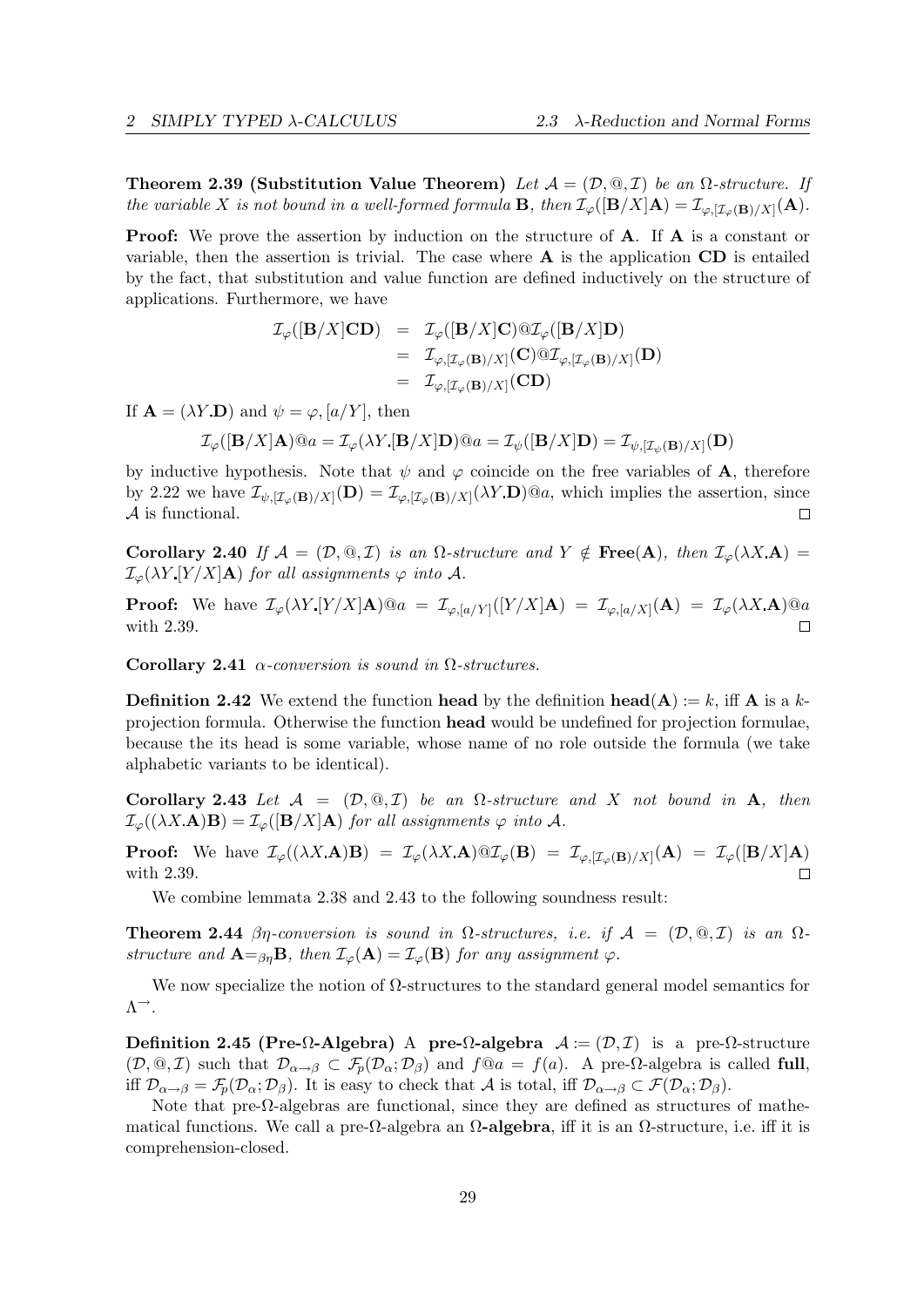## 2.4 Type Inference

We now recast the definitions of well-formed formulae and λ-conversion as type inference systems. The notion of type inference system helps the analysis of  $\lambda$ -calculi such as  $\Sigma HOL$ , where the type (or in our case the sort) does not only depend on the structure of the formula. Type inference systems define judgments: in the case of the simply typed  $\lambda$ -calculus the primary judgment is  $\Omega \vdash A : \alpha$ , which means "the formula A has type  $\alpha$ ". In contrast to definition 2.12 this judgment is defined inductively on the structure of the derivation of  $\Omega \vdash A:\alpha$  rather than on the structure of A. In the simply typed  $\lambda$ -calculus these notions of inductions coincide, since the type inference system is structural, but in the case of  $\Sigma\Lambda$ <sup>→</sup> they do not and the notion of an inference system is necessary to define well-sortedness.

Definition 2.46 (Inference System) Each logical system is built up from syntactic objects like types, formulae, variables. These objects are called raw types, formulae,.... Let  $\mathcal J$  be a relation on these entities, then we call  $\mathcal J$  a **judgment schema** and a tuple  $(\mathcal E^1,\ldots,\mathcal E^n)\in\mathcal J$ a judgment. An inference rule is an effectively computable relation

$$
\mathcal{R} = \{(\mathcal{C}^1, \dots, \mathcal{C}^m, \mathcal{D}) \mid \mathcal{C}^i \in \mathcal{J}^i, \mathcal{D} \in \mathcal{K}\}
$$

on judgments such that  $\mathcal{J}^i$  and K are judgment schemata. Inference rules are traditionally represented by a set of schemata of the form

$$
\frac{\mathcal{C}^1,\ldots,\mathcal{C}^m}{\mathcal{D}}\,\mathcal{R}
$$

where the part  $\mathcal{C}^1, \ldots, \mathcal{C}^m$  is called antecedent and  $\mathcal D$  is called the succedent. In order to give a finite presentation of an inference system the schemata may be schematic in the syntactic objects. Inference rules with empty antecedent are called **axioms** and otherwise proper inference rules. An inference system  $\mathcal I$  is a finite set of inference rules.

**Definition 2.47 (***T***-Derivation**) Let  $\mathcal I$  be an inference system and  $\mathcal D$  be a finite tree, where each node N in D is labeled with a triple  $(\mathcal{J}, R, \{\mathcal{J}^1, \ldots, \mathcal{J}^n\})$  such that  $R \in \mathcal{I}$  and  $(\mathcal{J}^1,\ldots,\mathcal{J}^n,\mathcal{J})\in R$ .  $\mathcal{J}$  is called the **assertion**, R the **justification**, and the set of  $\mathcal{J}^i$  the support of N. D is called an I-derivation, iff each node N with label  $(\mathcal{J}, R, \{\mathcal{J}^1, \ldots, \mathcal{J}^n\})$ has n children  $\mathcal{N}^i$  with assertions  $\mathcal{J}^i$ . Note that, since the leaves of these trees have no children, they have to be labeled with axioms. Because of the tree nature, we often call an I-derivation a proof-tree.

Let J be a judgment and  $\Phi$  be a set of judgments. We call an I-derivation D an Iderivation of  $\mathcal J$  from the set  $\Phi$  of hypotheses, if  $\mathcal J$  is the assertion of the root of  $\mathcal D$ and the supports of the leaves of  $\mathcal D$  are subsets of  $\Phi$ . If there exists an *I*-derivation  $\mathcal D$  of  $\mathcal J$ from  $\Phi$ , then we write  $\Phi \vdash_{\mathcal{I}} \mathcal{J}$  or  $\mathcal{D}:\Phi \vdash_{\mathcal{I}} \mathcal{J}$ , if we want to specify the derivation. If  $\mathcal{D}$  only consists of a single node labeled with the inference rule  $\mathcal{R}$ , then we often write  $\Phi \vdash_{\mathcal{R}} \mathcal{J}$ .

We will frequently prove our theorems by induction on the structure of the derivations involved in the assertion. For this we will use the **structural ordering** on derivations, which we can define by  $\mathcal{D} \prec \mathcal{E}$  iff  $\mathcal{D}$  is a subtree of  $\mathcal{E}$ .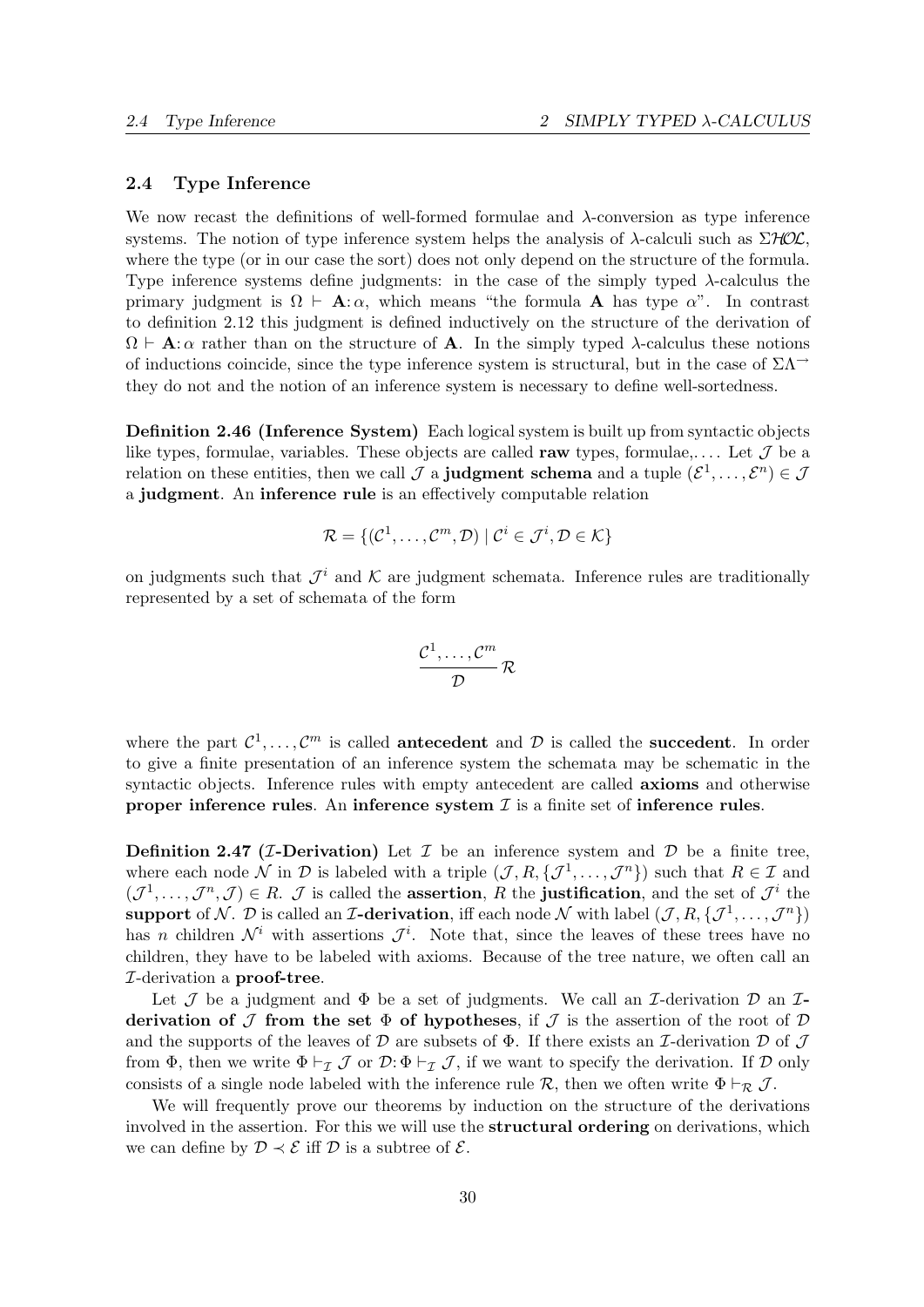**Definition 2.48** Let  $\mathcal I$  be an inference system, then an inference rule  $\mathcal R$  is called **admissible** in I, iff adding R to I does not change the set of judgments derivable from a given set of hypotheses. An inference rule R is called **derivable in** I, iff for each  $\mathcal{J}^1, \ldots, \mathcal{J}^n \vdash_R \mathcal{J} \in \mathcal{R}$ there already exists an *I*-derivation  $\mathcal{J}^1, \ldots, \mathcal{J}^n \vdash_{\mathcal{I}} \mathcal{J}$ .

Thus admissible rules can be added to an inference system without changing its theoretical properties. For practical reasoning applications, these added rules can sometimes make life much easier. Clearly, derivable rules of inference are also admissible.

We now give an inference system for the judgments introduced so far. The judgment  $\Omega \vdash A:\alpha$  holds, iff A is a formula of type  $\alpha$ . Since the type inference system defines the well-formed formulae of  $\Lambda^{\rightarrow}$  (those that have a type  $\alpha$ ), we also call it  $\Lambda^{\rightarrow}$ . We will maintain this practice in the following and identify the names of the logical systems with those of the inference systems defining them.

Definition 2.49 (Type Inference System  $\Lambda^{\rightarrow}$ ) The syntactic category of raw formulae consists of untyped constants, variables, applications, and abstractions, and the inference system  $\Lambda^{\rightarrow}$  for the judgment schema of **well-typedness**  $\Omega \vdash A$ :  $\alpha$  is given by the following schemata:

$$
\frac{c \in \Omega_{\alpha}}{\Omega \vdash c : \alpha} \text{ wff:} const \qquad \frac{X \in \mathcal{V}_{\alpha}}{\Omega \vdash X : \alpha} \text{ wff:} var
$$
\n
$$
\frac{\Omega \vdash \mathbf{A} : \beta \to \alpha \quad \Omega \vdash \mathbf{B} : \beta}{\Omega \vdash \mathbf{A}\mathbf{B} : \alpha} \text{ wff:} app \qquad \frac{\Omega \vdash \mathbf{A} : \alpha}{\Omega \vdash (\lambda X_{\beta} \mathbf{A}) : \beta \to \alpha} \text{ wff:} abs
$$

 $\overline{\phantom{a}}$ 

We sometimes call  $\Lambda$ <sup>-</sup>-derivations **typing proofs**, since they prove the typing judgment of the root node. It is obvious that this inference system for the well-typedness judgment is correct and complete with respect to the definition 2.12. Thus we can alternatively use this type inference system as a definition of well-typed formulae by specifying that any raw formula **A** is called **well-typed**, iff the judgment  $\Omega \vdash A: \alpha$  is derivable in  $\Lambda^{-1}$ . Note that just like definition 2.12 this is an inductive definition. However, in contrast to the old definition this formally is inductive on the structure of  $\Lambda$ <sup>-</sup>-derivations rather than on the structure of formulae.

**Remark 2.50** By inspection of the type inference system  $\Lambda$ <sup>→</sup> above we see that the formulae in the succedent of the inference rules are partitioned by the four possibilities for the structure of formulae (variable, constant, application, and abstraction), which is a disjoint partition of formulae. Thus the root node of any proof of a judgment  $\Omega \vdash A:\alpha$  is uniquely determined by the structure of  $\bf{A}$ , and consequently, there is a tree-isomorphism between any typing proof for  $\Omega \vdash A$ :  $\alpha$  and the formula A itself (when viewed as a tree). We call inference systems where this is the case **structural**. Note that structural type inference systems can be very conveniently inverted into type inference algorithms that recursively analyze the structure of formulae. For an example of a non-structural type inference system see  $\Sigma\Lambda$ <sup> $\rightarrow$ </sup> in definition 3.13.

Now we use inference systems to analyze subsystems of  $\lambda$ -conversion.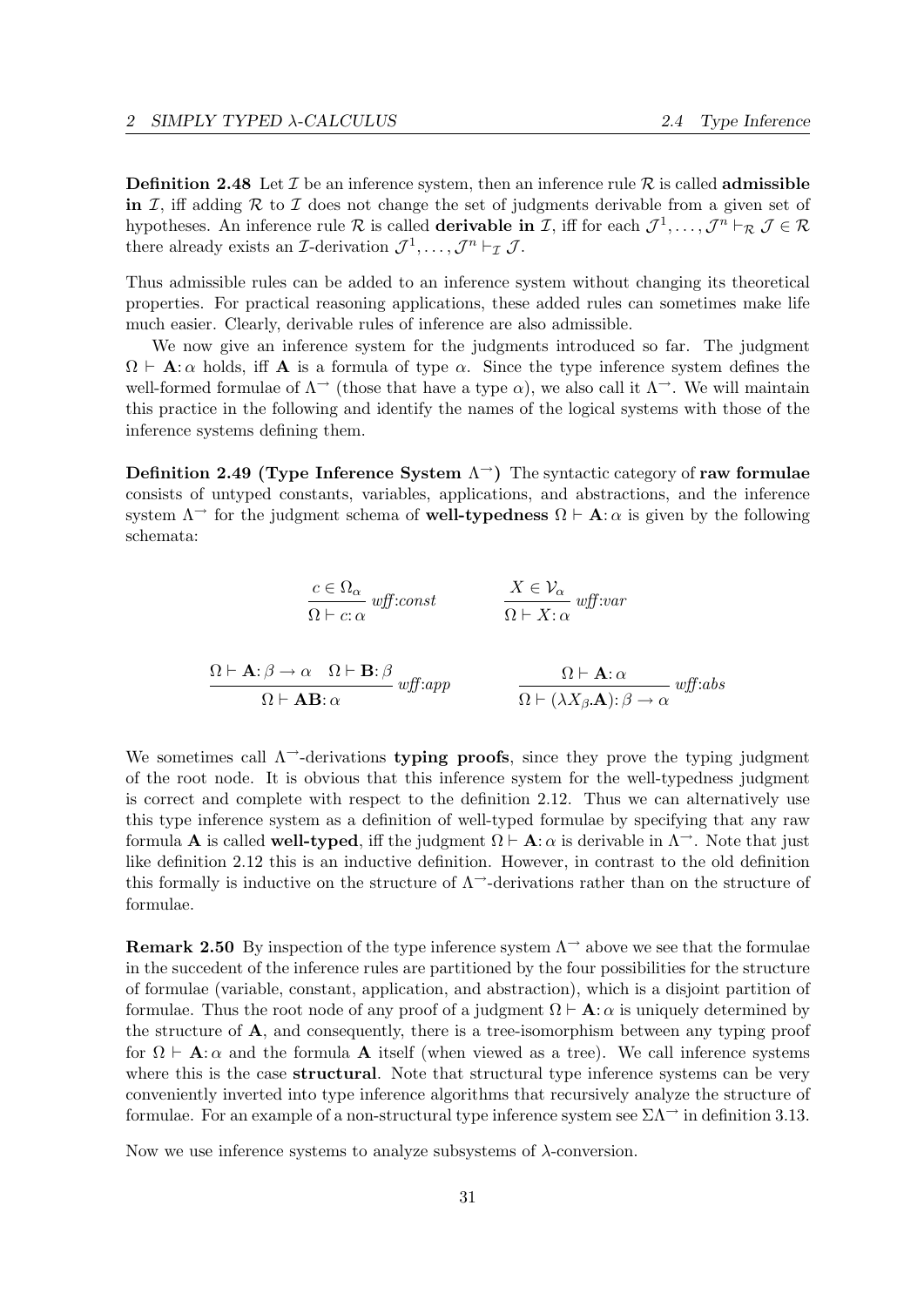Definition 2.51 (One-Step, Top-Level Reductions)  $\lambda$ -reduction can be formalized with a judgment  $\Omega \vdash A \longrightarrow_{\lambda} B$ , which is given by the following inference rules for top-level reduction together with the inference rules of 2.52 that extend these to the full λ-reduction judgments.

$$
\overline{\Omega \vdash (\lambda X_{\beta}.\mathbf{A})\mathbf{B} \longrightarrow_{\beta}^{t} [\mathbf{B}/X_{\beta}]\mathbf{A}} \text{wff:}\beta \text{:top}
$$
\n
$$
\frac{X_{\beta} \notin \text{Free}(\mathbf{A}) \quad \Omega \vdash \mathbf{A} : \beta \to \alpha}{\Omega \vdash (\lambda X_{\beta}.\mathbf{A}X) \longrightarrow_{\eta}^{t} \mathbf{A}} \text{wff:}\eta \text{:top}
$$

Here we use the judgment  $Y \in \text{Free}(A)$ , which we have defined in 2.15. We can recast this as a structural inference system

$$
\cfrac{Y \in \text{Free}(A)}{Y \in \text{Free}(Y)} \qquad \cfrac{Y \in \text{Free}(A)}{Y \in \text{Free}(AB)} \qquad \cfrac{Y \in \text{Free}(B)}{Y \in \text{Free}(AB)}
$$
\n
$$
\cfrac{Y \in \text{Free}(A) \quad X \neq Y}{Y \in \text{Free}(\lambda X.A)}
$$

These top-level  $\lambda$ -reduction relations can be augmented to a  $\lambda$ -equality relation in a very general manner, which we present in the following definitions.

**Definition 2.52 (Multi-Step Reduction)** Let  $\mathcal{R}(A, B)$  be a relation on well-formed formulae given by an inference system (such as  $\mathbf{A} \longrightarrow_{\lambda} \mathbf{B}$ ), then we obtain the **term relation** by adding the following inference rules for congruence closure

$$
\frac{\mathcal{R}(\mathbf{A}, \mathbf{B})}{\mathcal{R}(\mathbf{A}\mathbf{C}, \mathbf{B}\mathbf{C})} tr: app:fn \qquad \frac{\mathcal{R}(\mathbf{A}, \mathbf{B})}{\mathcal{R}(\mathbf{C}\mathbf{A}, \mathbf{C}\mathbf{B})} tr:app:arg
$$

$$
\frac{\mathcal{R}(\mathbf{A}, \mathbf{B})}{\mathcal{R}(\lambda X. \mathbf{A}, \lambda X. \mathbf{B})} tr:abs
$$

and the multi-step relation by adding the rules for transitivity and reflexivity

$$
\frac{\mathcal{R}(\mathbf{A}, \mathbf{B}) - \mathcal{R}(\mathbf{B}, \mathbf{C})}{\mathcal{R}(\mathbf{A}, \mathbf{C})}
$$
ms:trans
$$
\frac{}{\mathcal{R}(\mathbf{A}, \mathbf{A})}
$$
ms:ref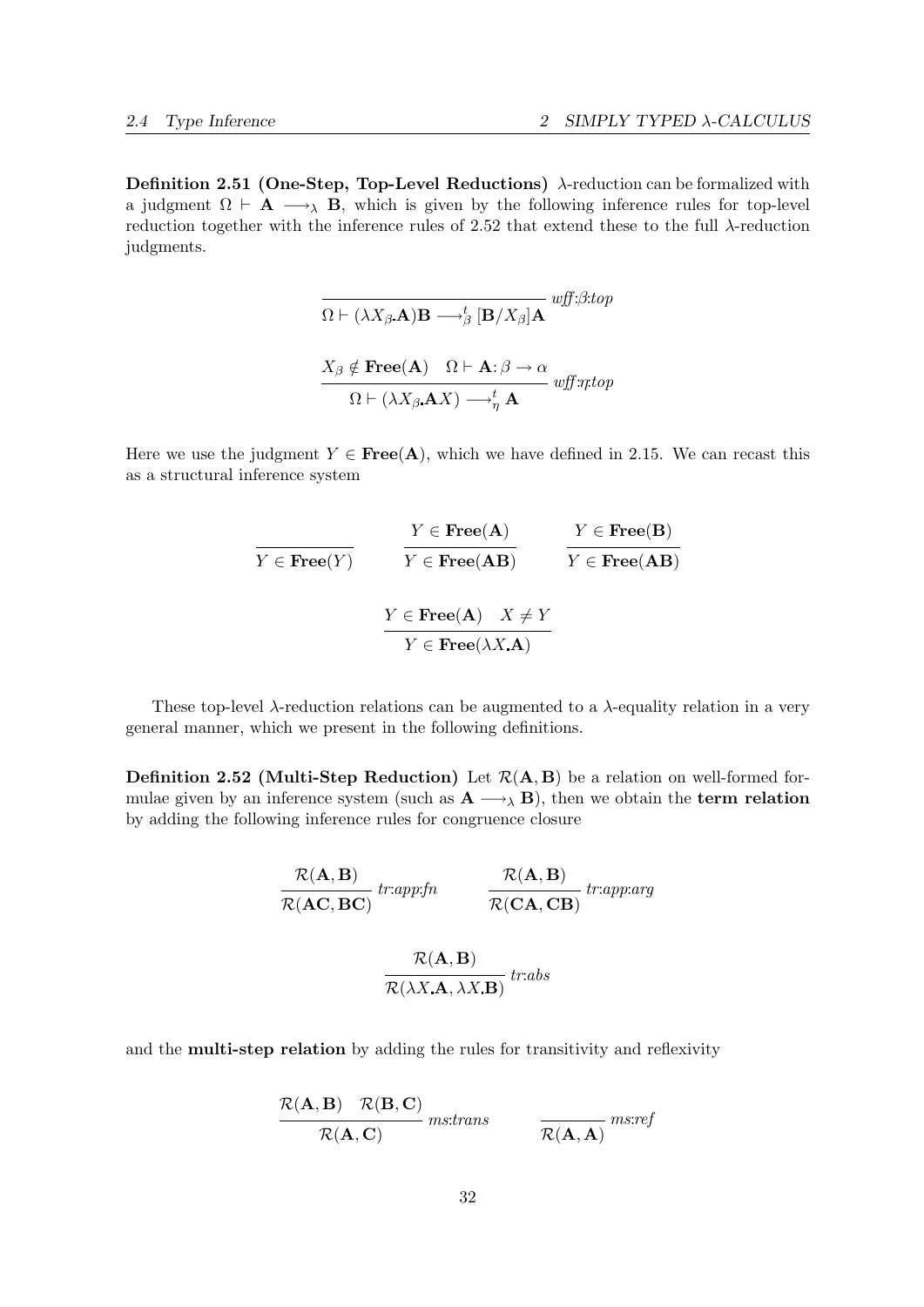and the congruence relation with the rule for symmetry

$$
\frac{\mathcal{R}(\textbf{A},\textbf{B})}{\mathcal{R}(\textbf{B},\textbf{A})} \, \textit{eq:sym}
$$

For any derivation  $D$  in a multi-step inference system, we define the **length of**  $D$  (written as  $\ln(D)$  to be the number of *ms:trans* nodes in  $D$ .

Notation 2.53 We mostly use the previous definition to extend the  $\lambda$ -reduction relations  $\mathcal{R}(\mathbf{A}, \mathbf{B}) := \mathbf{A} \longrightarrow_{\lambda}^t \mathbf{B}$ . We write the corresponding term relations as  $\longrightarrow_{\lambda}$ , the multi-step relations as  $\rightarrow_{\lambda}^*$ , and the congruence relations as  $=\lambda$ . Here  $\lambda \in \{\beta, \eta, \beta\eta\}$ .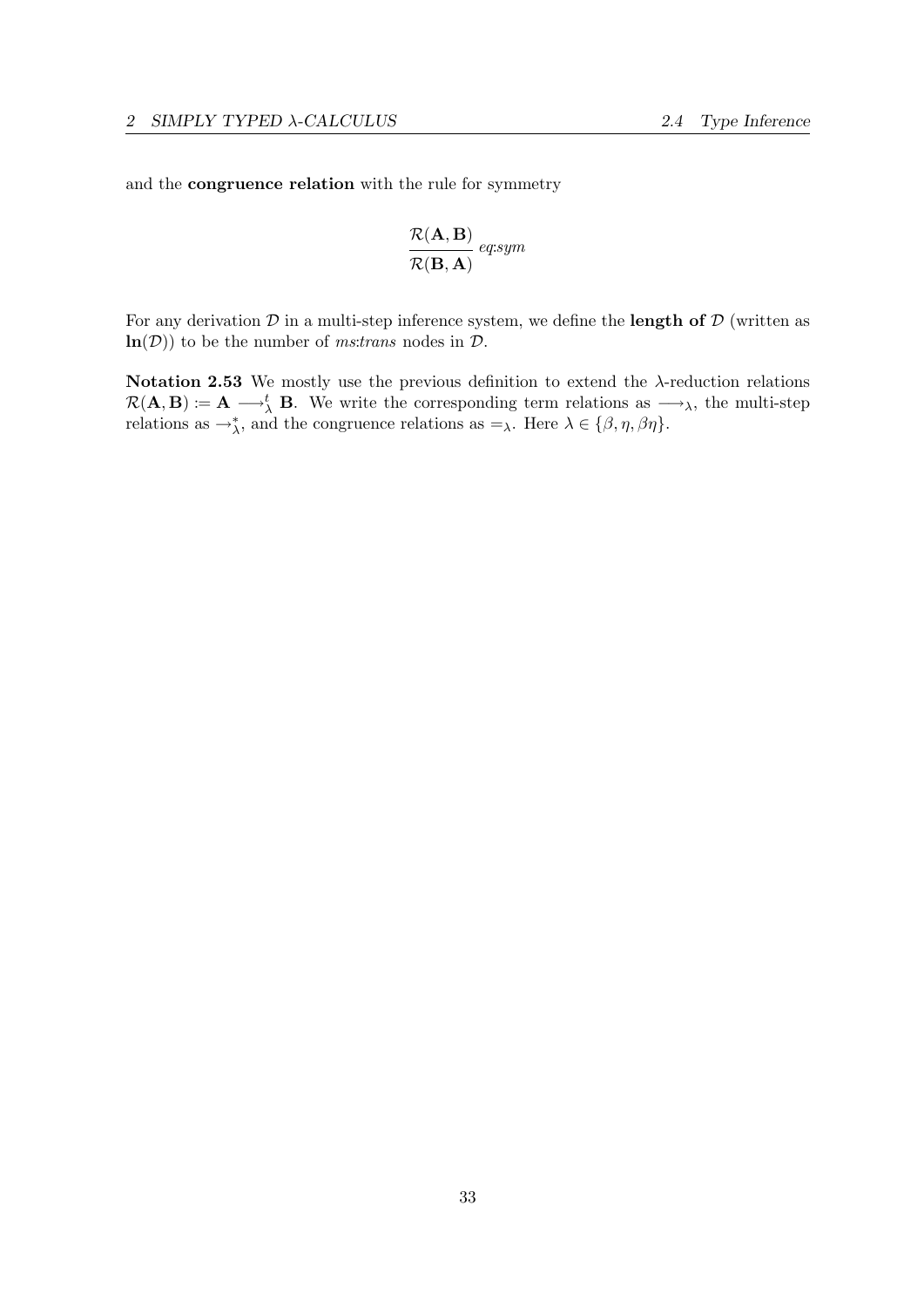# 3  $\Sigma \Lambda$ <sup>-</sup>: A Sorted  $\lambda$ -Calculus

In this section we define a sorted  $\lambda$ -calculus  $\Sigma\Lambda$ <sup>- $\lambda$ </sup> with term declarations and functional base sorts. This system is a generalization of the first-order system described in [SS89] and the system  $\Lambda^{\rightarrow}$  presented in section 2. We start out with the system  $\Lambda^{\rightarrow}$  and add more syntactic information to the formulae in order to distinguish certain well-typed formulae as well-sorted. Since well-sortedness is not a structural property, we give a sort inference system for well-sortedness.

As we have mentioned in 1.1 types were developed as a syntactic means to distinguish mathematical objects of fundamentally differing nature and thereby eliminate antinomies and paradoxes from the formal system. We have seen in 1.3 that types (as a mechanism equivalent to flat sort hierarchies) can also serve as a powerful representation mechanism that allows to formalize disjoint sets as differing types. In  $\Sigma\Lambda^{\rightarrow}$  we want to make the type mechanism more expressive without loosing the safety aspect in terms of antinomies of a type system. Thus we separate both aspects into a simple type system (for the safety aspect) and a sort system (for the additional expressiveness). In fact, we only need one base type symbol  $\iota$  for individuals in the presence of a sort system, since all other distinctions can and – as the author believes – should be made within the sort system. We will violate this intuition by introducing a second base type *o* for truth values, when we instantiate  $\Sigma\Lambda$ <sup> $\rightarrow$ </sup> to a logical system in section 5, since in this case it is more convenient to do so.

Clearly the sort system has to conform to the type system in some way, in order to ensure that no antinomies can be imported via the sort declarations. In our case the sort system is a refinement of the underlying type system and sorted operations will turn out to be refinements of their unsorted counterparts. In particular, well-sorted formulae are still well-typed.

## 3.1 Sorts

Sorting the universe of individuals gives rise to new classes of functions, whose domains and codomains are just the sorts. In addition to this essentially first-order way of sorting the function universes, the classes of functions defined by domains and codomains can be further divided into subclasses, since functions are explicit objects of type theory. Sorts of functional type, i.e. base sorts that denote classes of functions, are introduced. Syntactically each sort comes with a type, and – if it is of functional type – also with domain and codomain sorts.

## **Definition 3.1 (Sort System)** A sort system is a quadruple  $(S, \mathcal{BS}, \mathfrak{r}, \mathfrak{d})$ , where

- 1.  $\mathcal{BS} := \mathcal{BS}_{\mathcal{T}} := \{\mathcal{BS}_{\alpha} \mid \alpha \in \mathcal{T}\}\$ is a typed collection of sets of symbols, called **base sorts**, which we assume not to contain any types (we always want to be able to distinguish sorts and types).
- 2. the collection sorts S is the closure of BS under function construction, i.e. S is a typed collection that contains BS such that for any  $A \in S_\alpha$  and  $B \in S_\beta$ , we have  $\mathbb{A} \to \mathbb{B} \in \mathcal{S}_{\alpha \to \beta}$ . Note that if all  $\mathcal{BS}_{\alpha}$  are finite, then so is each  $\mathcal{S}_{\beta}$ .
- 3. the **domain sort function**  $\mathfrak{d}$  is a function  $\mathfrak{d}: \mathcal{BS}_{\alpha \to \beta} \longrightarrow \mathcal{S}_{\alpha}$ .
- 4. the codomain sort function r is a function r:  $\mathcal{BS}_{\alpha \to \beta} \longrightarrow \mathcal{S}_{\beta}$ .

If the context is clear we will often denote the sort system  $(S, \mathcal{BS}, \mathfrak{d}, \mathfrak{r})$  only by S.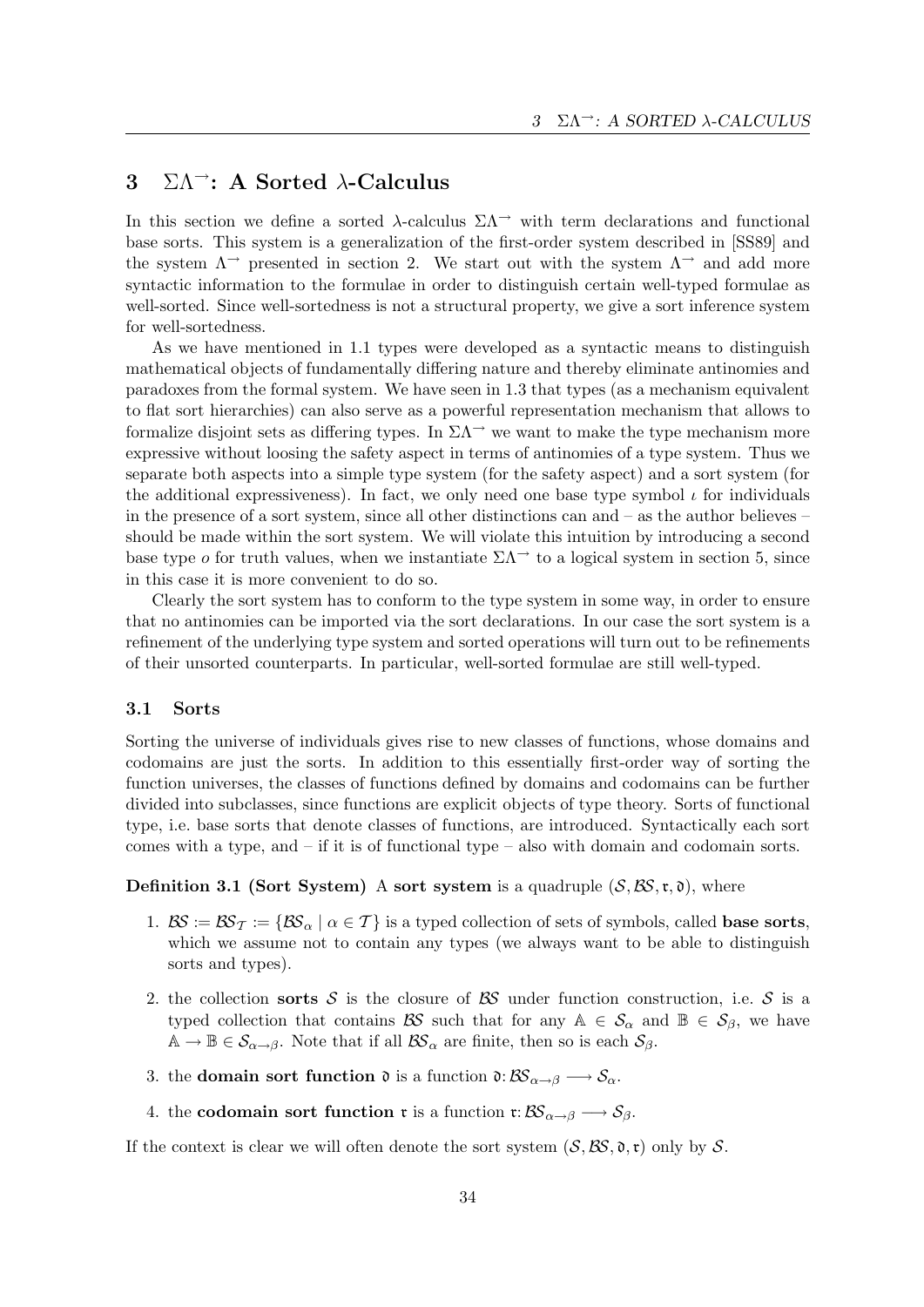**Definition 3.2** Let S be a sort system and  $A \in S$ . Remember that S is a typed collection

(cf. 2.8) induces a type function. We call the type  $\tau(A) \in \mathcal{T}$  the type of the sort A. If  $\tau(A) \notin \mathcal{BT}$ , then we call A a functional sort  $(A \in \mathcal{S}^f)$  and otherwise non-functional  $(\mathbb{A} \in \mathcal{S}^{nf}).$ 

For the structure theorem and the definition of general bindings we will need the notion of the length of a sort. We set  $\ln(A) := 0$ , iff  $A \in \mathcal{BS}$  and  $\ln(A \to \mathbb{B}) := 1 + \ln(\mathbb{B})$  otherwise. Thus the length intuitively is the number of top level arrows  $\rightarrow$  in a sort. Although this definition is analogous to the definition of length for types, in general we have  $\ln(A) \neq$  $\ln(\tau(A))$  due to the existence of functional base sorts.

**Notation 3.3** We denote sorts with uppercase symbols like A, B, C, or D. For  $\mathbb{C} := (\mathbb{A} \to$  $\mathbb{B}) \in \mathcal{S}$  we define  $\mathfrak{r}(\mathbb{C}) := \mathbb{B}$ ,  $\mathfrak{d}(\mathbb{C}) := \mathbb{A}$ , thus we can extend the functions  $\mathfrak{r}$  and  $\mathfrak{d}$  to  $\mathcal{S}^f$ . Furthermore, we use  $\mathfrak r$  and  $\mathfrak d$  on types in the obvious way. For the rest of this thesis we fix a sort system  $S = (S, \mathcal{BS}, \mathfrak{d}, \mathfrak{r}).$ 

We often use the shorthands  $\mathfrak{d}^k(\mathbb{A})$  and  $\mathfrak{r}^k(\mathbb{A})$  for the k<sup>th</sup> domain sort and the k-fold codomain sort of A, which we inductively define by

$$
\begin{array}{rcl}\n\mathfrak{r}^0(\mathbb{A}) & = & \mathbb{A} & \mathfrak{r}^{i+1}(\mathbb{A}) & = & \mathfrak{r}(\mathfrak{r}^i(\mathbb{A})) \\
\mathfrak{d}^0(\mathbb{A}) & = & \mathbb{A} & \mathfrak{d}^{i+1}(\mathbb{A}) & = & \mathfrak{d}(\mathfrak{r}^i(\mathbb{A}))\n\end{array}
$$

Definition 3.4 (Trivially Sorted) Since we are ultimately interested in sorted formulae and their typed counterparts, we only consider sort systems where  $\tau$  is surjective. Thus we can pick a local inverse, i.e. an injection  $\sharp: \mathcal{T} \longrightarrow \mathcal{S}$ . We sometimes also denote  $\tau$  by  $\flat$ , when we want to stress the property of being an inverse of  $\sharp$ .

We call a sort system **trivially sorted**, iff  $\tau : \mathcal{BS} \longrightarrow \mathcal{BT}$  is a bijection. In this case there can be no functional base sorts, since all base sorts are of base type. Moreover the functions  $\flat$  and  $\sharp$  are bijections and inverses, so the sort system S is isomorphic to T and the functions  $\mathfrak d$  and  $\mathfrak r$  are trivial. If we only have one base type, then we call the sort system one-sorted.

It will be important that the signatures, over which our well-sorted formulae are built, "respect function domains", i.e. that for any formula **A** and any sorts  $\mathbb A$  and  $\mathbb B$  such that **A** has sort A and sort B at the same time, the domain sorts  $\mathfrak{d}(\mathbb{A})$  and  $\mathfrak{d}(\mathbb{B})$  are identical. The proof that signatures indeed satisfy this property (see theorem 3.56) depends on the fact that term declarations meet the sort condition of ws:td in definition 3.13 below. This sort condition is given in terms of the equivalence relation Rdom , which we now define.

**Definition 3.5** We say that sorts A and B have **equal domains** (A Rdom B), if either  $A, B \in S^{nf}$  and  $\tau(A) = \tau(B)$ , or  $\tau(A)$  **Rdom**  $\tau(B)$  and  $\mathfrak{d}(A) = \mathfrak{d}(B)$ . Note that A **Rdom** B, iff  $\mathfrak{d}^i(\mathbb{A}) = \mathfrak{d}^i(\mathbb{B})$  for all  $1 \leq i \leq k$  such that  $\mathfrak{r}^k(\mathbb{A})$  and  $\mathfrak{r}^k(\mathbb{B})$  are of the same base type. Thus **Rdom** is an equivalence relation that respects types, i.e.  $\mathbb{A}$  **Rdom**  $\mathbb{B}$  can only hold, if  $\tau(A) = \tau(B)$ . For trivially sorted sort systems **Rdom** is just equality.

**Remark 3.6** We have kept the sort system of  $\Sigma\Lambda$ <sup> $\rightarrow$ </sup> as simple as possible for this theoretical exposition. For a practical system we would like to have features like sort constructors, such as  $\mathcal{C}: \mathcal{S} \times \mathcal{S} \to \mathcal{S}$ , which allows the construction of new base sorts such as  $\mathcal{C}(\mathbb{R}, \mathbb{R})$  that stands for the continuous functions with domain  $\mathbf{R} = \mathcal{D}_{\mathbb{R}}$  and codomain  $\mathbf{R}$  from the sort R of real numbers. Another practical improvement would be the introduction of intersection sorts [KP93, Wei93], which would make our signatures regular (cf. 3.83). We believe that,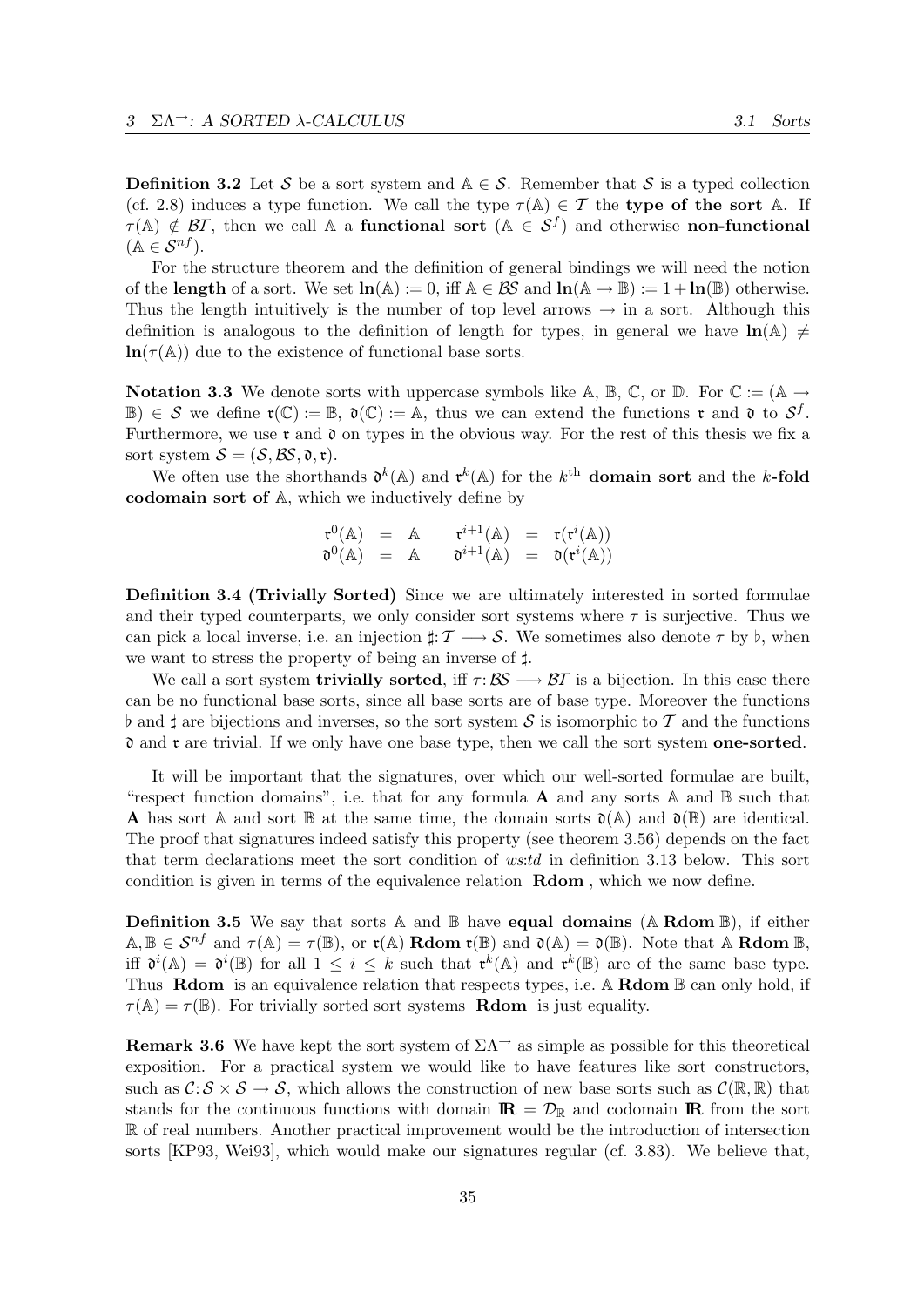while this would add considerably to the complexity and practical descriptive power of the system, the theory can be dealt with by simple extensions of the methods described here.

## 3.2 Well-Sorted Formulae

Next we introduce the concept of well-sortedness for well-formed formulae. It is defined with respect to a variable context, which gives local sort information for the variables, and a signature, which contains sort information for formula schemata (term declarations). A formula **A** be called well-sorted with respect to a signature  $\Sigma$  and a context  $\Gamma$ , iff the judgment  $\Gamma \vdash_{\Sigma} \mathbf{A} : A$  is derivable in the inference system  $\Sigma \Lambda^{-1}$ . The variable context now explicitly assigns sorts to variables that are only implicitly typed in  $\Sigma\Lambda^{\rightarrow}$ .

One of the difficulties in devising a formal system with term declarations is that the signature, needed for defining well-sortedness, itself contains formulae that have to be wellsorted. We have another case of recursive dependency: on the one hand we need wellsortedness conditions on the inference rules for sorted  $\beta\eta$ -reduction, and on the other hand we need an inference rule  $ws \beta \eta$  that guarantees formulae that are  $\beta \eta$ -equivalent to have identical sets of sorts. Therefore we need to combine the inference systems for valid signatures, well-sortedness, and sorted  $\beta\eta$ -reduction into one large system  $\Sigma\Lambda^{\rightarrow}$ .

**Definition 3.7 (Variable Context)** Let  $X_{\alpha}$  be a variable and A a sort, then we call a pair [X::A] a variable declaration for X, iff  $\tau(A) = \alpha$ . We call a typed, partial function from variables to sorts a (variable) context. Thus a variable context is just a set of variable declarations.

Notation 3.8 We write the fact that a typed partial function  $\Gamma: \mathcal{V} \longrightarrow \mathcal{S}$  is a variable context as  $\vdash_{ctx} \Gamma$ , and we generally use the symbols  $\Gamma$ ,  $\Delta$ , and  $\Xi$  for variable contexts. With our convention from 2.3 we have  $\Gamma(X) = \mathbb{A}$  for  $\Gamma := \Gamma', [X : \mathbb{A}],$  even if  $\Gamma'(X) = \mathbb{B}$ . We sometimes abbreviate contexts  $[X^1:\mathbb{A}], \ldots, [X^n:\mathbb{A}]$  by  $[X^1,\ldots,X^n:\mathbb{A}]$  in order to conserve space and increase legibility.

For most of our purposes we will only need finite variable contexts, but in section 5 we will need infinite variable contexts to construct suitable term models.

Definition 3.9 (Raw  $\Sigma\Lambda$ <sup>-</sup>-formulae) Raw  $\Sigma\Lambda$ <sup>--</sup>-formulae are well-typed  $\Lambda$ <sup>--</sup>-formulae, where  $\lambda$ -abstractions have the form  $(\lambda X_A \mathbf{A})$ . To make this definition formal, we extend the trivial injections  $\sharp$  and  $\flat$  (cf. 3.4) of sorts and types to formulae by

1.  $\sharp(c) := \flat(c) := c$  for  $c \in \Omega$ 

2. 
$$
\sharp(X) := \flat(X) := X \text{ for } X \in \mathcal{V}
$$

- 3.  $\sharp([\mathbf{AB}]) := [\sharp(\mathbf{A})\sharp(\mathbf{B})]$  and  $\flat([\mathbf{AB}]) := [\flat(\mathbf{A})\flat(\mathbf{B})]$
- $4. \ \ \sharp([\lambda X_{\alpha} \, \mathbf{A}]) := [\lambda X_{\sharp(\alpha)} \, \sharp(\mathbf{A})] \ \, \text{and} \ \, \flat([\lambda X_{\mathbb{A}} \, \mathbf{A}]) := [\lambda X_{\flat(\mathbb{A})} \, \flat(\mathbf{A})]$

These homomorphisms are so trivial (they only add or delete sort information in abstractions), that we will often keep them implicit and directly consider  $\Sigma \Lambda$ <sup> $\rightarrow$ </sup>-formulae as  $\Lambda$ <sup> $\rightarrow$ </sup>-formulae.

**Definition 3.10 (Term Declaration)** We call a triple  $[\forall \Gamma \cdot \mathbf{A} : \&mathbb{A}]$  consisting of a variable context  $\Gamma$ , a raw formula  $\mathbf{A}$ , and a sort  $\mathbb{A}$  a term declaration and a finite set of term declarations a signature.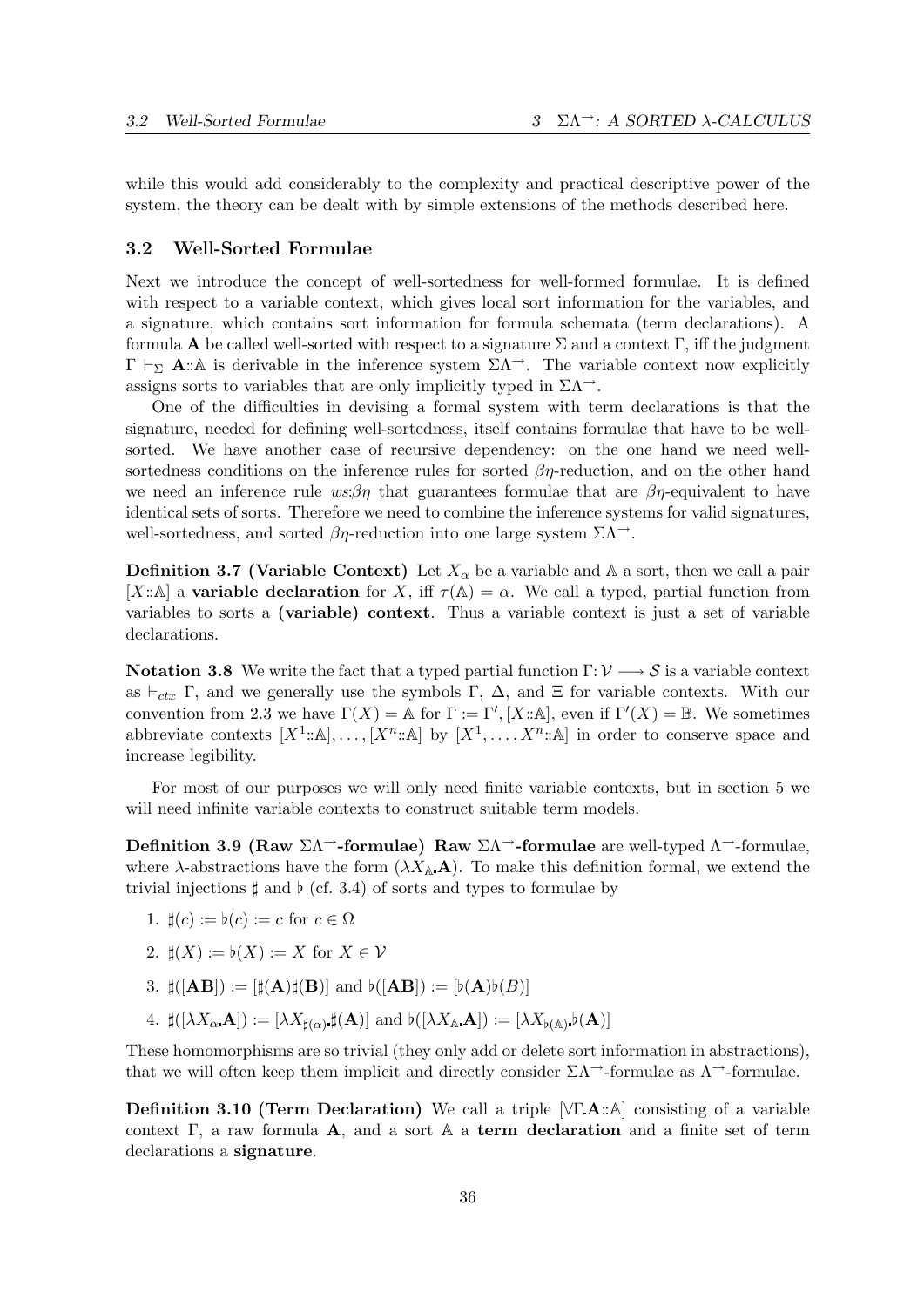The idea of term declarations consists in the intuition, that there can be additional sort information within the structure of a formula, as the following example shows. Consider, for instance, the addition function, which we (semantically) would like to have the sort  $N \times N -$ N, where N is the sort of natural numbers. If we also have a sort for the evens  $\mathbb{E}$ , then we might want to specify that the expression  $[+aa]$  is an even number, even if a is not. This information can be formalized by declaring the formula  $[+X_{\rm N}X_{\rm N}]$ , to be of sort  $\mathbb E$  (an even number) using a term declaration. We might also want to give the addition function the sort  $\mathbb{E} \times \mathbb{E} \to \mathbb{E}$ , however, since it is central to our program that formulae have unique domain sorts, we cannot declare this directly in the signature. Closer inspection of the semantics behind our example reveals, that it is consistent with our program to declare the restriction of the addition function to the even numbers has codomain in  $E$ , which we can legally declare with the term declaration  $[\forall [X::\mathbb{E}], [Y::\mathbb{E}] + XY::\mathbb{E}].$ 

Definition 3.11 (Sorted  $\alpha$ -Conversion) In  $\Sigma\Lambda$ <sup> $\rightarrow$ </sup> we cannot simply take typed  $\alpha$ -conversion, since this would not conserve well-sortedness. Consider, for instance, the formulae  $\lambda X_{\mathbb{A}}$  A and  $\lambda Y_{\mathbb{B}}[Y/X]$  A, which are typed  $\alpha$ -variants, if  $\tau(\mathbb{A}) = \tau(\mathbb{B})$ . They do not have the same sorts in  $\Sigma\Lambda^{-}$ , thus a formula containing the first as a subformula would become ill-sorted, if it were to be replaced by the second. For a sorted  $\alpha$ -conversion relation we define raw formulae  $\lambda X_{\mathbb{A}}$  and  $\lambda Y_{\mathbb{A}}$  [Y/X] A to be alphabetic variants.

General Assumption 3.12 (Implicit  $\alpha$ -Conversion) Just like in the system  $\Lambda^{\rightarrow}$  in assumption 2.29, we consider sorted  $\alpha$ -conversion as built into the system to avoid variable capture during instantiation. Thus we regard  $\Sigma\Lambda$ <sup>--</sup>-formulae as syntactically equal, iff they are sorted alphabetical variants. Note that this assumption can be justified with exactly the same argument as the one for assumption 2.29.

Since the context in a term declaration is a kind of declaration that locally binds variables, we also assume implicit  $\alpha$ -conversion (i.e. the term declarations  $[\forall \Gamma, [X : \mathbb{A}] \cdot \mathbf{A} : \mathbb{A}]$  and  $[\forall \Gamma, [Y:\mathbb{A}][Y/X]\mathbf{A}:\mathbb{A}]$  are alphabetic variants) for term declarations and consider alphabetical variants as identical.

Definition 3.13 (Inference System for  $\Sigma\Lambda^{-}$ ) We define well-sorted formulae by an inference system for the judgments

- $\vdash_{\mathit{sig}} \Sigma (\Sigma \text{ is a valid signature})$
- $\Gamma \vdash_{\Sigma} \mathbf{A} : A$  (in  $\Sigma$  formula **A** has sort A assuming  $\Gamma$ )
- Γ  $\vdash_{\Sigma}$  **A**=<sub>βη</sub>**B** (**B** can be obtained from **A** by sorted  $\beta\eta$ -conversion in  $\Sigma$  assuming Γ)

We say that a signature  $\Sigma$  is **valid**, iff there is a  $\Sigma\Lambda$ <sup> $\rightarrow$ </sup>-derivation of  $\vdash_{sig} \Sigma$ . For a fixed signature  $\Sigma$  and a context  $\Gamma$  we say that a formula **A** is of sort A, iff  $\Gamma \vdash_{\Sigma} \mathbf{A} : A$ , and that **A** is well-sorted, iff there is a sort  $A$  such that  $A$  has sort  $A$ , otherwise we call  $A$  ill-sorted in  $\Gamma$  and  $\Sigma$ . We fix the notation  $\mathcal{S}_{\Sigma}^{\Gamma}(\mathbf{A}) := \{ \mathbb{A} \in \mathcal{S} \mid \Gamma \vdash_{\Sigma} \mathbf{A} : \mathbb{A} \}$  for the set of sorts of A, and  $wsf_{\mathbb{A}}(\Sigma,\Gamma)$  for the set of formulae of sort A.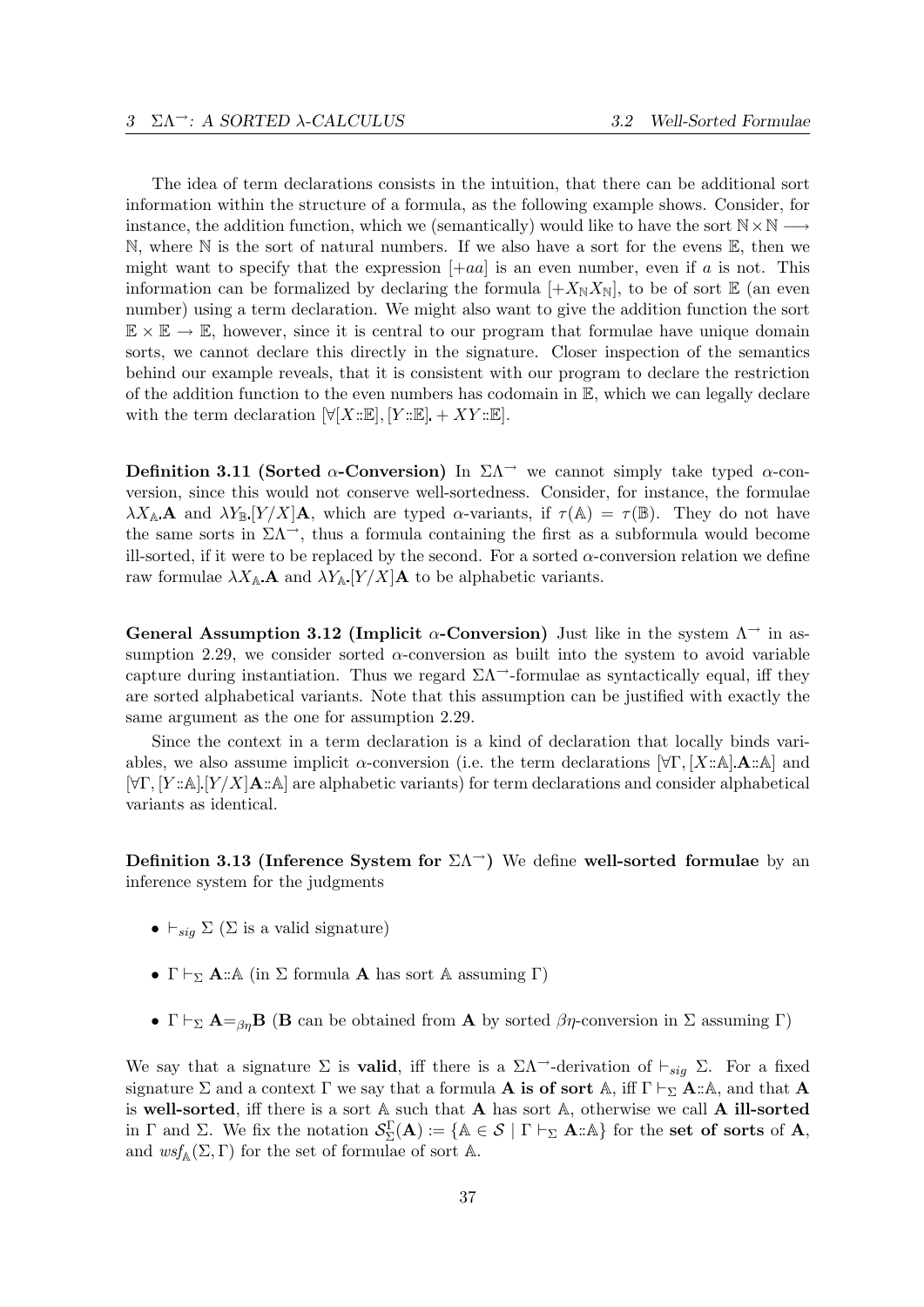The inference system  $\Sigma\Lambda$ <sup> $\rightarrow$ </sup> has the rules

$$
\overline{\vdash_{sig} \emptyset} \text{ sig:empty}
$$
\n
$$
\begin{array}{c}\n\vdash_{sig} \Sigma \quad c \notin \Sigma \quad \mathbb{A} \in \mathcal{S} \quad \tau(\mathbb{A}) = \alpha \\
\vdash_{sig} \Sigma, [c::\mathbb{A}] \quad \text{sig:const} \\
\Gamma \vdash_{\Sigma} \mathbf{A::\mathbb{A}} \quad \mathbb{A} \text{ Rdom } \mathbb{B} \text{ sig:td}\n\end{array}
$$

$$
\frac{\leftarrow}{\leftarrow} \frac{\sum \text{1mm} \cdot \text{1} \cdot \text{1} \cdot \text{1} \cdot \text{1} \cdot \text{1} \cdot \text{1}}{\leftarrow} \text{sig:} t
$$

for the judgment  $\vdash_{sig} \Sigma$ . Here the second rule allows the introduction of initial sort declarations for constants that have never appeared before, whereas the rule *sig:td* for proper term declarations allows the declaration of further sort information for well-sorted formulae, if the new sort B respects function domains. Note that in this rule we do not have to require  $\vdash_{sig} \Sigma$ , since **A** can only be proven to be well-sorted, if  $\Sigma$  is valid. The previous definition needs the judgment of well-sorted formulae, which we define with the next set of inference rules:

$$
\frac{\vdash_{sig} \Sigma \quad \vdash_{ctx} \Gamma \quad \Gamma(X) = \mathbb{A} \quad \qquad \qquad \vdash_{sig} \Sigma \quad [\forall \Delta \mathbf{A} :: \mathbb{A}] \in \Sigma \quad \Delta \subset \Gamma \quad \text{and} \quad \Gamma \vdash_{\Sigma} X :: \mathbb{A} \qquad \qquad \Gamma \vdash_{\Sigma} \mathbf{A} :: \mathbb{A} \qquad \Delta \vdash_{\Sigma} \mathbf{B} :: \mathfrak{d}(\mathbb{A}) \quad \Gamma || \Delta \quad \text{we:app}
$$
\n
$$
\Delta \cup \Gamma \vdash_{\Sigma} (\mathbf{A} \mathbf{B}) :: \mathfrak{r}(\mathbb{A}) \qquad \qquad \text{we:app}
$$
\n
$$
\frac{\Gamma, [X :: \mathbb{B}] \vdash_{\Sigma} \mathbf{A} :: \mathbb{A} \quad \text{we:abs}}{\Gamma \vdash_{\Sigma} (\lambda X_{\mathbb{B}}.\mathbf{A}) :: \mathbb{B} \to \mathbb{A} \quad \text{we:abs}}
$$
\n
$$
\frac{\Gamma \vdash_{\Sigma} \mathbf{A} :: \mathbb{A} \quad \Gamma \vdash_{\Sigma} \mathbf{B} :: \mathbb{B} \quad \Gamma \vdash_{\Sigma} \mathbf{A} =_{\beta \eta} \mathbf{B} \quad \text{we:}\beta \eta}{\Gamma \vdash_{\Sigma} \mathbf{B} :: \mathbb{A} \quad \text{we:ab}}
$$

Note that the rules for variables, application, and abstraction are the obvious generalizations of the corresponding rules for simple type theory. In the setting with term declarations we do not need a separate rule for constants, since all constants have to be declared in term declarations.

Now we define the judgment  $\Gamma \vdash_{\Sigma} \mathbf{A} =_{\beta\eta} \mathbf{B}$  for sorted  $\beta\eta$ -equality with the following set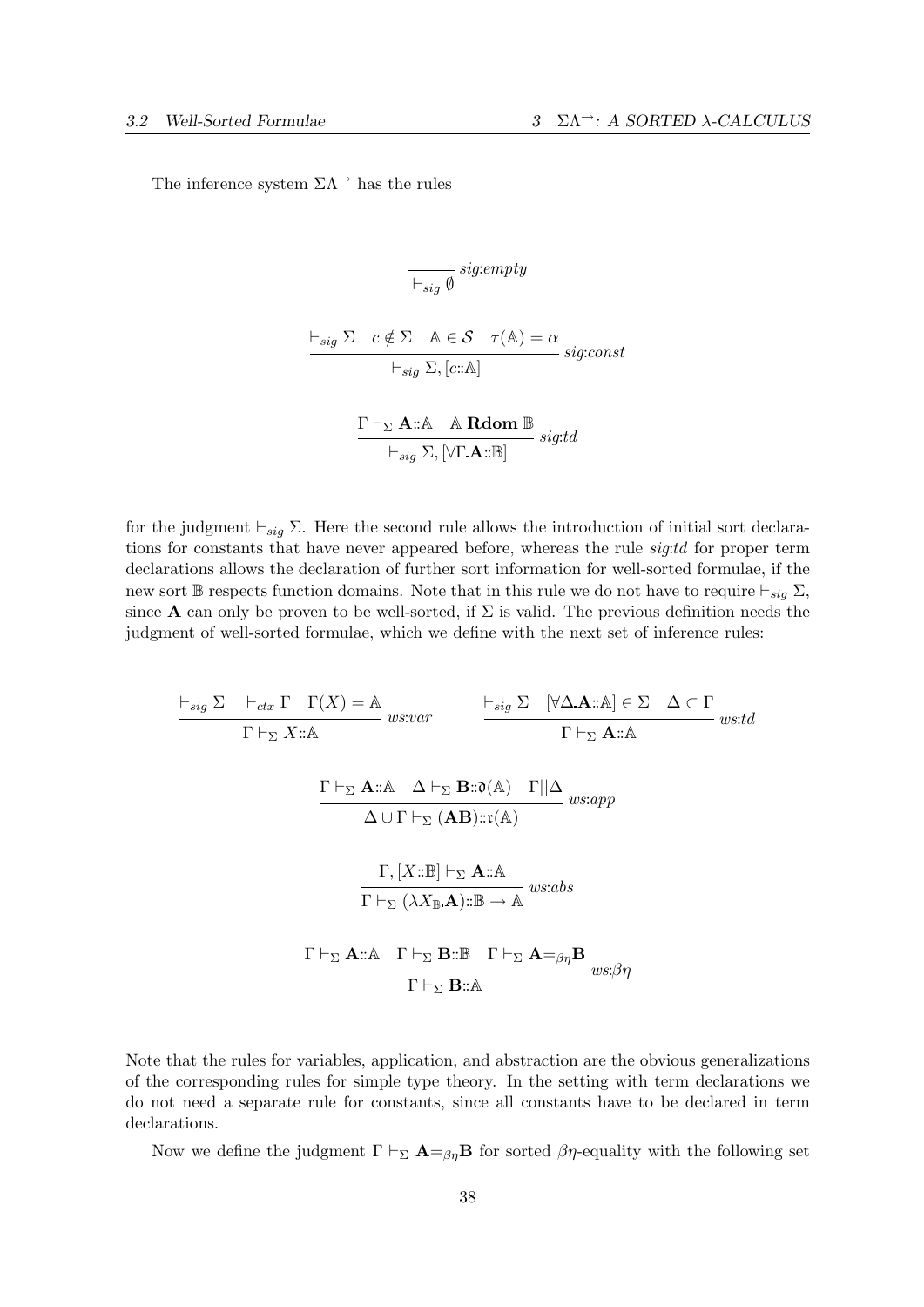$\Gamma$ 

of inference rules. The one-step top-level reduction rules

$$
\frac{\Gamma \vdash_{\Sigma} \mathbf{A} : \mathbb{A} \quad X \notin \mathbf{Free(A)}}{\Gamma \vdash_{\Sigma} (\lambda X_{\mathfrak{d}(\mathbb{A})}. \mathbf{A}X) \longrightarrow_{\eta}^{t} \mathbf{A}} \text{ wsnttop}
$$
\n
$$
\frac{\Gamma, [X : \mathbb{B}] \vdash_{\Sigma} \mathbf{A} : \mathbb{A} \quad \Delta \vdash_{\Sigma} \mathbf{B} : \mathbb{B} \quad \Gamma || \Delta}{\Gamma \cup \Delta \vdash_{\Sigma} (\lambda X_{\mathbb{B}}. \mathbf{A}) \mathbf{B} \longrightarrow_{\beta}^{t} [\mathbf{B}/X] \mathbf{A}} \text{ wsc;3.top}
$$

are turned into a congruence judgment by the following inference rules, which are a specialization of those in 2.52 to our setting.

$$
\frac{\Gamma \vdash_{\Sigma} \mathbf{A} \longrightarrow_{\lambda} \mathbf{B} \quad \Gamma \vdash_{\Sigma} \mathbf{A}::\mathbb{A} \quad \Gamma' \vdash_{\Sigma} \mathbf{C}::\mathfrak{d}(\mathbb{A}) \quad \Gamma||\Gamma'}{\Gamma \cup \Gamma' \vdash_{\Sigma} \mathbf{A} \mathbf{C} \longrightarrow_{\lambda} \mathbf{B} \mathbf{C}}
$$
\n
$$
\frac{\Gamma \vdash_{\Sigma} \mathbf{A} \longrightarrow_{\lambda} \mathbf{B} \quad \Gamma \vdash_{\Sigma} \mathbf{A}::\mathfrak{d}(\mathbb{A}) \quad \Gamma' \vdash_{\Sigma} \mathbf{C}::\mathbb{A} \quad \Gamma||\Gamma'}{\Gamma \cup \Gamma' \vdash_{\Sigma} \mathbf{C} \mathbf{A} \longrightarrow_{\lambda} \mathbf{C} \mathbf{B}}
$$
\n
$$
\frac{\Gamma, [X::\mathbb{A}] \vdash_{\Sigma} \mathbf{A} \longrightarrow_{\lambda} \mathbf{B}}{\Gamma \vdash_{\Sigma} \lambda X_{\mathbb{A}}.\mathbf{A} \longrightarrow_{\lambda} \lambda X_{\mathbb{A}}.\mathbf{B}}
$$
\n
$$
\frac{\Gamma, [\mathbf{X}::\mathbb{A}] \vdash_{\Sigma} \mathbf{A} \longrightarrow_{\lambda} \lambda X_{\mathbb{A}}.\mathbf{B}}{\Gamma' \cup \Gamma \vdash_{\Sigma} \mathbf{A} \longrightarrow_{\lambda}^* \mathbf{C} \quad \Gamma||\Gamma'} \quad \text{mstrans}
$$
\n
$$
\frac{\Gamma \vdash_{\Sigma} \mathbf{A} \rightarrow_{\lambda}^* \mathbf{A}}{\Gamma \vdash_{\Sigma} \mathbf{A} \rightarrow_{\lambda}^* \mathbf{A}}
$$
\n
$$
\frac{\Gamma \vdash_{\Sigma} \mathbf{A} =_{\lambda} \mathbf{B}}{\Gamma \vdash_{\Sigma} \mathbf{B} =_{\lambda} \mathbf{A}} \quad \text{eq:sym}
$$

We need these rules, since we view  $\beta\eta$ -conversion as basic to our system, therefore we do not want  $\beta\eta$ -conversion to increase the sort of a subformula, and thereby possibly convert a well-sorted formula to an ill-sorted one. In the definition of sorted  $\eta$ -reduction we have taken care to identify the (unique) supporting sort  $\mathfrak{d}(\mathbb{A})$  of **A**, since the formula  $\lambda X_{\mathbb{B}}$  **A**X denotes the restriction of the function **A** to sort  $\mathbb{B}$ , if  $\mathbb{B}$  is a subsort of  $\mathfrak{d}(\mathbb{A})$ .

Remark 3.14 By defining the sets of sorts as typed collections we have enforced that the sorts refine an existing type structure. We could have defined the sort system without reference to types by making the domain sort and codomain sort information part of the signature (cf. 3.13), but we prefer to have the type information as a useful intuition in the background and keep the definition of the sorted signatures comparatively simple.

The following lemma is useful for carrying out proofs by induction over the structure of  $\Sigma \Lambda$ <sup>--</sup>-derivations.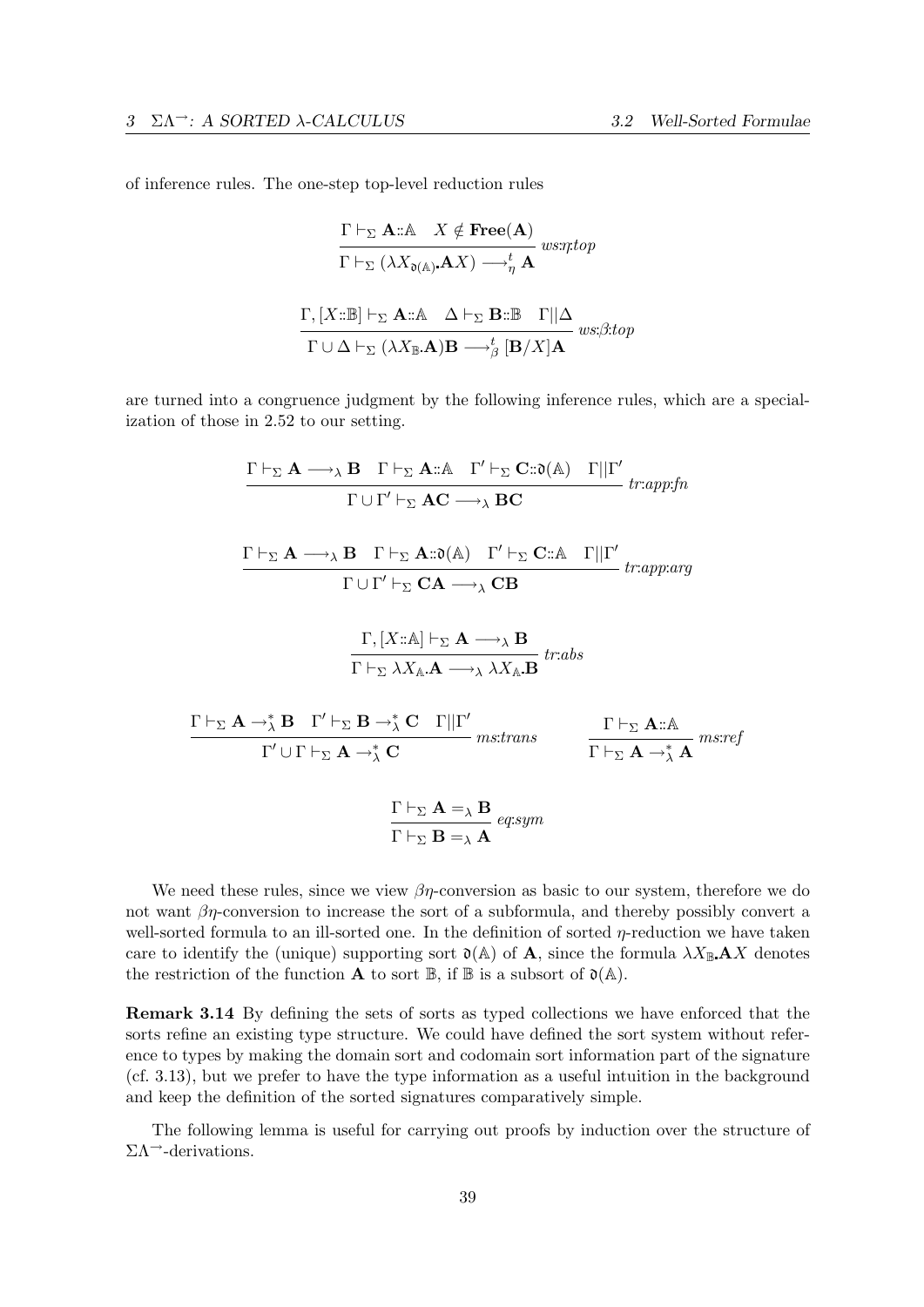**Lemma 3.15** If  $A: \Gamma \vdash_{\Sigma} A: A$  ends in a ws:td-node, then either

- 1. A is a constant or
- 2. there is a signature  $\Sigma' \subseteq \Sigma$ , a context  $\Gamma' \subseteq \Gamma$  and a strict subderivation  $\mathcal{B}: \Gamma' \vdash_{\Sigma'} \mathbf{A} : \mathbb{B}$ for some  $\mathbb B$  with  $\mathbb B$  Rdom  $\mathbb A$ .

**Proof:** Since A ends in ws:td, we know that there is a term declaration  $[\forall \Delta \mathbf{A} : \mathbb{A}] \in \Sigma$  and a  $\Sigma \Lambda$ <sup>→</sup>-derivation  $\mathcal{D}: \vdash_{\text{sig}} \Sigma$ . We show the assertion by induction on the structure of  $\mathcal{D}. \Sigma$  is nonempty, so *sig:empty* cannot apply. If A ends in *sig:const*, then A is a constant. If D ends in sig:td, then we have the following situation

$$
\frac{\mathcal{D}'}{\Xi\vdash_{\Sigma'}\mathbf{B}::\mathbb{C}} \quad \mathbb{C} \text{ Rdom }\mathbb{B}
$$
  

$$
\vdash_{sig} \Sigma', [\forall \Xi.\mathbf{B}::\mathbb{C}]
$$

Thus we have to consider two cases: if  $\Delta = \Xi$ ,  $\mathbf{A} = \mathbf{B}$ , and  $\mathbb{A} = \mathbb{B}$ , then  $\mathcal{D}' : \Delta \vdash_{\Sigma} \mathbf{A} :: \mathbb{C}$  and  $\mathbb C$  Rdom  $\mathbb B$  Rdom  $\mathbb A$ , which gives the assertion, since Rdom is transitive. If this is not the case, we obtain the assertion by inductive hypothesis for  $\mathcal{D}'$ . П

The next lemma convinces us that the judgments defined above respect well-formedness, i.e. that the information described by  $\Sigma\Lambda$ <sup>→</sup> merely refines the type information.

**Lemma 3.16** Let  $\Sigma$  be a valid signature.

- 1. If  $\Gamma \vdash_{\Sigma} \mathbf{A} =_{\beta n} \mathbf{B}$ , then  $\flat(\mathbf{A}) =_{\beta n} \flat(\mathbf{B})$ .
- 2. If  $\Gamma \vdash_{\Sigma} \mathbf{A} : A$ , then  $\tau(\mathbf{A}) = \tau(A)$ .
- 3. If  $\vdash_{\textit{sig}} \Sigma$  and  $[\forall \Gamma \cdot \mathbf{A} : \mathbb{A}] \in \Sigma$ , then  $\tau(\mathbf{A}) = \tau(\mathbb{A})$ .

**Proof:** We prove the assertions by a simultaneous induction over the structure of the  $\Sigma \Lambda^{-1}$ proofs for the judgments involved. The only interesting cases for the first assertion are  $ws:\beta:top$ and *ws:n:top*, where we can read off the assertions from the inference rules.

For the second assertion we consider the cases for the last step in the  $\Sigma\Lambda$ <sup>--</sup>-derivation  $\mathcal{D}: \Gamma \vdash_{\Sigma} \mathbf{A} : \mathbf{A}.$  If D ends in ws:var, then **A** is a variable of some type  $\alpha$  and we have  $\tau(\mathbf{A}) = \alpha$ by definition. In the cases where  $\mathcal D$  ends in ws:td or ws: $\beta\eta$  we obtain the assertions by 1. and 3. If D ends in ws:app, then  $\mathbf{A} = \mathbf{CD}$ , and we have  $\Sigma \Lambda^{-1}$ -proofs for  $\Gamma \vdash_{\Sigma} \mathbf{C} :: \mathbb{C}$  and  $\Gamma \vdash_{\Sigma} \mathbf{D} :: \mathfrak{d}(\mathbb{C}),$ where  $\mathbb{A} = \mathfrak{r}(\mathbb{C})$ . By inductive hypothesis we have  $\tau(\mathbf{C}) = \tau(\mathbb{C})$  and  $\tau(\mathbf{D}) = \tau(\mathfrak{d}(\mathbb{C}))$ , and therefore  $\tau(A) = \tau(\mathfrak{r}(\mathbb{C}))$ , since  $\mathfrak{r}(\tau(\mathbb{C})) = \tau(\mathfrak{r}(\mathbb{C}))$  and  $\tau(\mathfrak{d}(\mathbb{C})) = \mathfrak{d}(\tau(\mathbb{C}))$ . Finally, we get the assertion for the remaining case, where  $\mathcal D$  ends in  $ws:abs$ , with a similar application of the inductive hypothesis.

The only interesting cases for the third assertion are the inductive rules sig:const and sig:td. While we obtain the assertion for the former by construction, the well-typedness for the latter relies on the fact that Rdom is a typed binary relation.  $\Box$ 

General Assumption 3.17 Since we have assumed implicit  $\alpha$ -conversion on term declarations (cf. 3.12), it is easy to see that a variant of the  $\alpha$ -conversion principle holds on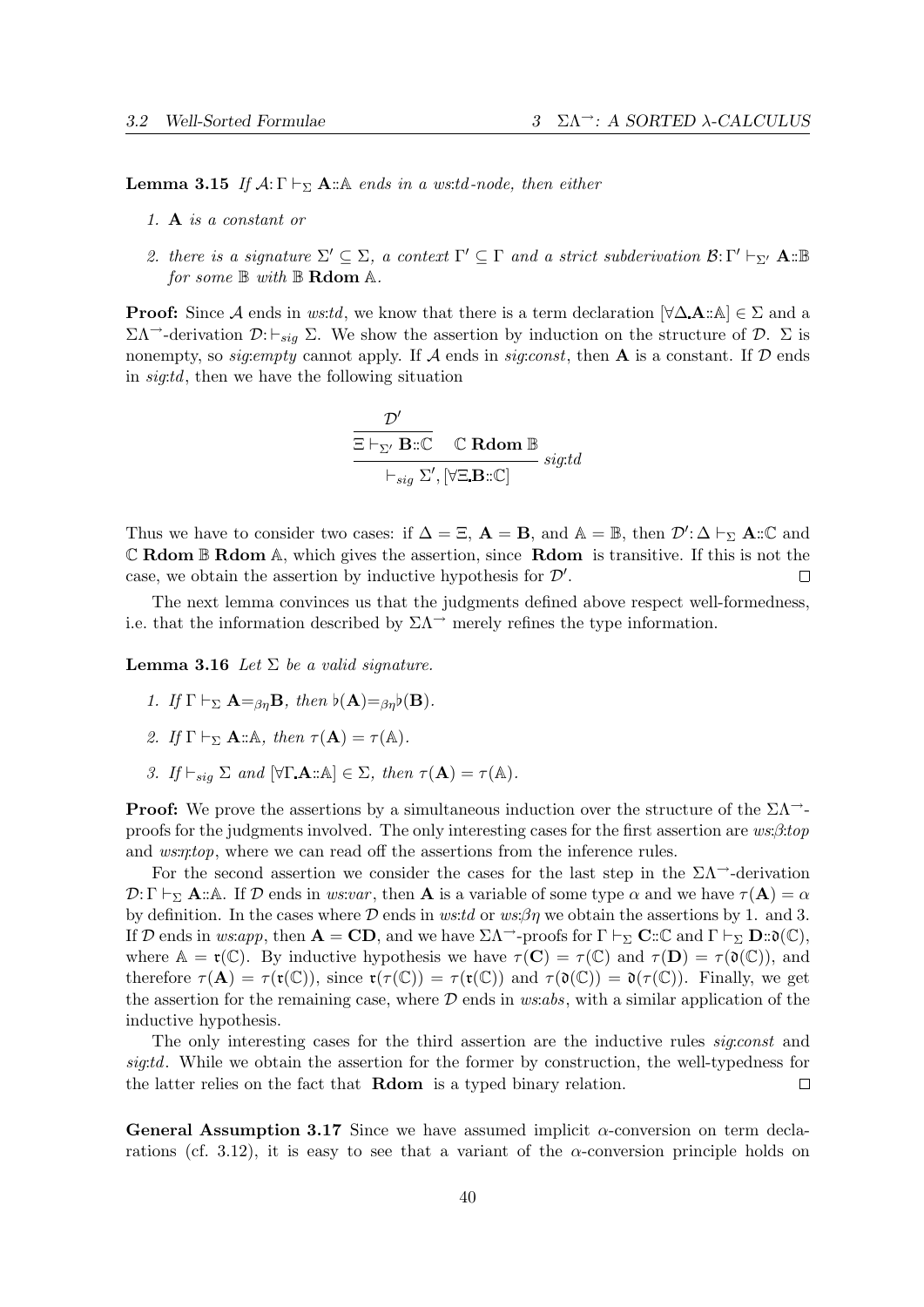judgments. The judgment  $\Gamma$ ,  $[X:\mathbb{B}] \vdash_{\Sigma} \mathbf{A}:\mathbb{A}$  is provable in  $\Sigma\Lambda^{-}$ , iff the alphabetic variant  $\Gamma$ ,  $[Y:\mathbb{B}] \vdash_{\Sigma} [Y/X]A:\mathbb{A}$  is. We will use this phenomenon to keep contexts in our  $\Sigma\Lambda$ <sup>-</sup>-derivations disjoint by consistently renaming all judgments in subderivations, whenever clashes occur. In particular, for ws:abs nodes of the form

$$
\frac{\Gamma,[X:\mathbb{B}]\vdash_\Sigma \mathbf{A} :: \mathbb{A} }{\Gamma \vdash_\Sigma (\lambda X_\mathbb{B}.\mathbf{A}) :: \mathbb{B} \to \mathbb{A}}\ us:abs
$$

in a  $\Sigma\Lambda$ <sup>→</sup>-derivation A we always assume that  $X \notin \text{Dom}(\Gamma)$ . Moreover, we use the notation  $\Gamma, \Delta$  for  $\Gamma \cup \Delta$  with the implicit assumption that  $\text{Dom}(\Gamma) \cap \text{Dom}(\Delta) = \emptyset$ .

Remark 3.18 (Non-Structural) Inspection of the inference rules above shows that the inference system  $\Sigma\Lambda$ <sup> $\rightarrow$ </sup> for sort inference is non-structural (cf. 2.50), since the succedent of  $ws\beta\eta$  is not restricted to any structural category and furthermore, sorted  $\beta\eta$ -conversion can dramatically change the structure of a formula. Thus it is not obvious how to construct a sort inference algorithm from this inference system. We will later recover some structural properties (cf. 4.2) of  $\Sigma\Lambda$ <sup>→</sup>-derivations and use these for sort computation in theorem (4.24).

**Remark 3.19** At first sight the restriction of A **Rdom**  $\mathbb{B}$  in *sigtul* appears to be a grave restriction on the expressiveness of term declarations, since it severely restricts the overloading of function constants. In particular, it is impossible to combine declarations like  $[+::(\mathbb{N} \rightarrow$  $\mathbb{N} \to \mathbb{N}$ , and  $[+::(\mathbb{R} \to \mathbb{R} \to \mathbb{R})]$  declaring the addition function to be a function of naturals and of reals in one signature, since one of them would have to be added to the signature with the *sig:td* rule and we cannot have  $(N \to N \to N)$  **Rdom**  $(\mathbb{R} \to \mathbb{R} \to \mathbb{R})$ , since  $\mathbb{R} \neq \mathbb{N}$ . However, on closer inspection it turns out that the declarations should really formalize the fact that the restriction of the addition function to the naturals ranges over the naturals and should therefore be declared as  $[+::(\mathbb{R}\to\mathbb{R}\to\mathbb{R})], \forall [X::\mathbb{N}], [Y::\mathbb{N}] + XY::\mathbb{N}],$  which is legal in  $\Sigma\Lambda$ <sup>→</sup>. This way the formula + is of sort ( $\mathbb{R} \to \mathbb{R}$ ) with domain in the reals whereas the formula  $[\lambda X_N Y_N + XY]$  is of sort  $(N \to N \to N)$  and has domain in the naturals.

The notion of a unique supporting sort corresponds to the intuition in mathematics that functions come with a unique (maximal) domain and have to be distinguished from restrictions to subdomains.

Notation 3.20 To conserve space and increase legibility we abbreviate term declarations of the form  $[\forall \Gamma, [X^1:\mathbb{A}^1], \ldots, [X^n:\mathbb{A}^n]$ **.**  $\mathbf{A}\overline{X^n}:\mathbb{B}]$  with  $[\forall \Gamma \mathbf{A} | \mathbb{A}^1 \rightarrow \cdots \rightarrow \mathbb{A}^n \rightarrow \mathbb{B}]$ , if  $X^1, \ldots, X^n \notin \text{Dom}(\Gamma)$ . Such a declaration specifies that the denotation of the functional formula **A** when restricted to  $\mathcal{D}_{\mathbb{A}^1} \times \cdots \times \mathcal{D}_{\mathbb{A}^n}$  has values in  $\mathcal{D}_{\mathbb{B}}$ .

With this convention the declaration in remark 3.19 would look like  $[+::\mathbb{R} \to \mathbb{R} \to \mathbb{R}]$  and  $[+]:\mathbb{N} \to \mathbb{N} \to \mathbb{N}$ , which is much easier to read.

Definition 3.21 Let A be a well-sorted formula, then we call a context  $\Gamma$  frugal for A, iff Γ only contains the free variables of **A**. We also call a judgment  $\Gamma \vdash_{\Sigma} \mathbf{A} : \mathbf{A}$  or a term declaration  $[\forall \Gamma \mathbf{A} : \mathbb{A}]$  frugal, iff  $\Gamma$  is frugal for **A** and we call a signature  $\Sigma$  frugal, iff all term declarations in  $\Sigma$  are frugal.

**Lemma 3.22** If  $\Sigma$  is a frugal signature and  $\Gamma \vdash_{\Sigma} \mathbf{A} : \mathbb{A}$ , then there is a  $\Sigma \Lambda^{-}$ -derivation of  $\Gamma' \vdash_{\Sigma} \mathbf{A} : A \text{ such that } \Gamma' \text{ is } frugal \text{ for } \mathbf{A} \text{ and } \Gamma' \subseteq \Gamma.$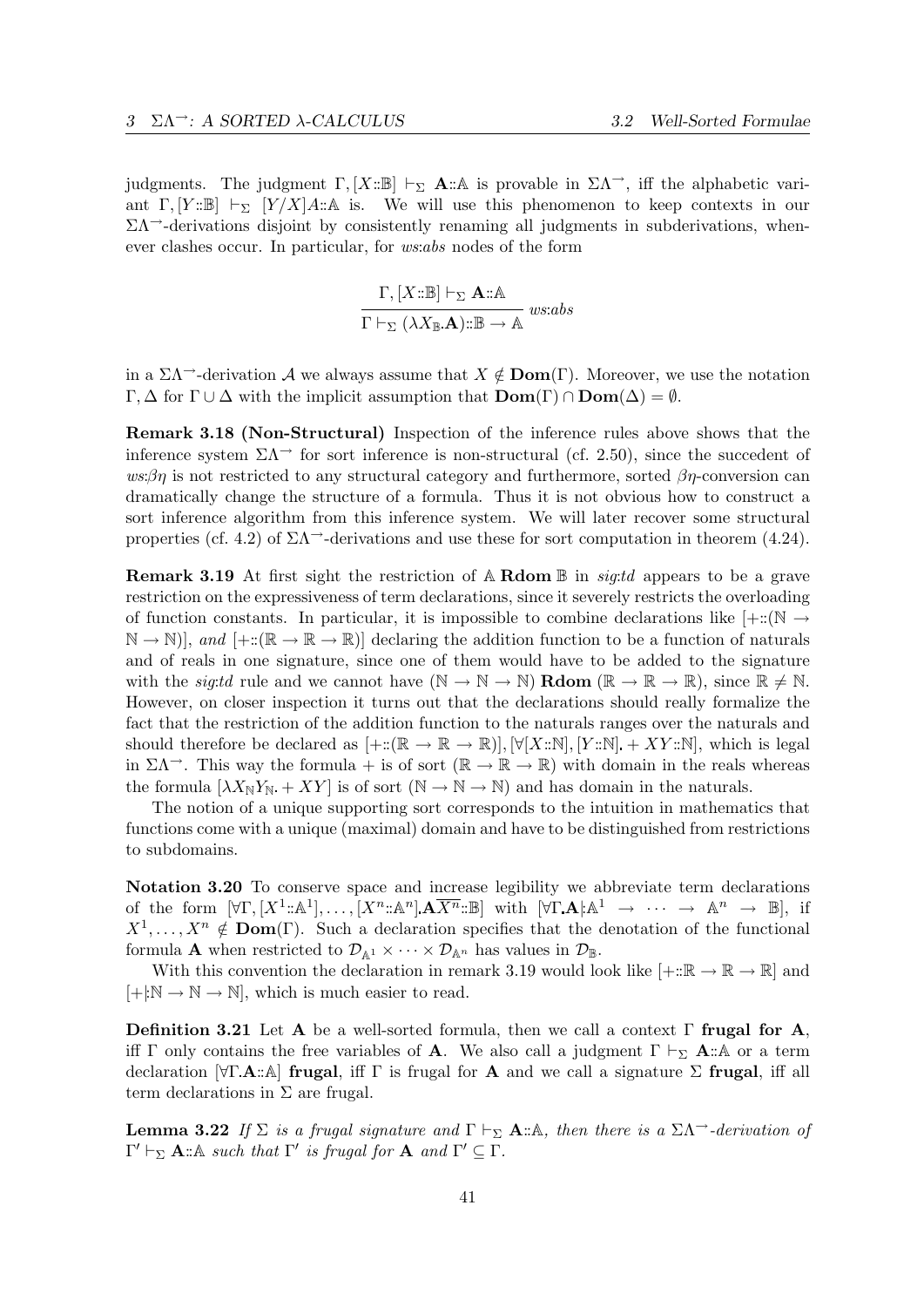**Proof:** By simple induction over the proof of  $\Gamma \vdash_{\Sigma} \mathbf{A} : A$ .

Remark 3.23 Note that we cannot assume all subderivations to be frugal. While for the empty signature Σ the judgment  $\emptyset \vdash_{\Sigma} \lambda X_{\mathbb{A}} Y_{\mathbb{B}} Y : \mathbb{A} \to \mathbb{B} \to \mathbb{B}$  has the frugal  $\Sigma \Lambda^{\rightarrow}$ -proof below, the subderivation for  $\lambda Y Y$  cannot be frugal, since we need the variable declaration [X::A] for the final ws:abs step in the following  $\Sigma\Lambda$ <sup>-3</sup>-derivation:

$$
\frac{\boxed{[X::\mathbb{A}],[Y::\mathbb{B}] \vdash_{\Sigma} Y::\mathbb{B}}}{\boxed{[X::\mathbb{A}] \vdash_{\Sigma} \lambda Y_{\mathbb{B}}. Y::\mathbb{B} \rightarrow \mathbb{B}} \text{ws:abs}} \text{ws:abs}
$$

$$
\emptyset \vdash_{\Sigma} \lambda X_{\mathbb{A}} Y_{\mathbb{B}}. Y::\mathbb{A} \rightarrow \mathbb{B} \rightarrow \mathbb{B} \text{ws:abs}
$$

The previous lemma allows us to drop declarations in variable contexts of judgments in order to make them frugal. Note that it is in general possible to drop declarations from signature, in particular, it is not true, that  $\vdash_{sig} \Delta$ , whenever  $\vdash_{sig} \Sigma$  and  $\Delta \subset \Sigma$ , since, for instance, deleting the only constant declaration for a constant in  $c \in \overline{\Sigma}$  prohibits the proofs of well-sortedness needed for the term declarations in which  $c$  occurs. The following lemma does just the opposite by allowing to enlarge signatures and variable contexts in judgments. We will often use it in the proofs to follow without explicitly stating it.

**Lemma 3.24 (Monotonicity)** Let  $\Delta \subset \Sigma$  be valid signatures, and let  $\Xi \subseteq \Gamma$  be variable contexts, then we have

- 1. If  $\Gamma \vdash_{\Delta} \mathbf{A} : A$ , then  $\Gamma \vdash_{\Sigma} \mathbf{A} : A$ .
- 2. If  $\Xi \vdash_{\Sigma} \mathbf{A} : \mathbb{A}, \text{ then } \Gamma \vdash_{\Sigma} \mathbf{A} : \mathbb{A}.$

**Proof:** The assertions can be proven by simple inductions on the  $\Sigma\Lambda$ <sup>-</sup>-derivations involved.  $\Box$ 

Remark 3.25 Together with monotonicity our assumption (3.17) on disjointness of contexts in  $\Sigma\Lambda$ <sup>--</sup>-derivations (cf. 3.17) allows us to assume extended contexts in  $\Sigma\Lambda$ <sup>--</sup>-derivations that end in *ws:app*. Thus we can use the following, alternative form of the *ws:app* inference rule

$$
\frac{\Gamma \vdash_{\Sigma} \mathbf{A} :: \mathbb{A} \quad \Gamma \vdash_{\Sigma} \mathbf{B} :: \mathfrak{d}(\mathbb{A})}{\Gamma \vdash_{\Sigma} (\mathbf{A}\mathbf{B}) :: \mathfrak{r}(\mathbb{A})} \, \mathit{ws:app}
$$

Definition 3.26 (Subterm-Closed) Let A be a well-sorted formula. We define the set  $sub(A)$  of subformulae of A and for any such subformula B of A the binding context  $\textbf{bctx}(B, A)$  of  $B$  in  $A$  inductively on the structure of  $A$ .

If  $A \in \mathcal{V} \cup \Omega$ , then  $sub(A) := \{A\}$  and  $,b\ctx(A, A) = \emptyset$ . If  $A =$ **BC**, then  $sub(A) := sub(B) \cup sub(C)$ . Furthermore for  $D \in sub(E)$  we have  $\textbf{bctx}(D, A) := \textbf{bctx}(D, E)$ , where  $E = B$  or  $E = C$ . Finally, if  $A = (\lambda X_A, B)$ , then  $\text{sub}(A) := \text{sub}(B)$  and  $\text{bctx}(D, A) := \text{bctx}(D, B), [X : A].$ 

We call a signature **subterm-closed**, iff there is a sort  $\mathbb{D}$ , such that  $\Gamma \cup \textbf{bctx}(D, A) \vdash_{\Sigma}$  $\mathbf{D}:\mathbb{D}$  for any well-sorted formula **A** with  $\Gamma \vdash_{\Sigma} \mathbf{A}:\mathbb{A}$  and  $\mathbf{D} \in \mathbf{sub}(\mathbf{A})$ . In other words, if each subformula of a well-sorted formula is again well-sorted.

 $\Box$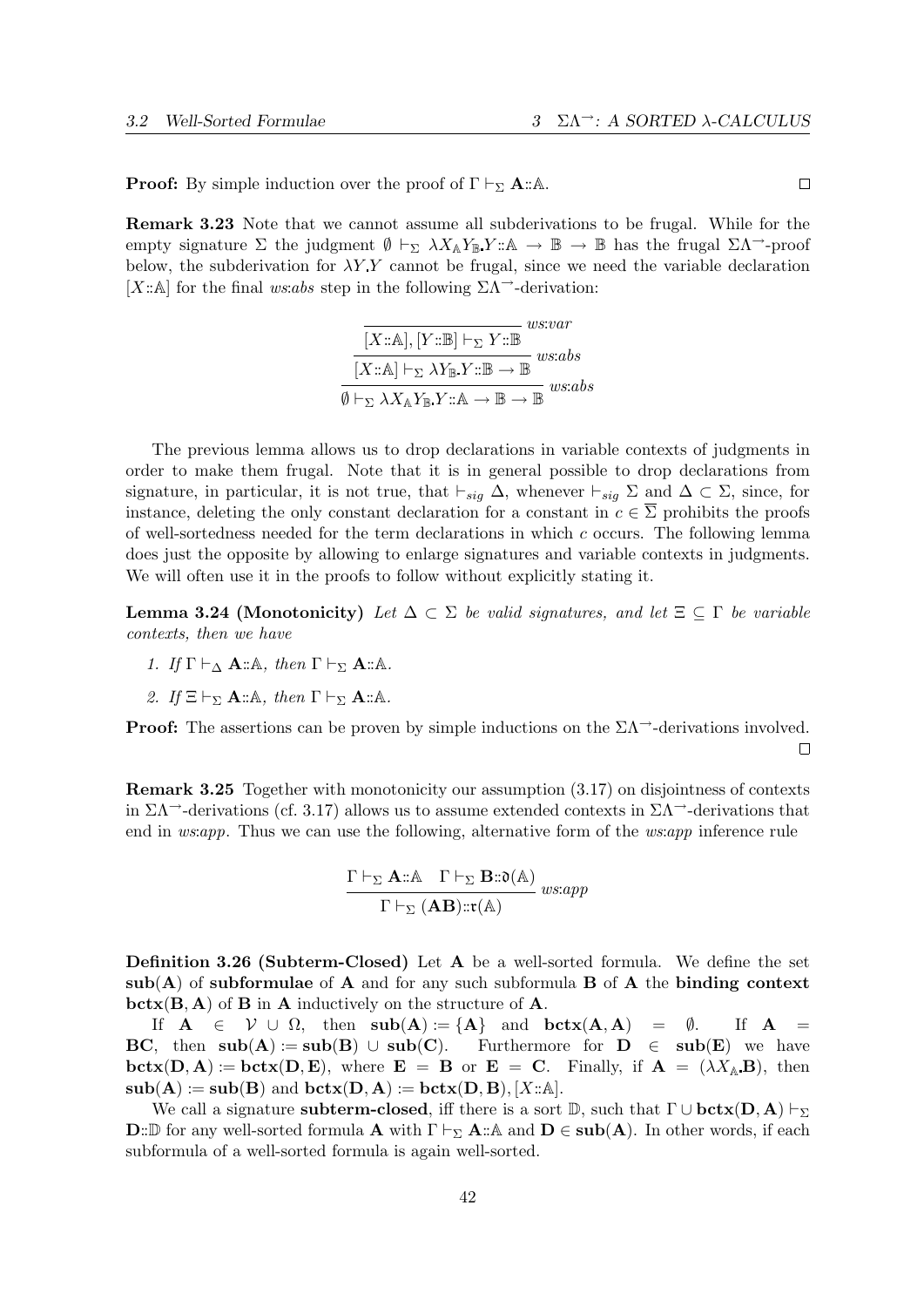Lemma 3.27 Any valid signature is subterm-closed.

**Proof:** Let  $\mathcal{D}:\Gamma \vdash_{\Sigma} \mathbf{A}:\mathbb{A}$ , then we show that  $\Gamma$ ,  $\mathbf{bctx}(\mathbf{D}, \mathbf{A}) \vdash_{\Sigma} \mathbf{D}:\mathbb{D}$  holds for some sort  $\mathbb{D} \in \mathcal{S}$  by induction over the  $\Sigma \Lambda^{-1}$ -derivation of  $\Gamma \vdash_{\Sigma} \mathbf{A} : \mathbb{A}.$ 

ws:var In this case  $\mathbf{A} = \mathbf{D} \in \mathcal{V}$  and there is nothing to show.

ws:td By 3.15 and monotonicity 3.24.

- ws:app In this case  $\mathbf{A} = \mathbf{B}\mathbf{C}$  and  $\mathbf{D}$  is a subformula of either  $\mathbf{B}$  or  $\mathbf{C}$ , which are well-sorted, so we directly obtain the assertion by inductive hypothesis, since the bound context for D is unchanged.
- ws:abs Here we have  $\mathbf{A} = \lambda X_{\mathfrak{d}(\mathbb{A})} \mathbf{B}$  with  $\Gamma \vdash_{\Sigma} \mathbf{B} : \mathfrak{r}(\mathbb{A})$ , so by inductive hypothesis we have  $\Gamma, [X:\mathbb{A}], \text{bctx}(D, B) \vdash_{\Sigma} D: \mathbb{D}.$  Now  $\text{bctx}(D, A) = \text{bctx}(D, B), [X: \mathbb{A}],$  thus we have  $\Gamma, \text{bctx}(D, A) \vdash_{\Sigma} D: \mathbb{D}.$
- ws:βη If the  $\Sigma \Lambda$ <sup>--</sup>-derivation ends in ws:βη, then there is a shorter  $\Sigma \Lambda$ <sup>--</sup>-derivation  $\Gamma \vdash_{\Sigma} \mathbf{A} : \mathbb{C}$ for some  $\mathbb{C} \in \mathcal{S}$  and **B** is well-sorted<sup>10</sup> by inductive hypothesis.  $\Box$

The property of subterm-closedness is natural in the context of mathematics, since it does not make sense to allow ill-formed subexpressions in well-formed expressions. This situation may, for instance, be different in the field of natural language processing. Non subterm-closed signatures would also cause technical problems, for example, structural induction would not be possible.

**Remark 3.28** For a fixed, valid signature  $\Sigma$  we can simplify the inference system by dropping the premise  $\vdash_{sig} \Sigma$  from the rule ws:td, since the proofs in the original system can be obtained from those in the simplified system by copying the validity proofs for  $\Sigma$  into the ws:td-nodes.

**General Assumption 3.29** We assume that all signatures  $\Sigma$  we speak about are valid and that for any constant  $c_{\alpha} \in \Omega_{\alpha}$  there is a constant declaration  $[c_{\alpha}:\mathbb{A}] \in \Sigma$ . Note that by 3.16 we have  $\alpha = \tau(\mathbb{A})$ .

Notation 3.30 In order to stress the relation of the set  $\Omega$  with  $\Sigma$ , we often denote  $\Omega$  with  $\Sigma$ . Moreover we use the bar operator for the forgetful functor, which indicates the underlying unsorted objects of sorted ones.

## 3.3 Σ-Structures

With the previously defined concept of valid signatures we can now lay the framework of Σ-structures, which serves as an algebraic basis for our development of ΣΛ→.

Definition 3.31 (Sorted Collection) In analogy to the typed case we define sorted collections of sets, functions, and relations by substituting sorts for types in the definitions. But we do not insist that  $\mathcal{D}_A$  and  $\mathcal{D}_B$  be disjoint in a sorted collection  $\mathcal{D}_S$  of sets for distinct sorts A and  $\mathbb{B}$ , since it is intended e.g. for well-sorted formulae to have multiple sorts. Note

<sup>&</sup>lt;sup>10</sup>Now we see why we had to require the formula **B** to be well-sorted in  $ws$ ; since otherwise a formula  $\mathbf{B} := [\lambda X_{\mathbb{A}} c] \mathbf{D}$  would be well-sorted for arbitrary well-typed formulae  $\mathbf{D}$ , whenever c is a well-sorted constant, and then our system would not be subterm-closed any more.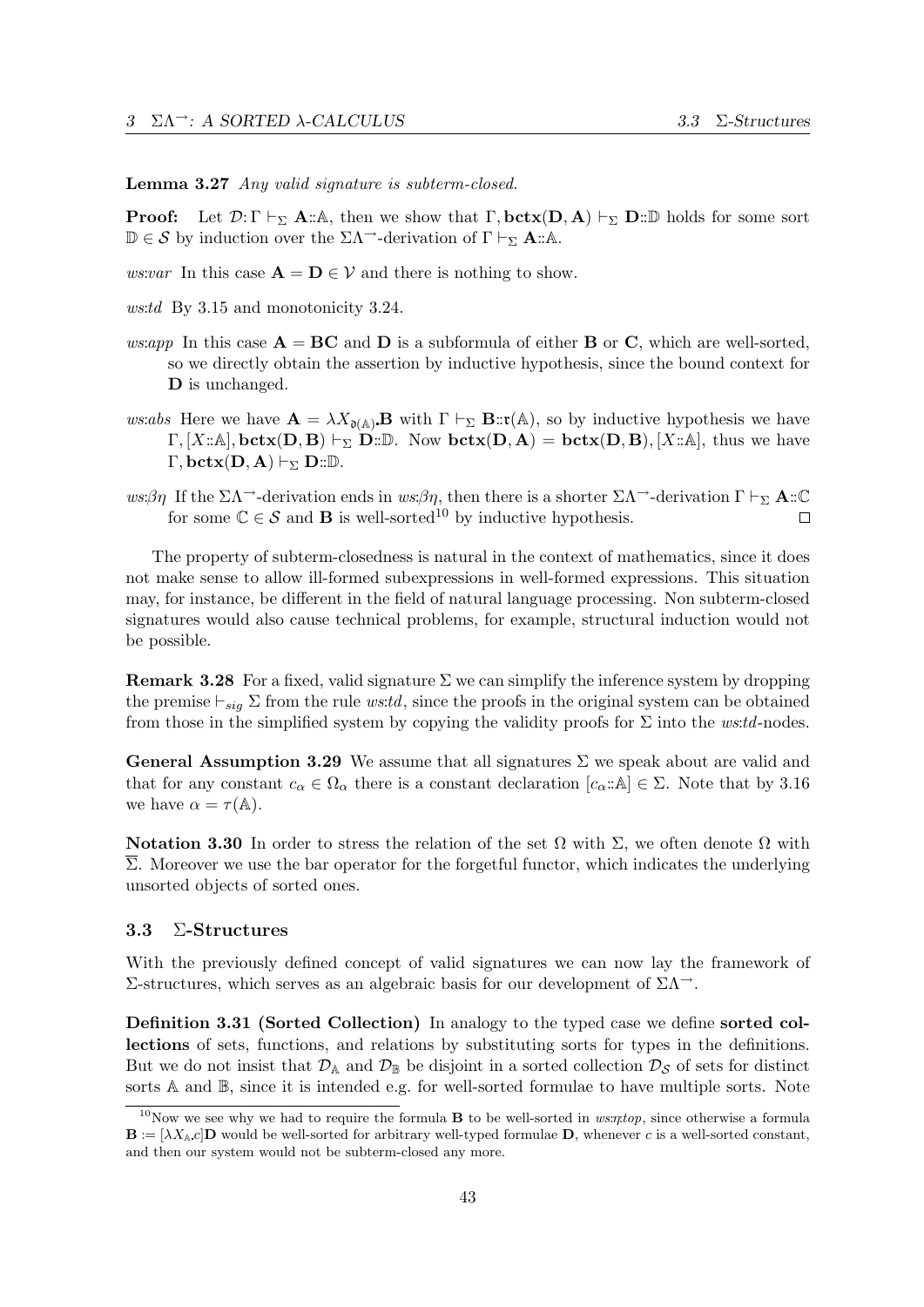that sorted collections are also typed collections, since sorts have types: Let  $\mathcal{D}_{\mathcal{S}}$  be a sorted collection, then  $\overline{\mathcal{D}}_{\mathcal{T}}$  defined by  $\overline{\mathcal{D}}_{\alpha} := \bigcup_{\tau(\mathbb{A})=\alpha} \mathcal{D}_{\mathbb{A}}$  is a typed collection. We call  $\overline{\mathcal{D}} := \overline{\mathcal{D}}_{\mathcal{T}}$  the typed collection corresponding to  $\mathcal{D} = \mathcal{D}_{\mathcal{S}}$ .

**Definition 3.32 (Pre-Σ-Structures)** Let  $\Sigma$  be a valid signature and  $\mathcal{D}_S$  a sorted collection of sets, then we call the triple  $(\mathcal{D}_\mathcal{S}, \mathcal{Q}, \mathcal{I})$  a pre- $\Sigma$ -structure, if

- 1.  $\mathcal{A} := (\overline{\mathcal{D}}_{\mathcal{T}}, \mathbb{Q}, \mathcal{I})$  is a **partial pre-** $\overline{\Sigma}$ -structure (cf. 2.9), where  $\overline{\mathcal{D}}_{\alpha} := \bigcup_{\tau(\mathbb{A})=\alpha} \mathcal{D}_{\mathbb{A}}$ ,
- 2.  $\mathcal{D}_{\mathbb{A}} @ \mathcal{D}_{\mathfrak{d}}(\mathbb{A}) \subseteq \mathcal{D}_{\mathfrak{r}}(\mathbb{A}) \text{ and } \textbf{Dom}(\mathbb{Q}) \supseteq \mathcal{D}_{\mathbb{A}} \times \mathcal{D}_{\mathfrak{d}}(\mathbb{A}) \text{ for a functional sort } \mathbb{A} \in \mathcal{S}_{\alpha \to \beta}.$

Now we can adapt the nomenclature from definition 2.9 to the sorted case. In particular, the set  $\mathcal{D}_A$  is called the **universe of sort** A. Note that in contrast to the pre- $\Omega$ -structures we require pre-Σ-structures to be total on the sorted universes  $\mathcal{D}_{A}$ . For a pre-Σ-structure  $\mathcal{A} = (\mathcal{D}, \mathbb{Q}, \mathcal{I})$  we call the partial pre- $\overline{\Sigma}$ -structure  $\overline{\mathcal{A}} = (\overline{\mathcal{D}}, \mathbb{Q}, \mathcal{I})$  the **corresponding pre-** $\overline{\Sigma}$ structure. We call A comprehension-closed (functional), iff  $\overline{A}$  is.

Let  $\mathcal{A} = (\mathcal{D}, \mathbb{Q}^{\mathcal{A}}, \mathcal{I})$  and  $\mathcal{B} = (\mathcal{E}, \mathbb{Q}^{\mathcal{B}}, \mathcal{J})$  be pre- $\Sigma$ -structures, then a  $\overline{\Sigma}$ -homomorphism  $\kappa: \overline{\mathcal{A}} \longrightarrow \overline{\mathcal{B}}$  is called a  $\Sigma$ -homomorphism, iff  $\kappa(\mathcal{D}_A) \subset \mathcal{E}_A$  for all sorts  $A \in \mathcal{S}$ .  $\kappa$  is called Σ-monomorphism, if it is injective, and a  $\Sigma$ -epimorphism, if it is surjective and moreover  $\kappa(\mathcal{D}_A) = \kappa(\mathcal{E}_A)$  for all  $A \in \mathcal{S}$ . We call  $\kappa$  a  $\Sigma$ -isomorphism, iff it is an injective Σ-epimorphism.

Note that this definition does not take the information given in the term declarations into account, but only concentrates on the sort structure. This is natural for pre-Σ-structures, since the underlying pre-Σ-structures do not assume anything about comprehension-closedness, and therefore do not guarantee denotations for the formulae in term declarations. Hence it is not possible to give a definition that takes the term declarations into account either. This situation will be better in Σ-structures, which we are about to define. But first let us give the standard example for a pre- $\Sigma$ -structure.

**Example 3.33** If  $\Sigma$  is a valid signature and  $\Gamma$  is a context, then  $wsf(\Sigma,\Gamma)$  is a pre- $\Sigma$ -structure, if  $\mathbf{A} \mathbb{Q} \mathbf{B} = (\mathbf{A} \mathbf{B})$ , since ws:app ensures the totality condition 3.32.2.

Now we come to the more relevant notion of  $\Sigma$ -structure.

Definition 3.34 (Σ-structure) Let  $\mathcal{A} = (\mathcal{D}, \mathbb{Q}, \mathcal{I})$  be a pre-Σ-structure and  $\Gamma$  a variable context, then we call a function  $\varphi: \mathbf{Dom}(\Gamma) \longrightarrow \mathcal{D}_{\mathcal{S}}$  a  $\Gamma$ -assignment into  $\mathcal{A}$ , iff  $\varphi(X) \in \mathcal{D}_{\mathbb{A}}$ for every  $X \in \text{Dom}(\Gamma)$  with  $\Gamma(X) = A$ . We call a functional pre-Σ-structure A a Σstructure, iff it is comprehension-closed and for all term declarations  $[\forall \Gamma \cdot A : A] \in \Sigma$  and for all Γ-assignments  $\varphi$  into A we have  $\mathcal{I}_{\varphi}(\mathbf{A}) \in \mathcal{D}_{\mathbb{A}}$ .

If **A** is a closed formulae, then  $\mathcal{I}_{\varphi}(\mathbf{A})$  is independent of the Γ-assignment  $\varphi$ . In these cases we drop the reference from  $\mathcal{I}_{\varphi}(\mathbf{A})$  and simply write  $\mathcal{I}(\mathbf{A})$ .

**Remark 3.35** Note that  $\Gamma$ -assignments need not exist, since the sets  $\mathcal{D}_A$  may be empty in Σ-structures. Thus if Γ(X) = A in a term declaration  $[∀Γ.A::A ∈ Σ]$ , then the condition for Σ-structures is vacuously fulfilled. This is consistent with the intuition that term declarations specify objects of sort A, which are instances of A. Now if  $\mathcal{D}_A$  is empty, then there cannot be any objects to match  $A$  and therefore the term declaration does not contribute any objects for  $\mathcal{D}_A$ . Emptiness of sorts is a problem for the soundness of refutation calculi, which we address in subsection 5.10.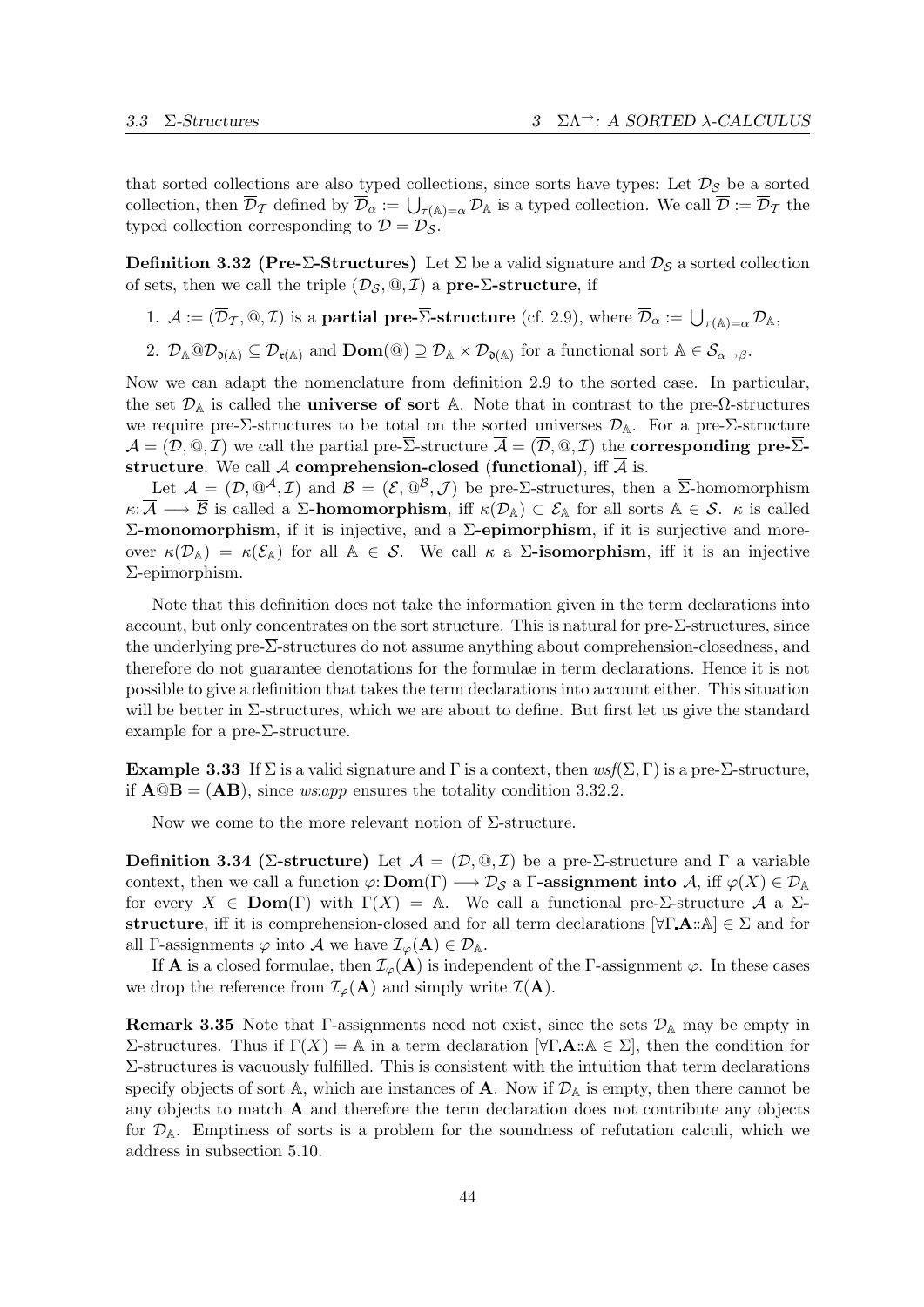**Lemma 3.36** Let  $\Gamma \vdash_{\Sigma} \mathbf{A} : \mathbb{A}$  and  $\mathcal{A} = (\mathcal{D}, \mathbb{Q}, \mathcal{I})$  be a  $\Sigma$ -structure, then for any  $\Gamma$ -assignment  $\varphi$  into A we have  $\mathcal{I}_{\varphi}(\mathbf{A}) \in \mathcal{D}_{\mathbb{A}}$ . As a consequence  $\mathcal{I}_{\varphi}$  is a  $\Sigma$ -homomorphism.

**Proof:** We prove the assertion by an induction on the structure of  $\mathcal{D}:\Gamma \vdash_{\Sigma} \mathbf{A}:\mathbb{A}$ . For the ground cases we remark that, if D ends in ws:var or ws:td, the assertion holds, since  $\varphi$  is a Γ-assignment, and A is a Σ-structure (where the assertion holds for term declarations by definition). In the cases where  $\mathcal D$  ends in ws:app or ws:abs we obtain the assertion from the inductive hypothesis and the definition of  $\mathcal{I}_{\varphi}$ . For  $ws:\beta\eta$  note that  $\Gamma \vdash_{\Sigma} \mathbf{A} =_{\beta\eta} \mathbf{B}$  implies  $\mathcal{I}_{\varphi}(\mathbf{A}) = \mathcal{I}_{\varphi}(\mathbf{B})$  (2.44).  $\Box$ 

Now we state some lemmata, which are direct consequences of their counterparts in  $\Lambda^{\rightarrow}$ . Here we take advantage of the fact that we have invested some extra work for  $\Lambda^{\rightarrow}$  by generalizing all notions to partial functions.

**Lemma 3.37** Sorted βη-conversion is sound, i.e. if  $A = (D, \mathcal{Q}, \mathcal{I})$  is a  $\Sigma$ -structure and  $\Gamma \vdash_{\Sigma} \mathbf{A} =_{\beta n} \mathbf{B}$ , then  $\mathcal{I}_{\varphi}(\mathbf{A}) = \mathcal{I}_{\varphi}(\mathbf{B})$  for any  $\Gamma$ -assignment  $\varphi$ .

**Proof:** This result is an immediate consequence of the unsorted result for  $\overline{\Sigma}$ -structures (see lemma 2.44). П

In particular, we have the same tight correspondence between substitutions and variable assignments as in  $\Lambda^{\rightarrow}$ .

Theorem 3.38 (Substitution Value Theorem) Let  $\mathcal{A} = (\mathcal{D}, \mathbb{Q}, \mathcal{I})$  be a  $\Sigma\text{-}structure$ ,  $\mathbf{A} \in \text{wsf}(\Sigma, \Gamma, [X : \mathbb{A}]), \ \mathbf{A} \in \text{wsf}(\Sigma, \Gamma), \text{ and } \varphi \text{ be a } \Gamma\text{-assignment, then } \mathcal{I}_{\varphi}(|\mathbf{B}/X|\mathbf{A}) =$  $\mathcal{I}_{\varphi, [\mathcal{I}_{\varphi}(\mathbf{B})/X]}(\mathbf{A}).$ 

Proof: By 2.39.

Definition 3.39 Let A be a pre-Σ-structure, then a congruence  $\sim$  on  $\overline{A}$  is called a Σcongruence on A, iff  $f \in \mathcal{D}_{\mathbb{B}}$  and  $g \sim f$  imply  $g \in \mathcal{D}_{\mathbb{B}}$ . Here we have adapted the definition of a  $\Sigma$ -congruence (cf. 2.23) by requiring a totality condition for domain sorts, that is analogous to that in the definition of  $\Sigma$ -structures.

A ∑-congruence  $\sim$  is called **functional**, iff for all functional sorts  $A \in S^f$  and all  $f, g \in \mathcal{D}_A$ the fact that  $f@a \sim g@a$  for all  $a \in \mathcal{D}_{\mathfrak{d}(\mathbb{A})}$  implies  $f \sim g$ . Note that, since  $\sim$  is a congruence, we also have the other direction, so  $f@a \sim g@a$  for all  $a \in \mathcal{D}_{\beta}$ , iff  $f \sim g$ .

Lemma 3.40 If ∼ is a Σ-congruence on a pre-Σ-structure A, then  $A/\sim$  is a pre-Σ-structure as well, and  $\pi_{\sim}$  is a  $\Sigma$ -homomorphism. Furthermore,  $\mathbf{A}/\sim$  is comprehension-closed, iff A is, and functional, if  $\sim$  is.

**Proof:** In the light of 2.25 and 3.32 it only remains to show that  $\mathcal{D}_{\mathbb{A}}^{\sim}$   $\mathbb{Q}^{\sim} \mathcal{D}_{\mathfrak{d}(\mathbb{A})}^{\sim} \subseteq \mathcal{D}_{\mathfrak{r}(\mathbb{A})}^{\sim}$  and that  $@^{\sim}$  is a total function on  $\mathcal{D}_{\mathbb{A}}^{\sim} \times \mathcal{D}_{f \mathfrak{d}(\mathbb{A})}$ . So let  $f \in \mathcal{D}_{\mathbb{A}}$  and  $a \in \mathcal{D}_{\mathfrak{d}(\mathbb{A})}$ , then  $[[f]] \in \mathcal{D}_{\mathbb{A}}^{\sim}$  and  $[a] \in \mathcal{D}^{\sim}_{\mathfrak{d}(\mathbb{A})}$  and  $[[f]]@^{\sim}[a] = [[f@a] \in \mathcal{D}^{\sim}_{\mathfrak{r}(\mathbb{A})},$  since  $f@a \in \mathcal{D}_{\mathfrak{r}(\mathbb{A})}.$ 

**Lemma 3.41** Let  $W := \{X_{\alpha_1}^1, \ldots, X_{\alpha_n}^n\}$  and  $\Omega := \{c_{\beta_1}^1, \ldots, c_{\beta_m}^m\}$  be typed sets of variables and constants. Furthermore, let

$$
W^{\sharp} := \{ [X^1::\sharp(\alpha_1)], \dots, [X^n::\sharp(\alpha_n)] \}
$$
  

$$
\Omega^{\sharp} := \{ [c^1::\sharp(\beta_1)], \dots, [c^m::\sharp(\beta_m)] \}
$$

for some context  $\Gamma$  with  $\mathbf{Dom}(\Gamma) = W$ , then

 $\Box$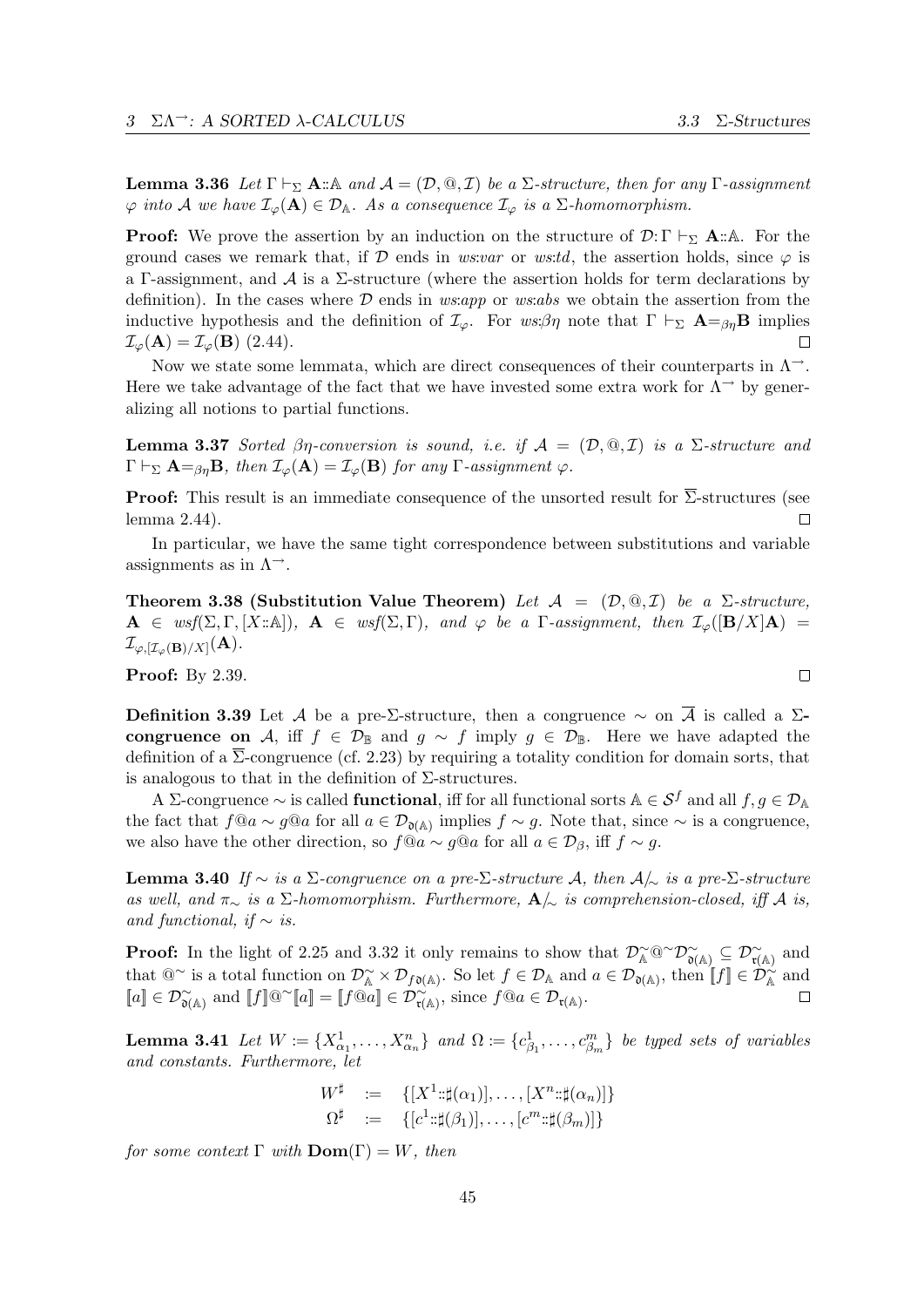- 1.  $\Omega^{\sharp}$  is a valid signature.
- 2.  $\sharp: wff(\overline{\Omega}, W) \longrightarrow wsf(\Sigma, \Gamma)$  is a  $\Omega$ -monomorphism and  $b: wsf(\Sigma, \Gamma) \longrightarrow wf(\overline{\Omega}, W)$  is a Ω-epimorphism.
- 3. For  $\mathbf{A} \in \text{wff}(\Omega, W)$  we have  $\Sigma \vdash \mathbf{A}: \alpha$ , iff  $\Gamma \vdash_{\Omega^{\sharp}} \sharp(\mathbf{A}): \sharp(\alpha)$ .
- 4. For  $\mathbf{A} \in \text{wsf}(\Sigma, \Gamma)$  we have  $\Gamma \vdash_{\Omega^{\sharp}} \mathbf{A} : A$ , iff  $\Omega \vdash \flat(\mathbf{A}) : \flat(\mathbb{A})$ .
- 5.  $\flat(\sharp(\mathbf{A})) = \mathbf{A}$  for al  $\mathbf{A} \in \text{wff}(\Omega, W)$ , thus b is an inverse for  $\sharp$ .
- 6.  $\sharp$  and  $\flat$  are  $\Omega$ -isomorphisms, if  $\Omega^{\sharp}$  is trivially sorted.

Proof: Immediate from the definitions.

 $\Box$ 

**Remark 3.42**  $\Sigma \Lambda^{\rightarrow}$  is a generalization of  $\Lambda^{\rightarrow}$ .

**Proof:** If  $\Sigma$  is trivially sorted, then  $\Sigma$  contains exactly one term declaration [c::B] with  $\tau(\mathbb{B}) = \alpha$  for each constant  $c_{\alpha} \in \overline{\Sigma}_{\alpha}$ , since **Rdom** is just the equality relation and we have assumed declarations for all constants in  $\overline{\Sigma}$ . Thus trivially sorted signatures are isomorphic (by  $\tau$ ) to the signatures of 2.49. It is easy to see that sorted  $\beta\eta$ -conversion is just unsorted βη-conversion, which is sort-preserving even without the rule  $ws:\beta\eta$ , therefore  $ws:\beta\eta$  becomes redundant in the trivially sorted case. Thus the judgment  $\Gamma \vdash_{\Sigma} A : A$  coincides with the judgment  $\overline{\Sigma} \vdash A : \tau(A)$ , and therefore well-sortedness just reduces to well-typedness, and the functions  $\sharp$  and  $\flat$  are isomorphisms of pre- $\overline{\Sigma}$ -structures.  $\Box$ 

## 3.4 Σ-Substitutions

Definition 3.43 (Σ-Substitution) Let  $\Gamma$  and  $\Delta$  be variable contexts, then we call a substitution  $\sigma$  a  $\Sigma$ -substitution with domain context  $\Delta$  and codomain context  $\Gamma$ , iff the judgment  $\Gamma \vdash_{\Sigma} \sigma : \Delta$  is derivable in the following inference system:

$$
\overline{\emptyset\vdash_\Sigma\emptyset:\emptyset}\ wsubstart
$$

$$
\frac{\Gamma\vdash_{\Sigma}\sigma::\Delta\quad \Gamma'\vdash_{\Sigma}\mathbf{A}::\mathbb{A}\quad \Gamma||\Gamma'\quad X\notin \mathbf{Dom}(\Gamma)\cup \mathbf{Dom}(\Gamma')}{\Gamma'\cup\Gamma\vdash_{\Sigma}\sigma,[\mathbf{A}/X]::\Delta,[X::\mathbb{A}]} \text{ wsub.ext}
$$

The set of  $\Sigma$ -substitutions with domain context  $\Delta$  and codomain context  $\Gamma$  is denoted by  $\text{wsSub}(\Sigma, \Delta \to \Gamma)$ . A  $\Sigma$ -substitution  $\sigma \in \text{wsSub}(\Sigma, \Delta \to \Gamma)$  is called a  $\Sigma$ -renaming, if it is a sort-preserving renaming substitution, that is, if  $\sigma(X) = Y$  such that  $\Delta(X) = \mathbb{A}$ , then  $\Gamma(Y) = A$ . Sometimes we want to speak about the set of all substitutions that have domain context  $\Delta$ , therefore we fix the notation  $\mathbf{wsSub}(\Sigma, \Delta) := \bigcup \vdash_{ctx} \Gamma \mathbf{wsSub}(\Sigma, \Delta \to \Gamma)$ .

**Lemma 3.44** Let  $\Gamma \vdash_{\Sigma} \sigma : \Delta$ , then we have

1.  $\text{Dom}(\Delta) = \text{Dom}(\sigma)$ ,  $\text{Intro}(\sigma) \subseteq \text{Dom}(\Gamma)$ , and  $\text{Dom}(\Delta) \cap \text{Dom}(\Gamma) = \emptyset$ , so in particular,  $\sigma$  is idempotent (cf. 2.26).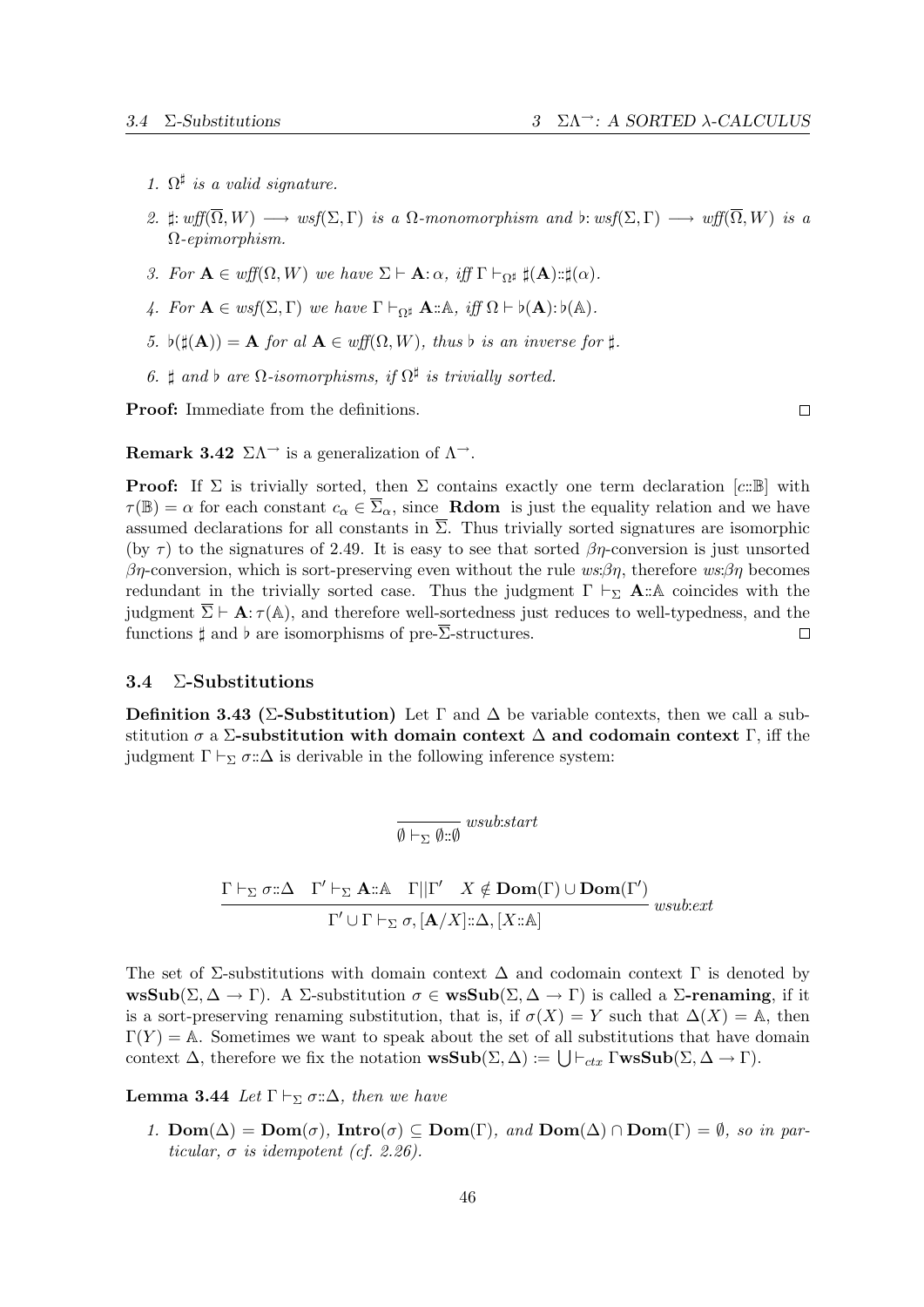- 2. If  $\sigma = \sigma'$ ,  $[\mathbf{A}/X]$ , then  $\Delta = \Delta'$ ,  $[X : \mathbb{A}]$ , and there is a context  $\Gamma' \subseteq \Gamma$  such that  $\Gamma' \vdash_{\Sigma}$  $\sigma'$ :: $\Delta'$ .
- 3. If  $\sigma = \overline{[{\bf A}^k/X^k]}$  and  $\Delta(X^i) = \mathbb{A}^i$ , then there are contexts  $\Gamma^i \subseteq \Gamma$  such that  $\Gamma^i \vdash_{\Sigma} {\bf A}^i$ :: $\mathbb{A}^i$ for all  $i \leq k$ .

Proof: Immediate from the definitions.

 $\Box$ 

We now want to show that  $\Sigma$ -instantiation, i.e. application of  $\Sigma$ -substitutions, preserves sorts.

## **Theorem 3.45** If  $\Xi$ ,  $[X:\mathbb{B}] \vdash_{\Sigma} \mathbf{A}:\mathbb{A}$  and  $\Gamma \vdash_{\Sigma} \mathbf{B}:\mathbb{B}$ , then  $\Xi$ ,  $\Gamma \vdash_{\Sigma} [\mathbf{B}/X] \mathbf{A}:\mathbb{A}$ .

Proof: To make the inductive hypothesis go through, we show a stronger version of the assertion. We show  $\Xi, \Gamma \vdash_{\Sigma} [\mathbf{B}/X] \mathbf{A} : A$  from  $\mathcal{D} : \Xi' \vdash_{\Sigma'} \mathbf{A} : A$  where  $\Xi' \subseteq \Xi$ , and  $\Sigma' \subseteq \Sigma$ by induction on the structure of D. If D ends in ws:td, then there is a signature  $\Sigma'' \subseteq \Sigma'$ , some  $\Xi'' \subseteq \Xi'$ , and a subderivation  $\mathcal{D}' : \Xi'' \vdash_{\Sigma''} \mathbf{A} : \mathbb{C}$  of  $\mathcal{D}$ . So by monotonicity there is a  $\Sigma Λ$ <sup>→</sup>-derivation  $\mathcal{D}''$ : Ξ, Γ  $\vdash_{\Sigma}$  [**B**/X]**A**:: C. Now consider the following  $\Sigma Λ$ <sup>→</sup>-derivations

$$
\frac{\Xi, [X::\mathbb{B}] \vdash_{\Sigma} \mathbf{A}::\mathbb{A}}{\Xi \vdash_{\Sigma} (\lambda X_{\mathbb{B}}.\mathbf{A})::\mathbb{B} \to \mathbb{A}} \text{ws:abs}
$$
\n
$$
\frac{\Sigma, \Gamma \vdash_{\Sigma} (\lambda X_{\mathbb{B}}.\mathbf{A})::\mathbb{B} \to \mathbb{A}}{\Xi, \Gamma \vdash_{\Sigma} (\lambda X_{\mathbb{B}}.\mathbf{A})\mathbf{B}::\mathbb{A}} \frac{\mathcal{D}''}{\Xi, \Gamma \vdash_{\Sigma} [\mathbf{B}/X]\mathbf{A}::\mathbb{C}}}{\Xi, \Gamma \vdash_{\Sigma} [\mathbf{B}/X]\mathbf{A}::\mathbb{A}} \text{ws:ab}
$$

This completes the proof for the *ws:td*. In the *ws:var* case we see that  $\bf{A}$  is some variable  $Y \in \text{Dom}(\Xi')$  with  $\Xi'(Y) = \mathbb{A}$  or  $\mathbf{A} = X$ . If  $\mathbf{A} = Y \in \text{Dom}(\Xi')$ , then  $[\mathbf{B}/X]\mathbf{A} = Y$  and thus  $\Xi, \Gamma \vdash_{\Sigma} \mathbf{A} : A$  by ws:var and monotonicity 3.24. On the other hand  $\mathbf{A} = X$ , then  $[\mathbf{B}/X]\mathbf{A} = \mathbf{B}$ and we have  $\Gamma \vdash_{\Sigma} [\mathbf{B}/X] \mathbf{A} : A$  by assumption.

In the ws:abs case we have  $\Xi' \vdash_{\Sigma'} (\lambda Y_{\mathbb{C}} \mathbf{D}) : \mathbb{C} \to \mathbb{D}$  for some sort  $\mathbb{D}$ , by inversion  $\Xi', [Y:\mathbb{C}] \vdash_{\Sigma'} \mathbf{D}:\mathbb{D}$  and thus  $\Xi, \Gamma, [Y:\mathbb{C}] \vdash_{\Sigma} [\mathbf{B}/X] \mathbf{D}:\mathbb{D}$  by inductive hypothesis. Thus we obtain the assertion by definition of substitution application.

The remaining cases ws:app and ws: $\beta\eta$  can be proven similarly by direct applications of the inductive hypothesis and monotonicity. In particular, we do not need any argument about sorted  $\beta\eta$ -conversion in the ws: $\beta\eta$  case, since inversion of that rule gives us a  $\Sigma\Lambda^{-}$ -derivation of  $\Xi' \vdash_{\Sigma'} \mathbf{A} : \mathbb{C}$ , to which we can directly apply the inductive hypothesis and complete the proof with the same argument made explicit for the ws:td case.  $\Box$ 

**Theorem 3.46** If  $\Xi, \Delta \vdash_{\Sigma} \mathbf{A} : \mathbb{A}$  and  $\Gamma \vdash_{\Sigma} \sigma : \Delta$ , then  $\Xi, \Gamma \vdash_{\Sigma} \sigma(\mathbf{A}) : \mathbb{A}$ .

**Proof:** We prove the assertion by induction on  $\mathcal{D}:\Gamma \vdash_{\Sigma} \sigma:\Delta$  that  $\Xi, \Gamma \vdash_{\Sigma} \sigma(\mathbf{A}) : A$ . If  $\mathcal{D}$ ends in wsub:start, then  $\sigma$  is the empty substitution and the assertion is trivial. If D ends in wsub:ext, then  $\sigma = \sigma'$ ,  $[\mathbf{B}/X]$  and  $\Delta(X) = \mathbb{B}$ . Furthermore, we have  $\Gamma' \vdash_{\Sigma} \mathbf{B} : \mathbb{B}$  and  $\mathcal{D}: \Gamma'' \vdash_{\Sigma}$  $\sigma'$ ::  $\Delta_{-X}$  for contexts Γ', Γ"  $\subseteq$  Γ with Γ'||Γ" by by 3.44.2. By the previous theorem 3.45 we have  $\Xi, \Gamma' \vdash_{\Sigma} [\mathbf{B}/X] \mathbf{A} : A$ . Now the inductive hypothesis gives us the assertion, since  $\sigma(\mathbf{A}) = \sigma'([\mathbf{B}/X]\mathbf{A})$ , as  $\sigma$  is a  $\Sigma$ -substitution and consequently idempotent.  $\Box$ 

Corollary 3.47 The following assertions are direct consequences of 3.46.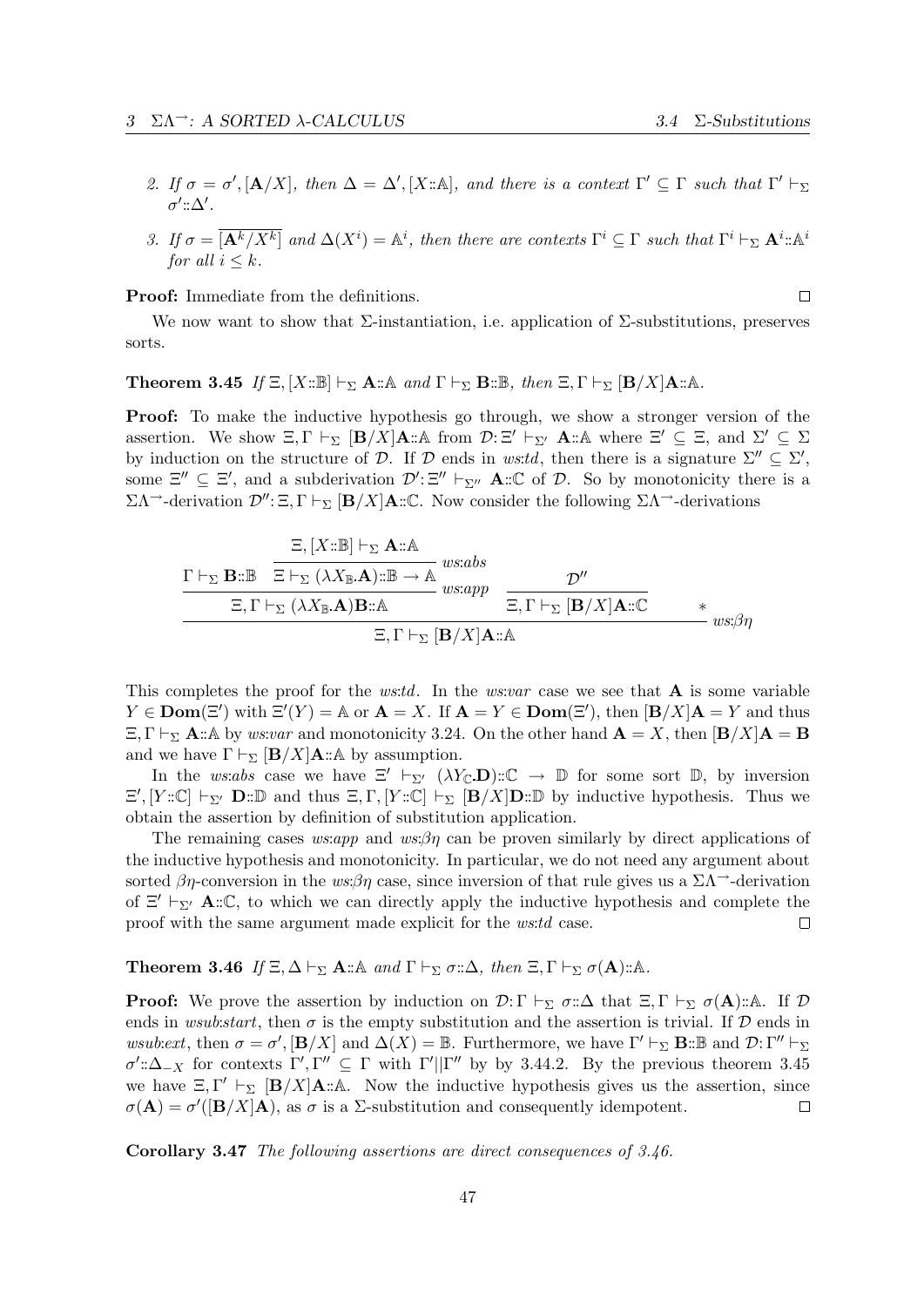- 1. If  $\sigma \in \mathbf{wsSub}(\Sigma, \Delta \to \Gamma)$ , then  $\sigma(wsf_{\mathbb{A}}(\Sigma, \Xi, \Delta)) \subset wsf_{\mathbb{A}}(\Sigma, \Xi, \Gamma)$ .
- 2. The composition of two  $\Sigma$ -substitutions is again a  $\Sigma$ -substitution when defined.
- 3. Ξ,  $\Delta \vdash_{\Sigma} \mathbf{C} =_{\beta n} \mathbf{D}$  and  $\Gamma \vdash_{\Sigma} \sigma : \Delta \text{ imply } \Xi, \Gamma \vdash_{\Sigma} \sigma(\mathbf{C}) =_{\beta n} \sigma(\mathbf{D}).$

These considerations can also be used to give new, convenient inference rules, that are admissible in  $\Sigma\Lambda^{-}$ . Thus we will freely use these rules in  $\Sigma\Lambda^{-}$ -derivations, without changing our system. In particular, we only have to consider the original inference system from 3.13 in our meta-logical considerations.

Definition 3.48 ( $\Sigma$ -Instantiation) We define two inference rules that will become convenient in the following.

$$
\frac{\Delta, [X:\mathbb{B}] \vdash_{\Sigma} \mathbf{A}:\mathbb{A} \quad \Gamma \vdash_{\Sigma} \mathbf{B}:\mathbb{B} \quad \Gamma||\Delta \quad X \notin \mathbf{Dom}(\Gamma)}{\Delta \cup \Gamma \vdash_{\Sigma} [\mathbf{B}/X]\mathbf{A}:\mathbb{A}} \quad \text{we that}
$$
\n
$$
\frac{\Delta, \Xi \vdash_{\Sigma} \mathbf{A}:\mathbb{A} \quad \Gamma \vdash_{\Sigma} \sigma:\Xi \quad \mathbf{Dom}(\Gamma) \cap \mathbf{Dom}(\Delta) = \emptyset}{\Delta, \Gamma \vdash_{\Sigma} \sigma(\mathbf{A}):\mathbb{A}} \quad \text{we must}
$$

Note that *ws:inst* is only a special case of *ws:subst.* 

**Lemma 3.49** The ws:inst and ws:subst rules are derived rules of  $\Sigma \Lambda^{-1}$ .

Proof: By 3.46.

Remark 3.50 On first sight the idea of term declarations, that is to allow the declarations of sort information for schematic formulae, would have to be more suitably treated by postulating the ws: $inst$  inference rule instead of the much more powerful (and problematic) ws: $\beta\eta$ -rule.

However, in such a system term declarations would to be severely restricted in order to obtain well-sortedness of sorted β-reduction. Consider, for instance, the following signature:

$$
\Sigma := \{ [\div : \mathbb{N} \to \mathbb{N} \to \mathbb{N}], [(\lambda X_{\mathbb{N}} + XX) : \mathbb{N} \to \mathbb{E}], [1 : \mathbb{N}] \}
$$

In the ws:inst-system the judgment  $\Gamma \vdash_{\Sigma} (\lambda X_{\mathbb{N}} + XX)1:\mathbb{E}$  is derivable, but the judgment  $\Gamma \vdash_{\Sigma} (+11)$ ::E cannot be derived. Obviously, we can remedy this situation by giving the equivalent (leading to the same well-sorted formulae) declaration  $\forall [X::\mathbb{N}]$  +  $XX::\mathbb{E}$ , but in the signature

$$
\Sigma := \{ [f : \mathbb{A} \to \mathbb{C}], [a : \mathbb{A}], [\forall G_{\mathbb{A} \to \mathbb{A}} f(Ga) : \mathbb{D}] \}
$$

we have  $\Gamma \vdash_{\Sigma} f((\lambda X_{\mathbb{A}} X)a): \mathbb{D}$ , but only  $\Gamma \vdash_{\Sigma} fa: \mathbb{C}$ .

**Definition 3.51** (Σ-Algebra) Let  $\Sigma$  be a valid signature, then a pre- $\Sigma$ -algebra  $\mathcal{A} = (\mathcal{D}, \mathcal{I})$ is a pre-Σ-structure such that

- 1. for all  $\mathbb{A} \in \mathcal{S}^f$  we have  $\mathcal{D}_{\mathbb{A}} \subset \mathcal{F}(\mathcal{D}_{\mathfrak{d}(\mathbb{A})}; \mathcal{D}_{\mathfrak{r}(\mathbb{A})}),$
- 2.  $f@a = f(a)$ .

 $\Box$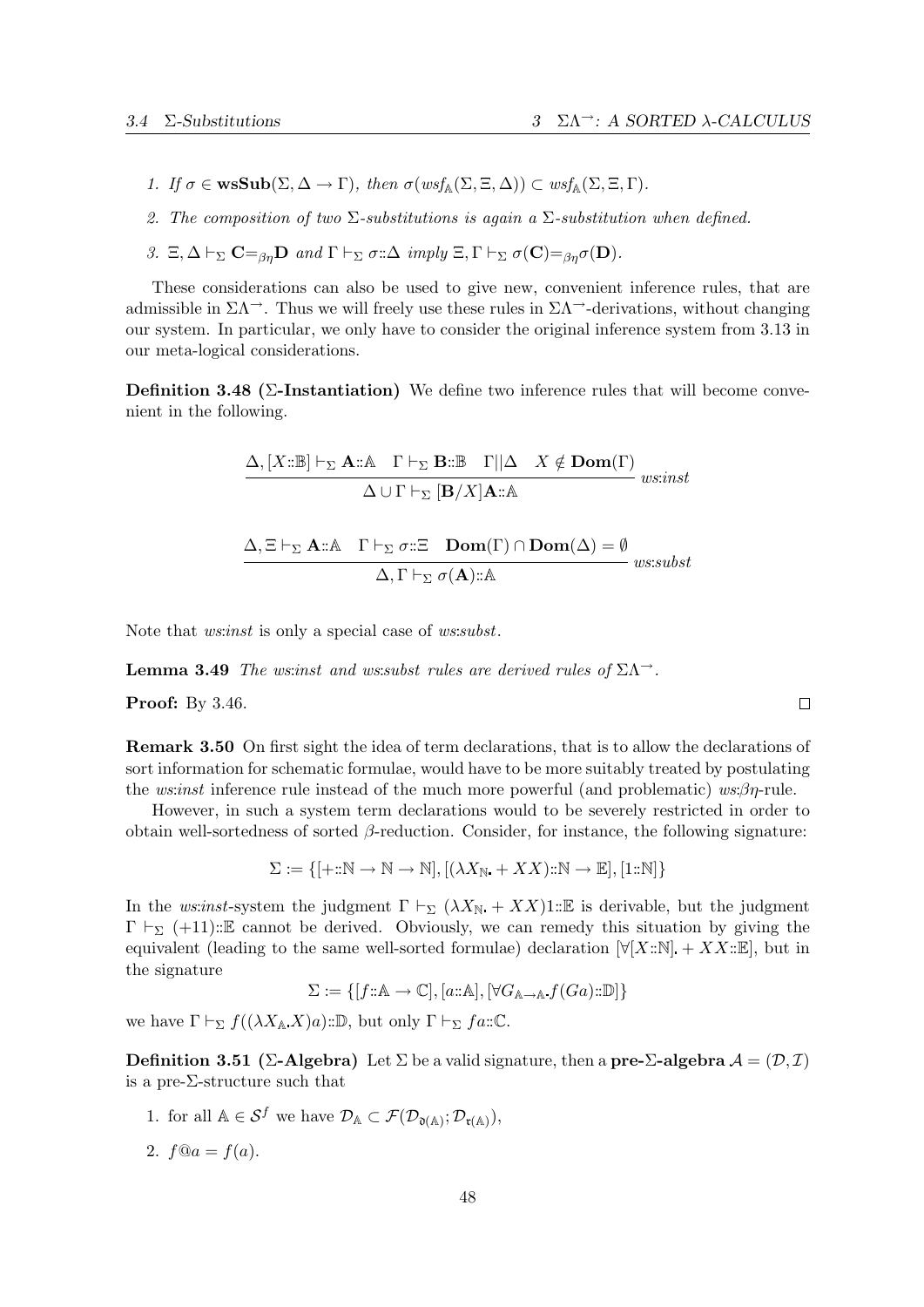Like in the unsorted case we call a pre- $\Sigma$ -algebra **standard**, iff  $\mathcal{D}_{\mathbb{A}\to\mathbb{B}} = \mathcal{F}(\mathcal{D}_{\mathbb{A}}; \mathcal{D}_{\mathbb{B}})$ .

Note that  $\overline{\mathcal{A}} = (\overline{\mathcal{D}}_{\alpha}, \mathcal{I})$  forms a pre- $\overline{\Sigma}$ -algebra, therefore pre- $\Sigma$ -algebras are functional. We call a pre-Σ-algebra  $\mathcal A$  a  $\Sigma$ -algebra, iff it is a Σ-structure.

Example 3.52 (Rudimentary Calculus) Suppose we want to use the sorts to model the world of elementary analysis. This means we want to include the sets of real numbers  $(\mathbb{R})$ , the non-negative real numbers  $(\mathbb{P})$ , and the set of continuous functions on the reals. We denote the subclass of k-differentiable functions in  $\mathcal{F}(A;B)$  by  $\mathcal{C}^k(A;B)$  and the class of continuous functions with  $\mathcal{C}^0(A;B)$ .

Let  $\Sigma$  be a higher-order signature with  $\mathcal{S} := \{ \mathbb{P}, \mathbb{R}, \mathbb{C}, \mathbb{O} \}$  such that  $\tau(\mathbb{P}) = \tau(\mathbb{R}) = \iota$ ,  $\tau(\mathbb{C}) = (\iota \to \iota), \tau(\mathbb{C}) = \mathfrak{d}(\mathbb{C}) = \mathbb{R}$ . Suppose we additionally want to model a positive constant  $\pi$ , the identity function i, and absolute value functions a, and the differentiation operator d. With the signature

$$
\Sigma = \{ [\pi : \mathbb{P}], [a : (\mathbb{R} \to \mathbb{P})], [i : \mathbb{C}], [d : (\mathbb{C} \to \mathbb{R} \to \mathbb{R})], [\forall [X : \mathbb{P}].X : \mathbb{R}] \}
$$

we have  $\vdash_{\Sigma} a:\mathbb{R} \to \mathbb{P}, \vdash_{\Sigma} a:\mathbb{R} \to \mathbb{R},$  and  $[F:\mathbb{C}] \vdash_{\Sigma} dFa:\mathbb{R}.$ 

The definitions  $\mathcal{D}_{\mathbb{R}} := \mathbb{R}$  and  $\mathcal{D}_{\mathbb{C}} := \mathcal{C}^1(\mathbb{R}; \mathbb{R})$ , together with the convention that the interpretation of  $\pi$ , *i*, *a*, and *d* are the number  $\pi$  (3.1415...), the identity function, absolute value function and  $\mathcal{I}(d)$  the differentiation operator respectively specify a standard pre-Σ-algebra, whereas the setting  $\mathcal{D}_{\mathbb{R}\to\mathbb{R}}:=\mathcal{C}^0(\mathbb{R};\mathbb{R})$  defines a class of non-standard pre-Σ-algebras.

## 3.5 Sorted Reduction

It is important to the program of this thesis that the fundamental operations of the calculus do not allow the formation of ill-sorted terms from well-sorted ones. This will ensure that our calculus never has to handle ill-sorted terms, even intermediately. We have seen in 3.46 that  $\Sigma$ -instantiation conserves sorts. In this subsection we will use this to show that, if  $\Gamma \vdash_{\Sigma} \mathbf{A} =_{\beta\eta} \mathbf{B}$ , then  $\mathcal{S}_{\Sigma}^{\Gamma}(\mathbf{A}) = \mathcal{S}_{\Sigma}^{\Gamma}(\mathbf{B})$ . This fact implies that sorted reduction is strongly normalizing and all results carry over from the typed case. For the confluence result we need that well-sorted formulae of functional type have unique domain sorts. We will show that the restrictions imposed on the validity of signatures indeed guarantee that all functional well-sorted formulae have unique supporting sorts, which exactly capture the intuition of mathematical practice, where functions have unique domains associated with them. This fact a posteriori justifies our definition of sorted  $\eta$ -conversion, which is a weak form of the extensionality principle, and therefore relies on the existence of unique domains for functions.

**Lemma 3.53** If  $\Gamma \vdash_{\Sigma} A =_{\beta \eta} B$ , then  $\Gamma \vdash_{\Sigma} A : A$ , iff  $\Gamma \vdash_{\Sigma} B : A$ .

**Proof:** We only have to show one direction of the equivalence, since  $=\beta_{\eta}$  is symmetric. To make the induction go through, we have to show a slightly stronger result: if  $C: \Gamma \vdash_{\Sigma} \mathbf{A} =_{\beta_{\eta}} \mathbf{B}$ and  $\mathcal{A}: \Gamma \vdash_{\Sigma'} \mathbf{A} : \mathbb{A}$  with  $\Sigma' \subseteq \Sigma$ , then  $\Gamma \vdash_{\Sigma} \mathbf{B} : \mathbb{A}$ . We prove the assertion by induction on  $(\mathcal{C}, \mathcal{A})$  with respect to the strict lexicographic ordering  $\prec$  on pairs of  $\Sigma\Lambda$ <sup>→</sup>-derivations.

We first convince ourselves that it is sufficient for our purposes to show that **B** is wellsorted  $(A' : \Gamma \vdash_{\Sigma} \mathbf{B} : \mathbb{C}$  for some sort  $\mathbb{C}$ ), since afterwards we can use the  $ws:\beta\eta$  rule to construct a  $\Sigma\Lambda$ <sup> $\rightarrow$ </sup>-derivation that verifies the assertion: with monotonicity we obtain a  $\Sigma\Lambda$ <sup> $\rightarrow$ </sup>-derivation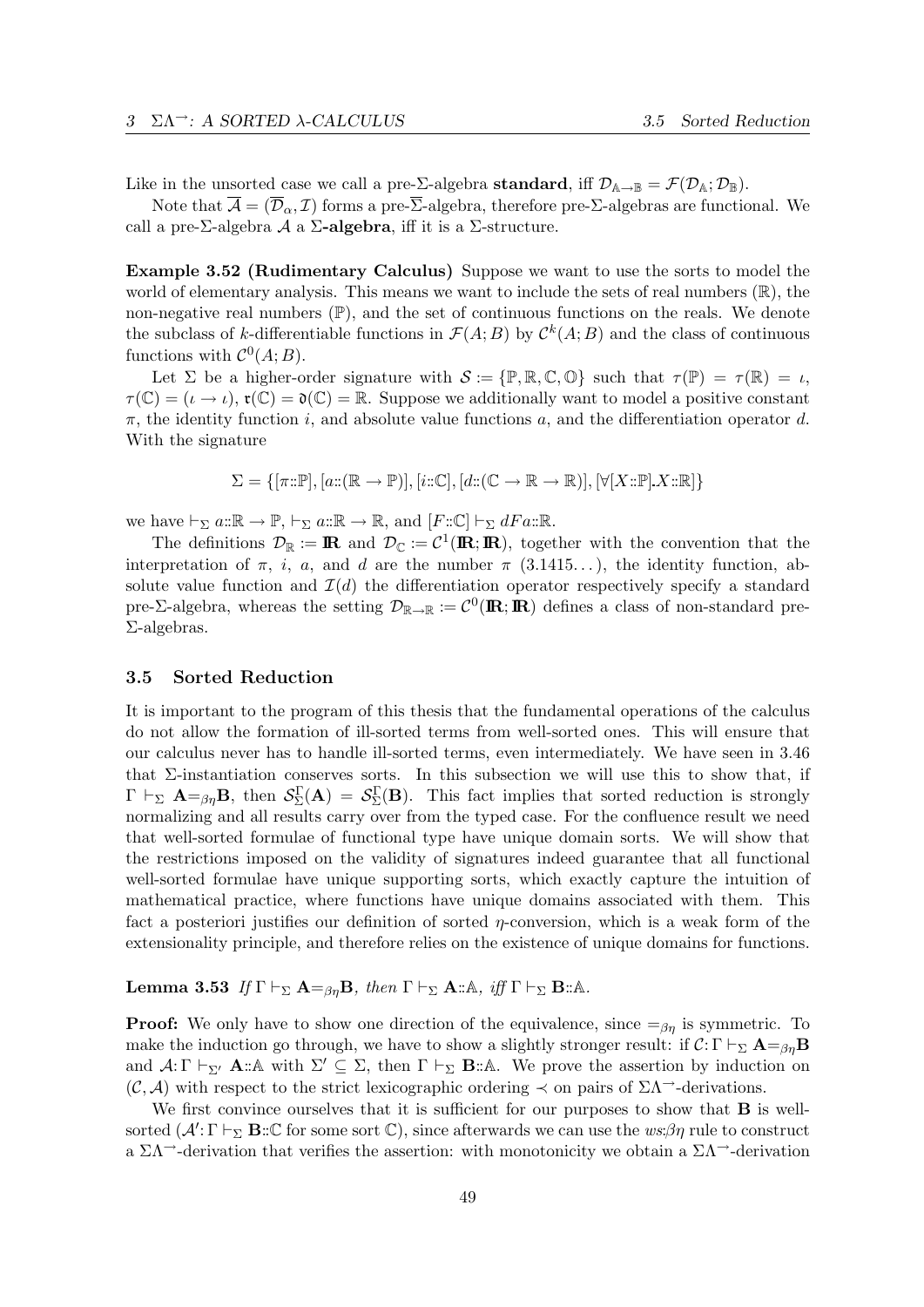$\mathcal{B}: \Gamma \vdash_{\Sigma} \mathbf{A} : A$  from A, and therefore

$$
\frac{\mathcal{B}}{\Gamma \vdash_{\Sigma} \mathbf{A} :: \mathbf{A}} \quad \frac{\mathcal{A}'}{\Gamma \vdash_{\Sigma} \mathbf{B} :: \mathbb{C}} \quad \Gamma \vdash_{\Sigma} \mathbf{A} =_{\beta\eta} \mathbf{B}} \quad \text{us:}\n \beta\eta
$$

We now proceed to analyze the cases for the  $\Sigma\Lambda$ <sup>-1</sup>-derivation A. If A ends in an application of the  $ws:\beta\eta$  rule, then we have the following situation:

$$
\frac{\mathcal{E}}{\frac{\Gamma\vdash_{\Sigma'}\mathbf{P}::\mathbb{A}}{\Gamma\vdash_{\Sigma'}\mathbf{A}::\mathbb{C}}}\frac{\mathcal{L}'}{\Gamma\vdash_{\Sigma'}\mathbf{A}::\mathbb{C}}\frac{\mathcal{C}'}{\Gamma\vdash_{\Sigma'}\mathbf{P}=\beta\eta\mathbf{A}}_{ws;\beta\eta}
$$

Since A' is a proper subderivation of A, we have  $(C, A') \prec (C, A)$  and therefore by inductive hypothesis for  $\mathcal{A}' : \Gamma \vdash_{\Sigma} \mathbf{A} : \mathbb{C}$  and  $\mathcal{C} : \Gamma \vdash_{\Sigma} \mathbf{A} =_{\beta\eta} \mathbf{B}$  we have  $\Gamma \vdash_{\Sigma'} \mathbf{B} : \mathbb{C}$ , which yields the assertion.

If A ends in ws:td, then we have  $[\forall \Delta \mathbf{A} : \mathbb{A}] \in \Sigma'$  for some context  $\Delta \subseteq \Gamma$ , and there is a signature  $\Sigma'' \subset \Sigma$  such that  $\mathcal{A}' : \Delta \vdash_{\Sigma''} \mathbf{A} :: \mathbb{C}$  and  $\mathbb{C}$  Rdom A. Since  $\mathcal{A}'$  is a proper subderivation of A, we have  $(C, A') \prec (C, A)$ , and therefore by inductive hypothesis  $\Gamma \vdash_{\Sigma} \mathbf{B} : \mathbb{C}$ .

Now that we have treated the ws: $\beta\eta$  and ws:td cases for A we proceed by analyzing the  $\Sigma\Lambda$ <sup>-</sup>-derivation C. We first treat the four base cases separately in which C ends in some top-level  $\beta\eta$ -conversion:

- β Here  $\mathbf{A} = (\lambda X_{\mathbb{B}}.\mathbf{M})\mathbf{N}$  and  $\mathbf{B} = [\mathbf{N}/X]\mathbf{M}$ , and we have  $\Gamma \vdash_{\Sigma} \mathbf{N} : \mathbb{B}$  and  $\Gamma, [X : \mathbb{B}] \vdash_{\Sigma} \mathbf{M} : \mathbb{C}$  for some sort C by inversion of  $ws:\beta:top$ , so by  $ws:inst$  we have  $\Gamma \vdash_{\Sigma} \mathbf{B}:\mathbb{C}$ , which completes this case in light of the remarks above.
- $\beta^{-1}$  Here  $\mathbf{B} = (\lambda X_{\mathbb{B}}\mathbf{M})\mathbf{N}$  and  $\mathbf{A} = [\mathbf{N}/X]\mathbf{M}$ , and just as above we have  $\Gamma \vdash_{\Sigma} \mathbf{N}$ :: B and Γ,  $[X:\mathbb{B}] \vdash_{\Sigma} M:\mathbb{C}$  for some sort  $\mathbb{C}$ , and therefore

$$
\frac{\Gamma, [X::\mathbb{B}] \vdash_{\Sigma} \mathbf{M}::\mathbb{C}}{\Gamma \vdash_{\Sigma} \lambda X_{\mathbb{B}}.\mathbf{M}::\mathbb{B} \to \mathbb{C}} \text{ w} s:abs}{\Gamma \vdash_{\Sigma} \mathbf{B}::\mathbb{C}}
$$

η Here  $\mathbf{A} = (\lambda X \mathbf{B} X)$ , so by inversion we have  $\Gamma \vdash_{\Sigma} \mathbf{B} : \mathbb{C}$ .

 $\eta^{-1}$  Here **B** = ( $\lambda X \mathbf{A} X$ ), so by monotonicity we have

$$
\frac{\Gamma, [X::\mathfrak{d}(\mathbb{A})] \vdash_{\Sigma} \mathbf{A::A} \Gamma, [X::\mathfrak{d}(\mathbb{A})] \vdash_{\Sigma} X::\mathfrak{d}(\mathbb{A})}{\Gamma, [X::\mathfrak{d}(\mathbb{A})] \vdash_{\Sigma} \mathbf{A} X::\mathfrak{r}(\mathbb{A})} \text{ws:app}
$$
\n
$$
\frac{\Gamma, [\Sigma:\mathfrak{d}(\mathbb{A})] \vdash_{\Sigma} \mathbf{A} X::\mathfrak{d}(\mathbb{A})}{\Gamma \vdash_{\Sigma} \lambda X_{\mathfrak{d}(\mathbb{A})} \mathbf{A} X::\mathfrak{d}(\mathbb{A}) \to \mathfrak{r}(\mathbb{A})} \text{ws:abs}
$$

which yields the assertion of the theorem. Clearly we obtain the stronger assertion of the induction with monotonicity.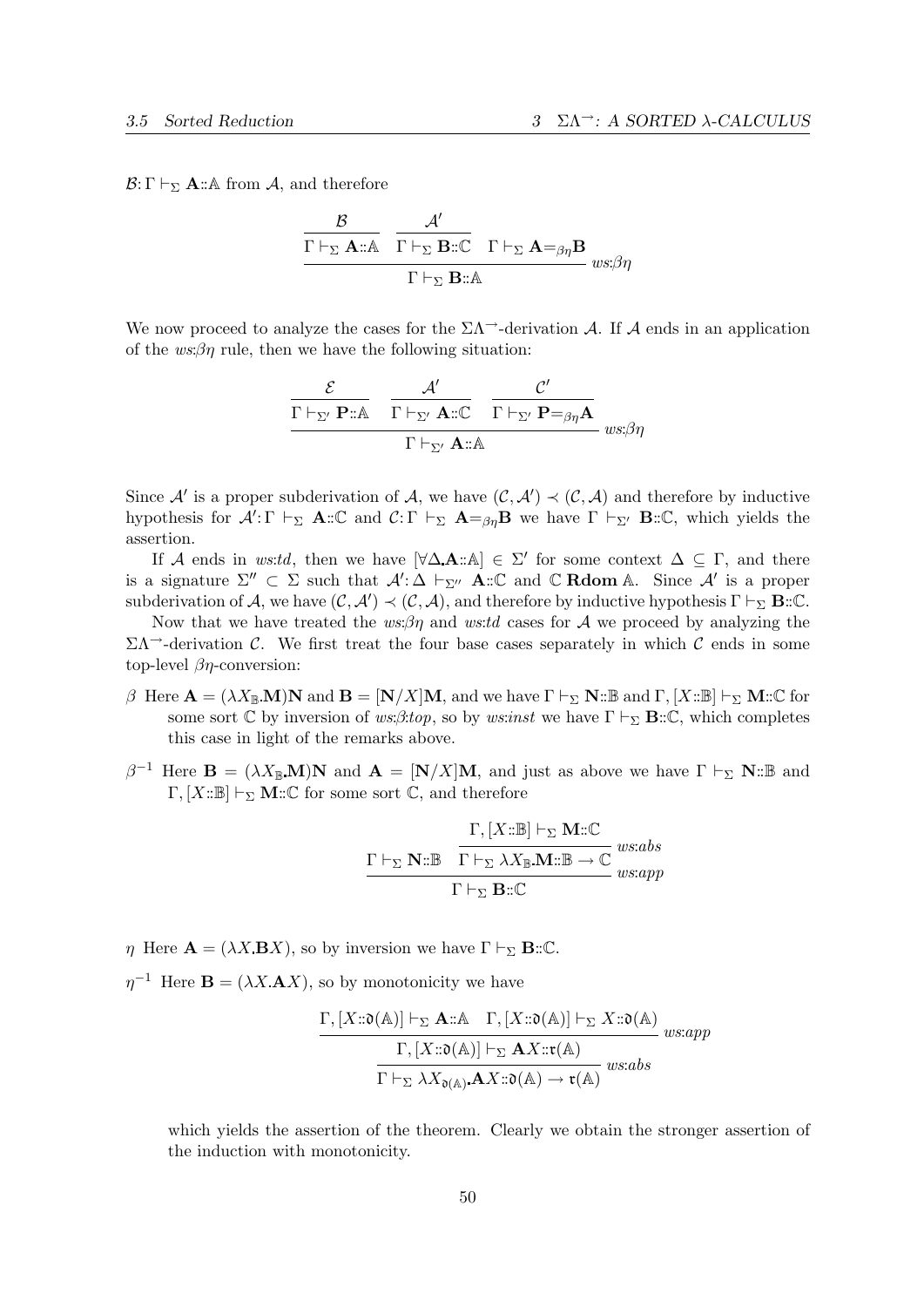If C ends in tr:app:fn, then  $\mathbf{A} = \mathbf{CD}$  and  $\mathbf{B} = \mathbf{C}'\mathbf{D}$  where  $\Gamma \vdash_{\Sigma} \mathbf{C} =_{\beta\eta} \mathbf{C}'$ . So the only interesting case for  $A$  is *ws:app*, since *ws:abs* and *ws:var* cannot apply, and we have treated ws: $\beta\eta$  and ws:td. In this case we have  $\mathbb{A} = \mathfrak{r}(\mathbb{C}), \Sigma \Lambda$ <sup>--</sup>-derivations  $\Gamma \vdash_{\Sigma} \mathbb{C} : \mathbb{C},$  and  $\Gamma \vdash_{\Sigma} \mathbf{D} : \mathfrak{d}(\mathbb{C})$  and by inductive hypothesis  $\Gamma \vdash_{\Sigma} \mathbf{C}' : \mathbb{C}$ . Therefore we obtain  $\Gamma \vdash_{\Sigma} \mathbf{B} : \mathfrak{r}(\mathbb{C})$ by a single application of ws:app. It is easily seen that the cases  $tr:app:arg$  and  $tr:abs$  can be treated with similar arguments.

If C ends in ms:ref, then we have  $A = B$ , and the assertion is trivial. So in order to complete the proof we only have to treat the case, where  $\mathcal C$  ends in an application of the *ms:trans* rule. Here we have subderivations  $\mathcal{C}' : \Gamma \vdash_{\Sigma} \mathbf{A} =_{\beta\eta} \mathbf{C}$  and  $\mathcal{C}'' : \Gamma \vdash_{\Sigma} \mathbf{C} =_{\beta\eta} \mathbf{B}$  of  $\mathcal{C}$ , therefore by inductive hypothesis we have a  $\Sigma\Lambda$ <sup>-</sup>-derivation  $\mathcal{A}' : \Gamma \vdash_{\Sigma} \mathbf{C} : \mathbb{A}$  and again by inductive hypothesis  $\Gamma \vdash_{\Sigma} \mathbf{B} : A$ . Note that, since we have chosen  $\prec$  to be the lexicographic ordering, the second application of the inductive hypothesis is independent of the size of  $A'$ .  $\Box$ 

#### **Theorem 3.54** Sorted  $\beta\eta$ -reduction on wsf( $\Sigma$ , Γ) is terminating.

**Proof:** This result is a direct consequence of lemma 3.16: any sequence of sorted  $\beta\eta$ reductions is also a sequence of (unsorted)  $\beta\eta$ -reductions and those always terminate.  $\Box$ 

We now prove that valid signatures respect function domains in the sense that for every formula **A** of functional sort and any sorts  $\mathbb{A}, \mathbb{B}$  of **A**, we must have  $\mathbb{A}$  **Rdom**  $\mathbb{B}$ , and therefore  $\mathfrak{d}(\mathbb{A}) = \mathfrak{d}(\mathbb{B})$ , which we call the **supporting sort** of **A**.

**Definition 3.55 (Depth)** We define the **depth**  $dp(A)$  of a formula A inductively on the structure of A by setting the depth of variables and constants to 0 and the depths of applications and λ-abstractions to the maximum of depths of the immediate subformulae incremented by 1. This definition is only a special case of the general definition of depth for trees, setting the depth of leaves to 0. It gives us a notion of depth for  $\Sigma\Lambda^{\rightarrow}$ -derivations, that we use in the following.

## **Theorem 3.56** If  $\Gamma \vdash_{\Sigma} \mathbf{A} : \mathbb{A}$  and  $\Gamma \vdash_{\Sigma} \mathbf{A} : \mathbb{B}$ , then  $\mathbb{A}$  Rdom  $\mathbb{B}$ .

**Proof:** Let A, B, and E be  $\Sigma\Lambda$ <sup>-</sup>-derivations and  $\mu(A, \mathcal{B}, \mathcal{E}) := (\mu_1(\mathcal{A}, \mathcal{B}), \mu_2(\mathcal{A}, \mathcal{B}), \mathcal{E})$ , where  $\mu_1(\mathcal{A}, \mathcal{B}) := \max(\mathbf{dp}(\mathcal{A}), \mathbf{dp}(\mathcal{B}))$  and  $\mu_2(\mathcal{A}, \mathcal{B}) := (\mathbf{dp}(\mathcal{A}), \mathbf{dp}(\mathcal{B}))$ . Furthermore let  $\prec$  be the strict lexicographic ordering on triples for the component orderings < on natural numbers, the multiset ordering on pairs of natural numbers, and the structural ordering on  $\Sigma\Lambda$ <sup>--</sup>derivations.

Let  $\mathcal{A}: \Gamma \vdash_{\Sigma} \mathbf{A} : \mathbb{A}, \mathcal{B}: \Gamma \vdash_{\Sigma} \mathbf{B} : \mathbb{B}, \text{ and } \mathcal{E}: \Gamma \vdash_{\Sigma} \mathbf{A} =_{\beta\eta} \mathbf{B}.$  To make the induction go through we prove the stronger assertion that in this case A **Rdom** B by induction on  $\mu(\mathcal{A}, \mathcal{B}, \mathcal{E})$  with respect to ≺.

If  $A$  ends in  $ws \beta \eta$ , then we have the following situation:

$$
\begin{array}{cc}\n\mathcal{A}' & \mathcal{A}'' \\
\hline\n\Gamma \vdash_{\Sigma} \mathbf{C} :: \mathbb{A} & \Gamma \vdash_{\Sigma} \mathbf{A} :: \mathbb{C} & \Gamma \vdash_{\Sigma} \mathbf{A} =_{\beta\eta} \mathbf{C} \\
\hline\n\Gamma \vdash_{\Sigma} \mathbf{A} :: \mathbb{A} & \\
\end{array} \text{us:}\n\beta\eta
$$

If  $dp(\mathcal{A}) \le dp(\mathcal{B})$ , then  $\mu_1(\mathcal{A}', \mathcal{A}'') < dp(\mathcal{A}) \le \mu_1(\mathcal{A}, \mathcal{B})$ , so  $\mu(\mathcal{A}', \mathcal{A}'') \prec \mu(\mathcal{A}, \mathcal{B})$ , and thus by inductive hypothesis A **Rdom** C. Furthermore we have  $\mu_1(\mathcal{A}'', \mathcal{B}) = dp(\mathcal{B}) = \mu_1(\mathcal{A}, \mathcal{B})$ , but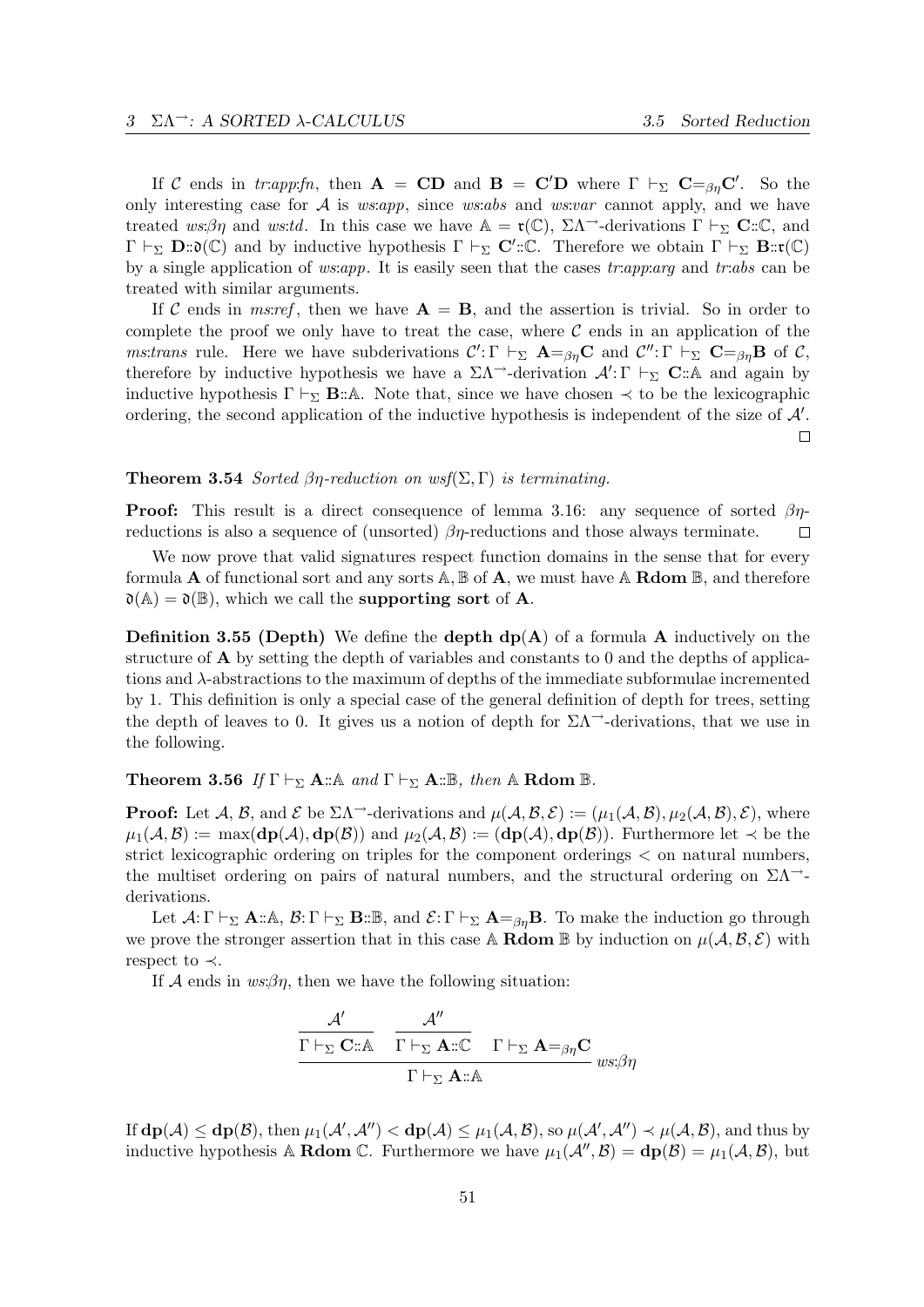$\mu_2(\mathcal{A}'',\mathcal{B}) < \mu_2(\mathcal{A},\mathcal{B}),$  so  $\mu(\mathcal{A}'',\mathcal{B}) \prec \mu(\mathcal{A},\mathcal{B}),$  and thus by inductive hypothesis  $\mathbb C$  **Rdom**  $\mathbb B$ . If on the other hand,  $d\mathbf{p}(\mathcal{B}) < d\mathbf{p}(\mathcal{A})$ , then  $\mu_1(\mathcal{A}', \mathcal{A}'') < d\mathbf{p}(\mathcal{A}) = \mu_1(\mathcal{A}, \mathcal{B})$ , so by inductive hypothesis A Rdom B. Furthermore  $\mu_1(\mathcal{A}'', \mathcal{B}) < \mu_1(\mathcal{A}, \mathcal{B})$ , therefore C Rdom B. This completes the case where  $A$  ends in  $ws:\beta\eta$ , since **Rdom** is transitive. Note that for this argument we have only used the fact that  $A'$  and  $A''$  are subderivations of A. This makes this argument widely applicable in this proof.

If A ends in ws:td, then there is a term declaration  $[\forall \Delta \mathbf{A} : \mathbb{A}] \in \Sigma$  for some variable context  $\Gamma' \subseteq \Gamma$ , a signature  $\Sigma' \subseteq \Sigma$ , and a  $\Sigma \Lambda^{\rightarrow}$ -subderivation  $\mathcal{A}' : \Gamma' \vdash_{\Sigma'} \mathbf{A} : \mathbb{C}$  of  $\mathcal{A}$ , for some sort C Rdom A. Now  $d\mathbf{p}(\mathcal{A}') < d\mathbf{p}(\mathcal{A})$  implies  $\mu_1(\mathcal{A}', \mathcal{B}) \leq \mu_1(\mathcal{A}, \mathcal{B})$  and  $\mu_2(\mathcal{A}', \mathcal{B}) < \mu_2(\mathcal{A}, \mathcal{B})$ , so by inductive hypothesis we have  $\mathbb C$  Rdom  $\mathbb B$  and thus A Rdom  $\mathbb B$  by transitivity of Rdom. Clearly the cases where B ends in  $ws\beta\eta$  or ws:td are analogous, since sorted  $\beta\eta$ -equality is symmetric.

Now we proceed by analyzing the cases for  $\mathcal E$ . If  $\mathcal E$  ends in ms:ref, then then we have  $A = B$ . So if A ends in ws:var, then we can assume that B does too, since ws:app and ws:abs do not apply and we have already treated  $ws:\beta\eta$  and  $ws:td$ . In the remaining case we have  $A = \mathbb{B}$ , which clearly entails A **Rdom**  $\mathbb{B}$ . If A and B both end in ws:app, then  $A = CD = B$ , and there are subderivations  $\mathcal{A}' : \mathbf{C} : \mathbb{C}$  and  $\mathcal{B}' : \mathbf{C} : \mathbb{D}$  of  $\mathcal{A}$  and  $\mathcal{B}$  that satisfy the inductive hypothesis, so we have  $\mathbb C$  Rdom  $\mathbb D$  and thus  $\mathbb A = \mathfrak r(\mathbb C)$  Rdom  $\mathfrak r(\mathbb D) = \mathbb B$ . Finally, if A and B both end in ws:abs, then  $\mathbf{A} = \lambda X_{\mathbb{C}} \cdot \mathbf{D} = \mathbf{B}$  and there are subderivations  $\mathcal{A}' : \mathbf{D} : \mathbb{D}$  and  $\mathcal{B}' : \mathbf{D} : \mathbb{E}$ , so by inductive hypothesis  $\mathbb D$  **Rdom**  $\mathbb E$ , and thus  $\mathbb A = \mathbb C \to \mathbb D$  **Rdom**  $\mathbb C \to \mathbb E = \mathbb B$ .

If  $\mathcal E$  ends in ws:β:top, then  $\mathbf A = (\lambda X \cap \mathbf C)$  and  $\mathbf B = [\mathbf D/X] \mathbf C$ . Since we have treated the cases ws: $\beta\eta$  and ws:td, we can assume that A ends in ws:app and we have the following situation

$$
\frac{\mathcal{A}'}{\Gamma \vdash_{\Sigma} \lambda X_{\mathbb{C}}.\mathbf{C} :: \mathbb{E}} \quad \frac{\mathcal{A}''}{\Gamma \vdash_{\Sigma} \mathbf{D} :: \mathfrak{d}(\mathbb{E})} \over \Gamma \vdash_{\Sigma} (\lambda X_{\mathbb{C}}.\mathbf{C})\mathbf{D} :: \mathfrak{r}(\mathbb{E}) = \mathbb{A}
$$

with an argument exactly like the above we treat the cases, where  $A'$  ends in  $ws:\beta\eta$  or  $ws:td$ , so we can assume that  $A'$  ends in ws:abs and we have the following situation:

$$
\frac{\mathcal{C}}{\Gamma, [X:\mathbb{C}] \vdash_{\Sigma} \mathbf{C}:\mathbb{A}} \underset{\Gamma \vdash_{\Sigma} \lambda X_{\mathbb{C}}.\mathbf{C}:\mathbb{C} \to \mathbb{A}}{\frac{\mathcal{A}'}{\Gamma \vdash_{\Sigma} \lambda X_{\mathbb{C}}.\mathbf{C}:\mathbb{C} \to \mathbb{A}} \text{w}s:abs} \frac{\mathcal{A}''}{\Gamma \vdash_{\Sigma} \mathbf{D}:\mathbb{C}} \underset{w s:app}{\frac{\mathcal{A}''}{\Gamma \vdash_{\Sigma} \lambda X_{\mathbb{C}}.\mathbf{C}:\mathbf{D}:\mathbb{A}}}
$$

If  $C = X$ , then  $B = D$  and  $C = A$ , thus we obtain A **Rdom** B by inductive hypothesis for  $\mathcal{A}''$ ,  $\mathcal{B}$ , and  $\mathcal{E}$ . With this argument we can for the rest of this case assume that  $\mathbf{C} \neq X$ . If B ends in ws:var, then  $\mathbf{B} = \mathbf{C} \in \text{Dom}(\Gamma)$ , since  $\mathbf{C} \neq X$ . Thus we obtain the assertion by inductive hypothesis for C, B, and E. If B ends in ws:app, then  $C = EF$ ,  $B = [D/X](EF)$ , and  $\beta$  is of the form

$$
\frac{\mathcal{B}'}{\Gamma \vdash_{\Sigma} [\mathbf{D}/X] \mathbf{E} : \mathbb{E}} \quad \Gamma \vdash_{\Sigma} [\mathbf{D}/X] \mathbf{F} : \mathfrak{d}(\mathbb{E})}{\Gamma \vdash_{\Sigma} ([\mathbf{D}/X] \mathbf{E})([\mathbf{D}/X] \mathbf{F}) : \mathfrak{r}(\mathbb{E}) = \mathbb{B}} \text{ w} \text{ s} \text{.app}
$$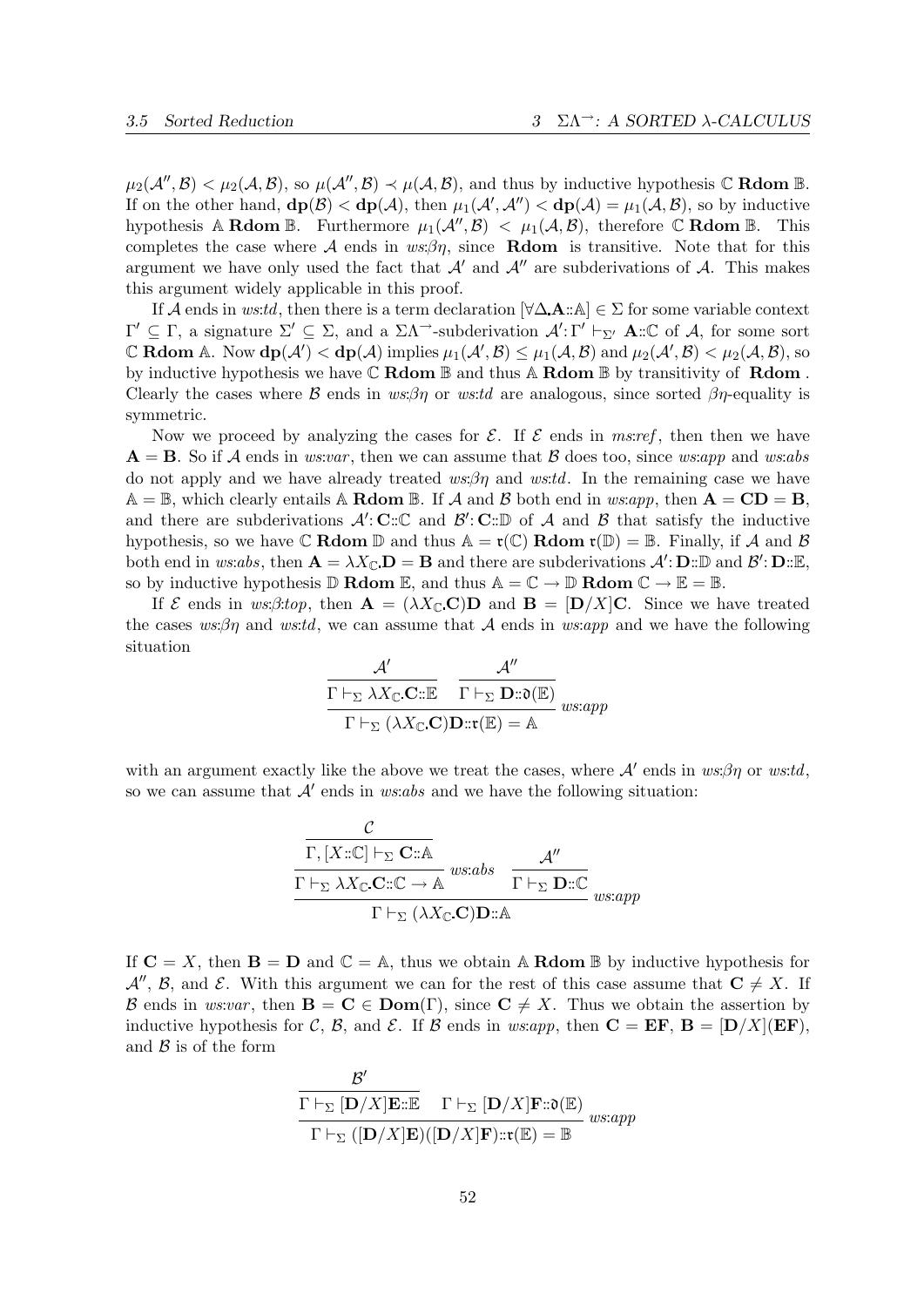by an argument as above  $\mathcal C$  has the form

$$
\frac{\mathcal{C}'}{\Gamma \vdash_{\Sigma} \mathbf{E} : \mathbb{F}} \quad \Gamma, [X : \mathbb{A}] \vdash_{\Sigma} \mathbf{F} : \mathfrak{d}(\mathbb{F})
$$
\n
$$
\Gamma, [X : \mathbb{A}] \vdash_{\Sigma} \mathbf{E} \mathbf{F} : \mathfrak{r}(\mathbb{F}) = \mathbb{A}
$$
\n*ws:app*

so we can construct a  $\Sigma\Lambda$ <sup> $\rightarrow$ </sup>-derivation  $\mathcal{C}''$ 

$$
\frac{\mathcal{C}'}{\Gamma, [X:\mathbb{A}] \vdash_{\Sigma} \mathbf{E}:\mathbb{F}}
$$
\n
$$
\frac{\mathcal{A}''}{\Gamma, [X:\mathbb{A}] \vdash_{\Sigma} (\lambda X_{\mathbb{C}}.\mathbf{E}):\mathbb{C} \to \mathbb{F}} \text{ws:abs} \quad \frac{\mathcal{A}''}{\Gamma \vdash_{\Sigma} \mathbf{D}:\mathbb{C}}}{\Gamma \vdash_{\Sigma} (\lambda X_{\mathbb{C}}.\mathbf{E})\mathbf{D}:\mathbb{F}} \text{ws:app}
$$

Clearly we have  $dp(C'') \le dp(\mathcal{A})$ , so  $\mu(C'', \mathcal{B}') < \mu(\mathcal{A}, \mathcal{B})$ , and therefore the inductive hypothesis guarantees that  $\mathbb E$  Rdom  $\mathbb F$ , so  $\mathbb A = \mathfrak r(\mathbb F)$  Rdom  $\mathfrak r(\mathbb E) = \mathbb B$ . The case where  $\mathcal B$  ends in ws:abs can be treated with analogous methods and completes the analysis for the case where  $\mathcal E$  ends in ws:β:top. If  $\mathcal E$  ends in ws:η:top, then  $\mathbf A = (\lambda X_\mathbb C \cdot \mathbf B X)$  and we can assume that we have the following form for  $\mathcal{A}$ :

$$
\frac{\mathcal{C}}{\Gamma \vdash_{\Sigma} \mathbf{B} : \mathbb{A}} \quad \overline{[X : \mathbb{C}] \vdash_{\Sigma} X : \mathbb{C}} \text{ w} \text{ s} \text{ w} \text{ s} \text{ w} \text{ s} \text{ m} \text{ m} \text{ s} \text{ m} \text{ m} \text{ s} \text{ m} \text{ m} \text{ s} \text{ m} \text{ m} \text{ s} \text{ m} \text{ m} \text{ s} \text{ m} \text{ m} \text{ s} \text{ m} \text{ s} \text{ m} \text{ s} \text{ m} \text{ s} \text{ m} \text{ s} \text{ m} \text{ s} \text{ m} \text{ s} \text{ m} \text{ s} \text{ m} \text{ s} \text{ m} \text{ s} \text{ m} \text{ s} \text{ m} \text{ s} \text{ m} \text{ s} \text{ m} \text{ s} \text{ m} \text{ s} \text{ m} \text{ s} \text{ m} \text{ s} \text{ m} \text{ s} \text{ m} \text{ s} \text{ m} \text{ s} \text{ m} \text{ s} \text{ m} \text{ s} \text{ m} \text{ s} \text{ m} \text{ s} \text{ m} \text{ s} \text{ m} \text{ s} \text{ m} \text{ s} \text{ m} \text{ s} \text{ m} \text{ s} \text{ m} \text{ s} \text{ m} \text{ s} \text{ m} \text{ s} \text{ m} \text{ s} \text{ m} \text{ s} \text{ m} \text{ s} \text{ m} \text{ s} \text{ m} \text{ s} \text{ m} \text{ s} \text{ m} \text{ s} \text{ m} \text{ s} \text{ m} \text{ s} \text{ m} \text{ s} \text{ m} \text{ s} \text{ m} \text{ s} \text{ m} \text{ s} \text{ m} \text{ s} \text{ m} \text{ s} \text{ m} \text{ s} \text{ m} \text{ s} \text{ m} \text{ s} \text{ m} \text{ s} \text{ m} \text{ s} \text{ m} \text{ s} \text{ m} \text{ s} \text{ m} \text{ s} \text{ m} \text{ s} \text{ m} \text{ s} \text{ m} \text{ s} \text{ m} \text{ s}
$$

thus we directly obtain the assertion by the inductive hypothesis for C, B, and the the  $\Sigma\Lambda$ <sup>--</sup>derivation consisting only of a single ms:ref step. Now it only remains to check the inductive cases for E. If E ends in tr:app:fn or tr:app:arg, then A and B must be applications, so we can assume that A and B end in ws:app. Thus we have  $\Sigma \Lambda^{\rightarrow}$ -subderivations  $\mathcal{A}', \mathcal{B}'$ , and  $\mathcal{E}'$  that meet the assumptions of the inductive hypothesis, which then yields  $\mathbb A$  **Rdom**  $\mathbb B$ . It can easily be seen that the cases tr:abs, ms:trans, and eq:sym, can be handled with related methods. Thus we have finally completed our analysis of all possible cases for  $\mathcal E$  and thus proven the assertion.  $\Box$ 

Corollary 3.57 If  $\Gamma \vdash_{\Sigma} (\lambda X_{\mathbb{B}} \mathbf{A}) : A$ , then  $\mathbb{B} = \mathfrak{d}(A)$ .

**Proof:** By lemma 3.27 there is a sort C such that  $\Gamma \vdash_{\Sigma} \mathbf{A} : \mathbb{C}$ , so by ws:abs we have  $\Gamma \vdash_{\Sigma}$  $(\lambda X_{\mathbb{B}}.\mathbf{A}) : \mathbb{B} \to \mathbb{C}$ , so we have  $\mathbb{A}$  **Rdom**  $\mathbb{B} \to \mathbb{C}$ , and therefore  $\mathbb{B} = \mathfrak{d}(\mathbb{A})$ .  $\Box$ 

Remark 3.58 The previous corollary allows us to infer the sorts of bound variables in well-sorted formulae. This enables us to simplify the notation by dropping the sort in  $\lambda$ abstractions, if we specify the sort. For example, if  $\mathbf{B} = (\lambda X^k : \mathbb{B}^k \mathbf{A})$  and  $\Gamma \vdash_{\Sigma} \mathbf{B} : \mathbb{A}$ , then  $\mathbb{B}^i = \mathfrak{d}^i(\mathbb{A})$ . Therefore we often write **B** as  $\lambda \overline{X^k} \mathbf{A}$ .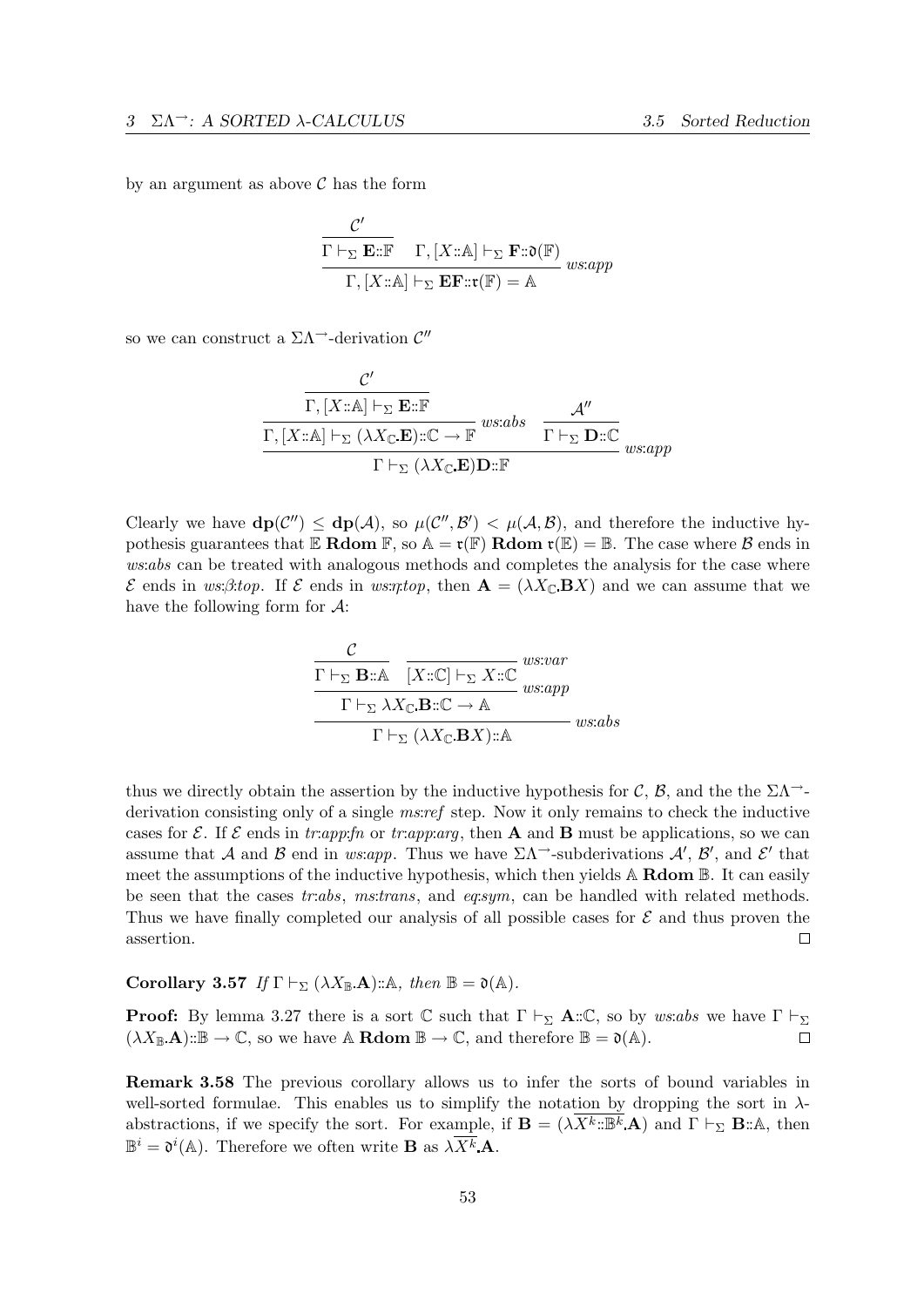**Definition 3.59** Let **A** be a well-sorted formula, then we call the unique sort  $\mathbb{B}^i$  such that  $\mathbb{B}^i = \mathfrak{d}^i(\mathbb{A})$  for all sorts  $\mathbb{A}$  with  $\Gamma \vdash_{\Sigma} \mathbf{A}$ :: A the  $i^{th}$  argument sort of A (supp<sup>i</sup>(A)). We also call the first argument sort of  $A$  the supporting sort of  $A$  and denote it by supp $(A)$ .

Remark 3.60 The set of argument sorts is effectively computable. If A is an abstraction of the form  $\lambda X_{A}$ **B**, then supp $(A) = A$  and supp<sup> $i+1$ </sup> $(A) =$  supp<sup> $i$ </sup> $(B)$ , if  $A = BC$ , then  $\text{supp}^{i}(\mathbf{A}) = \text{supp}^{i+1}(\mathbf{B})$ . The supporting sorts of constants and variables can be read off their declarations.

**Remark 3.61** The theorems above are the reason for requiring the **Rdom** proviso for any term declaration to be added to a signature by the rule signtal. We do not need such a proviso for the *sig:const* rule, since for new constants there is no sort information present that would have to be respected.

Most mathematicians would agree that functional extensionality relies heavily on the notion of explicitly specified domains of functions. Unique supporting sorts are intended to syntactically capture this intuition in  $\Sigma\Lambda^{-}$ . Indeed in mathematics, functions are assumed to have unique (explicitly specified) domains, and must therefore be distinguished from restrictions to subdomains. For example, the addition function on the reals must be distinguished from the addition function on the natural numbers, and in general functions  $f$  and  $g$  should only be considered the same, if  $fa = ga$  for all a in the common (explicitly specified) domain of f and q. Observing these distinctions is necessary for a correct treatment of extensional higher-order calculi, and they must be reflected in the syntax of any such calculus. This fact is taken into account in our definition of  $\Sigma$ -structures by requiring that all functions in  $\mathcal{D}_A$ are total on  $\mathcal{D}_{\mathfrak{d}(\mathbb{A})}$ .

#### Theorem 3.62 Sorted βη-reduction is confluent.

**Proof sketch:** Since sorted  $\beta\eta$ -reduction is terminating, we only have to show that it is weakly confluent, i.e. if  $\Gamma \vdash_{\Sigma} A \to_{\beta\eta} B$  and  $\Gamma \vdash_{\Sigma} A \to_{\beta\eta} C$ , then there is a formula D such that  $\Gamma\vdash_{\Sigma} \mathbf{B} \to_{\beta\eta}^* \mathbf{D}$  and  $\Gamma\vdash_{\Sigma} \mathbf{C} \to_{\beta\eta}^* \mathbf{D}$ . This can be shown in three steps. The first two steps show that sorted  $\beta$ -conversion is weakly confluent, and that  $\beta$ - and  $\eta$ -reduction commute, i.e. if  $\Gamma \vdash_{\Sigma} \mathbf{A} \to_{\beta} \mathbf{B} \to_{\eta} \mathbf{C}$ , then there is a formula **D** such that  $\Gamma \vdash_{\Sigma} \mathbf{A} \to_{\eta} \mathbf{D} \to_{\beta} \mathbf{C}$  and vice versa. This can be done with standard arguments from [Bar80, HS86], since the sort conditions in ws:β:top only concern well-sortedness and  $\beta\eta$ -reduction conserves sorts by 3.53. Thus for any βη-reduction of the form  $\Gamma \vdash_{\Sigma} \mathbf{A} \to_{\beta\eta}^* \mathbf{B}$ , there is a βη-reduction  $\Gamma \vdash_{\Sigma} \mathbf{A} \to_{\beta}^* \mathbf{C} \to_{\eta}^* \mathbf{B}$ . Now it only remains to be shown that sorted  $\eta$ -reduction is weakly confluent.

Let  $A := C[B]$  denote a formula A, with one occurrence of a subformula B in the context C. Then we have three cases for  $\eta$ -reduction:

- 1. Γ  $\vdash_{\Sigma} C[\lambda X_{\mathbb{A}} P X] \rightarrow_{\beta} C[P],$
- 2. Γ  $\vdash_{\Sigma} C[\lambda X_{A} P X] \rightarrow_{\beta} C[\lambda X_{A} P' X],$
- 3. Γ $\vdash_{\Sigma} C[\lambda X_{\mathbb{A}} P X] \rightarrow_{\beta} C'[\lambda X_{\mathbb{A}} P X],$

where  $\Gamma \vdash_{\Sigma} \mathbf{C} \to_{\eta}^* \mathbf{C}'$  and  $\Gamma \vdash_{\Sigma} \mathbf{P} \to_{\eta} \mathbf{P}'$ . By inversion we have  $\Gamma \vdash_{\Sigma} \mathbf{P} : \mathbb{B}$  for some  $\mathbb{B}$  with  $\mathfrak{d}(\mathbb{B}) = \mathbb{A}$ , and by 3.53 we have  $\Gamma \vdash_{\Sigma} \mathbf{P}' : \mathbb{B}$ . Thus we can *η*-reduce  $\lambda X_{\mathbb{A}} \mathbf{P}' X$  to  $\mathbf{P}'$ , and join 1. and 2. by  $\mathbf{C}[\mathbf{P}']$ . Moreover we can join 2. and 3. by  $\mathbf{C}'[\mathbf{P}]$ .  $\Box$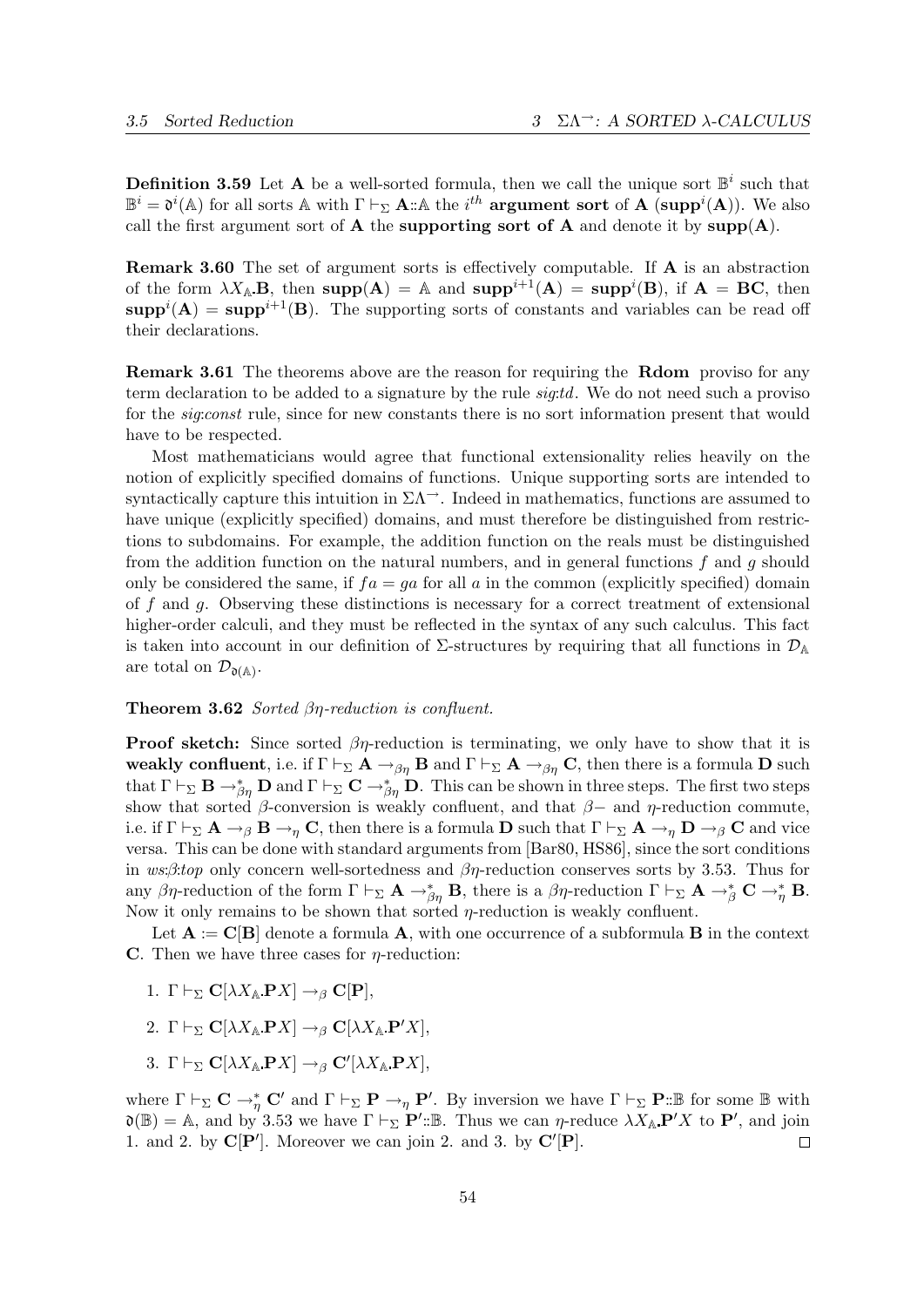**Remark 3.63** In light of the previous theorem it makes sense to speak of the sorted  $\beta$ normal form and the sorted (long)  $\beta\eta$ -normal form. Since these normal forms are also unsorted normal forms all results and definitions from the typed case (cf. 2.3) carry over to  $\Sigma\Lambda$ <sup>--</sup>. Furthermore, lemma 3.53 implies that both notions of sorted normalization conserve the sets of sorts of formulae.

Now we use the results of this section to define suitable notions of term algebras.

**Definition 3.64 (Term Σ-Structure)** Let  $\mathcal{D}_A$  be the set of well-sorted formulae A in sorted  $\beta\eta$ -normal form such that  $\Gamma \vdash_{\Sigma} A : A$ . Furthermore, let  $A @ B$  be the sorted  $\beta\eta$ normal form of  $(\mathbf{A}\mathbf{B})$  and  $\mathcal{I}:=\mathrm{Id}_{\overline{\Sigma}},$  then we call  $\mathcal{TS}(\Sigma,\Gamma):=(\mathcal{D}_\mathcal{S},\mathbb{Q},\mathcal{I})$  the  $\mathbf{term}\;{\bf structure}$ for  $\Sigma$  and  $\Gamma$ .

This definition is justified by the following lemma.

**Lemma 3.65**  $TS(\Sigma, \Gamma)$  is a  $\Sigma$ -structure with  $\mathcal{I}_{\varphi}(\mathbf{A}) = \varphi(\mathbf{A}) \bigcup$ .

**Proof:** By 2.36  $\overline{\mathcal{TS}(\Sigma,\Gamma)} = \mathcal{TS}(\Sigma)$  is a pre- $\overline{\Sigma}$ -structure. Let  $\Delta$  be a finite variable context such that  $\text{Dom}(\Delta) \cap \text{Dom}(\Gamma) = \emptyset$  and  $\Delta \vdash_{\Sigma} \mathbf{A} : \mathbb{A}$  and  $\varphi$  be a  $\Delta$ -assignment into  $\mathcal{TS}(\Sigma, \Gamma)$ , then  $\varphi$  is a ∑-substitution, since it is a  $\Delta$ -assignment. We can convince ourselves that  $\mathcal{I}_{\varphi}(\mathbf{A}) =$  $\sigma(A)$  by a simple induction on the structure of formulae using

$$
\sigma(\lambda X. \mathbf{A}) @ \mathbf{B} = (\lambda X. \sigma_{-X} \mathbf{A}) @ \mathbf{B} = \sigma, [\mathbf{B}/X] \mathbf{A} = \mathcal{I}_{\varphi, [\mathbf{B}/X]}(\mathbf{A}) = \mathcal{I}_{\varphi}(\mathbf{A}) @ \mathbf{B}
$$

Thus  $\mathcal{I}_{\varphi}(\mathbf{A}) = \sigma(\mathbf{A}) \Big|_{\mathcal{I}} \in \mathcal{TS}_{\mathbb{A}}(\Sigma, \Gamma)$  by 3.53 and 3.46. In other words,  $\mathcal{TS}(\Sigma, \Gamma)$  is comprehension-closed. Finally, for any term declaration  $[\forall \Delta \mathbf{A} : \mathbb{A}] \in \Sigma$  we have  $\Gamma \vdash_{\Sigma} \mathbf{A} : \mathbb{A}$ by ws:td, and thus we can verify  $\mathcal{I}_{\varphi} \in \mathcal{TS}_{\mathbb{A}}(\Sigma,\Gamma)$  with the same arguments.  $\Box$ 

We now convince ourselves that we need only consider term declarations of a certain syntactically restricted form, since all other term declarations can be replaced by term declarations in this form without changing the set of well-formed formulae.

**Lemma 3.66** Let  $\Sigma$  be a set of term declarations,  $\mathcal{D} = [\forall \Gamma \cdot \mathbf{B} : \mathbb{B}] \in \Sigma$ , and let  $\mathcal{D}' = [\forall \Gamma \cdot \mathbf{B}' : \mathbb{B}]$ , where  $\mathbf{B}'$  is the  $\beta\eta$ -normal form of **B**. Furthermore, let  $\Sigma' = {\mathcal{D}' \mid \mathcal{D} \in \Sigma}$ , then

- 1.  $\vdash_{sig} \Sigma$  implies  $\vdash_{sig} \Sigma'$
- 2. Γ  $\vdash_{\Sigma}$  **A**::A, iff  $\Gamma \vdash_{\Sigma'}$  **A**::A
- 3. Γ  $\vdash_{\Sigma}$  **A**=<sub>βn</sub>**B**, iff  $\Gamma \vdash_{\Sigma'}$  **A**=<sub>βn</sub>**B**

**Proof:** We prove the assertions by simultaneous induction on the structure of the  $\Sigma\Lambda$ <sup>--</sup>derivations involved.

1. If  $\mathcal{E}: \vdash_{sig} \Sigma$  ends in sig:td, then  $\Sigma = \Delta$ ,  $[\forall \Gamma \cdot \mathbf{B} : \mathbb{B}]$  and  $\Gamma \vdash_{\Delta} \mathbf{B} : \mathbb{C}$  such that  $\mathbb{B}$  **Rdom**  $\mathbb{C}$ . Let  $\Delta' := \{ \mathcal{D}' \mid \mathcal{D} \in \Delta \},\$  then we have  $\vdash_{sig} \Delta'$  by inductive hypothesis 1, and  $\Gamma \vdash_{\Delta'} \mathbf{B}:\mathbb{C}$ by inductive hypothesis 2 (the proof of  $\Gamma \vdash_{\Delta} \mathbf{B} : \mathbb{C}$  is a subderivation of  $\mathcal{E}$ ). By 3.53 we have  $\Gamma \vdash_{\Delta'} \mathbf{B}': \mathbb{C}$ , and therefore we obtain  $\vdash_{sig} \Sigma'$  by a single application of sig:td. The sig:const case is trivial, since constants are already in  $\beta\eta$ -normal form. Note that the lemma is not true for long  $\beta\eta$ -normal forms, since we cannot add  $\eta$ -expanded forms of constants without declaring constants with a sig:const rule first.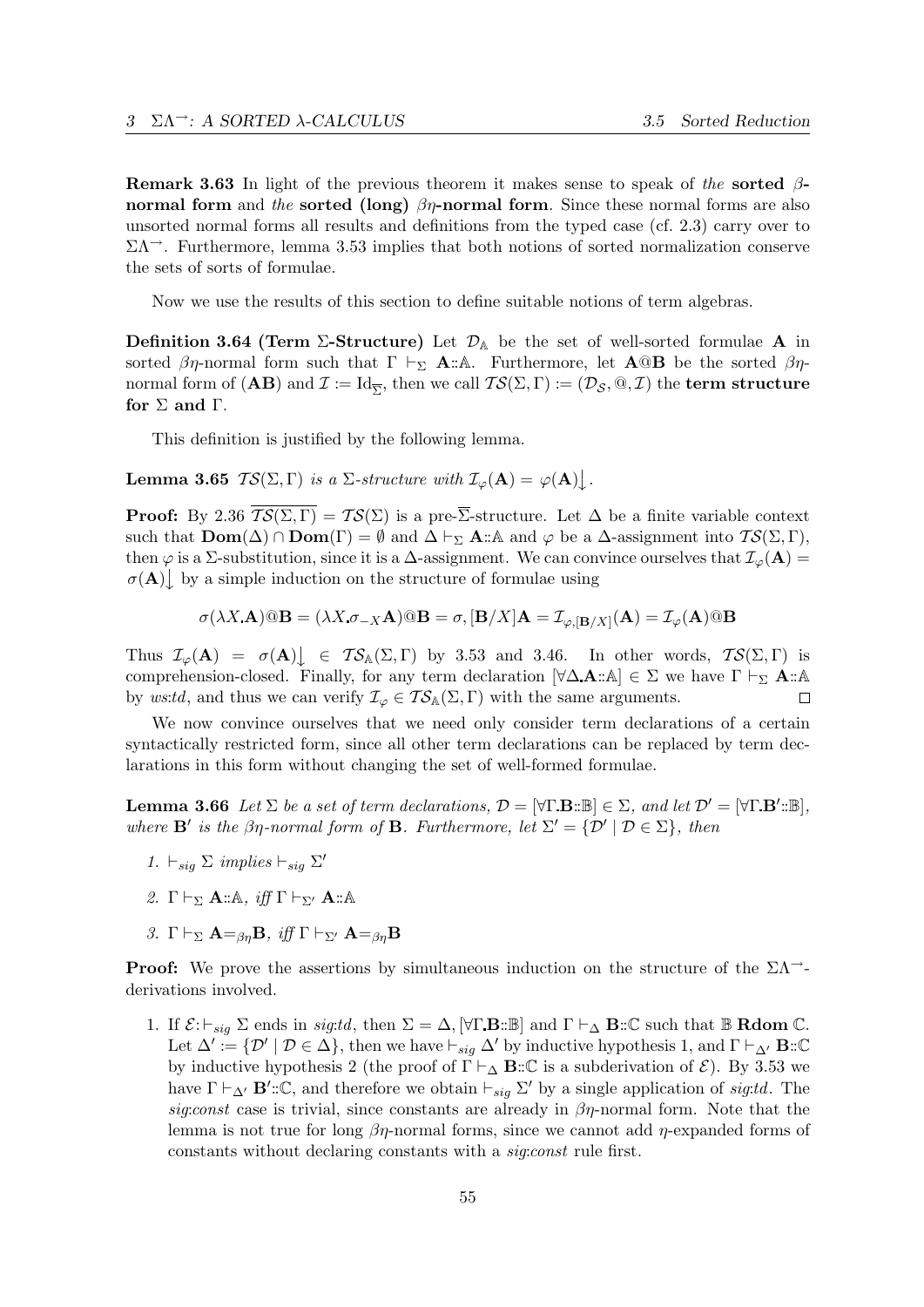2. Let  $\mathcal{E}: \Gamma \vdash_{\Sigma} \mathbf{A} : \mathbb{A}$ , we only show that  $\Gamma \vdash_{\Sigma'} \mathbf{A} : \mathbb{A}$ , since the other direction is trivial. The only interesting cases are those, where  $\mathcal E$  ends in ws:td or ws: $\beta \eta$ , since ws:var is trivial, and *ws:app* and *ws:abs* are direct consequences of the inductive hypothesis. For the *ws:td* case let  $\mathcal E$  end in

$$
\frac{[\forall \Gamma'.\mathbf{A} :: \mathbb{A}] \in \Sigma \quad \Gamma' \subseteq \Gamma}{\Gamma \vdash_{\Sigma} \mathbf{A} :: \mathbb{A}} \ wstd
$$

and let **B** be the  $\beta\eta$ -normal form of **A**. Then by the construction we must have [ $\forall \Gamma'$ **.B**::A]  $\in \Sigma'$ , so we can get  $\Gamma \vdash_{\Sigma'} \mathbf{B}$ ::A by ws:td, and moreover  $\Gamma \vdash_{\Sigma'} \mathbf{A} =_{\beta\eta} \mathbf{B}$  by 3. Finally, we obtain the assertion  $(\Gamma \vdash_{\Sigma'} \mathbf{A} : A)$  with 3.53. The case where  $\mathcal{E}$  ends in  $ws:\beta\eta$  is similarly obtained with the inductive hypothesis and 3.

3. The assertion is a direct consequence of the inductive hypothesis for the inductive rules for congruence judgments. Furthermore, the preconditions of  $ws:\beta:top$  and  $ws:rtop$  only consist of well-sortedness conditions, so the assertion is a simple consequence of 2.

**General Assumption 3.67** In the following we only consider signatures  $\Sigma$  such that in all term declarations  $[\forall \Gamma \mathbf{A} : \▵] \in \Sigma$  the formula  $\mathbf{A}$  is a  $\beta\eta$ -normal form. As the previous lemma shows, this is only a syntactic restriction, since for any valid, unrestricted signature  $\Sigma$  we can give a valid, restricted signature  $\Sigma'$  that yields the same well-sorted formulae. Therefore this restriction do not amount to a limitation of the expressive power of  $\Sigma \Lambda^{\rightarrow}$ .

## 3.6 Sort Inclusion

We can make the following observation: if  $\Gamma \vdash_{\Sigma} X: \mathbb{B}$  and  $\Gamma(X) = \mathbb{A}$ , then  $\mathcal{D}_{\mathbb{A}} \subset \mathcal{D}_{\mathbb{B}}$ . This is just the situation that is captured with the notion of sort inclusion in sorted logics without term declarations. In such systems the subsort relation is the smallest partial ordering that contains a set of subsort declarations. The subsort relation plays such a central role in these systems that they are collectively called "order-sorted". For specifying mathematics in  $\Sigma\Lambda$ <sup>→</sup> the notion of subsorting also plays an important role, since it allows to specify taxonomic hierarchies of sorts, which, for instance, occur in the definitional hierarchies of mathematics and help to guide mathematical intuition. Since subsorting in  $\Sigma\Lambda^{-}$ , where we have term declarations, is a derived relation, we do not have to treat it in our meta-logical development. On the object level (and for computation) however, it is a useful notion to employ.

**Definition 3.68 (Subsort Relation)** We say that A is a subsort of  $\mathbb{B}$  in  $\Sigma$ , iff  $[X:\mathbb{A}] \vdash_{\Sigma}$  $X: \mathbb{B}$ , and write  $\Sigma \vdash A \sqsubseteq \mathbb{B}$ .

In contrast to the first-order systems, the subsort relation in  $\Sigma\Lambda^{\rightarrow}$  is not finite, even when we assume a finite set of base sorts. Thus the relation cannot be pre-computed in advance. Furthermore, it is not clear whether the sort-checking problem is decidable (see the discussion in subsection 4.3), which is another reason for the limited practical usefulness of the full subsorting relation. One way out of this situation is to define a computable partial ordering relation that approximates the full subsort relation by closing a set of subsort declarations

 $\Box$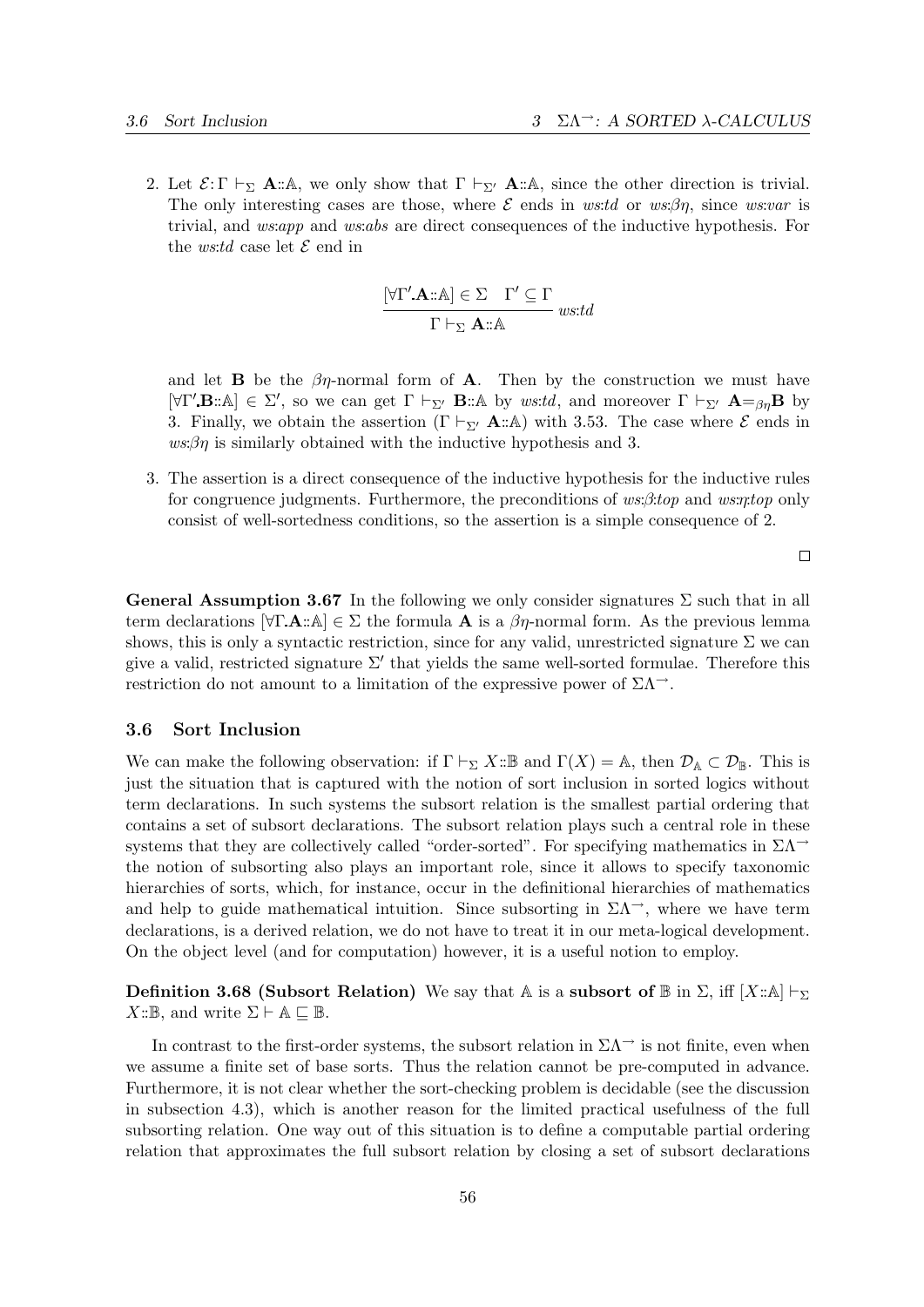under certain inductive principles that induce subsort relations on higher types from such for lower types.

For our approach it is only essential that the subsort declarations are correct, i.e. that  $[X:\mathbb{A}] \vdash_{\Sigma} X:\mathbb{B}$ , whenever  $\mathbb{A} \leq \mathbb{B}$  is a subsort declaration. Completeness, i.e. that the subsort relation defined from the declarations captures all semantical subset relation, only plays a role for the effectiveness of actual computational algorithms, since the term declaration mechanism assures completeness of the calculi, even if we chose an empty set of term declarations.

**Definition 3.69** Let R be a typed binary relation on sorts such that  $A \subseteq B$  whenever  $\mathcal{R}(\mathbb{A},\mathbb{B})$ , then we call  $\mathcal R$  an approximation of  $\subseteq$  in  $\Sigma$ .

We now identify special term declarations that we use to build a concrete approximation of  $\sqsubseteq$ .

Definition 3.70 (Subsort Declaration) We abbreviate term declarations of the form  $[\forall \Gamma (\lambda \overline{Y^k} Z) : \mathbb{C}]$  by  $[\mathbb{A} \leq \mathbb{B}]$ , and call them subsort declarations, iff

- 1.  $\mathfrak{r}^k(\mathbb{C}) = \mathbb{B}$ ,
- 2.  $\Gamma(Z) = \mathbb{A}$  or there is a number  $i \leq k$  such that  $Z = Y^i$  and  $\mathfrak{d}^i(\mathbb{C}) = \mathbb{A}$ .

We denote the set of subsort declarations in  $\Sigma$  by  $\mathcal{SD}(\Sigma)$ .

**Lemma 3.71** If  $[A \leq \mathbb{B}] \in \Sigma$ , then  $\Sigma \vdash A \sqsubseteq \mathbb{B}$ .

**Proof sketch:** Let  $[A \leq \mathbb{B}] := [\forall \Gamma \ (\lambda \overline{Y^k} Z) : \mathbb{C}] \in \Sigma$ ,  $\mathfrak{r}^k(\mathbb{C}) = \mathbb{B}$ , and  $\Gamma(Z) = \mathbb{A}$  or there is a number  $i \leq k$  such that  $Z = Y^i$  and  $\mathfrak{d}^i(\mathbb{C}) = \mathbb{A}$ . Furthermore, let  $\Gamma' = \Gamma$ ,  $\overline{[X^k:\mathfrak{d}^k(\mathbb{C})]}$ , then we have a  $\Sigma\Lambda$ <sup> $\rightarrow$ </sup>-derivation of the form

$$
\frac{\overline{\Gamma' \vdash_{\Sigma} (\lambda \overline{Y^k}.Z) :: \mathbb{C}}^{wstd}}{\Gamma' \vdash_{\Sigma} (\lambda \overline{Y^k}.Z) \overline{X^k} :: \mathfrak{r}^k(\mathbb{C})}^{wstd} wsign^k} \text{ w} \text{m} \text{m} \text{m} \text{m}
$$

where  $\Gamma'(Z) = \Gamma(Z) = \mathbb{A}$  or there is a number  $i \leq k$  such that  $\Gamma'(Z) = \Gamma'(X^i) = \mathfrak{d}^i(\mathbb{C}) = \mathbb{A}$ . This yields the assertion.  $\Box$ 

**Definition 3.72 (Sort Inclusion)** Let  $\mathcal{R}$  be an approximation of  $\subseteq$ , then the following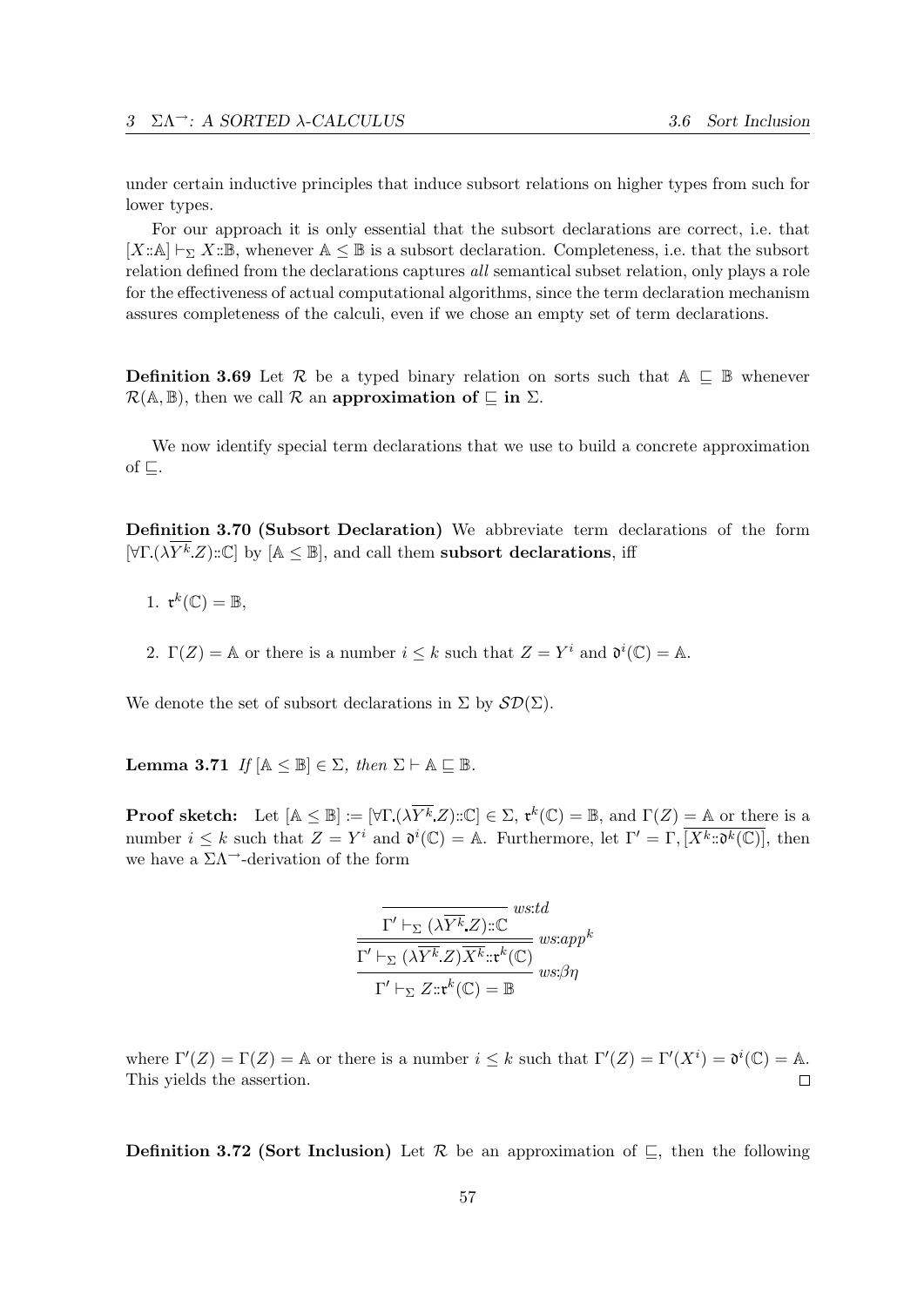inference system is called the  $\Sigma\Lambda^{\rightarrow}$  subsort inference system for  $\mathcal R$ 

 $\mathcal{R}(\mathbb{A}, \mathbb{B}) \vdash_{sig} \Sigma$  $\Sigma \vdash A \leq_{\mathcal{R}} \mathbb{B}$  ior:start  $\vdash_{sig} \Sigma$  $\overline{\Sigma \vdash A \leq_{\mathcal{R}} A}$  ior:ref  $\vdash_{sig} \Sigma \quad \mathbb{A} \in \mathcal{BS}^f$  $\overline{\Sigma \vdash A \leq_{\mathcal{R}} \mathfrak{d}(A) \to \mathfrak{r}(A)}} \text{ *ior:nat* }$ 

$$
\frac{\Sigma \vdash A \leq_{\mathcal{R}} \mathbb{B} \quad \Sigma \vdash \mathbb{B} \leq_{\mathcal{R}} \mathbb{C}}{\Sigma \vdash A \leq_{\mathcal{R}} \mathbb{C} \quad \text{ior:trans}
$$
\n
$$
\frac{\Sigma \vdash A \leq_{\mathcal{R}} \mathbb{B}}{\Sigma \vdash \mathbb{C} \to A \leq_{\mathcal{R}} \mathbb{C} \to \mathbb{B} \quad \text{ior:cov}
$$

We call the relation  $\mathcal{R}^{\leq}$ , defined by  $\mathcal{R}^{\leq}(\mathbb{A}, \mathbb{B})$ , iff  $\Sigma \vdash \mathbb{A} \leq_{\mathcal{R}} \mathbb{B}$ , the **ordering relation for** R.

**Theorem 3.73** If R is an approximation of the subsort relation of  $\Sigma$ , then the relation  $\mathcal{R}^{\leq}$ is also an approximation. Moreover  $\mathcal{R}^{\leq}$  is a quasi-ordering.

**Proof:** We prove that  $[X:\mathbb{A}] \vdash_{\Sigma} X:\mathbb{B}$  by induction on the structure of  $\mathcal{D}: \Sigma \vdash \mathbb{A} \leq \mathbb{B}$ . We first consider the base cases. If  $D$  ends in *ior:start*, we obtain the assertion from the hypothesis, that  $R$  is an approximation, and the *ior:ref* case corresponds to the *ws:var* rule. For the *ior:nat* rule consider the following  $\Sigma\Lambda$ <sup> $\rightarrow$ </sup>-derivation,

$$
\frac{\boxed{[X::\mathbb{A}]\vdash_{\Sigma} X::\mathbb{A}} \quad \boxed{[Y::\mathfrak{d}(\mathbb{A})]\vdash_{\Sigma} Y::\mathfrak{d}(\mathbb{A})} \quad \text{we:var}}{\boxed{[X::\mathbb{A}],[Y::\mathfrak{d}(\mathbb{A})]\vdash_{\Sigma} XY::\mathfrak{r}(\mathbb{A})} \quad \text{we:app}} \quad \text{we:app}
$$
\n
$$
\frac{[X::\mathbb{A}]\vdash_{\Sigma} (\lambda Y_{\mathfrak{d}(\mathbb{A})}.XY): \mathfrak{d}(\mathbb{A}) \to \mathfrak{r}(\mathbb{A})} \quad \text{we:abs}
$$

which yields  $[X:\mathbb{A}] \vdash_{\Sigma} X:\mathfrak{d}(\mathbb{A}) \to \mathfrak{r}(\mathbb{A})$  by a single application of lemma 3.53.

For the inductive cases we see that the *ior:trans* rule can be recovered with the *ws:inst* rule

$$
\frac{\mathcal{A}}{[X::\mathbb{A}]\vdash_{\Sigma} X::\mathbb{B}} \quad \frac{\mathcal{B}}{[Y::\mathbb{B}]\vdash_{\Sigma} Y::\mathbb{C}}}{[X::\mathbb{A}]\vdash_{\Sigma} X::\mathbb{C}}\ wssinst
$$

For *ior:cov* let  $A: \Sigma \vdash A \leq_R \mathbb{B}$ , then by inductive hypothesis we have a  $\Sigma \Lambda$ <sup>-3</sup>-derivation  $\mathcal{A}'$ : [Z::A]  $\vdash_{\Sigma} Z$ ::B. Furthermore, we have

$$
\frac{[X:\mathbb{C}\to\mathbb{A}]\vdash_{\Sigma} X:\mathbb{C}\to\mathbb{A}}{[Y:\mathbb{C}]\vdash_{\Sigma} Y:\mathbb{C}}\xrightarrow{ws:var}\frac{ws:var}{[Y:\mathbb{C}]\vdash_{\Sigma} Y:\mathbb{C}}\xrightarrow{ws:var}{ws:app}
$$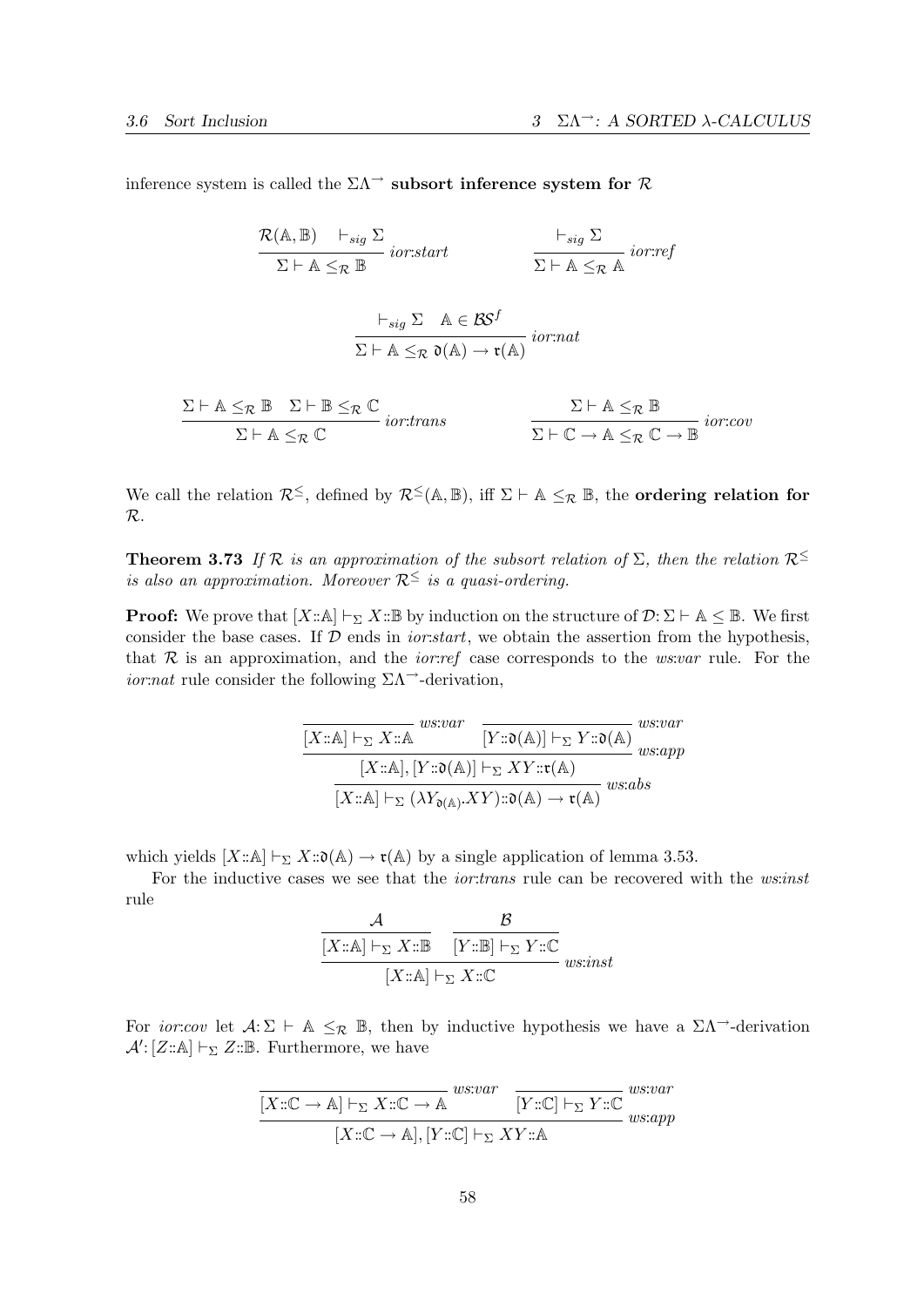and thus

$$
\frac{\mathcal{A}'}{[X::\mathbb{C}\rightarrow\mathbb{A}], [Y::\mathbb{C}] \vdash_{\Sigma} XY::\mathbb{A}} \frac{\mathcal{A}'}{[Z::\mathbb{A}] \vdash_{\Sigma} Z::\mathbb{B}}}{[X::\mathbb{C}\rightarrow\mathbb{A}], [Y::\mathbb{C}] \vdash_{\Sigma} XY::\mathbb{B}} \text{uss:inst
$$

$$
\frac{[X::\mathbb{A}\rightarrow\mathbb{C}] \vdash_{\Sigma} (\lambda Y_{\mathbb{C}}.XY::\mathbb{C}\rightarrow\mathbb{B}} \text{ws:abs}
$$

Just as above we can conclude  $[X:\mathbb{A} \to \mathbb{C}] \vdash_{\Sigma} X:\mathbb{C} \to \mathbb{B}$  with lemma 3.53. The claim that  $\mathcal{R}^{\leq}$  is a quasi-ordering is an obvious consequence of the admissibility of *ior:trans*.  $\Box$ 

Notation 3.74 As a consequence of the previous theorem semantic subsort relation is a partial ordering and closed under *ior:cov* and *ior:nat*, since it also is an approximation of  $\Box$ . We have seen in 3.71 the set of subsort declarations for an approximation of  $\subseteq$ . Thus the relation given by the judgment  $\Sigma \vdash A \leq_{S\mathcal{D}(\Sigma)} \mathbb{B}$  is an approximation of  $\sqsubseteq$ , which we simply denote by  $\Sigma \vdash A \leq \mathbb{B}$ .

Definition 3.75 (Weakening) Let  $\mathcal R$  be an approximation of the subsort relation in  $\Sigma$ , then the following inference rule is called the **weakening rule for**  $\mathcal{R}$ :

$$
\frac{\Gamma \vdash_{\Sigma} A::\mathbb{A} \quad \Sigma \vdash \mathbb{A} \leq_{\mathcal{R}} \mathbb{B}}{\Gamma \vdash_{\Sigma} A::\mathbb{B}} \ ws: weaken(\mathcal{R})
$$

As above we denote the inference rule  $ws:weaken(\mathcal{SD}(\Sigma))$  just by  $ws:weaken$ .

**Lemma 3.76** Let R be an approximation of the subsort relation in  $\Sigma$ , then

- 1. ws:weaken( $\mathcal{R}$ ) is admissible in  $\Sigma \Lambda^{-1}$ .
- 2. A formula **A** is well-sorted, iff the set  $S(A)$  of sorts of **A** is a nonempty upper segment for  $\mathcal{R}^{\leq}$ .

**Proof:** By *ws:inst* and *ws:weaken* $(\mathcal{R})$  and the relevant definitions.

**Theorem 3.77** Let R be an approximation of the subsort relation in  $\Sigma$ , then A Rdom B whenever  $\Sigma \vdash A \leq_{\mathcal{R}} \mathbb{B}$ . In particular, we have  $\tau(A) = \tau(\mathbb{B})$ .

**Proof:** By theorem 3.73 we have  $[X:\mathbb{A}] \vdash_{\Sigma} X:\mathbb{B}$ , but we also have  $[X:\mathbb{A}] \vdash_{\Sigma} X:\mathbb{A}$  by ws:var, therefore  $A$  **Rdom**  $B$  by 3.56.  $\Box$ 

**Remark 3.78** As a consequence the sets  $\mathcal{S}_{\alpha}$  are mutually incomparable, i.e. if  $\mathbb{A} \in \mathcal{S}_{\alpha}$ ,  $\mathbb{B} \in \mathcal{S}_{\beta}$ , and  $\alpha \neq \beta$ , then we can never have  $\Gamma \vdash_{\Sigma} \mathbb{A} \sqsubseteq \mathbb{B}$ . The most important consequence of this is that we can only have finite ascending and descending chains of sorts with respect to  $\sqsubseteq$ .

 $\Box$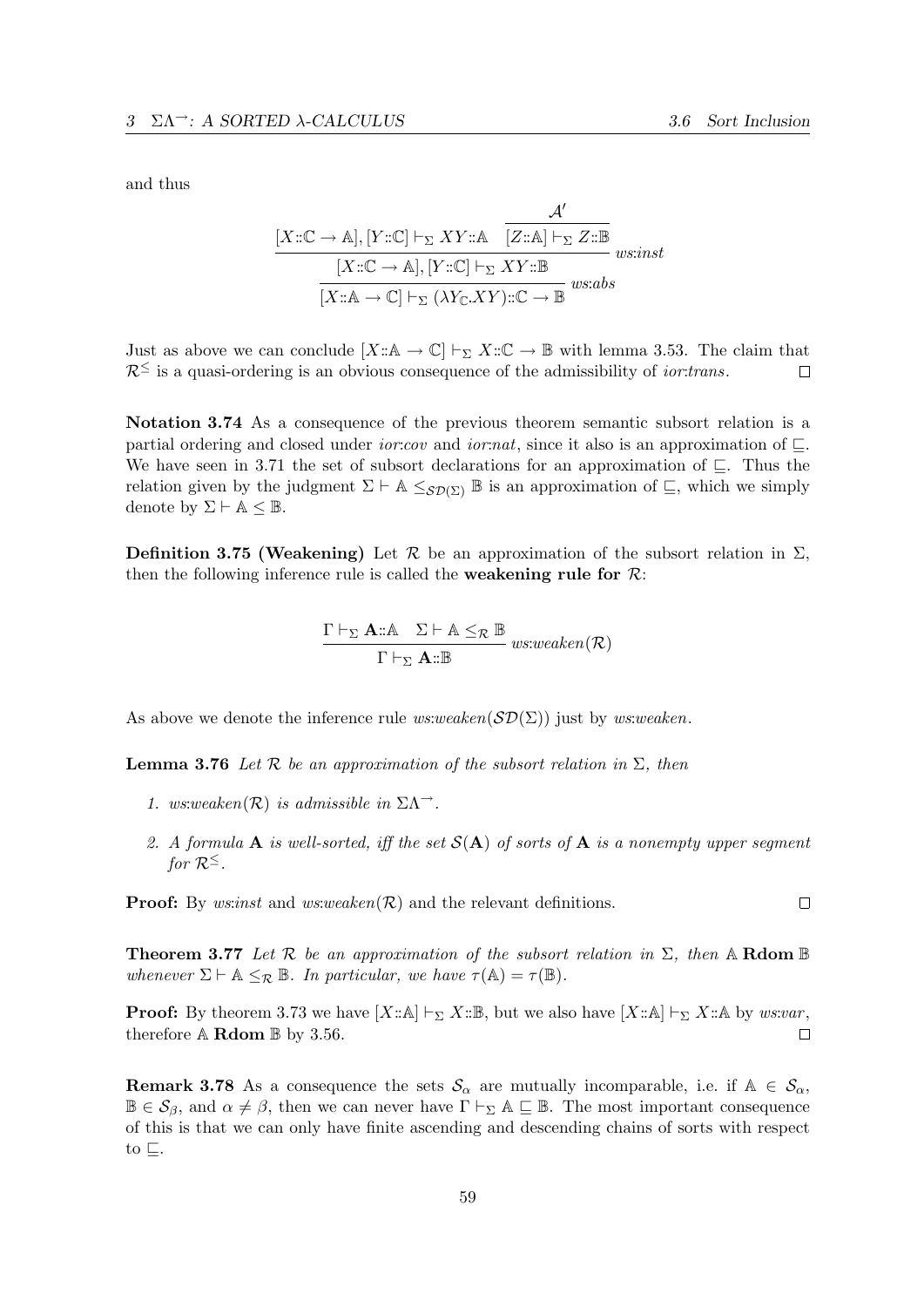General Assumption 3.79 Let  $\Sigma$  be a sorted higher-order signature, and let  $\sim$  be the equivalence relation induced by  $\leq_{\Sigma}$ , that is,  $\Sigma \vdash A \sim \mathbb{B}$ , iff  $\Sigma \vdash A \subseteq \mathbb{B}$  and  $\Sigma \vdash \mathbb{B} \subseteq A$ . Observe that for  $\Sigma \vdash A \sim \mathbb{B}$  we can derive  $\Gamma \vdash_{\Sigma} \mathbf{A} : A$  whenever we can derive  $\Gamma \vdash_{\Sigma} \mathbf{A} : \mathbb{B}$  by application of the ws:weaken inference rule.

If we pass to the quotient signature  $\Sigma'$  with respect to  $\sim$ , that is, for any equivalence class in  $S$  we pick a representative and replace sorts by their representative, then we get a signature  $\Sigma'$ , where  $\sqsubseteq'$  is a partial ordering, which entails that ∼' is trivial. Furthermore,  $\Sigma'$ is valid whenever  $\Sigma$  is, since the inference system for valid signatures is only concerned about sorts in term declarations respecting function domains, and we have  $A$  Rdom  $B$  whenever  $\mathbb{A} \sim \mathbb{B}$  by 3.77

If we always take care to pick a representative of maximal length, then we can never have  $\mathfrak{d}(\mathbb{C}) \to \mathfrak{r}(\mathbb{C}) \sqsubset \mathbb{C}$  for any base sort  $\mathbb{C} \in \mathcal{BS}^f$ , since we always have the converse by *ior:nat*. Thus we can assume that  $\subseteq$  is a partial ordering with  $\mathbb{C} \subset \mathfrak{d}(\mathbb{C}) \to \mathfrak{r}(\mathbb{C})$  for all functional base sorts  $\mathbb{C} \in \mathcal{BS}^f$ . While we will not need this assumption in the following, other signatures would in some sense be redundant and thus non-optimal in practice.

Remark 3.80 (Contravariance and Function Restriction) In our sort system the rule for contravariance in the domain sort

$$
\frac{\Sigma \vdash A \leq \mathbb{B}}{\Sigma \vdash \mathbb{B} \to \mathbb{C} \leq A \to \mathbb{C}} \; \mathit{iord:contra}
$$

which corresponds to function restriction cannot be admissible, since it contradicts 3.77. This defect in symmetry is intended, since we want functions to have unique supporting sorts (cf. 3.61). The natural notion of semantics for Church-style λ-calculi for mathematics with covariance seems to be a total function semantics, where a declaration of the form  $[f:\mathbb{A}\to\mathbb{B}]$ has the intended semantics that the denotation of  $f$  is a total (on some predefined universe) function that, when restricted to some subdomain  $\mathcal{D}_A$ , yields values in the subset  $\mathcal{D}_B$  of the universe. While this is a reasonable semantics for many applications (even the  $\eta$ -rule can be given a reasonable semantics), it is not the one intended in this thesis. For  $\lambda$ -calculi with contravariance see [NQ92, KP93]. In our system we do not have to treat function restriction as a built-in implicit notion, since we can make it explicit: for any formula A of function sort A, the function  $\mathcal{I}_{\varphi}(\lambda X_{\mathbb{B}}.\mathbf{A} X)$  is the restriction of  $\mathcal{I}_{\varphi}(\mathbf{A})$  to the subset  $\mathcal{D}_{\mathbb{B}} \subseteq \mathcal{D}_{\mathfrak{d}(\mathbb{A})}$ , if  $\mathbb{B}$  is a subsort of  $\mathfrak{d}(\mathbb{A})$ .

Remark 3.81 (Top Sort) In contrast to many other expositions of sorted logics we do not require the existence of a maximal sort (usually called top sort), since this concept does not mix well with  $\lambda$ -calculi that respect function domains. Even if we postulate a top sort  $\mathbb A$  for each base type  $\alpha$ , then the function types do not have maximal sorts. Consider for instance, the sorts  $A \rightarrow A$  and  $B \rightarrow A$  that are incomparable for any other sort B of type  $\alpha$ . For  $\lambda$ -calculi with contravariance the concept of a top sort  $\top$  is no problem, if it is accompanied by a least sort  $\bot$ , as then the sorts  $\bot \to \top$  and  $\top \to \bot$  are the top and least sorts of functional type.

**Remark 3.82** Considering the semantics for  $\Sigma\Lambda^{\rightarrow}$ , we see that a more general version of the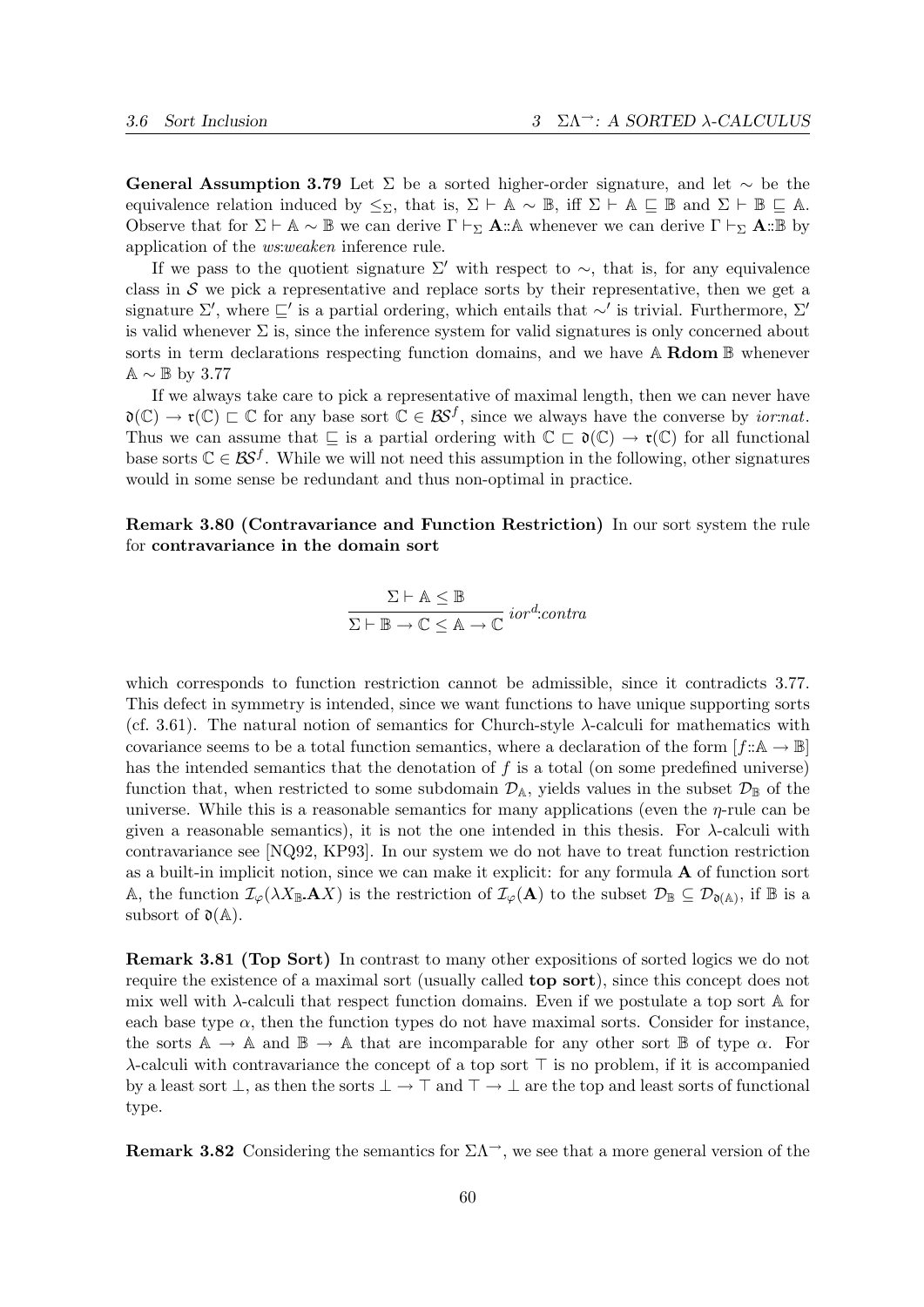ior:cov inference rule

$$
\frac{\Sigma \vdash \mathfrak{d}(\mathbb{A}) = \mathfrak{d}(\mathbb{B}) \quad \Sigma \vdash \mathfrak{r}(\mathbb{A}) \leq \mathfrak{r}(\mathbb{B})}{\Sigma \vdash \mathbb{A} \leq \mathbb{B}} \; \mathit{ior:cov'}
$$

would not be correct. Let  $\mathcal{D}_A$  and  $\mathcal{D}_B$  be the classes of surjective functions in  $\mathcal{F}(\mathcal{D}_{\mathfrak{d}(A)};\mathcal{D}_{\mathfrak{r}(A)})$ and  $\mathcal{F}(\mathcal{D}_{\mathfrak{d}(\mathbb{B})};\mathcal{D}_{\mathfrak{r}(\mathbb{B})})$ . If  $\Sigma \vdash \mathfrak{r}(\mathbb{A}) \leq \mathfrak{r}(\mathbb{B})$ , then  $\mathcal{D}_{\mathfrak{r}(\mathbb{A})} \subset \mathcal{D}_{\mathfrak{r}(\mathbb{B})}$  in any  $\Sigma$ -structure  $(\mathcal{D},\mathbb{Q},\mathcal{I})$ but functions from  $\mathcal{D}_A$  would in general not be surjective in the larger codomain  $\mathcal{D}_{r(B)}$  and therefore not in  $\mathcal{D}_{\mathbb{B}}$ . For similar reasons an inference rule like

$$
\frac{\mathbb{F} \leq \mathbb{G}}{\mathfrak{r}(\mathbb{F}) \leq \mathfrak{r}(\mathbb{G})} i\text{or:} nat^{-1}
$$

cannot be correct. Let  $\mathcal{D}_A := \{a\}, \mathcal{D}_B := \{b, d\}, \mathcal{D}_C := \{b, c\}, \mathfrak{r}(F) = \mathbb{B}, \mathfrak{d}(F) = \mathbb{A}, \text{ and}$  $\mathbb{G} := \mathbb{A} \to \mathbb{C}$ . Then the definitions  $\mathcal{D}_{\mathbb{F}} := \{ \{(a, c)\}\}\$ and  $\mathcal{D}_{\mathbb{G}} := \{ \{(a, b)\}, \{(a, c)\}\}\$  satisfy the preconditions ( $\mathcal{D}_{\mathbb{F}} \subseteq \mathcal{D}_{\mathbb{G}}$ ), but clearly we do not have  $\mathcal{D}_{\mathbb{A}} \subseteq \mathcal{D}_{\mathbb{B}}$ .

**Definition 3.83** A signature  $\Sigma$  is called **regular**, iff each well-sorted formula has a unique least sort with respect to  $\leq_{\Sigma}$ . In regular signatures we denote the **unique least sort of A** by  $\mu \mathcal{S}_{\Sigma}(\mathbf{A})$ .

Remark 3.84 Regular signatures are very desirable for practical purposes, since they allows to label terms **A** only with the sort  $\mu S_{\Sigma}(\mathbf{A})$ , instead of  $S_{\Sigma}(\mathbf{A})$ , which is a – in general rather large – set of sorts. It will turn out that regularity is also a precondition for our pre-unification algorithm. Unfortunately, it will also turn out that the regularity is an undecidable property for signatures in general (cf. 4.60). In  $\lambda$ -calculi with intersection sorts (see the discussion in 3.6) signatures would be trivially regular. However, in such systems the problem whether for any given sort A there is a closed formula **A** with  $\Gamma \vdash_{\Sigma} A : A$  is often undecidable.

**Example 3.85** Let  $\Sigma := \{ [a : \mathbb{A}], [a : \mathbb{B}], [\mathbb{A} \leq \mathbb{C}], [\mathbb{B} \leq \mathbb{C}] \}$  be a valid signature, then  $\mu \mathcal{S}_{\Sigma}(a) =$  $\{\mathbb{A}, \mathbb{B}\},$  and therefore  $\Sigma$  is not regular.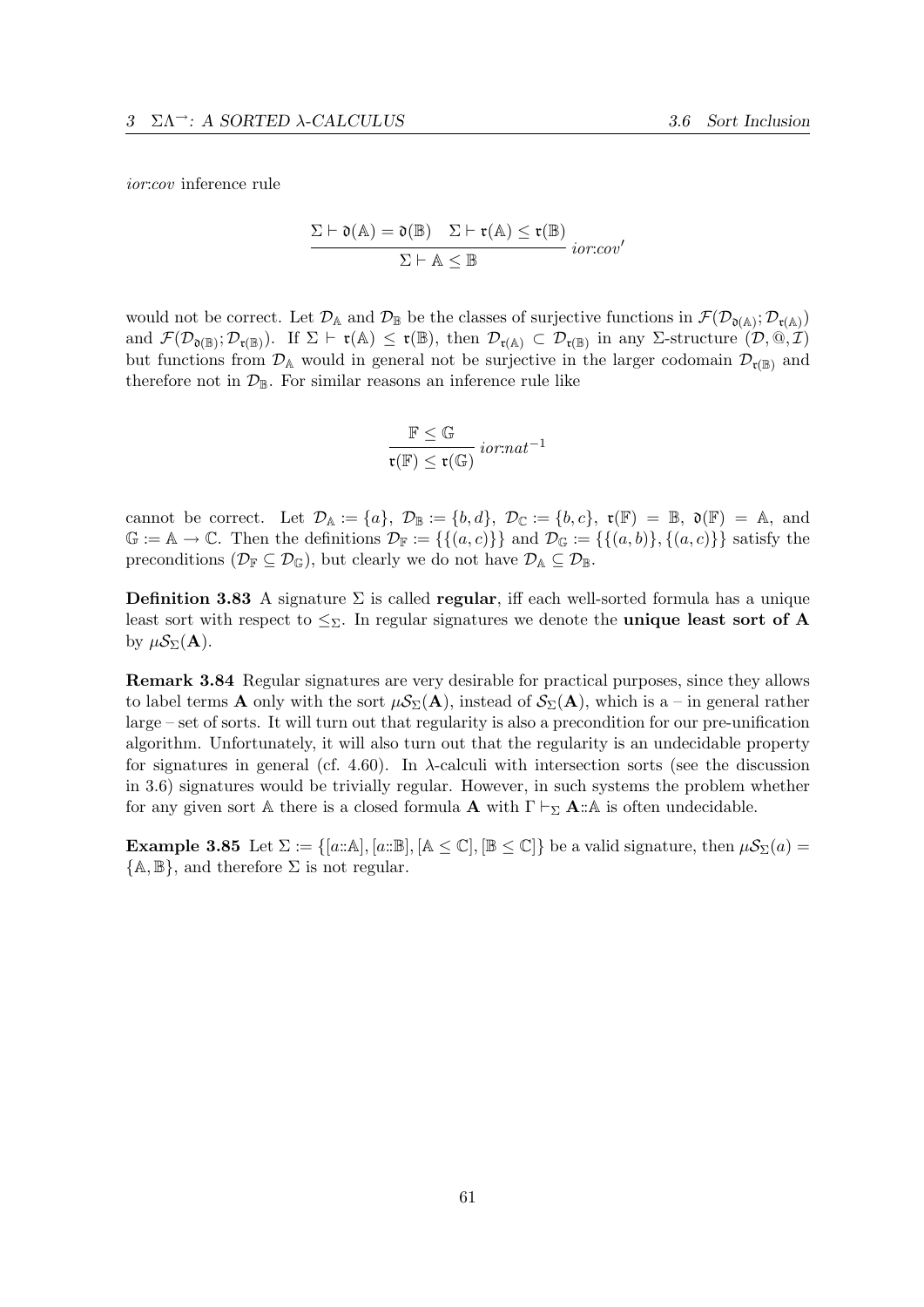## 4 Computational Aspects  $\Sigma\Lambda$ <sup>→</sup>

In this section we investigate computational properties and algorithms for the judgments defined in section 5 and take a look at the  $\Sigma$ -unification and  $\Sigma$ -matching problems respectively. The algorithms will be central inference procedures for the resolution calculus presented in section 6. Building upon the notion of general binding we give a set of transformations for general Σ-unification and pre-Σ-unification, which will be shown correct and complete based on methods from [Sny91].

Unfortunately, many of the discussed problems will turn out to be undecidable, and we will have to take special precautions in our attempts to mechanize  $\Sigma\Lambda^{-}$ . There are two sources of undecidability in  $\Sigma\Lambda^{\rightarrow}$ , namely

- term declarations (regularity and Σ-unification are undecidable even for the first-order fragment [SS89]).
- $\beta\eta$ -equality (unsorted unification for second-order  $\lambda$ -calculi is undecidable [?, ?, Gol81, Far91a])

However, we conjecture that the undecidability problem is mainly a theoretical one, since the class of formulae, where undecidability occurs will not appear in most practical theorem proving applications. In particular, if  $\Sigma\Lambda$ <sup>→</sup> is used as a language for mathematical problem specification, the complexity of term declarations is not a source of undecidability, since the term declaration mechanism is mainly used to code taxonomic hierarchies, where the declaration formulae are members of subclasses (e.g. higher-order patterns), where  $\Sigma$ -unification is decidable.

## 4.1 Structure Theorem

The key tool for the investigation of well-sorted formulae is the structure theorem, which we are about to prove. The principal difficulty of  $\Sigma\Lambda$ <sup> $\rightarrow$ </sup> is that the property of well-sortedness is highly non-structural, which makes the classical deduction methods, such as unification, that analyze the structure of formulae difficult. The structure theorem recovers structural properties of well-sorted formulae by linking the sort information (the existence of certain term declarations) with structural information about normal forms.

Definition 4.1 (Semi-Structural  $\Sigma\Lambda^{\rightarrow}$ -Derivation) We call a  $\Sigma\Lambda^{\rightarrow}$ -derivation  $\mathcal{A}: \Gamma \vdash_{\Sigma}$ A::  $A$  in semi-structural form, iff  $A$  is of the form

$$
\frac{\mathcal{H}}{\Gamma,\Xi^l\vdash_{\Sigma}\mathbf{H}\mathbf{H}\mathbf{B}\quad\Gamma,\Xi^l\vdash_{\Sigma}\mathbf{D}^i\mathbf{B}^i(\mathbb{B})}\n\frac{\Gamma,\Xi^l\vdash_{\Sigma}\mathbf{D}^i\mathbf{B}^i(\mathbb{B})}{\Gamma\vdash_{\Sigma}\lambda\overline{X^l}\mathbf{H}\overline{\mathbf{D}^m}\mathbf{H}\mathbf{B}^m\mathbf{B}}\n\quad \text{we:}\n\text{where}\n\frac{\Gamma,\Xi^l\vdash_{\Sigma}\mathbf{H}\overline{\mathbf{D}^m}\mathbf{H}\mathbf{B}^m}{\Gamma\vdash_{\Sigma}\lambda\overline{X^l}\mathbf{H}\overline{\mathbf{D}^m}\mathbf{B}^m\mathbf{B}^n}\n\quad \text{we:}\n\frac{\mathcal{A}^l}{\Gamma\vdash_{\Sigma}\mathbf{A}\mathbf{B}^n\quad\Gamma\vdash_{\Sigma}\lambda\overline{X^l}\mathbf{H}\overline{\mathbf{D}^m}\mathbf{B}^m\mathbf{B}^n}\n\text{ we:}\n\frac{\partial\mathcal{A}^l}{\partial\mathcal{A}^l}\n\frac{\Gamma\vdash_{\Sigma}\lambda\overline{X^l}\mathbf{H}\overline{\mathbf{D}^m}\mathbf{B}^m}{\Gamma\vdash_{\Sigma}\mathbf{A}\mathbf{B}^n\mathbf{B}^n}\n\frac{\partial\mathcal{A}^l}{\partial\mathcal{A}^l}\n\frac{\partial\mathcal{A}^l}{\partial\mathcal{A}^l}\n\frac{\partial\mathcal{A}^l}{\partial\mathcal{A}^l}\n\frac{\partial\mathcal{A}^l}{\partial\mathcal{A}^l}\n\frac{\partial\mathcal{A}^l}{\partial\mathcal{A}^l}\n\frac{\partial\mathcal{A}^l}{\partial\mathcal{A}^l}\n\frac{\partial\mathcal{A}^l}{\partial\mathcal{A}^l}\n\frac{\partial\mathcal{A}^l}{\partial\mathcal{A}^l}\n\frac{\partial\mathcal{A}^l}{\partial\mathcal{A}^l}\n\frac{\partial\mathcal{A}^l}{\partial\mathcal{A}^l}\n\frac{\partial\mathcal{A}^l}{\partial\mathcal{A}^l}\n\frac{\partial\mathcal{A}
$$

 $\Gamma \vdash_{\Sigma} \mathbf{A} :: \mathbb{A}$ 

where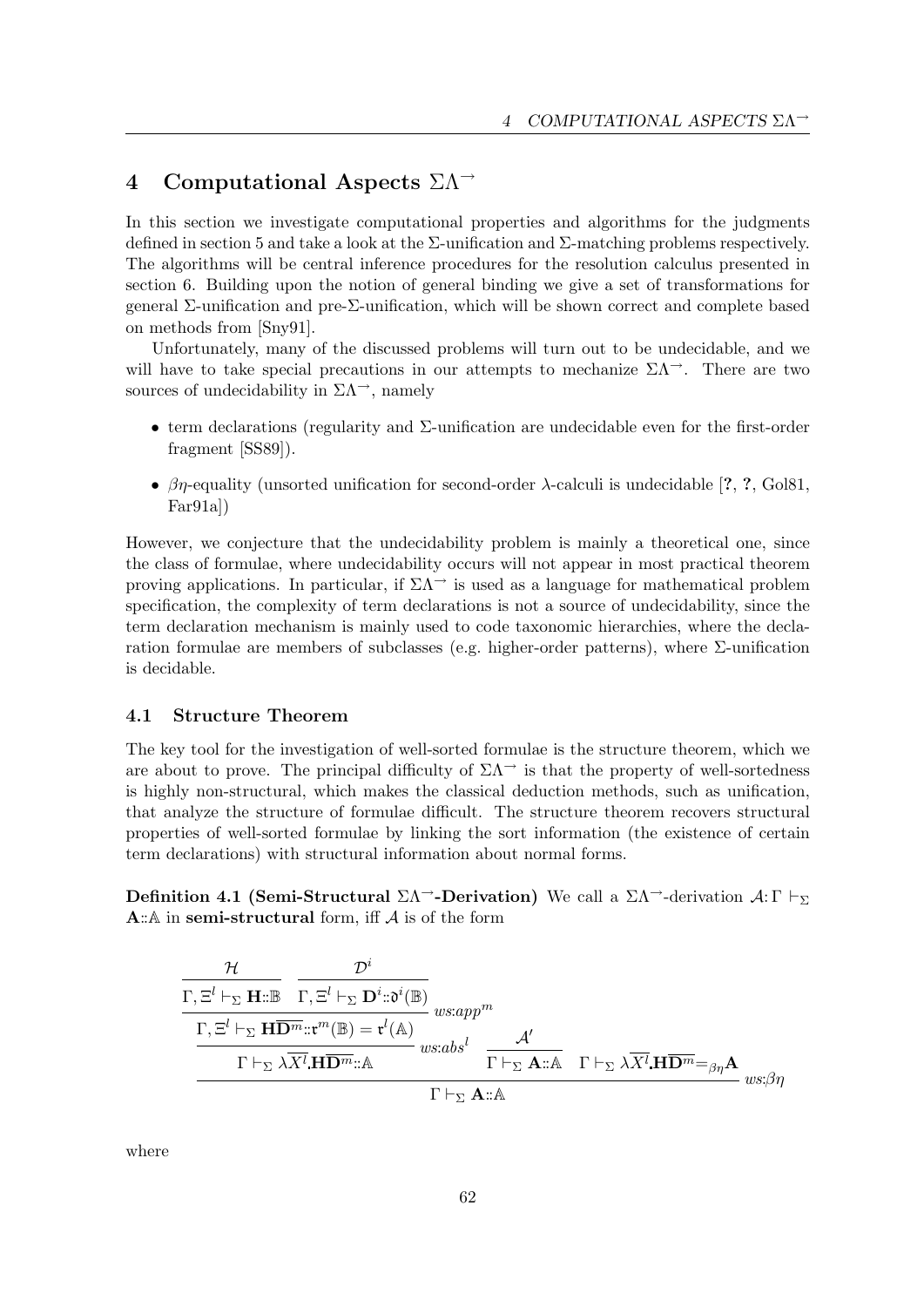- 1.  $l = \ln(\mathbb{A}), m = l + \ln(\tau(\mathbb{B})) \ln(\tau(\mathbb{A})) > 0,$
- 2.  $\Xi^j$  is the variable context  $[X^1::\mathfrak{d}(\mathbb{A})], \ldots, [X^j::\mathfrak{d}^l(\mathbb{A})],$
- 3. the subderivations  $\mathcal{D}^i: \Xi^l, \Gamma \vdash_{\Sigma} \mathbf{D}^i: \mathfrak{d}^i(\mathbb{B})$  are also semi-structural,
- 4. one of the following holds for the  $\Sigma \Lambda$ <sup>-3</sup>-derivation  $\mathcal{H}:\Gamma, \Xi^l \vdash_{\Sigma} \mathbf{H} : \mathbb{B}:$ 
	- (a) **H** is a variable with  $\Gamma$ ,  $\Xi^l(H) = \mathbb{B}$ , and H consists of a single ws:var step. Note that  $\mathbf{H} = \textbf{head}(\mathbf{A}), \text{ since } \Xi^l, \Gamma \vdash_{\Sigma} \lambda \overline{X^l} \mathbf{H} \overline{\mathbf{D}^m} =_{\beta\eta} \mathbf{A}.$
	- (b)  $\mathbf{H} = \theta(\mathbf{B})$  for some term declaration  $[\forall \Delta \mathbf{B} : \mathbb{B}] \in \Sigma$  and some substitution  $\theta$ , and  $H$  is a ΣΛ<sup>→</sup>-derivation of the form

$$
\frac{\begin{aligned}\n[\forall \Delta' \mathbf{B} : \mathbb{B}] &\in \Sigma \\
\hline\n\Delta \vdash_{\Sigma} \mathbf{B} : \mathbb{B} \quad \text{wstd} &\overline{\Gamma, \Xi^l \vdash_{\Sigma} \theta : \Delta} \\
\hline\n\Gamma, \Xi^l \vdash_{\Sigma} \theta(\mathbf{B}) : \mathbb{B} \quad \text{wsinat}\n\end{aligned}
$$

where the subderivations  $\mathcal{E}^i$  of  $\mathcal{E}: \Gamma, \Xi^l \vdash_{\Sigma} \theta : \Delta$  are again semi-structural. In this case  $\Xi^l, \Gamma \vdash_{\Sigma} \lambda \overline{X^l} \mathbf{H} \overline{\mathbf{D}^m} =_{\beta\eta} \mathbf{A}$  entails that we have the following three cases for the head of **B**: head(**B**) = head(**A**), or head(**B**) = j, or head(**B**)  $\in$  **Dom**( $\Delta$ ).

The subderivations  $\mathcal{D}^i$  and  $\mathcal{E}^i$  are called the **principal subderivations** of A.

Note that the subderivation  $A'$  is not itself semi-structural, and can in general not be assumed to be. This is however not important to the results below, since we always reason about the semi-structural parts of derivations and in particular about the principal subderivations.

If  $\mathbf{A} = \mathbf{H} \overline{\mathbf{D}^s}$ , where  $s = m - l = \ln(\tau(\mathbb{B})) - \ln(\tau(\mathbb{A})) \geq 0$ , then A is of the form<sup>11</sup>

$$
\frac{\mathcal{H}}{\Gamma \vdash_{\Sigma} \mathbf{H}::\mathbb{B}} \frac{\mathcal{D}^i}{\Gamma \vdash_{\Sigma} \mathbf{D}^i::\mathfrak{d}^i(\mathbb{B})} \text{ w} \text{ s}:app^s}{\frac{\Gamma \vdash_{\Sigma} \mathbf{H} \overline{\mathbf{D}^s::\mathfrak{r}}^s(\mathbb{B}) *}{\Gamma \vdash_{\Sigma} \mathbf{H} \overline{\mathbf{D}^s} \overline{X^l}::\mathfrak{r}^m(\mathbb{B}) = \mathfrak{r}^l(\mathbb{A})} \text{ w} \text{ s}:app^l}{\frac{\Gamma \vdash_{\Sigma} \lambda \overline{X^l}.\mathbf{H} \overline{\mathbf{D}^s} \overline{X^l}::\mathbb{A}}{\Gamma \vdash_{\Sigma} \lambda \overline{X^l}.\mathbf{H} \overline{\mathbf{D}^s} \overline{X^l} = \eta \mathbf{H} \overline{\mathbf{D}^s}} \text{ w} \text{ s}:ab \text{ s}^l}
$$
\n
$$
\frac{\Gamma \vdash_{\Sigma} \mathbf{H} \overline{\mathbf{D}^s}::\mathbb{A}}{\Gamma \vdash_{\Sigma} \mathbf{H} \overline{\mathbf{D}^s}::\mathbb{A}} \text{ w} \text{ s}:b \eta}
$$

Clearly this  $\Sigma \Lambda^{-}$ -derivation is redundant, since in this case  $\mathfrak{r}^s(\mathbb{B}) = \mathbb{A}$ , and thus the judgment  $\Gamma \vdash_{\Sigma} \mathbf{H} \overline{\mathbf{D}^s}$ ::A is derived twice in A. Thus we can shorten it to the  $\Sigma \Lambda$ <sup>-3</sup>-derivation

$$
\frac{\mathcal{H}}{\frac{\Gamma\vdash_\Sigma\mathbf{H}:\mathbb{B}}{\Gamma\vdash_\Sigma\mathbf{D}^i:\mathfrak{d}^i(\mathbb{B})}}\frac{\mathcal{D}^i}{w:app^s}
$$

$$
\frac{\Gamma\vdash_\Sigma\mathbf{H}\overline{\mathbf{D}^s}::\mathfrak{r}^s(\mathbb{B})}{w:app^s}
$$

 $11$ We have abbreviated some subderivations by  $*$ , in order to conserve space.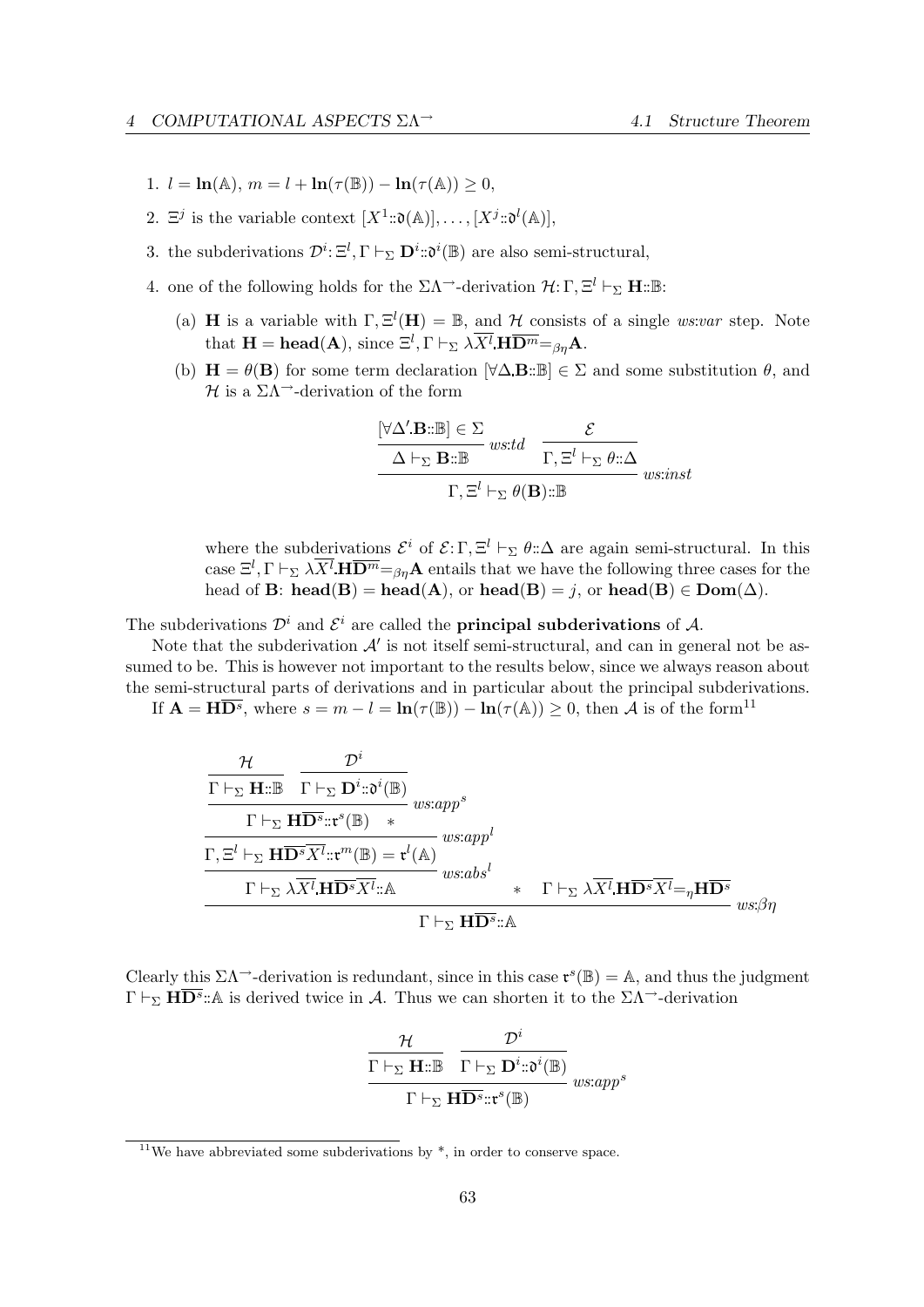We call  $\Sigma\Lambda$ <sup>--</sup>derivations of this form in **restricted semi-structural form**. Note that  $\Sigma\Lambda$ <sup>-</sup>-derivations in restricted semi-structural form can always be trivially extended to such in semi-structural form.

**Theorem 4.2 (Structure Theorem)** If  $\Gamma \vdash_{\Sigma} A : A$ , then there is a semi-structural  $\sum \Lambda \rightarrow$ derivation of  $\Gamma \vdash_{\Sigma} A : A$ .

**Proof sketch:** The course of the proof (which will take up the rest of this subsection) will be to define a relation  $\mathcal{R}$ , which captures the content of the structure theorem, and a relation  $\mathcal{L}R$ , that transports the structure information from the base sorts to the arrow sorts. These relations coincide on the base sorts, and we show in 4.10 that  $\mathcal{LR} \subseteq \mathcal{SR}$  and in 4.11 that all well-sorted formulae are in  $\mathcal{R}$ , which together entail the assertion of the structure theorem.  $\Box$ 

**Definition 4.3 (Structure Relation)** Let **A** be a well-sorted formula with  $\Gamma \vdash_{\Sigma} \mathbf{A} : \mathbb{A}$ , then  $\Gamma \vdash_{\Sigma} \mathcal{R}(A; A)$  (we say the **structure relation**  $\mathcal{R}$  holds on A and A), iff there is a semistructural  $\Sigma \Lambda$ <sup>-</sup>-derivation of  $\mathcal{A}: \Gamma \vdash_{\Sigma} \mathbf{A}$ ::A. Similarly we define the **restricted structure** relation RSR by the existence of a  $\Sigma\Lambda$ <sup>--</sup>-derivation in restricted semi-structural form. Note that RSR is a sub-relation of SR, since  $\Sigma\Lambda$ <sup>-</sup>-derivations in restricted semi-structural form can always be extended to such in semi-structural form. For a substitution  $\sigma$  with  $\Gamma \vdash_{\Sigma} \sigma : \Delta$ we write  $\Gamma \vdash_{\Sigma} \mathcal{R}(\sigma; \Delta)$ , iff for all  $X \in \text{Dom}(\sigma)$  we have  $\Gamma \vdash_{\Sigma} \mathcal{R}(\sigma(X); \Delta(X))$ .

Note that SR as well as RSR are monotonic, i.e.  $\Gamma \vdash_{\Sigma} S\mathcal{R}(\mathbf{A}; \mathbb{A})$ , if  $\Delta \vdash_{\Sigma} S\mathcal{R}(\mathbf{A}; \mathbb{A})$  and  $Δ ⊆ Γ.$ 

We now prove some technical lemmata, which we need in the proofs later on.

**Lemma 4.4** Let  $\Gamma \vdash_{\Sigma} \mathbf{A} =_{\beta n} \mathbf{B}$ , then  $\Gamma \vdash_{\Sigma} \mathcal{S} \mathcal{R}(\mathbf{B}; \mathbb{A})$  iff  $\Gamma \vdash_{\Sigma} \mathcal{S} \mathcal{R}(\mathbf{A}; \mathbb{A})$ .

**Proof:** Let  $\Gamma \vdash_{\Sigma} \mathcal{S}R(\mathbf{A}; \mathbb{A})$ , so we have a semi-structural  $\Sigma \Lambda^{-}$ -derivation of the form

$$
\frac{\mathcal{D}}{\Gamma \vdash_{\Sigma} \lambda \overline{X^{l}}.\mathbf{H} \overline{\mathbf{D}^{m}}::\mathbb{A}} \quad \frac{\mathcal{A}'}{\Gamma \vdash_{\Sigma} \mathbf{A}::\mathbb{A}} \quad \frac{\mathcal{C}}{\Gamma \vdash_{\Sigma} \lambda \overline{X^{l}}.\mathbf{H} \overline{\mathbf{D}^{m}} =_{\beta\eta} \mathbf{A}} \quad \text{us:} \beta\eta
$$

Let  $\mathcal{C}' : \Gamma \vdash_{\Sigma} \mathbf{A} =_{\beta\eta} \mathbf{B}$ , then we can obtain a  $\Sigma \Lambda^{-1}$ -derivation  $\mathcal{C}'' : \Gamma \vdash_{\Sigma} \lambda \overline{X^l} \mathbf{H} \overline{\mathbf{D}^m} =_{\beta\eta} \mathbf{B}$  with ms:trans. Moreover, by 3.53 there is a  $\Sigma\Lambda$ <sup>-3</sup>-derivation  $\mathcal{A}''$ : Γ  $\vdash_{\Sigma}$  **B**:: A, thus

$$
\frac{\mathcal{D}}{\Gamma \vdash_{\Sigma} \lambda \overline{X^{l}} \mathbf{H} \overline{\mathbf{D}^{m}} : \mathbb{A}} \quad \frac{\mathcal{A}''}{\Gamma \vdash_{\Sigma} \mathbf{B} : \mathbb{A}} \quad \frac{\mathcal{C}''}{\Gamma \vdash_{\Sigma} \lambda \overline{X^{l}} \mathbf{H} \overline{\mathbf{D}^{m}} =_{\beta \eta} \mathbf{B}}}{\Gamma \vdash_{\Sigma} \mathbf{B} : \mathbb{A}} \quad \text{us: } \beta \eta
$$

is a semi-structural  $\Sigma\Lambda$ <sup>-3</sup>-derivation that verifies the claim.

**Lemma 4.5** If  $\Gamma \vdash_{\Sigma} \mathcal{R} \mathcal{R}(\mathbf{A}; \mathbb{A})$  and  $\Gamma' \vdash_{\Sigma} \mathcal{S} \mathcal{R}(\mathbf{C}; \mathfrak{d}(\mathbb{A}))$  with  $\Gamma || \Gamma'$ , then we have  $\Gamma', \Gamma \vdash_{\Sigma}$  $RSR(AC; t(A)).$ 

 $\Box$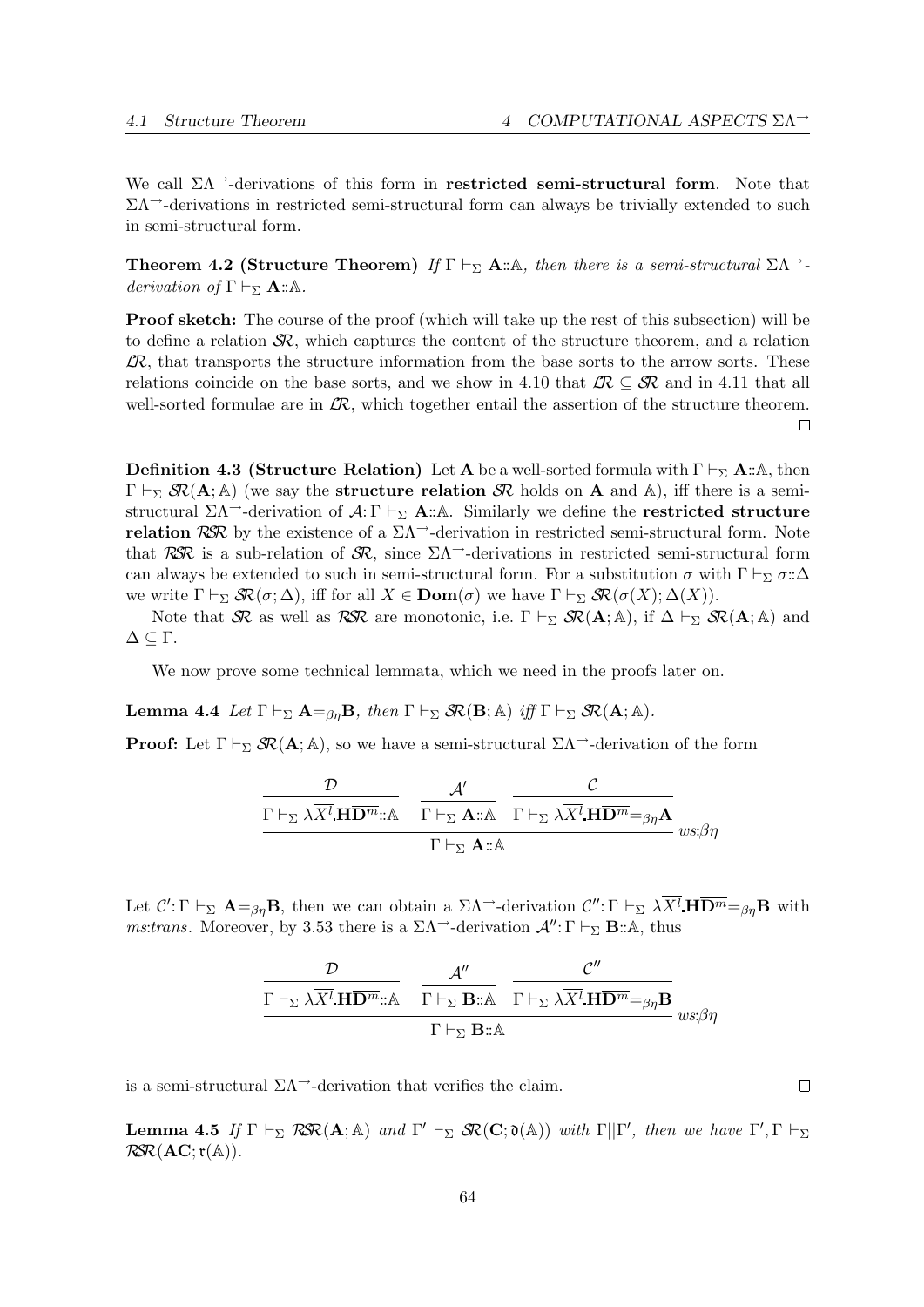**Proof:** Let  $A: \Gamma \vdash_{\Sigma} A: A$  be in restricted semi-structural form

$$
\frac{\mathcal{H}}{\Gamma \vdash_{\Sigma} \mathbf{H} : \mathbb{B}} \frac{\mathcal{D}^i}{\Gamma \vdash_{\Sigma} \mathbf{D}^i : \mathfrak{d}^i(\mathbb{B})} \n_{w s: app^s}
$$
\n
$$
\Gamma \vdash_{\Sigma} \mathbf{H} \overline{\mathbf{D}^s} : \mathfrak{r}^s(\mathbb{B})
$$

where  $s = \ln(\tau(\mathbb{B})) - \ln(\tau(\mathbb{A})) \geq 0$ . Let  $s' := \ln(\tau(\mathbb{B})) - \ln(\tau(\mathfrak{r}(\mathbb{A}))) = s + 1 \geq 0$ , then  $AC = H\overline{D^s}C = H\overline{D^{s'}},$  if we set  $D^{s+1} := C$ , and therefore the  $\Sigma \Lambda^{-1}$ -derivation

$$
\frac{\mathcal{H}}{\Gamma \vdash_{\Sigma} \mathbf{H} \mathpunct{:}\mathbb{B}} \quad \frac{\mathcal{D}^i}{\Gamma \vdash_{\Sigma} \mathbf{D}^i \mathpunct{:}\mathfrak{d}^i(\mathbb{B})} \quad \frac{\mathcal{D}^{s+1}}{\Gamma' \vdash_{\Sigma} \mathbf{D}^{s+1} \mathpunct{:}\mathfrak{d}^{s+1}(\mathbb{B})} } \\\ \frac{\Gamma', \Gamma \vdash_{\Sigma} \mathbf{H} \overline{\mathbf{D}^s \mathpunct{:}\mathfrak{r}^{s'}(\mathbb{B})} }{\Gamma', \Gamma \vdash_{\Sigma} \mathbf{H} \overline{\mathbf{D}^s \mathpunct{:}\mathfrak{r}^{s'}(\mathbb{B})} }
$$

is in restricted semi-structural form, if we take  $\mathcal{D}^{s'} : \Gamma' \vdash_{\Sigma} \mathbf{C} : \mathfrak{d}(\mathbb{A})$  to be the  $\Sigma \Lambda \rightarrow$ -derivation in semi-structural form guaranteed by the assumption  $\Gamma' \vdash_{\Sigma} \mathcal{S}R(C; \mathfrak{d}(A)).$  $\Box$ 

**Lemma 4.6** If  $\Gamma$ ,  $[Y::\mathfrak{d}(\mathbb{E})] \vdash_{\Sigma} \mathcal{SR}(\mathbf{A}; \mathfrak{r}(\mathbb{E}))$ , then  $\Gamma \vdash_{\Sigma} \mathcal{SR}(\lambda Y_{\mathfrak{d}(\mathbb{E})\cdot \mathbf{A}};\mathbb{E})$ .

**Proof:** Let  $\Gamma' = \Gamma$ ,  $[Y::\mathfrak{d}(\mathbb{E})]$  and  $\mathcal{A}:\Gamma \vdash_{\Sigma} \mathbf{A}::\mathfrak{r}(\mathbb{E})$  be of the form

$$
\frac{\mathcal{H}}{\Gamma', \Xi^l \vdash_{\Sigma} \mathbf{H} : \mathbb{B}} \frac{\mathcal{D}^i}{\Gamma', \Xi^l \vdash_{\Sigma} \mathbf{D}^i : \mathfrak{d}^i(\mathbb{B})} \text{ wsign}^m
$$
\n
$$
\frac{\Gamma', \Xi^l \vdash_{\Sigma} \mathbf{H} \overline{\mathbf{D}^m} : \mathfrak{r}^m(\mathbb{B}) = \mathfrak{r}^l(\mathfrak{r}(t)) \mathbb{E}}{\Gamma' \vdash_{\Sigma} \lambda \overline{X^l} \mathbf{H} \overline{\mathbf{D}^m} : \mathfrak{r}(\mathbb{E})} \text{ wsign}^l \mathcal{B} \frac{\mathcal{C}}{\Gamma' \vdash_{\Sigma} \lambda \overline{X^l} \mathbf{H} \overline{\mathbf{D}^m} =_{\beta\eta} \mathbf{A}} \text{ wsign}
$$

where  $\mathcal{B}: \Gamma' \vdash_{\Sigma} \mathbf{A} :: \mathbf{r}(\mathbb{E})$ . We have  $\mathcal{C}' : \Gamma \vdash_{\Sigma} \lambda Y_{\mathfrak{d}(\mathbb{E})} \mathbf{A} =_{\beta\eta} \lambda Y \overline{X^l} \mathbf{H} \overline{\mathbf{D}^m}$  by tr:abs, thus the following  $\Sigma \Lambda$ <sup>-3</sup>-derivation  $\mathcal{A}'$  is in semi-structural form

$$
\frac{\mathcal{H}}{\Gamma', \Xi^l \vdash_{\Sigma} \mathbf{H} : \mathbb{B}} \frac{\mathcal{D}^i}{\Gamma', \Xi^l \vdash_{\Sigma} \mathbf{D}^i : \mathfrak{d}^i(\mathbb{B})} \underset{\Gamma \vdash_{\Sigma} \lambda Y \overline{X^l} \mathbf{H} \overline{\mathbf{D}^m} : \mathbb{B}}{\Gamma', \Xi^l \vdash_{\Sigma} \mathbf{H} \overline{\mathbf{D}^m} : \mathbb{B}^m} \underset{\Gamma \vdash_{\Sigma} \lambda Y \overline{X^l} \mathbf{H} \overline{\mathbf{D}^m} : \mathbb{B}}{\Gamma \vdash_{\Sigma} \lambda Y \overline{X^l} \mathbf{H} \overline{\mathbf{D}^m} : \mathbb{B}} \underset{\Gamma \vdash_{\Sigma} \lambda Y \overline{X^l} \mathbf{A} : \mathbb{B}}{\underbrace{\mathcal{B}'} \frac{\mathcal{C}'}{\Gamma \vdash_{\Sigma} \lambda Y \overline{X^l} \mathbf{H} \overline{\mathbf{D}^m} =_{\beta \eta} \lambda Y_{\mathfrak{d}(\mathbb{B})} \mathbf{A}} \underset{ws; \beta \eta}{\underbrace{\mathcal{B}'}
$$

where  $\mathcal{B}'$  is the obvious proof of well-sortedness of  $\lambda Y_{\mathfrak{d}(E)}$ . A obtained from  $\mathcal B$  with ws:abs.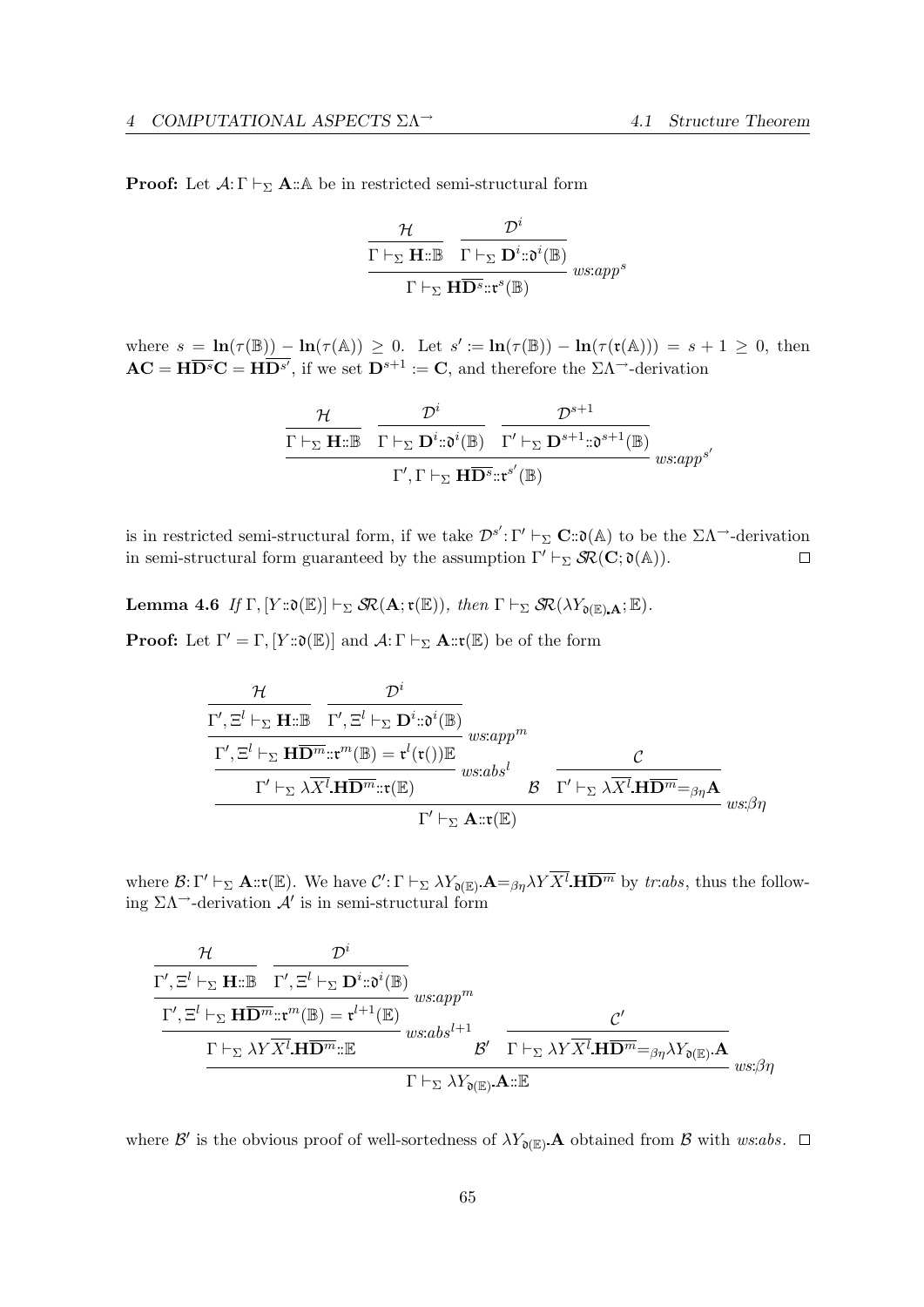**Remark 4.7** If we look closely at the proof above we can see that  $d\mathbf{p}(\mathcal{A}') = d\mathbf{p}(\mathcal{A}) + 1$ , since  $d\mathbf{p}(\mathcal{B}') = d\mathbf{p}(\mathcal{B}) + 1$ ,  $d\mathbf{p}(\mathcal{C}') = d\mathbf{p}(\mathcal{C}) + 1$ , and there is an additional ws:app step in the left branch of  $A'$ .

We now want to define a second relation  $\mathcal{R}$  for the structure theorem and investigate its relation to  $\mathcal{S}R$ .

Definition 4.8 (Logical Relation) The logical structure relation is inductively (by induction on the structure of the sort A) defined by

- 1.  $\Gamma \vdash_{\Sigma} \mathcal{L}\mathcal{R}(\mathbf{A}; \mathbb{A}), \text{ iff } \Gamma \vdash_{\Sigma} \mathcal{S}\mathcal{R}(\mathbf{A}; \mathbb{A}) \text{ and } \mathbb{A} \in \mathcal{S}^{nf}.$
- 2.  $\Gamma \vdash_{\Sigma} \mathcal{L}\mathcal{R}(\mathbf{A}; \mathbb{A}),$  iff  $\Gamma \vdash_{\Sigma} \mathbf{A} : \mathbb{A},$  and for all formulae **C** with  $\Gamma' || \Gamma$  and  $\Gamma' \vdash_{\Sigma} \mathcal{L}\mathcal{R}(\mathbf{C}; \mathfrak{d}(\mathbb{A}))$ we have  $\Gamma', \Gamma \vdash_{\Sigma} \mathcal{L}\mathcal{R}(\mathbf{AC}; \mathfrak{r}(\mathbb{A})).$

For a Σ-substitution  $\sigma$  with  $\Gamma \vdash_{\Sigma} \sigma : \Delta$  we define  $\mathcal{R}(\sigma, \Delta)$  to hold, iff  $\Gamma \vdash_{\Sigma} \mathcal{R}(\sigma(X); \Delta(X))$ holds for all  $X \in \mathbf{Dom}(\sigma)$ . Note that for the identity substitution  $\emptyset$  we can vacuously conclude  $\Gamma \vdash_{\Sigma} \mathcal{R}(\emptyset, \emptyset).$ 

The course of the proof of the structure theorem is to show that for a given signature Σ and context Γ the relation  $\mathcal{R}$  subsumes the relation  $\mathcal{R}$ . Then we will prove that for all well-sorted formulae **A** of sort A we have  $\Gamma \vdash_{\Sigma} \mathcal{R}(\mathbf{A}; \mathbb{A})$  and therefore  $\mathcal{S}\mathcal{R}(\mathbf{A}; \mathbb{A})$ , which is just the assertion of the structure theorem. The logical Relation technique is due to Tait and Statman [Tai67, Sta85], the concrete style of the proof is heavily influenced by a presentation of the argument by Frank Pfenning in [Pfe93a].

We first need a couple of technical lemmata.

Lemma 4.9 (Closure under Head-Equality) If  $\Gamma \vdash_{\Sigma} A = \{ \beta_n B \}$ , then we have  $\Gamma \vdash_{\Sigma}$  $\mathcal{LR}(\mathbf{A}; \mathbb{A}), \; \textit{iff} \; \Gamma \vdash_{\Sigma} \mathcal{LR}(\mathbf{B}; \mathbb{A}) \; \textit{holds}.$ 

**Proof:** We prove the assertion by an induction on the structure of A. For  $A \in S^{nf}$  we obtain the assertion with 4.4. Let  $\Gamma||\Gamma'$  and  $\Gamma' \vdash_{\Sigma} \mathcal{L}\mathcal{R}(\mathbf{C};\mathfrak{d}(\mathbb{A}))$ , then  $\Gamma', \Gamma \vdash_{\Sigma} \mathcal{L}\mathcal{R}(\mathbf{AC};\mathfrak{r}(\mathbb{A}))$ and  $\Gamma \vdash_{\Sigma} \mathcal{R}(\textbf{BC}; \mathfrak{r}(\mathbb{A}))$ , since  $\Gamma', \Gamma \vdash_{\Sigma} \textbf{AC} =_{\beta\eta} \textbf{BC}$  by tr:app:fn and the inductive hypothesis, therefore we obtain  $\Gamma \vdash_{\Sigma} \mathcal{L}\mathcal{R}(\mathbf{B}; \mathbb{A})$  by definition of  $\mathcal{L}\mathcal{R}$ .  $\Box$ 

**Lemma 4.10** We have the following dependencies between  $\mathcal{SR}$ . RSR, and  $\mathcal{LR}$ :

- 1. If  $\Gamma \vdash_{\Sigma} \mathcal{R} \mathcal{R}(\mathbf{A}; \mathbb{A}),$  then  $\Gamma \vdash_{\Sigma} \mathcal{L} \mathcal{R}(\mathbf{A}; \mathbb{A}).$
- 2. If  $\Gamma \vdash_{\Sigma} \mathcal{R}(\mathbf{A}; \mathbb{A}),$  then  $\Gamma \vdash_{\Sigma} \mathcal{S} \mathcal{R}(\mathbf{A}; \mathbb{A}).$

**Proof:** We prove the two assertions by joint induction on the structure of  $\tau(A)$ . If  $A \in S^{nf}$ , then the claim is trivial, since the relations  $\mathcal{R}$  and  $\mathcal{R}$  coincide for non-functional sorts. So let  $\mathbb{A} \in \mathcal{S}^f$ .

For the first assertion let  $\Gamma \vdash_{\Sigma} \mathcal{R} \mathcal{R}(\mathbf{A}; \mathbb{A}), \Gamma' || \Gamma$ , and  $\Gamma' \vdash_{\Sigma} \mathcal{L} \mathcal{R}(\mathbf{C}; \mathfrak{d}(\mathbb{A}))$ . Then by the second inductive hypothesis we have  $\Gamma' \vdash_{\Sigma} \mathcal{R}(\mathbf{C}; \mathfrak{d}(\mathbb{A}))$  and thus  $\Gamma', \Gamma \vdash_{\Sigma} \mathcal{R} \mathcal{R}(\mathbf{AC}; \mathfrak{r}(\mathbb{A}))$ by 4.5, so by the first inductive hypothesis we have  $\Gamma', \Gamma \vdash_{\Sigma} \mathcal{L}R(\mathbf{AC}; \mathfrak{r}(\mathbb{A}))$ , which gives  $\Gamma \vdash_{\Sigma} \mathcal{R}(\mathbf{A}; \mathbb{A})$  by definition of  $\mathcal{R}$ .

For the inductive case of the second assertion let  $\Gamma \vdash_{\Sigma} \mathcal{R}(A; A)$  and  $Y \notin \mathbf{Dom}(\Gamma)$ be a variable, clearly the  $\Sigma\Lambda$ <sup>--</sup>-proof for  $[Y::\mathfrak{d}(\mathbb{A})] \vdash_{\Sigma} Y::\mathfrak{d}(\mathbb{A})$ , that consists of a single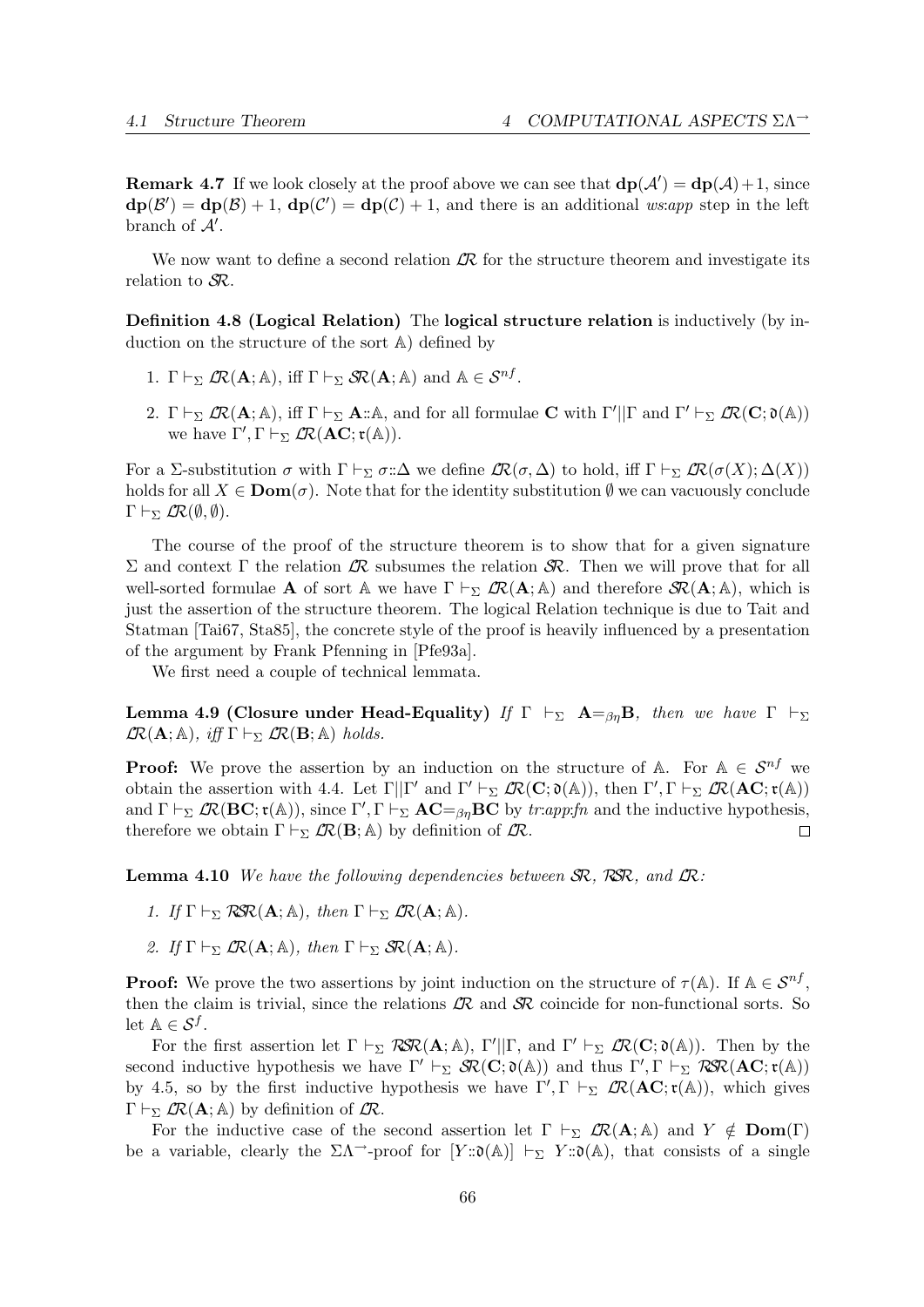ws:var-node, is in restricted semi-structural form, so we have  $[Y:\mathfrak{d}(\mathbb{A})] \vdash_{\Sigma} \mathcal{R} \mathcal{R}(Y;\mathfrak{d}(\mathbb{A}))$ and  $[Y:\mathfrak{d}(A)] \vdash_{\Sigma} \mathcal{R}(Y;\mathfrak{d}(A))$  by the first inductive hypothesis. Thus by definition of  $\mathcal{R}$  we see that  $\Gamma$ ,  $[Y:\mathfrak{d}(\mathbb{A})] \vdash_{\Sigma} \mathcal{R}(\mathbf{A}Y; \mathfrak{r}(\mathbb{A}))$  and get  $\Gamma$ ,  $[Y:\mathfrak{d}(\mathbb{A})] \vdash_{\Sigma} \mathcal{R}(\mathbf{A}Y; \mathfrak{r}(\mathbb{A}))$  by the second inductive hypothesis. By lemma 4.6 we have  $\Gamma \vdash_{\Sigma} \mathcal{R}(\lambda Y_{\mathfrak{d}(\mathbb{A})} \mathbf{A} Y; \mathbb{A})$ , thus we have completed the second assertion with 4.4, since  $Y \notin \text{Free}(A)$ . П

**Lemma 4.11** If  $\Xi, \Delta \vdash_{\Sigma} \mathbf{A} : \mathbb{A}$  and  $\Gamma \vdash_{\Sigma} \mathcal{R}(\theta; \Delta)$ , then  $\Xi, \Gamma \vdash_{\Sigma} \mathcal{R}(\theta(\mathbf{A}); \mathbb{A})$ .

**Proof:** By induction over the proof  $\mathcal{D}:\Gamma \vdash_{\Sigma} \mathbf{A}:\mathbb{A}$ :

- ws:var Here **A** is a variable and  $\Delta(A) = A$  or  $\Xi(A) = A$ . In the first case  $\Xi, \Gamma \vdash_{\Sigma}$  $\mathcal{R}(\theta(\mathbf{A}); \mathbb{A})$ , since we have required that  $\Gamma \vdash_{\Sigma} \mathcal{R}(\theta; \Delta)$ . In the second case  $\theta(\mathbf{A}) = \mathbf{A}$ and  $\Xi$ ,  $\Delta \vdash_{\Sigma} \mathcal{R} \mathcal{R}(\mathbf{A}; \mathbb{A})$ , since the  $\Sigma \Lambda^{-1}$ -derivation  $\Xi$ ,  $\Delta \vdash_{\Sigma} \mathbf{A} : \mathbb{A}$  which consists of a single ws:var node, is in restricted semi-structural form. Thus we obtain the assertion by 4.10.
- ws:td We have  $\mathcal{SR}(\theta; \Delta)$  by 4.10, so there is a semi-structural proof of  $\mathcal{E}: \Gamma \vdash_{\Sigma} \theta : \Delta$ , thus the  $\Sigma \Lambda$ <sup>--</sup>-derivation

$$
\frac{[\forall \Delta' \mathbf{A} :: \mathbb{A}] \in \Sigma \text{ } w: td \quad \mathcal{E} \quad \Delta \vdash_{\Sigma} \mathbf{A} :: \mathbb{A} \text{ } w: td \quad \Gamma \vdash_{\Sigma} \theta :: \Delta} \mathcal{E} \quad \text{ } w: inst
$$

is in restricted semi-structural form. Therefore we obtain the assertion in the ws:td-case by the first assertion in 4.10.

ws:abs In this case  $\mathbf{A} = (\lambda X \mathbf{C})$ ,  $\mathbb{A} = \mathbb{B} \to \mathbb{C}$  and  $\mathcal{D}$  ends in

$$
\frac{\Xi, \Delta, [X::\mathbb{B}] \vdash_{\Sigma} \mathbf{C::\mathbb{C}}}{\Xi, \Delta \vdash_{\Sigma} \lambda X_{\mathbb{B}}.\mathbf{C::\mathbb{B}} \to \mathbb{C}} \text{ wss:abs}
$$

Let  $\Gamma' \vdash_{\Sigma} \mathcal{R}(\mathbf{B}; \mathbb{B})$  such that  $\Gamma' || \Gamma$  and  $\theta' := \theta$ ,  $[\mathbf{B}/X]$ , then we have  $\Gamma', \Gamma \vdash_{\Sigma}$  $\mathcal{LR}(\theta'; \Delta, [X : \mathbb{B}])$  and  $\Gamma', \Gamma \vdash_{\Sigma} \theta(\lambda X_{\mathbb{B}} \mathbf{C}) \mathbf{B} \to_{\beta}^h \theta([\mathbf{B}/X] \mathbf{C}) = \theta'(\mathbf{C})$ . By inductive hypothesis we get  $\Gamma', \Gamma \vdash_{\Sigma} \mathcal{R}(\theta'(\mathbf{C}); \mathbb{C})$  and therefore  $\Gamma \vdash_{\Sigma} \mathcal{R}(\theta(\lambda X_{\mathbb{B}}.\mathbf{C})\mathbf{B}; \mathbb{C})$  by 4.9, so by definition of  $\mathcal{R}v$  we have  $\Gamma \vdash_{\Sigma} \mathcal{R}(\theta(\mathbf{A}); \mathbb{A}).$ 

ws:app In this case  $\mathbf{A} = \mathbf{B}\mathbf{C}$ ,  $\mathbb{A} = \mathfrak{r}(\mathbb{B})$  and  $\mathcal D$  ends in

$$
\frac{\Xi', \Delta' \vdash_{\Sigma} \mathbf{B} : \mathbb{B} \quad \Xi'', \Delta'' \vdash_{\Sigma} \mathbf{C} : \mathfrak{d}(\mathbb{B}) \quad \Xi', \Delta'||\Xi'', \Delta''}{\Xi, \Delta \vdash_{\Sigma} \mathbf{BC} : \mathfrak{r}(\mathbb{B})} \quad \text{as a} \text{p}
$$

By inductive hypothesis we have  $\Xi, \Gamma \vdash_{\Sigma} \mathcal{L}\mathcal{R}(\theta(\mathbf{B}); \mathbb{B})$  and  $\Xi', \Gamma' \vdash_{\Sigma} \mathcal{L}\mathcal{R}(\theta(\mathbf{C}); \mathfrak{d}(\mathbb{B}))$ . Furthermore,  $\mathbb{B} \in \mathcal{S}^f$ , thus we obtain  $\Xi', \Gamma', \vdash_{\Sigma} \mathcal{R}(\theta(\mathbf{BC}); \mathfrak{r}(\mathbb{B}))$  by definition of  $\mathcal{R}$ .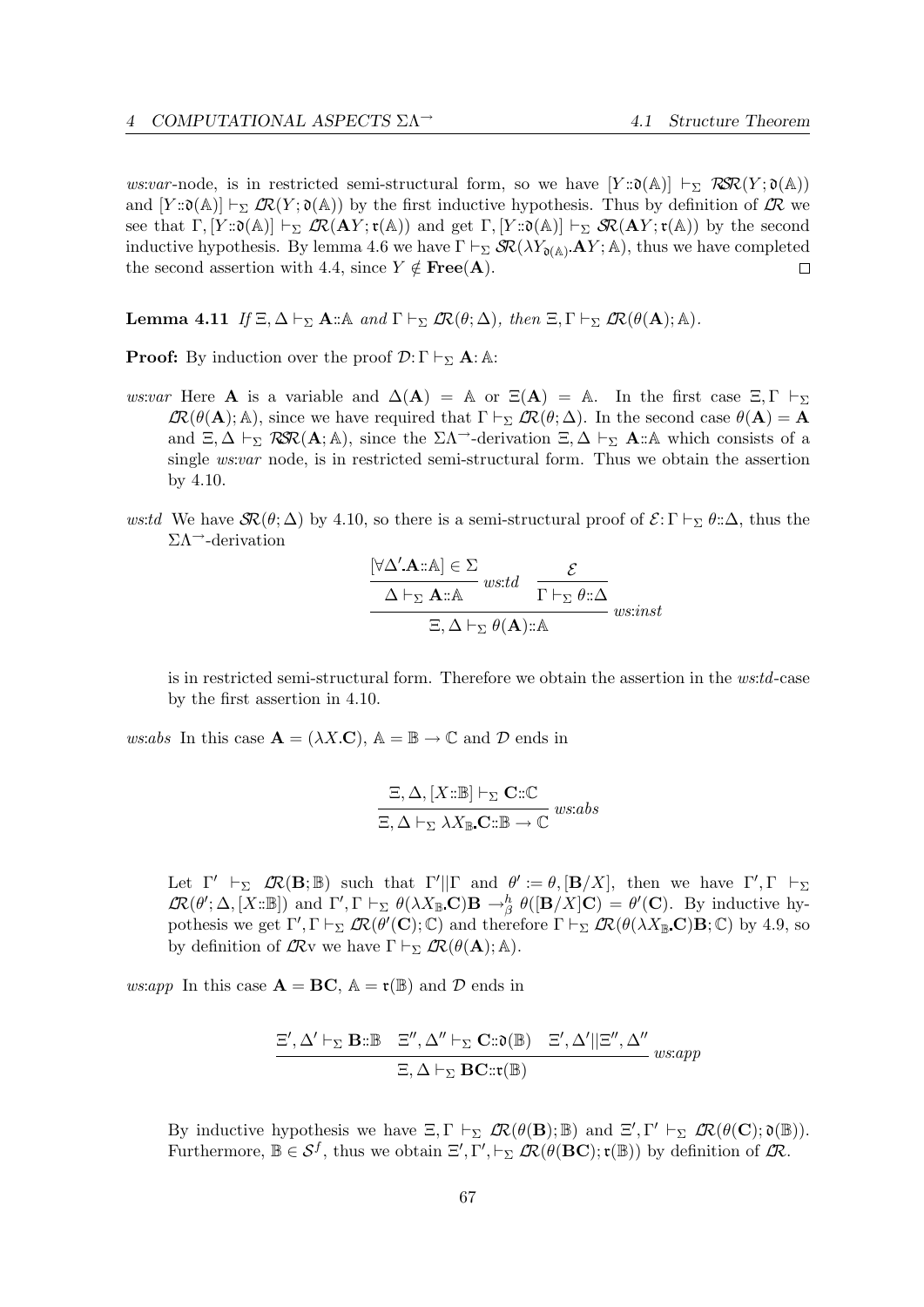$ws:\beta n$  Here, we have the following situation:

$$
\frac{\mathcal{A}}{\Xi, \Delta \vdash_{\Sigma} \mathbf{P} :: \mathbb{A}} \quad \Xi, \Delta \vdash_{\Sigma} \mathbf{A} :: \mathbb{B} \quad \Xi, \Delta \vdash_{\Sigma} \mathbf{P} =_{\beta\eta} \mathbf{A}
$$

$$
\Xi, \Delta \vdash_{\Sigma} \mathbf{A} :: \mathbb{A}
$$

By inductive hypothesis for A we have that  $\Xi, \Gamma \vdash_{\Sigma} \mathcal{R}(\theta(\mathbf{B}); \mathbb{A})$ , so with 4.9 we obtain  $\Xi, \Gamma \vdash_{\Sigma} \mathcal{L}\mathcal{R}(\theta(\mathbf{A}); \mathbb{A}), \text{ since } \Xi, \Gamma \vdash_{\Sigma} \theta(\mathbf{A}) =_{\beta\eta} \theta(\mathbf{B}).$ 

Finally, we have obtained all the partial results. we need to assemble the proof of the structure theorem.

Corollary 4.12 (Structure Theorem) If  $\Gamma \vdash_{\Sigma} A : A$ , then  $\Gamma \vdash_{\Sigma} S R(A; A)$ .

**Proof:** Let  $\Gamma \vdash_{\Sigma} \mathbf{A} : \mathbb{A}$ , by lemma 4.11 where we take  $\theta$  to be the identity substitution we see that  $\Gamma \vdash_{\Sigma} \mathcal{R}(\mathbf{A}; \mathbb{A})$ , and with lemma 4.10 we obtain the assertion.  $\Box$ 

Note that the structure theorem does not make any claim about the uniqueness of the semi-structural  $\Sigma \Lambda^{-1}$ -derivation it guarantees. In fact, as the following example shows, there may be several, which even use different term declarations.

**Example 4.13** Let  $\Sigma := \{ [\forall [X:\mathbb{C}], X:\mathbb{A}], [(\lambda X_{\mathbb{B}}X):\mathbb{B} \to \mathbb{A}], [a:\mathbb{B}], [a:\mathbb{C}]\},\$ then

$$
\frac{\left[\forall [X::\mathbb{C}].X::\mathbb{A}\right] \in \Sigma}{[X::\mathbb{C}] \vdash_{\Sigma} X::\mathbb{A}} \quad \frac{\left[a::\mathbb{C}\right] \in \Sigma}{\left[\vdash_{\Sigma} \emptyset::\emptyset \right]} \quad \text{wsub:start} \quad \frac{\left[a::\mathbb{C}\right] \in \Sigma}{\left[\vdash_{\Sigma} a::\mathbb{C}\right]} \quad \text{wsub:ext}}{\left[\vdash_{\Sigma} [a/X]: [X::\mathbb{C}]\right]} \quad \text{wsub:ext}
$$
\n
$$
\Gamma \vdash_{\Sigma} a::\mathbb{A} \qquad \qquad \text{wsub:start} \quad \frac{\left[a::\mathbb{C}\right] \in \Sigma}{\left[\vdash_{\Sigma} a::\mathbb{A}\right]} \quad \text{wsub:ext}
$$

and

$$
[a::B] \in \Sigma
$$
  
\n
$$
w:td
$$
  
\n
$$
[(\lambda X.X):B \to A] \in \Sigma
$$
  
\n
$$
w:td
$$
  
\n
$$
w:td
$$
  
\n
$$
w:td
$$
  
\n
$$
\downarrow_{\Sigma} (\lambda X.X) ::B \to A
$$
  
\n
$$
w:app
$$
  
\n
$$
w:app
$$
  
\n
$$
w:app
$$
  
\n
$$
w:app
$$
  
\n
$$
w:app
$$
  
\n
$$
w:app
$$
  
\n
$$
w:app
$$
  
\n
$$
w:app
$$
  
\n
$$
w:app
$$

are semi-structural  $\Sigma \Lambda$ <sup>--</sup>-derivations for  $\Gamma \vdash_{\Sigma} a:\mathbb{A}.$ 

## 4.2 General Bindings

One of the key steps in sort computation and  $\Sigma$ -unification consists in solving the following problem: given a sort A and an atom C, find the most general well-sorted formula of sort A that has head  $\bf{C}$ . Such formulae are called general bindings (cf. 4.15) of sort  $\bf{A}$  for the head C.

 $\Box$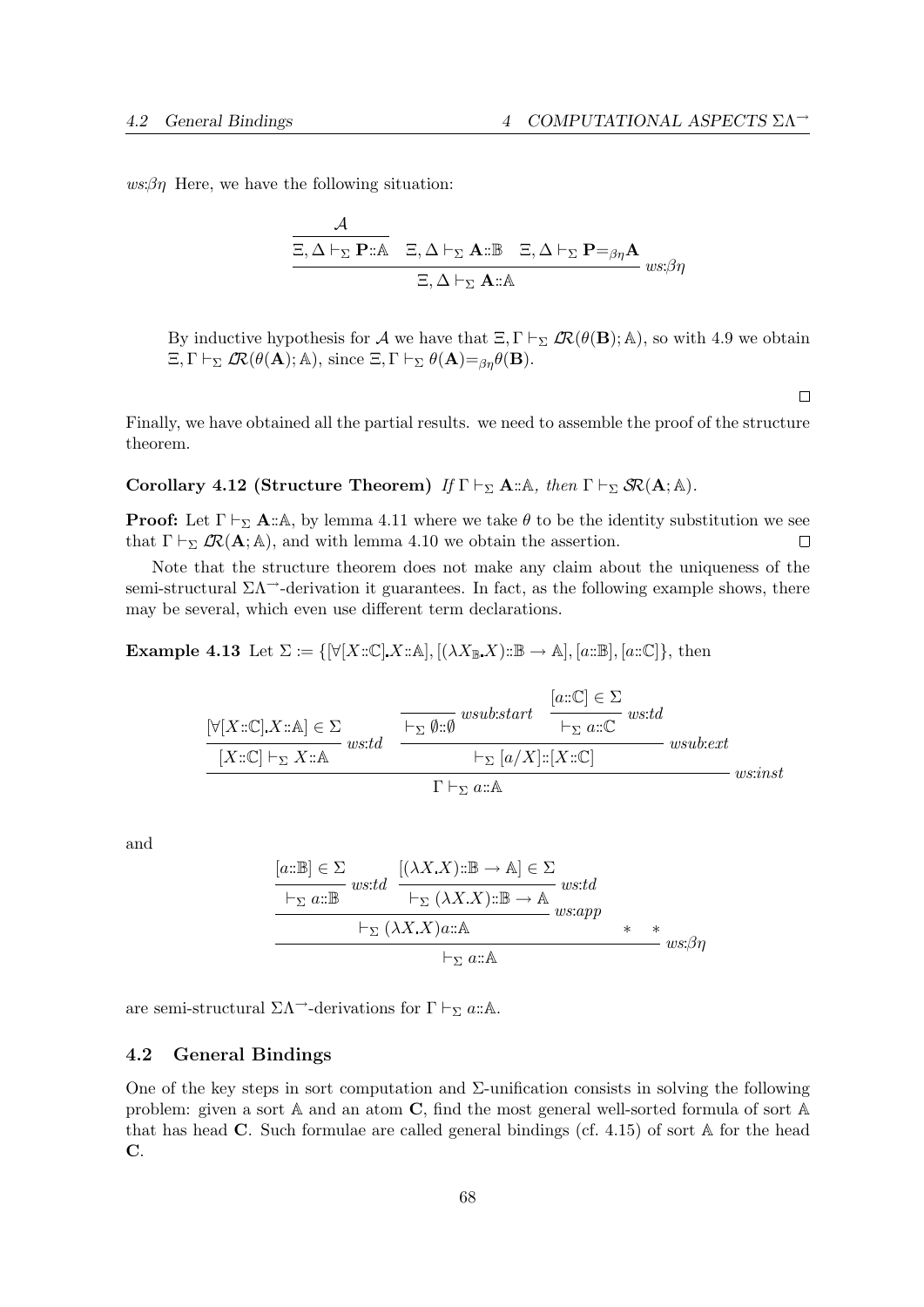**Example 4.14** In  $\Sigma \Lambda$ <sup>→</sup> this problem requires a more careful investigation than in  $\Lambda$ <sup>→</sup>. Consider, for instance, the following signature,

$$
\Sigma := \{ [a : A], [b : B], [f : (B \to B \to B)], [\forall [X : B], (faX) : A], [\forall [X : B], (fXb) : A] \}
$$

If  $\Gamma$  be a context with  $\Gamma(Z) = \mathbb{B} \to \mathbb{B}$ ,  $\Gamma(X) = \Gamma(Y) = \mathbb{B}$ , then the most general formulae with the head  $f$  and sort

- $\mathbb B$  is  $fXY$
- A are  $faX$  and  $fXb$
- ( $\mathbb{B} \to \mathbb{A}$ ) are  $\lambda X_{\mathbb{B}}$   $fa(ZX)$  and  $\lambda X_{\mathbb{B}}$   $f(ZX)b$ .

Note that both pairs of solutions are incomparable by the instantiation ordering  $\preceq$ .

Now we formally define general bindings.

**Definition 4.15 (General Binding)** Let  $\Gamma$  be a variable context, and  $\mathbb A$  and  $\mathbb B$  be sorts with  $\mathbf{r}^m(\mathbb{B}) = \mathbf{r}^l(\mathbb{A})$ , where  $l = \ln(\mathbb{A})$  and  $m = l + \ln(\tau(\mathbb{B})) - \ln(\tau(\mathbb{A})) \geq 0$ . Furthermore let  $\mathcal C$  be the variable context

$$
\mathcal{C} := [H^1 \colon \overline{\mathfrak{d}^l(\mathbb{A})} \to \mathfrak{d}^1(\mathbb{B})], \dots, [H^m \colon \overline{\mathfrak{d}^l(\mathbb{A})} \to \mathfrak{d}^m(\mathbb{B})]
$$

Then the formula

$$
\mathbf{G} := (\lambda X_{\mathfrak{d}^1(\mathbb{A})}^1 \dots X_{\mathfrak{d}^l(\mathbb{A})}^l \mathbf{K} \mathbf{V}^1 \dots \mathbf{V}^m)
$$

is called a **general binding of sort** A, if  $V^i = (H^i X^1 \dots X^l)$ , where  $H^i$  are variables not in  $\mathbf{Dom}(\Gamma)$ , and for **K** one of the following holds:

- 1.  $\mathbf{K} = X^j$  and  $\mathbb{B} = \mathfrak{d}^j(\mathbb{A})$ .
- 2.  $\mathbf{K} \in \text{Dom}(\Gamma)$  and  $\Gamma(\mathbf{K}) = \mathbb{B}$ .
- 3.  $\mathbf{K} = \overline{\left[\mathbf{W}^n / Y^n\right]} \mathbf{B}$ , where
	- (a) there is a term declaration  $[\forall [Y^1::\mathbb{C}^1], \ldots, [Y^n::\mathbb{C}^n] \mathbf{B}::\mathbb{B}] \in \Sigma$
	- (b)  $\mathbf{W}^i := (K^i X^1 \dots X^l)$
	- (c)  $K^i$  are variables not in **Dom**(Γ) chosen distinct from the  $H^i$ .

In this case we have to augment the context  $\mathcal C$  by the variable declarations

$$
[K^1 \colon \overline{\mathfrak{d}^l(\mathbb{A})} \to \mathbb{C}^1], \dots, [K^n \colon \overline{\mathfrak{d}^l(\mathbb{A})} \to \mathbb{C}^n]
$$

for the variables  $K^i$ .

We call  $\mathcal C$  the context of variables introduced for G. We now characterize G by the possible cases for  $head(G)$ .

- If G is flexible, then we call G a general weakening binding of sort  $\mathbb{A}$ .
- If G is rigid and head( $A$ ) is constant, then we call G an imitation binding.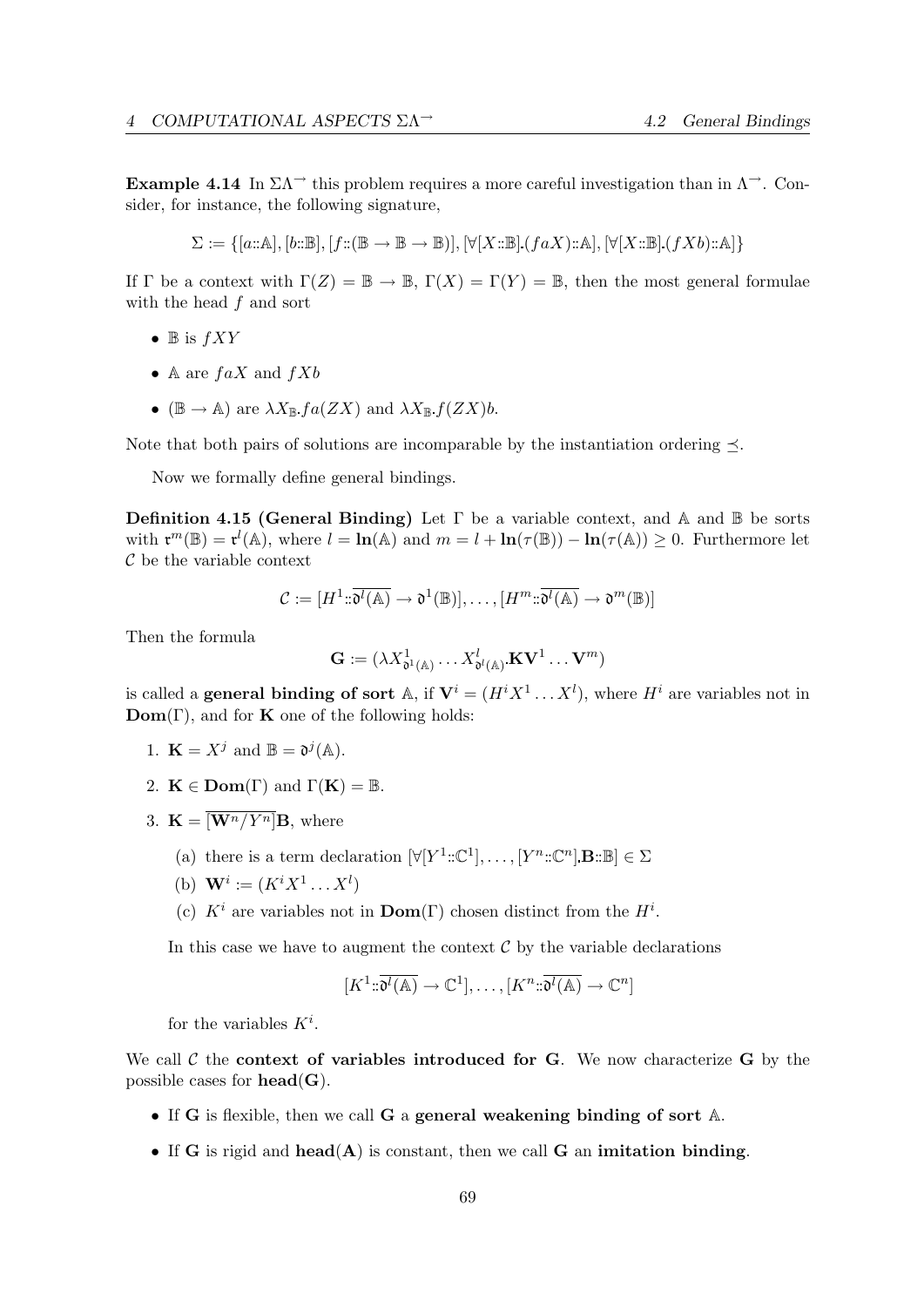• If head(G) = j (recall our convention in 2.42), then we call G a j-projection bindings of sort A.

We denote the set of all general bindings of sort  $A$ , head h, and introduced context  $C$  by  $\mathcal{G}_{\mathbb{A}}^{h}(\Sigma,\Gamma,\mathcal{C})$  and that of all weakening bindings of sort A by  $\mathcal{G}_{\mathbb{A}}^{w}(\Sigma,\Gamma,\mathcal{C})$ . Note that since valid signatures are finite, the set of all weakening bindings is also finite for a given sort.

Finally, we need the set  $\mathcal{A}_{\mathbb{A}}^{h}(\Sigma, \Delta, \mathcal{C})$  of general bindings of sort A that **approximate** a given head  $h$  by projection, imitation, or weakening. We define this set by

$$
\mathcal{A}_{\mathbb{A}}^{h}(\Sigma,\Delta,\mathcal{C}):=\mathcal{G}_{\mathbb{A}}^{h}(\Sigma,\Delta,\mathcal{C})\cup\mathcal{G}_{\mathbb{A}}^{j}(\Sigma,\Delta,\mathcal{C})\cup\mathcal{G}_{\mathbb{A}}^{w}(\Sigma,\Delta,\mathcal{C})
$$

The definition of general bindings closely corresponds to the definition of semi-structural  $\Sigma\Lambda$ <sup>-</sup>-derivations. In particular, we have two possible forms for general bindings, the first (classical) one obtains the sort information from the head variable, whereas the second one obtains the sort information from a term declaration. In  $\Lambda^{\rightarrow}$  we only have the first form, since we do not have term declarations. Consequently, general bindings are unique up to the choice of new variables and consist only of the head and of variables. In  $\Sigma\Lambda^{\rightarrow}$  each term declaration, that has the appropriate head and meets certain conditions contributes a general binding.

**Lemma 4.16** If  $\mathbf{G} \in \mathcal{G}_{\mathbb{A}}^h(\Sigma,\Gamma,\mathcal{C})$ , then  $\Gamma,\mathcal{C} \vdash_{\Sigma} \mathbf{G} : \mathbb{A}$  and  $\mathbf{head}(\mathbf{G}) = h$ .

**Proof:** We use the notation of definition 4.15. Let  $\mathbf{G} = (\lambda X^1 \dots X^l \mathbf{K} \mathbf{V}^1 \dots \mathbf{V}^m)$  and  $\Xi := [X^1 \text{::}\mathfrak{d}^1(\mathbb{A})], \ldots, [X^l \text{::}\mathfrak{d}^l(\mathbb{A})],$  then we have

$$
\frac{\mathcal{H}}{\Xi, \mathcal{C}, \Gamma \vdash_{\Sigma} \mathbf{K} : \mathbb{B}} \quad \frac{\mathcal{C} \vdash_{\Sigma} H^i : \overline{\mathfrak{d}^l(\mathbb{A})} \to \mathfrak{d}^i(\mathbb{B}) \quad \Xi \vdash_{\Sigma} X^j : \mathfrak{d}^j(\mathbb{A})}{\Xi, \mathcal{C} \vdash_{\Sigma} \mathbf{V}^i : \mathfrak{d}^i(\mathbb{B})} \quad \text{ws:app}^l
$$
\n
$$
\frac{\Xi, \mathcal{C}, \Gamma \vdash_{\Sigma} \mathbf{K} \overline{\mathbf{V}^m} : \mathfrak{r}^m(\mathbb{B}) = \mathfrak{r}^l(\mathbb{A})}{\Gamma, \mathcal{C} \vdash_{\Sigma} \lambda \overline{X}^l \cdot \mathbf{K} \overline{\mathbf{V}^m} : \mathfrak{r}^l(\mathbb{A})} \quad \text{ws:abs}^l}
$$

where H is one of the following  $\Sigma\Lambda^{\rightarrow}$ -derivations.

C ∪ Γ(K) = B ws:var C, Γ `<sup>Σ</sup> K::B Ξ(X<sup>k</sup> ) = d k (A) ws:var Ξ, Γ `<sup>Σ</sup> X<sup>k</sup> ::d k (A) = B [∀[Y <sup>n</sup>::Cn] B::B] ∈ Σ ws:td [Y <sup>n</sup>::Cn] `<sup>Σ</sup> B::B C `<sup>Σ</sup> K<sup>i</sup> ::d <sup>l</sup>(A) → C <sup>i</sup> Ξ `<sup>Σ</sup> X<sup>j</sup> ::d j (A) ws:app<sup>l</sup> Ξ, C `<sup>Σ</sup> W<sup>i</sup> ::C i wsub:ext<sup>n</sup> Ξ, C `<sup>Σ</sup> [Wn/Y <sup>n</sup>]::[Y <sup>n</sup>::Cn] ws:subst Ξ, C `<sup>Σ</sup> K::B

Thus we have verified the assertion.

 $\Box$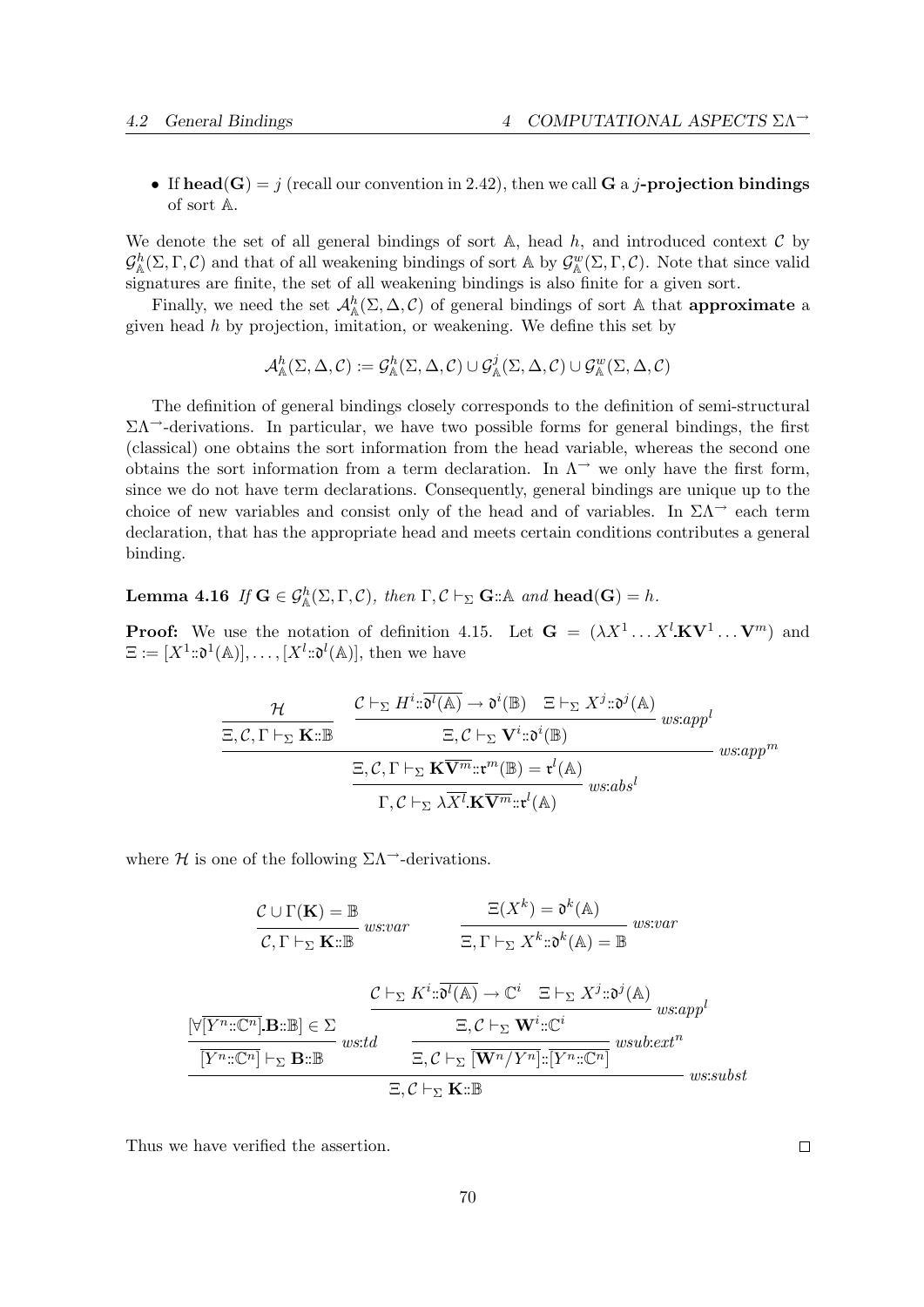**Theorem 4.17 (General Binding Theorem)** Let A be a well-sorted formula with  $\Gamma \vdash_{\Sigma}$ **A**:: A and **head**(**A**) = h, then there exists a general binding  $G \in \mathcal{A}_{\mathbb{A}}^{h}(\Sigma,\Gamma,\mathcal{C})$  and a  $\Sigma$ substitution  $\rho$  such that  $\Gamma \vdash_{\Sigma} \rho : \mathcal{C}$  and  $\mathcal{C}, \Gamma \vdash_{\Sigma} \rho(\mathbf{G}) =_{\beta\eta} \mathbf{A}$ . Let  $\mathcal{A} : \Gamma \vdash_{\Sigma} \mathbf{A} : \mathbb{A}$  be a semistructural  $\Sigma \Lambda$ <sup>→</sup>-derivation, then there are semi-structural  $\Sigma \Lambda$ <sup>→</sup>-derivations  $\mathcal{R}^i$  that witness  $\Gamma \vdash_{\Sigma} \mathcal{S} \mathcal{R}(\rho; \mathcal{C})$  with  $\mathbf{dp}(\mathcal{R}^i) < \mathbf{dp}(\mathcal{A})$ .

**Proof:** Let  $\mathcal{A}: \Gamma \vdash_{\Sigma} \mathbf{A} : \mathbb{A}$  be the semi-structural  $\Sigma \Lambda \rightarrow$ -derivation assumed in the assertion, then  $A$  is of the form

$$
\frac{\mathcal{H}}{\Gamma, \Xi^{l} \vdash_{\Sigma} \mathbf{H} : \mathbb{B} \quad \Gamma, \Xi^{l} \vdash_{\Sigma} \mathbf{D}^{i} : \mathfrak{d}^{i}(\mathbb{B})}} \frac{\Gamma, \Xi^{l} \vdash_{\Sigma} \mathbf{H} \overline{\mathbf{D}^{m}} : \mathfrak{r}^{m}(\mathbb{B}) = \mathfrak{r}^{l}(\mathbb{A})}{\Gamma \vdash_{\Sigma} \lambda \overline{X^{l}} \mathbf{H} \overline{\mathbf{D}^{m}} : \mathbb{A} \qquad \qquad \text{w}s:abs^{l} \qquad \qquad \mathbf{m} \mathbf{B}^{l}} \qquad \qquad \mathbf{m}s:abs^{l} \qquad \qquad \mathbf{m} \mathbf{B}^{l} \qquad \qquad \mathbf{m} \mathbf{B}^{l} \qquad \qquad \mathbf{m} \mathbf{B}^{l} \qquad \qquad \mathbf{m} \mathbf{B}^{l} \qquad \qquad \mathbf{m} \mathbf{B}^{l} \qquad \qquad \mathbf{m} \mathbf{B}^{l} \qquad \qquad \mathbf{m} \mathbf{B}^{l} \qquad \qquad \mathbf{m} \mathbf{B}^{l} \qquad \qquad \mathbf{m} \mathbf{B}^{l} \qquad \qquad \mathbf{m} \mathbf{B}^{l} \qquad \qquad \mathbf{m} \mathbf{B}^{l} \qquad \qquad \mathbf{m} \mathbf{B}^{l} \qquad \qquad \mathbf{m} \mathbf{B}^{l} \qquad \qquad \mathbf{m} \mathbf{B}^{l} \qquad \qquad \mathbf{m} \mathbf{B}^{l} \qquad \qquad \mathbf{m} \mathbf{B}^{l} \qquad \qquad \mathbf{m} \mathbf{B}^{l} \qquad \qquad \mathbf{m} \mathbf{B}^{l} \qquad \qquad \mathbf{m} \mathbf{B}^{l} \qquad \qquad \mathbf{m} \mathbf{B}^{l} \qquad \qquad \mathbf{m} \mathbf{B}^{l} \qquad \qquad \mathbf{m} \mathbf{B}^{l} \qquad \qquad \mathbf{m} \mathbf{B}^{l} \qquad \qquad \mathbf{m} \mathbf{B}^{l} \qquad \qquad \math
$$

Let  $\mathbf{G} = (\lambda X_{\mathfrak{d}^1(\mathbb{A})}^1 \dots X_{\mathfrak{d}^l(\mathbb{A})}^l \mathbf{K} \mathbf{V}^1 \dots \mathbf{V}^m)$  be the general binding as defined in 4.15. The two possibilities for  $\overleftrightarrow{H}$  and  $\overleftrightarrow{\mathcal{H}}$  give us the two possibilities in the choice of **K**.

1.  $\Gamma$ ,  $\Xi^l(H) = \mathbb{B}$  and H consists of a single ws:var step. In this case let  $K = H$  and C be just as defined in 4.15 and furthermore

$$
\rho := [\lambda \overline{X^l} \, \mathbf{D}^1 / H^1], \dots, [\lambda \overline{X^l} \, \mathbf{D}^m / H^m]
$$

so  $\Gamma \vdash_{\Sigma} \rho(\mathbf{G}) = \lambda \overline{X^{l}}.\rho(\mathbf{K}) \overline{\rho(\mathbf{V}^{m})} = \beta \eta \lambda \overline{X^{l}}.\mathbf{H} \overline{\mathbf{D}^{m}} = \beta \eta \mathbf{A},$  and thus **A** is really a  $\beta \eta$ -instance of G.

2.  $H = \theta(B)$  for some term declaration  $[\forall \Delta \mathbf{B} : \mathbb{B}] \in \Sigma$  with  $\Delta = [\overline{Y^n : \mathbb{C}^n}]$  and some substitution  $\theta$ . In this case  $\mathcal{H}$  is a  $\Sigma\Lambda$ <sup>--</sup>-derivation of the form

$$
\frac{\begin{aligned}\n[\forall \Delta \mathbf{B} : \mathbb{B}] &\in \Sigma \\
\hline\n\Delta \vdash_{\Sigma} \mathbf{B} : \mathbb{B} \quad \text{wstd} &\overline{\Gamma, \Xi^l \vdash_{\Sigma} \theta : \Delta} \\
\hline\n\Gamma, \Xi^l \vdash_{\Sigma} \theta(\mathbf{B}) : \mathbb{B} \quad \text{wsinst}\n\end{aligned}
$$

In this case let  $\mathbf{K} = \overline{\left[\mathbf{W}^n / Y^n\right]} \mathbf{B}$ , and C be defined as in 4.15, and

$$
\rho := [\lambda \overline{X^l} \theta(Y^1)/K^1], \dots, [\lambda \overline{X^l} \theta(Y^n)/K^n], [\lambda \overline{X^l} \mathbf{D}^1/H^1], \dots, [\lambda \overline{X^l} \mathbf{D}^m/H^m]
$$

We can easily verify that  $\Gamma, \Xi^l \vdash_{\Sigma} \rho : \mathcal{C}, \mathcal{C}'$ . Now  $\mathbf{W}^i = K^i \overline{X^l}$ , so  $\rho(\mathbf{W}^i) = \theta(Y^i)$  and  $\rho(\mathbf{K}) = \rho(\overline{[\mathbf{W}^t/Y^t]} \mathbf{B}) = \theta(\mathbf{B}), \text{ therefore } \Gamma \vdash_{\Sigma} \rho(\mathbf{G}) =_{\beta\eta} (\lambda X^l \theta(\mathbf{B}) \overline{\mathbf{D}^m}) =_{\beta\eta} \mathbf{A}.$ 

If we apply lemma 4.6 l times to  $\mathcal{D}^i$ , then we obtain semi-structural  $\Sigma\Lambda^{-1}$ -derivations  $\widetilde{\mathcal{D}}^i:\Gamma\vdash_{\Sigma}$  $\lambda \overline{X^l} \mathbf{D}^i : \overline{\mathfrak{d}^l(\mathbb{A})} \to \mathfrak{d}^i(\mathbb{B})$ . Moreover  $\mathbf{dp}(\widetilde{\mathcal{D}}^i) = \mathbf{dp}(\mathcal{D}^i) + l < \mathbf{dp}(\mathcal{A})$ , since there are l ws:abs nodes in A below  $\mathcal{D}^i$ . The same argument holds for the  $\mathcal{E}^i$ . Collecting the  $\mathcal{D}^i$  and possibly the  $\mathcal{E}^i$  gives us the semi-structural  $\Sigma\Lambda$ <sup>-3</sup>-derivations  $\mathcal{R}^i$  with the appropriate depth conditions.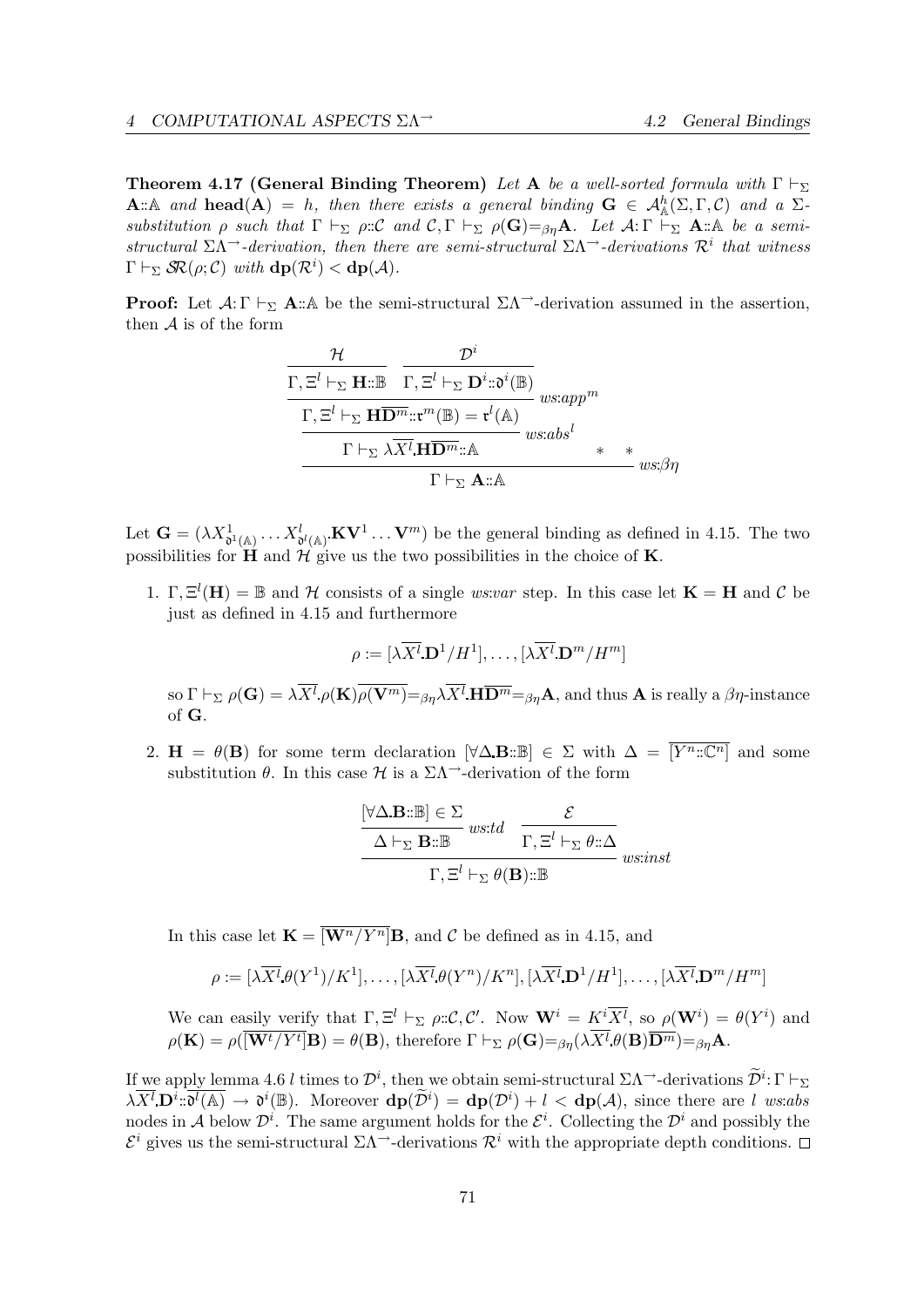**Remark 4.18** Let  $\Sigma$  be a trivially sorted signature, then  $\Sigma = \{ [c:\sharp(\alpha)] \mid c \in \overline{\Sigma}_{\alpha} \}$ , so general bindings of head h and sort  $\sharp(\alpha)$  have the form

$$
\mathbf{G} := \lambda \overline{X_{\mathfrak{d}^n(\sharp(\alpha))}} h(H^1 \overline{X^n}) \dots (H^m \overline{X^n})
$$

if  $h \in V_\beta \cup \overline{\Sigma}_\beta$  where  $\ln(\flat(\beta)) = m$  and the  $H^i$  are new variables of sort  $\overline{\mathfrak{d}^n(\sharp(\alpha))} \to \mathfrak{d}^i(\sharp(\beta))$ . Note that this is just (up to  $\eta$ -equality) Huet's definition of a partial binding (cf. [Sny91]).

**Remark 4.19** Note that for an implementation of  $\Sigma$ -unification, the set  $\mathcal{G}_{\mathbb{A}}^{h}(\Sigma,\Gamma,\mathcal{C})$  is not an optimal set of general bindings. We have only concentrated on giving a complete set of general bindings. In particular, the subsort relation is not integrated into the concept of general binding leading to some redundancy in the search for unifiers. A concrete implementation of  $\Sigma \Lambda$ <sup> $\rightarrow$ </sup> would take care to rule out this redundancy.

## 4.3 Sort Computation

In this subsection we analyze the sort computation problem. It will turn out, that the sort computation problem for arbitrary signatures and the higher-order matching problem are interreducible. Unfortunately, the latter is only known to be decidable in subcases [?, ?, Wol93], and the issue is still open for the general case.

**Definition 4.20** Let  $A \in \text{wff}_{\alpha}(\Sigma)$  be a formula in  $\beta$ -normal form, then we define the sort system  $\mathcal{S}^{\mathbf{A}}$  by

$$
\begin{array}{rcl}\n\mathcal{BS}^{\mathbf{A}} & := & \sharp(\mathcal{BT}) \cup \{\mathbb{A}\} \\
\tau(\mathbb{A}) & := & \alpha \\
\mathfrak{d}(\mathbb{A}) & := & \mathfrak{d}(\sharp(\alpha)) \\
\mathfrak{r}(\mathbb{A}) & := & \mathfrak{r}(\sharp(\alpha))\n\end{array}
$$

Note that we have A **Rdom**  $\sharp(\alpha)$ , since  $\mathfrak{d}(\mathbb{A}) = \mathfrak{d}(\sharp(\alpha))$  and  $\mathfrak{r}(\mathbb{A}) = \mathfrak{r}(\sharp(\alpha))$ .

Let  $W := \{X_{\beta_1}^1, \ldots, X_{\beta_n}^n\}$  be a finite set of variables, then we can define a signature  $\Sigma^{\mathbf{A}}$ by choosing  $\overline{\Sigma^{\mathbf{A}}} := \Omega$  and  $\Sigma := \Sigma^{\sharp}, [\forall W^{\sharp}, \sharp(\mathbf{A}) : \mathbb{A}]$ . From lemma 3.41 we know that  $\Sigma^{\sharp}$  is a valid signature and  $W^{\sharp} \vdash_{\Sigma^{\sharp}} \sharp(\mathbf{A}) : \sharp(\alpha)$ , so  $\Sigma^{\mathbf{A}'}$  is a valid signature by  $sig - td$ .

**Lemma 4.21** Let  $B \in \text{wff}_{\alpha}(\Sigma)$  be an arbitrary formula, then the following assertions are equivalent:

- 1. The judgment  $\textbf{Free}(B)^{\sharp} \vdash_{\Sigma^{\mathbf{A}}} \mathbf{B} : \mathbb{A}$  is provable in  $\Sigma \Lambda^{\rightarrow}$ , but  $\textbf{Free}(B)^{\sharp} \vdash_{\Sigma^{\sharp}} \mathbf{B} : \mathbb{A}$  is not.
- 2. There exists a substitution  $\rho \in \text{SUB}(\Sigma; \Delta \to \Gamma)$  such that  $\rho(\textbf{B}) =_{\beta \eta} \mathbf{A}$ .

**Proof:** Let assertion 1. be valid, then by a close inspection we observe that there is only one general binding of head **head(B)** and sort A, namely,  $\sharp$ (A) itself, since we have chosen A to be a base sort, which has length zero. Thus we get the sufficiency direction by the general binding lemma 4.17.

The sets  $\omega f_{\alpha}(\overline{\Sigma}, W)$  are isomorphic to the  $\omega s f_{\sharp(\alpha)}(\Sigma^{\sharp}, W^{\sharp})$  and even to  $\omega s f_{\sharp(\alpha)}(\Sigma^{\mathbf{A}}, W^{\sharp}),$ since the new term declaration cannot result in any new judgments  $\Gamma \vdash_{\Sigma} \mathbf{B} : \mathbb{B}$ , where  $\mathbb{B}$  does not contain A. So the substitution  $\sharp(\rho)$  is also a Σ-substitution, and therefore we obtain the necessitation direction by *ws:inst*.  $\Box$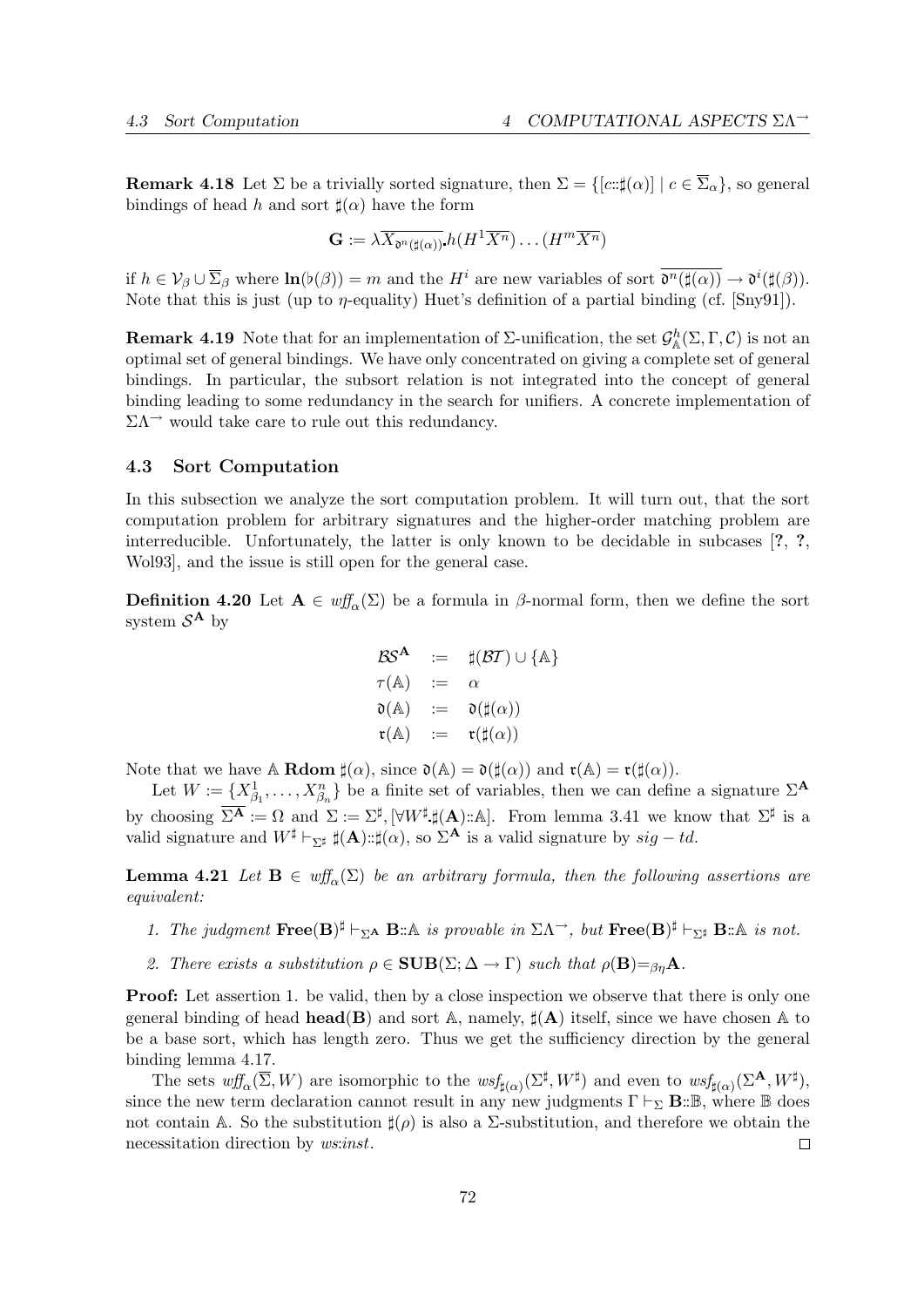**Definition 4.22 (Σ-Matching)** Let  $\Delta \vdash_{\Sigma} \mathbf{A} : \mathbb{A}$  and  $\Gamma \vdash_{\Sigma} \mathbf{B} : \mathbb{B}$ , such that  $\mathbb{A}$  Rdom  $\mathbb{B}$ , then a Σ-substitution  $\theta$  such that  $\Gamma \vdash_{\Sigma} \theta : \Delta$  and  $\Gamma \vdash_{\Sigma} \theta(A)=_{\beta\eta}B$  is called the  $\Sigma$ -matcher of A to B.

We call the problem of finding  $\Sigma$ -matchers for given formulae the  $\Sigma$ -matching problem. The matching problem for  $\Lambda^{\rightarrow}$  is called the **higher-order matching problem**. It is known to be decidable for higher-order patterns [?] and formulae of order less than tree [?, ?].

In fact, the general binding theorem 4.17 can be read as an algorithm for sort computation using higher-order matching:

#### **Theorem 4.23** Sort computation in  $\Sigma\Lambda$ <sup>→</sup> can be reduced to higher-order matching.

**Proof:** We first note that for a well-typed formula  $A_{\alpha}$  there is a  $\Sigma \Lambda^{-1}$ -proof of  $\Gamma \vdash_{\Sigma} A : A$ , iff **A** is the Σ-instance of a general binding of sort A. Indeed if  $\Gamma \vdash_{\Sigma} \mathbf{A} : A$ , then by the general binding lemma 4.17, there is a general binding  $\mathbf{G} \in \mathcal{G}_{\mathbb{A}}^{h}(\Sigma,\Gamma,\mathcal{C})$  and a substitution  $\rho$  such that  $\Gamma \vdash_{\Sigma} \rho:\mathcal{C}$  and  $\Gamma \vdash_{\Sigma} \rho(\mathbf{G})=_{\beta\eta}\mathbf{A}$ . On the other hand, if there exist a well-sorted formula G of sort A (the general binding) and a  $\Sigma$ -substitution  $\rho$ , then  $\rho(\mathbf{G})$  is also of sort A by 4.17.

Now let  $\text{Mat}((b(\mathbf{A}), b(\mathbf{B}))$  be a complete set of higher-order matchers (cf. definition 4.22) of well-typed formulae  $\flat$ (A) and  $\flat$ (B), then the following inference rule together with those for Σ-substitutions (cf. 3.43) give an alternative inference system for well-sortedness:

$$
\frac{\Gamma \vdash_{\Sigma} \sharp(\rho) :: \mathcal{C} \quad \rho \in \mathbf{Mat}((\flat(\mathbf{A}), \flat(\mathbf{G})) \quad \mathbf{G} \in \mathcal{G}_{\mathbb{A}}(\Sigma, \Gamma, \mathcal{C})}{\Gamma \vdash_{\Sigma} \mathbf{A} :: \mathbb{A}} \ \ was: alt}
$$

We now convince ourselves that this inference system terminates modulo higher-order matching. Let  $\mathcal{A}: \Gamma \vdash_{\Sigma} \mathbf{A} : \mathbb{A}$  be in semi-structural form, then the general binding theorem (4.17) also gives us semi-structural  $\Sigma \Lambda^{\rightarrow}$ -derivations  $\mathcal{A}^{i} \colon \Gamma \vdash_{\Sigma} \rho(X^{i}) \colon \mathcal{C}(X^{i})$  for all  $X^{i} \in \text{Dom}(\rho)$ such that  $dp(\mathcal{A}^i) < dp(A)$ . Thus, if we consider the set N of depths of semi-structural  $\Sigma \Lambda$ <sup>--</sup>-derivations associated with the subgoal judgments  $\Gamma \vdash_{\Sigma} \mathbf{A}^i : \mathbb{A}^i$ , then each backward application of ws:alt with subsequent decomposition of  $\Gamma \vdash_{\Sigma} \sharp(\rho) : \mathcal{C}$  by wsub:ext yields a multiset  $\mathcal{N}'$  with  $\mathcal{N}' < \mathcal{N}$  where  $\lt$  is the multiset ordering on natural numbers.  $\Box$ 

Corollary 4.24 The problem of sort computation in  $\Sigma\Lambda^{\rightarrow}$  and the problem of higher-order matching in wff( $\Sigma$ ) are interreducible and therefore equivalent.

It is not clear whether the higher-order matching problem in typed  $\lambda$ -calculi is decidable in general. However, there are large subclasses where matching is known to be decidable, for instance, the class of higher-order patterns [?] or that of third-order formulae [?, ?]. Restricting term declarations to these or other such classes yield instances of  $\Sigma\Lambda^{\rightarrow}$ , where the sort computation problem is decidable, which is of course desirable for all practical applications. We conjecture that all term declarations that come up when a user codes a mathematical theory into a sort structure will be simple and the usual matching and unification procedures will terminate on them. Practice in programming languages has shown that humans have great difficulties thinking in terms of functions of order greater than three. Therefore it would probably – for all practical (theorem proving) purposes – not be a significant restriction to restrict term declarations to third order logic.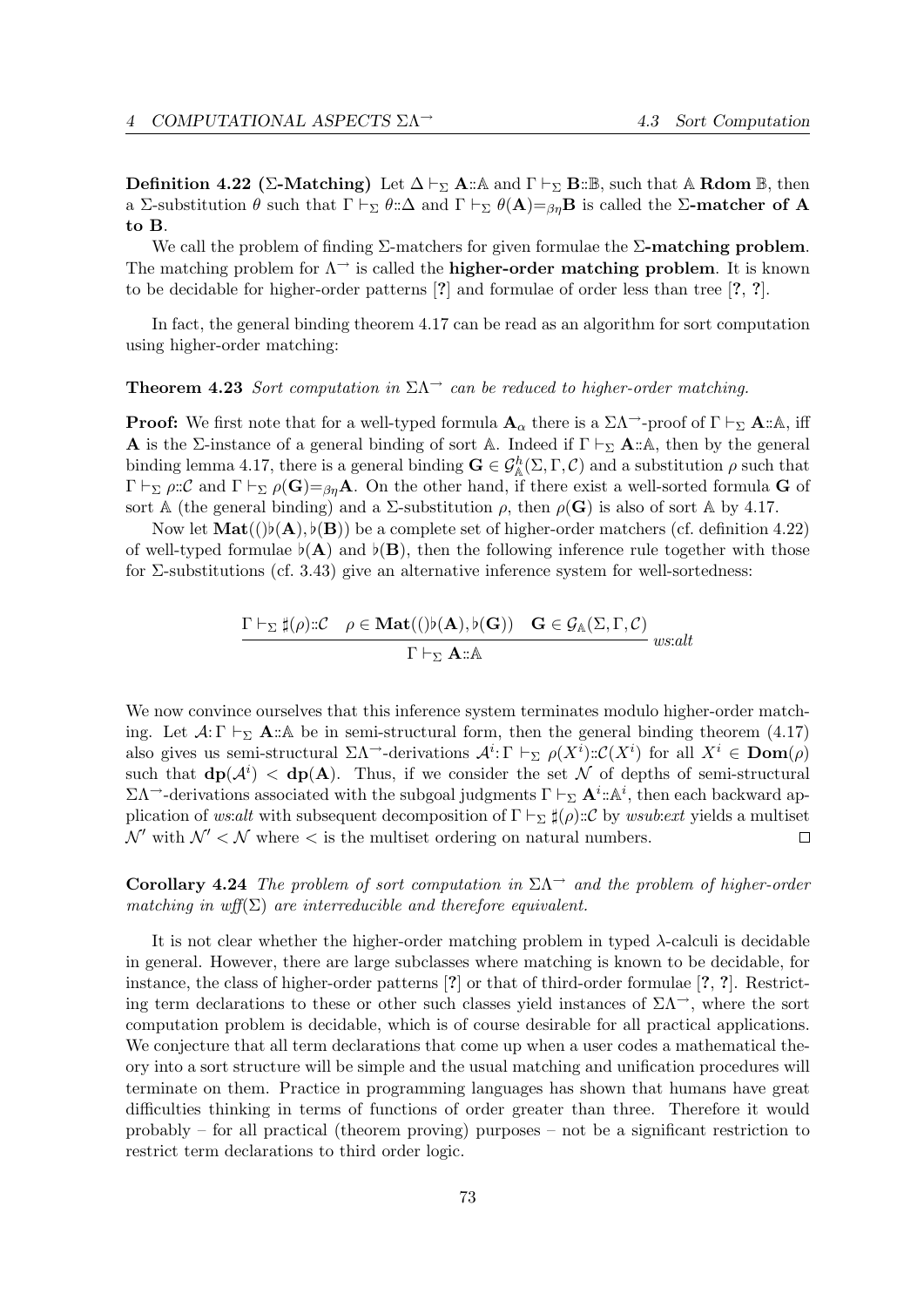# 4.4 Σ-Unification Problems

In this subsection we define  $\Sigma$ -unification and present the  $\Sigma$ -unification problems, the basic structures that are manipulated by our  $\Sigma$ -unification algorithms. Originally a higher-order unification problem consists in finding a substitution  $\sigma$  such that  $\sigma(A)=\beta_0\sigma(B)$  for given formulae **A** and **B**. Naturally in  $\Sigma\Lambda$ <sup> $\rightarrow$ </sup> we have to restrict our attention to substitutions  $\sigma$ that are well-sorted. Furthermore, as formulae are only well-sorted with respect to a certain variable context, it is advantageous to record this context as part of the problem.

Most unification algorithms solve unification problems by transforming sets of pairs  $\mathbf{A} = \mathbf{B}$ of formulae to a solved form, from which a solution can be directly read off. The presentation of unification algorithms as inference rules is a variant of the presentation as systems of transformations, which was introduced in [MM73]. Since in this thesis we do not consider higher-order unification for its own sake, but in the context of a higher-order resolution calculus, we have to consider unification problems that are even more general than sets of pairs. In particular, for resolution we need to manipulate quantified formulae, where the sequencing of quantifiers induces dependencies on variables. These dependencies (variables Y that were existentially quantified in the scope of a universal quantifier  $\forall X$  may not be free in any formula instantiated for  $X$ ) have to be respected in order to obtain a sound calculus. Note that this dependency is usually coded into the Skolem functions in the first-order case of resolution. Thus our Σ-unification problems will be built up from a variable context, a variable condition, and a set of pairs. To make this formal, we have to generalize our notion of variable context by marking the variables with labels  $+, -$ , and 0, in order to distinguish between variables for which we may  $(+, \text{ coming from universal variables})$  or may not  $($ coming from existential variables) substitute, and those that come from variables that used to be locally bound (0).

Definition 4.25 (Annotated Variable Contexts) Let Γ be a typed partial function on  $\mathcal{V}_{\mathcal{T}}$  that associates with each variable a sort A and an **annotation**  $\pm \in \{+,0,-\}$ , then we call Γ an annotated variable context. To distinguish non-annotated variable contexts from annotated ones we sometimes speak of proper variable contexts.

As in the case of usual variable contexts we write  $\Gamma$  as a set of **annotated variable** declarations of the form  $[X^{\pm}:\mathbb{A}],$  if  $\Gamma(X) = (\mathbb{A}, \pm)$ , and call  $\pm$  the annotation of X in Γ. If the annotation of X is + (-) in Γ, then we call it **positive** (negative), otherwise (0) **locally bound**, and we indicate this by annotating X with  $\pm$  as in  $X^{\pm}$ .

Obviously any annotated variable context can be made into a variable context by projection on the first component, so we can use all of the machinery developed so far. Furthermore, we can obtain a variable context  $\Gamma^+$  ( $\Gamma^-$ ,  $\Gamma^0$ ) from Γ by restricting Γ to the positive (negative, locally bound) variables.

Definition 4.26 (Variable Condition,  $\mathcal{R}_{\Gamma}$ -Substitution) Let  $\Gamma$  be an annotated variable context and  $\mathcal{R} \subseteq \text{Dom}(\Gamma^+) \times \text{Dom}(\Gamma^-)$ , then  $\mathcal R$  is called a **variable condition**.

A Σ-substitution  $\sigma$  with  $\Gamma^{-}$ ,  $\Delta \vdash_{\Sigma} \sigma:\Gamma^{+}$  is called an  $\mathcal{R}_{\Gamma}$ -substitution assuming  $\Gamma$ , iff Y  $\notin \textbf{Free}(\sigma(X))$  for all  $(X, Y) \in \mathcal{R}$ . Thus the intuitive meaning of a pair  $(X^+, Y^-)$  in a variable condition  $R$  for  $\Gamma$  is that no formula containing  $Y^-$  as a free variable can be legally substituted for  $X^+$ .

For a variable condition R and an annotated variable context  $\Delta$  we define a judgment  $\Delta \vdash \overline{\mathcal{R}}(X^+, \mathbf{A})$ , called the associated substitution condition  $\overline{\mathcal{R}}$  to hold on  $X^+$  and A, iff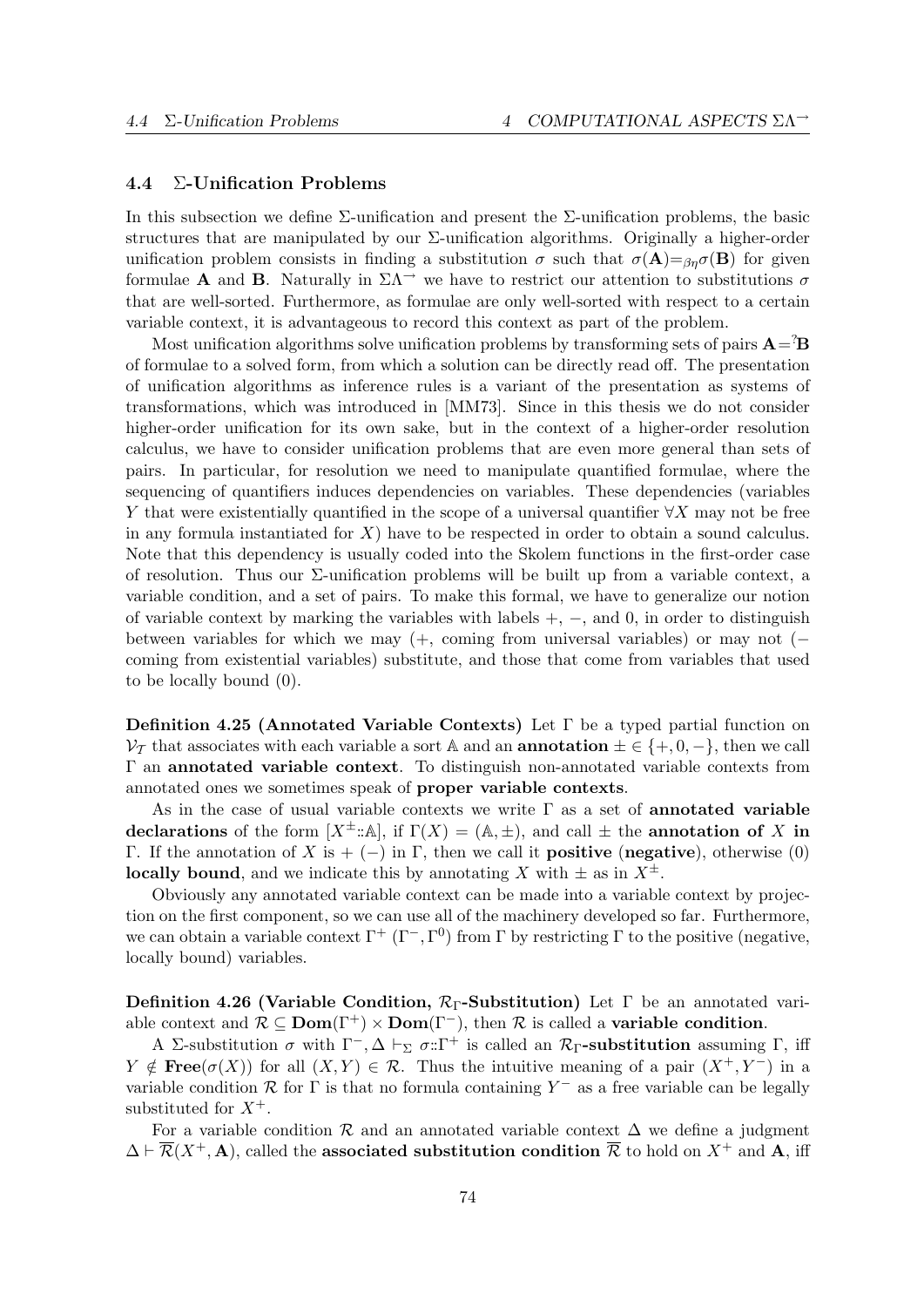- 1.  $\Delta, \Gamma \vdash_{\Sigma} \mathbf{A} :: \Gamma^{+}(X),$
- 2.  $X \notin \text{Free}(A),$
- 3. no variable  $Y \in \textbf{Free}(A)$  is an  $\mathcal{R}\text{-image of } X^+$ ,  $({X^+} \times \textbf{Free}(A) \cap \mathcal{R} = \emptyset)$ .

Thus we can rephrase the condition on  $\mathcal{R}_{\Gamma}$ -substitutions as  $\Delta \vdash_{\Sigma} \overline{\mathcal{R}}(X, \sigma(X))$  for all  $X \in$ **Dom**( $\sigma$ ). For a given variable condition R for  $\Gamma$  and an  $\mathcal{R}_{\Gamma}$ -substitution  $\sigma$  we will often need the following variable condition

$$
\mathcal{R}(\sigma) := \{ (Z, W) \in \mathcal{R} \mid Z \notin \textbf{Dom}(\sigma) \} \cup \{ (Z, W) \mid Z \in \textbf{Intro}(\sigma), \mathcal{R}(X, W), X \in \textbf{Dom}(\sigma) \}
$$

for Γ. In most applications  $\sigma$  only consists of one pair  $[\mathbf{A}/X]$ , in this case we write  $\mathcal{R}(\sigma)$  as  $\mathcal{R}(\mathbf{A}/X)$ .

**Definition 4.27 (More General)** Let  $\Delta \vdash_{\Sigma} A: \mathbb{A}$  and  $\Gamma \vdash_{\Sigma} B: \mathbb{A}$ , then we say that A is **more general than B**, iff there exists a  $\Sigma$ -substitution  $\sigma \in \mathbf{wsSub}(\Sigma, \Delta \to \Gamma)$  such that  $\Gamma \vdash_{\Sigma} \sigma(A)=\beta_{\eta}B$ . In this case we call **B** an **instance of A**, and denote this fact by  $\Gamma \vdash_{\Sigma} \mathbf{A} \preceq \mathbf{B}$ . Note that the resulting **instance relation**  $\preceq$  is a partial ordering relation on well-sorted formulae.

**Definition 4.28** Let  $\sigma$  and  $\theta$  be  $\Sigma$ -substitutions such that  $\Gamma \vdash_{\Sigma} \sigma : \Delta, \Gamma \vdash_{\Sigma} \theta : \Delta', \Delta || \Delta',$  $\Gamma || \Gamma'$ , and  $\Xi \subset \text{Dom}(\Delta) \cap \text{Dom}(\Delta')$ , then

- $\sigma$  and  $\theta$  are **equal over**  $\Xi$  ( $\sigma = \theta[\Xi]$ ), iff for all  $X \in \text{Dom}(\Xi)$  we have  $\sigma(X) = \theta(X)$ .
- σ and θ are  $\beta\eta$ -equal over  $\Xi$  (Γ  $\vdash_{\Sigma}$   $\sigma =_{\beta\eta}\theta[\Xi]$ ), iff for all  $X \in \textbf{Dom}(\Xi)$  we have  $\Gamma, \Gamma' \vdash_{\Sigma} \sigma(X)=_{\beta\eta}\theta(X).$
- σ is more general than  $\theta$  over  $\Xi$  ( $\Gamma \vdash_{\Sigma} \sigma \preceq_{\beta_{n}} \theta[\Xi]$ ), iff there is a substitution  $\rho \in \mathbf{wsSub}\Gamma'\Gamma$  such that  $\Gamma, \Gamma' \vdash_{\Sigma} \theta =_{\beta\eta} \rho \circ \sigma[\Xi].$

If  $\sigma$  and  $\theta$  are  $\Sigma$ -substitutions such that  $\text{Dom}(\sigma) \subset \text{Dom}(\theta)$  and  $\sigma \preceq_{\beta\eta} \theta[\text{Dom}(\sigma)]$ , then we call  $\sigma$  an approximation of  $\theta$ .

To ease the load of notation we denote the judgment  $\Gamma \vdash_{\Sigma} \sigma =_{\beta\eta} \theta$  [Dom( $\Gamma^+$ )] by  $\Gamma \vdash_{\Sigma}$  $\sigma = \beta \eta \theta[\mathcal{E}]$  for any equational problem  $\mathcal{E} = \langle \Gamma : \mathcal{R} \rangle \mathcal{E}'$  and we sometimes even drop the  $[\Xi]$  in  $\Gamma \vdash_{\Sigma} \sigma \preceq \theta[\Xi]$ , if it is clear from the context.

Definition 4.29 (Σ-Unification Problem) Let Γ be an annotated variable context and  $\mathcal R$ a variable condition for Γ. Then we call a triple  $\langle \Gamma : \mathcal{R} \rangle$  C a  $\Sigma$ -unification problem, iff C is of the form  $\mathbf{C} = \mathbf{P}_1 \wedge \ldots \wedge \mathbf{P}_n$ , where the so-called **pairs**  $\mathbf{P}_i$  are of the form  $\mathbf{P}_i = (\mathbf{A}_i = {}^2\mathbf{B}_i)$ for some  $\mathbf{A}_i, \mathbf{B}_i \in \text{wsf}(\Sigma, \Gamma)$  or  $\mathbf{P}_i = \mathbf{T}_o$ . We call a formula  $\mathbf{A}$  in  $\mathbf{A} = \n\begin{bmatrix} \n\mathbf{B} & \n\end{bmatrix}$  flexible, if head(A)  $\in$  Dom( $\Gamma^+$ ) and rigid otherwise. Huet's classification of pairs into the categories rigid/rigid, flex/rigid, and flex/flex will play a great role in our analysis of  $\Sigma$ -unification. Since each Σ-unification problem  $\mathcal{E} = \langle \Gamma : \mathcal{R} \rangle$  C determines a unique variable condition  $\mathcal{R}_{\Gamma}$ , we say that  $\sigma$  is an *E*-substitution, iff  $\sigma$  is an  $\mathcal{R}_{\Gamma}$ -substitution.

**Remark 4.30** Note that our  $\Sigma$ -unification problems are generalizations of Miller's unification problems with a mixed prefix from [?], since the mode of the quantifications in a prefix can be coded into our annotations, and the sequencing in Miller's prefix naturally leads to a variable condition.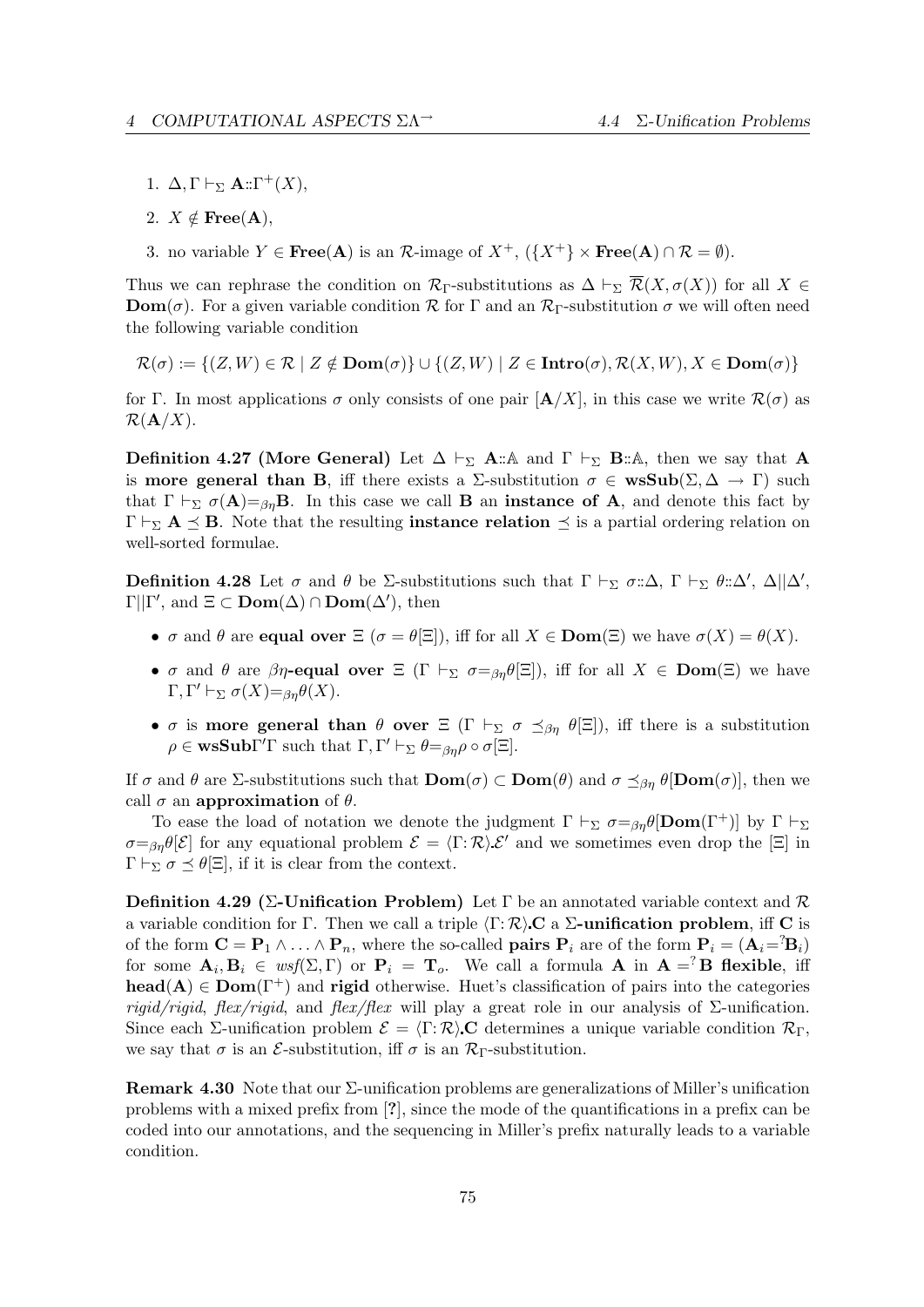**Definition 4.31** (Σ-Unifier) Let  $\mathcal{E} = \langle \Gamma : \mathcal{R} \rangle \mathcal{F}$  be a Σ-unification problem, then we call an  $\mathcal{R}_{\Gamma}$ -substitution  $\sigma$  a  $\Sigma$ -unifier of  $\mathcal{E}$ , if  $\sigma$  solves all pairs in  $\mathcal{F}$ , i.e.  $\Delta \vdash_{\Sigma} \sigma(A)=_{\beta\eta}\sigma(B)$  for all pairs  $\mathbf{A} = \mathbf{B} \in \mathcal{F}$ . We call a  $\Sigma$ -unification problem  $\mathcal{E}$   $\Sigma$ -unifiable, iff there is a  $\Sigma$ -unifier for  $\mathcal{E}$ , and we denote the set of  $\Sigma$ -unifiers of a  $\Sigma$ -unification problem  $\mathcal{E}$  with  $\text{wsU}(\Sigma, \mathcal{E})$ .

General Assumption 4.32 ( $\alpha$ -Conversion for Σ-Unification Problems) Let  $\Gamma = \Delta$ ,  $[X^+:\mathbb{A}]$ and  $\Gamma' = \Delta$ , [Y<sup>+</sup> :: A] be annotated variable contexts, and let R be a variable condition for Γ. Then  $\mathcal{R}' := \mathcal{R}([Y/X])$  is a variable context for Γ' and  $\mathcal{R}'$ , which can be obtained from  $\mathcal R$  by systematically replacing all occurrences of X in  $\mathcal R$  by Y. Furthermore, we have  $\text{wsU}(\Sigma,\langle \Gamma : \mathcal{R} \rangle \mathcal{E}) = \text{wsU}(\Sigma,\langle \Gamma' : \mathcal{R}' \rangle | Y \rangle X | \mathcal{E})$  up to variable renaming.

In the following we will consider the declaration  $\langle \Gamma : \mathcal{R} \rangle$  in a  $\Sigma$ -unification problem as a binder for all variables in  $\text{Dom}(\Gamma)$ , and we will keep  $\alpha$ -conversion for  $\Sigma$ -unification problems implicit, renaming them whenever variable disjointness is required.

Note that Σ-unifiability does not entail that both formulae of a pair have identical sets of sorts, since these sets may grow as more term declarations become applicable with instantiation. For instance, consider the unification problem  $\langle \Gamma : \emptyset \rangle F = G$  where  $\Gamma(F) = \mathbb{A}, \Gamma(G) = \mathbb{B},$ and  $\Sigma \vdash A \sqsubseteq \mathbb{B}$ . Nevertheless,  $\Sigma$ -unifiable pairs must have the same types, and moreover the sorts must obey the **Rdom** relation.

**Lemma 4.33** If  $\Delta \vdash_{\Sigma} \mathbf{A} : \mathbb{A}$  and  $\Delta \vdash_{\Sigma} \mathbf{B} : \mathbb{B}$ , and  $\mathbf{A}$  and  $\mathbf{B}$  are  $\Sigma$ -unifiable, then  $\mathbb{A}$  Rdom  $\mathbb{B}$ .

**Proof:** Let  $\theta$  be a Σ-unifier for  $\langle \Gamma : \mathcal{R} \rangle$   $A = {}^{2}\mathbf{B}$ , then  $\theta(A) = {}_{\beta\eta}\theta(\mathbf{B})$ , and we have  $\Gamma \vdash_{\Sigma} \theta(\mathbf{A}) : A$ and  $\Gamma \vdash_{\Sigma} \theta(\mathbf{B})$ ::B by ws:subst and  $\Gamma \vdash_{\Sigma} \theta(\mathbf{A})$ ::B by 3.53. Now we get the assertion with 3.56.  $\Box$ 

**Lemma 4.34** If  $\Gamma \vdash_{\Sigma} \mathbf{B} =_{\beta\eta} \mathbf{B}'$ ,  $\mathcal{E} = \langle \Gamma : \mathcal{R} \rangle \mathbf{A} = \mathcal{B} \land \mathcal{F}$ , and  $\mathcal{E}' = \langle \Gamma : \mathcal{R} \rangle \mathbf{A} = \mathcal{B}' \land \mathcal{F}$ , then  $\text{wsU}(\Sigma, \mathcal{E}) = \text{wsU}(\Sigma, \mathcal{E}').$ 

**Proof:** By definition of  $\Sigma$ -unifiers.

General Assumption 4.35 Since we are only interested in  $\Sigma$ -unification problems, where Σ-unification does not fail trivially, we assume for all Σ-unification problems  $\mathcal{E} = \langle \Gamma : \mathcal{R} \rangle \mathbf{A}^1 = \langle \Gamma : \mathcal{R} \rangle$  $\mathbf{B}^1 \wedge \ldots \wedge \mathbf{A}^n = {}^?B^n$  that  $\Gamma \vdash_{\Sigma} \mathbf{A}^i : A^i$ ,  $\Gamma \vdash_{\Sigma} \mathbf{B}^i : B^i$ , and  $A^i$  **Rdom**  $B^i$  for all  $i \leq n$ . Note that we can decide whether a well-sorted unification problem meets this condition, because we can compute the argument sorts. Furthermore, we assume all  $A^i$  and  $B^i$  to be in  $\beta$ -normal form.

Definition 4.36 (Σ-Solved Form) Let  $\mathcal{E} = \langle \Gamma : \mathcal{R} \rangle \mathcal{E}'$  be a Σ-unification problem with  $\Gamma^+(X) = \mathbb{A}$ . Then we call a pair  $X^+ = \mathbf{A}$  **2-solved in**  $\mathcal{E}$ , iff  $\Gamma \vdash_{\Sigma} \overline{\mathcal{R}}(X^+, \mathbf{A})$ , and moreover  $X^+$  is not free elsewhere in  $\mathcal{E}'$ .

We call a variable X  $\Sigma$ -solved in  $\mathcal{E}$ , iff there is a  $\Sigma$ -solved pair  $X = \Lambda$  in  $\mathcal{E}'$ , and we call  $\mathcal E$  in  $\Sigma$ -solved form, if all of its pairs are  $\Sigma$ -solved in  $\mathcal E$ . A  $\Sigma$ -unification problem  $\mathcal{E} = \langle \Gamma : \mathcal{R} \rangle X^1 = {}^2\mathbf{A}^1 \wedge \ldots \wedge X^n = {}^2\mathbf{A}^n$  in  $\Sigma$ -solved form determines a unique  $\mathcal{R}_{\Gamma}$ -substitution  $\sigma_{\mathcal{E}} := [\mathbf{A}^1/X_1], \ldots, [\mathbf{A}^n/X^n]$  that will turn out to be the unique most general  $\Sigma$ -unifier of  $\mathcal{E}$ (cf. 4.38). This result justifies the name  $\Sigma$ -solved.

Note that any  $\Sigma$ -unification problem  $\mathcal E$  can always be written as  $\langle \Gamma : \mathcal R \rangle \mathcal F \wedge \mathcal G$ , where  $\mathcal G$  is the set of pairs in  $\mathcal E$  that are  $\Sigma$ -solved in  $\mathcal E$ . We call  $\mathcal G$  the  $\Sigma$ -solved part of  $\mathcal E$ , and denote it by  $\mathcal{E}_{\sigma}$ , if  $\sigma = \sigma_{\mathcal{G}}$  is the  $\mathcal{R}_{\Gamma}$ -substitution that corresponds to  $\mathcal{G}$ .

 $\Box$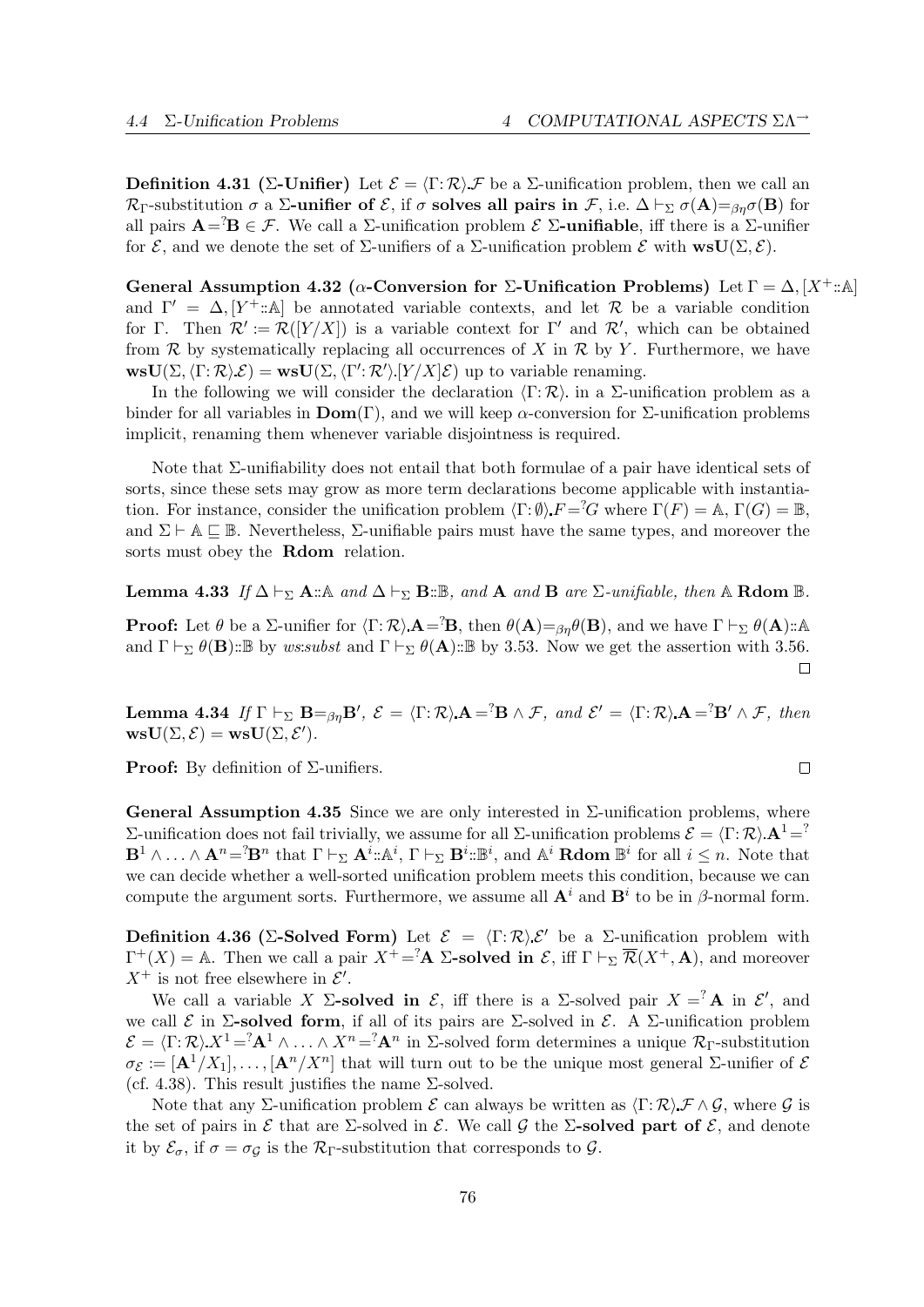Definition 4.37 (Complete Set of  $\Sigma$ -Unifiers) Let  $\mathcal E$  be a  $\Sigma$ -unification problem, then a subset  $\Psi \subset \textbf{wsU}(\Sigma, \mathcal{E})$  is called a **complete set of**  $\Sigma$ **-unifiers of**  $\mathcal{E}$ , iff for all  $\theta \in \textbf{wsU}(\Sigma, \mathcal{E})$ there is a  $\sigma \in \Psi$  with  $\Gamma \vdash_{\Sigma} \sigma \preceq \theta[\mathcal{E}].$ 

If the singleton set  $\{\sigma\} \subset \textbf{wsU}(\Sigma, \mathcal{E})$  is a complete set of  $\Sigma$ -unifiers for  $\mathcal{E}$ , then  $\sigma$  is called a most general  $\Sigma$ -unifier for  $\mathcal{E}$ . We call a complete set  $\Phi \in \text{wsU}(\Sigma, \mathcal{E})$  of  $\Sigma$ -unifiers minimal or a set of most general  $\Sigma$ -unifiers, iff any  $\sigma, \theta \in \Phi$  are  $\prec$ -incomparable, i.e. we do not have  $\Gamma \vdash_{\Sigma} \sigma \preceq \theta[\mathcal{E}].$ 

Transformation-based unification methods attempt to reduce the input systems to solved systems, which represent their unifiers. The fundamental connection between solved systems and  $\Sigma$ -unifiers is the following fact, which shows that solved systems indeed represent their own solutions.

**Lemma 4.38** Let  $\mathcal{E} = \langle \Gamma : \mathcal{R} \rangle \mathcal{E}_{\sigma}$  be a  $\Sigma$ -unification problem in  $\Sigma$ -solved form, then  $\sigma$  is a most general  $\Sigma$ -unifier for  $\mathcal E$ . In particular, for any  $\Sigma$ -unifier of  $\mathcal E$  we have  $\theta = \partial_{\theta} \theta \circ \sigma[\mathcal E]$ .

**Proof:** Clearly  $\sigma$  is an  $\mathcal{R}_{\Gamma}$ -substitution, since  $\mathcal{E}$  is in  $\Sigma$ -solved form. Moreover  $\sigma(X) = \sigma(\mathbf{A})$ for any pair  $X = \mathbf{A} \in \mathcal{E}_{\sigma}$ , thus  $\sigma$  is a  $\Sigma$ -unifier for  $\mathcal{E}$ . If  $\theta \in \mathbf{wsSub}\Gamma^{+}\Delta$  is a  $\Sigma$ -unifier for  $\mathcal{E}$ , then  $\Gamma, \Delta \vdash_{\Sigma} \theta \circ \sigma(X^{i}) = \theta(\mathbf{A}^{i}) = \beta \eta \theta(X^{i})$  and  $\theta(Y) = \theta \circ \sigma(Y)$  for  $Y \notin \mathbf{Dom}(\Gamma^{+})$ , so that indeed  $\theta = \beta_n \theta \circ \sigma$ .  $\Box$ 

In general however, a  $\Sigma$ -unification problem  $\mathcal E$  does not have a single most general  $\Sigma$ -unifier and may not even have most general  $\Sigma$ -unifiers at all, even if it is  $\Sigma$ -unifiable; this behavior is not a particular feature of the  $\Sigma\Lambda^{\rightarrow}$  system, since it is well-known that it is already the case for  $\Lambda^{\rightarrow}$  [Gou66]. The next lemma will be used to show that we need not be concerned with Σ-solved pairs, when computing Σ-unifiers. It is therefore consistent with the intuition that the Σ-solved part of a system is merely a record of an answer substitution being constructed.

Lemma 4.39 wsU $(\Sigma,\langle \Gamma; \mathcal{R} \rangle \mathcal{E} \wedge \mathcal{E}_{\sigma}) = \text{wsU}(\Sigma,\langle \Gamma; \mathcal{R} \rangle \sigma(\mathcal{E}) \wedge \mathcal{E}_{\sigma})$ 

**Proof:** Clearly we have  $\theta \in \text{wsU}(\Sigma, \langle \Gamma : \mathcal{R} \rangle \mathcal{E} \wedge \mathcal{E}_{\sigma})$ , iff  $\theta \in \text{wsU}(\Sigma, \langle \Gamma : \mathcal{R} \rangle \mathcal{E}_{\sigma}) \cap$  $\text{wsU}(\Sigma,\langle \Gamma;\mathcal{R}\rangle\mathcal{E}), \text{ so } \theta = \theta \circ \sigma \text{ by } 4.38.$  Now  $\theta \circ \sigma \in \text{wsU}(\Sigma,\langle \Gamma;\mathcal{R}\rangle\mathcal{E}), \text{ iff } \theta \in$  $\text{wsU}(\Sigma,\langle \Gamma; \mathcal{R} \rangle \sigma(\mathcal{E}))$ , which gives the assertion.  $\Box$ 

Definition 4.40 (Complete  $\Sigma$ -Unification Procedure) An inference system  $\mathcal I$  is called a complete  $\Sigma$ -unification procedure, iff for every  $\Sigma$ -unification problem  $\mathcal E$  and each  $\Sigma$ substitution  $\theta \in \text{wsU}(\Sigma, \mathcal{E})$  there is a system  $\mathcal F$  in  $\Sigma$ -solved form such that  $\mathcal{E} \vdash_{\mathcal{I}} \mathcal F$  and  $Γ ⊢<sub>Σ</sub> σ<sub>Γ</sub>  $\preceq$  θ[E].$ 

Remark 4.41 The algorithms for Σ-unification consist in the process of systematically exploring the search trees generated by the respective inference systems from a root  $\mathcal{E}$ . The leaves of these trees are labeled with Σ-unification problems, where none of the rules apply. A leaf is called a **success node**, if the corresponding  $\Sigma$ -unification problem is in  $\Sigma$ -solved form, otherwise it is called a failure node.

We will prove (cf. 4.56) that the set of substitutions corresponding to the  $\Sigma$ -unification problems of the success nodes of the unification tree are complete sets of  $\Sigma$ -unifiers of  $\mathcal{E}$ .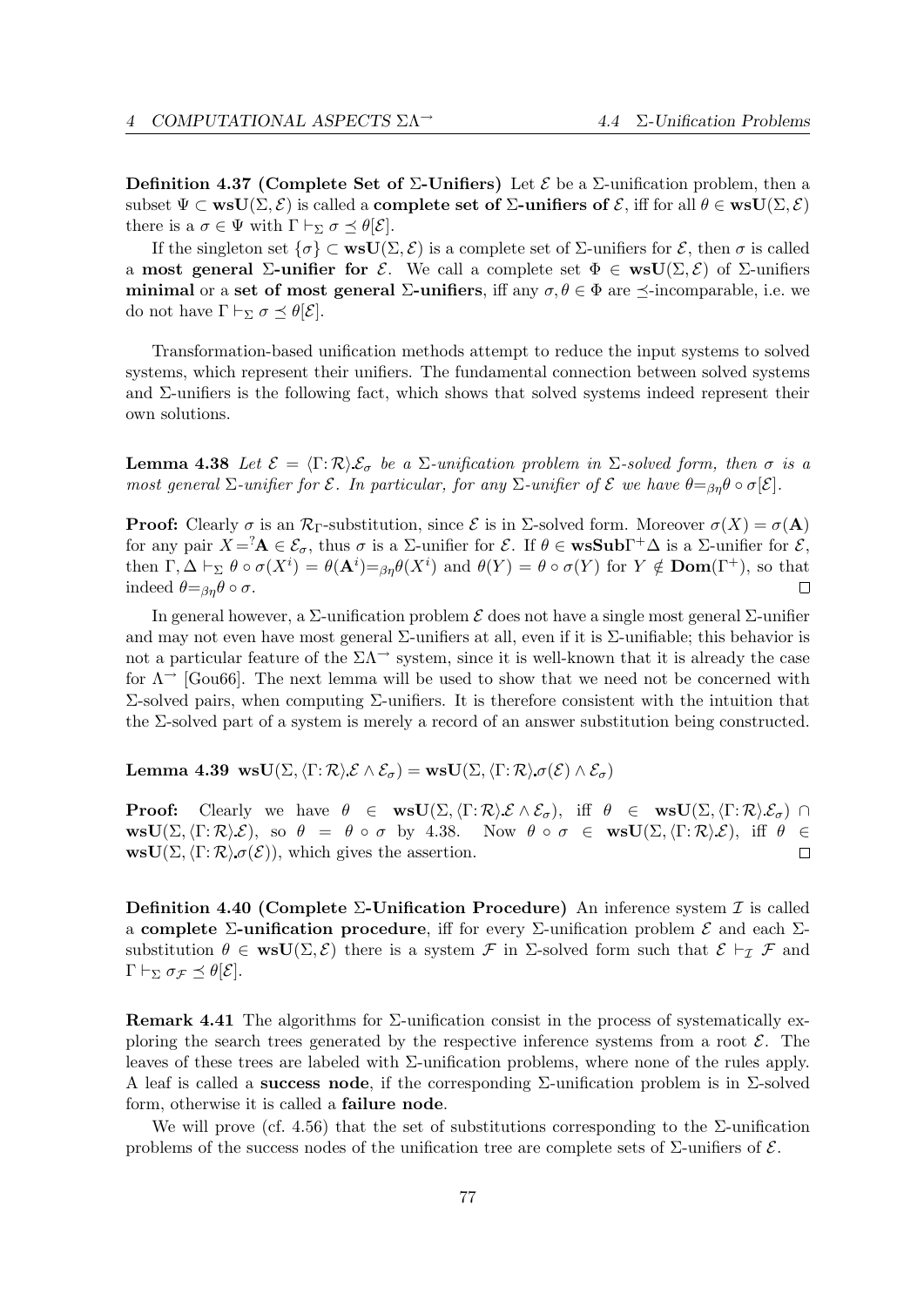# 4.5 General Σ-Unification  $(\Sigma \mathcal{U} \mathcal{T})$

We present a  $\Sigma$ -unification algorithm that solves  $\Sigma$ -unification problems by transforming them into Σ-solved form. For a given Σ-unification problem  $\mathcal E$  it returns a complete set of Σ-unifiers, if  $\mathcal E$  is  $\Sigma$ -unifiable, and fails otherwise. It is a generalization of Huet's higher-order unification algorithm [?, ?], as presented in [SG89].

Definition 4.42 (SIM: Simplification of  $\Sigma$ -Unification Problems) Let SIM be the following inference system:

$$
\frac{\langle \Gamma; \mathcal{R} \rangle (\lambda X_{\mathbb{A}}.\mathbf{A}) =^? (\lambda Y_{\mathbb{A}}.\mathbf{B}) \wedge \mathcal{E} \quad Z \notin \mathbf{Dom}(\Gamma)}{\langle \Gamma, [Z^0::\mathbb{A}]: \mathcal{R} \rangle [Z/X] \mathbf{A} =^? [Z/Y] \mathbf{B} \wedge \mathcal{E}} \quad \mathcal{SIM}(\alpha)
$$
\n
$$
\frac{\langle \Gamma; \mathcal{R} \rangle (\lambda X_{\mathbb{A}}.\mathbf{A}) =^? \mathbf{B} \wedge \mathcal{E} \quad Z \notin \mathbf{Dom}(\Gamma)}{\langle \Gamma, [Z^0::\mathbb{A}]: \mathcal{R} \rangle [Z/X] \mathbf{A} =^? (\mathbf{B}Z) \wedge \mathcal{E}} \quad \mathcal{SIM}(\eta)
$$
\n
$$
\frac{\langle \Gamma; \mathcal{R} \rangle \mathcal{E} \wedge \mathbf{T}_o}{\langle \Gamma; \mathcal{R} \rangle \mathcal{E}} \mathcal{SIM}(\mathbf{T}_o) \qquad \frac{\langle \Gamma; \mathcal{R} \rangle \mathbf{A} =^? \mathbf{A} \wedge \mathcal{E}}{\langle \Gamma; \mathcal{R} \rangle \mathcal{E}} \mathcal{SIM}(triv)
$$
\n
$$
\frac{\langle \Gamma; \mathcal{R} \rangle \mathbf{h} \overline{\mathbf{U}^n} =^? \hbar \overline{\mathbf{V}^n} \wedge \mathcal{E} \quad h \in \overline{\Sigma} \cup \mathbf{Dom}(\Gamma^0) \cup \mathbf{Dom}(\Gamma^-)}{\langle \Gamma; \mathcal{R} \rangle \mathbf{U}^1 =^? \mathbf{V}^1 \wedge \ldots \wedge \mathbf{U}^n =^? \mathbf{V}^n \wedge \mathcal{E}} \mathcal{SIM}(dec)
$$

This set of rules is used with the convention that all formulae are eagerly reduced to head normal form, i.e. each rule consists of two parts, first applying the transformation, and then head reducing to head normal form. Furthermore, we apply these rules with the understanding that the operators  $\wedge$  and=<sup>2</sup>are commutative  $(\mathcal{E} \wedge \mathcal{F}) = (\mathcal{F} \wedge \mathcal{E})$  and associative  $(\mathcal{E} \wedge (\mathcal{F} \wedge \mathcal{G})) =$  $((\mathcal{E} \wedge \mathcal{F}) \wedge \mathcal{G})$ . Note that, in contrast to [?], we consider the quantifier prefixes as declarations and therefore do not need inference rules for quantifier exchange.

Clearly the set  $SIM$  of transformations is terminating and confluent up to  $\alpha$ -equivalence. Thus we can use it to reduce unification problems to a unique normal form (we have assumed implicit  $\alpha$ -conversion for  $\Sigma$ -unification problems) which we call  $\mathcal{SIM}$ -normal form. By inspection we can easily see, that in  $SIM$ -normal forms all pairs must be of the form  $h\overline{U}$ =?  $k\overline{V}$ , where h and k are constants or variables.

We sometimes use the following inference rule that combines the  $SIM$  inference rules, in order to make  $SIM$  simplifications explicit:

$$
\frac{\mathcal{E}}{\mathcal{E}'}\,\mathcal{SIM}
$$

if  $\mathcal{E}'$  is the  $\mathcal{SIM}\text{-normal form of }\mathcal{E}.$ 

**Remark 4.43** At first glance the rule  $\mathcal{SIM}(\eta)$  seems to need the further assumptions  $\Gamma \vdash_{\Sigma} \mathbf{B}:\mathbb{B}$  and  $\mathfrak{d}(\mathbb{B}) = \mathbb{A}$  in order to be sound, since it corresponds to  $\mathit{ws:rtop}$ , which has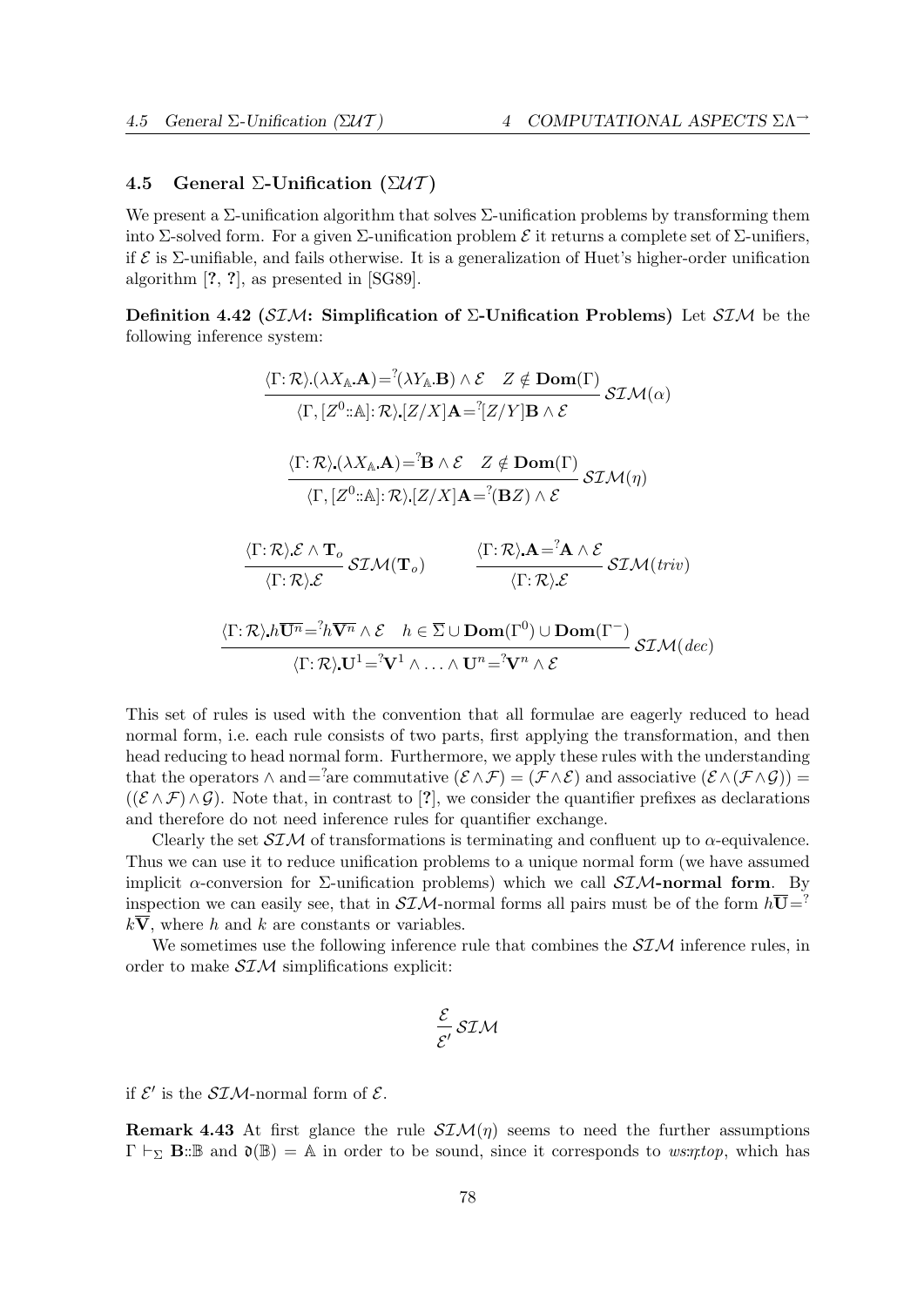similar preconditions. But these assumptions are trivially entailed for  $\Sigma$ -unifications with the Rdom -assumptions from 4.35.

Lemma 4.44 If  $\mathcal{D}: \mathcal{E} \vdash_{\mathcal{SIM}} \mathcal{E}'$ , then  $\text{wsU}(\Sigma, \mathcal{E}) = \text{wsU}(\Sigma, \mathcal{E}')[\mathcal{E}].$ 

**Proof:** Clearly it suffices to show the assertion for the case, where  $D$  consists of a single rule application. The assertion is trivial for  $\mathcal{SIM}(triv)$  and  $\mathcal{SIM}(\mathbf{T}_o)$ . For  $\mathcal{SIM}(\alpha)$  let

$$
\frac{\langle \Gamma; \mathcal{R} \rangle(\lambda X_{\mathbb{A}} \mathbf{A}) = ^{?} (\lambda Y_{\mathbb{A}} \mathbf{B}) \quad Z \notin \mathbf{Dom}(\Gamma)}{\langle \Gamma'; \mathcal{R} \rangle [Z/X] \mathbf{A} = ^{?} [Z/Y] \mathbf{B} \wedge \mathcal{E}} \mathcal{SIM}(\alpha)
$$

where  $\Gamma' := \Gamma, [Z^0:\mathbb{A}]$ . We first convince ourselves that any Σ-substitution  $\sigma$  is an  $\mathcal{R}_{\Gamma}$ substitution, iff it is an  $\mathcal{R}_{\Gamma}$ -substitution. So let  $\sigma$  be an  $\mathcal{R}_{\Gamma}$ -substitution. Since we have assumed that  $Z^0 \notin \text{Dom}(\Gamma)$ ,  $\sigma$  is also an  $\mathcal{R}_{\Gamma'}$ -substitution. If on the other hand  $\sigma$  is an  $\mathcal{R}_{\Gamma'}$ substitution, then  $Z^0 \notin \Im(\sigma)$ , since it is locally bound, therefore we have  $\Gamma^-$ ,  $\Delta \vdash_{\Sigma} \sigma : \Gamma^+$ .

Furthermore, let  $\theta$  be a  $\Sigma$ -substitution with  $\Delta, \Gamma^- \vdash_{\Sigma} \theta : \Gamma^+$ , then  $\Delta, \Gamma^- \vdash_{\Sigma} \theta(\lambda X \cdot \mathbf{A}) =$ θ(λY.B), iff  $\Delta, \Gamma^- \vdash_{\Sigma} \theta(\lambda Z [Z/X] \mathbf{A}) = \theta(\lambda Z [Z/Y] B)$  by α-conversion and  $\Delta, \Gamma^- \vdash_{\Sigma}$  $(\lambda Z \theta([Z/X] \mathbf{A}) = (\lambda Z \theta([Z/Y] B))$ , since we can assume that  $X, Y \neq \mathbf{Dom}(\Gamma)$ . However the last condition is equivalent to  $\theta([Z/X]A) = \theta([Z/Y]B)$  by ms:trans. Thus the sets of substitutions that solve  $\mathcal E$  and  $\mathcal E'$  are identical.

In the presence of  $\mathcal{SIM}(\alpha)$  the rule  $\mathcal{SIM}(\eta)$  is equivalent to a direct consequence of *η*-conversion: let  $\mathcal{E} = \langle \Gamma : \mathcal{R} \rangle (\lambda X_A \mathbf{A}) = {}^{\mathcal{P}} \mathbf{B}$ , then  $\Gamma \vdash_{\Sigma} \mathbf{B} : \mathbb{B}$  and  $\mathfrak{d}(\mathbb{B}) = \mathbb{A}$ , since we have restricted  $\Sigma$ -unification problems by an **Rdom** condition 4.35, so by ws:*n*:top  $\Gamma \vdash_{\Sigma} \mathbf{B} =_{n}(\lambda X_{\mathbb{A}} \mathbf{B} X)$ . Therefore the set of  $\Sigma$ -unifiers does not change by replacing **B** by its  $\eta$ -expansion ( $\lambda X_{\mathbb{A}}$ , **B**X). Now we obtain the assertion for  $\mathcal{SIM}(\eta)$  by that for  $\mathcal{SIM}(\alpha)$ .

In the  $\mathcal{SIM}(dec)$  case we have

$$
\frac{\langle \Gamma; \mathcal{R} \rangle \, h \overline{\mathbf{U}^n} = h \overline{\mathbf{V}^n} \wedge \mathcal{E} \quad h \in \overline{\Sigma} \cup \mathbf{Dom}(\Gamma)}{\langle \Gamma; \mathcal{R} \rangle \, \mathbf{U}^1 = \mathbf{V}^1 \wedge \ldots \wedge \mathbf{U}^n = \mathbf{V}^n \wedge \mathcal{E}} \mathcal{SIM}(dec)
$$

Let  $\theta \in \mathbf{wsU}(\Sigma,\langle \Gamma : \mathcal{R} \rangle) \mathbf{U}^1 = \mathbf{V}^1 \wedge \ldots \wedge \mathbf{U}^n = \mathbf{V}^n \wedge \mathcal{E}$ , so  $\theta(\mathbf{U}^i) = \beta \theta(\mathbf{V}^i)$  for all  $1 \leq i \leq n$  and therefore

$$
\theta(h\overline{\mathbf{U}^n}) = h\overline{\theta(\mathbf{U}^n)} = \beta h\overline{\theta(\mathbf{V}^n)} = \theta(h\overline{\mathbf{V}^n})
$$

Thus for any atom h we have  $\theta \in \text{wsU}(\Sigma, \mathcal{E})$ .

Definition 4.45 (ΣUT: Transformations for Σ-Unification) Let  $\Sigma U$  be the system  $STM$ , augmented by the following inference rules. Just as in  $STM$  leave the associativity and commutativity of  $\wedge$  and = <sup>?</sup>implicit:

$$
\frac{\langle \Gamma; \mathcal{R} \rangle h \overline{\mathbf{U}^n} = {}^?h \overline{\mathbf{V}^n} \wedge \mathcal{E} \quad h \in \textbf{Dom}(\Gamma^+)}{\langle \Gamma; \mathcal{R} \rangle \mathbf{U}^1 = {}^?{\mathbf{V}^1} \wedge \ldots \wedge \mathbf{U}^n = {}^?{\mathbf{V}^n} \wedge \mathcal{E}} \ \Sigma \mathcal{U}\mathcal{T}(dec)
$$

 $\Box$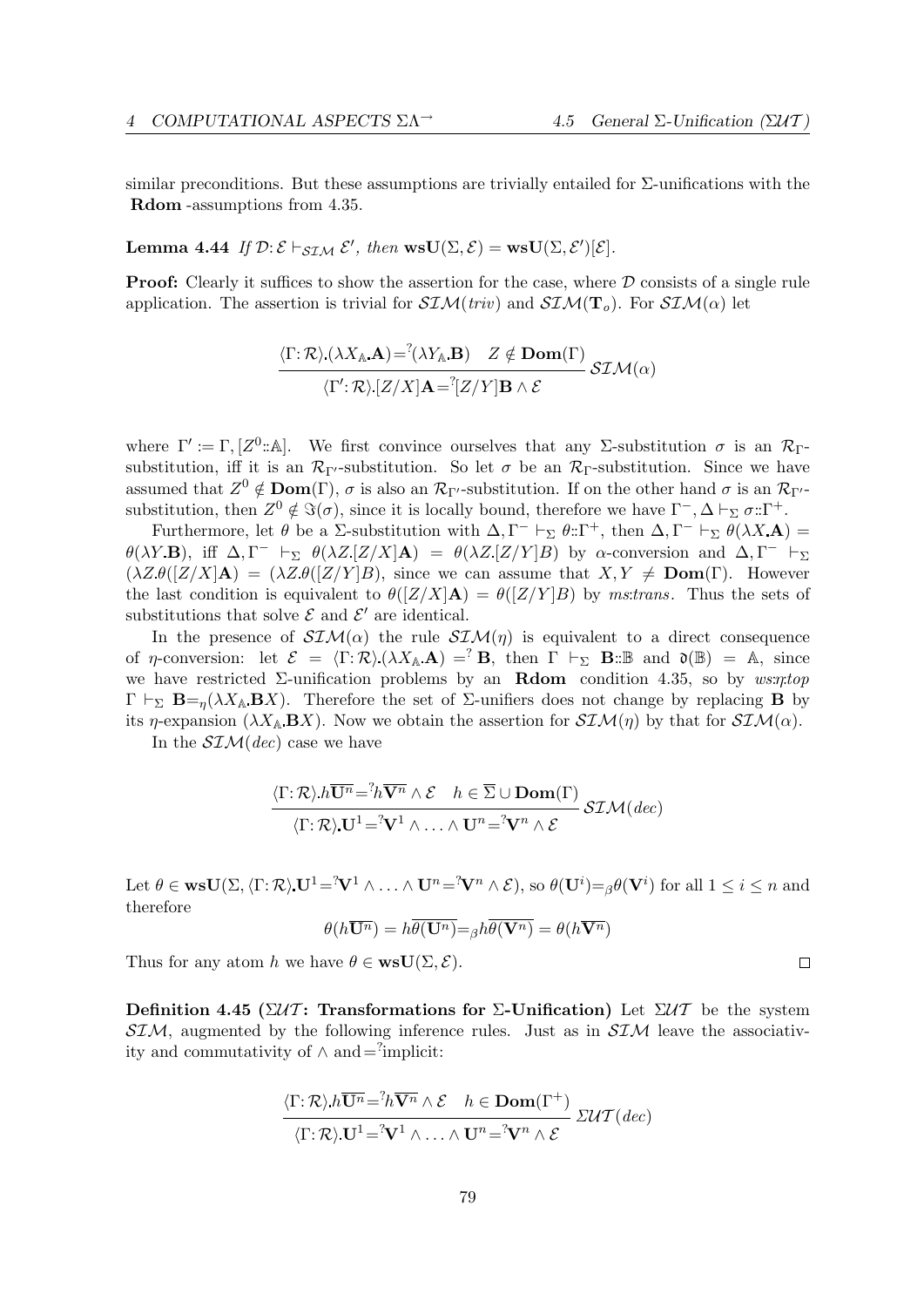For the following rules let  $\mathbf{G} \in \mathcal{A}^h(\Sigma, \Delta, \mathcal{C})$  be a general binding of sort A that approximates the head h.

$$
\frac{\langle \Gamma; \mathcal{R} \rangle F \overline{\mathbf{U}} = {}^{7}h \overline{\mathbf{V}} \wedge \mathcal{E} \Gamma^{+}(F) = \mathbb{A} \Gamma \vdash_{\Sigma} \overline{\mathcal{R}}(F^{+}, \mathbf{G})}{\langle \Gamma, \mathcal{C}: \mathcal{R}[\mathbf{G}/F] \rangle F = {}^{7}G \wedge [\mathbf{G}/F](F \overline{\mathbf{U}} = {}^{7}h \overline{\mathbf{V}} \wedge \mathcal{E})} \Sigma \mathcal{U}\mathcal{T}(flex/rig)
$$
  

$$
\frac{\langle \Gamma; \mathcal{R} \rangle F \overline{\mathbf{U}} = {}^{7}H \overline{\mathbf{V}} \wedge \mathcal{E} \Gamma^{+}(F) = \mathbb{A} \Gamma^{+}(H) = \mathbb{B} \Gamma \vdash_{\Sigma} \overline{\mathcal{R}}(F^{+}, \mathbf{G})}{\langle \Gamma, \mathcal{C}: \mathcal{R}[\mathbf{G}/F] \rangle F = {}^{7}G \wedge [\mathbf{G}/F](F \overline{\mathbf{U}} = {}^{7}H \overline{\mathbf{V}} \wedge \mathcal{E})} \Sigma \mathcal{U}\mathcal{T}(guess)
$$

This set of rules is used with the convention, that all formulae are eagerly reduced to  $SIM$ normal form, i.e. each rule consists of two parts, first applying the transformation, and maximally SIM-reducing afterwards.

**Remark 4.46** Our  $\mathcal{LUT}(flex/ria)$  rule subsumes Huet's rules of imitation (G has head h) and projection (G is a projection binding) transformations (see [Sny91]), since  $\mathcal{A}^h(\Sigma, \Delta, \mathcal{C})$ contains imitation and projection bindings. Note that  $\mathcal{A}^h(\Sigma, \Delta, \mathcal{C})$  also contains weakening bindings, which correspond to the concept of a weakening transformation, which is needed in  $\Sigma \Lambda^{\rightarrow}$ , where we use term declarations to model subsorting.

Note that the rule  $\mathcal{LUT}(guess)$  is finitely branching in our context, since the set of general bindings G of sort A is bounded by the number of term declarations in  $\Sigma$  and the number of variable declarations in Γ. However, since the sorts of general bindings are about the only constraints on the set of applicable general bindings, the branching factor of the  $\Sigma$ -unification algorithm corresponding to these rules makes it infeasible in practice.

Remark 4.47 If sort computation should turn out to be decidable the inference rule  $\mathcal{ZUT}(elim)$ , defined below, is effective, and can be added to  $\mathcal{SIM}$ .

$$
\frac{\langle \Gamma, [F^+::\mathbb{A}], \overline{[X_n^0::0^n(\mathbb{A})]} : \mathcal{R} \rangle \cdot F \overline{X_n^0} = \mathbf{A} \wedge \mathcal{E} \quad \Gamma \vdash_{\Sigma} \overline{\mathcal{R}}(F^+, \lambda \overline{X_n}. \mathbf{A})}{\langle \Gamma : \mathcal{R}[\mathbf{A}/F] \rangle \cdot F = \mathbf{A} \langle \lambda \overline{X_n}. \mathbf{A} \rangle \wedge [(\lambda \overline{X_n}. \mathbf{A})/F] \mathcal{E}} \quad \text{ZUT}\left(\text{elim}\right)
$$

In contrast to the substitution in  $\mathcal{ZUT}(flex/rig)$  and  $\mathcal{ZUT}(guess)$ , where well-sortedness of the added pair is guaranteed by 4.16, we have to check for well-sortedness before eliminating the variable F. The following example shows that this gives practical improvements.

**Example 4.48** Let  $\Sigma := \{ [a:\mathbb{C} \to \mathbb{B}], [c:\mathbb{C}] \}$ , then

$$
\frac{\langle [F^+::\mathbb{A}\to \mathbb{B}], [Y^-::\mathbb{A}]: \emptyset \rangle FY = \hat{a}c}{\langle [F^+::\mathbb{A}\to \mathbb{B}], [G^+::\mathbb{A}\to \mathbb{C}], [Y^-::\mathbb{A}]: \emptyset \rangle a(GY) = \hat{a}c \land F = \hat{c} \lambda Z_{\mathbb{A}} a(GZ)} \frac{\Sigma \mathcal{U}\mathcal{T}(flex/rig)}{\langle [F^+::\mathbb{A}\to \mathbb{B}], [G^+::\mathbb{A}\to \mathbb{C}], [Y^-::\mathbb{A}]: \emptyset \rangle GY = \hat{c} \land F = \hat{c} \lambda Z_{\mathbb{A}} a(GZ)} \frac{\Sigma \mathcal{U}\mathcal{T}(flex/rig)}{\langle [F^+::\mathbb{A}\to \mathbb{B}], [G^+::\mathbb{A}\to \mathbb{C}], [Y^-::\mathbb{A}]: \emptyset \rangle c = \hat{c} \land F = \hat{c} \lambda Z_{\mathbb{A}} ac \land G = \hat{c} \lambda W_{\mathbb{A}} c} \frac{\Sigma \mathcal{U}\mathcal{T}(flex/rig)}{\langle [F^+::\mathbb{A}\to \mathbb{B}], [G^+::\mathbb{A}\to \mathbb{C}], [Y^-::\mathbb{A}]: \emptyset \rangle c = \hat{c} \land F = \hat{c} \lambda Z_{\mathbb{A}} ac \land G = \hat{c} \lambda W_{\mathbb{A}} c}
$$

The inference rule  $\mathcal{ZUT}(elim)$  immediately computes the  $\Sigma$ -unifier  $[\lambda X_{\mathbb{A}}.ac/F]$  and therefore replaces two applications of  $\mathcal{ZUT}(flex/riq)$  and one of  $\mathcal{SIM}(dec)$ .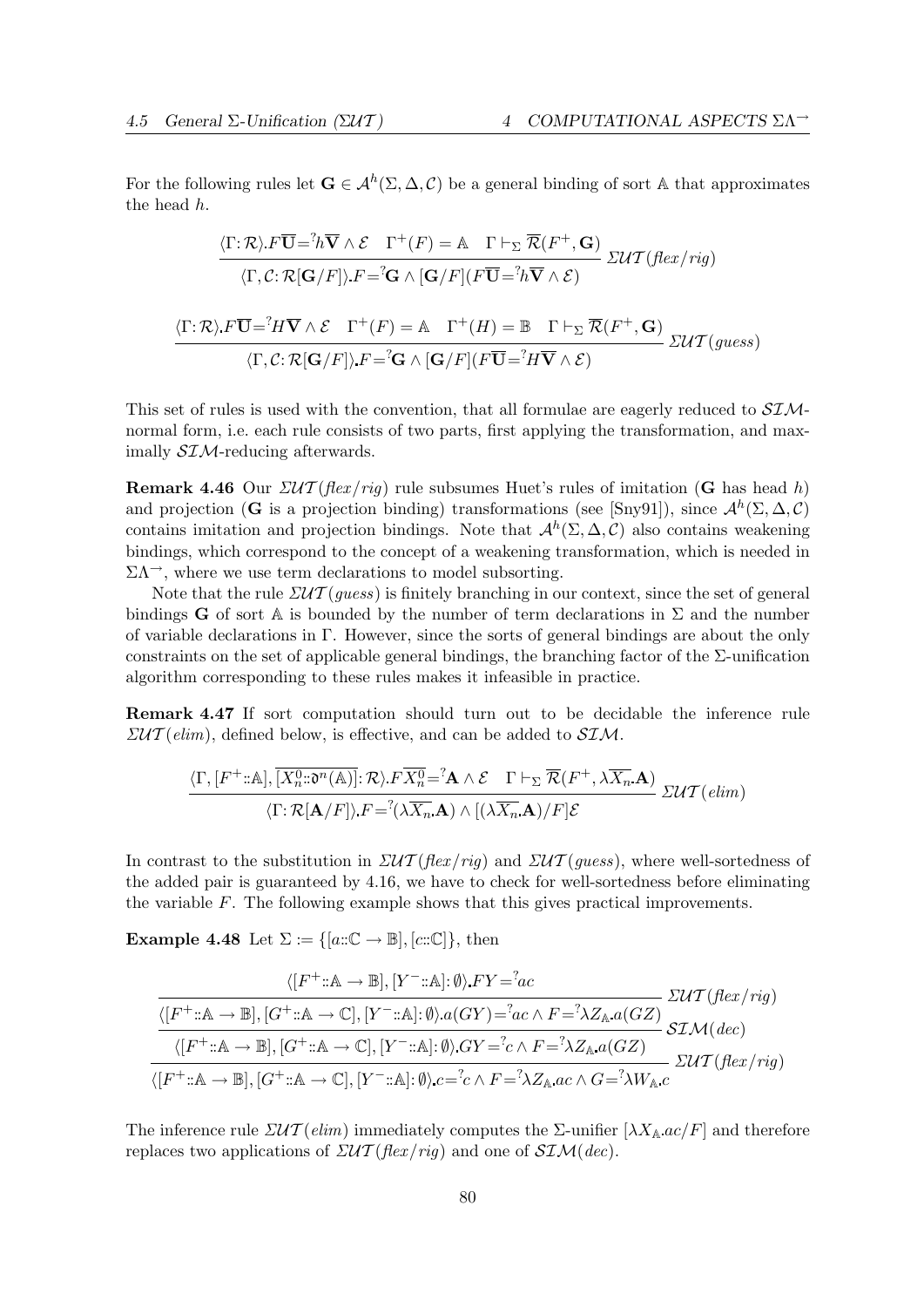For showing the soundness of  $\Sigma \mathcal{U} \mathcal{T}$  we start out with some technical lemmata, which will allow us later on to prove the soundness theorem. In particular, the sort conditions in the inference rules enforce the preservation of well-sortedness of the  $\Sigma$ -unifiers.

**Lemma 4.49** Let  $\mathcal{E} \vdash_{\Sigma \mathcal{U} \mathcal{T}} \mathcal{E}'$  by a single application of  $\Sigma \mathcal{U} \mathcal{T}(dec)$  to a pair  $H\overline{\mathbf{U}^n} = H\overline{\mathbf{V}^n}$ , then for any substitution  $\theta$  we have

- 1. If  $H \in \text{supp}(\theta)$ , then  $\theta \in \text{wsU}(\Sigma, \mathcal{E}')$  implies that  $\theta \in \text{wsU}(\Sigma, \mathcal{E})$ .
- 2. If  $H \notin \text{supp}(\theta)$ , then  $\theta \in \text{wsU}(\Sigma, \mathcal{E})$ , iff  $\theta \in \text{wsU}(\Sigma, \mathcal{E}')$ .

**Proof:** Let  $\theta \in \textbf{wsU}(\Sigma, \mathcal{E}')$ , so  $\theta(\mathbf{U}^i) = \beta \theta(\mathbf{V}^i)$  for all  $1 \leq i \leq n$  and therefore

 $\theta(H\overline{\mathbf{U}^n}) = \theta(H)\overline{\theta(\mathbf{U}^n)} = \beta(H)\overline{\theta(\mathbf{V}^n)} = \theta(H\overline{\mathbf{V}^n})$ 

Thus for any atom H we have  $\theta \in \text{wsU}(\Sigma, \mathcal{E})$ . Now let  $H \notin \text{Dom}(\theta)$  and  $\theta \in \text{wsU}(\Sigma, \mathcal{E})$ , then  $\theta(H) = H$ , so in this case we have  $\theta \in \textbf{wsU}(\Sigma, \mathcal{E}')$ .  $\Box$ 

By applying the rules  $\mathcal{LUT}(\mathit{flex}/\mathit{rig})$  and  $\mathcal{LUT}(\mathit{guess})$  we effectively commit ourselves to a particular approximation of a solution, and thus cannot reasonably expect to conserve the set of  $\Sigma$ -unifiers.

**Lemma 4.50** If  $\mathcal{E} \vdash_{\Sigma \mathcal{U} \mathcal{T}} \mathcal{E}'$  by a  $\Sigma \mathcal{U} \mathcal{T}$ -derivation only containing applications of the rules  $\mathcal{EUT}(\text{flex}/\text{rig})$  and  $\mathcal{ZUT}(\text{guess})$ , then  $\text{wsU}(\Sigma, \mathcal{E}') \subseteq \text{wsU}(\Sigma, \mathcal{E})$ .

**Proof:** The transformations  $\mathcal{ZUT}$  (flex/rig) and  $\mathcal{ZUT}$  (guess) can be divided into three parts, first adding a pair  $X = \mathbf{G}$ , then eliminating the variable, and finally  $\mathcal{SIM}$ -reducing. Clearly adding a new pair does not create new  $\Sigma$ -unifiers, so we must have  $\text{wsU}(\Sigma, \mathcal{E} \wedge X = \mathcal{A}) \subset$  $\text{wsU}(\Sigma, \mathcal{E})$ . Thus obtain the assertion with 4.39 and 4.44.  $\Box$ 

**Lemma 4.51** If  $\mathcal{E} \vdash_{\mathcal{ZUT}(elim)} \mathcal{E}'$ , then  $\text{wsU}(\Sigma, \mathcal{E}) = \text{wsU}(\Sigma, \mathcal{E}').$ 

**Proof:** Let  $\Gamma^0(X_i) = \mathfrak{d}^n(\mathbb{A})$  and  $\Gamma^+(F) = \mathbb{A}$  and  $\mathcal{E} = \langle \Gamma : \mathcal{R} \rangle F \overline{X_n^0} = A \wedge \mathcal{E}'$  be a  $\Sigma$ -unification problem and  $(F\overline{X}) = A$  be the pair that the rule  $\mathcal{EUT}(elim)$  acts upon. We show that for an arbitrary Σ-unifier  $\theta$  of  $\mathcal{E}$ , the formula  $\lambda \overline{X} \mathbf{A}$  is more general than  $\theta(F)$ . So let  $\theta$  be an arbitrary Σ-unifier of  $\mathcal E$  such that  $\Xi \vdash_{\Sigma} \theta : \Gamma^+$ , then

$$
\Xi \vdash_{\Sigma} \theta(F) =_{\beta\eta} \theta(\lambda \overline{X} F \overline{X}) =_{\beta\eta} \lambda \overline{X} \theta(F \overline{X}) =_{\beta\eta} \lambda \overline{X} \theta(\mathbf{A}) =_{\beta\eta} \theta(\lambda \overline{X} \mathbf{A})
$$

since the  $X_i^0$  are not in  $\text{Dom}(\theta)$ . This is just the claim with  $\theta$  as the instantiating substitution. Now we obtain the assertion by 4.39.  $\Box$ 

**Theorem 4.52 (Soundness of**  $\Sigma \mathcal{U} \mathcal{T}$ **)** If  $\mathcal{E} = \langle \Gamma : \mathcal{R} \rangle \mathcal{E}' \vdash_{\Sigma \mathcal{U} \mathcal{T}} \mathcal{F}$  such that  $\mathcal{F}$  is in  $\Sigma$ -solved form, then the substitution  $\sigma_{\mathcal{F}}|_{\text{Dom}(\Gamma^+)} \in \text{wsU}(\Sigma, \mathcal{E}).$ 

**Proof:** We prove  $\sigma_{\mathcal{F}} \in \text{wsU}(\Sigma, \mathcal{E})$  by induction on the length of the transformation sequence using the above lemmata in the induction step. The restriction of  $\sigma_{\mathcal{F}}$  does not affect the fact that  $\sigma_{\mathcal{F}}|_{\text{Dom}(\Gamma^+)}$  still  $\Sigma$ -unifies  $\mathcal{E}$ .  $\Box$ 

So if the algorithm  $\Sigma \mathcal{U} \mathcal{T}$  returns a substitution  $\theta$  for an initial system  $\mathcal{E}$ , then  $\theta$  is indeed a  $\Sigma$ -unifier for  $\mathcal E$ . The main result of this section is the converse, namely, that given an initial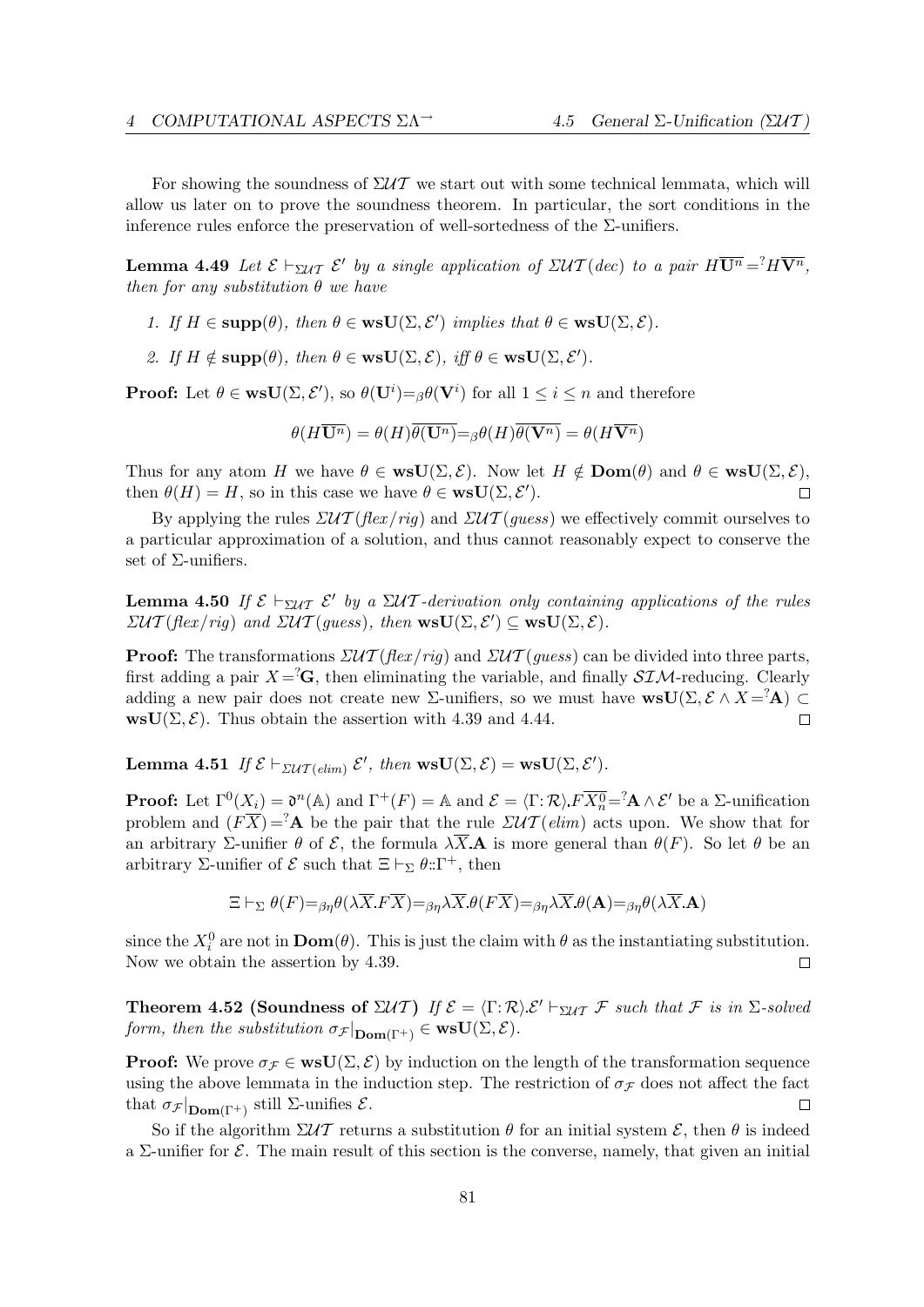Σ-unification problem  $\mathcal E$  and a Σ-unifier  $\theta$ , the algorithm  $\Sigma \mathcal{U} \mathcal{T}$  can compute a Σ-unifier  $\sigma$  of  $\mathcal{E}$ , which is more general than  $\theta$ .

As higher-order unification is undecidable [Gol81, ?, ?], our set of transformations cannot be terminating in general. We will prove, that  $\Sigma \mathcal{U} \mathcal{T}$  is a complete  $\Sigma$ -unification procedure, that is, if for any given  $\theta \in \text{wsU}(\Sigma, \mathcal{E})$  there is a  $\Sigma \mathcal{U} \mathcal{T}$ -derivation  $\mathcal{E} \vdash_{\Sigma \mathcal{U} \mathcal{T}} \mathcal{F}$  such that  $\mathcal{F}$  is a Σ-unification problem in Σ-solved form, and  $\sigma_{\mathcal{F}}$  is more general than  $\theta$ . For this we only need termination for  $\Sigma \mathcal{U} \mathcal{T}$  inference rules that approximate  $\theta$ .

The following measure provides the basis for defining the approximating rule applications and for proving their termination.

**Definition 4.53** Let  $\mathcal{E} = \langle \Gamma : \mathcal{R} \rangle \mathcal{E}'$  be a  $\Sigma$ -unification problem and  $\theta$  be an  $\mathcal{R}_{\Gamma}$ -substitution, then

$$
\mu(\mathcal{E}, \theta) := (\mu_1(\mathcal{E}, \theta), \mu_2(\mathcal{E}))
$$

is called a **measure for**  $\mathcal E$  and  $\theta$ , iff  $\mu_1(\mathcal E, \theta)$  is a multiset of depths of semi-structural  $\Sigma \Lambda$ <sup>-1</sup>derivations  $\mathcal{A}_X:\Gamma \vdash_{\Sigma} \theta(x):\Gamma^+(X)$ , where  $X^+ \in \text{Dom}(\theta)$  is unsolved in  $\mathcal{E}$  and  $\mu_2(\mathcal{E})$  is the multiset of depths of formulae in  $\mathcal{E}$ . Furthermore, let  $\prec$  be the strict lexicographic ordering for the obvious component orderings.

**Lemma 4.54** Let  $\mathcal{E}$  be a  $\Sigma$ -unification problem in SIM-normal form, but not in  $\Sigma$ -solved form,  $\theta \in \text{wsU}(\Sigma, \mathcal{E})$ , and  $\mu(\mathcal{E}, \theta)$  a measure for  $\mathcal E$  and  $\theta$ , then there exists a  $\Sigma$ -unification problem  $\mathcal{E}'$ , an  $\mathcal{E}'$ -substitution  $\theta'$ , and a measure  $\mu(\mathcal{E}', \theta')$  for  $\mathcal{E}'$  and  $\theta'$  such that  $\mathcal{E} \vdash_{\Sigma \mathcal{UT}} \mathcal{E}'$ , and

- 1.  $\theta = \theta'[\mathcal{E}],$
- 2.  $\theta' \in \textbf{wsU}(\Sigma, \mathcal{E}'),$
- 3.  $\mu(\mathcal{E}', \theta') \prec \mu(\mathcal{E}, \theta)$ .

**Proof:** Let  $\mathcal{E} = \langle \Gamma : \mathcal{R} \rangle \mathcal{F}$ ,  $\Xi \vdash_{\Sigma} \theta : \Gamma^+$ , and  $\mathbf{A} = \mathcal{E}$  be a pair in  $\mathcal{F}$ , that is not  $\Sigma$ -solved. Furthermore let  $\mathbf{A} = \mathbf{F}\overline{\mathbf{U}}$  and  $\mathbf{B} = \mathbf{G}\overline{\mathbf{V}}$ . We observe that **F** and **G** must be atoms and cannot be equal constants, and moreover we cannot have  $\Gamma \vdash_{\Sigma} \mathbf{A} =_{\beta\eta} \mathbf{B}$ , since  $\mathcal{E}$  is in  $\mathcal{SIM}$ normal form.

If **F** = **G** is a variable not in  $\text{supp}(\theta)$ , then  $\mathcal{LUT}(dec)$  applies. By 4.49 we have  $\theta \in$  $\text{wsU}(\Sigma, \mathcal{E}')$  and  $\mu(\mathcal{E}', \theta) \prec \mu(\mathcal{E}, \theta)$ , since  $\mu_1(\mathcal{E}', \theta) \preceq \mu_1(\mathcal{E}, \theta)$  and  $\mu_2(\mathcal{E}') \prec \mu(\mathcal{E})$ .

Otherwise either  $\mathbf{F} \neq \mathbf{G}$  or  $\mathbf{F} = \mathbf{G} \in \text{supp}(\theta)$ . In both cases, since  $\mathcal{E}$  is  $\Sigma$ -unifiable, either **F** or **G** is an unsolved variable  $F \in \text{supp}(\theta)$  with  $\Gamma^+(F) = \mathbb{A}$  at the head. Without loss of generality we assume that  $F = \mathbf{F}$ . Now, since  $\theta$  is an  $\mathcal{R}_{\Gamma}$ -substitution we have  $\Xi$ ,  $\Gamma \vdash_{\Sigma} \theta(F)$ :: A and  $\Xi, \Gamma \vdash_{\Sigma} \overline{\mathcal{R}}(F, \theta(F))$ . By the general binding theorem 4.17 there exists a general binding  $\mathbf{G} \in \mathcal{A}_{\mathbb{A}}^{h}(\Sigma, (\Xi, \Gamma^{+}), \mathcal{C})$  of sort  $\mathbb{A}$  and a  $\Sigma$ -substitution  $\rho$ , such that  $\text{supp}(\rho) = \text{Dom}(\mathcal{C})$ and  $\mathcal{C}, \Gamma \vdash_{\Sigma} \rho(\mathbf{G}) =_{\beta\eta} \mathbf{A}$ . Since the variables in  $\text{Dom}(\mathcal{C})$  are new, we also have  $\overline{\mathcal{R}}(F^+, \mathbf{G})$ . Therefore,

- if head(G)  $\notin$  supp( $\theta$ ), then  $\mathcal{ZUT}$  (flex/rig) applies.
- if head(G)  $\in$  supp( $\theta$ ) then  $\mathcal{ZUT}(guess)$  applies.

In all these cases we set  $\theta' := \theta \cup \rho$  and have  $\theta = \theta'[\mathcal{E}]$ , since  $\text{supp}(\rho) \cap \text{Dom}(\Gamma^+) = \text{Dom}(\mathcal{C}) \cap$ **Dom**( $\Gamma^+$ ) =  $\emptyset$  and  $\theta' \in \text{wsU}(\Sigma, \mathcal{E}')$  by 4.52. To see that  $\rho$  is a  $\overline{\mathcal{R}[\mathbf{G}/X]}$ -substitution, we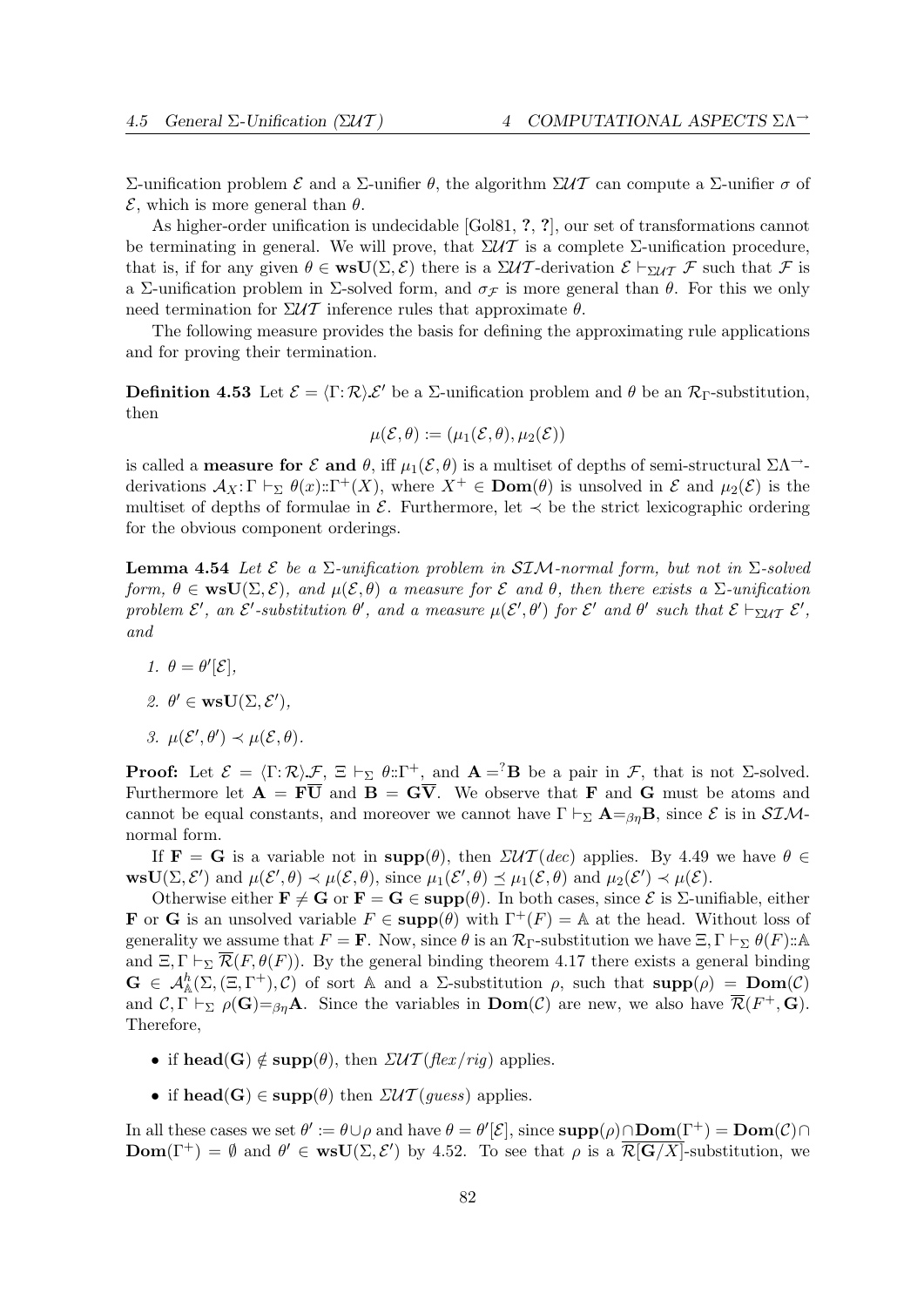have to convince ourselves that  $Y \notin \text{Free}(\rho(X))$  for all  $X \in \text{Dom}(\rho) = \text{Dom}(\mathcal{C})$  such that  $(X, Y) \in \mathcal{R}[\mathbf{G}/F]$ . By definition of  $\mathcal{R}[\mathbf{G}/F]$  this is the case, if  $Y \notin \mathbf{Free}(\rho(X))$  for all  $X \in \text{Dom}(\mathcal{C})$  such that  $(F, Y) \in \mathcal{R}$ . If this were the case, then Y would be free in  $\rho(\mathbf{G}) = \theta(F)$ , which would contradict the assumption that  $\theta$  is an R-substitution.

If  $\mathcal{A}:\Xi, \Gamma \vdash_{\Sigma} \theta(F)$ ::A is the semi-structural  $\Sigma \Lambda^{-}$ -derivation that contributes to  $\mu_1(\mathcal{E}, \theta)$ , then the general binding theorem guarantees the existence of semi-structural  $\Sigma\Lambda$ <sup> $\rightarrow$ </sup>-derivations  $\mathcal{R}^i$ :  $\Xi, \Gamma \vdash_{\Sigma} \rho(X)$ :: $\mathcal{C}(X)$  for all  $X \in \mathbf{Dom}(\theta)$ . Since  $\mathcal{ZUT}(guess)$  and  $\mathcal{ZUT}(flex/rig)$  remove the variable F from the set of variables in  $\text{supp}(\theta)$  that are not Σ-solved in  $\mathcal{E}$ , and since they replace it with the set  $\text{Dom}(\mathcal{C}) = \text{supp}(\rho)$ , we have  $\mu_1(\mathcal{E}', \theta') \prec \mu_1(\mathcal{E}, \theta)$ . Thus we have  $\mu(\mathcal{E}', \theta') \prec \mu(\mathcal{E}, \theta).$  $\Box$ 

If we call such a transformation  $\mu$ -prescribed, then each application of a  $\mu$ -prescribed transformation decreases the well-founded measure  $\mu$ . Thus any sequence of  $\mu$ -prescribed transformations must terminate. The previous lemma also guarantees that any system obtained by exhaustively applying  $\mu$ -prescribed transformations to a  $\Sigma$ -unifiable system must be  $\Sigma$ -solved, since otherwise it guarantees another  $\mu$ -prescribed transformation.

Corollary 4.55 If  $\mathcal E$  is a  $\Sigma$ -unifiable unification problem such that no  $\mu$ -prescribed transformation rule from  $\Sigma \mathcal{U} \mathcal{T}$  is applicable, then  $\mathcal{E}$  is in  $\Sigma$ -solved form.

Theorem 4.56 (Completeness Theorem for  $\Sigma \mathcal{U} \mathcal{T}$ ) For any  $\Sigma$ -unification problem  $\mathcal E$ and any  $\Sigma$ -substitution  $\theta \in \text{wsU}(\Sigma, \mathcal{E})$ , there is a  $\Sigma \mathcal{U} \mathcal{T}$ -derivation  $\mathcal{E} \vdash_{\Sigma \mathcal{U} \mathcal{T}} \mathcal{F}$  such that F is in  $\Sigma$ -solved form and  $\Gamma \vdash_{\Sigma} \sigma_{\mathcal{F}} \preceq_{\beta_{\eta}} \theta[\mathcal{E}].$ 

**Proof:** Let  $\mathcal{E} = \langle \Gamma : \mathcal{R} \rangle \mathcal{G}$  and  $\mathcal{D} : \mathcal{E} \vdash_{\Sigma \mathcal{U} \mathcal{T}} \mathcal{F}$  be a maximal  $\mu$ -prescribed  $\Sigma \mathcal{U} \mathcal{T}$ -derivation out of  $\mathcal{E}$ . By 4.54 this is always finite, so we can prove the assertion by induction on the number n of nodes in D. If  $n = 0$ , then  $\mathcal E$  is in  $\Sigma$ -solved form and  $\sigma_{\mathcal E}$  is a most general  $\Sigma$ -unifier for *E*. In particular, we have Γ  $\vdash_{\Sigma} \sigma_{\mathcal{E}} \preceq_{\beta\eta} \theta[\mathcal{E}].$ 

If  $n > 0$ , then there is a  $\mu$ -prescribed inference  $\mathcal{E} \vdash \mathcal{E}'$  and a  $\Sigma$ -substitution  $\theta'$  satisfying 4.54. By inductive hypothesis there is a  $\Sigma \mathcal{U} \mathcal{T}$ -derivation  $\mathcal{E}' \vdash_{\Sigma \mathcal{U} \mathcal{T}} \mathcal{F}$  such that  $\Gamma \vdash_{\Sigma} \sigma_{\mathcal{F}} \theta'[\mathcal{E}']$ . By 4.52 we have  $\sigma_{\mathcal{F}} \in \mathbf{wsU}(\Sigma, \mathcal{E}') \subseteq \mathbf{wsU}(\Sigma, \mathcal{E})$ . Furthermore, by inspection of the inference rules we see that  $\Sigma \mathcal{U} \mathcal{T}$  rules only expand the set of positive variables in Γ, so  $\Gamma \vdash_{\Sigma} \sigma_{\mathcal{F}} \preceq_{\beta\eta} \theta'[\mathcal{E}']$  implies  $\Gamma \vdash_{\Sigma} \sigma_{\mathcal{F}} \preceq_{\beta\eta} \theta'[\mathcal{E}]$ , which in turn yields the assertion with the conclusion  $\theta' = \theta[\mathcal{E}]$  of 4.54.  $\Box$ 

If we combine the soundness results theorem 4.52 with the completeness result from theorem 4.56, we can characterize the set of solutions found by the algorithm  $\Sigma \mathcal{U} \mathcal{T}$  by the following corollary.

Corollary 4.57 For any  $\Sigma$ -unification problem  $\mathcal E$  the set

 $\Sigma \mathcal{U} \mathcal{T}(\mathcal{E}) := \{ \sigma_{\mathcal{F}} \mid \mathcal{E} \vdash_{\Sigma \mathcal{U} \mathcal{T}} \mathcal{F} \text{ and } \mathcal{F} \text{ is in } \Sigma \text{-solved form} \}$ 

is a complete set of  $\Sigma$ -unifiers for  $\mathcal{E}$ .

**Example 4.58** Let  $\mathbb{R}, \mathfrak{P}$  be sorts of type  $\iota$  with the intended meanings of real numbers and non-negative real numbers. Furthermore, let  $\mathbb{M}, \mathbb{P}, \mathbb{D}, \mathbb{C}$  sorts of type  $\iota \to \iota$  such that all have domain and codomain sorts R. These have the intended meanings of monomials, polynomials,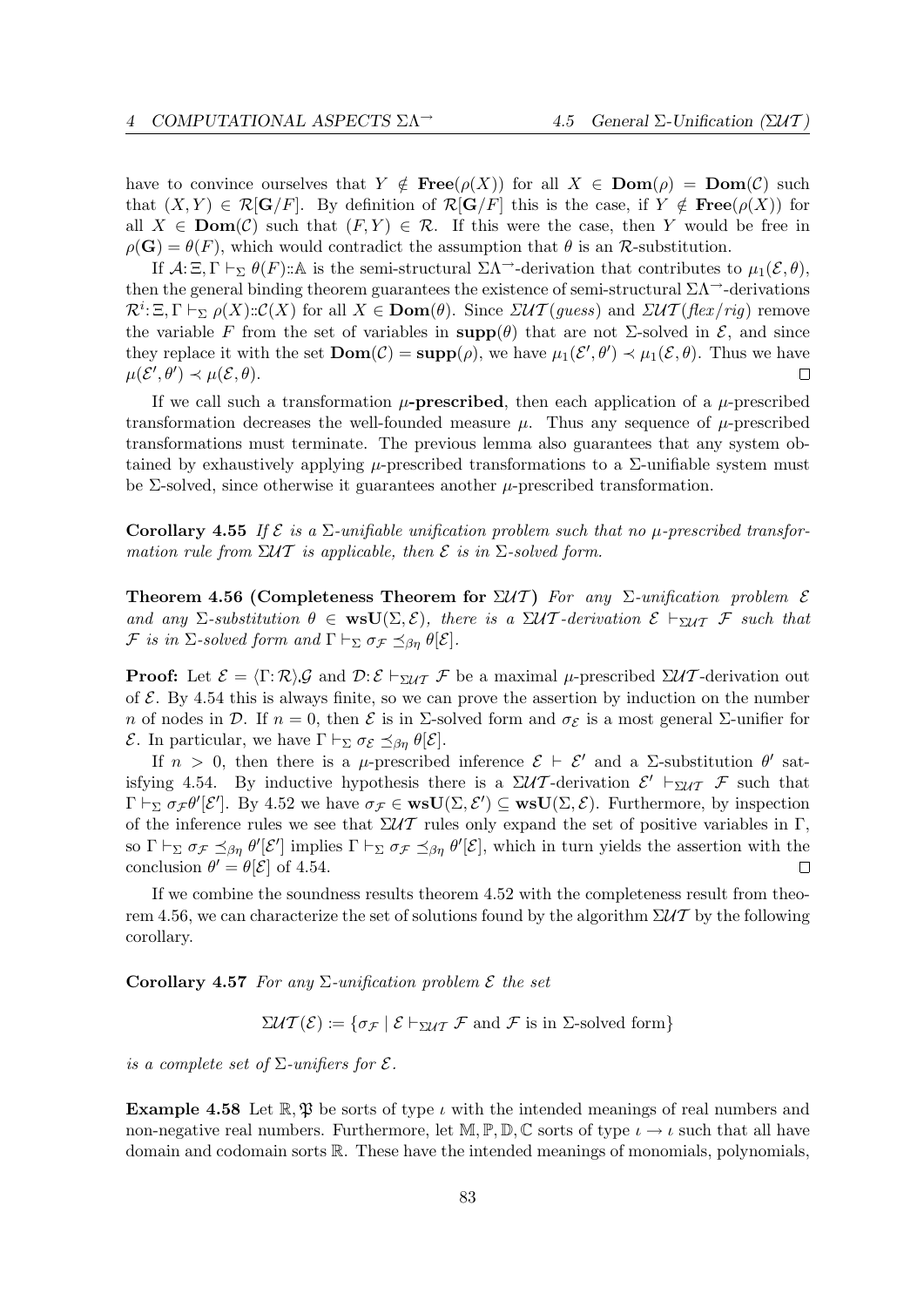differentiable and continuous functions on the reals. Finally, let  $\Sigma$  be the signature with the following term declarations:

$$
[+::\mathbb{R}\to\mathbb{R}\to\mathbb{R}],(*::\mathbb{R}\to\mathbb{R}\to\mathbb{R}],[\forall[X::\mathbb{R}].*XX::\mathfrak{P}],[\mathfrak{P}\leq\mathbb{R}],[\mathbb{M}\leq\mathbb{P}],[\mathbb{P}\leq\mathbb{D}],[\mathbb{D}\leq\mathbb{C}][\lambda X_{\mathbb{R}}X::\mathbb{M}],[\forall[Y::\mathbb{R}].(\lambda X_{\mathbb{R}}Y)::\mathbb{M}],[\forall[F,G::\mathbb{M}].(\lambda X_{\mathbb{R}}*(FX)(GX))::\mathbb{M}],[\forall[F,G::\mathbb{P}].(\lambda X_{\mathbb{R}}+(FX)(GX))::\mathbb{P}],[\partial::\mathbb{D}\to\mathbb{C}],[\partial]{\mathbb{P}}\to\mathbb{P}],[\partial]{\mathbb{M}}\to\mathbb{M}].
$$

Thus  $\Sigma$  formalizes a small fragment of elementary calculus. In this setting we can answer the question whether there are differentiable functions that are non-negative by solving the following unification problem:

$$
\langle [F:\mathbb{D}], [G:\mathbb{R} \to \mathfrak{P}]: \emptyset \rangle F = G
$$

This is a flex-flex problem, so we can use  $\mathcal{LUT}(guess)$  with the general imitation binding  $(\lambda X_{\mathbb{R}} * (H^1 X)(H^1 X))$  induced by the term declaration  $[\forall [X:\mathbb{R}] * X X:\mathfrak{P}] \in \Sigma$ , thus we obtain

$$
\langle [F:\mathbb{D}], [G:\mathbb{R} \to \mathfrak{P}], [H^1:\mathbb{R} \to \mathbb{R}]: \emptyset \rangle F = \langle \lambda X_{\mathbb{R}} * (H^1X)(H^1X) \wedge G = \langle \lambda X_{\mathbb{R}} * (H^1X)(H^1X) \rangle
$$

With the weakening bindings  $F = {}^?H^3_{\mathbb{P}}$  and  $H^3 = {}^?H^4_{\mathbb{M}}$  from the subsort declarations  $[\mathbb{P}] \leq$  $\mathbb{D}, [\mathbb{M} \leq \mathbb{P}] \in \Sigma$  we have

$$
H^4_{\mathbb{M}} = \lambda X_{\mathbb{R}} \cdot (H^1 X)(H^1 X)
$$

To make the  $\Sigma \mathcal{U} \mathcal{T}$ -derivation more legible, we drop the declaration and delete solved pairs in  $\Sigma$ -unification problems in this example. To keep the sort information complete we indicate the sorts of variables in the subscript. We continue our  $\Sigma \mathcal{U} \mathcal{T}$ -derivation by applying  $\mathcal{DUT}(flex/rig)$  with the binding  $H^4_M = \lambda X_{\mathbb{R}} * (H^5_M)(H^6_M X)$  from the declaration  $[\forall [F, G:\mathbb{M}]\lambda X_{\mathbb{R}}\ast (FX)(GX):\mathbb{P}] \in \Sigma$  we obtain

$$
H^5_{\mathbb{M}}Y = ^?H^1_{\mathbb{R} \to \mathbb{R}}Y \wedge H^6_{\mathbb{M}}Y = ^?H^1_{\mathbb{R} \to \mathbb{R}}Y
$$

The first pair can be solved with the imitation binding  $H_{\mathbb{R}\to\mathbb{R}}^1 = (\lambda X_{\mathbb{R}} H_{\mathbb{M}}^5(H_{\mathbb{R}\to\mathbb{R}}^7 Y)$  and the subsequent projection using  $H_{\mathbb{R}\to\mathbb{R}}^7 = (X \times \mathbb{R}^N)$ . This leaves us with the problem

$$
H_{\rm M}^6 Y = H_{\rm M}^5 Y
$$

which can be solved with the bindings  $H_M^6 = {}^2(\lambda X_{\mathbb{R}} H_M^5(H_M^8 Y)$  and  $H_M^8 = {}^2(\lambda X_{\mathbb{R}} X)$ . Note that the last general binding comes from the term declaration  $[\lambda X_{\mathbb{R}} X : \mathbb{M}] \in \Sigma$ .

Collecting all partial solutions obtained in this  $\Sigma \mathcal{U} \mathcal{T}$ -derivation gives us the  $\Sigma$ -unifier  $\sigma := [\mathbf{D}/F], [\mathbf{D}/G]$  where  $\mathbf{D} = (\lambda X_{\mathbb{R}} * (H^5_{\mathbb{M}}X)(H^5_{\mathbb{M}}X)),$  which is just the most general expression for a monomial with even degree.

# 4.6 Pre-Σ-Unification (Σ $\mathcal{PT}$ )

Just as in the case of unification for  $\Lambda^{\rightarrow}$ , the rule  $\mathcal{ZUT}(guess)$  gives rise to a serious explosion of the search space for unifiers (cf. 4.46), which makes general higher-order unification in this form impractical. Huet's solution to this problem was to redefine the higher order unification problem to a form sufficient for refutation purposes: for the pre-unification problem flex-flex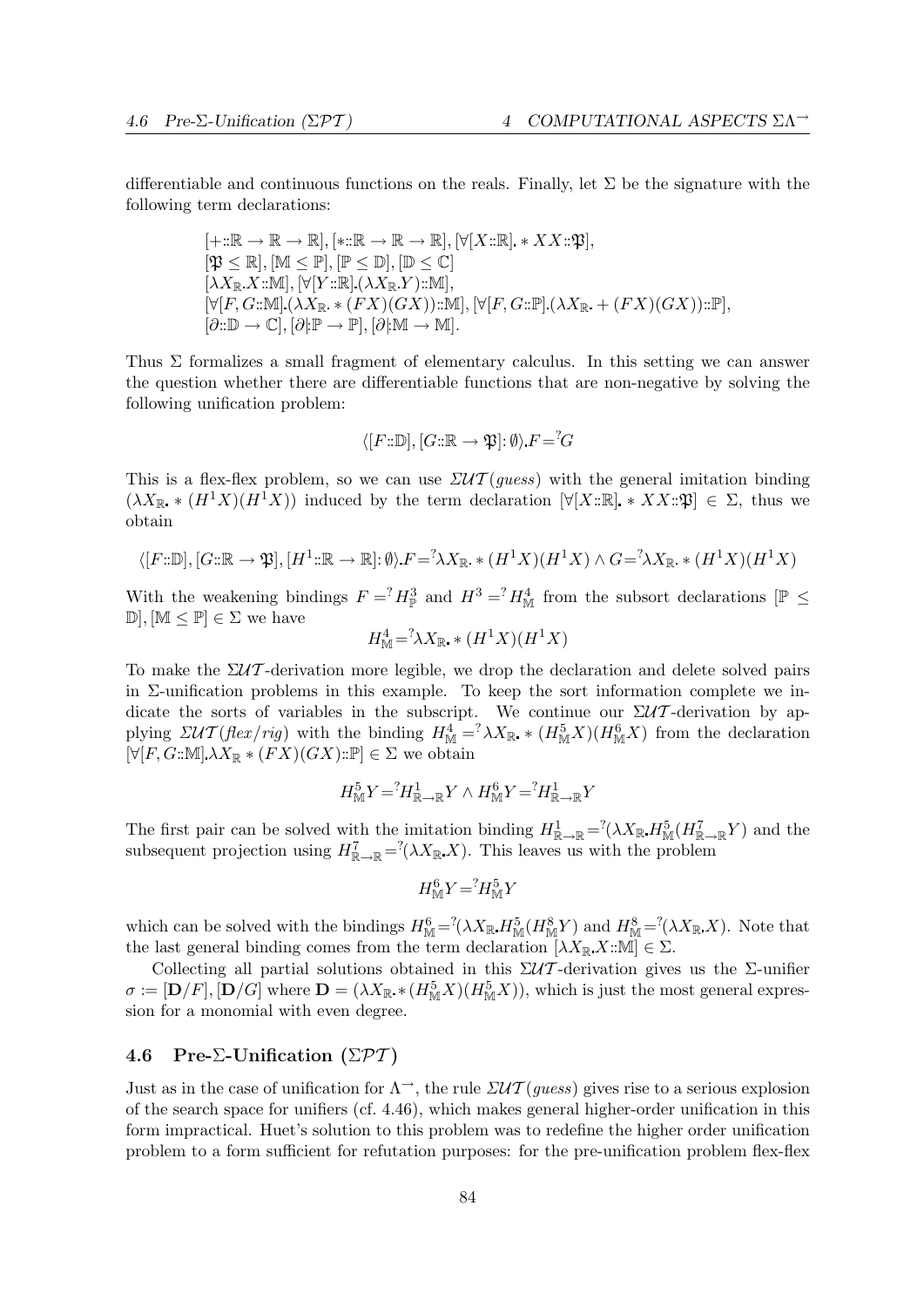pairs are considered already solved, since they can always be trivially solved by binding the head variables to special constant functions that identify the formulae by absorbing their arguments.

We give a generalization of Huet's pre-unification procedure to  $\Sigma\Lambda^{-}$ . However in  $\Sigma\Lambda^{-}$ the solution to the flex-flex problem is not as simple as in the unsorted case, since the heads of flex-flex pairs can be variables of functional base sorts A. In this case flex-flex-pairs, are not solvable independently of their arguments, since in general the constant functions needed for absorbing the arguments are not of sort A. Our solution to this problem is to modify the definition of pre-solved pairs and to keep the guess rule, but to restrict its application to the functional flex-flex case. Furthermore, pre-Σ-unification only makes sense for regular signatures (cf. 3.83), as the following example shows. Therefore we will only consider regular signatures in the following.

Example 4.59 (Non-Regular Pre-Σ-Unification) We consider the non-regular signature given by  $\mathcal{S} := \{ \mathbb{A}, \mathbb{B} \}, \ \tau(\mathbb{A}) = \tau(\mathbb{B}) = \alpha$ , and  $\Sigma := \{ [c : \mathbb{A}], [c : \mathbb{B}] \}.$  The  $\Sigma$ -substitution  $[c/X], [c/Y]$  is the only  $\Sigma$ -unifier of the unification problem  $\langle [X^+:\mathbb{A}], [Y^+:\mathbb{B}]: \emptyset \rangle X = Y$ , but it can only be found by applying some kind of  $\mathcal{LUT}(guess)$  transformation.

**Lemma 4.60** The problem of deciding whether a given signature  $\Sigma$  is regular or not, can be reduced to the  $\Sigma$ -unification problem. Thus it is undecidable.

**Proof:** Let  $\Sigma$  be a regular signature,  $\mathbb{A}, \mathbb{B}$ , and  $\mathbb{D}$  new base sorts of base type  $\alpha$ , and  $\Delta \vdash_{\Sigma} \mathbf{A} : \mathbb{C}$ and  $\Delta \vdash_{\Sigma} \mathbf{B} : \mathbb{C}$  where  $\tau(\mathbb{C}) = \gamma$ . Furthermore, let  $\overline{\Sigma}' := \overline{\Sigma} \cup \{h_{\gamma \to \alpha}\}\$  and

$$
\Sigma' := \Sigma \cup \{ [h::\mathbb{C} \to \mathbb{D}], [\forall \Delta.h\mathbf{A} :: \mathbb{A}], [\forall \Delta.h\mathbf{B} :: \mathbb{B}] \}
$$

Clearly  $\Sigma'$  is a valid signature, since  $\mathbb{A}, \mathbb{B}, \mathbb{D}$  are of base type and therefore  $\mathbb{A}$  Rdom  $\mathbb{B}$  and **B Rdom** D. If there is a  $\Sigma$ -unifier  $\theta \in \mathbf{wsSub}(\Sigma, \Delta \to \Gamma)$  of  $\langle \Delta: \emptyset \rangle$   $\mathbf{A} = \mathbf{B}$ , then  $\Gamma \vdash_{\Sigma} h\theta(\mathbf{A})$ ::A and  $\Gamma \vdash_{\Sigma} h\theta(\mathbf{B})$ ::B by ws:td and ws:subst. Furthermore, we have  $\Gamma \vdash_{\Sigma} h\theta(\mathbf{A})$ ::B by 3.53, since  $\Gamma \vdash_{\Sigma} \theta(\mathbf{A}) =_{\beta\eta} \theta(\mathbf{B})$ , and therefore  $\Gamma \vdash_{\Sigma} h\theta(\mathbf{A}) =_{\beta\eta} h\theta(\mathbf{B})$  by tr:app:arg. In particular, we have found a formula with two least sorts. Thus  $\Sigma'$  is regular, if **A** and **B** are not  $\Sigma$ -unifiable.

Remark 4.61 Note that the previous undecidability result is independent of the decidability of the sort computation problem.

**Definition 4.62 (Pre-Equality)** Let  $\Gamma \vdash_{\Sigma} \mathbf{A} =^p \beta_\eta \mathbf{B}$  be the **pre-equality** judgment defined by the inference system for sorted  $\beta\eta$ -equality augmented by the following inference rule

$$
\frac{\mathfrak{r}^n(\Gamma(F)) = \mathfrak{r}^k(\Gamma(G)) \quad \ln(\Gamma(F)) \ge n \quad \ln(\Gamma(G)) \ge k}{\vdash_{\Sigma} F\overline{\mathbf{U}^n} = {^p}G\overline{\mathbf{V}^k}} \text{ wss:}pre:top
$$

Let  $\mathcal{E} = \langle \Gamma : \mathcal{R} \rangle \mathcal{E}'$  be a  $\Sigma$ -unification problem, then we call an  $\mathcal{R}_{\Gamma}$ -substitution  $\sigma$  a pre-Σ-unifier of the pair **A** =<sup>?</sup>**B** ∈ ε', iff Δ,Γ<sup>-</sup>  $\vdash_Σ$   $\sigma(A)=^p_{βη}σ$ (**B**). We denote the set of pre-Σ-unifiers by  $\mathbf{wsPU}(\Sigma, \mathcal{E})$ .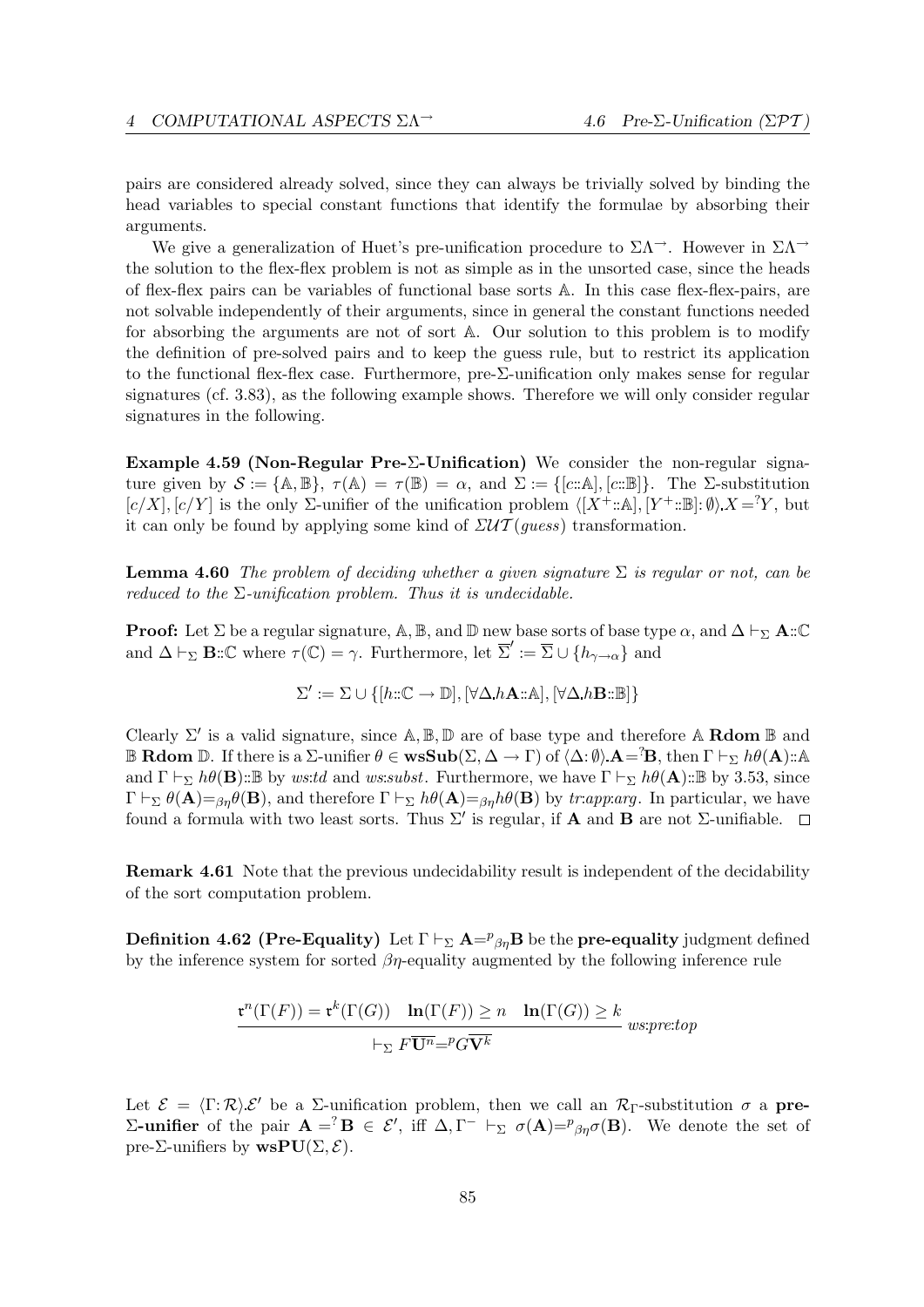$rig)$ 

**Definition 4.63 (Pre-Σ-Solved Form)** Let  $\mathcal{E} = \langle \Gamma : \mathcal{R} \rangle \mathcal{E}'$  be a  $\Sigma$ -unification problem, then we call a pair  $F^+ \overline{U^k} = {}^2G^+ \overline{V^n}$  pre- $\Sigma$ -solved in  $\mathcal{E}$ , iff  $\Gamma^+(F) = \overline{\mathbb{A}^k} \to \mathbb{B}$  and  $\Gamma^+(G) = \overline{\mathbb{C}^n} \to \mathbb{B}$ . A Σ-unification problem  $\mathcal{E}'$  is in pre- $\Sigma$ -solved form, iff all pairs in  $\mathcal{E}'$  are  $\Sigma$ -solved or pre-Σ-solved.

If  $\mathcal E$  is a  $\Sigma$ -unification problem in pre- $\Sigma$ -solved form, then we can write  $\mathcal E = \langle \Gamma : \mathcal R \rangle \mathcal E_{\sigma} \wedge \mathcal E_p$ , where the pairs in  $\mathcal{E}_p$  are pre- $\Sigma$ -solved, but  $\Sigma$ -unsolved.

**Remark 4.64** Let  $\mathcal{E} = \langle \Gamma : \mathcal{R} \rangle \mathcal{F}$  be a  $\Sigma$ -unification problem in pre- $\Sigma$ -solved form such that  $\mathcal{G} := F\overline{\mathbf{U}^n} = G\overline{\mathbf{V}^m}$  is a pre- $\Sigma$ -solved pair in  $\mathcal{F}$  with  $\Delta(F) = \overline{\mathbb{A}^n} \to \mathbb{B}$ ,  $\Gamma(G) = \overline{\mathbb{C}^m} \to \mathbb{B}$ , and let H be a variable of sort  $\mathbb B$  not in  $\text{Dom}(\Gamma)$ , then

$$
\sigma_{\mathcal{F}} := [\lambda X_{\mathbb{A}^1}^1 \dots X_{\mathbb{A}^n}^n \cdot H/F], [\lambda X_{\mathbb{C}^1}^1 \dots X_{\mathbb{C}^m}^m \cdot H/G]
$$

is a Σ-unifier for  $\mathcal{E}$ , since  $\Gamma \vdash_{\Sigma} \sigma_{\mathcal{F}} (F\overline{U^n}) =_{\beta\eta} H =_{\beta\eta} \sigma_{\mathcal{F}} (G\overline{V^m})$ . Clearly the sort conditions on F and G ensure that  $\sigma_{\mathcal{F}}$  is an  $\mathcal{R}_{\Gamma}$ -substitution.

Thus pre-Σ-unifiers can always be extended to Σ-unifiers by finding trivial Σ-unifiers for the pre-Σ-solved pairs. Let  $\mathcal{E} = \langle \Gamma : \mathcal{R} \rangle \mathcal{E}_{\sigma} \wedge \mathcal{E}_{p}$  be a Σ-unification problem in pre-Σ-solved form, then we can construct a  $\Sigma$ -unifier  $\theta$  for  $\mathcal{E}_p$  as above, and see that  $\theta \cup \sigma$  is a  $\Sigma$ -unifier of E. Therefore a Σ-unification problem E is pre-Σ-unifiable, iff it is Σ-unifiable.

Definition 4.65 ( $\Sigma \mathcal{P} \mathcal{T}$ : Transformations for Pre-Σ-Unification) We define the set  $\Sigma$ PT of transformations for pre-Σ-unification by modifying  $\Sigma$ UT (4.45): the inference rules of  $\Sigma \mathcal{PT}$  are obtained from their  $\Sigma \mathcal{UT}$  counterparts by requiring that they may not be performed on a pre- $\Sigma$ -solved pair. Thus we have the following set of inference rules:

$$
\frac{\langle \Gamma; \mathcal{R} \rangle F\overline{\mathbf{U}^n} = {}^2F\overline{\mathbf{V}^n} \wedge \mathcal{E}}{\langle \Gamma; \mathcal{R} \rangle \mathbf{U}^1 = {}^2\mathbf{V}^1 \wedge \ldots \wedge \mathbf{U}^n = {}^2\mathbf{V}^n \wedge \mathcal{E}} \Sigma \mathcal{PT}(dec)
$$
  

$$
\frac{\langle \Gamma; \mathcal{R} \rangle F\overline{\mathbf{U}^n} = {}^2h \overline{\mathbf{V}} \wedge \mathcal{E} \quad \Gamma \vdash_{\Sigma} \overline{\mathcal{R}}(F^+, \mathbf{G})}{\langle \Gamma, \mathcal{C} : \mathcal{R}[\mathbf{G}/F] \rangle F = {}^2\mathbf{G} \wedge [\mathbf{G}/F](F\overline{\mathbf{U}} = {}^2h \overline{\mathbf{V}} \wedge \mathcal{E})} \Sigma \mathcal{PT}(flex -
$$

$$
\frac{\langle \Gamma; \mathcal{R} \rangle \mathbf{C} \vee F \overline{\mathbf{U}^n} = {}^?G \overline{\mathbf{V}^m} \wedge \mathcal{E} \quad \Gamma \vdash_{\Sigma} \overline{\mathcal{R}}(F, \mathbf{G})}{\langle \Gamma, \mathcal{C}: \mathcal{R}[\mathbf{G}/F] \rangle \cdot F = {}^? \mathbf{G} \wedge [\mathbf{G}/F](F \overline{\mathbf{U}} = {}^?G \overline{\mathbf{V}} \wedge \mathcal{E})} \mathcal{LPT}(guess)
$$

where  $\Gamma(F) = \mathbb{A}, \Gamma(G) = \mathbb{B}, \ln(\mathbb{A}) \ge n, \ln(\mathbb{B}) \ge m$ , and  $\mathbf{G} \in \mathcal{A}^h(\Sigma, \Delta, \mathcal{C})$  is a general binding of sort  $A$  that approximates some head  $h$ .

With this definition we immediately obtain the soundness of  $\Sigma \mathcal{P} \mathcal{T}$ .

**Theorem 4.66 (Soundness of**  $\Sigma \mathcal{PT}$ **)** Let  $\mathcal{D}:\mathcal{E}\vdash_{\Sigma\mathcal{PT}}\mathcal{E}'$ , if  $\mathcal{E}'=\langle \Gamma:\mathcal{R}\rangle \mathcal{E}_{\sigma}\wedge \mathcal{E}_{p}$  is in pre- $\Sigma$ solved form, then  $\sigma \in \mathbf{wsPU}(\Sigma, \mathcal{E})$ .

**Proof sketch:** All  $\Sigma \mathcal{PT}$ -transformations are special cases of the  $\Sigma \mathcal{UT}$ -transformations, so the assertion can be obtained with the same methods as 4.52.  $\Box$ 

For the completeness result we need an analogue of the termination lemma (4.54).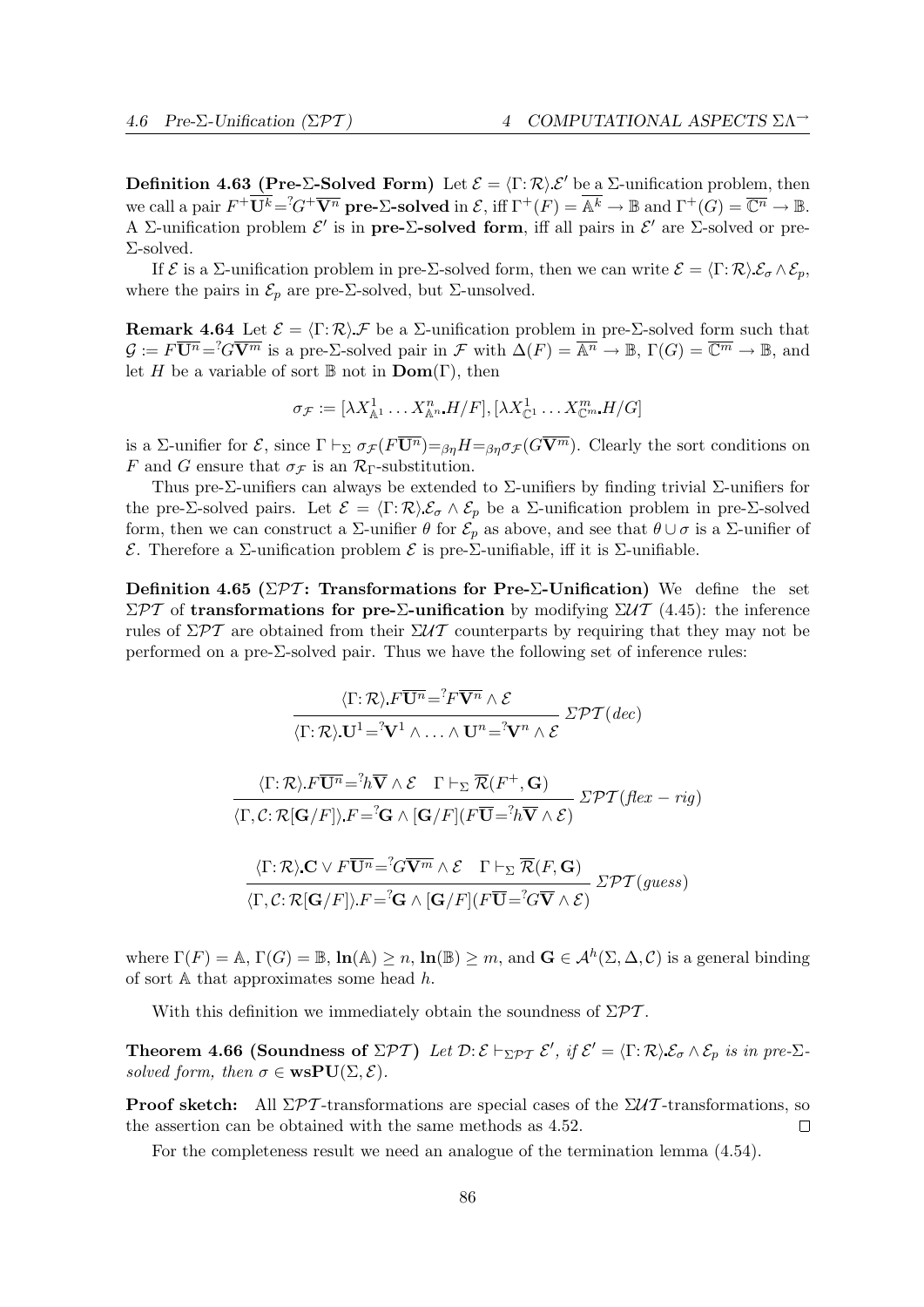**Lemma 4.67** Let  $\mathcal{E}$  be a  $\Sigma$ -unification problem in SIM-normal form, but not pre- $\Sigma$ -solved and  $\theta \in \textbf{wsPU}(\Sigma, \mathcal{E})$ , then there exists a  $\Sigma$ -unification problem  $\mathcal{E}'$ , an  $\mathcal{E}'$ -substitution  $\theta'$ , and a measure  $\mu(\mathcal{E}', \theta')$  for  $\mathcal{E}'$  and  $\theta'$  such that  $\mathcal{E} \vdash_{\Sigma \mathcal{PT}} \mathcal{E}', \theta = \theta'[\mathcal{E}], \theta' \in \mathbf{wsPU}(\Sigma, \mathcal{E}'),$  and  $\mu(\mathcal{E}', \theta') \prec \mu(\mathcal{E}, \theta).$ 

**Proof sketch:** In the proof of 4.54 we observe that the restriction of the  $\Sigma U T$  inference rules to  $\Sigma \mathcal{P} \mathcal{T}$  inference rules by forbidding applications of  $\Sigma \mathcal{U} \mathcal{T}$  (flex/rig) to flex-flex-pairs does not affect the result, since the forbidden applications to unsolved flex-flex pairs can be simulated by a  $\mathcal{EPT}(guess)$ .  $\Box$ 

Theorem 4.68 (Completeness Theorem for  $\Sigma \mathcal{PT}$ ) For any  $\Sigma$ -unification problem  $\mathcal E$ and any  $\theta \in \text{wsPU}(\Sigma, \mathcal{E})$ , there is a  $\Sigma \mathcal{PT}$ -derivation  $\mathcal{E} \vdash_{\Sigma \mathcal{PT}} \mathcal{F}$  such that  $\mathcal F$  is in pre- $\Sigma$ -solved form and  $\sigma_{\mathcal{F}} \preceq^p_{\beta\eta} \theta[\mathcal{E}].$ 

**Proof sketch:** The proof for the completeness of  $\Sigma \mathcal{PT}$  is analogous to that of 4.56, using 4.67 instead of 4.54.  $\Box$ 

If we combine the soundness and completeness results 4.66 and 4.68, we can characterize the set of solutions found by the algorithm  $\Sigma \mathcal{PT}$  by the following corollary.

Corollary 4.69 ΣΡΤ is a complete pre-Σ-unification procedure. Moreover, if  $\mathcal E$  is a Σunification problem, then the set  $\Sigma \mathcal{PT}(\mathcal{E}) := \{ \sigma \mid \mathcal{E} \vdash_{\Sigma \mathcal{PT}} \mathcal{E}_{\sigma} \}$  is a complete set of pre- $\Sigma$ unifiers for  $\mathcal E$ .

**Example 4.70** Let us reconsider the example 4.58. Since  $\mathbb{M}$  and  $\mathbb{P}$  are base sorts, and therefore have length one, the  $\Sigma \mathcal{U} \mathcal{T}$ -derivation presented there is also a  $\Sigma \mathcal{P} \mathcal{T}$ -derivation, thus  $\sigma$  is also a pre-Σ-unifier of  $\langle [F::\mathbb{D}], [G::\mathbb{R} \rightarrow \mathbb{N}]: \emptyset \rangle F = <sup>2</sup>G$ .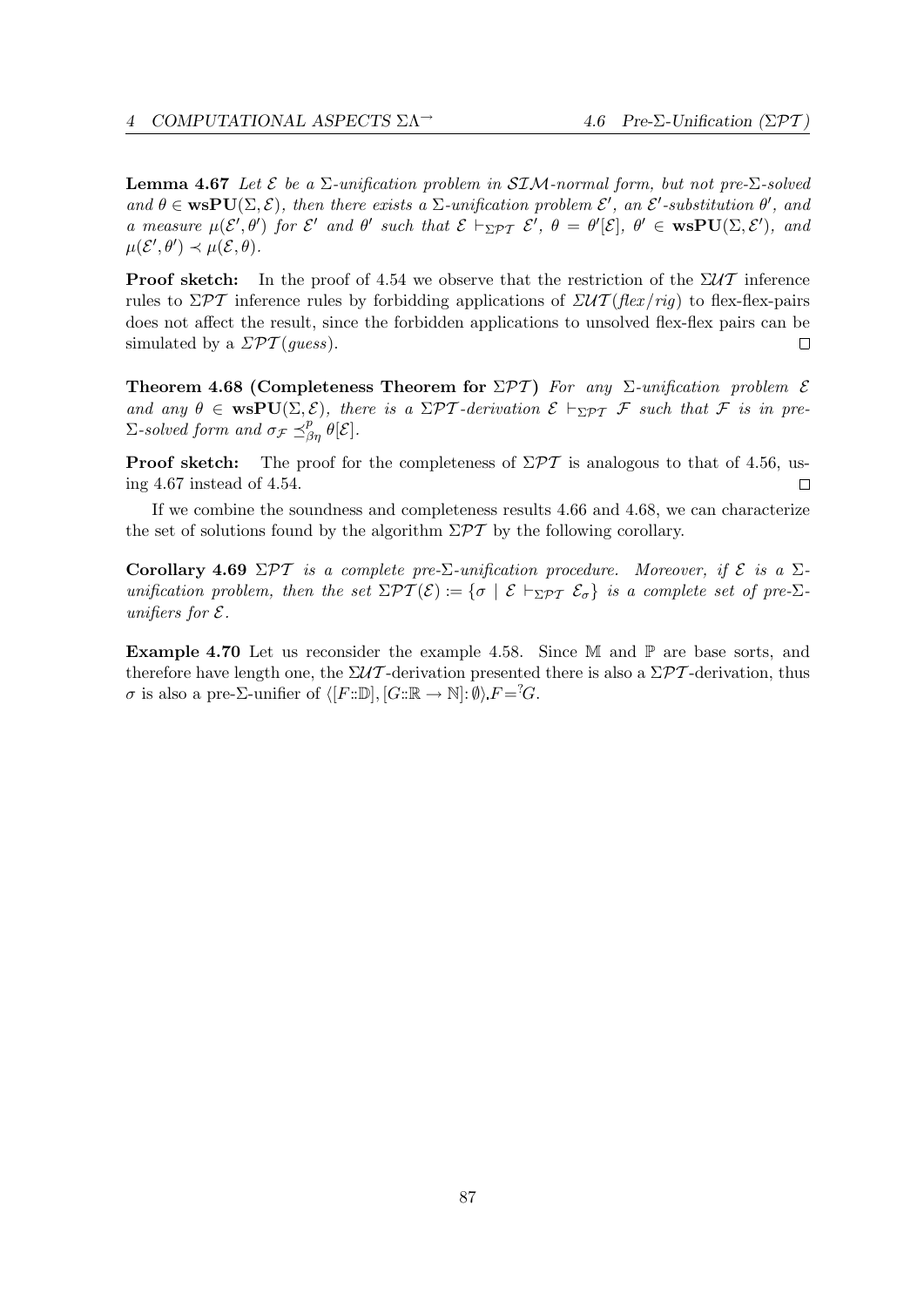# 5  $\Sigma HOL: A Sorted Higher-Order Logic$

In this section we will present a formulation  $\Sigma$ HOC of higher-order logic by giving the sorted  $\lambda$ calculus  $\Sigma\Lambda$ <sup> $\rightarrow$ </sup> developed so far a logical interpretation. For this we specialize the sort system and assume the existence of certain logical constants with a fixed interpretation. In the trivially sorted case  $\Sigma HOL$  is a simply typed system of higher-order logic, which is essentially the Andrews/Henkin version [Hen50, ?, ?] of simple type theory. We give three notions of algebraic semantics for  $\Sigma$ HOL: we review the notions of standard and general  $\Sigma$ -models and introduce the concept of  $\Sigma$ -model structures, which generalize Andrews' *v*-complexes [?], and serve as a semantics for non-extensional higher-order logics.

# 5.1 The System  $\Sigma HOL$

**General Assumption 5.1** For the sorted higher-order logic  $\Sigma HOL$  we assume that the set BT of base types is  $\{o, \iota\}$  where the base type  $\iota$  stands for the set of **individuals** and the type  $o$  for the **truth values**. A well-formed formula of type  $o$  is called a **proposition**, and a closed proposition a sentence.

Furthermore, we assume that for any sort system  $(S, \mathcal{BS}, \mathfrak{d}, \mathfrak{r})$  we have a sort  $\mathbb O$  with  $\tau(\mathbb{O}) = o$ . We need this sort of truth values, since types are not first-class objects of  $\Sigma HOL$ . and we want to be able to characterize sentences and propositions by their sort.

General Assumption 5.2 ( $\mathbb O$  is Top Sort) We assume that whenever  $\mathbb A \in \mathcal{BS}_o$ , then  $[\mathbb A \leq$  $\mathbb{O} \in \Sigma$ , since we want  $\mathbb O$  to be the top sort of type *o*. Otherwise it would be possible to specify signatures that severely distort the intended semantics of the universe  $\overline{\mathcal{D}}_o$ , which we want to correspond to the truth values.

We could have achieved the same goal by prohibiting any other sorts of type  $o$ , but as we will see our more general solution provides a powerful means for specifying the semantics of predicates (5.6), and even allows alternate, specialized formalizations of logical calculi (5.38).

**Remark 5.3** For unsorted higher-order logics the underlying  $\lambda$ -calculus is usually specialized by assuming the existence of logical constants  $\{q^\alpha_{\alpha\to\alpha\to\alpha} \mid \alpha \in \mathcal{T}\}\subseteq\Omega$  for equality and  $\{\neg_{o\to o}, \wedge_{o\to o\to o}, \Pi^{\alpha}_{(\alpha\to o)\to o} \mid \alpha \in \mathcal{T}\}\$  for the connectives and quantifiers.

In our sorted setting we have a problem, when naively a priori assuming the existence of the logical constants, since we need infinitely many declarations of the form  $[p^{\mathbb{A}}:\mathbb{A}\to\mathbb{A}\to\mathbb{O}]$  for logical constants  $q_{\alpha}^{\mathbb{A}}$  $A^{\mathbb{A}}_{\alpha \to \alpha \to o}$ , because there are infinitely many sorts A. As a solution we have the alternative either to extend the definition of valid signature to encompass infinite signatures by allowing infinite  $\Sigma H\mathcal{O}\mathcal{L}$ -derivations or to use the mechanism of negative variables, which is equivalent.

#### Definition 5.4 (Logical Constants) Let

$$
\Sigma^{\Sigma\mathcal{H}\mathcal{X}}:=\{[q^{\mathbb{A}}\text{:}\mathbb{A}\rightarrow \mathbb{A}\rightarrow \mathbb{O}], [\neg\text{:}:\mathbb{O}\rightarrow \mathbb{O}], [\wedge\text{:}:\mathbb{O}\rightarrow \mathbb{O}\rightarrow \mathbb{O}], [\Pi^{\mathbb{A}}\text{:}(\mathbb{A}\rightarrow \mathbb{O})\rightarrow \mathbb{O}] \mid \mathbb{A}\in \mathcal{S}\}
$$

We see that  $\Sigma^{\Sigma\mathcal{HOL}}$  is a valid signature, since all these constants are distinct and can therefore be added with the rule  $sig - const$ . Moreover we can always assume our signatures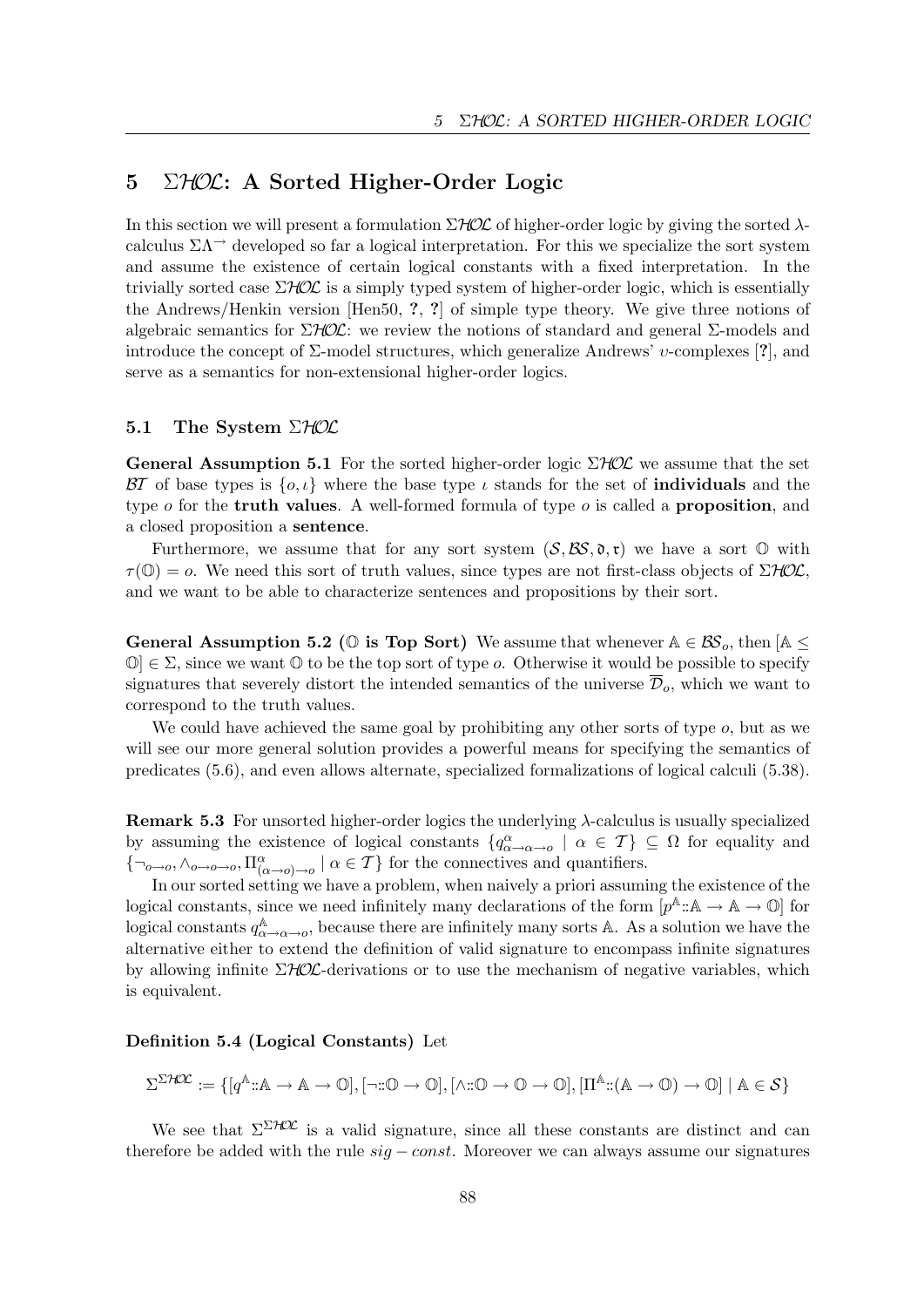to be supersets of  $\Sigma^{\Sigma\mathcal{HOL}}$  by replacing the rule *sig:empty* with

$$
\frac{}{\vdash_{sig}\Sigma^{\Sigma\mathcal{H\!X}}} \mathit{sig:empty'}
$$

We call the constants  $q^{\mathbb{A}}, \neg, \wedge, \Pi^{\mathbb{A}}$  **logical constants**. More specifically  $\neg, \wedge$  are called **con**nectives and  $\Pi^{\mathbb{A}}$  a quantifier in order to distinguish them from the equality constant  $q^{\mathbb{A}}$ . Non-logical constants are called parameters, since the choice of parameters determines the particular formulation of the logical system  $\Sigma HOL$ .

**Notation 5.5** Since the constants  $q^{\mathbb{A}}$  are intended to denote the equality relation, we use  $\mathbf{A} = A \mathbf{B}$  or even  $\mathbf{A} = \mathbf{B}$  as an abbreviation for  $(q^A \mathbf{A} \mathbf{B})$ . Furthermore, we can obtain the connectives  $\vee, \Rightarrow, \Leftrightarrow$  from the connectives defined so far, for instance, we take  $\mathbf{A} \Rightarrow \mathbf{B}$  as an abbreviation for  $\neg$ ( $\bf{A} \wedge \neg \bf{B}$ ). Finally, we use the infix notation for connectives, and write  $\forall X_{\mathbb{A}} \mathbf{A}$  as an abbreviation for  $\Pi^{\mathbb{A}}(\lambda X_{\mathbb{A}} \mathbf{A})$ 

**Example 5.6 (Subsorts of 0)** Let  $\mathbb{T}, \mathbb{F}, \mathbb{P}, \mathbb{N}, \mathbb{Z}$ , and  $\mathbb{R}$  be sorts and  $\Sigma$  be the set of the following term declarations<sup>12</sup>

$$
\begin{array}{l} [\mathbb{T}\leq \mathbb{O}], [\mathbb{F}\leq \mathbb{O}], [\neg::\mathbb{O} \rightarrow \mathbb{O}], [\neg::\mathbb{T} \rightarrow \mathbb{F}], [\neg::\mathbb{F} \rightarrow \mathbb{T}],\\ [\wedge::\mathbb{O} \rightarrow \mathbb{O} \rightarrow \mathbb{O}], [\wedge::\mathbb{T} \rightarrow \mathbb{T} \rightarrow \mathbb{T}], [\wedge::\mathbb{T} \rightarrow \mathbb{F} \rightarrow \mathbb{F}], [\wedge::\mathbb{F} \rightarrow \mathbb{T} \rightarrow \mathbb{F}], [\wedge::\mathbb{F} \rightarrow \mathbb{F} \rightarrow \mathbb{F}]\end{array}
$$

together with the declarations  $[\Pi^{\mathbb{A}}:(\mathbb{A}\to\mathbb{O})\to\mathbb{O}], [\Pi^{\mathbb{A}}:(\mathbb{A}\to\mathbb{T})\to\mathbb{T}]$  for all  $\mathbb{A}\in\mathcal{S}$ .

Clearly  $\Sigma$  gives complete semantic information for the connectives and partial information for the quantifier  $\Pi^{\mathbb{A}}$ , if we interpret  $\mathbb{T}$  as the subset  $\{\mathsf{T}\}\subseteq\mathcal{D}_{\mathbb{O}}$  and  $\mathbb{F}$  as  $\{\mathsf{F}\}\subset\mathcal{D}_{\mathbb{O}}$ . If the signature  $\Sigma$  is augmented with term declarations

$$
[\mathbb{P} \leq \mathbb{R}], [\mathbb{N} \leq \mathbb{R}], [\mathbb{Z} \leq \mathbb{R}], [1::\mathbb{P}], [3::\mathbb{P}], [-5::\mathbb{N}], [0::\mathbb{Z}],
$$
  

$$
[\leq::\mathbb{R} \to \mathbb{R} \to \mathbb{O}], [\forall[X::\mathbb{R}].X \leq X::\mathbb{T}],
$$
  

$$
[\leq |:\mathbb{P} \to \mathbb{N} \to \mathbb{F}], [\leq |:\mathbb{N} \to \mathbb{P} \to \mathbb{T}], [\leq |:\mathbb{P} \to \mathbb{Z} \to \mathbb{F}],
$$
  

$$
[+::\mathbb{R} \to \mathbb{R} \to \mathbb{R}], [+]:\mathbb{P} \to \mathbb{P} \to \mathbb{P}], [+]:\mathbb{N} \to \mathbb{N} \to \mathbb{N}], [+]:\mathbb{Z} \to \mathbb{P} \to \mathbb{P}] \dots
$$

for various predicates and functions on the positive  $(\mathbb{P})$ , negative  $(\mathbb{N})$ , real  $(\mathbb{R})$  numbers, and zero (Z), then formulae like  $-5+0 \leq 3$  and  $\forall X_{\mathbb{P}}$  –  $5 \leq 3+X$  can be seen to be of sort T, while  $\neg 0 \leq 0$  and  $0 + 1 \leq 0$  have sort F. Moreover we have  $\vdash_{\Sigma} \forall P_{\mathbb{T}} P \Rightarrow P$  and  $\vdash_{\Sigma} \forall P_{\mathbb{T}} P \Rightarrow P$ . But we cannot infer  $\vdash_{\Sigma} \forall P_{\mathbb{O}} P \Rightarrow P$  in  $\Sigma HOL$ , since the sort mechanism of  $\Sigma HOL$  cannot manipulate sort information that formalizes that  $\mathbb O$  is the union of  $\mathbb T$  and  $\mathbb F$ .

## 5.2 Σ-Model Structures

The standard example and intuitive semantic notion for sorted higher-order logic is that of a general Σ-model. This we can define from Σ-algebras by insisting on a suitable semantics for the sort  $\mathbb O$  of truth values. Since we also want to have a semantics where the extensionality axioms can fail to be valid, we generalize the notion of a general Σ-model to the notion of a Σ-model structure. The definitions are fairly simple, since we can make use of the work we have invested in the construction of algebraic models for  $\Sigma \Lambda^{\rightarrow}$  and  $\Lambda^{\rightarrow}$ .

<sup>&</sup>lt;sup>12</sup>We want to remind the reader that the notation  $[A \land A]$  is an abbreviation for the term declaration  $[(\lambda X_{\mathfrak{d}(\mathbb{A})} \mathbf{A} X) :: \mathbb{A}].$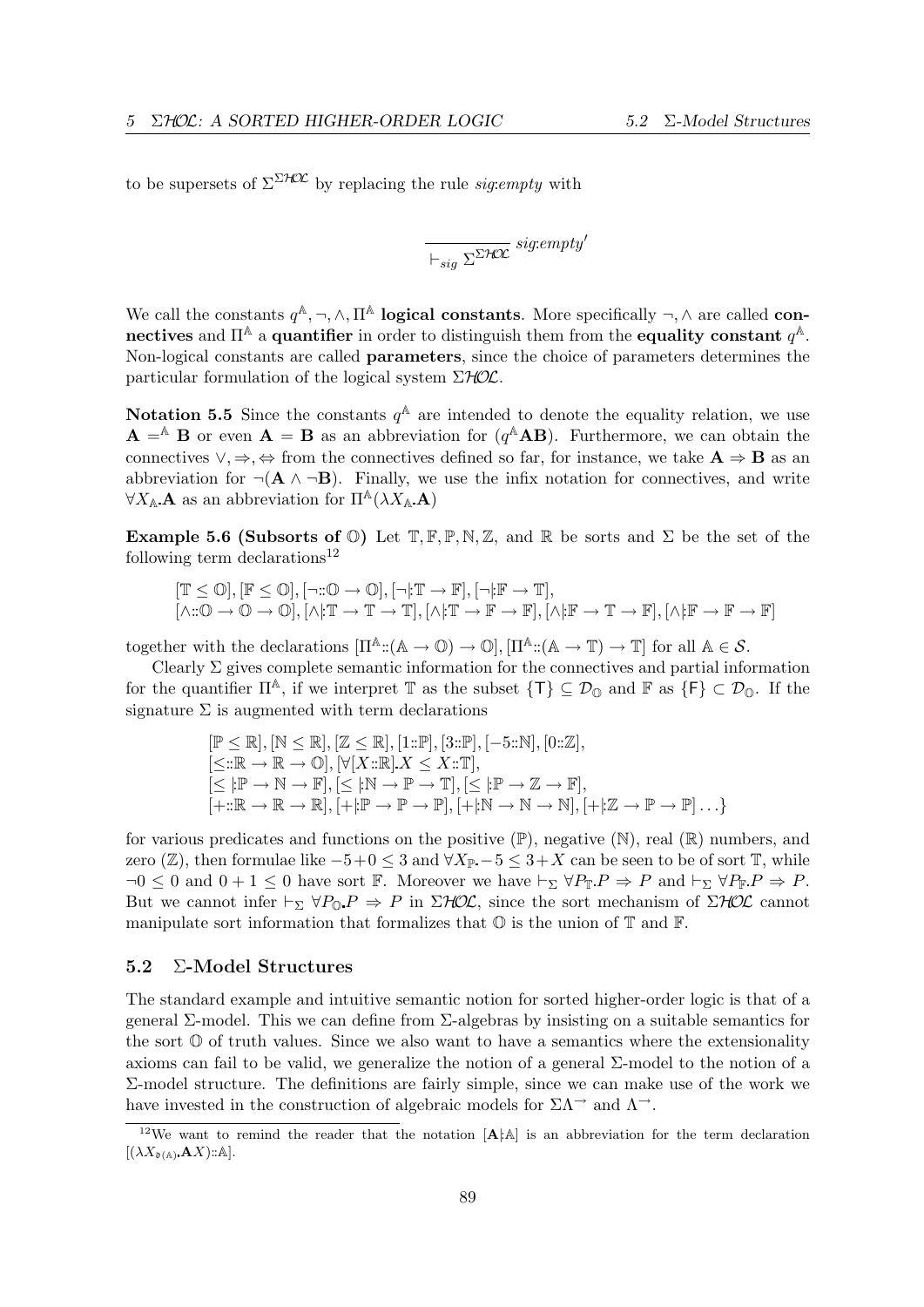**Definition 5.7** (Σ-Valuation) Let  $\mathcal{A} = (\mathcal{D}, \mathbb{Q}, \mathcal{I})$  be a Σ-structure, then a surjective total function  $v: \mathcal{D}_{\mathbb{Q}} \longrightarrow \{\mathsf{T}, \mathsf{F}\}\$  such that

1. 
$$
v(\mathcal{I}(q^{\mathbb{A}}) \otimes a \otimes b) = \mathsf{T}
$$
, iff  $a = b$ ,

2. 
$$
v(\mathcal{I}(\neg)\mathcal{Q}a) = \mathsf{T}
$$
, iff  $v(a) = \mathsf{F}$ ,

- 3.  $v(\mathcal{I}(\vee) \mathbb{Q}a \mathbb{Q}b) = T$ , iff  $v(a) = T$  or  $v(b) = T$ ,
- 4.  $v(\mathcal{I}(\Pi^{\mathbb{A}}) @ f) = \mathsf{T}$ , iff  $v(f @ a) = \mathsf{T}$  for each  $a \in \mathcal{D}_{\mathbb{A}}$

is called a  $\Sigma$ -valuation for  $\mathcal{A}$ .

The notion of  $\Sigma$ -valuation intuitively gives a truth-value interpretation to the domain  $\mathcal{D}_{\mathbb{Q}}$ of a  $\Sigma$ -structure, which is consistent with the intuitive interpretations of the logical constants. Since models are semantic entities that are constructed to make statements about truth and falsity of formulae, the requirement that there exists a  $\Sigma$ -valuation is perhaps the most general condition under which one wants to speak of a model. Thus we will define our most general notion of semantics as  $\Sigma$ -structures that have  $\Sigma$ -valuations.

Definition 5.8 (Σ-Model Structure) Let  $\mathcal{A} = (\mathcal{D}, \mathcal{Q}, \mathcal{I})$  be a  $\Sigma$ -structure and v be a  $\Sigma$ valuation for  $(D, \mathbb{Q}, \mathcal{I})$ , then we call the quadruple  $\mathcal{M} := (\mathcal{D}, \mathbb{Q}, \mathcal{I}, v)$  a  $\Sigma$ -model structure. Let  $\Gamma$  be a variable context, and  $\varphi$  be a  $\Gamma$ -assignment into A, then we call the function  $\mathcal{V}_{\varphi} = v \circ \mathcal{I}_{\varphi}: w \circ f_{\mathcal{D}}(\Sigma, \Gamma) \longrightarrow \{\mathsf{T}, \mathsf{F}\}\$  the **value function for** M and  $\varphi$ . If  $\Gamma$  does not contain positive variables or the formulae in question are closed, then the value does not depend on the assignment. In these cases we drop the reference from  $V_{\varphi}$  and call V the **value function** for M.

**Remark 5.9** Let  $\mathcal{M} = (\mathcal{D}, \mathbb{Q}, \mathcal{I}, v)$  be a  $\Sigma$ -model structure, then  $\mathcal{D}_{\mathbb{Q}}$  has at least two elements, since we have assumed  $v: \mathcal{D}_{\mathbb{O}} \longrightarrow \{\mathsf{T}, \mathsf{F}\}\$  to be surjective. Furthermore, we have assumed that  $\mathbb O$  is the top sort of type *o*, thus for all A of type *o* we have  $\Sigma \vdash A \sqsubseteq \mathbb B$  and thus  $\mathcal{D}_A \subseteq \mathcal{D}_0$ . This guarantees that  $\mathcal{D}_o = \bigcup_{A \in \mathcal{B}S} \mathcal{D}_A = \mathcal{D}_0$ .

**General Assumption 5.10** For each  $A \in \mathcal{S}$  we assume the existence of a closed formula  $\mathbf{G}^{\mathbb{A}} \in \text{wsf}_{\mathbb{A}}(\Sigma,\emptyset)$ . This guarantees that sorts are not empty, i.e. that  $\mathcal{D}_{\mathbb{A}} \neq \emptyset$  in any  $\Sigma$ -model structure  $\mathcal{A} = (\mathcal{D}, \mathbb{Q}, \mathcal{I}, v)$ , since  $\mathcal{I}(\mathbf{G}^{\mathbb{A}}) \in \mathcal{D}_{\mathbb{A}}$  by definition of  $\Sigma$ -structures (3.34).

Automated deduction systems based on unification usually work with this implicit assumption, since otherwise the calculus becomes unsound: if the sort A is empty, the formula  $[pX_A] \wedge \neg [pX_A]$  is contradictory but at the same time satisfiable.

Note that it is sufficient to assume a closed formula  $G^{\mathbb{A}}$  for all  $\mathbb{A} \in \mathcal{BS}$ , since we can choose  $\mathbf{G}^{\mathbb{B}\to\mathbb{A}} := (\lambda X_{\mathbb{B}} \mathbf{G}^{\mathbb{A}})$ . Therefore each well-sorted formula  $\mathbf{A} \in \text{wsf}_{\mathbb{A}}(\Sigma,\Gamma)$  has a closed Σ-instance, that is, there exists a Σ-substitution  $\sigma \in \mathbf{wsSub}(\Sigma, \Delta \to \Gamma)$  such that  $\sigma(\mathbf{A})$  is a closed formula. In this case the contradiction above really is unsatisfiable.

**Lemma 5.11** Let M be a  $\Sigma$ -model structure and V the value function for M, furthermore, let  $\mathbf{T}_o := (q^{\mathbb{A}} = q^{\mathbb{A}})$  and  $\mathbf{F}_o := q^{0 \to 0}(\lambda X_0 \cdot \mathbf{T}_o)(\lambda X_0 \cdot X)$ , then  $\mathcal{V}(\mathbf{T}_o) = \mathbf{T}$  and  $\mathcal{V}(\mathbf{F}_o) = \mathbf{F}$ .

**Proof:** Note that  $\mathcal{I}(\mathbf{T}_o) = \mathcal{I}(q^{\mathbb{A}\to\mathbb{A}\to\mathbb{O}}q^{\mathbb{A}}q^{\mathbb{A}}) = \mathcal{I}(q)\mathbb{Q}\mathcal{I}(q)\mathbb{Q}\mathcal{I}(q)$ , so  $\mathcal{V}(\mathbf{T}_o) = \mathcal{V}(\mathcal{I}(\mathbf{T}_o))$ T by definition. Furthermore,  $\mathcal{V}(\mathbf{F}_o) = v(\mathcal{I}_\varphi(q(\lambda X.\mathbf{T}_o)(\lambda X.X))) = \mathsf{T}$ , iff  $\mathcal{I}_\varphi(\lambda X.\mathbf{T}_o) =$  $\mathcal{I}_{\varphi}(\lambda X X)$ , since v is a  $\Sigma$ -valuation. This is the case exactly, iff  $\mathcal{I}(\lambda X \mathbf{T}_o) @a = \mathcal{I}(\lambda X X) @a$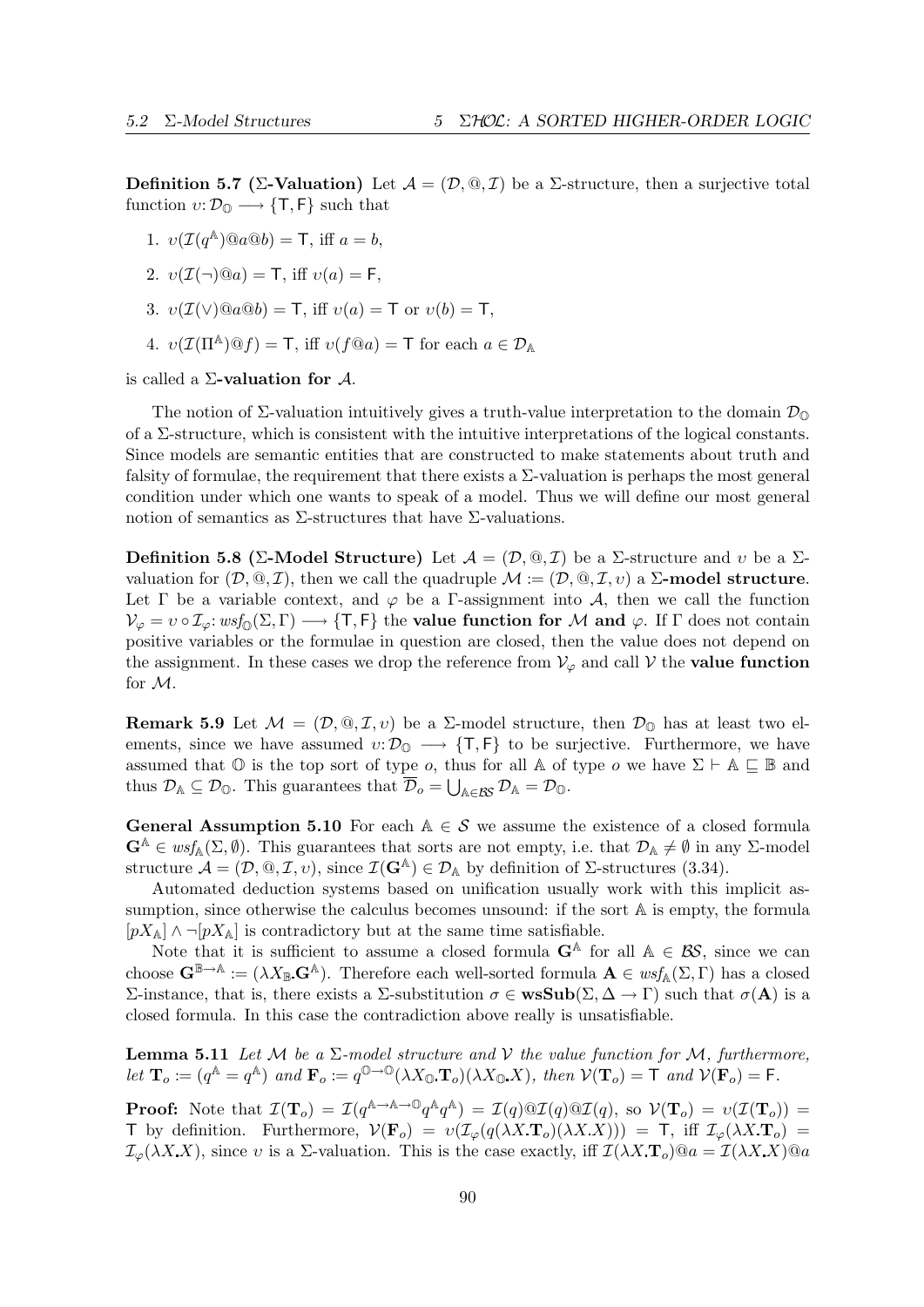for all  $a \in \mathcal{D}_\mathbb{A}$ , since M is functional. Finally, this is equivalent to  $\mathcal{I}(\mathbf{T}_o) = \mathcal{I}_{[a/X]}(X) = a$ , which is obviously not the case, since  $\mathcal{D}_{\mathbb{O}}$  has at least two elements by 5.9.  $\Box$ 

Thus we can define expressions for truth  $(\mathbf{T}_o)$  and falsity  $(\mathbf{F}_o)$  in  $\Sigma$ HOL from  $q^{\mathbb{A}}$  that obtain the intended meaning in all Σ-model structures. We use them just like logical constants in the following. Similarly we can define equality from the connectives and quantifiers.

# Definition 5.12 (Leibniz' Formulation for Equality) We define the Leibniz formula for equality by

$$
\mathbf{Q}^{\mathbb{A}} := (\lambda X_{\mathbb{A}} Y_{\mathbb{A}} \forall P_{\mathbb{A} \to \mathbb{O}} P X \Rightarrow P Y)
$$

With this definition the formula  $(A = B) = Q^A AB$  β-reduces to  $\forall P_{A\rightarrow 0} (P A) \Rightarrow (PB)$ , which can be read as: formulae  $A$  and  $B$  are not equal, iff there exists a discerning property P. In other words, **A** and **B** are equal, if they are indiscernible. We semantically justify this definition by 5.13.

**Lemma 5.13** Let  $M = (\mathcal{D}, \mathbb{Q}, \mathcal{I}, v)$  be a  $\Sigma$ -model structure, and let  $\mathbf{Q}^{\mathbb{A}}$  be defined as in 5.12, then  $\mathcal{V}_{\varphi}(\mathbf{Q}^{\mathbb{A}}\mathbf{A}\mathbf{B}) = \mathsf{T}, \; \text{iff} \; \mathcal{I}_{\varphi}(\mathbf{A}) = \mathcal{I}_{\varphi}(\mathbf{B}).$ 

**Proof:** Let  $a, b \in \mathcal{D}_A$ , we show that  $v(\mathcal{I}_{\varphi}(\mathbf{Q}) \otimes a \otimes b) = \mathbf{T}$ , iff  $a = b$ , which entails the assertion. We have  $\mathcal{I}_{\varphi}(\mathbf{Q}) = \mathcal{I}_{\varphi}(\lambda X \lambda Y \forall P.PX \Rightarrow PY)$  by definition 5.12, and thus  $\mathcal{I}_{\varphi}(\mathbf{Q}^{\mathbb{A}}) @a@b =$  $\mathcal{I}_{\psi}(\forall P.PX \Rightarrow PY),$  if  $\psi = \varphi, [a/X], [b/Y].$  Now let  $r \in \mathcal{D}_{\mathbb{A}\to\mathbb{O}},$  then

$$
v(\mathcal{I}_{\psi,[r/P]}(PX)) = r@a = \mathsf{F} \qquad \text{or} \qquad v(\mathcal{I}_{\psi,[r/P]}(PY)) = r@a = \mathsf{T} ,
$$

since v is total. So we see that  $v(\mathcal{I}_{\varphi}(Q) \otimes a \otimes a) = v(\mathcal{I}_{\psi,[r/P]}(PX \Rightarrow PY)) = \mathsf{T}$  for all  $r \in \mathcal{D}_{\mathbb{A}\to\mathbb{O}}$ , which yields the assertion.

Now let  $a \neq b \in \mathcal{D}_A$  and  $r = \mathcal{I}_{\varphi,[a/X]}(\lambda Y_A q^A XY)$ , then

$$
\upsilon(r@a)=\mathcal{I}_{\varphi,[a/X],[a/Y]}(q^{\mathbb{A}}XY)=\mathsf{T}\qquad\text{and}\qquad\upsilon(r@b)=\mathcal{I}_{\psi}(q^{\mathbb{A}}XY)=\mathsf{F}\ .
$$

Thus  $v(\mathcal{I}_{\varphi}(\mathbf{Q}) \mathbf{Q} a \mathbf{Q} b) = v(\mathcal{I}_{\psi}(\forall P P X \Rightarrow P Y)) = \mathsf{F}$ , since  $v(\mathcal{I}_{\psi, [r/P]}(P X \Rightarrow P Y)) = \mathsf{F}$ , as  $v(\mathcal{I}_{\psi,[r/P]}(PX)) = r@a\mathsf{T}$  and  $v(\mathcal{I}_{\psi,[r/P]}(PY)) = r@b = \mathsf{F}.$ 

Remark 5.14 The previous lemma shows that in definition 5.4 we can indeed use the Leibniz property to treat equality as a defined notion, if we take care to ensure that our  $\Sigma$ -model structures contain the identity relation for each sort. Thus we would principally not have needed to assume the constants  $q^{\mathbb{A}}$  in our signature. The critical part in this choice is that for ensuring the correct meaning for  $\mathbf{Q}^{\mathbb{A}}$  we have to require the existence of the identity relation for each sort in each  $\Sigma$ -model structure (see [?] for a discussion in the context of unsorted general models). This requirement is automatically met, if we have constants  $q^{\mathbb{A}} \in \overline{\Sigma}$ , so it seems natural to treat equality as primitive.

We now present two special classes of  $\Sigma$ -model structures, which model the intended understanding of  $\Sigma HOL$ . The class of standard  $\Sigma$ -models is in some way the most natural notion of semantics for  $\Sigma HOL$ , however, with the notion of completeness induced with this semantics there cannot be complete calculi, a fact that makes it virtually useless for our purposes. The class of general Σ-models allows complete calculi and, in fact, we will exhibit one later in this section (see subsections 5.3 and 5.5). Unfortunately, it will turn out that our resolution calculus is not complete even with respect to general  $\Sigma$ -models, therefore we cannot restrict our presentation to this semantics, but have to take the more general notion of Σ-model structures.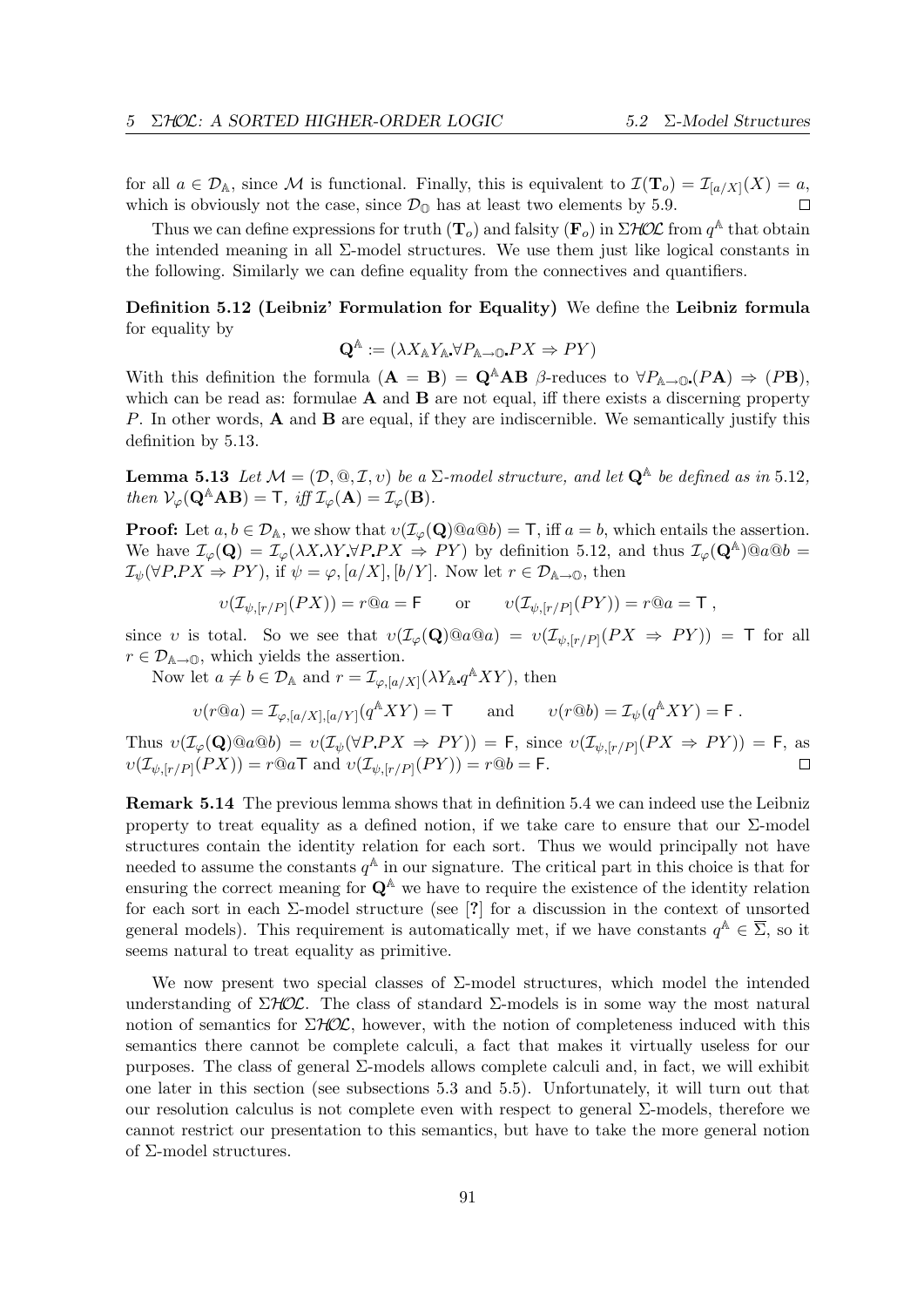Definition 5.15 (General Σ-Model) Let  $\mathcal{M} = (\mathcal{D}, \mathbb{Q}, \mathcal{I}, v)$  be a Σ-model structure such that  $\mathcal{A} = (\mathcal{D}, \mathcal{I})$  is a  $\Sigma$ -algebra, then M is called a **general**  $\Sigma$ **-model**, iff  $\mathcal{D}_0$  is the set  $\{T, F\}$ of truth values. Note that with this definition  $v$  must be the identity function on  $\mathcal{D}$ , moreover  $\Omega$  is just function application. Thus  $\Omega$  and v are fixed in general  $\Sigma$ -models, and we can fully describe  $M$  by its carrier set  $D$  and its interpretation  $\mathcal{I}$ . We are striving for a general notion of algebraic model, so we only require M to be comprehension-closed ( $\mathcal A$  is a  $\Sigma$ -algebra) and do not require M to be full. A full general  $\Sigma$ -model is called a **standard**  $\Sigma$ -model.

Now we define the usual notions of satisfiability and validity. However, since we have more than one notion of semantics, we have to take care to specify the intended semantics.

**Definition 5.16** Let K be a class of  $\Sigma$ -model structures,  $\mathcal{M} = (\mathcal{D}, \mathbb{Q}, \mathcal{I}, v) \in \mathcal{K}, \Gamma \vdash_{\Sigma} \mathbf{A} : \mathbb{Q},$ and  $\varphi$  a Γ-assignment into M. We say that

- 1.  $\varphi$  satisfies A in M (M  $\models_{\varphi}$  A), iff  $\mathcal{I}_{\varphi}(\mathbf{A}) = \mathsf{T}$ .
- 2. A is **satisfiable in** M, iff there is an assignment  $\varphi$  that satisfies A in M.
- 3. A is **satisfiable in** K, iff there is a  $\Sigma$ -model structure  $\mathcal{M} \in \mathcal{K}$  such that A is satisfiable in M.
- 4. A is valid in  $M$  ( $M \models A$ ), iff all assignments into M satisfy A in M.
- 5. A is valid in  $\mathcal{K}$  ( $\models_{\mathcal{K}}$  A), iff A is valid in all  $\mathcal{M} \in \mathcal{K}$ .

We say a proposition **A entails** a proposition **B in**  $\mathcal{K}$  (**A**  $\models_{\mathcal{K}}$  **B**), iff for all  $\mathcal{M} \in \mathcal{K}$  we have that  $\mathcal{M} \models A$  implies  $\mathcal{M} \models B$ .

**Remark 5.17** If we were only interested in analyzing  $\Sigma HOL$  with respect to the general Σ-model semantics, we could have simplified the presentation of the theory by only assuming the equality constants, defining the other logical constants by the following definitions, and treating them as defined formulae:  $\neg := (q^{\mathbb{O}} \mathbf{F}_o)$ ,  $\Pi^{\mathbb{A}} := (q^{\mathbb{A} \to \mathbb{O}}(\lambda X_{\mathbb{A}} \mathbf{T}_o))$  and  $\wedge := (\lambda X_{\mathbb{O}} Y_{\mathbb{O}} (\lambda G G \mathbf{T}_o \mathbf{T}_o) = (\lambda G G X Y)).$ 

Furthermore, we could have weakened the conditions for  $v$  to be a  $\Sigma$ -valuation by only requiring that  $v \circ \mathcal{I}(q^{\mathbb{A}})$  is the identity relation on  $\mathcal{D}_{\mathbb{A}}$ , since the definitions above entail that  $v := \mathrm{Id}_{\mathcal{D}_0}$  is a  $\Sigma$ -valuation. Let us consider the cases of 5.7.

- 1. This case is trivial, since  $\mathcal{I}(q^{\mathbb{A}})$  is the identity relation on  $\mathcal{D}_{\mathbb{A}}$  by definition.
- 2. We have  $\mathcal{I}(\neg)\mathcal{Q}a = \mathcal{I}(q^0\mathbf{T}_o)\mathcal{Q}a = \mathcal{I}(q^o)\mathcal{Q}\mathsf{F}\mathcal{Q}a = \mathsf{T}$ , iff  $a = \mathsf{F}$ , since  $\mathcal{D}_{\mathbb{Q}} = {\mathsf{T}, \mathsf{F}}$ .
- 3.  $\mathcal{I}(\Pi^{\mathbb{A}}) @f = \mathcal{I}(q^{\mathbb{A}\to 0}(\lambda X_{\mathbb{A}} \mathbf{T}_o) @f = \mathsf{T}, \text{ iff } \mathcal{I}(\lambda X_{\mathbb{A}} \mathbf{T}_o) = f, \text{ iff } \mathsf{T} = \mathcal{I}(\mathbf{T}_o) =$  $\mathcal{I}(\lambda X \mathbf{T}_o) @a = f @a$  for all  $a \in \mathcal{D}_A$ , since M is functional.
- 4. Let  $a, b \in \mathcal{D}_0$  and  $\varphi = [a/X], [b/Y],$  then  $\mathcal{I}(\wedge)@a@b = \top$ , iff  $\mathcal{I}_{\varphi}(\wedge G.GT_oT_o)$  $\mathcal{I}_{\varphi}(\lambda G G X Y)$ , which is the case, iff for all  $g \in \mathcal{D}_{\mathbb{O}\to\mathbb{O}\to\mathbb{O}}$  we have  $g\overset{\circ}{\otimes}T \overset{\circ}{\otimes}T = g\overset{\circ}{\otimes}a\overset{\circ}{\otimes}b$ , since M is functional. This is clearly equivalent to the condition that  $a = T = b$ .

Note that a construction like the one above is not possible in the case of  $\Sigma$ -model structures, since the proof of the condition for  $\neg$  requires that  $\mathcal{D}_{\mathbb{Q}}$  has exactly the elements T and F, as we take all elements that are not T to be false.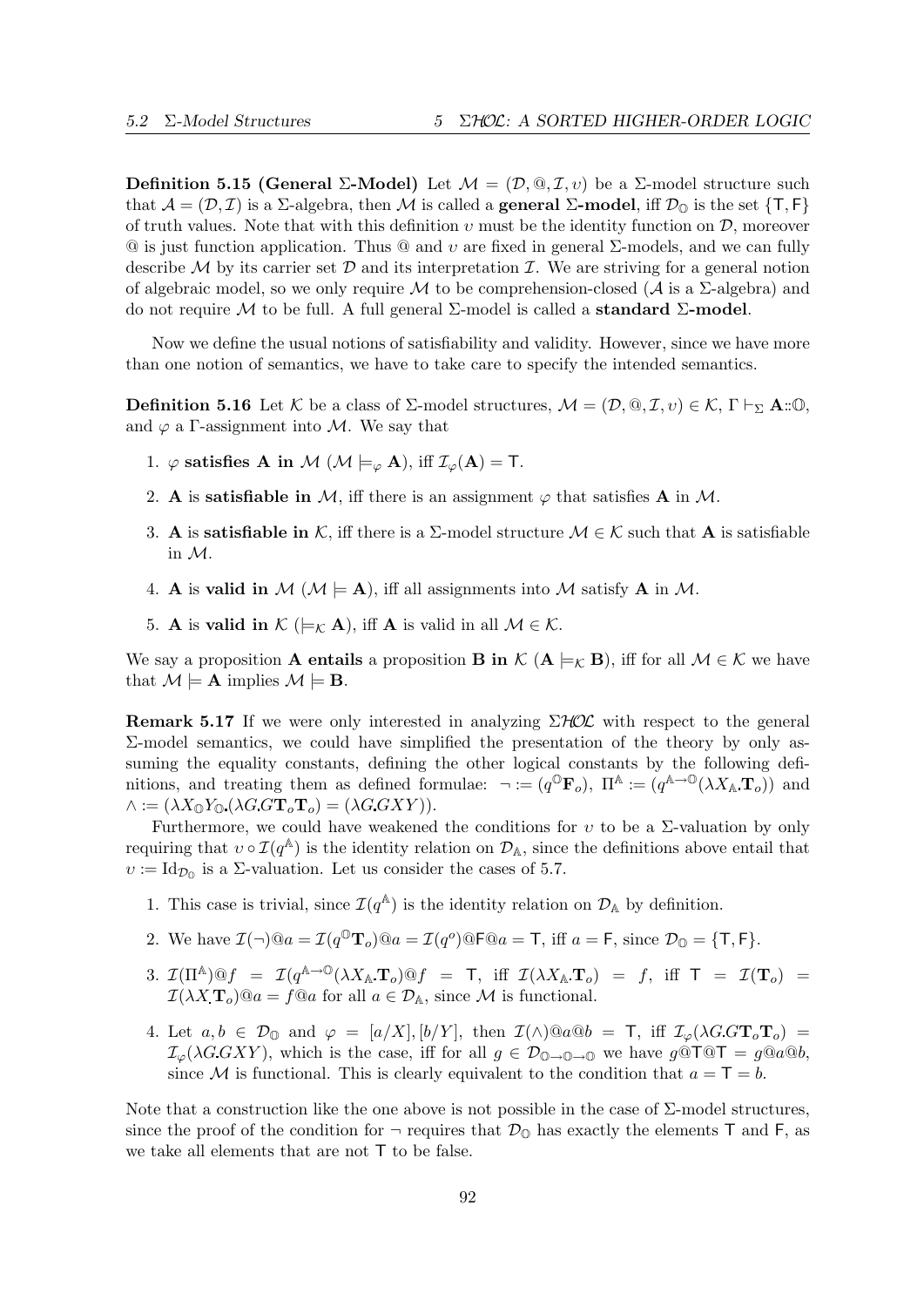**Remark 5.18** Let  $\mathcal{M} = (\mathcal{D}, \mathcal{I})$  and  $\mathcal{N} = (\mathcal{E}, \mathcal{J})$  be general  $\Sigma$ -models, and let  $\kappa : \mathcal{M} \longrightarrow \mathcal{N}$ be a Σ-homomorphism, then by 5.11 and 2.11(2) we have  $\kappa(T) = \kappa(\mathcal{I}_{\varphi}(T_o)) = \mathcal{J}_{\kappa \circ \varphi}(T_o) = T$ and similarly  $\kappa(F) = F$ .

**Remark 5.19** Note that the class of general  $\Sigma$ -models defined above is rich in non-standard models<sup>13</sup>, since we do not require it to contain a description function. In this detail we differ from most systems of higher-order logic (cf. [Rus08, ?, Hen50, ?, And86]), which do require the existence of a constant  $\iota^{\mathbb{A}} \in \Sigma_{(\mathbb{A} \to \mathbb{O}) \to \mathbb{A}}$  for each type A. Correspondingly these approaches require that this constant denotes the function that maps each singleton set to its unique member in (general) Σ-models by requiring an axiom

$$
\forall P_{\mathbb{A}\to\mathbb{O}}\left(\exists X_{\mathbb{A}}\,PX\right)\land\left(\forall Y_{\mathfrak{d}(\mathbb{A})}\,PX\Rightarrow\,X=Y\right)\Rightarrow P(\iota P)
$$

Even though our's may not be the most interesting notion of general Σ-model, we choose not to deal with descriptions in this thesis, which focuses on treating sorted methods in a resolution context.

Definition 5.20 (Full Extensionality) We call the following formula schemata

$$
\begin{array}{rcl}\n\mathbf{Ext}^{\mathbb{A}} & = & \forall F_{\mathbb{A}} \, \forall G_{\mathbb{A}} (\forall X_{\mathfrak{d}(\mathbb{A})} \, FX = GX) \Rightarrow F = G \\
\mathbf{Ext}^{\mathbb{O}} & = & \forall F_{\mathbb{O}} \, \forall G_{\mathbb{O}} \, (F \Leftrightarrow G) \Leftrightarrow F = G\n\end{array}
$$

the axioms of full extensionality and we specifically refer to the latter formula as the extensionality axiom for truth values.

We now analyze the validity of the extensionality axioms in our notions of semantics.

**Lemma 5.21** Let M be a  $\Sigma$ -model structure and  $A \in S^{nf}$ , then  $M \models \mathbf{Ext}^{A}$ .

**Proof:** The validity of  $\text{Ext}^{\mathbb{A}}$  is a consequence of the functionality we have assumed for Σ-algebras.  $\Box$ 

**Lemma 5.22** The axiom  $\text{Ext}^{\mathbb{O}}$  is not valid in the class of  $\Sigma$ -model structures.

**Proof:** Let  $(D, \mathbb{Q}, \mathcal{I})$  be any standard  $\Sigma$ -algebra with  $\mathcal{D}_{\mathbb{Q}} = \{a, b, c\}$ , and let  $v(a) = v(b) = \mathsf{T}$ and  $v(c) = F$ . Furthermore, let the interpretation function I behave on connectives and quantifiers as indicated by the following schemata:

$$
\begin{array}{c|cc}\n\mathcal{I}(\neg) & a & b & c \\
\hline\nc & c & a & b \\
c & c & a & c \\
\end{array}
$$
\n
$$
\begin{array}{c|cc}\n\mathcal{I}(\land) & a & b & c \\
\hline\na & a & a & c \\
b & a & a & c \\
c & c & c\n\end{array}
$$

$$
\mathcal{I}(\Pi^{\mathbb{A}}) @ f = \begin{cases} a, & \text{if } f @ g \in \{a, b\} \text{ for all } g \in \mathcal{D}_{\mathbb{A}} \\ b, & \text{if } f @ g = c \text{ for some } g \in \mathcal{D}_{\mathbb{A}} \end{cases}
$$

Let  $\varphi(X) = a$  and  $\varphi(Y) = b$ , then we can see that  $\mathcal{I}_{\varphi}(X \Rightarrow Y) = a$  and  $\mathcal{I}_{\varphi}(X \Leftarrow Y) = a$ , thus  $\mathcal{I}_{\varphi}(X \Leftrightarrow Y) = a$ , but  $\mathcal{I}(X = Y) = c$ . So we have  $\mathcal{I}_{\varphi}(\forall X, Y_{\mathbb{O}} X \Leftrightarrow Y X = Y) = c$ , and thus  $\mathcal{V}_{\varphi}(\forall X, Y_{\mathbb{O}} X \Leftrightarrow Y X = Y) = \mathsf{F}.$ П

<sup>&</sup>lt;sup>13</sup>In our notion of general  $\Sigma$ -model we cannot guarantee the existence of, for instance, step functions, i.e. functions  $f \in \mathcal{F}(\mathcal{D}_A; \mathcal{D}_B)$  that are constant on sets in  $\mathcal{D}_{A\rightarrow 0}$ .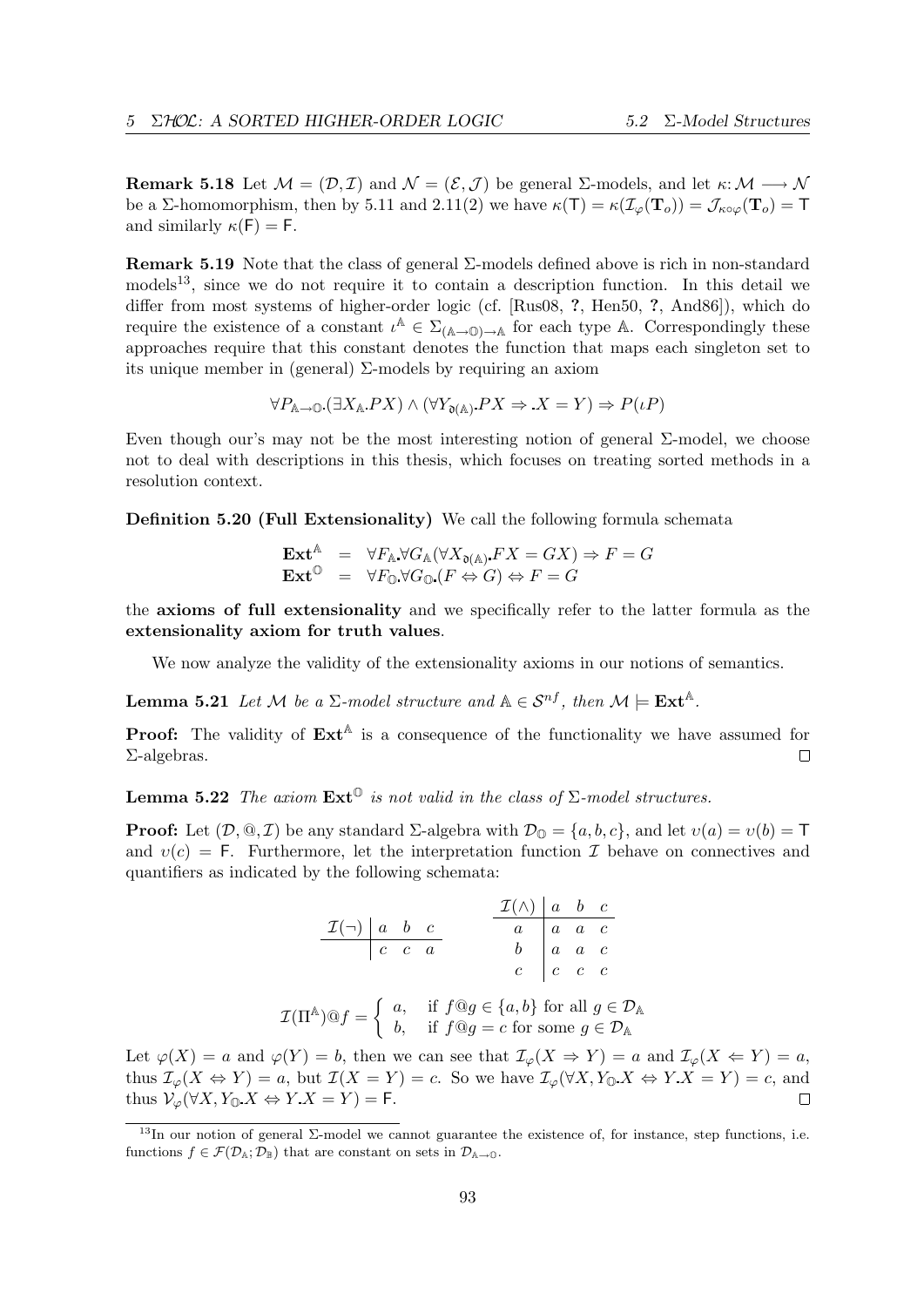**Lemma 5.23** Let M be a general  $\Sigma$ -model, then  $\mathcal{M} \models \text{Ext}^{\mathbb{O}}$ .

**Proof:** The validity of the axiom for truth values is a consequence of 5.11 and the definition of Σ-valuation.  $\Box$ 

As we have seen, full extensionality is valid in general Σ-models, unfortunately, it will turn out that our resolution calculus will not be able to handle full extensionality. This is not a problem special to our sorted system, since this is also a problem for the unsorted calculus of higher-order resolution [?] (or for higher-order mating-search [?]). These papers give relative completeness results like our theorem 6.42, we additionally give an algebraic semantics that describes the derivational power of our calculi.

# 5.3 Calculi

In this section we introduce the syntactic counterparts of the entailment relation and fix the formalism for the calculi  $\Sigma \mathfrak{T}$ ,  $\Sigma \mathfrak{T}_n$ , and  $\Sigma \mathfrak{T}_n$ , which are simple and intuitive generalizations of a commonly used Hilbert-style calculus for first-order logic, and characterize their deductive power in terms of our semantics. In the literature [?, ?, ?] the deductive power of machine-oriented calculi is determined relative to that of the unsorted versions of these calculi. Analogously we compare the deductive power of the sorted versions with that of our sorted resolution calculus  $\Sigma H\mathcal{R}$ , and we obtain the analogous results.

**Definition 5.24 (Calculus)** A calculus C is an inference system for the judgment  $\mathcal{H}$ , i.e. A is provable in C. Since  $\mathcal V$  is a unary relation, it is customary to drop it, and to consider inference rules of a calculus  $\mathcal C$  just as relations over propositions.

Let **A** be a proposition and  $\Phi$  be a set of sentences. Using the nomenclature for inference systems we call a C-derivation D a C-proof of A from the set  $\Phi$  of hypotheses, if A is the assertion of the root of  $\mathcal{D}$ , and the supports of the leaves of  $\mathcal{D}$  are subsets of  $\Phi$ . If there exists a C-derivation of **A** from  $\Phi$ , then we write  $\Phi \vdash_{\mathcal{C}} \mathbf{A}$ . Let C be a calculus, then a proposition **A** is called a **theorem of C**, iff there exists a C-derivation of **A** from the empty set of hypotheses.

**Definition 5.25 (C-Consistent)** Let C be a calculus, then a set  $\Phi$  of propositions is called C-inconsistent, iff  $\Phi \vdash_{\mathcal{C}} \mathbf{F}_o$ , and C-consistent otherwise. We call a set  $\Psi$  C-consistent with a set  $\Phi$ , iff  $\Phi \cup \Psi$  is *C*-consistent.

**Lemma 5.26** If C is a calculus, and if  $\Phi$  is a C-inconsistent set of propositions, then there exists a finite C-inconsistent subset of Φ.

**Proof:** Let D be a C-derivation of  $\mathbf{F}_o$  from  $\Phi$ . As D is a finite tree, the set  $\Psi \subset \Phi$  of labels of the leaves of  $D$  is finite. Thus  $\Psi$  is a C-inconsistent and finite subset of  $\Psi$ .  $\Box$ 

**Definition 5.27 (Sound, Complete, Saturated)** Let C be a calculus and K a class of Σ-model structures, then

- 1. C is called sound with respect to K, iff each theorem of C is valid in K.
- 2. C is called **complete with respect to**  $K$ , iff each valid sentence in  $K$  is a theorem of  $\mathcal{C}.$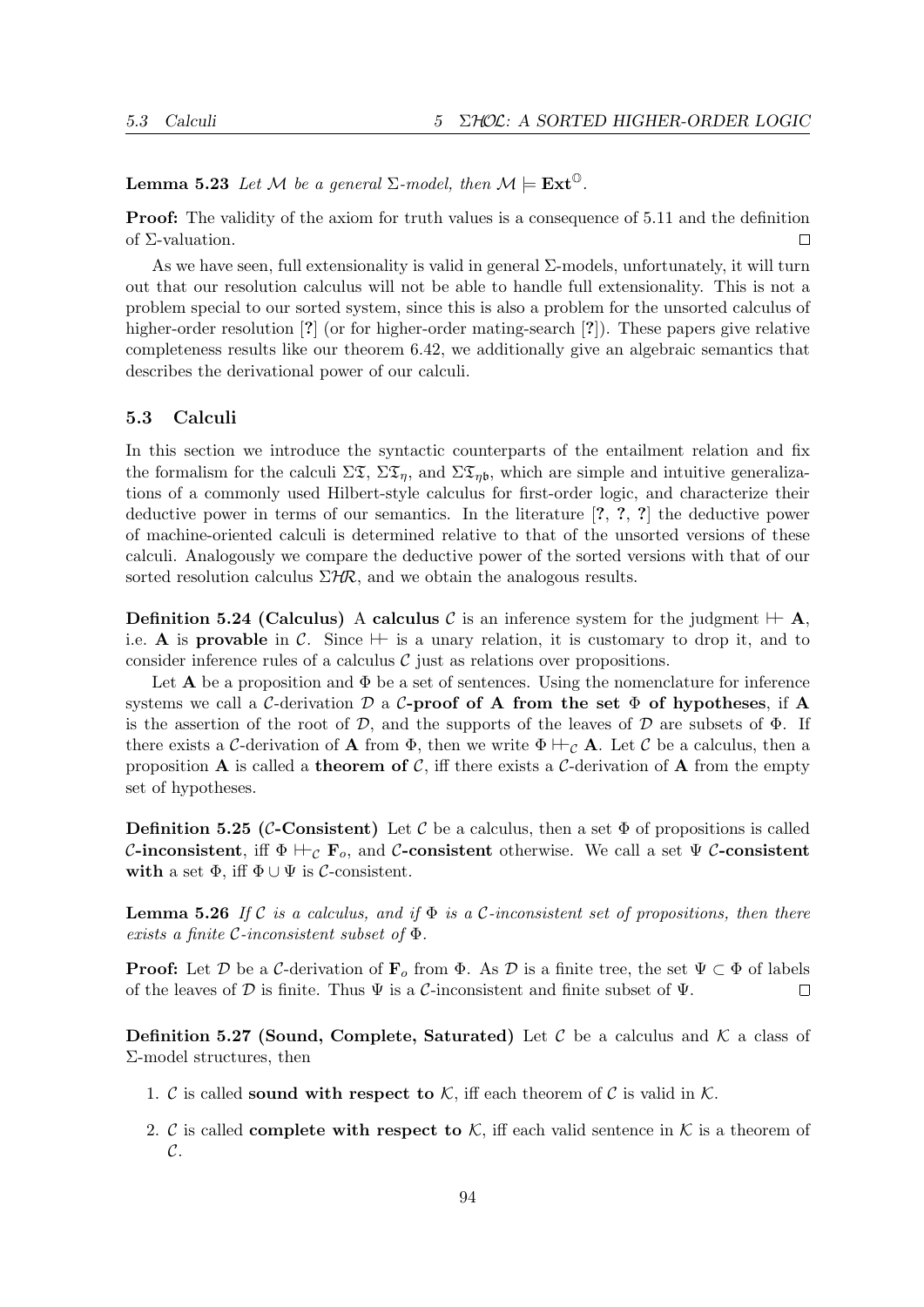- 3. C is called **refutation complete with respect to**  $K$ , iff each  $K$ -unsatisfiable sentence A can be refuted in  $\mathcal{C}$ , i.e. there is a  $\mathcal{C}$ -derivation of an elementary contradiction from A.
- 4. C is called **saturated**, iff for all C-consistent sets  $\Phi$  of propositions and any atomic proposition **A** we have  $\Phi * A$  is C-consistent or  $\Phi * \neg A$  is C-consistent.

Definition 5.28 (The Calculi  $\Sigma \mathfrak{T}$ ,  $\Sigma \mathfrak{T}_n$  and  $\Sigma \mathfrak{T}_{n\mathfrak{b}}$ ) The calculus  $\Sigma \mathfrak{T}$  consists of the following propositional axiom schemata:

$$
\Gamma(P) = \mathbb{O}
$$
\n
$$
\Gamma(\mathbb{P}) = \mathbb{O}
$$
\n
$$
\Gamma(\mathbb{P}) = \mathbb{C}
$$
\n
$$
\Gamma(\mathbb{P}) = \Gamma(Q) = \mathbb{O}
$$
\n
$$
\Gamma(\mathbb{P}) = \Gamma(Q) = \mathbb{O}
$$
\n
$$
\Gamma(\mathbb{P}) = \Gamma(\mathbb{Q}) = \Gamma(\mathbb{R}) = \mathbb{O}
$$
\n
$$
\Gamma(\mathbb{P}) = \Gamma(\mathbb{Q}) = \Gamma(\mathbb{R}) = \mathbb{O}
$$
\n
$$
\Gamma(\mathbb{P}) = \mathbb{O} \quad (\mathbb{P} \Rightarrow \mathbb{Q}) \Rightarrow (\mathbb{R} \vee \mathbb{P}) \Rightarrow (\mathbb{R} \vee \mathbb{Q})
$$
\n
$$
\Gamma(\mathbb{P}) = \mathbb{A} \to \mathbb{O}
$$
\n
$$
\Gamma(\mathbb{P}) = \mathbb{A} \to \mathbb{O}
$$
\n
$$
\Gamma(\mathbb{P}) = \mathbb{O} \quad \Gamma(\mathbb{P}) = \mathbb{A} \to \mathbb{O}
$$
\n
$$
\frac{\Gamma(\mathbb{P}) = \mathbb{O} \quad \Gamma(\mathbb{P}) = \mathbb{A} \to \mathbb{O}}{\mathbb{V}X_{\mathbb{A}}(\mathbb{P} \vee \mathbb{P}X) \Rightarrow \mathbb{P} \vee \Pi^{\mathbb{A}} \mathbb{P}}
$$

The β-conversion  $(\Sigma \mathfrak{T}(\beta))$ , modus ponens  $(\Sigma \mathfrak{T}(MP))$ ,  $\Sigma$ -substitution  $(\Sigma \mathfrak{T}(Subst))$ , and universal generalization  $(\Sigma \mathfrak{T}(UG))$  inference rules

$$
\frac{\Gamma \vdash_{\Sigma} \mathbf{A} =_{\beta} \mathbf{B} \quad \Gamma \vdash_{\Sigma} \mathbf{A}}{\Gamma \vdash_{\Sigma} \mathbf{B}} \quad \Sigma \mathfrak{T}(\beta) \qquad \qquad \frac{\Gamma \vdash_{\Sigma} \mathbf{A} \Rightarrow \mathbf{B} \quad \Gamma \vdash_{\Sigma} \mathbf{A}}{\Gamma \vdash_{\Sigma} \mathbf{B}} \quad \Sigma \mathfrak{T}(MP)
$$
\n
$$
\frac{\Gamma, [X::\mathbb{A}] \vdash_{\Sigma} \mathbf{A} X \quad \Gamma \vdash_{\Sigma} \mathbf{B::\mathbb{A}}}{\Gamma \vdash_{\Sigma} \mathbf{A} \mathbf{B}} \quad \qquad \frac{\Gamma, [X::\mathbb{A}] \vdash_{\Sigma} \mathbf{A} X}{\Gamma \vdash_{\Sigma} \Pi^{\mathbb{A}} \mathbf{A}} \quad \Sigma \mathfrak{T}(UG)
$$

We obtain the calculus  $\Sigma \mathfrak{T}_\eta$  by adding the  $\eta$ -conversion rule

$$
\frac{\Gamma \vdash_{\Sigma} A =_{\eta} B \quad \Gamma \vdash_{\Sigma} A}{\Gamma \vdash_{\Sigma} B} \ \Sigma \mathfrak{T}(\eta)
$$

and, finally,  $\Sigma \mathfrak{T}_{\eta\mathfrak{b}}$  with the following rule for full extensionality

$$
\frac{\Gamma \vdash_{\Sigma} \mathbf{A} \Leftrightarrow \mathbf{B}}{\Gamma \vdash_{\Sigma} \mathbf{A} = \mathbf{B}} \Sigma \mathfrak{T}_{\eta \mathfrak{b}}(TW)
$$

These rules correspond to the  $\text{Ext}^{\mathbb{A}}$  and  $\text{Ext}^{\mathbb{O}}$  axioms. We collectively denote these calculi with  $\Sigma \mathfrak{T}^*$ . Note that if  $\Gamma \vdash_{\Sigma} \mathbf{A}$ , then we have  $\Gamma \vdash_{\Sigma} \mathbf{A} : \mathbb{O}$ , since we have taken care to require this for the propositional axioms, and the proper inference rules conserve this property.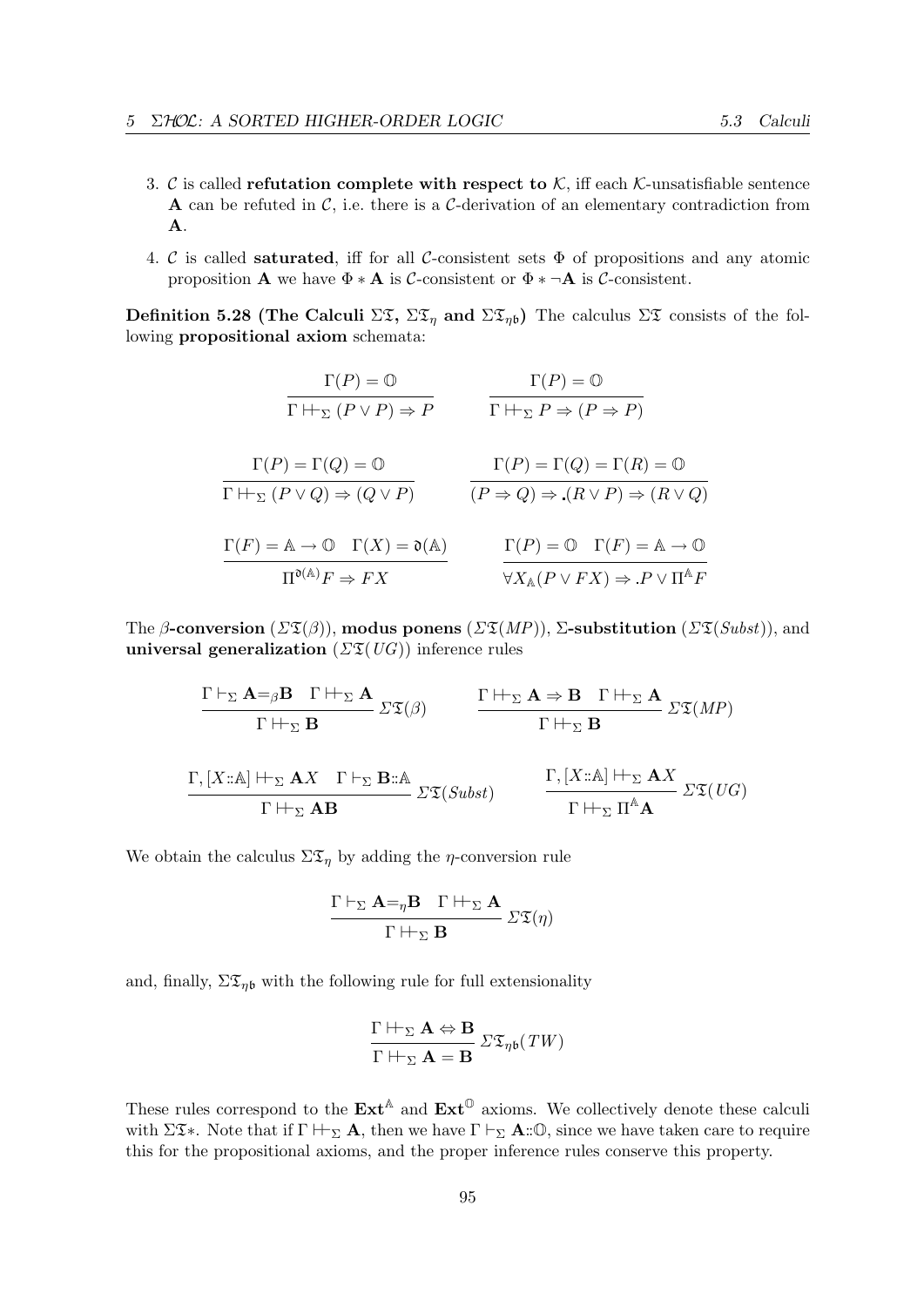**Theorem 5.29 (Soundness)**  $\Sigma \mathfrak{T}$  and  $\Sigma \mathfrak{T}_\eta$  are sound with respect to the class of  $\Sigma$ -model structures. Moreover,  $\Sigma \mathfrak{F}^*$  are sound with respect to the classes of general  $\Sigma$ -models and standard Σ-models.

**Proof:** The inference rules  $\Sigma \mathfrak{T}(\beta)$  and  $\Sigma \mathfrak{T}(\eta)$  are sound in all  $\Sigma$ -structures and therefore in all Σ-model structures. The validity of the propositional axioms  $\Sigma \mathfrak{T}(MP)$  and  $\Sigma \mathfrak{T}(UG)$ is an immediate consequence of the definition of  $\Sigma$ -valuations. For the  $\Sigma \mathfrak{T}(Subst)$  rule let Γ, [X::A]  $\vdash_{\Sigma}$  **A**::①, Γ'  $\vdash_{\Sigma}$  **B**::A and  $\mathcal{M} \models$  **A**, then by the substitution value theorem (3.38) we have  $v(\mathcal{I}_{\varphi}([\mathbf{B}/X]\mathbf{A})) = v(\mathcal{I}_{\varphi,[\mathcal{I}_{\varphi}(\mathbf{B})/X]}(\mathbf{A})) = \mathsf{T}$  for all  $\Gamma$ -assignments  $\varphi$ . Thus all inference rules are sound.

We obtain the second assertion by 5.23 and the fact that the classes of general and standard Σ-models are subclasses of that of Σ-model structures.  $\Box$ 

We now present two results on provability, which simplifies the analysis of the  $\Sigma\mathfrak{T}^*$  calculi.

**Definition 5.30** We call a proposition  $A$  a **tautology**, iff it is a substitution instance of a proposition P that only contains logical connectives and variables of sort O, and is valid in all  $\Sigma$ -model structures. Note that the validity of **P** only depends on the assignment for propositional variables in P.

**Lemma 5.31 (Rule P)** If **A** is a tautology, then  $\vdash_C A$  for any  $\Sigma \mathfrak{X}^*$ -calculus C.

**Proof:** Let **P** be the proposition such that  $A = \sigma(P)$ , and **P** only contains propositional variables and connectives. It is well-known that the propositional part of  $\Sigma \mathfrak{T}^*$  is complete (see for instance  $[And86]$ , so there is a  $\Sigma\mathfrak{F}_{*}$ -proof  $\mathcal{D}: \vdash_{\Sigma\mathfrak{F}_{*}} \mathbf{P}$ . One application of the substitution rule now gives the assertion.  $\Box$ 

**Theorem 5.32 (Deduction Theorem)** If  $H, A \vdash_C B$ , then  $H \vdash_C A \Rightarrow B$  where  $C \in$  $\Sigma\mathfrak{T}$ \*.

Proof: We refer to lemma 5240 in [And86] and to [Hen50].

Notation 5.33 For reasons of legibility we will write  $S * a$  for  $S \cup \{a\}$ , where S is a set. We will use this notation with the convention that ∗ associates to the left.

Lemma 5.34 All  $\Sigma$ <sub>3</sub> calculi are saturated.

**Proof:** Let C be a  $\Sigma \mathfrak{T} *$  calculus. To see that C is saturated, let  $\Phi * A$  and  $\Phi * \neg A$  be C-inconsistent, then we show that  $\Phi$  is C-inconsistent, and obtain the assertion. By definition  $\Phi * A \vdash F_o$ , and by the deduction theorem  $\Phi \vdash_{\mathcal{C}} A \Rightarrow F_o$ , and thus  $\Phi \vdash_{\mathcal{C}} \neg A$  by rule P, similarly  $\Phi \vdash_{\mathcal{C}} \mathbf{A}$  and thus  $\Phi$  is C-inconsistent.  $\Box$ 

Remark 5.35 If we look more closely at the proof, we see that we only need the deduction theorem and rule  $P$ , thus any calculus  $\mathcal C$  that admits the deduction theorem and rule  $P$  is saturated. Therefore saturatedness is a natural property for calculi and thus for abstract consistency classes, since it is a direct consequence of the deduction theorem.

**Theorem 5.36** Let  $\Phi$  be a set of propositions, and furthermore, let

1. K be a class of  $\Sigma$ -model structures and  $\mathcal{C} = \Sigma \mathfrak{T}_\eta$ , or

 $\Box$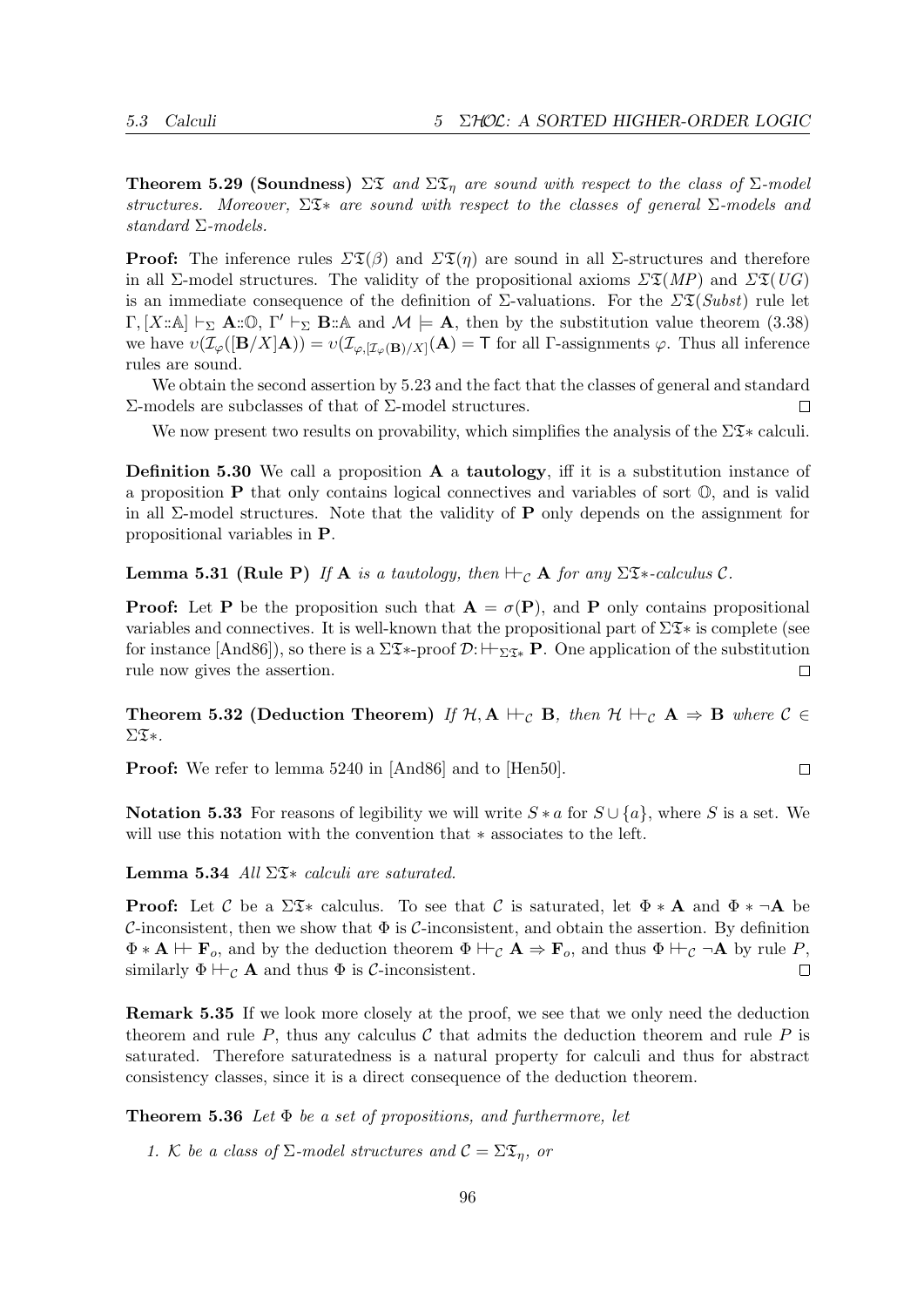2. K be a class of  $\Sigma$ -models and  $C = \Sigma \mathfrak{T}_{n\mathfrak{b}}$ ,

then the following assertions hold:

- 1. If  $\mathbf{A}^1, \ldots, \mathbf{A}^n \vdash_{\mathcal{C}} \mathbf{B}$  such that  $\mathbf{B}$  is false in some  $\mathcal{M} \in \mathcal{K}$ , then  $\mathcal{M} \models \bigvee_{i=1}^n (\neg \mathbf{A}^i)$ .
- 2. If  $\mathcal{M} \in \mathcal{K}$ , then  $\Psi := \{ \mathbf{A} \in \text{wsf}_0(\Sigma, \Gamma) \mid \mathcal{M} \models \mathbf{A} \}$  is C-consistent.
- 3.  $\Phi$  is C-inconsistent with  $\mathbf{A}^1, \ldots, \mathbf{A}^n$ , iff  $\Phi \vdash_{\mathcal{C}} \bigvee_{i=1}^n (\neg \mathbf{A}^i)$ .

**Proof:** By 5.29 we know that C is sound with respect to K. We show the first assertion by induction on the size of the C-derivation D of **B** from  $\Phi$ . As C is sound with respect to K, the proposition  $\mathbf{F}_o$  cannot be an axiom of C, thus the base case is vacuously true. For the inductive case let  $\mathcal{M} = (\mathcal{D}, \mathbb{Q}, \mathcal{I}, v) \in \mathcal{K}$  be a  $\Sigma$ -model structure such that  $\mathcal{V}_{\varphi}(\mathbf{B}) = \mathsf{F}$ , and let  $\mathcal{D}$  end in an application of the rule  $\mathcal{R} := \mathbf{A}^1, \ldots, \mathbf{A}^n \vdash \mathbf{B} \in \mathcal{C}$ . Since C is sound with respect to K, we have  $\mathcal{V}_{\varphi}(\mathbf{A}^1, \dots, \mathbf{A}^n \Rightarrow \mathbf{B}) = \mathsf{T}$  by modus ponens, and therefore  $\mathcal{V}_{\varphi}(\bigvee_{i=1}^n (\neg \mathbf{A}^i)) = \mathsf{T}$ . Therefore one of the premises of  $R$  is false in  $M$ , and by induction we get the assertion.

To prove the second assertion consider the contrapositive statement: let Ψ be Cinconsistent and  $\Phi := {\{A^1,\ldots,A^n\}}$  be a C-inconsistent subset of  $\Psi$ , then  $A^1,\ldots,A^n \vdash_{\mathcal{C}} \mathbf{F}_o$ , and therefore one of the  $A^i$  is false in M by the first assertion, which contradicts the assumption.

For the third assertion we note that, if  $\Phi$  is *C*-inconsistent with  $\mathbf{A}^1, \ldots, \mathbf{A}^n$ , then  $\Phi, A^1, \ldots, \mathbf{A}^n \vdash_{\mathcal{C}} \neg \mathbf{A}^1$ , so  $\Phi \vdash_{\mathcal{C}} \mathbf{A}^1 \Rightarrow \ldots \Rightarrow \mathbf{A}^n \Rightarrow \neg \mathbf{A}^1$ , and therefore  $\Phi \vdash_{\mathcal{C}} \bigvee_{i=1}^n (\neg \mathbf{A}^i)$ . The other direction is immediate.

**Lemma 5.37**  $\Sigma \mathfrak{T}$  and  $\Sigma \mathfrak{T}_n$  are not complete with respect to general  $\Sigma$ -models.

**Proof sketch:** We do not have the means of proving this lemma here, since the argumentation involves the use of the resolution calculus  $\Sigma H\mathcal{R}$  presented in section 6, so we only sketch the proof and refer to 6.43. Let  $\Sigma := \{ [c : \mathbb{O} \to \mathbb{O}], [b : \mathbb{O}] \}, \mathbf{A} := (cb), \text{ and } \mathbf{B} := c(\neg \neg b)$ . The proof of the assertion has three ingredients:

- $\mathbf{C} := \neg \mathbf{A} \wedge \mathbf{B}$  is not  $\Sigma H \mathcal{R}$ -refutable.
- $\Sigma \mathfrak{T}_\eta$  is sound and refutation-complete with respect to  $\Sigma$ -model structures (see 5.68).
- and  $\Sigma$ HR is sound and complete with respect to  $\Sigma$ -model structures (6.40).

 $\neg C$  cannot be derivable in  $\Sigma \mathfrak{X}_\eta$ , since otherwise C could be refuted in  $\Sigma H\mathcal{R}$ , as  $\Sigma H\mathcal{R}$  is refutation complete. The same argumentation holds for  $\Sigma \mathfrak{T}$ , since it is weaker lacking the  $\eta$ -axiom of  $\Sigma \mathfrak{T}$ .  $\Box$ 

Example 5.38 ( $\Sigma \mathfrak{I}$  with Sorts) We can give an alternative formalization of the calculus  $\Sigma \mathfrak{X}$  using term declarations: if we augment the signature from 5.6 with the declarations

$$
[\forall [P::\mathbb{O}](P \lor P) \Rightarrow P::\mathbb{O}],
$$
  
\n
$$
[\forall [P::\mathbb{O}](P \Rightarrow (P \Rightarrow P)::\mathbb{O}],
$$
  
\n
$$
[\forall [P,Q::\mathbb{O}](P \lor Q) \Rightarrow (Q \Rightarrow P)::\mathbb{O}],
$$
  
\n
$$
[\forall [P,Q,R::\mathbb{O}](P \lor Q) \Rightarrow (R \lor P) \Rightarrow (R \lor Q)::\mathbb{O}],
$$
  
\n
$$
[\forall [F::\mathbb{A} \rightarrow \mathbb{O}], [X::\mathbb{A}] \Pi^{\mathbb{O}(\mathbb{A})} F \Rightarrow FX::\mathbb{O}],
$$
  
\n
$$
[\forall [P::\mathbb{O}], [F::\mathbb{A} \rightarrow \mathbb{O}] \forall X::\mathbb{A}(P \lor FX) \Rightarrow P \lor \Pi^{\mathbb{A}}F::\mathbb{O}],
$$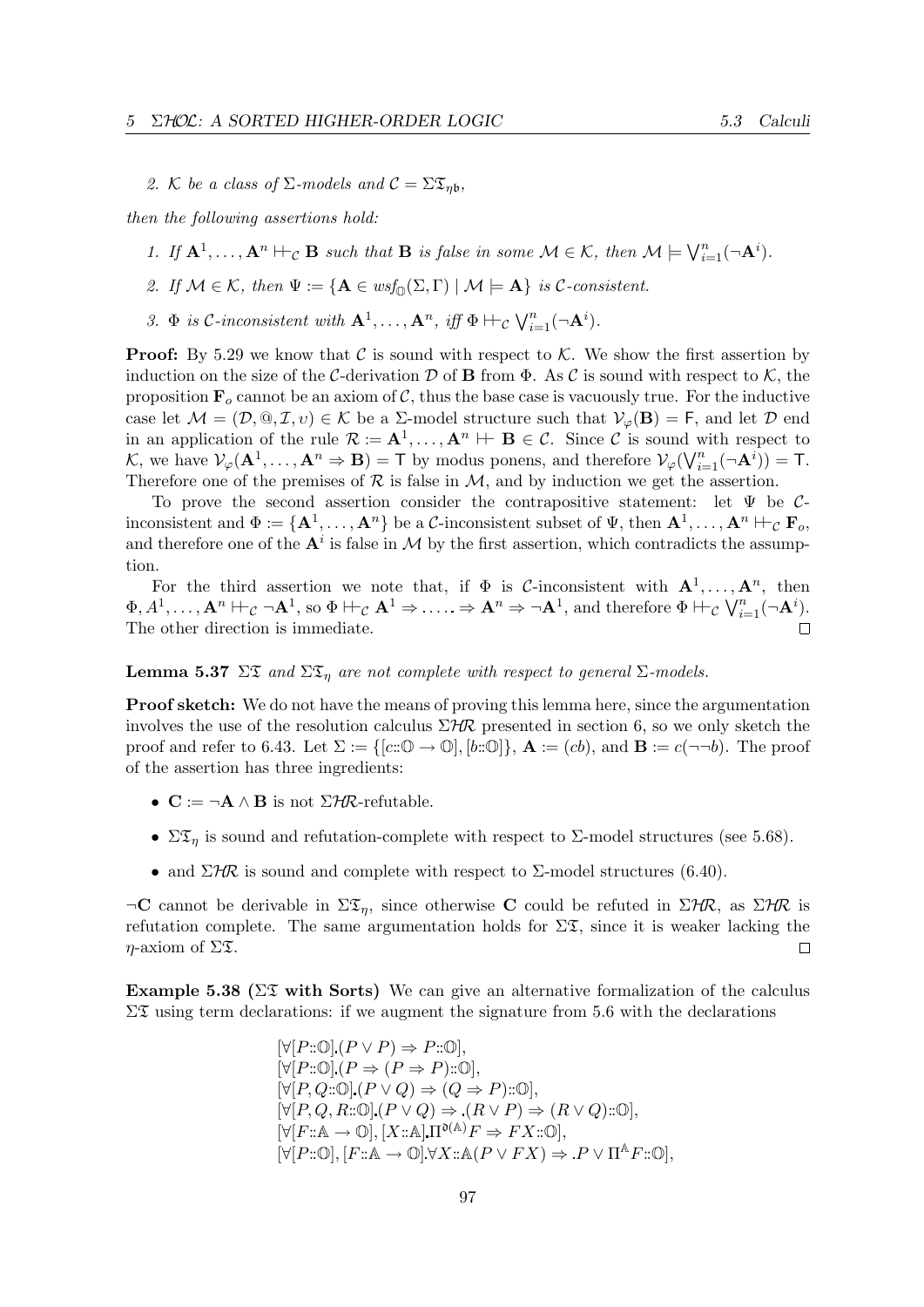and augment  $\Sigma \mathfrak{I}$  with the inference rule

$$
\frac{\Gamma\vdash_\Sigma\mathbf{A}::\mathbb{T}}{\Gamma\vdash_{\Sigma}\mathbf{A}}
$$

then we can drop all of the propositional axioms of  $\Sigma \mathfrak{X}$ . The gain of this measure is greater than apparent at first glance. As we have seen in example 5.6, a whole class of tautologies (which can be arbitrarily extended by providing further term declarations) can be shown to be of sort T, and thus is specially treated by the calculus. Thus the term declaration mechanism offers a tool to adapt certain calculi to specific needs.

#### 5.4 Model Existence Theorems

In this subsection we introduce an important tool for proving completeness results in higherorder logic. The importance of model existence theorems lies in the fact that they abstract over the model theoretic part of various completeness proofs. Such theorems were first introduced by Smullyan (who calls them unifying principles) in [Smu63, Smu68] based on work by Hintikka and Beth and later generalized to higher-order logic by Andrews in [?]. Model existence theorems generalize the process of extending a given  $\mathcal{C}$ -consistent set  $\Phi$  of sentences and constructing from it a  $\Sigma$ -model structure for  $\Phi$  by capturing the conditions necessary for this extension in the notion of an abstract consistency class. Thus with the help of a model existence theorem the completeness proof for a given logical system  $\mathcal C$  is reduced to the (purely proof-theoretic) demonstration that the class of  $C$ -consistent sets is an abstract consistency class. Since there is no simple Herbrand theorem in higher-order logic, Andrews "unifying principle for type theory" from [?] has become the standard method for completeness proofs in higher-order logic.

The most important tools used in the proofs of the model existence theorems are the so-called Σ-Hintikka sets. These sets are maximal elements in abstract consistency classes, and allow computations that resemble those in  $\Sigma$ -model structures. The key step in the proof of the model existence theorems is an abstract extensional lemma, which guarantees a Σ-Hintikka set H for any set H of sentences in Γ<sub>Σ</sub>.

**Definition 5.39** Let  $\Gamma_{\Sigma}$  be a class of sets.

- 1.  $\Gamma_{\Sigma}$  is called **closed under subsets**, iff for all sets S and T the following condition holds: if  $S \subset T$  and  $T \in \Gamma_{\!\Sigma}$ , then  $S \in \Gamma_{\!\Sigma}$ .
- 2. Γ<sub>Σ</sub> is called **of finite character**, iff for every set S the following condition holds:  $S \in \mathbb{F}_2$ , iff every finite subset of S is a member of  $\Gamma_{\!\Sigma}$ .

**Lemma 5.40** If  $\Gamma_{\Sigma}$  is of finite character, then  $\Gamma_{\Sigma}$  is closed under subsets.

**Proof:** Suppose  $S \subset T$  and  $T \in \Gamma_{\Sigma}$ . Every finite subset A of S is a finite subset of T, and since  $\Gamma_{\!\Sigma}$  is of finite character, we know that  $A \in \Gamma_{\!\Sigma}$ . Thus  $S \in \Gamma_{\!\Sigma}$ .  $\Box$ 

Definition 5.41 (Abstract Consistency Class) Let Γ be a negative annotated variable context, and let  $\nabla_{\Sigma}(\Gamma)$  be a class of sets of propositions, then  $\Gamma_{\Sigma} := {\nabla_{\Sigma}(\Gamma)}$  is called an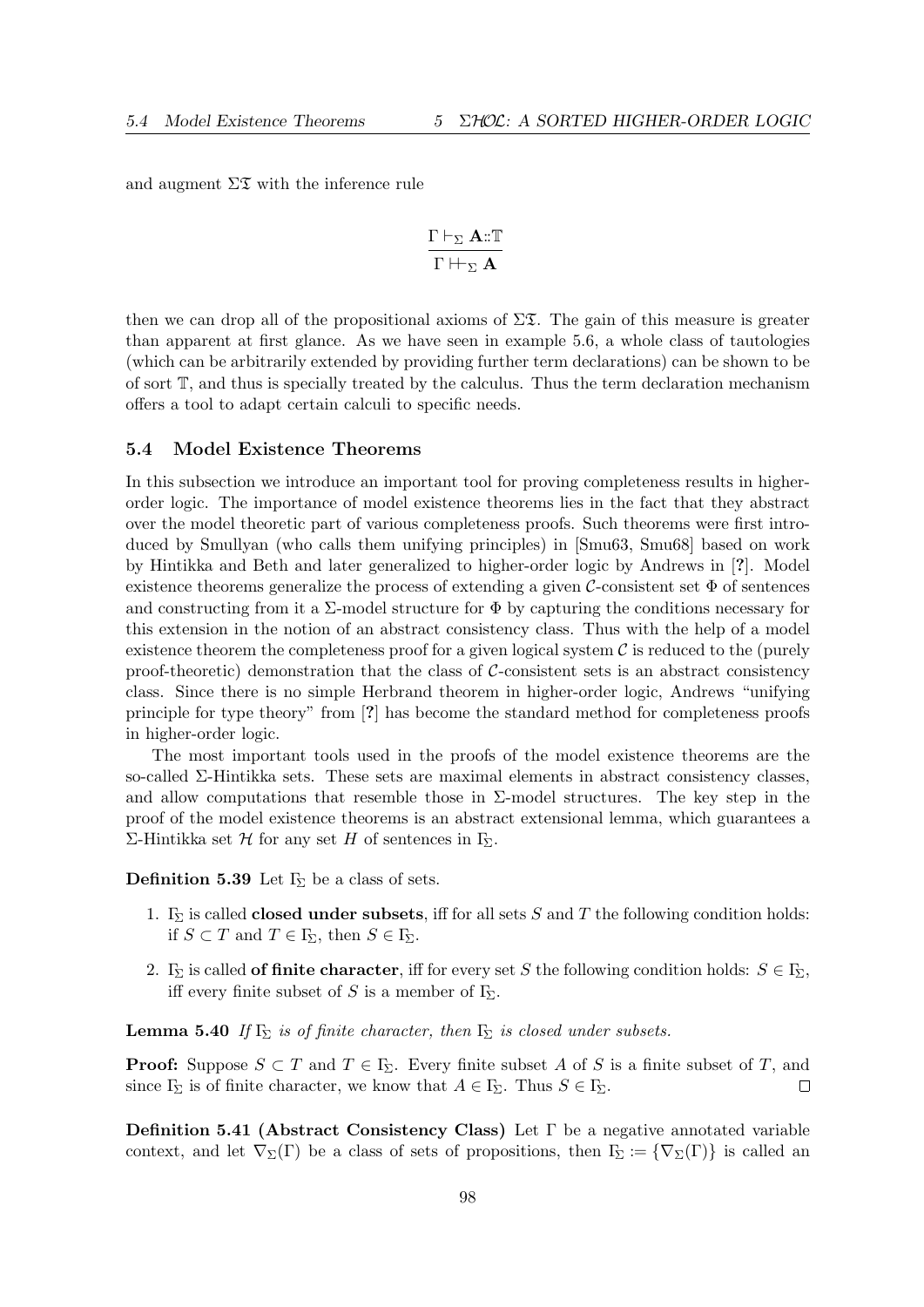abstract consistency class, iff each  $\nabla_{\Sigma}(\Gamma)$  is closed under subsets, and for all sets  $\Phi \in$  $\nabla_{\Sigma}(\Gamma)$  the following conditions hold:

- 1. If **A** is atomic, then  $\mathbf{A} \notin \Phi$  or  $\neg \mathbf{A} \notin \Phi$ .
- 2. If  $\mathbf{A} \in \Phi$  and if B is the long  $\beta\eta$ -normal form of  $\mathbf{A}$ , then  $\mathbf{B} * \Phi \in \nabla_{\Sigma}(\Gamma)$ .
- 3. If  $\neg\neg A \in \Phi$ , then  $\mathbf{A} * \Phi \in \nabla_{\Sigma}(\Gamma)$ .
- 4. If  $\mathbf{A} \vee \mathbf{B} \in \Phi$ , then  $\Phi * \mathbf{A} \in \nabla_{\Sigma}(\Gamma)$  or  $\Phi * \mathbf{B} \in \nabla_{\Sigma}(\Gamma)$ .
- 5. If  $\neg(\mathbf{A} \vee \mathbf{B}) \in \Phi$ , then  $\Phi * \neg \mathbf{A} * \neg \mathbf{B} \in \nabla_{\Sigma}(\Gamma)$ .
- 6. If  $\Pi^{\mathbb{A}}\mathbf{A} \in \Phi$ , then  $\Phi * \mathbf{A}\mathbf{B} \in \nabla_{\Sigma}(\Gamma)$  for each  $\mathbf{B} \in wsf_{\mathbb{A}}(\Sigma, \Gamma)$ .
- 7. If  $\neg \Pi^{\mathbb{A}} \mathbf{A} \in \Phi$ , then  $\Phi * \neg (\mathbf{A}X) \in \Gamma_{\Sigma}(\Gamma, [X^{-}:\mathbb{A}]).$

We call an abstract consistency class **saturated**, iff for all  $\Phi \in \nabla_{\Sigma}(\Gamma)$  and all atomic propositions  $\mathbf{A} \in \text{wsf}_{\mathbb{O}}(\Sigma, \Gamma)$  we have  $\Phi * \mathbf{A} \in \nabla_{\Sigma}(\Gamma)$  or  $\Phi * \neg \mathbf{A} \in \nabla_{\Sigma}(\Gamma)$ .

**Remark 5.42** Note that if  $\Sigma$  is trivially sorted, then this definition corresponds to that of Andrews in [?]. In contrast to the presentation there, we work with saturated abstract consistency classes in order to obtain total  $\Sigma$ -valuations, which make the proof of the model existence theorem much simpler and moreover yield much more natural  $\Sigma$ -model structures.

**Lemma 5.43** Let  $\Gamma_{\Sigma}$  be a saturated abstract consistency class,  $\Phi \in \nabla_{\Sigma}(\Gamma)$ , and **A** an atomic sentence, then  $\Phi * (\mathbf{A} \vee \neg \mathbf{A}) \in \nabla_{\Sigma}(\Gamma)$ .

**Proof:** Since  $\Gamma_{\Sigma}$  is saturated and  $\Phi \in \nabla_{\Sigma}(\Gamma)$ , we must have  $\Phi * (\mathbf{A} \vee \neg \mathbf{A}) \in \nabla_{\Sigma}(\Gamma)$  or  $\Phi * \neg(A \vee \neg A) \in \nabla_{\Sigma}(\Gamma)$ . We prove the assertion by refuting the second alternative. If  $\Phi * \neg (\mathbf{A} \vee \neg \mathbf{A}) \in \nabla_{\Sigma}(\Gamma)$ , then  $\Phi \cup \{\neg (\mathbf{A} \vee \neg \mathbf{A}), \neg \mathbf{A}, \neg \neg \mathbf{A}, \mathbf{A}\} \in \nabla_{\Sigma}(\Gamma)$  by 5.41.5 and 5.41.3. Since A is an atomic sentence this contradicts 5.41.1.  $\Box$ 

**Theorem 5.44** For each abstract consistency class  $\Gamma_{\Sigma}$  there exists an abstract consistency class  $\Gamma'_{\Sigma}$  such that  $\nabla_{\Sigma}(\Gamma) \subset \Gamma'_{\Sigma}(\Gamma)$ , and  $\Gamma'_{\Sigma}$  is of finite character. Furthermore,  $\Gamma_{\Sigma}$  is saturated, iff  $\Gamma'_{\!\Sigma}$  is.

Proof: (following [And86]) Let

 $\Gamma'_{\Sigma}(\Gamma) := \{ \Phi \subset \text{wsf}_{\mathbb{O}}(\Sigma, \Gamma) \mid \text{every finite subset of } \Phi \text{ is in } \nabla_{\Sigma}(\Gamma) \}$ .

To see that  $\nabla_{\Sigma}(\Gamma) \subset \Gamma'_{\Sigma}(\Gamma)$ , suppose that  $\Phi \in \nabla_{\Sigma}(\Gamma)$ .  $\nabla_{\Sigma}(\Gamma)$  is closed under subsets, so every finite subset of  $\Phi$  is in  $\nabla_{\Sigma}(\Gamma)$ , and thus  $\Phi \in \Gamma'_{\Sigma}(\Gamma)$ .

Next let us show that  $\Gamma'_{\Sigma}(\Gamma)$  is of finite character. Suppose  $\Phi \in \Gamma'_{\Sigma}(\Gamma)$  and  $\Psi$  is an arbitrary finite subset of  $\Phi$ . By definition of  $\Gamma'_{\Sigma}(\Gamma)$  all finite subsets of  $\Psi$  are in  $\nabla_{\Sigma}(\Gamma)$ , and therefore  $\Psi \in \Gamma'_{\Sigma}(\Gamma)$ . Thus all finite subsets of  $\Phi$  are in  $\Gamma'_{\Sigma}(\Gamma)$  whenever  $\Psi$  is in  $\Gamma'_{\Sigma}(\Gamma)$ . On the other hand, suppose all finite subsets of  $\Psi$  are in  $\Gamma'_{\Sigma}(\Gamma)$ . Then by the definition of  $\Gamma'_{\Sigma}(\Gamma)$  the finite subsets of  $\Psi$  are also in  $\nabla_{\Sigma}(\Gamma)$ , so  $\Phi \in \Gamma'_{\Sigma}(\Gamma)$ . Thus  $\Gamma'_{\Sigma}(\Gamma)$  is of finite character.

Now we show that  $\Gamma'_{\Sigma}(\Gamma)$  is an abstract consistency class, and  $\Phi \in \Gamma'_{\Sigma}(\Gamma)$ . By lemma 5.40 it is closed under subsets.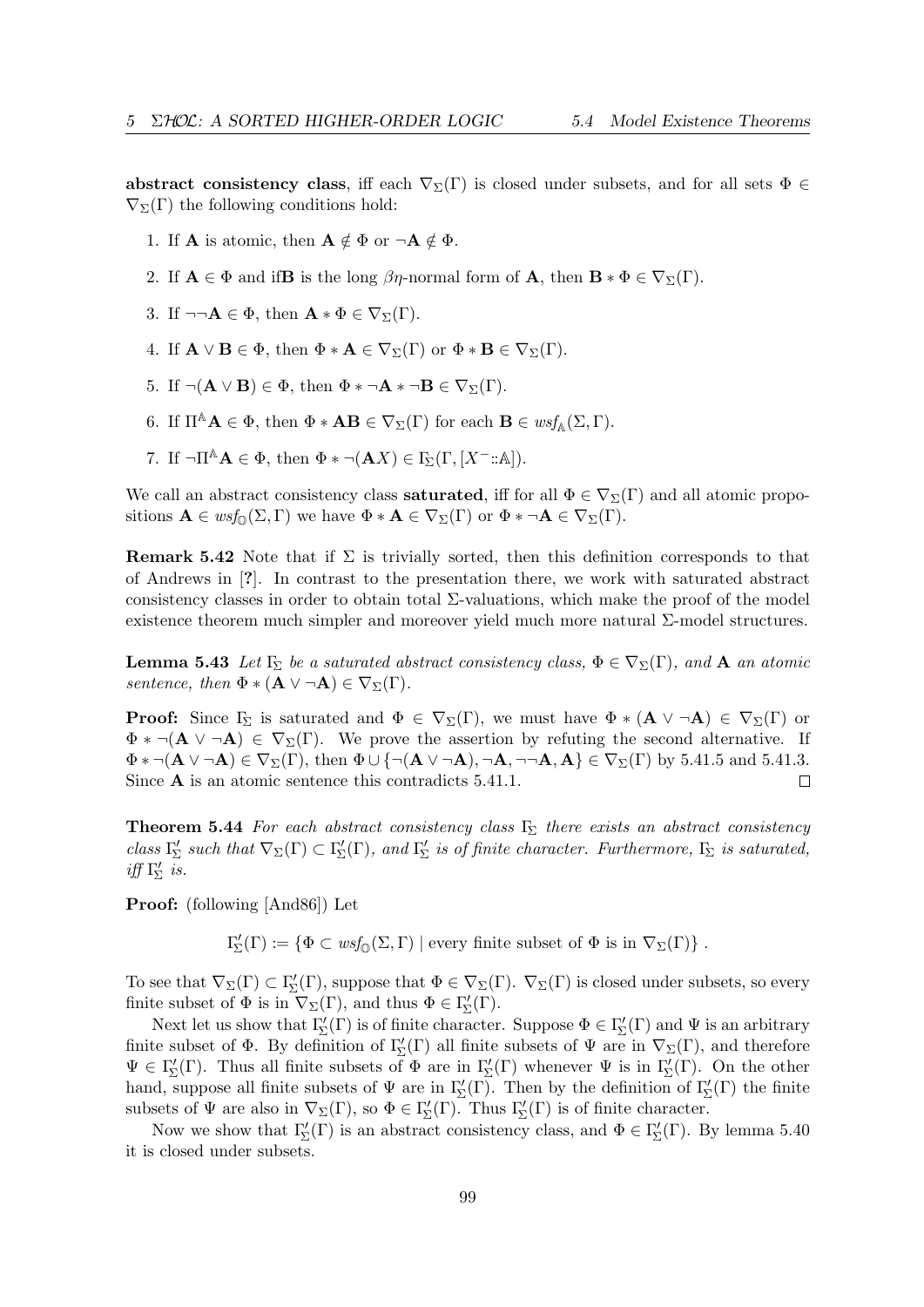- 1. Suppose there is an atom  $A \in \Phi$  such that  $\neg A \in \Phi$ . Then  $\{A, \neg A\} \in \nabla_{\Sigma}(\Gamma)$  contradicting 5.41(1).
- 2. Let  $(\neg\neg A) \in \Phi$ , and  $\Psi$  be any finite subset of  $\Phi * A$  and  $\Theta := (\Psi \setminus \{A\}) * (\neg \neg A)$ .  $\Theta$ is a finite subset of  $\Phi$ , so  $\Theta \in \nabla_{\Sigma}(\Gamma)$ . Since  $\nabla_{\Sigma}(\Gamma)$  is an abstract consistency class and  $(\neg\neg A) \in \Theta$ , we get  $\Theta * A \in \nabla_{\Sigma}(\Gamma)$ . We know that  $\Psi \subset \Theta * A$ , and  $\nabla_{\Sigma}(\Gamma)$  is closed under subsets, so  $\Psi \in \nabla_{\Sigma}(\Gamma)$ . Thus every finite subset  $\Psi$  of  $\Phi * A$  is in  $\nabla_{\Sigma}(\Gamma)$ , therefore by definition  $\Phi * A \in \Gamma'_{\Sigma}(\Gamma)$ .
- 3.-7. are treated analogously to 2. (see [And86] for a complete presentation).

For the proof that  $\Gamma'_{\Sigma}$  is saturated let  $\Phi \in \nabla_{\Sigma}(\Gamma)$ , but neither  $\Phi * A$  nor  $\Phi * \neg A$  be in  $\Gamma'_{\Sigma}(\Gamma)$ . Then there are finite subsets  $\Phi^+$  and  $\Phi^-$  of  $\Phi$  such that  $\Phi^+ * A \notin \nabla_{\Sigma}(\Gamma)$  and  $\Phi^- * \neg A \notin \nabla_{\Sigma}(\Gamma)$ (since all finite subsets of  $\Phi$  are in  $\nabla_{\Sigma}(\Gamma)$ ). As  $\Psi := \Phi^+ \cup \Phi^-$  is a finite subset of  $\Phi$ , we have  $\Psi \in \nabla_{\Sigma}(\Gamma)$ . Furthermore,  $\Psi * A \in \nabla_{\Sigma}(\Gamma)$  or  $\Psi * \neg A \in \nabla_{\Sigma}(\Gamma)$ , because  $\nabla_{\Sigma}(\Gamma)$  is saturated and  $\{A, \neg A\} \subseteq \Psi$ .  $\nabla_{\Sigma}(\Gamma)$  is closed under subsets, so  $\Phi^+ * A \in \nabla_{\Sigma}(\Gamma)$  or  $\Phi^- * \neg A \in \nabla_{\Sigma}(\Gamma)$ . This is a contradiction, so we can conclude that if  $\Phi \in \nabla_{\Sigma}(\Gamma)$ , then  $\Phi * A \in \Gamma'_{\Sigma}(\Gamma)$  or  $\Phi * \neg \mathbf{A} \in \Gamma'_{\Sigma}(\Gamma).$  $\Box$ 

Definition 5.45 (Extensional Abstract Consistency Class) An abstract consistency class  $\Gamma_{\!\Sigma}$  is called an extensional abstract consistency class, iff the following additional conditions hold for all sets  $\Phi \in \nabla_{\Sigma}(\Gamma)$ :

- 8. If  $\neg(\mathbf{A} = A \mathbf{B}) \in \Phi$  and  $A \in \mathcal{S}^f$ , then  $\Phi * (\neg \mathbf{A}X = \mathbf{B}X) \in \Gamma_{\!\Sigma}(\Gamma, [X^- : \mathfrak{d}(A)]).$
- 9. If  $\{A, B\} \subset \Phi$ , then  $\Phi * (A = B) \in \nabla_{\Sigma}(\Gamma)$ .
- 10. If  $\{\neg \mathbf{A}, \neg \mathbf{B}\} \subset \Phi$ , then  $\Phi * (\mathbf{A} = \mathbf{B}) \in \nabla_{\Sigma}(\Gamma)$ .

**Theorem 5.46** For each extensional abstract consistency class  $\Gamma_{\!\Sigma}$  there exists an extensional abstract consistency class  $\Gamma'_{\Sigma}$  such that  $\Gamma_{\Sigma} \subset \Gamma'_{\Sigma}$  and  $\Gamma'_{\Sigma}$  is of finite character. Just as in 5.44 the abstract consistency class  $\Gamma'_{\!\Sigma}$  is saturated, if  $\Gamma_{\!\Sigma}$  is.

**Proof:** Let  $\Gamma'_{\Sigma}$  be the abstract consistency class of 5.44, that is

 $\Gamma'_{\Sigma}(\Gamma) := \{ \Phi \subset \text{wsf}_{\mathbb{O}}(\Sigma, \Gamma) \mid \text{every finite subset of } \Phi \text{ is in } \nabla_{\Sigma}(\Gamma) \}$ .

Then  $\nabla_{\Sigma}(\Gamma) \subset \Gamma'_{\Sigma}(\Gamma)$  and  $\Gamma'_{\Sigma}$  is a saturated abstract consistency class. To convince ourselves that the additional conditions for extensional case hold, we redo the proof for 5.45(8) as a model for the rest.

Let  $\mathbf{A} = A \mathbf{B} \in \Phi$  and  $\Psi$  be any finite subset of  $\Phi * (\mathbf{A}X = \mathbf{B}X)$ , we show that  $\Psi \in \Psi$  $\Gamma'_{\Sigma}(\Gamma,[X^{-}:\mathfrak{d}(\mathbb{A})])$ . Clearly  $\Theta := (\Psi \setminus {\bf{A}} = {\bf{B}}) * ({\bf{A}}X = {\bf{B}}X)$  is a finite subset of  $\Phi$ , and therefore  $\Theta \in \Gamma_{\Sigma}(\Gamma, [X^- : \mathfrak{d}(\mathbb{A})])$ . Since  $\nabla_{\Sigma}(\Gamma)$  is an abstract consistency class and  $(\mathbf{A} = \mathbb{A})$ **B**)  $\in \Theta$ , we have  $\Theta * (AX = BX) \in \Gamma_{\Sigma}(\Gamma, [X^- : \mathfrak{d}(\mathbb{A})])$ . Furthermore,  $\Psi \subset \Theta * (A = A^*B)$  and  $\nabla_{\Sigma}(\Gamma)$  is closed under subsets, so  $\Psi \in \nabla_{\Sigma}(\Gamma)$ . Thus every finite subset  $\Psi$  of  $\Phi * (AX = BX)$ is in  $\Gamma_{\!\Sigma}(\Gamma,[X^-::\mathfrak{d}(\mathbb{A})]),$  therefore by definition we have  $\Phi * (\mathbf{A} = \mathbf{B}) \in \Gamma'_{\!\Sigma}(\Gamma)$ .  $\Box$ 

**Definition 5.47** (Σ-Hintikka Set) Let  $\Gamma_{\Sigma}$  be an abstract consistency class and  $H \in \nabla_{\Sigma}(\Gamma)$ . Then  $\mathcal{H} \in \Gamma_{\Sigma}(\Gamma')$  is called a  $\Gamma_{\Sigma}$ -extension of H, iff  $H \subset \mathcal{H}$  and  $\Gamma \subseteq \Gamma'$ . A set  $\mathcal{H}$  is called **maximal in**  $\nabla_{\Sigma}(\Gamma)$ , iff for each sentence  $\mathbf{D} \in \nabla_{\Sigma}(\Gamma)$  such that  $\mathcal{H} * \mathbf{D} \in \nabla_{\Sigma}(\Gamma)$ , we already have  $\mathbf{D} \in \mathcal{H}$ . A set  $\mathcal{H} \in \nabla_{\Sigma}(\Gamma)$  is called a  $\Sigma$ -Hintikka set for  $\Gamma_{\Sigma}$  and H, iff H is maximal in  $\nabla_{\Sigma}(\Gamma)$  and  $H \subset \mathcal{H}$ .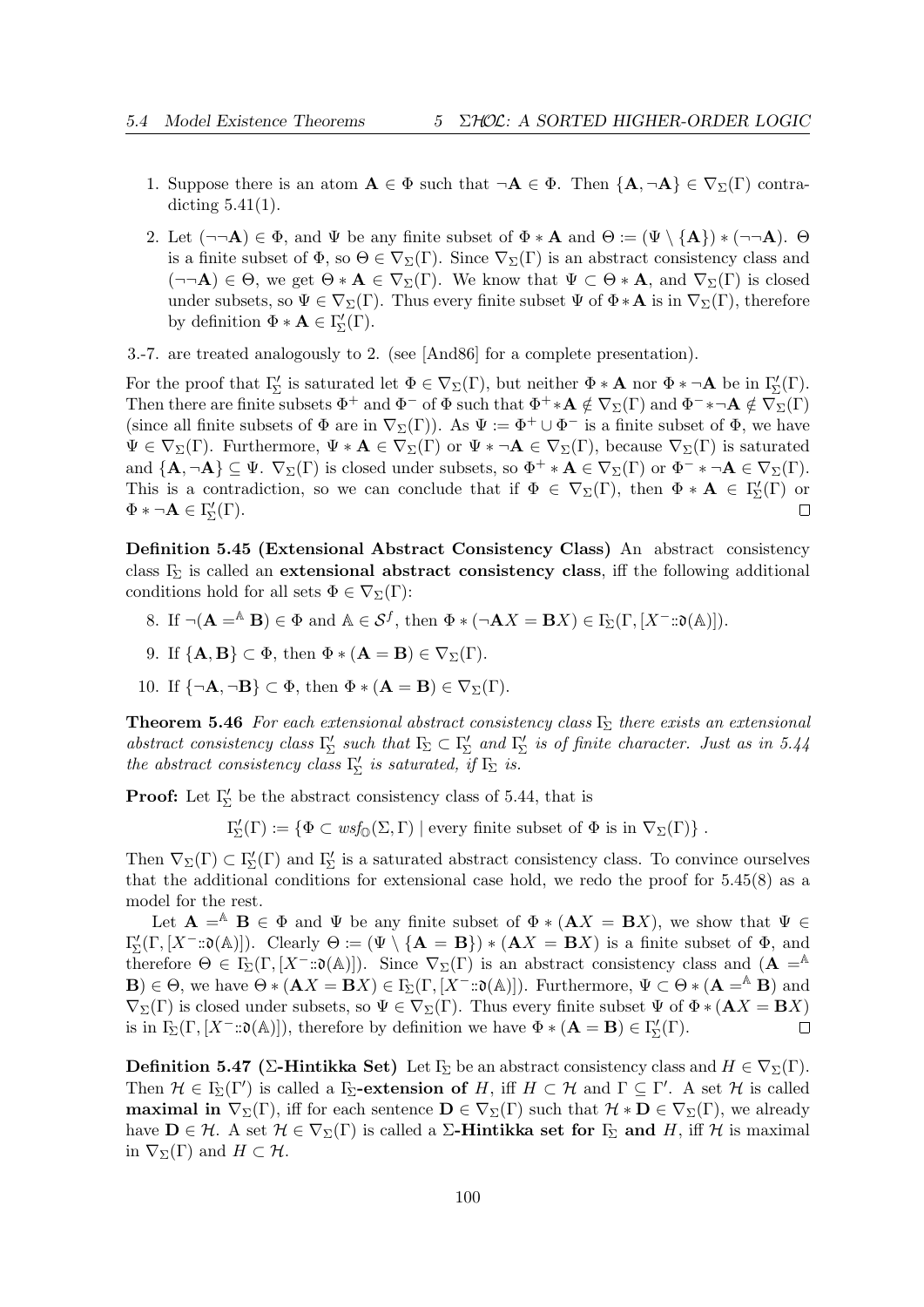We now give some technical properties of  $\Sigma$ -Hintikka sets that are useful for manipulating formulae. Since the case of extensional abstract consistency classes concerns a superset of conditions, we always treat the non-extensional case first, and then extend the result for the extensional case.

**Theorem 5.48 (Hintikka Lemma)** If  $F_{\Sigma}$  is an abstract consistency class, and H is maximal in  $\Gamma_{\!\Sigma}$ , then the following statements hold:

- 1. If **A** is atomic, then  $A \notin \mathcal{H}$  or  $\neg A \notin \mathcal{H}$ .
- 2. If  $(\neg\neg A) \in \mathcal{H}$ , then  $A \in \mathcal{H}$ .
- 3. If  $\Gamma \vdash_{\Sigma} \mathbf{A} =_{\beta n} \mathbf{B}$ , then we have  $\mathbf{A} \in \mathcal{H}$ , iff  $\mathbf{B} \in \mathcal{H}$ .
- 4. If  $(\mathbf{A} \vee \mathbf{B}) \in \mathcal{H}$ , then  $\mathbf{A} \in \mathcal{H}$  or  $\mathbf{B} \in \mathcal{H}$ .
- 5. If  $\neg(\mathbf{A} \vee \mathbf{B}) \in \mathcal{H}$ , then  $\neg \mathbf{A} \in \mathcal{H}$  and  $\neg \mathbf{B} \in \mathcal{H}$ .
- 6. If  $\Pi^{\mathbb{A}}\mathbf{A}\in\mathcal{H}$ , then for each  $\mathbf{B}\in \mathfrak{wsf}_{\mathbb{A}}(\Sigma,\Gamma)$  we have  $\mathbf{A}\mathbf{B}\in\mathcal{H}$ .
- 7. If  $\neg \Pi^{\mathbb{A}}\mathbf{A} \in \mathcal{H}$ , then there is a  $\mathbf{B} \in \text{wsf}_{\mathbb{A}}(\Sigma, \Gamma)$  such that  $\neg \mathbf{A}\mathbf{B} \in \mathcal{H}$ .

Furthermore for any atomic sentence **A** we have  $(A \lor \neg A) \in \mathcal{H}$ .

**Proof:** The assertions are all of the same form, and have analogous proofs, therefore we only prove the first assertion. If  $\neg\neg A \in \mathcal{H}$ , then  $\mathcal{H} * A \in \nabla_{\Sigma}(\Gamma)$  ( $\nabla_{\Sigma}(\Gamma)$  is an abstract consistency class). The maximality of  $H$  now gives the assertion. The last claim of the theorem can be proven with the same methods using 5.43.  $\Box$ 

**Theorem 5.49** If  $\Gamma_{\Sigma}$  is an extensional abstract consistency class, and H is a  $\Sigma$ -Hintikka set for  $\Gamma_{\Sigma}$ , then the following statements hold:

- 8. Let  $\mathbf{A}, \mathbf{B} \in \text{wsf}_{\mathbb{A}}(\Sigma, \Gamma)$ , then there is  $a \mathbf{C} \in \text{wsf}_{\mathfrak{d}(\mathbb{A})}(\Sigma, \Gamma)$ , such that  $(\neg \mathbf{AC} = \mathbf{BC}) \in \mathcal{H}$ ,  $if \neg(A = B) \in \mathcal{H}.$
- 9. Let  $\mathbf{A}, \mathbf{B} \in \text{wsf}_{\mathbb{O}}(\Sigma, \Gamma)$ , then  $(\mathbf{A} = \mathbf{B}) \in \mathcal{H}$ , if  $\{\mathbf{A}, \mathbf{B}\} \subset \mathcal{H}$ .
- 10. Let  $\mathbf{A}, \mathbf{B} \in \text{wsf}_{\odot}(\Sigma, \Gamma)$ , then  $(\mathbf{A} = \mathbf{B}) \in \mathcal{H}$ , if  $\{\neg \mathbf{A}, \neg \mathbf{B}\} \subset \mathcal{H}$ .

**Proof:** The proofs are analogous to those of 5.48.

**Lemma 5.50** Let  $\Gamma_{\Sigma}$  be a saturated abstract consistency class, let H be maximal in  $\nabla_{\Sigma}(\Gamma)$ , and  $\mathbf{A} \in \text{wsf}_{\mathbb{O}}(\Sigma, \Gamma)$ , then  $\mathbf{A} \in \mathcal{H}$ , iff  $\neg \mathbf{A} \notin \mathcal{H}$ .

**Proof:** We prove the assertion by induction on the structure of **A**. If **A** is atomic, then  $\mathcal{H} * A \in \nabla_{\Sigma}(\Gamma)$  or  $\mathcal{H} * \neg A \in \nabla_{\Sigma}(\Gamma)$ , since  $\Gamma_{\Sigma}$  is saturated and  $\mathcal{H} \in \nabla_{\Sigma}(\Gamma)$ . The maximality of H tells us that  $A \in \mathcal{H}$  or  $\neg A \in \mathcal{H}$ . Now the assertion is a simple consequence of 5.41(1).

If  $\mathbf{A} = \neg \mathbf{B}$ , then  $\neg \mathbf{A} = (\neg \neg \mathbf{B}) \in \mathcal{H}$ , and therefore  $\mathbf{B} \in \mathcal{H}$  by 5.41(3), contradicting the induction hypothesis. If  $\mathbf{A} = \mathbf{B} \vee \mathbf{C}$ , then  $\mathbf{B} \in \mathcal{H}$  or  $\mathbf{C} \in \mathcal{H}$  by 5.41(4). On the other hand  $\neg \mathbf{A} = \neg (\mathbf{B} \vee \mathbf{C})$ , and by 5.41(5) we have  $\{\neg \mathbf{B}, \neg \mathbf{C}\} \subset \mathcal{H}$ , contradicting the inductive hypothesis. The rest of the cases can be shown analogously.  $\Box$ 

 $\Box$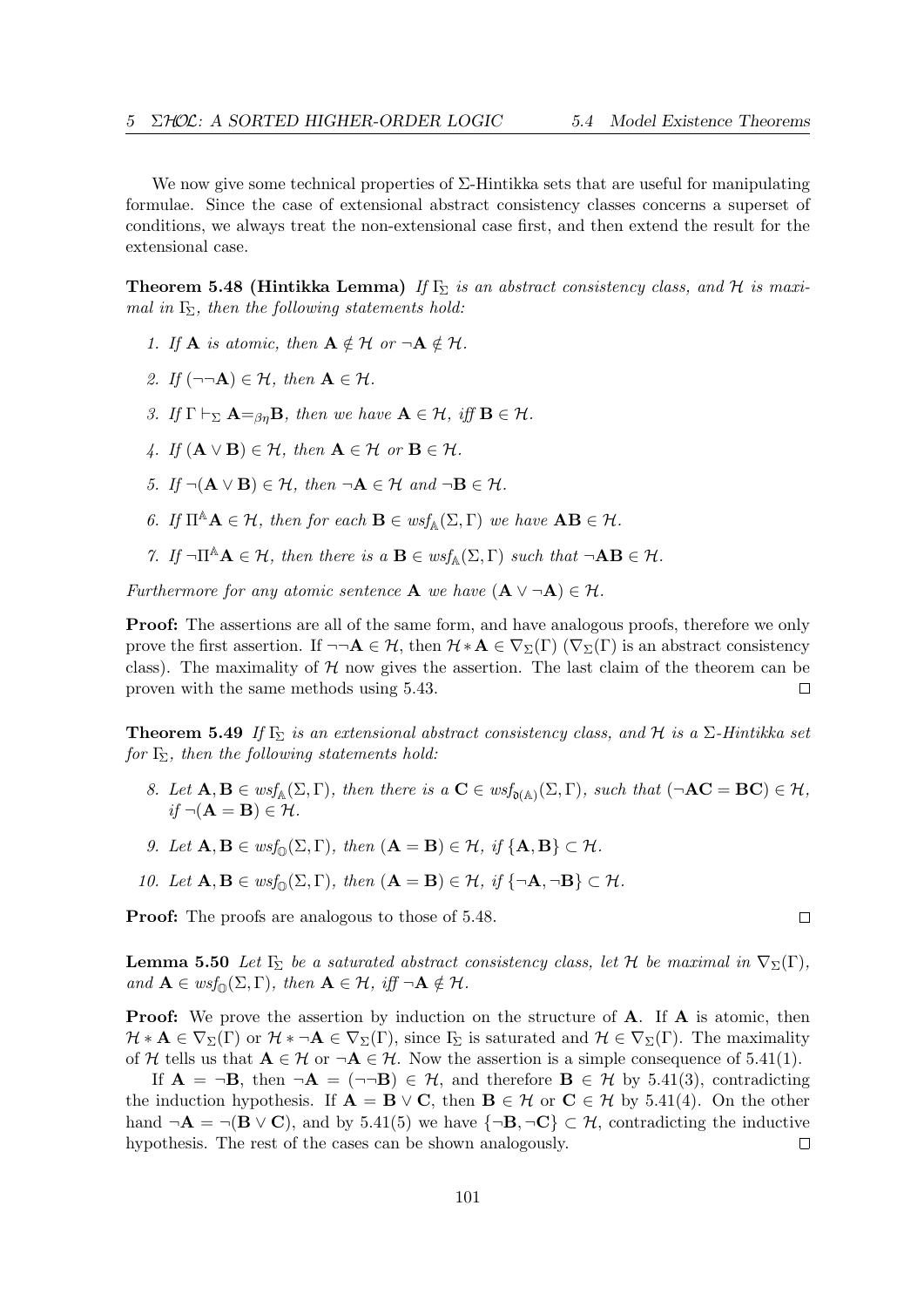**Corollary 5.51** If we assume that the abstract consistency class in 5.48 and 5.49 is saturated, then the statements there also hold in the other direction. For instance,  $\neg \Pi^A \mathbf{A} \in \mathcal{H}$ , iff there is a  $\mathbf{B} \in \mathit{wsf}_{\mathbb{A}}(\Sigma, \Gamma)$  such that  $\neg \mathbf{AB} \in \mathcal{H}$ . Furthermore, if  $\mathbf{A}, \mathbf{B} \in \mathit{wsf}_{\mathbb{O}}(\Sigma, \Gamma)$ , then  $(A = B) \in \mathcal{H}$ , iff  $\{A, B\} \subset \mathcal{H}$  or  $\{\neg A, \neg B\} \subset \mathcal{H}$ .

**Proof:** Since all proofs are analogous we only show the negation case. From 5.48 we know that  $\neg\neg A \in \mathcal{H}$  implies that  $A \in \mathcal{H}$ . So suppose that  $A \in \mathcal{H}$ , then by 5.50 we know that  $\neg \mathbf{A} \notin \mathcal{H}$  and again by 5.50  $\neg \neg \mathbf{A} \in \mathcal{H}$ . П

**Lemma 5.52** Let  $\Gamma_{\Sigma}$  be an extensional abstract consistency class and H a  $\Sigma$ -Hintikka set for  $\Gamma_{\!\Sigma}$ . If  $\mathbf{A}, \mathbf{B} \in \textit{wsf}_{\mathbb{A}}(\Sigma, \Gamma)$ , then  $\forall X_{\mathfrak{d}(\mathbb{A})}(\mathbf{A}X = \mathbf{B}X) \in \mathcal{H}$ , implies  $(\mathbf{A} = \mathbf{B}) \in \mathcal{H}$ .

**Proof:** We have  $(A = B) \notin H$ , iff  $\neg(A = B) \in H$  by 5.50 (and possibly 5.48(2)). So by 5.49(9) there is a  $\mathbf{C}_{\beta} \in \mathit{wsf}_{\mathbb{B}}(\Sigma,\Gamma)$  such that  $\neg(\mathbf{AC} = \mathbf{BC}) \in \mathcal{H}$ . If we assume that  $\forall X_{\beta}(\mathbf{A}X = \mathbf{B}X) \in \mathcal{H}$ , then we obtain  $(\mathbf{A}\mathbf{C} = \mathbf{B}\mathbf{C}) \in \mathcal{H}$  by 5.48(6), which contradicts 5.50.  $\Box$ 

**Lemma 5.53** Let  $\Gamma_{\Sigma}$  be an extensional abstract consistency class and  $H \in \nabla_{\Sigma}(\Gamma)$ . If H is a  $\Sigma$ -Hintikka set for  $\Gamma_{\Sigma}$  and H, then  $(\mathbf{A} \Leftrightarrow \mathbf{B}) \in \mathcal{H}$  implies  $(\mathbf{A} = \mathbf{B}) \in \mathcal{H}$ .

**Proof:** Let  $(A \Leftrightarrow B) \in \mathcal{H}$ , then by 5.48(5) we also have  $\neg A \lor B \in \mathcal{H}$ , and moreover,  $\mathbf{A} \vee \neg \mathbf{B} \in \mathcal{H}$ . Because of 5.48(4) we have to consider two cases: if  $\mathbf{B} \in \mathcal{H}$ , then  $\neg \mathbf{B} \notin \mathcal{H}$ , and therefore  $A \in \mathcal{H}$ . If  $\neg A \in \mathcal{H}$ , then  $A \notin \mathcal{H}$ , and therefore  $\neg B \in \mathcal{H}$ . In both cases we get the assertion  $(\mathbf{A} = \mathbf{B}) \in \mathcal{H}$  by 5.49(10) or 5.49(11). П

**Lemma 5.54** If H is a  $\Sigma$ -Hintikka set and A, B are propositions, then either  $A = B \in H$ or  $\mathbf{A} = \neg \mathbf{B} \in \mathcal{H}$ .

**Proof:** A tedious, but straightforward computation using the results from lemma 5.48 shows that  $\neg(\mathbf{A} \Leftrightarrow \mathbf{B}) \in \mathcal{H}$ , iff  $\mathbf{A} \Leftrightarrow \neg \mathbf{B} \in \mathcal{H}$ . Now we conclude with 5.50, that either  $\mathbf{A} \Leftrightarrow \mathbf{B} \in \mathcal{H}$ or  $(A \Leftrightarrow \neg B) \in \mathcal{H}$ , from which we get the assertion by 5.53.  $\Box$ 

We now come to the proof of the abstract extension lemma, which nearly immediately yield the model existence theorem for Σ-model structures. For the proof we adapt the construction of Henkin's completeness proof for  $\Sigma \mathfrak{T}_{\eta\mathfrak{b}}$  from [Hen50].

**Theorem 5.55 (Abstract Extension Lemma)** Let  $\Gamma_{\Sigma}$  be an (extensional) abstract consistency class of finite character, and let  $H \in \nabla_{\Sigma}(\Gamma)$  be a set of propositions. Then there exists a  $\Sigma$ -Hintikka set  $\mathcal H$  for  $\Gamma_{\!\Sigma}$  and  $H$ .

**Proof:** We will first treat the extensional case, where we construct  $\mathcal{H}$  by inductively constructing a sequence of sets  $\mathcal{H}^i$  and a corresponding sequence of negative annotated variable contexts  $\Gamma^i$  such that  $\mathcal{H}^i \in \Gamma_{\!\Sigma}(\Gamma^i)$  and  $\Gamma^i||\Gamma^{i+1}$ . Then the  $\Sigma$ -Hintikka set is  $\mathcal{H} := \bigcup_{i \in \mathbb{N}} \mathcal{H}^i \in \Gamma_{\!\Sigma}(\Delta)$ , where  $\Delta := \bigcup_{i \in \mathbb{N}} \Gamma^i$ .

For the base case we choose  $\mathcal{H}^0 := H$  and  $\Gamma^0 := \Gamma$ .

Now let  $\mathcal{H}^i$  and  $\Gamma^i$  be already defined, then we can arrange all propositions in  $ws f_{\mathbb{O}}(\Sigma, \Gamma^i)$ as two infinite sequences  $\mathbf{C}_i^1, \mathbf{C}_i^2, \dots$  and  $\mathbf{D}_i^1, \mathbf{D}_i^2, \dots$ , where the  $\mathbf{D}_i^j$  $i$  are of the form  $\neg(\Pi^{\mathbb{A}}\mathbf{A})$ or  $\neg \mathbf{A} = \mathbb{B}$  B for some  $\mathbb{A} \in \mathcal{S}$  and  $\mathbb{B} \in \mathcal{S}^f$ , and the  $\mathbf{C}_i^f$  $i<sub>i</sub>$  are not. For each  $n \in \mathbb{N}$  we inductively define a set  $H^n \subset \text{wsf}_{\mathbb{Q}}(\Sigma, \Gamma^i)$  of propositions by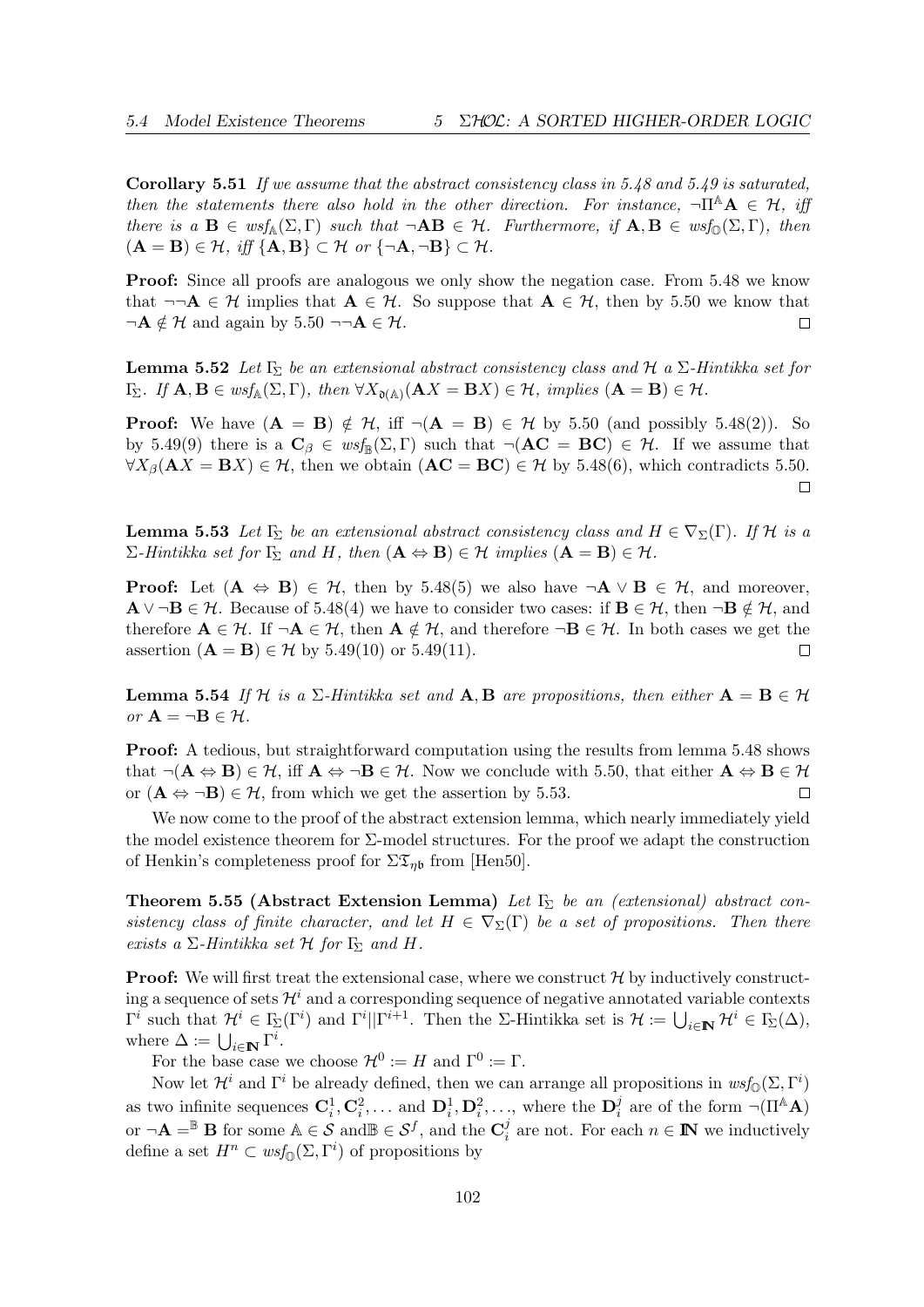1.  $H^0 := \mathcal{H}^i$ .

2. If  $H^n \ast \mathbf{C}_i^n \notin \nabla_\Sigma(\Gamma)$ , then  $H^{n+1} := H^n$ .

3. If  $H^n * \mathbf{C}_i^n \in \nabla_{\Sigma}(\Gamma)$  then  $H^{n+1} := H^n * \mathbf{C}_i^n$ .

Let  $\mathcal{K}^i := \bigcup_{n \in \mathbb{N}} H^n$ . Clearly each of the  $H^n \in \Gamma_{\!\Sigma}(\Gamma^i)$ , and therefore  $\mathcal{K}^i \in \Gamma_{\!\Sigma}(\Gamma^i)$ , since  $\Gamma_{\!\Sigma}$  is of finite character. Now we proceed by extending  $\mathcal{K}^i$  by the  $\mathbf{D}_i^n$ , these need special treatment, since they require witness variables, which have to be introduced into the context. Concretely we define negative annotated variable contexts  $\Delta^n$  and sets  $K^n \subset \text{wsf}_{\mathbb{Q}}(\Sigma, \Delta^i)$  of propositions by the following inductive construction:

- 1.  $\Delta^0 := \Gamma^i$  and  $K^0 := \mathcal{K}^i$ .
- 2. If  $K^n * D_i^n \in \Gamma_\Sigma(\Gamma^i)$  and  $D_i^n$  is of the form  $(\neg \Pi^{\mathbb{A}}\mathbf{A})$ , then  $K^{n+1} := K^n \cup {\overline{\{\nabla \mathbb{R}^n \cup \{\nabla \mathbf{A}, \nabla (\mathbf{A}X)\}\n\}}$ , where  $X \notin \mathbf{Dom}(\Delta^n)$  and  $\Delta^{n+1} := \Delta^n, [X^- : \mathbb{A}].$
- 3. If  $K^n * D^n \in \mathcal{F}_{\Sigma}(\Gamma^i)$  and  $D_i^n$  is of the form  $(\mathbf{A} \neq^{\mathbb{B}} \mathbf{B})$ , then we choose  $K^{n+1} := K^n \cup$  ${ {\bf (A \neq^{\mathbb{B}} B,(AX \neq^{r(\mathbb{B})} BX)}},$  where  $X \notin \textbf{Dom}(\Delta^{n})$  and  $\Delta^{n+1} := \Delta^{n}, [X^{-}:\mathfrak{d}(\mathbb{A})].$

and set  $\mathcal{H}^{i+1} := \bigcup_{n\in\mathbb{N}} K^n$  and  $\Gamma^{i+1} := \bigcup_{n\in\mathbb{N}} \Delta^n$ . We have to treat the cases 2 and 3 in separate rules, since without 3 we would only obtain the witness  $P_{\mathbb{A}\to\mathbb{O}}\mathbf{A} \neq^{\mathbb{O}} P\mathbf{B}$  for  $\mathbf{A} \neq^{\mathbb{B}} \mathbf{B}$ instead of  $\mathbf{A} X \neq^{\mathfrak{r}(\mathbb{B})} \mathbf{B} X$ .

Next we show by induction that  $K^n \in \Gamma_{\Sigma}(\Delta^n)$  for all  $n \in \mathbb{N}$ . The base case holds by construction. So let  $K^n * D_i^n \in \mathcal{F}_{\Sigma}(\Gamma^i)$ , then  $K^n \in \mathcal{F}_{\Sigma}(\Delta^n)$ , since  $\Gamma^i \subseteq \Delta^n$ . By construction  $X^{-} \notin \text{Dom}(\Delta^{n})$ , so by 5.41(7) or by 5.41(8) we have  $K^{n+1} \in \Gamma_{\!\Sigma}(\Delta^{n+1})$ . Since  $\Gamma_{\!\Sigma}$  is of finite character, we also have  $\mathcal{H}^{i+1} \in \Gamma_{\!\Sigma}(\Gamma^{i+1})$  and finally  $\mathcal{H} \in \Gamma_{\!\Sigma}(\Delta)$ .

In order to prove the maximality of H, let  $\mathbf{A} \in wsf_{\mathbb{O}}(\Sigma, \Delta)$  be an arbitrary proposition such that  $\mathcal{H} * \mathbf{A} \in \Gamma_{\Sigma}(\Delta)$ . Since **A** has only finitely many free variables, there is an  $n \in \mathbb{N}$ with  $\Gamma^n \vdash_{\Sigma} \mathbf{A} : \mathbb{O}$ . Furthermore, we know that  $\mathbf{A} = \mathbf{C}_n^k$  or  $\mathbf{A} = \mathbf{D}_n^k$  for some  $k \in \mathbb{N}$ . If  $\mathbf{A} = \mathbf{C}_n^k$ , then  $H^n * \mathbf{A} \subset \mathcal{H} * \mathbf{A} \in \mathbb{I}_{\Sigma}(\Delta)$  and  $H^n * \mathbf{C} \in \mathbb{I}_{\Sigma}(\Gamma^n)$ , since  $\mathbb{I}_{\Sigma}$  is closed under subsets. Hence by definition we know that  $A \in H^{n+1} \subset \mathcal{H}^{k+1}$ , and therefore  $A \in \mathcal{H}$ . The case for  $\mathbf{A} = \mathbf{D}^k$  can be treated analogously.

If  $\Gamma_{\!\Sigma}$  is not extensional, then we do not have to treat the case where  $\mathbf{D}^k$  is of the form  $(A \neq^{\mathbb{A}} B)$ , and the same construction without rule 3 yields the desired Σ-Hintikka set H.  $\Box$ 

We now use the Σ-Hintikka set, guaranteed by the previous lemma, to construct a  $\Sigma$ valuation for the  $\Sigma$ -term structure that turns it into a  $\Sigma$ -model structure.

Corollary 5.56 (Model Existence for Σ-Model Structures) Let  $H \in \nabla_{\Sigma}(\Gamma)$  and  $\Gamma_{\Sigma}$  be a saturated abstract consistency class, then there is a  $\Sigma$ -model structure M with  $\mathcal{M} \models H$ .

**Proof:** Let H be the maximal  $F_{\Sigma}$ -extension guaranteed by 5.55, then we chose  $v(\mathbf{C}) = \mathbf{T}$ , if  $C \in \mathcal{H}$  and  $v(C) = F$ , if  $\neg C \in \mathcal{H}$ . By 5.50 v is a total function, and by 5.48 v is a  $\Sigma$ valuation of the Σ-term structure  $TS(\Sigma, \Gamma)$ . Thus  $\mathcal{M} := (TS(\Sigma, \Gamma), v)$  is a  $\Sigma$ -model structure with  $\mathcal{M} \models H$ .  $\Box$ 

We now state a variant of the previous theorem, which is related to Andrews' "unifying principle for type theory" from [?]. It is not a generalization precise of his theorem, since  $\eta$ -equivalence, which we need for the functionality of  $\Sigma$ -model structures, is not considered there. In particular, it seems difficult to extend our methods to obtain his result.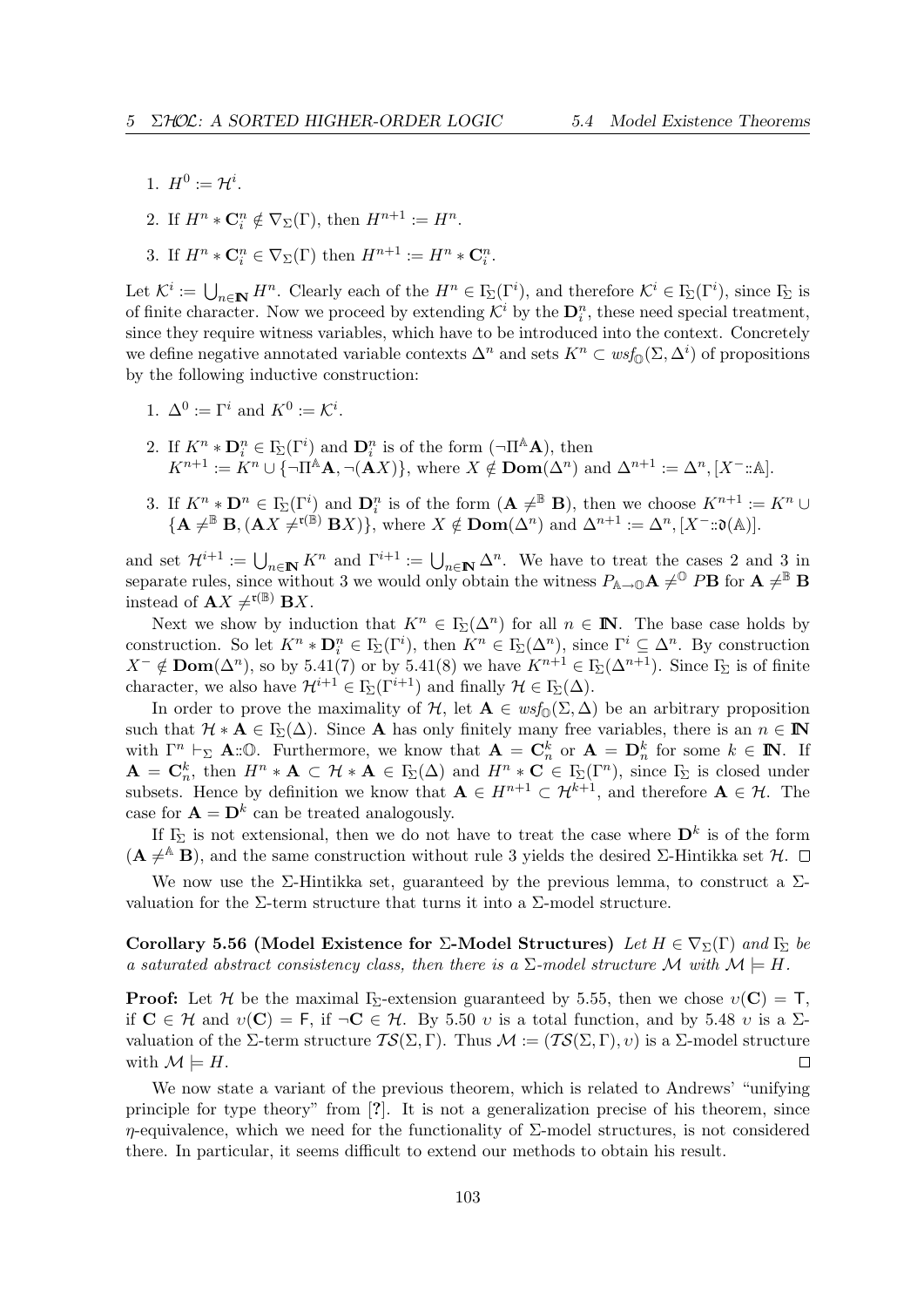Theorem 5.57 (Unifying Principle for  $\Sigma \mathfrak{T}_n$ ) If  $\Gamma_{\Sigma}$  is a saturated abstract consistency class, and  $\Phi \in \nabla_{\Sigma}(\Gamma)$  is a finite set of sentences, then  $\Phi$  is  $\Sigma \mathfrak{T}_n$ -consistent.

**Proof:** Let K be the class of  $\Sigma$ -model structures and  $\mathcal{M} \in \mathcal{K}$  the  $\Sigma$ -model structure guaranteed by 5.56. By theorem 5.29  $\Sigma \mathfrak{T}_n$  is sound with respect to K, and therefore 5.36(2) gives the assertion.  $\Box$ 

We now turn to the model existence theorem for general  $\Sigma$ -models. In contrast to the case for Σ-models structures, we have to construct a Σ-structure with  $\mathcal{D}_{\mathbb{O}} = \{\mathsf{T},\mathsf{F}\}\.$  We do this by extracting a Σ-congruence  $\sim_{\mathcal{H}}$  from the Σ-Hintikka set H guaranteed by 5.55 and taking the quotient pre-Σ-structure of the Σ-term structure with respect to  $\sim_{\mathcal{H}}$ 

**Definition 5.58** Let  $\Gamma_{\Sigma}$  be an extensional abstract consistency class, and let H be maximal in Γ<sub>Σ</sub>. Then formulae **A** and **B** are called *H*-congruent  $(A \sim_H B)$ , iff the universal closure of  $\mathbf{A} = \mathbf{B}$  is a member of  $\mathcal{H}$ .

**Lemma 5.59 (Congruence Lemma)** Let  $\Gamma_{\Sigma}$  be an abstract consistency class, and let  $\mathcal{H} \neq$  $\emptyset$  be maximal in Γ<sub>Σ</sub>, then ∼<sub>H</sub> is a functional Σ-congruence on wsf(Σ,Γ).

**Proof:** To obtain the assertion we first have to make sure that  $\sim_{\mathcal{H}}$  is an equivalence relation. We only give the tedious details of the proof of symmetry as an example for proofs in abstract consistency classes, since the syntactic manipulations for transitivity and reflexivity are analogous.

Let  $(A = B) = (\forall P_{A \to 0} P A \Rightarrow P B) \in \mathcal{H}$  and  $P \in \text{wsf}_{A \to 0}(\Sigma, \Gamma)$  be an arbitrary formula, then by 5.48(6) we have  $(\neg \mathbf{PA} \Rightarrow \neg \mathbf{PB}) = ((\neg \neg \mathbf{PA}) \vee \neg \mathbf{PB}) \in \mathcal{H}$ . Now by 5.48(4) we have to consider two cases. If  $\neg\neg \mathbf{PA} \in \mathcal{H}$ , then  $\mathbf{PA} \in \mathcal{H}$ , and therefore  $\mathbf{PA} \vee \neg \mathbf{PB} \in \mathcal{H}$  by 5.48(2) and 5.48(4). If on the other hand  $\neg PB \in \mathcal{H}$ , then  $\neg PB \vee PA \in \mathcal{H}$ . In both cases we have  $(\neg PB \Rightarrow PA) \in \mathcal{H}$  for all  $P \in wsf_{\mathbb{A} \to \mathbb{O}}(\Sigma, \Gamma)$ , and therefore  $(A = B) = \forall P_{\mathbb{A} \to \mathbb{O}} P B \Rightarrow P A \in \mathbb{A}$  $\mathcal{H}$  by 5.48(6).

Now we verify the congruence property. Let  $\mathbf{A}, \mathbf{B} \in \text{wsf}_{\mathfrak{d}(\mathbb{A})}(\Sigma, \Gamma)$ , we only prove that CA ∼ $\gamma$  CB for all C ∈ wsf<sub>A</sub>( $\Sigma$ , Γ) whenever A ∼ $\gamma$  B, since the other condition is analogous. So let  $(A = B) = (\forall P_{\mathbb{A} \to \mathbb{O}} P A \Rightarrow PB) \in \mathcal{H}$  and  $P \in \text{wsf}_{\mathfrak{d}(\mathbb{A}) \to \mathbb{O}}(\Sigma, \Gamma)$  be an arbitrary formula, then  $\mathbf{P(CA)} \Rightarrow \mathbf{P(CB)} \in \mathcal{H}$ , since  $\Gamma \vdash_{\Sigma} \lambda_{\mathfrak{d}(\mathbb{A})} \mathbf{P(CX)} : \mathfrak{d}(\mathbb{A}) \to \mathbb{O}$ , and therefore  $CA = CB \in \mathcal{H}$ , since P was arbitrary.

To see that  $\sim_{\mathcal{H}}$  is functional let  $\mathbf{A}, \mathbf{B} \in \text{wsf}_{\mathbb{A}}(\Sigma, \Gamma)$  and  $\mathbf{A}\mathbf{C} \sim_{\mathcal{H}} \mathbf{B}\mathbf{C}$  for all  $\mathbf{C} \in$  $wsf_{\mathfrak{d}(\mathbb{A})}(\Sigma,\Gamma)$ , then we have  $AC = f^{(\mathbb{A})} BC \in \mathcal{H}$  for all  $C \in wsf_{\mathfrak{d}(\mathbb{A})}(\Sigma,\Gamma)$ . By 5.51 we know that  $\mathbf{A} \neq^{\mathbb{A}} \mathbf{B} \in \mathcal{H}$ , iff there is a formula  $\mathbf{D} \in \text{wsf}_{\mathfrak{d}(\mathbb{A})}(\Sigma, \Gamma)$  such that  $\mathbf{A}\mathbf{D} =^{\mathfrak{r}(\mathbb{A})} \mathbf{B}\mathbf{D} \in \mathcal{H}$ , thus  $\mathbf{A} \neq^{\mathbb{A}} \mathbf{B} \notin \mathcal{H}$ . By 5.50 this entails  $\mathbf{A} = \mathbb{A} \mathbf{B} \in \mathcal{H}$ , and thus  $\mathbf{A} \sim_{\mathcal{H}} \mathbf{B}$ .  $\Box$ 

Remark 5.60 Note that in the proof of the congruence lemma we have implicitly used lemma 5.53, since we have only considered the congruence properties of  $\sim_{\mathcal{H}}$  as given by the presence of some equalities in  $H$ . Since we treat equality as an abbreviation of Leibniz' indiscernability formula, the congruence properties follow almost immediately from the use of logical constants and the definition of the abstract consistency class. Thus, with the help of 5.53, we do not have to consider the congruence properties of equivalence and the interaction of equivalence and equality.

Theorem 5.61 (Model Existence for General  $\Sigma$ -Models) If  $\Gamma_{\Sigma}$  is a saturated, extensional abstract consistency class, then H has a countable general  $\Sigma$ -model.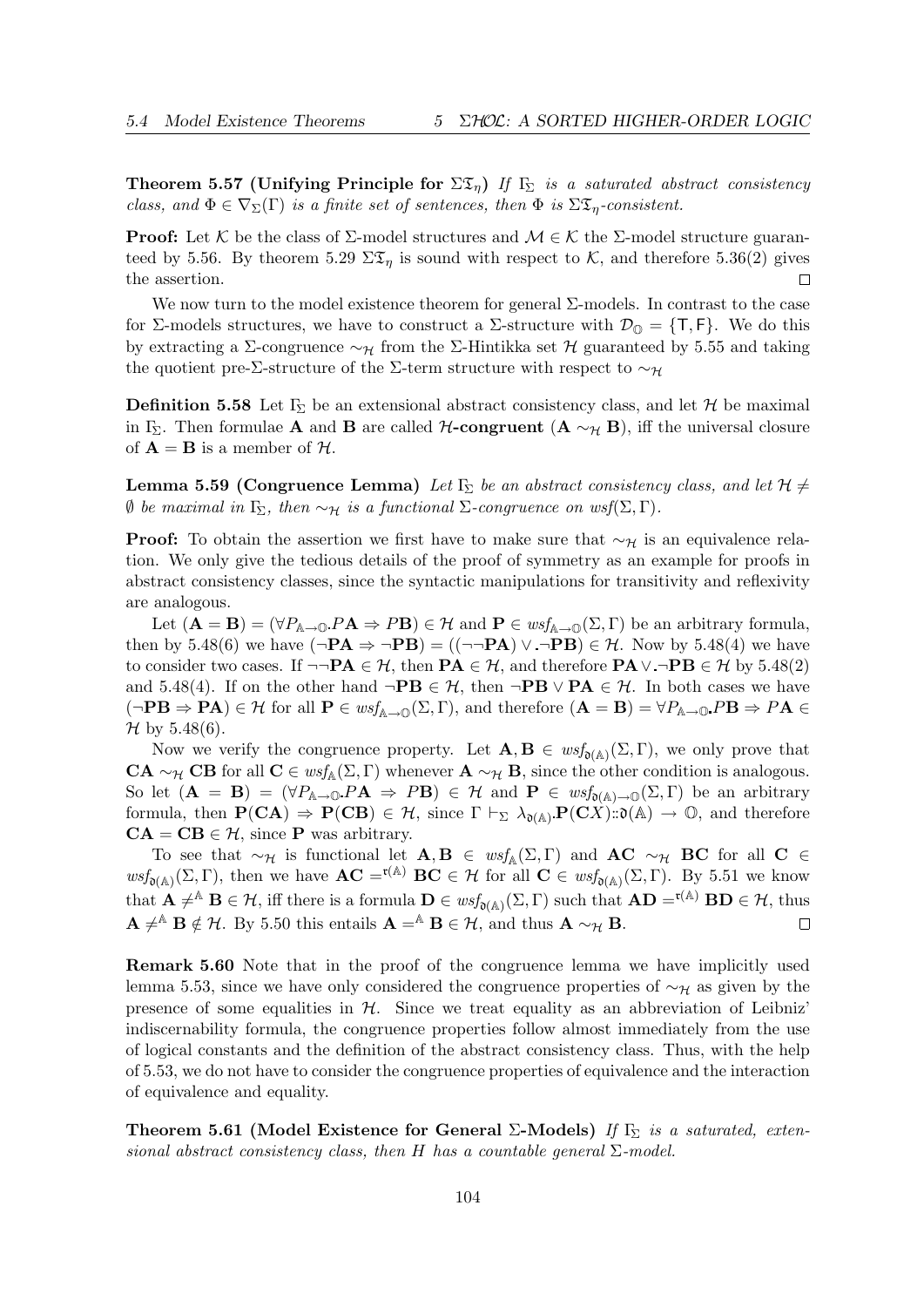**Proof:** We can assume without loss of generality  $(5.46)$  that  $\Gamma$ <sub>Σ</sub> is of finite character, so the preconditions of 5.55 are met, and therefore there exists a  $\Sigma$ -Hintikka set  $\mathcal{H} \subseteq wsf_{\mathbb{O}}(\Sigma,\Gamma)$  for  $\Gamma_{\Sigma}$ with  $H \subseteq \mathcal{H}$ . By 5.59 the relation  $\sim_{\mathcal{H}}$  is a functional  $\Sigma$ -congruence, so the quotient structure  $\mathcal{M}^{\mathcal{H}} = \mathcal{TS}(\Sigma, \Gamma)/_{\sim_{\mathcal{H}}} = (\mathcal{D}^{\mathcal{H}}, \mathbb{Q}, \mathcal{I}^{\mathcal{H}})$  with respect to the H-congruence is a  $\Sigma$ -structure by lemma 3.40. From lemma 5.54 we know that  $\sim_{\mathcal{H}}$  has exactly two equivalence classes on  $\mathcal{TS}_{\mathbb{O}}(\Sigma,\Gamma)$ . Thus we have  $\mathcal{D}_{\mathbb{O}} = \{\mathsf{T},\mathsf{F}\}\)$ , if we define  $\mathsf{T} := \llbracket \mathbf{A} \vee \neg \mathbf{A} \rrbracket$  and  $\mathsf{F} := \llbracket \mathbf{A} \wedge \neg \mathbf{A} \rrbracket$  for some atomic sentence. By lemma 3.65 we have  $\mathcal{I}_{\varphi}(\mathbf{A}) = [\![\varphi(\mathbf{A})]\!] = \pi_{\mathcal{H}}(\varphi(\mathbf{A})).$ 

By lemmata 5.17 and 5.13 it suffices to show, that  $\mathcal{I}(\mathbf{Q}^{\mathbb{A}})$  is the identity relation on  $\mathcal{D}_A$ . Since  $\pi_{\mathcal{H}}$  is an epimorphism  $\mathcal{I}_{\varphi}(\mathbf{A}) = [\varphi(\mathbf{A})]$  and  $\mathcal{I}_{\varphi}(\mathbf{B}) = [\varphi(\mathbf{B})]$  are two arbitrary members of  $\mathcal{D}_A$ . By construction  $\mathcal{I}_{\varphi}(A) = \mathcal{I}_{\varphi}(B)$ , iff  $(A = B) \in \mathcal{H}$ , iff  $T = \mathcal{I}(Q^A AB) =$  $I(Q^{\mathbb{A}})@I(A)@I(B)$ , thus  $I(Q^{\mathbb{A}})$  is indeed the identity relation on  $\mathcal{D}_{\mathbb{A}}$ , and  $\mathcal{M}^{\mathcal{H}}$  is a general Σ-model.

We have  $\mathcal{I}_{\varphi}(\mathcal{H}) = \{\mathsf{T}\}\$  for each assignment  $\varphi$  into  $\mathcal{D}$ , since  $\mathbf{A} \vee \neg \mathbf{A} \in \mathcal{H}$ . Furthermore, we have  $H \subset \mathcal{H}$ , hence we get  $\mathcal{I}_{\varphi}(H) = {\mathsf{T}}$ , and therefore  $\mathcal{M} \models H$ .

If we pay attention to the constructions in the proof of 5.55, it is easy to see that  $\mathcal{M}^{\mathcal{H}}$  is indeed countable, since the sets of well-sorted formulae are countable.  $\Box$ 

#### 5.5 Completeness

In this subsection we use the model existence theorems for  $\Sigma HOL$  to give short and elegant proofs of completeness for  $\Sigma \mathfrak{T}_\eta$  and  $\Sigma \mathfrak{T}_\eta$ .

**Theorem 5.62** The class  $\Gamma_{\Sigma} := \{ \Phi \subset w s f_{\Omega}(\Sigma, \Gamma) \mid \Phi \text{ is } \Sigma \mathfrak{D}_{\eta} \text{ is consistent} \}$  is an extensional abstract consistency class.

**Proof:** Obviously  $\Gamma_{\Sigma}$  is closed under subsets, since any subset of a  $\Sigma \mathfrak{D}_{\eta_{0}}$ -consistent set is  $\Sigma\mathfrak{T}_{n\mathsf{b}}$ -consistent. Also by definition no well-formed formula **A** can be in a  $\Sigma\mathfrak{T}_{n\mathsf{b}}$ -consistent set along with its negation  $\neg A$ , this establishes 5.41(1).  $\Gamma_{\!\Sigma}$  is saturated by 5.34.

To verify 5.41(3), 5.41(5), and 5.41(6) we note that, if  $\vdash_{\Sigma \mathfrak{T}_{\eta\mathfrak{b}}}\mathbb{C} \Rightarrow \mathbb{D}^1 \wedge \ldots \wedge \mathbb{D}^n$  for some  $\mathbf{C} \in \Phi$  where  $\Phi$  is  $\Sigma \mathfrak{T}_{\eta\mathfrak{b}}$ -consistent, then  $\Phi \cup {\{\mathbf{D}^1,\ldots,\mathbf{D}^n\}}$  must be  $\Sigma \mathfrak{T}_{\eta\mathfrak{b}}$ -consistent  $(5.36(3))$ . The observation that the proposition  $((\neg A \land \neg B) \lor (A \land B)) \Leftrightarrow A \Leftrightarrow B$  is tautologous can be used to extend this argument to a proof of  $5.45(9)$  and  $5.45(10)$ .

If  $\Phi$  is  $\Sigma \mathfrak{T}_{\eta\mathfrak{b}}$ -consistent, and  $\Phi * \mathbf{A}$  and  $\Phi * \mathbf{B}$  are both  $\Sigma \mathfrak{T}_{\eta\mathfrak{b}}$ -inconsistent, then  $\Phi \vdash_{\Sigma \mathfrak{T}_{\eta\mathfrak{b}}} \neg \mathbf{A}$ and  $\Phi \vdash_{\Sigma \mathfrak{T}_{\eta\mathfrak{b}}} \neg \mathbf{B}$ , so  $\Phi \vdash_{\Sigma \mathfrak{T}_{\eta\mathfrak{b}}} \neg (\mathbf{A} \lor \mathbf{B})$  by rule P (cf. 5.31), therefore  $(\mathbf{A} \lor \mathbf{B}) \notin \Phi$ , which is just the contrapositive of 5.41(4).

To establish the remaining cases  $5.41(7)$  and  $5.45(8)$ , where the variable context is extended with a new variable  $X^-$ , let  $\Phi \subseteq \mathit{wsf}_{\mathbb{O}}(\Sigma,\Gamma)$  and  $X \notin \text{Dom}(\Gamma)$ . We only show the first case, since the other is analogous.

We assume that  $\neg \Pi^A \mathbf{A} \in \Phi$  and  $\Phi$  is  $\Sigma \mathfrak{T}_{n\mathfrak{b}}$ -consistent, but  $\Phi \ast \neg (\mathbf{A}X)$  is  $\Sigma \mathfrak{T}_{n\mathfrak{b}}$ -inconsistent. So there is a  $\Sigma \mathfrak{T}_{\eta\mathfrak{b}}$ -derivation  $\mathcal{D}:\Phi \vdash_{\Sigma \mathfrak{T}_{\eta\mathfrak{b}}} AX$  by 5.36 and 5.31. By adding an application of  $\Sigma \mathfrak{T}(UG)$  the root of  $\mathcal{D}'$  we obtain a  $\Sigma \mathfrak{T}_{\eta b}$ -derivation of  $\Phi \vdash_{\Sigma \mathfrak{T}} \Pi A$ , which contradicts our assumption that  $\Phi$  is  $\Sigma \mathfrak{S}$ -consistent. Thus  $\neg(\mathbf{A} X) \notin \Phi$ .  $\Box$ 

Corollary 5.63 (Henkin's Theorem for  $\Sigma \mathfrak{T}_{n\mathfrak{b}}$ ) Every  $\Sigma \mathfrak{T}_{n\mathfrak{b}}$ -consistent set of sentences has a countable general  $\Sigma$ -model.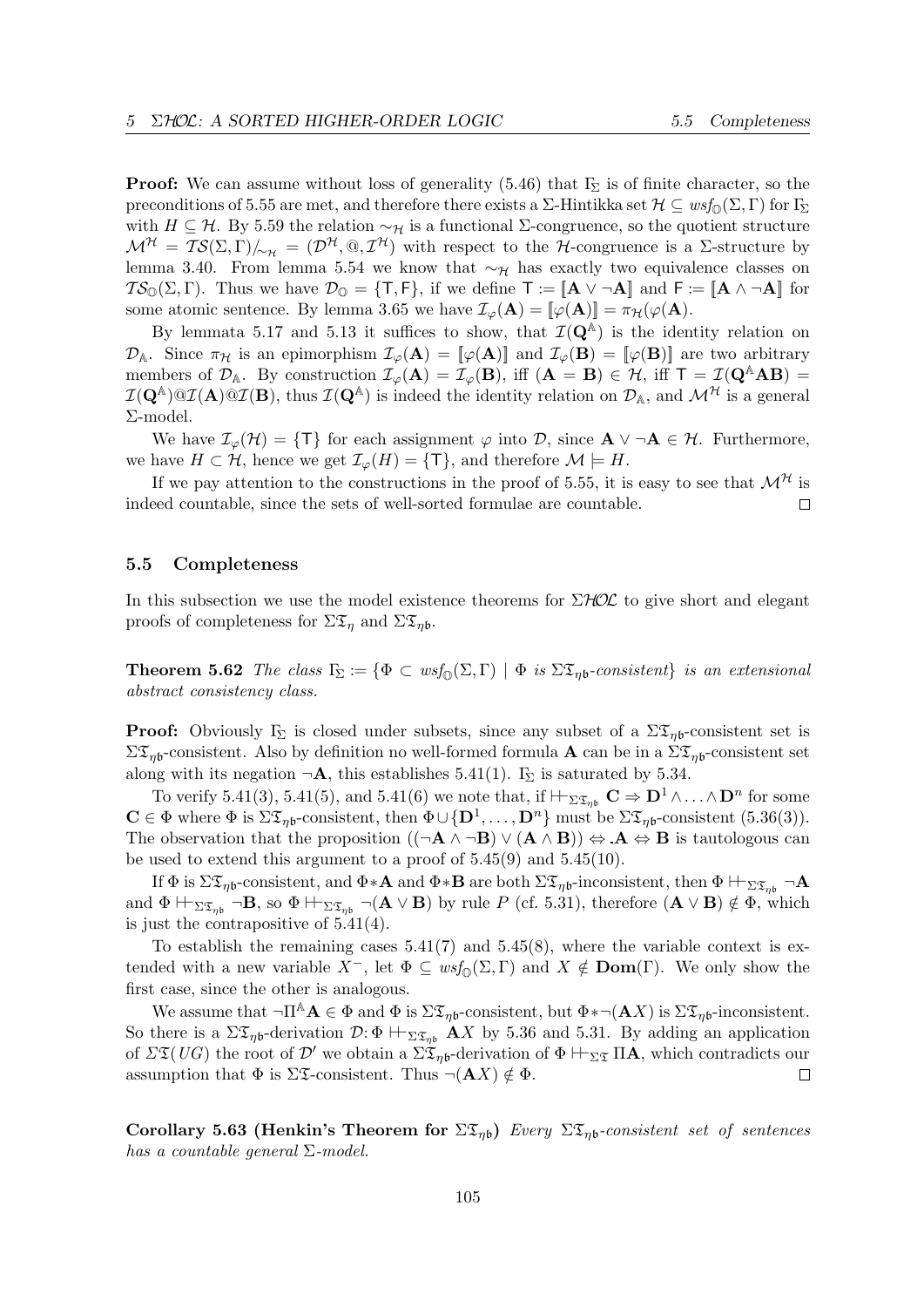$\Box$ 

**Proof:** By 5.62 we know that the class of sets of  $\Sigma \mathfrak{T}_{nb}$ -consistent propositions constitute a saturated, extensional abstract consistency class  $\Gamma_{\!\Sigma}$  with  $\Phi \in \nabla_{\Sigma}(\Gamma)$ . Thus 5.61 guarantees a countable general  $\Sigma$ -model for  $Φ$ .  $\Box$ 

Corollary 5.64 (Completeness Theorem for  $\Sigma \mathfrak{T}_{\eta\mathfrak{b}}$ ) We have  $\mathbf{A} \vdash_{\Sigma \mathfrak{T}_{\eta\mathfrak{b}}} \mathbf{B}$ , iff  $\mathbf{A} \models \mathbf{B}$ with respect to the class of general  $\Sigma$ -models.

Remark 5.65 In the light of the previous theorem it is not surprising that we can prove the formula that was used to show incompleteness 5.37 of  $\Sigma \mathfrak{T}_{\eta}$  in  $\Sigma \mathfrak{T}_{\eta}$ . Here we sketch the direct proof. We have  $\vdash_{\Sigma \mathfrak{T}_{\eta_b}} b \Leftrightarrow \neg\neg b$  and by extensionality  $\vdash_{\Sigma \mathfrak{T}_{\eta_b}} b = \neg \neg b$ , which expands to  $\vdash_{\Sigma \mathfrak{T}_{\eta\mathfrak{b}}} \forall P_{\mathbb{O}\to\mathbb{O}} Pb \Rightarrow P \neg\neg b$  and by substitution  $\vdash_{\Sigma \mathfrak{T}_{\eta\mathfrak{b}}} cb \Rightarrow c \neg\neg b$ .  $\Box$ 

With the same methods we can prove the following theorems.

**Theorem 5.66** The class  $\Gamma_{\Sigma}$  with  $\Gamma_{\Sigma} := \{ \Phi \subset \text{wsf}_{\mathbb{Q}}(\Sigma, \Gamma) \mid \Phi \text{ is } \Sigma \mathfrak{D}_{\eta}$ -consistent} is a saturated abstract consistency class.

**Theorem 5.67 (Henkin's Theorem for**  $\Sigma \mathfrak{T}$ **)** Every  $\Sigma \mathfrak{T}_n$ -consistent set of sentences has a countable Σ-model structure.

Theorem 5.68 (Completeness Theorem for  $\Sigma \mathfrak{T}_\eta$ ) We have  $A \vdash_{\Sigma \mathfrak{T}_\eta} B$ , iff  $A \models B$  in the class of  $\Sigma$ -model structures.

Finally we can use the completeness theorems obtained so far to prove a compactness theorem for our semantics.

Corollary 5.69 (Compactness Theorem) Let  $\Phi$  be a set of sentences, then  $\Phi$  has a general  $\Sigma$ -model ( $\Sigma$ -model structure), iff every finite subset of  $\Phi$  has a general  $\Sigma$ -model ( $\Sigma$ -model structure).

**Proof:** Let every finite subset  $\Psi$  of  $\Phi$  be satisfiable by a general  $\Sigma$ -model, then  $\Psi$  is  $\Sigma \mathcal{I}_{\eta_{0}}$ consistent by 5.64, so  $\Phi$  is  $\Sigma \mathfrak{T}_{\eta\mathfrak{b}}$ -consistent (every  $\Sigma \mathfrak{T}_{\eta\mathfrak{b}}$ -proof is finite), and thus satisfiable by a general  $Σ$ -model by 5.64.

For  $\Sigma$ -model structures we use the same argumentation with  $\Sigma \mathfrak{T}_n$  and 5.68.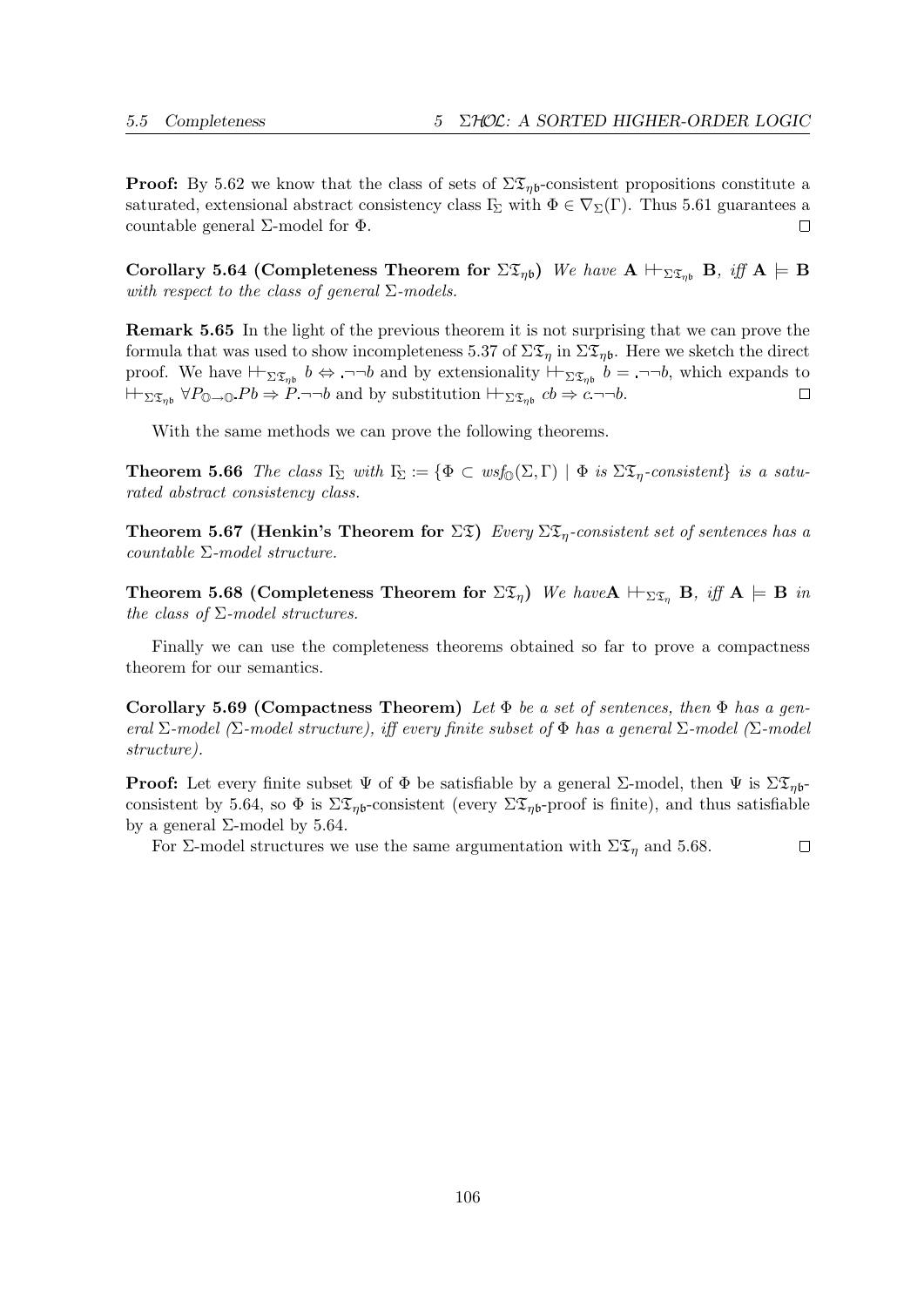## 6 ΣΗR: Resolution for  $\Sigma$ ΗΟΣ

In this section we present a sorted variant of Huet's "Constrained Resolution" calculus [?], and prove it correct and complete with respect to  $\Sigma$ -model structures.

Since resolution calculi operate on formulae in clause normal form, we will begin with a discussion of an inference system  $\mathcal{RC}$  that transforms arbitrary formulae into clause normal forms, conserving satisfiability. The only conceptually difficult step in this reduction is the one that deals with existential quantifications in the scope of universal quantifications. This is traditionally treated by a technique called Skolemization [Sko19], which is basically a syntactic trick that allows to employ the occurs-check of unification to reject any instantiation that does not obey the semantic restrictions imposed by ∀∃-quantifications. As Andrews pointed out in [And73] naive Skolemization is not sound in higher-order logic. In fact, it is possible to prove an instance of the axiom of choice (which is known to be independent of higher-order logic) in the resolution systems [?, ?] with naive Skolemization.

In his thesis [?] Miller presents a sound version of Skolemization in the context of expansion trees and higher-order matings, and further developed the technique in [?, ?] for the context of higher-order logic programming. Soundness of the refutation calculus given there is guaranteed by explicitly keeping track of the variable dependencies coming from the quantifier prefix and modifying the classical higher-order unification procedure to reject all solutions that do not conform to these restrictions. In a first-order setting a similar alternative to Skolemization has also been considered by Bibel in [?]. In section 4 we have already introduced the mechanism of variable conditions, which we use for maintaining the satisfiability of generalized  $\Sigma$ -clauses during clause form reduction.

## 6.1 Reduction to Clause Normal Form

One of the most prominent features of resolution calculi is that they manipulate formulae in clause (conjunctive) normal form. The conjunctive normal form is a prenex normal form, where all existential quantifications have been eliminated and where the matrix has been transformed by DeMorgan laws such that the matrix is a conjunction of disjunctions and such that negations have minimal scope. This normal form is traditionally written in clause form where the quantifier prefix is dropped, and the matrix is written as a set of clauses, which are in turn sets of literals. This set notation emphasizes the commutativity, associativity, and idempotence of conjunction and disjunction.

In  $\Sigma$ HR we take  $\Sigma$ -clauses to be disjunctions of literals, which are just atomic formulae, labeled with their intended truth value. In contrast to the tradition in first-order resolution theorem proving, we do not eliminate existential quantifications by Skolemization, but rather use a variable condition to keep track of the dependencies. Finally, since  $\Sigma$ -unification is undecidable, we have to augment clauses with unification constraints that allow us to delay the computation of  $\Sigma$ -unifiers. These unification constraints of a  $\Sigma$ -clause are sets of negatively labeled equality literals.

**Definition 6.1 (Literal)** Let A be a proposition and  $\alpha \in \{T, F\}$ , then we call a pair  $A^{\alpha}$  a labeled proposition. A proposition  $A$  where  $head(A)$  is a parameter or variable is called atomic. Labeled propositions  $A^{\alpha}$  are called literals, if A is atomic. For the definition of Σ-clauses we will need a special kind of literals of the form  $(**A** = <sup>7</sup>**B**)<sup>F</sup>$  where  $Γ \vdash_{Σ} **A**$ ::A,  $\Gamma \vdash_{\Sigma} \mathbf{B}:\mathbb{B}$ , and A Rdom  $\mathbb{B}$ . We call these literals **pairs**, since they serve the same purpose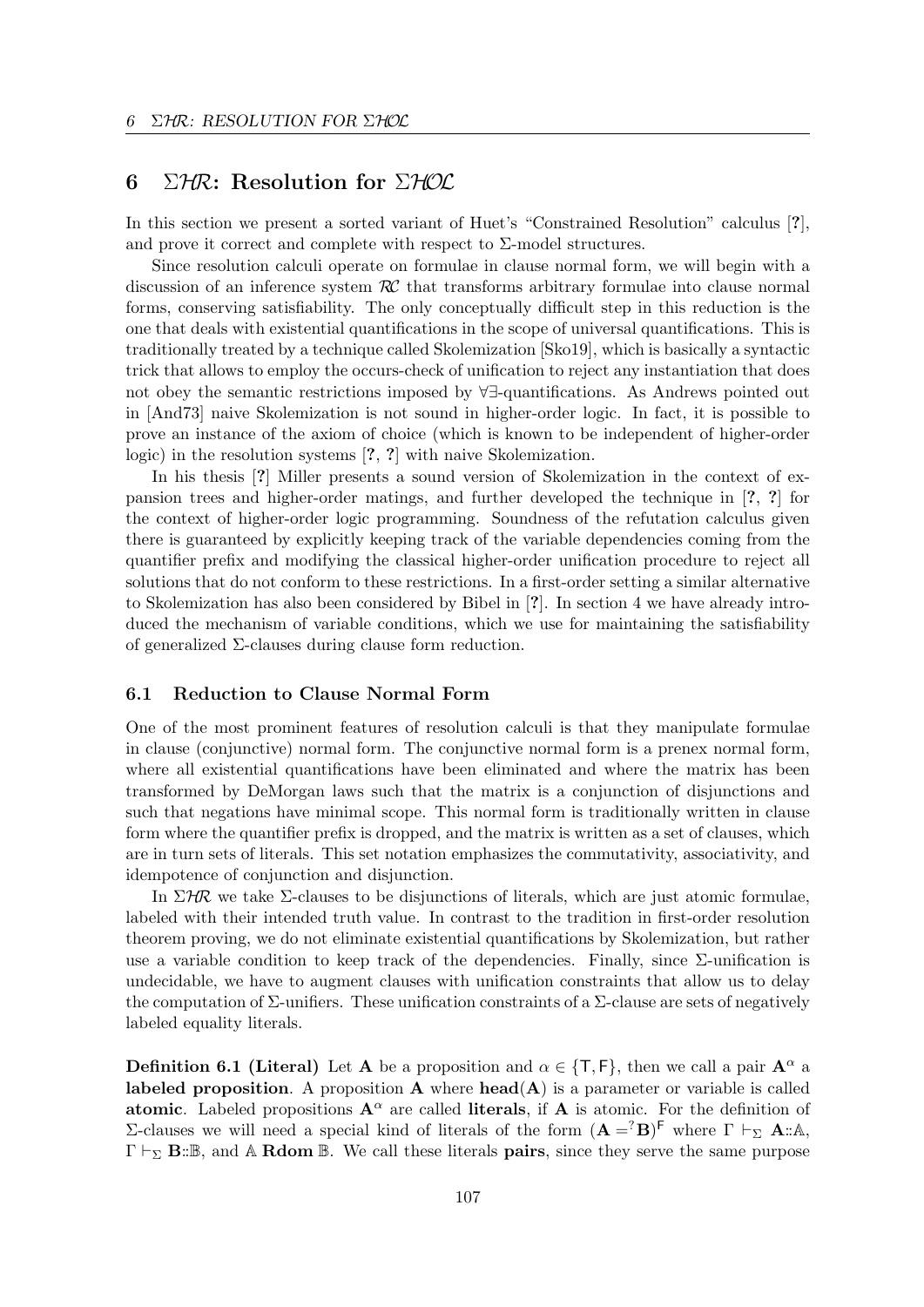as pairs in unification problems, and we often write them as  $A \neq B$  to conserve space. If we specifically want to reference literals that are not pairs, we call them **proper literals**.

**Definition 6.2 (Σ-Clause)** Let  $\Gamma$  be an annotated variable context and  $\mathcal{R}$  a variable condition for Γ. If  $\Gamma \vdash_{\Sigma} M_i: \mathbb{O}$  and  $\alpha_i \in \{\textsf{T},\textsf{F}\}\text{, then we call a formula } \mathcal{D} := \langle \Gamma:\mathcal{R}\rangle \mathbf{C} \vee \mathcal{E}$  a generalized  $\Sigma$ -clause, if C is of the form  $\mathbf{C} := \mathbf{M}_1^{\alpha_1} \vee \ldots \vee \mathbf{M}_n^{\alpha_n}$ , and if  $\mathcal{E}$  is a conjunction of pairs of the form  $\mathbf{A}^1 \neq \mathbf{B}^1 \wedge \ldots \wedge \mathbf{A}^m \neq \mathbf{B}^m$ . We call  $\langle \Gamma : \mathcal{R} \rangle \mathbf{C}$  the **clause part** of  $\mathcal D$  and  $\langle \Gamma : \mathcal{R} \rangle \mathcal{E}$  the **unification constraint** of  $\mathcal{D}$ . We call  $\mathcal{C}$  a  $\Sigma$ -clause, iff the  $\mathbf{M}_i^{\alpha_i}$  are literals. In the following we will identify  $\Sigma$ -clauses that only differ in the ordering of literals, and we will often treat  $\Sigma$ -clauses as sets or multisets of literals.

**Remark 6.3** Let  $\overline{\mathcal{E}} := \mathbf{A}^1 = {}^2\mathbf{B}^1 \vee \ldots \vee \mathbf{A}^m = {}^2\mathbf{B}^m$  be the "syntactic negation" of the set  $\mathcal{E}$ of pairs of D, then  $\mathcal{F} := \langle \Gamma : \mathcal{R} \rangle \overline{\mathcal{E}}$  is a  $\Sigma$ -unification problem. Since this "syntactic negation" is only an adaptation to the context of  $\Sigma$ -clauses, where unification problems appear as constraints, we will often neglect this distinction, and apply all methods from section 4 directly to E.

**Notation 6.4** We use the symbols  $\mathbf{A}^{\alpha}, \mathbf{B}^{\alpha}, \dots$  for labeled formulae and literals,  $\mathcal{E}, \mathcal{F}, \dots$  for disjunctions of pairs, and  $\mathbf{C}, \mathbf{D}, \ldots$  for disjunctions of labeled formulae, literals, and pairs.

Since each generalized Σ-clause  $\mathcal{C} = \langle \Gamma : \mathcal{R} \rangle$  C determines a unique variable condition  $\mathcal{R}_{\Gamma}$ , we say that  $\sigma$  is a C-substitution, iff  $\sigma$  is an  $\mathcal{R}_{\Gamma}$ -substitution.

Definition 6.5 (Empty  $\Sigma$ -Clause) We call a  $\Sigma$ -clause initial, iff its unification constraint is pre-Σ-solved, and **terminal**, iff if does not contain any proper literals, i.e.  $n = 0$ . In accordance with the practice from first-order resolution we call the class of Σ-clauses that are initial and terminal empty, since these play the role of the empty clause in our resolution calculus and we denote them collectively by  $\square$ .

We present the process of transforming a sentence  $A$  into clause normal form as a calculus  $RC$ , in order to facilitate the study of the interaction with the resolution calculus  $\Sigma$ HR defined below.

**Definition 6.6 (Reduction Rules (** $\mathcal{RC}$ **))** The objects manipulated by the  $\mathcal{RC}$ -calculus are generalized Σ-clauses. Since  $\mathcal{RC}$ -derivations do not change the constraints of generalized Σclauses, we only show the effects on the formula part.

We use the rules with the convention that ∨ is associative (as we have already suggested by leaving out the parentheses) and commutative. Furthermore, after each application the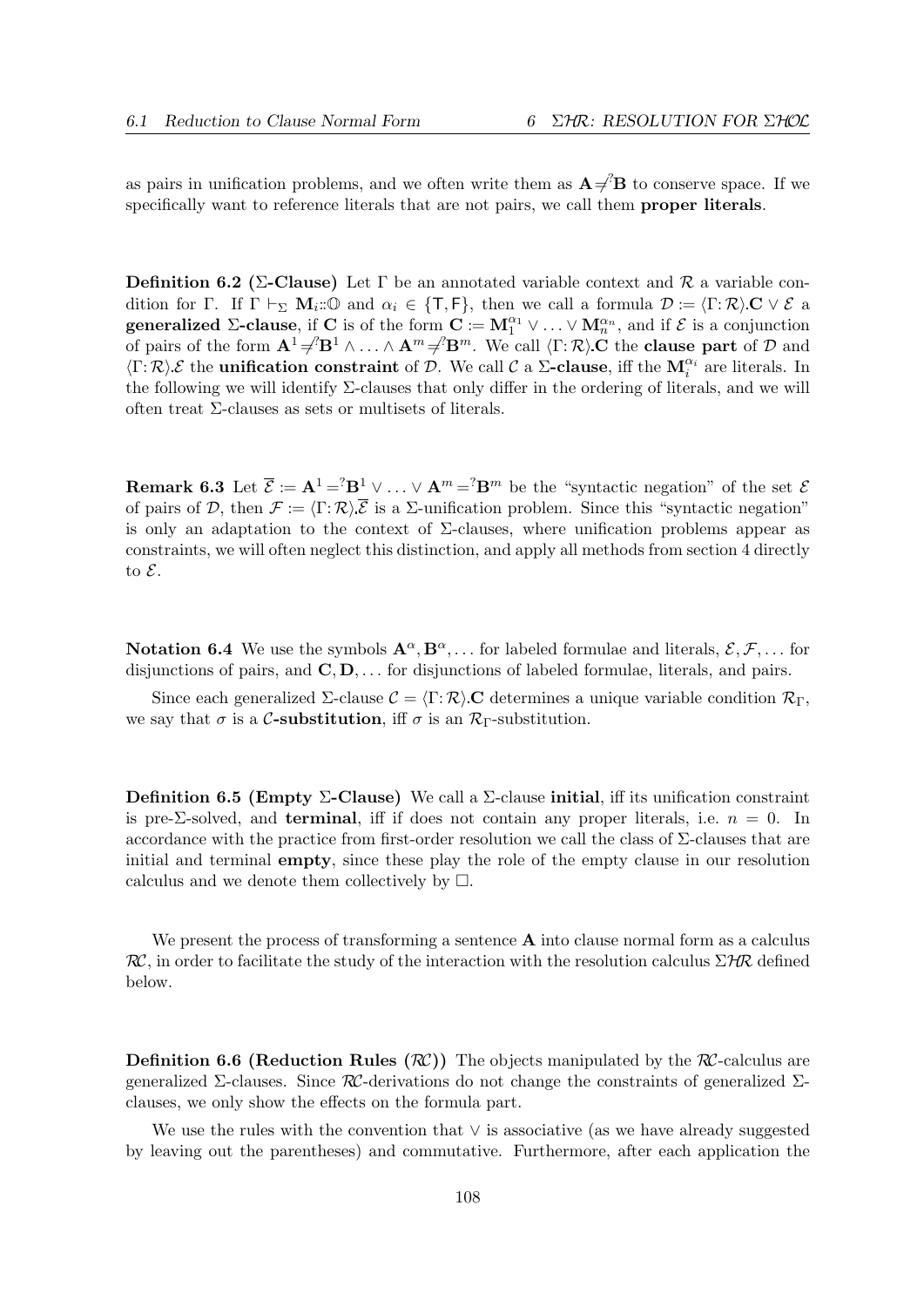formulae in the new  $\Sigma$ -clauses are reduced to sorted  $\beta$ *n*-normal form.

$$
\frac{\langle \Gamma : \mathcal{R} \rangle \mathbf{C} \vee (\mathbf{A} \wedge \mathbf{B})^{\mathsf{T}}}{\langle \Gamma : \mathcal{R} \rangle \mathbf{C} \vee \mathbf{A}^{\mathsf{T}}} \mathcal{RC}(\wedge l) \qquad \frac{\langle \Gamma : \mathcal{R} \rangle \mathbf{C} \vee (\mathbf{A} \wedge \mathbf{B})^{\mathsf{T}}}{\langle \Gamma : \mathcal{R} \rangle \mathbf{C} \vee \mathbf{B}^{\mathsf{T}}} \mathcal{RC}(\wedge r)
$$
\n
$$
\frac{\langle \Gamma : \mathcal{R} \rangle \mathbf{C} \vee (\mathbf{A} \wedge \mathbf{B})^{\mathsf{F}}}{\langle \Gamma : \mathcal{R} \rangle \mathbf{C} \vee \mathbf{A}^{\mathsf{F}}} \mathcal{RC}(\vee)
$$
\n
$$
\frac{\langle \Gamma : \mathcal{R} \rangle \mathbf{C} \vee (\neg \mathbf{A})^{\mathsf{T}}}{\langle \Gamma : \mathcal{R} \rangle \mathbf{C} \vee \mathbf{A}^{\mathsf{F}}} \mathcal{RC}(\neg \mathsf{T}) \qquad \frac{\langle \Gamma : \mathcal{R} \rangle \mathbf{C} \vee (\neg \mathbf{A})^{\mathsf{F}}}{\langle \Gamma : \mathcal{R} \rangle \mathbf{C} \vee \mathbf{A}^{\mathsf{T}}} \mathcal{RC}(\neg \mathsf{F})
$$
\n
$$
\frac{\langle \Gamma : \mathcal{R} \rangle \mathbf{C} \vee (\Pi^{\mathbb{A}} \mathbf{A})^{\mathsf{T}}}{\langle \Gamma, [\mathcal{X}^+ : : \mathbb{A}] : \mathcal{R} \rangle \mathbf{C} \vee (\mathbf{A} \mathbf{A})^{\mathsf{F}}} \mathcal{RC}(\forall)
$$
\n
$$
\frac{\langle \Gamma : \mathcal{R} \rangle \mathbf{C} \vee (\Pi^{\mathbb{A}} \mathbf{A})^{\mathsf{F}}}{\langle \Gamma, [\mathcal{X}^- : : \mathbb{A}] : \mathcal{R} \cup (\mathbf{Free}(\mathbf{A}) \times \{\mathcal{X}^-\}) \rangle \mathbf{C} \vee (\mathbf{A} \mathbf{X}^{-})^{\mathsf{F}}} \mathcal{RC}(\exists)
$$

We can extend this calculus to act on sets of sets of generalized  $\Sigma$ -clauses. Since the notions are equivalent, we will always adopt the notion most convenient for our purposes.

**Lemma 6.7** The reduction relation induced by  $\mathcal{RC}$  on sets of generalized  $\Sigma$ -clauses is confluent, terminating, and the  $R\mathcal{C}$ -normal forms are  $\Sigma$ -clauses.

**Proof:** For the confluence note that the rules of  $\mathcal{RC}$  act only on one labeled proposition in the Σ-clause without changing the others, and applicability of the rules is determined by the head symbol of the chosen proposition.

By a simple induction over the number of logical constants that occur at top level in a generalized  $\Sigma$ -clause we observe that the  $R\mathcal{C}$ -rules can only be applied finitely often to a finite set of generalized  $\Sigma$ -clauses, so the reduction relation is terminating.  $\Box$ 

Remark 6.8 Sometimes we do not want to exercise the idempotence of ∨ to collapse multiple occurences of literals in  $\Sigma$ -clauses in order to obtain tighter control over  $\mathcal{R}$ -derivations in the proofs of the lifting lemmata. In these cases we use  $\mathcal{RC}$  with an explicit inference rule for collapsing multiple occurrences of literals:

$$
\frac{\langle \Gamma; \mathcal{R} \rangle \mathbf{M}^\alpha \vee \mathbf{M}^\alpha \vee \mathbf{C}}{\langle \Gamma; \mathcal{R} \rangle \mathbf{M}^\alpha \vee \mathbf{C}} \, \mathcal{R}\mathcal{C}(coll)
$$

Definition 6.9 (Clause Normal Form) Let  $\mathcal C$  be a generalized  $\Sigma$ -clause, then we call the set  $\text{CNF}(\mathcal{C})$  of  $\Sigma$ -clauses that are derivable from  $\mathcal{C}$  in  $\mathcal{RC}$  the **clause normal form of**  $\mathcal{C}$ . If  $\Gamma$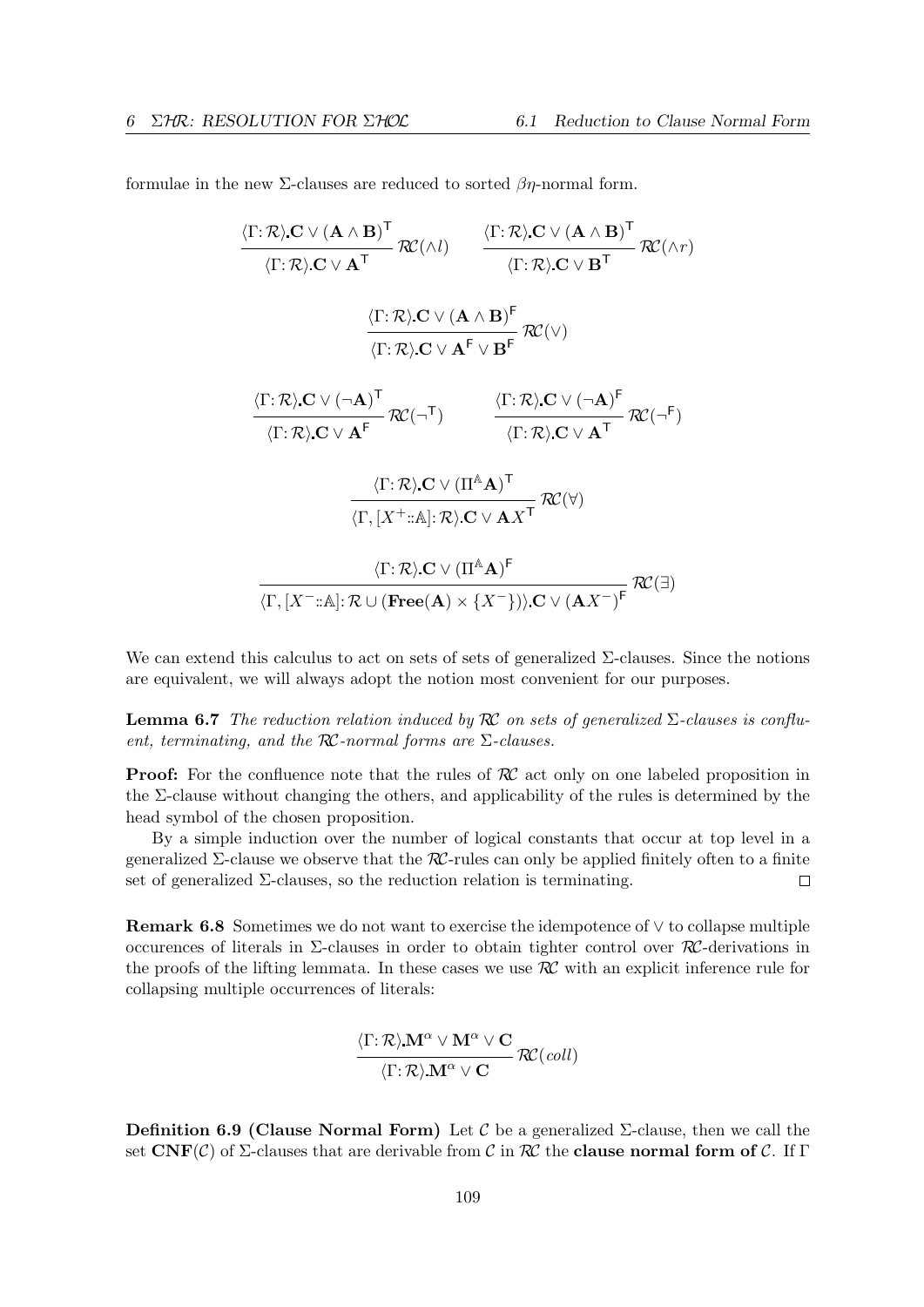is an annotated variable context, and  $\mathbf{A}^{\alpha}$  is a labeled proposition such that  $\Gamma \vdash_{\Sigma} \mathbf{A}:\mathbf{0}$ , then we call the set  $\text{CNF}(\langle \Gamma : \emptyset \rangle \text{ A} | \text{ }^{\mathsf{T}})$  clause normal form of A, and denote it with  $\text{CNF}(A)$ . Note that, since  $\mathcal{R}$  conserves long  $\beta\eta$ -normal forms, all literals in  $\mathbf{CNF}(A)$  are in long βη-normal form as well. If  $\Phi = {\bf{A}_1, ..., A_n}$  is a set of sentences, then we call the set  $\text{CNF}(\Phi) := \bigcup_{i \leq n} \text{CNF}(\langle \Gamma : \emptyset \rangle \mathbf{A}_i^{\mathsf{T}})$  the clause normal form of  $\Phi$ .

Remark 6.10 Note that only top level occurrences of propositional subformulae are considered in clause normal form. In general there can be "buried" propositional subformulae in general form in  $\Sigma$ -clauses. For instance, if  $\mathbf{A} := \forall X_{\mathbb{O}\to\mathbb{O}} \forall Y_{\mathbb{O}} X(\neg\neg Y) \lor \neg (XY)$ , then clearly  $\vdash_{\Sigma} \mathbf{A}$ ::① and

$$
\mathbf{CNF}(\mathbf{A}) = \langle [X^+ \colon \mathbb{O} \to \mathbb{O}], [Y^+ \colon \mathbb{O}] \colon \emptyset \rangle (X \to Y)^{\mathsf{T}} \vee (XY)^{\mathsf{F}}
$$

We now proceed to give a definition of validity for  $\Sigma$ -clauses that are the basis of the soundness considerations. This notion of validity takes positive variables in generalized  $\Sigma$ clauses to be implicitly, universally quantified, and uses the notion of  $\mathcal{R}_{\Gamma}$ -correspondences as a semantic counterpart of variable conditions that specify the dependencies of variables recorded during the clause normal form transformation.

Definition 6.11 (Validity for  $\Sigma$ -Clauses) Let  $\mathcal{M} = (\mathcal{D}, \mathbb{Q}, \mathcal{I}, v)$  be a  $\Sigma$ -model structure, Γ an annotated variable context, and R a variable condition for Γ. If  $Y^-$  ∈ Dom(Γ<sup>−</sup>),  $\{X_1^+,\ldots,X_n^+\} = \mathcal{R}^{-1}(Y)$ , and  $\Gamma(X_i) = \mathbb{A}_i$ , then a total function  $f_Y: \mathcal{D}_{\mathbb{A}_1} \times \cdots \times \mathcal{D}_{\mathbb{A}_n} \longrightarrow$  $\mathcal{D}_{\Gamma(Y)}$  is called an  $\mathcal{R}_{\Gamma}$ -function for Y in M. We call a complete set  $\{f_Y | Y \in \text{Dom}(\Gamma^{-})\}$ of  $\mathcal{R}_{\Gamma}$ -functions an  $\mathcal{R}_{\Gamma}$ -correspondence for M. Note that in the case, where  $n = 0$   $Y^{-} \in$ **Dom**( $\Gamma^-$ ) is not in  $\Im(\mathcal{R})$ , but we still need an  $f_Y \in \mathcal{D}_{\Gamma(Y)}$  in  $\mathcal{F}$ .

If F is an R<sub>Γ</sub>-correspondence for M and  $\varphi$  is a Γ-assignment into M, then we define the Γ-assignment  $\varphi$ <sub>F</sub> by

$$
\varphi_{\mathcal{F}}(Y) := \begin{cases} \varphi(Y), & \text{if } Y \notin \mathbf{Dom}(\Gamma^-) \\ f_Y @ \varphi(X_1) @ \cdots @ \varphi(X_n), & \text{if } Y \in \mathbf{Dom}(\Gamma^-) \text{ and } \\ \{X_1, \ldots, X_n\} = \mathcal{R}^{-1}(Y) \end{cases}
$$

Let  $\mathcal{C} = \langle \Gamma : \mathcal{R} \rangle$  C be a generalized  $\Sigma$ -clause,  $\varphi$  a Γ-assignment, and F an  $\mathcal{R}_{\Gamma}$ -correspondence for M. We say that a labeled proposition  $M^{\alpha}$  in  $\mathcal C$  is **satisfied by**  $\varphi$  in M, iff  $v(\mathcal I_{\varphi_{\mathcal F}}(M)) = \alpha$ , analogously for a pair  $\mathbf{A} \neq^{\prime} \mathbf{B}$  in C, iff  $\mathcal{I}_{\varphi_{\mathcal{F}}}(\mathbf{A}) \neq \mathcal{I}_{\varphi_{\mathcal{F}}}(\mathbf{B})$ . We call C valid in M ( $\mathcal{M} \models \mathcal{C}$ ), iff there is an  $\mathcal{R}_{\Gamma}$ -correspondence F for M such that for all Γ-assignments  $\varphi$  there is a labeled proposition or pair in  $\mathcal C$  that is valid in  $\mathcal M$ .

A consequence of this definition, which regards positive variables as implicitly, universally quantified, is that the names of these do not carry any semantic meaning.

Lemma 6.12 ( $\alpha$ -Conversion for  $\Sigma$ -Clauses) Let  $\Gamma = \Delta$ ,  $[X:\mathbb{A}]$  and  $\Gamma' = \Delta$ ,  $[Y:\mathbb{A}]$  be annotated variable contexts, and let R be a variable condition for Γ. Then for any  $\Sigma$ -model structure M we have  $M \models \langle \Gamma : \mathcal{R} \rangle \mathbf{C}$ , iff  $M \models \langle \Gamma' : \mathcal{R}' \rangle [Y/X] \mathbf{C}$  where  $\mathcal{R}' = \mathcal{R}[Y/X]$ .

**Proof:** Let  $C = \langle \Gamma : \mathcal{R} \rangle \mathbf{C}, C' = \langle \Gamma' : \mathcal{R}' \rangle \cdot [Y/X] \mathbf{C},$  and  $\mathcal{M} \models C$ , then there is an  $\mathcal{R}_{\Gamma}$ correspondence F such that for all Γ-assignments  $\varphi$  into M, some labeled proposition or pair in C is satisfied by  $\varphi$  in M. Clearly F is also an  $\mathcal{R}'_{\Gamma'}$ -correspondence. Let  $\varphi' := \varphi, [\varphi(X)/Y]$ , then  $\varphi'$  is a  $\Gamma'$ -assignment into M with  $\varphi'_{\mathcal{F}} := \varphi_{\mathcal{F}}, [\varphi(X)/Y]$ . Thus for a labeled proposition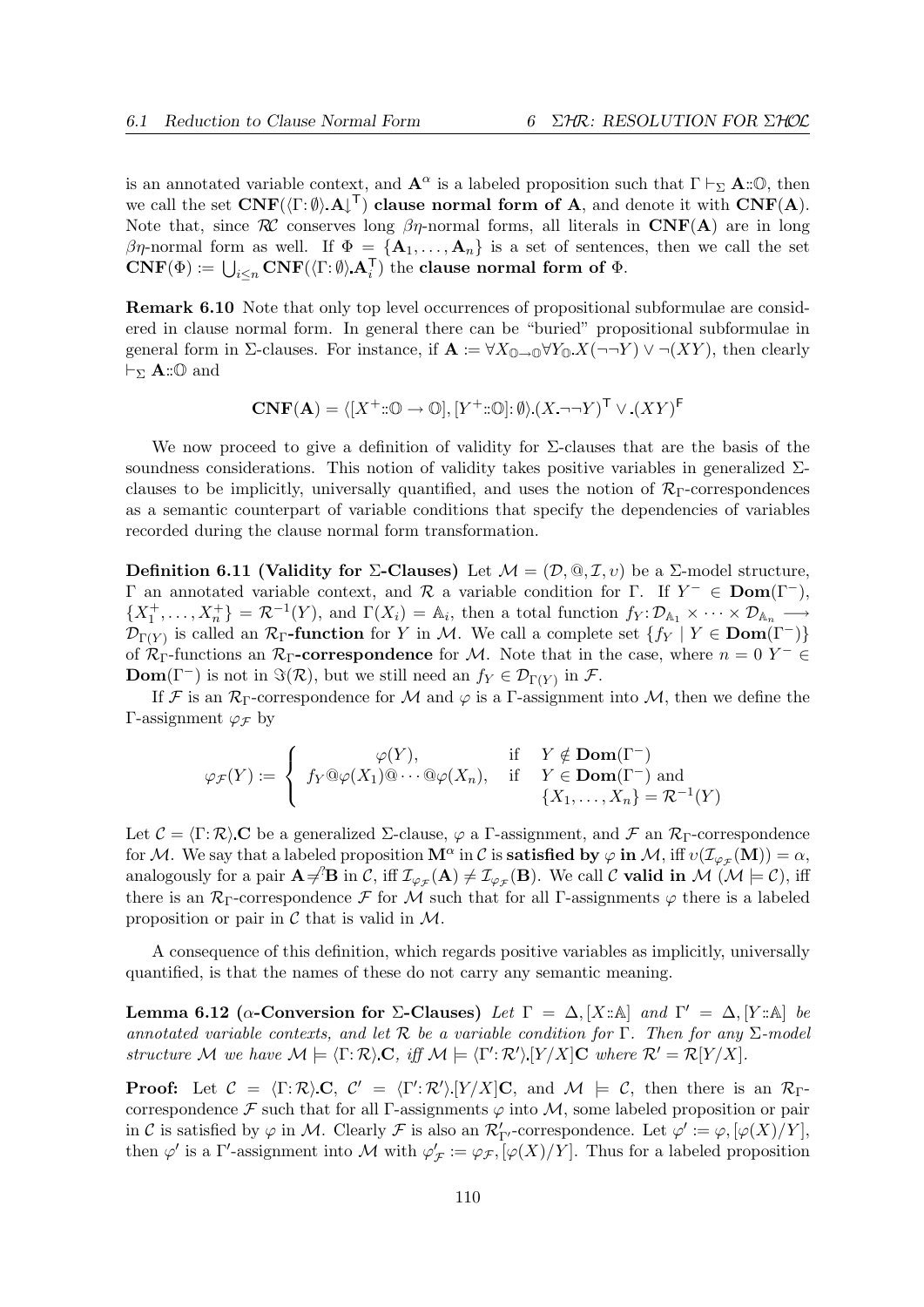$\mathbf{M}^{\alpha}$  in C, we have  $\mathcal{I}_{\varphi_{\mathcal{F}}'}(\mathbf{M}) = \alpha = \mathcal{I}_{\varphi_{\mathcal{F}}}(\mathbf{M})$  ( $\mathbf{M}^{\alpha}$  is satisfied by  $\varphi'$ ), or some pair in C' is satisfied by  $\varphi'$  in M. Since we have chosen  $\varphi$  arbitrarily for all  $\Gamma'$ -assignments  $\varphi'$ , there is a labeled proposition or pair in  $\mathcal{C}'$  that is satisfied by  $\varphi'$ , so  $\mathcal{C}'$  is valid in M.  $\Box$ 

General Assumption 6.13 Just as in the case of  $\Sigma$ -unification problems (cf. 4.32) we consider the declaration  $\langle \Gamma : \mathcal{R} \rangle$  in a  $\Sigma$ -clause as a binder for all variables in  $\text{Dom}(\Gamma)$ , and we keep  $\alpha$ -conversion for  $\Sigma$ -clauses implicit, renaming them whenever variable disjointness is required.

**Remark 6.14** For generalized  $\Sigma$ -clauses of the form  $\langle \emptyset, \emptyset \rangle$ . The notion of validity for  $\Sigma$ clauses coincides with the classical notion, as defined in 5.16. Indeed if the variable condition is empty, and the variable context does not contain negative variables, the variable correspondence must be empty too. Since  $A$  is a sentence, its validity is independent of the assignment considered.

**Lemma 6.15** If  $\Gamma$  is an annotated variable context, R is a variable condition for  $\Gamma$  and  $\Gamma \vdash_{\Sigma} C =_{\beta \eta} D$ , then  $\mathcal{M} \models \langle \Gamma : \mathcal{R} \rangle C$ , iff  $\mathcal{M} \models \langle \Gamma : \mathcal{R} \rangle D$  for any  $\Sigma$ -model structure M.

**Proof:** The assertion is a direct consequence of lemma 3.37 and the definition of validity for Σ-clauses.  $\Box$ 

**Lemma 6.16** Let  $C \vdash_{\mathcal{R}C} D$  and M be a  $\Sigma$ -model structure, then  $\mathcal{M} \models C$ , iff  $\mathcal{M} \models D$ .

**Proof:** Without loss of generality we can restrict ourselves to  $\mathcal{RC}$ -derivations of length 1, since the general case follows by a simple induction on the length. Also we only present the proof for the case where  $\mathcal{C} \vdash_{\mathcal{RC}} \mathcal{D}$  by  $\mathcal{RC}(\exists)$ , since all others are unproblematic, because the variable condition is not altered by the transformation.

If  $\mathcal{C} = \langle \Gamma; \mathcal{R} \rangle$  ( $\Pi^{\mathbb{A}}\mathbf{A}$ )<sup>F</sup>  $\vee$  C, then D must be of the form  $\mathcal{D} = \langle \Gamma, [X^-; \mathbb{A}] : \mathcal{R}' \rangle$  C  $\vee$  ( $\mathbf{A}X^{-\mathsf{F}}$ up to sorted  $\beta\eta$ -conversion and  $\mathcal{R}':=\mathcal{R}\cup(\textbf{Free}(A)\times\{X^-\}).$ 

If  $\mathcal{M} = (\mathcal{D}, \mathbb{Q}, \mathcal{I}, v) \models \mathcal{C}$ , then there is an  $\mathcal{R}_{\Gamma}$ -correspondence  $\mathcal{F}$  for  $\mathcal{M}$  such that for all Γ-assignments  $\varphi$  there is a labeled proposition or pair in C that is satisfied by  $\varphi$  in M. We can without loss of generality assume that  $v(\mathcal{I}_{\varphi_{\mathcal{F}}}(\Pi^{\mathbb{A}}\mathbf{A})) = \mathsf{F}$ , since otherwise the assertion is trivial. As v is a  $\Sigma$ -valuation, there is an  $a \in \mathcal{D}_A$  such that  $\mathcal{I}_{\varphi_{\mathcal{F}}}(A)@a = F$ , and thus  $\mathcal{I}_{\psi}(\mathbf{A} X^{-}) = \mathsf{F}$ , where  $\psi := \varphi_{\mathcal{F}}, [a/X^{-}]$ . Since for any  $\psi'$  that agrees with  $\psi$  on  $\mathbf{Free}(\mathbf{A}) =$  $\{X_1,\ldots,X_n\}$ , we have  $\mathcal{I}_{\psi}(\mathbf{A})=\mathcal{I}_{\psi'}(\mathbf{A})$ , this a only depends on  $\psi|_{\textbf{Free}(\mathbf{A})}=\varphi_{\mathcal{F}}|_{\textbf{Free}(\mathbf{A})}$ . Since we have made no assumptions on  $\varphi$ , the set

$$
f_X := \{ (\psi(X_1), \dots, \psi(X_n), a) \mid \varphi \text{ is a } \Gamma\text{-assignment} \}
$$

is a total function, which makes  $\mathcal{F}' := \mathcal{F} * f_X$  to an  $\mathcal{R}'$ -correspondence. Furthermore, we have  $\psi = \varphi_{\mathcal{F}}, [a/X^-] = \varphi_{\mathcal{F}'},$  so  $\mathcal{I}_{\varphi_{\mathcal{F}'}}(A X^-) = F$  for all  $\Gamma$ -assignments  $\varphi$  into  $\mathcal M$  and thus  $\mathcal M \models \mathcal D$ by definition.

For the converse direction let  $\mathcal{M} \models \mathcal{D}$ . We assume the existence of an  $\mathcal{R}'_{\Gamma, [X^-::\mathbb{A}]}$ -correspondence  $\mathcal{F}'$  for M such that for all  $\Gamma$ ,  $[X^-:\mathbb{A}]$ -assignments  $\varphi$  we have  $v(\mathcal{I}_{\varphi_{\mathcal{F}'}}(AX^-)) = \mathsf{F}$ . Since  $X^- \in \textbf{Dom}(\Gamma^-, [X^-:\mathbb{A}])$  there must be a function  $f_X: \mathcal{D}_{\Gamma(X_1)} \times \cdots \times \mathcal{D}_{\Gamma(X_n)} \longrightarrow$  $\mathcal{D}_{\Gamma(X^-)}$  in F'. Let  $\mathcal{F} := \mathcal{F}' \setminus \{f_X\}$ , then F is an R-correspondence and  $\varphi_{\mathcal{F}'} =$  $\varphi_{\mathcal{F}}, [f_X \mathbb{Q} \varphi(X_1) \mathbb{Q} \cdots \mathbb{Q} \varphi(X_n) / X^-].$  Thus  $\mathcal{I}_{\varphi_{\mathcal{F}}}(\mathbf{A} X) = \mathcal{I}_{\varphi_{\mathcal{F}}}(\mathbf{A}) \mathbb{Q} (f_X \mathbb{Q} \varphi(X_1) \mathbb{Q} \cdots \mathbb{Q} \varphi(X_n)),$ and therefore  $v(\mathcal{I}_{\varphi_{\mathcal{F}}}(\Pi^{\mathbb{A}}\mathbf{A})) = \mathsf{F}$ , since v is a  $\Sigma$ -valuation. Since we have taken  $\varphi$  to be an arbitrary Γ-valuation, we have  $\mathcal{M} \models \mathcal{C}$ .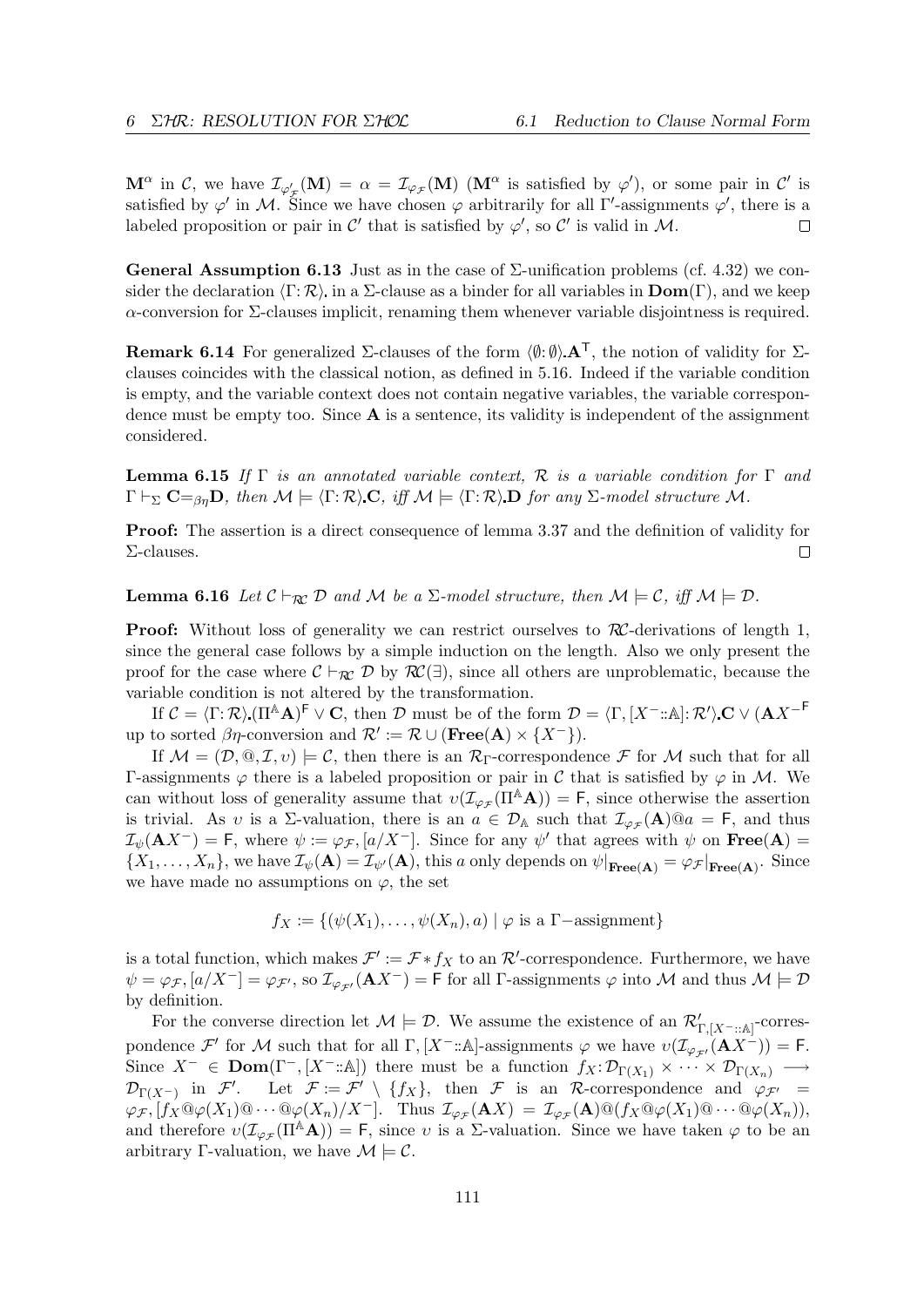Since the RC-rules are used with implicit subsequent  $\beta$ *n*-normalization, we need lemma 6.15 to complete the proof of the assertion.  $\Box$ 

If we instantiate this result with maximal  $RC$ -derivations, we obtain the following clause normal form theorem.

**Theorem 6.17 (Clause Normal Form Theorem)** Let  $\Phi$  be a set of sentences, and let M be a  $\Sigma$ -model structure, then  $\mathcal{M} \models \Phi$ , iff  $\mathcal{M} \models \mathbf{CNF}(\Phi)$ .

**Proof:** For any sentence  $A \in \Phi$  we have  $\mathcal{M} \models A$ , iff  $\mathcal{M} \models \langle \Gamma : \emptyset \rangle A^{\top}$  (cf. 6.14) and by 6.16  $\mathcal{M} \models \mathcal{C}$  for any  $\Sigma$ -clause  $\mathcal{C} \in \mathbf{CNF}(\mathbf{A})$ . We obtain the assertion by extending this argument to the set Φ.  $\Box$ 

Note that this theorem is stronger than traditional variants for calculi that use Skolemization, which can only assert that satisfiability is preserved, since Skolem functions have to be given exactly one interpretation which entails an implicit uniqueness condition for the models of Skolemized formulae holds (that need not be valid in the models of the original formula). Now we convince ourselves that  $\Sigma$ -instantiation also conserves satisfiability with respect to Σ-model structures.

**Theorem 6.18** Let  $\Gamma$  be an annotated variable context such that  $\Gamma^+(X) = \mathbb{A}$ , and let  $\mathcal{R}$  be a variable condition for Γ. If M is a  $\Sigma$ -model structure with  $M \models \langle \Gamma, [X^+ : A] : \mathcal{R} \rangle \mathbf{C}$  and  $\Gamma \vdash_{\Sigma} \overline{\mathcal{R}}(X^+, \mathbf{A}), \text{ then } \mathcal{M} \models \langle \Gamma : \mathcal{R}[\mathbf{A}/X^+] \rangle [\mathbf{A}/X^+] \mathbf{C}.$ 

**Proof:** Let  $\mathcal{M} = (\mathcal{D}, \mathbb{Q}, \mathcal{I}, v), \mathcal{C} = \langle \Gamma, [X^+ : \mathbb{A}] : \mathcal{R} \rangle \mathbf{C}$ , and  $\mathcal{C}' = \langle \Gamma : \mathcal{R}[\mathbf{A}/X^+] \rangle [\mathbf{A}/X^+] \mathbf{C}$ , then there is an  $\mathcal{R}_{\Gamma}$ -correspondence  $\mathcal F$  for  $\mathcal M$ , such that for all Γ-assignments  $\varphi$  there is a labeled proposition or pair in C that is satisfied by  $\varphi$ . Let  $Y^- \in \text{Dom}(\Gamma^-)$  with  $\mathcal{R}^{-1}(Y) =$  $\{X^-, X_2, \ldots, X_n\}$ , then there is a function  $f_Y \in \mathcal{F}$  with  $f_Y : \mathcal{D}_{\Gamma(X^-)} \times \mathcal{D}_{\Gamma(X_2)} \times \cdots \times \mathcal{D}_{\Gamma(X_n)} \longrightarrow$  $\mathcal{D}_{\Gamma(Y)}$  and  $(\mathcal{R}[\mathbf{A}/X^-])^{-1}(Y) = \{Z_1, \ldots, Z_k, X_2, \ldots, X_n\}$ , if  $\text{Free}(\mathbf{A}) = \{Z_1, \ldots, Z_k\}$ . Furthermore, let

$$
f'_Y: \mathcal{D}_{\Gamma(Z_1)} \times \cdots \times \mathcal{D}_{\Gamma(Z_k)} \times \mathcal{D}_{\Gamma(X_2)} \times \cdots \times \mathcal{D}_{\Gamma(X_n)} \longrightarrow \mathcal{D}_{\Gamma(Y)}
$$

be defined by  $f'_Y @a_1 @ \ldots @a_k := f_Y @{\mathcal{I}}_{[a_i/Z_i]}(A)$  and  $f'_Y := f_Y$  for all  $Y \in \text{Dom}(\Gamma^-)$  with  $X^{-} \notin \mathcal{R}^{-1}(Y)$ , then  $\mathcal{F}' := \{f'_Y \mid f_Y \in \mathcal{F}\}$  is an  $\mathcal{R}[\mathbf{A}/X]_{\Gamma}$ -correspondence and moreover,  $f'_Y \mathbb{Q} \varphi(Z_1) \mathbb{Q} \cdots \mathbb{Q} \varphi(Z_n) = f_Y \mathbb{Q} \mathcal{I}_{\varphi}(\mathbf{A}),$  so  $\varphi_{\mathcal{F}'} = \varphi$ ,  $[\mathcal{I}_{\varphi_{\mathcal{F}}}(\mathbf{A})/X]$ , and therefore  $\mathcal{I}_{\varphi_{\mathcal{F}'}}(\mathbf{M}) =$  $\mathcal{I}_{\varphi_{\mathcal{F}},[\mathcal{I}_{\varphi_{\mathcal{F}}}(A)/X]}(M) = \alpha$  by the substitution value theorem 3.38.  $\Box$ 

**Lemma 6.19** Any empty clause  $\Box$  is unsatisfiable with respect to  $\Sigma$ -model structures.

**Proof:** We have defined empty clauses to be the initial and terminal clauses, thus  $\Box$  must be of the form  $\langle \Gamma : \mathcal{R} \rangle \mathcal{E}$ , since it is terminal, and furthermore, the unification constraint  $\mathcal{E} = \mathbf{A}_1 \neq^P \mathbf{B}_1 \vee \ldots \vee \mathbf{A}_n \neq^P \mathbf{B}_n$  must be pre- $\Sigma$ -solved, since  $\square$  is initial. Thus by 4.64 there is an  $\mathcal{R}_{\Gamma}$ -substitution  $\theta$ , that solves all pairs in  $\Box$ . Thus if  $\mathcal{M} \models \Box$ , then by 6.18  $\mathcal{M} \models \langle \Gamma : \mathcal{R}(\theta) \rangle \theta(\mathbf{A}_1) \neq \mathcal{P}(\mathbf{B}_1) \vee \ldots \vee \theta(\mathbf{A}_n) \neq \mathcal{P}(\mathbf{B}_n)$ , which is clearly impossible.  $\Box$ 

## 6.2 The Resolution Calculus  $\Sigma$ HR

Now we turn to the actual resolution calculus  $\Sigma$ HR. The previous results set the stage by giving a semantic justification of a resolution calculus that proves well-sorted sentences A by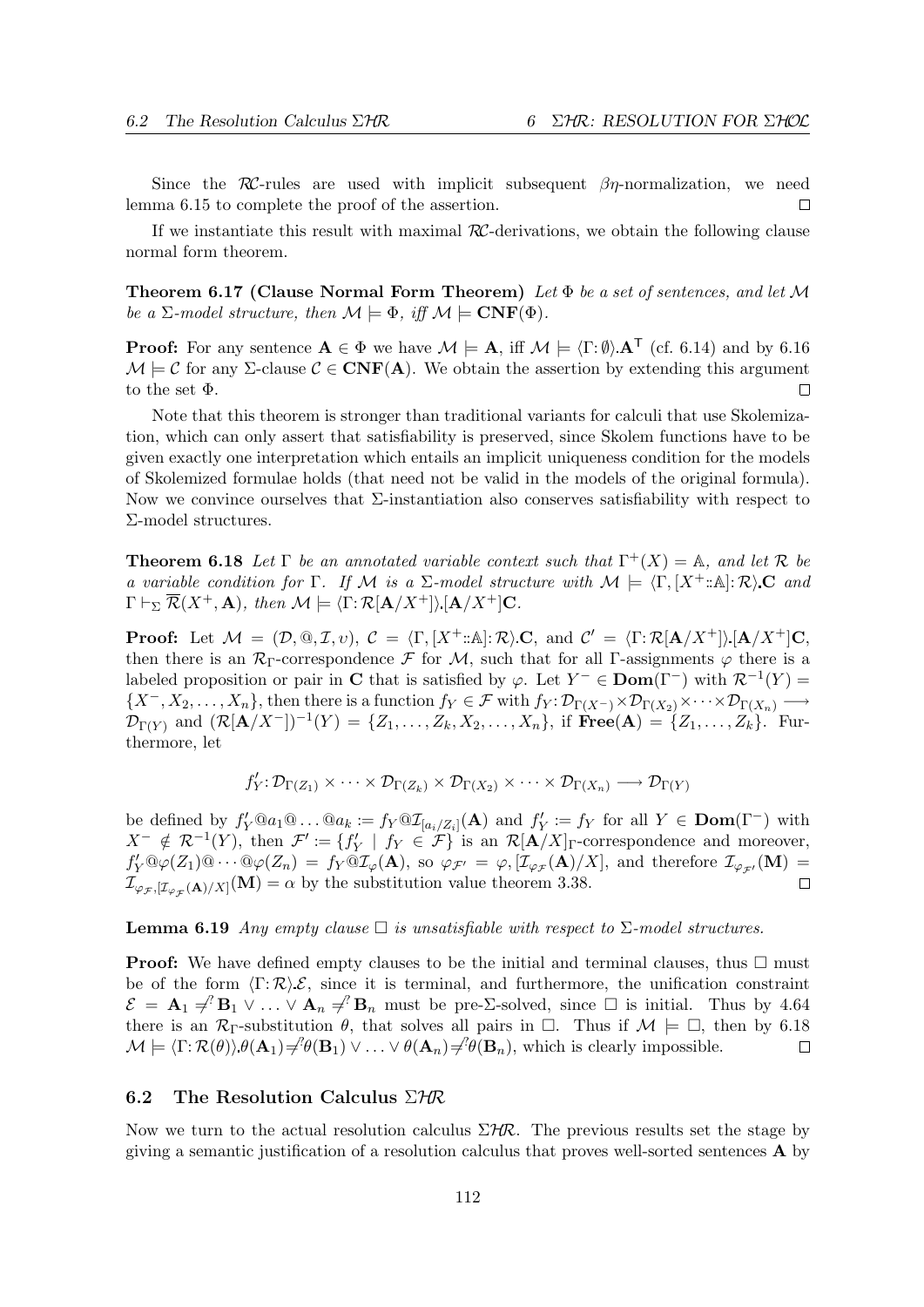converting  $\langle \emptyset: \emptyset \rangle$ . A<sup>F</sup> to clause normal form and then by deriving the empty clause  $\Box$  from that.

In contrast to Huet's calculus we allow pre-Σ-unification transformations to be applied to  $\Sigma$ -clauses during the resolution process. This generalization allows us to investigate more realistic strategies than in Huet's calculus, which uses the "lazy unification" strategy, that only allows unification to happen after a terminal  $\Sigma$ -clause has been derived.

Definition 6.20 (Sorted Higher-Order Resolution ( $\Sigma$ HR)) The calculus  $\Sigma$ HR is a variant of Huet's resolution calculus from [?], and has the following rules of inference:

$$
\frac{\langle \Gamma; \mathcal{R} \rangle \mathbf{N}^{\alpha} \vee \mathbf{C} \quad \langle \Gamma'; \mathcal{R}' \rangle \mathbf{M}^{\beta} \vee \mathbf{D} \quad \alpha \neq \beta}{\langle \Gamma, \Gamma'; \mathcal{R} \cup \mathcal{R}' \rangle \mathbf{C} \vee \mathbf{D} \vee \mathbf{M} \neq \mathbf{N}} \Sigma^{\gamma} \mathcal{R}(\text{Res})
$$
  

$$
\frac{\langle \Gamma; \mathcal{R} \rangle \mathbf{M}^{\alpha} \vee \mathbf{N}^{\alpha} \vee \mathbf{C}}{\langle \Gamma; \mathcal{R} \rangle \mathbf{M}^{\alpha} \vee \mathbf{C} \vee \mathbf{M} \neq \mathbf{N}} \Sigma^{\gamma} \mathcal{R}(\text{Fac})
$$

which operate on the clause part of  $\Sigma$ -clauses. For the  $\Sigma$ HR(Res) rule we assume that the contexts  $\Gamma$  and  $\Gamma'$  are disjoint. Note that this assumption does not result in a loss of generality, since we can always take a suitable  $\alpha$ -variant by 6.12. For manipulating the unification constraints  $\Sigma$ HR utilizes the  $\Sigma$ PT rules  $\Sigma$ PT (flex – rig) and  $\Sigma$ PT (guess) (cf. 4.65) by extending them to  $\Sigma$ -clauses in the obvious way. The following inference rule

$$
\frac{\langle \Gamma, [F^+:\mathbb{A}]: \mathcal{R} \rangle F\overline{\mathbf{U}^k}^{\alpha} \vee \mathbf{C} \quad \Gamma \vdash_{\Sigma} \overline{\mathcal{R}}(F^+, \mathbf{P})}{\langle \Gamma, \mathcal{C}, [P:\mathbb{A}]: \mathcal{R}[\mathbf{P}/X] \rangle F\overline{\mathbf{U}^k}^{\alpha} \vee \mathbf{C} \vee F \neq^2 \mathbf{P}} \Sigma^{\mathcal{H}} \mathcal{R}(Prim)
$$

generates instantiations for flexible literals, i.e. literals where the head symbol is a positive variable. Here  $P \in \mathcal{A}_{\mathbb{A}}^k(\Sigma,\Gamma,\mathcal{C})$  is a general binding of sort A that approximates some logical constant  $k \in \{\wedge, \neg, \Pi^{\widetilde{\mathbb{B}}} \mid \mathbb{B} \in \mathcal{S}\}\$ .  $\Sigma$ HR has one further inference rule

$$
\frac{\langle \Gamma; \mathcal{R} \rangle \mathbf{C} \vee \mathcal{E} \vee \mathcal{E}_{\sigma}}{\mathcal{C}} \mathcal{LHC}(Solv)
$$

where  $\mathcal{E}_{\sigma}$  is Σ-solved in  $\mathcal{E} \vee \mathcal{E}_{\sigma}$  and  $\mathcal{C} \in \mathbf{CNF}(\langle \Gamma : \mathcal{R} \rangle \sigma(\mathbf{C}) \vee \mathcal{E})$ . This rule propagate partial solutions from the constraints to the clause part, and thus help detect clashes early. Since the instantiation may well change the propositional structure of the  $\Sigma$ -clause by instantiating a predicate variable, we have to renormalize the  $\Sigma$ -clause on the fly.

**Definition 6.21** We call a set  $\Phi$  of well-formed sentences  $\Sigma$ HR-refutable, iff  $\Box$  is derivable from the set of Σ-clauses CNF( $\Phi$ ). A  $\Sigma$ HR-derivation R of an empty Σ-clause  $\Box$  from a set C of Σ-clauses is called a  $\Sigma$ HR-refutation of C. By a slight abuse of notation we call a sentence  $\mathbf{A} \Sigma H R$ -refutable, iff  $\mathbf{CNF}(\langle \emptyset; \emptyset \rangle \mathbf{A}^{\mathsf{F}})$  is  $\Sigma H R$ -refutable.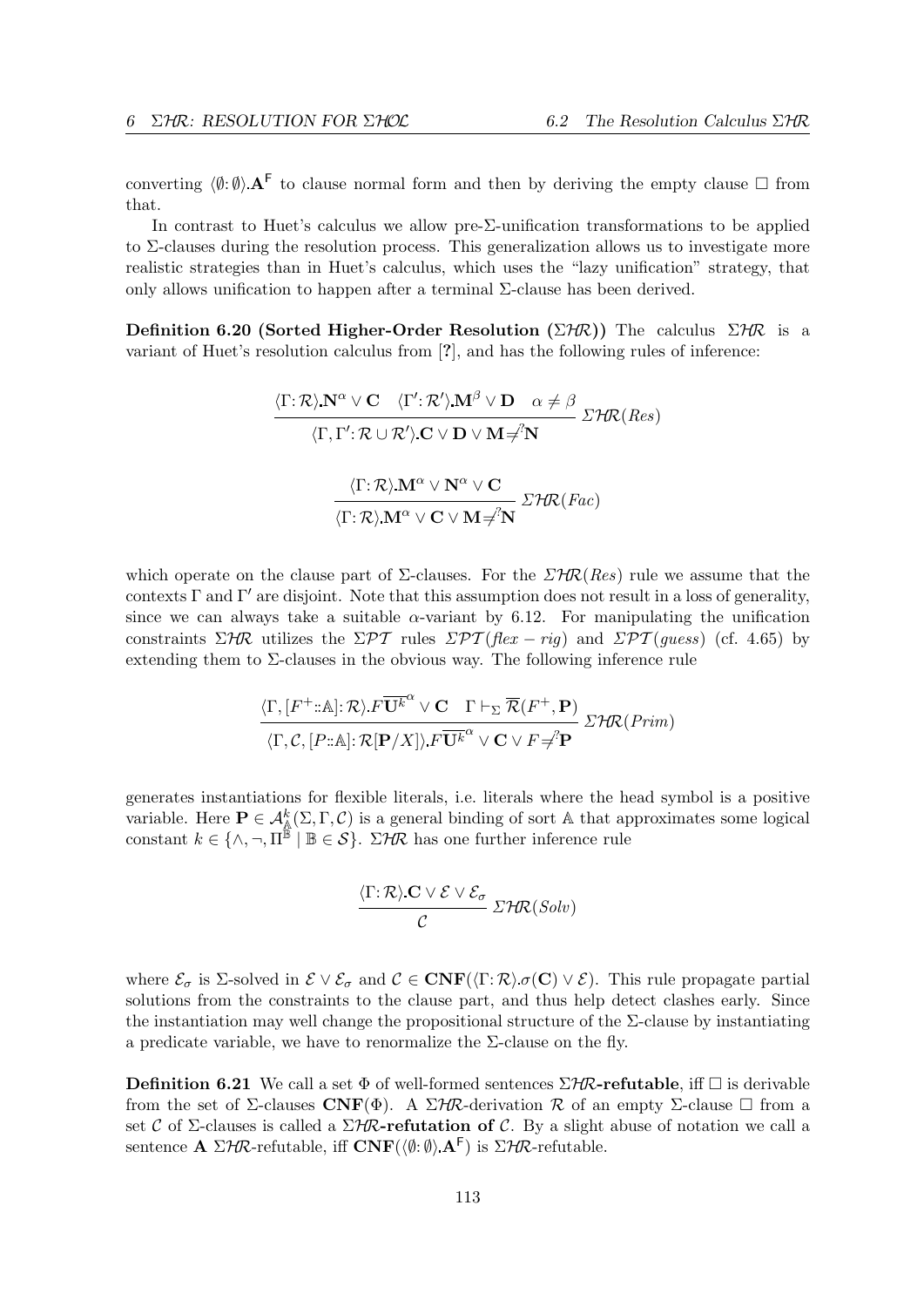**Example 6.22** Let  $\Sigma := \{ [c : \mathbb{O} \to \mathbb{O}], [b : \mathbb{O}] \}, \mathbf{A} := (cb), \text{ and } \mathbf{B} := c(\neg \neg b)$ , then we can convince ourselves that there is no  $\Sigma$ HR-refutation of  $\mathbf{C} := \neg \mathbf{A} \wedge \mathbf{B}$ : The clause normal form of **C** is  $\{\langle \emptyset: \emptyset \rangle \cdot (cb)^{\mathsf{F}}, \langle \emptyset: \emptyset \rangle \cdot c(\neg \neg b)^{\mathsf{T}}\}.$  Clearly the only rule that applies to  $\text{CNF}(\mathbf{C})$  is  $\text{FFR}(Res)$ yielding  $\langle \emptyset: \emptyset \rangle (cb) \neq c'(\neg \neg b)$ , which simplifies to the unsolvable constraint  $\langle \emptyset: \emptyset \rangle b = c'(\neg \neg b)$ .

**Lemma 6.23** Let  $\Phi$  be a set of  $\Sigma$ -clauses and  $\Phi \vdash_{\Sigma \forall R} \mathcal{D}$ , then for any  $\Sigma$ -model structure M we have  $\mathcal{M} \models \mathcal{D}$ , if  $\mathcal{M} \models \Phi$ .

**Proof:** Let  $\mathcal{D}$ :  $\Phi \vdash_{\Sigma} \mathcal{H}$   $\mathcal{D}$ , we prove the assertion by induction over the structure of  $\mathcal{D}$ . If D is the empty  $\Sigma H\mathcal{R}$ -derivation, then the assertion is trivial. If D is obtained from  $\Phi$  by  $\Sigma H \mathcal{R}(Res)$ , then we have the following situation:

$$
\frac{\mathcal{D}}{\langle \Gamma;\mathcal{R}\rangle.\mathbf{N}^{\alpha}\vee\mathbf{C}}\quad \frac{\mathcal{D}'}{\langle \Gamma';\mathcal{R}'\rangle.\mathbf{M}^{\beta}\vee\mathbf{D}\quad \alpha\neq\beta}\, \sum_{\langle \Gamma,\,\Gamma';\,\mathcal{R}\,\cup\,\mathcal{R}'\rangle.\mathbf{C}\,\vee\,\mathbf{D}\,\vee\,\mathbf{M}\neq^2\mathbf{N}}\, \Sigma'\mathcal{H}\mathcal{R}(Res)
$$

By inductive hypothesis, there is an  $\mathcal{R}_{\Gamma}$ -correspondence  $\mathcal F$  and an  $\mathcal{R}'_{\Gamma'}$ -correspondence  $\mathcal F'$  such that for all Γ-assignments  $\varphi$  and Γ'-assignments  $\varphi'$  we have  $\mathcal{I}_{\varphi_{\mathcal{F}}}(\mathbf{N}) = \alpha$  or  $\mathcal{I}_{\varphi_{\mathcal{F}}}(\mathbf{L}) = \gamma$  for some  $\mathbf{L}^{\gamma} \in \mathbf{C}$  and  $\mathcal{I}_{\varphi'_{\mathcal{F}'}}(\mathbf{M}) = \beta$  or  $\mathcal{I}_{\varphi'_{\mathcal{F}'}}(\mathbf{K}) = \delta$  for some  $\mathbf{K}^{\delta} \in \mathbf{D}$ .

Clearly  $\mathcal{F} \cup \mathcal{F}'$  is an  $\mathcal{R}_{\Gamma} \cup \mathcal{R}'_{\Gamma'}$ -correspondence for  $\Gamma, \Gamma'$ , since we have assumed variable disjointness, and furthermore, any Γ, Γ'-assignment  $\psi$  is of the form  $\varphi \cup \varphi'$ . We now convince ourselves, that  $\mathcal{I}_{\psi_{\mathcal{F}\cup\mathcal{F}'}}(\mathbf{L}) = \gamma$  for some  $\mathbf{L}^\gamma$  in  $\mathbf{C} \vee \mathbf{D} \vee \mathbf{M} \neq^? \mathbf{N}$ . We have two cases: if  $\mathcal{I}_{\varphi_{\mathcal{F}}}(\mathbf{L}) = \gamma$  or  $\mathcal{I}_{\varphi'_{\mathcal{F}'}}(\mathbf{K}) = \delta$ , then the claim is trivial, in the other case we have

$$
\mathcal{I}_{\psi_{\mathcal{F}\cup\mathcal{F}'}}(\mathbf{M})=\mathcal{I}_{\varphi_{\mathcal{F}}}(\mathbf{M})=\alpha\neq\beta\mathcal{I}_{\varphi'_{\mathcal{F}'}}(\mathbf{N})=\mathcal{I}_{\psi_{\mathcal{F}\cup\mathcal{F}'}}(\mathbf{N})
$$

and in particular,  $\mathcal{I}_{\psi_{\mathcal{F}\cup\mathcal{F}'}}(\mathbf{M} = N) = F$ . Now the only remaining non-trivial case is that of  $\mathcal{LHR}(Solv)$ , since the case of  $\mathcal{LHR}(Fac)$  is analogous to  $\mathcal{LHR}(Res)$ , and the rules  $\Sigma H \mathcal{R}(Prim)$ ,  $\Sigma \mathcal{PT}(flex - riq)$ , and  $\Sigma \mathcal{PT}(guess)$  only add pairs. This entails the assertion, since additional pairs weaken disjunctions.

The  $\Sigma$ HR(Solv) inference rule can be divided into two parts, first instantiating a  $\Sigma$ -clause  $\mathcal{C} = \langle \Gamma : \mathcal{R} \rangle \mathbf{C} \vee X \neq^? \mathbf{A}$  to a generalized  $\Sigma$ -clause  $\mathcal{C}' := \langle \Gamma : \mathcal{R}[\mathbf{A}/X] \rangle [\mathbf{A}/X] \mathbf{C}$ , and then reducing it to clause normal form. Thus soundness of this case is a consequence of 6.18, the inductive hypothesis, and 6.17.  $\Box$ 

**Theorem 6.24** The  $\Sigma$ HR calculus is sound, i.e. if **A** is a well-sorted sentence such that **A** is  $\Sigma$ HR-refutable, then **A** is unsatisfiable with respect to  $\Sigma$ -model structures.

**Proof:** Let  $\Phi = \text{CNF}(\langle \emptyset; \emptyset \rangle \mathbf{A})$ . If  $\Phi \vdash_{\Sigma \mathcal{H} \mathcal{R}} \Box$ , then  $\Phi$  is unsatisfiable with respect to  $\Sigma$ model structures by 6.23 and 6.19. Now the clause normal form theorem 6.17 gives the desired result.  $\Box$ 

## 6.3 Lifting Properties for  $\Sigma$ HR

A central part of the completeness proofs for unification-based refutation calculi are the lifting properties. The central lifting theorem for  $\Sigma$ HR states that for a given proposition A and a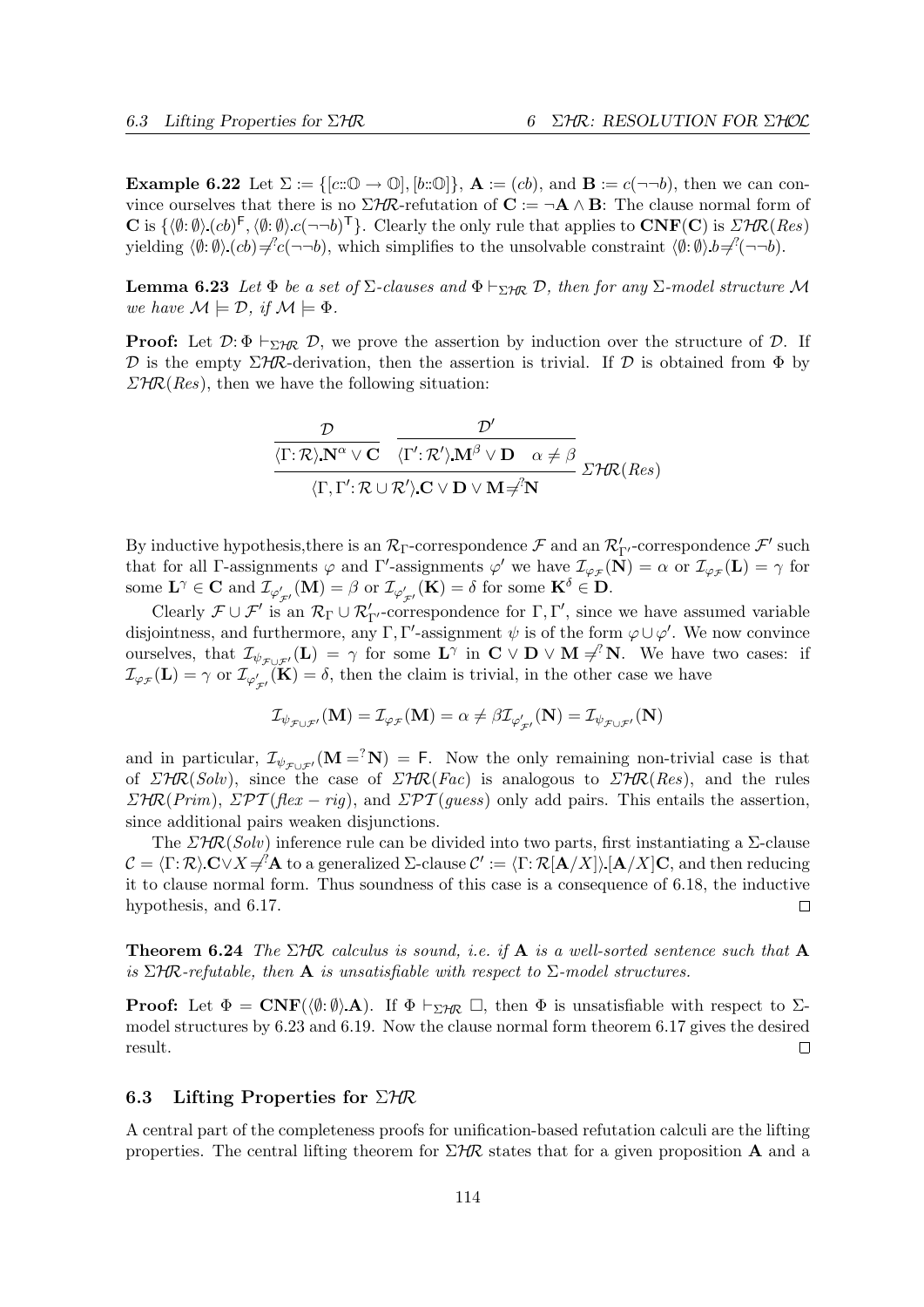Σ-substitution θ there exists a (lifted)  $\Sigma$ HR-refutation of **A**, if only  $\theta$ (**A**) is  $\Sigma$ HR-refutable. For instance completeness proofs for first-order refutation calculi can usually be divided into a ground completeness result, that can then be generalized by a suitable lifting argument.

Note that, since  $\Sigma H\mathcal{R}$  differs from Huet's constrained resolution in that we allow interleaving Σ-unification and resolution, the lifting lemmata become considerably more complex and take up most of the work in the completeness proof for  $\Sigma$ HR.

The proof of the lifting theorem constructs a lifted  $\Sigma H\mathcal{R}$ -refutation of a proposition A from one for  $\theta(\mathbf{A})$ . For this task it is crucial to maintain a tight correspondence  $\omega: \mathcal{C} \longrightarrow \mathcal{C}_{\theta}$ (which we formalize in the notion of a clause set isomorphism) between the clauses in the derivations that respects labels and is compatible with  $\theta$ , i.e. for any Literal  $\mathbf{L}^{\alpha}$  in  $\mathcal{C}$  we have  $\omega(\mathbf{L}) = \theta(\mathbf{L})$ . The main difficulty with lifting properties in higher-order logic is the fact that due to the existence of predicate variables at the head of formulae, the propositional structure of formulae can change during instantiation. For instance if  $\theta(F) = \lambda X_{\mathbb{A}} G X \vee p$ , and  $A^T = Fa^T$  is a literal in C, then  $RC(V)$  is applicable to  $C_\theta$ . The solution of this problem is to apply  $\mathcal{LHR}(Prim)$  with a suitable general binding  $\mathcal{G}^{\vee}_{\alpha\to o} = \lambda X_{\alpha}(H^{1}X) \vee (H^{2}X)$  and obtain a clause C' with the literal  $(H^1a \vee H^2a)^{\mathsf{T}}$ , to which  $\mathcal{RC}(\vee)$  can be applied. Since  $\mathcal{G}_{\alpha\to o}^{\vee}$ is more general than  $\theta(F)$  there is a substitution  $\rho$ , such that  $\theta(F) = \rho(\mathcal{G}^{\vee}_{\alpha\to o})$ , therefore  $\omega_{\mathcal{N}}((H^1a \vee H^2a)^{\mathsf{T}}) = \theta'((H^1a \vee H^2a)^{\mathsf{T}})$  where  $\theta' = \theta \cup \rho$ .

Definition 6.25 (Clause Set Isomorphism) Let  $\mathcal C$  and  $\mathcal C'$  be generalized  $\Sigma$ -clauses such that  $\Phi$  and  $\Phi'$  are the respective sets of proper labeled formulae in C and C', then we call a bijection  $\omega: \Phi \longrightarrow \Phi'$  a **clause isomorphism**, iff  $\omega(M^{\alpha})$  is of the form  $\mathbb{N}^{\alpha}$ .

Let  $\Phi$  and  $\Psi$  be sets of  $\Sigma$ -clauses, then a bijection  $\omega: \Phi \longrightarrow \Psi$  together with a family of mappings  $\omega_c: \mathcal{C} \longrightarrow \omega(\mathcal{C})$  for all  $\mathcal{C} \in \Phi$  is called a **clause set isomorphism**, iff all  $\omega_c$  are clause isomorphisms.

Definition 6.26 (Equivalent mod  $\theta$ ) Let  $\Phi \subseteq \text{wsSub}(\Sigma, \Gamma)$ ,  $\Phi' \subseteq \text{wsSub}(\Sigma, \Gamma')$ , and  $\Gamma' \vdash_{\Sigma} \theta : \Gamma$ . Furthermore let the function  $\tau : \mathbf{wsSub}(\Sigma, \Gamma' \to \Xi) \longrightarrow \mathbf{wsSub}(\Sigma, \Gamma \to \Xi)$  be defined by  $\tau(\rho) = \rho \circ \theta$ , then we say that the sets  $\Phi$  and  $\Phi'$  are **equivalent mod**  $\theta$ , iff  $\tau$  is a bijection between  $\Phi'$  and  $\Phi$ . In this case we write  $\Phi \equiv_{\theta} \Phi'$ .

Clearly  $\tau$  is injective by construction, so it is only necessary to check that  $\tau(\Phi') = \Phi$  in order to verify that  $\Phi$  and  $\Phi'$  are equivalent mod  $\theta$ .

Remark 6.27 Since the existence of a bijection between sets is an equivalence relation, the relation of equivalence mod  $\theta$  behaves like an equivalence relation given the appropriate substitutions. For instance, the transitivity condition has the following form. Let

- $\Phi \subseteq \mathbf{wsSub}(\Sigma, \Gamma), \Psi \subseteq \mathbf{wsSub}(\Sigma, \Delta), \Theta \subseteq \mathbf{wsSub}(\Sigma, \Xi),$  and
- $\Delta \vdash_{\Sigma} \theta :: \Gamma$ , and furthermore
- $\Xi \vdash_{\Sigma} \rho : \Delta$ .

Then  $\Phi$  and  $\Theta$  are equivalent mod  $\rho \circ \theta$  provided that  $\Phi$  and  $\Psi$  are equivalent mod  $\theta$  and  $\Psi$ and  $\Theta$  are equivalent mod  $\rho$ .

Lemma 6.28 If  $\Gamma \vdash_{\Sigma} \theta : \Delta$ , then wsPU( $\Sigma$ ,  $\langle \Gamma, \Delta : \mathcal{R} \rangle \mathcal{E} \vee \mathcal{E}_{\theta}$ )  $\equiv_{\theta}$  wsPU( $\Sigma$ ,  $\langle \Gamma : \mathcal{R}(\theta) \rangle \theta(\mathcal{E})$ ).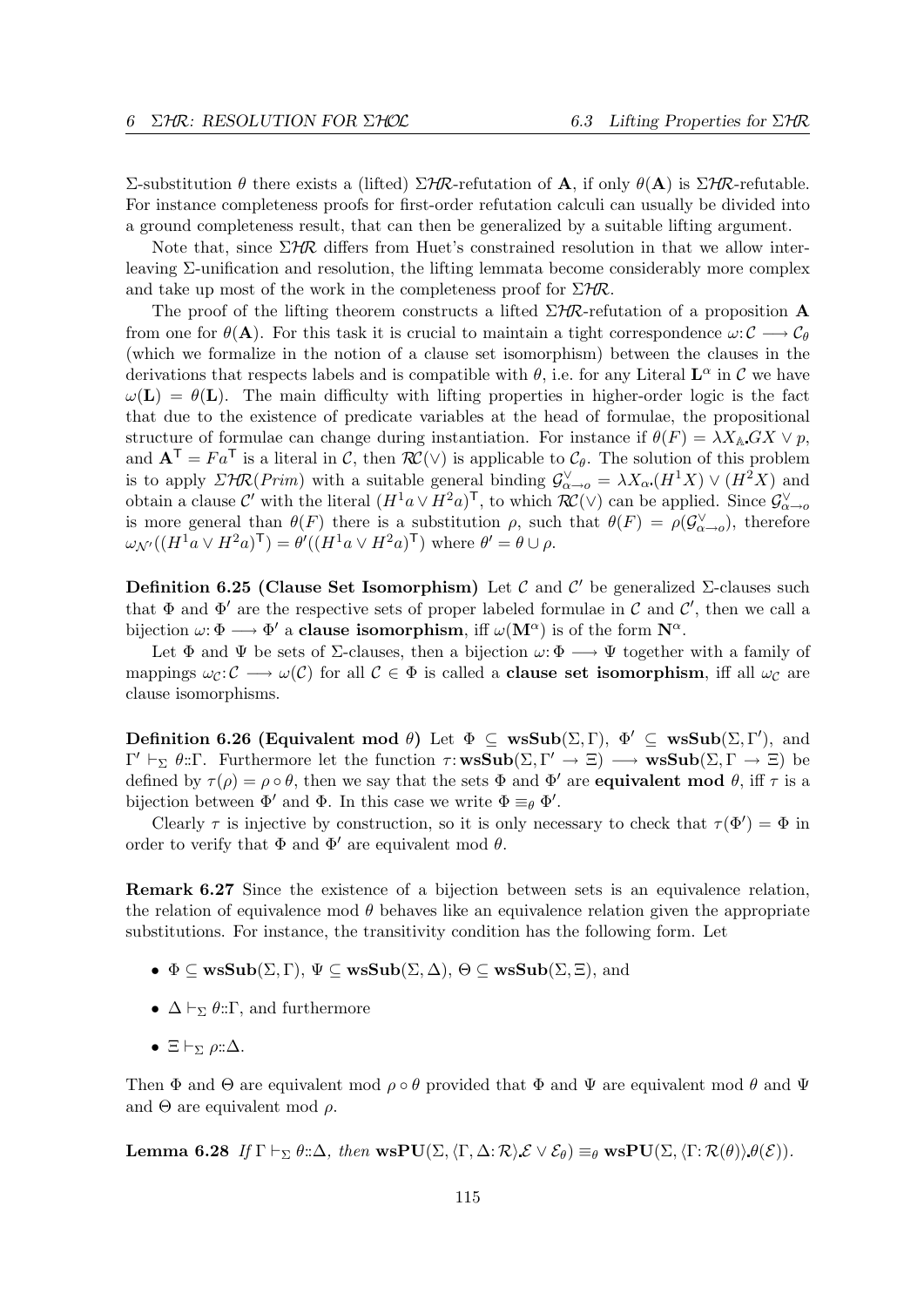**Proof:** We have  $\tau(\mathbf{wsPU}(\Sigma,\langle \Gamma;\mathcal{R}(\theta)\rangle \theta(\mathcal{E})) \subseteq \mathbf{wsPU}(\Sigma,\langle \Gamma,\Delta;\mathcal{R}\rangle \mathcal{E} \vee \mathcal{E}_{\theta})$ , since for any substitution  $\sigma \in \text{wsPU}(\Sigma, \langle \Gamma : \mathcal{R}(\theta) \rangle \theta(\mathcal{E}))$  we have  $\tau(\sigma) = \sigma \circ \theta$  is a  $\Sigma$ -pre-unifier of  $\mathcal{E}_{\theta}$ . On the other hand, any Σ-pre-unifier  $\rho$  of  $\langle \Gamma, \Delta : \mathcal{R} \rangle \mathcal{E} \vee \mathcal{E}_{\theta}$  is also one of  $\langle \Gamma, \Delta : \mathcal{R} \rangle \mathcal{E}_{\theta}$ , so we have  $\rho = \rho \circ \theta$ , since  $\theta$  is the most general Σ-unifier of  $\langle \Gamma, \Delta; \mathcal{R} \rangle \mathcal{E}_{\theta}$  (cf. 4.38). Thus we have  $\text{wsPU}(\Sigma, \langle \Gamma : \mathcal{R} \rangle \mathcal{E}_{\theta}) \subseteq \tau(\text{wsSub}(\Sigma, \Gamma'))$ , which completes the proof.  $\Box$ 

**Definition 6.29 (θ-Compatible)** Let  $\mathcal{C} = \langle \Gamma : \mathcal{R} \rangle \mathbf{C} \vee \mathcal{E}$  and  $\mathcal{C}' = \langle \Gamma' : \mathcal{R}' \rangle \mathbf{C}' \vee \mathcal{E}'$  be generalized Σ-clauses, and  $\theta \in \mathbf{wsSub}(\Sigma, \Gamma \to \Gamma')$  a C-substitution. We say that a clause isomorphism  $\omega: \mathcal{C} \longrightarrow \mathcal{C}'$  is  $\theta$ -compatible, iff  $\omega(\mathbf{M}) = \theta(\mathbf{M})$  and moreover

$$
\mathbf{wsPU}(\langle \Gamma; \mathcal{R} \rangle \mathcal{E} \vee \mathcal{E}_{\theta}) \equiv_{\theta} \mathbf{wsPU}(\langle \Gamma'; \mathcal{R}' \rangle \mathcal{E}')
$$

We call a clause set isomorphism  $\omega$   $\theta$ -compatible, iff all component clause isomorphisms  $\omega_c$  are. Similarly we can define (θ-compatible) isomorphisms of derivations as isomorphisms of the underlying trees such that corresponding nodes have clause isomorphisms.

We need the following technical lemma, which allows us to mimic  $\mathcal{RC}$ -derivations by  $\Sigma$ HRderivations using  $\mathcal{LHR}(Prim)$  inferences and factorization.

Lemma 6.30 (Lifting Lemma for  $\mathcal{RC}$ ) Let  $\mathcal{C}, \mathcal{C}_{\theta}$ , and  $\widetilde{\mathcal{C}}_{\theta}$  be generalized  $\Sigma$ -clauses and let  $C_{\theta} \vdash_{\mathcal{RC}} \widetilde{C}_{\theta}$  be a maximal  $\mathcal{RC}$ -derivation. Furthermore, let  $\theta$  be a  $\mathcal{C}$ -substitution, and  $\omega: \mathcal{C} \longrightarrow \mathcal{C}_{\theta}$ a θ-compatible clause isomorphism. Then there exists a  $\Sigma$ HR-derivation  $\mathcal{C} \vdash_{\Sigma H\mathbb{R}} \widetilde{\mathcal{C}}$ , a  $\widetilde{\mathcal{C}}$ substitution  $\widetilde{\theta}$  with  $\widetilde{\theta} = \theta$ [Dom( $\theta$ )], and a  $\widetilde{\theta}$ -compatible clause isomorphism  $\widetilde{\omega}: \widetilde{\mathcal{C}} \longrightarrow \widetilde{\mathcal{C}}_{\theta}$ , so that we have the following commutative diagram.

$$
\begin{array}{ccc}\nC_{\theta} & \vdash_{\mathcal{R}\mathcal{C}} & \widetilde{C}_{\theta} \\
\theta \Big| \omega & & \widetilde{\theta} \Big| \widetilde{\omega} \\
C & \vdash_{\Sigma \mathcal{H}\mathcal{R}} & \widetilde{C}\n\end{array}
$$

**Proof:** Let  $\mathcal{D}_{\theta}$ :  $\mathcal{C}_{\theta} \vdash_{\mathcal{RC}} \mathcal{C}'_{\theta} \vdash_{\mathcal{RC}(coll)} \widetilde{\mathcal{C}}_{\theta}$  where the  $\mathcal{RC}$ -derivation  $\widetilde{\mathcal{D}}_{\theta}$ :  $\mathcal{C}'_{\theta} \vdash_{\mathcal{RC}} \widetilde{\mathcal{C}}_{\theta}$  consists entirely of  $\mathcal{RC}(coll)$  steps collapsing duplicate literals.

We prove the assertion in two steps: first we construct a  $\Sigma H\mathcal{R}$ -derivation  $\mathcal{R}' : \mathcal{C} \vdash_{\Sigma H\mathcal{R}} \mathcal{C}'$ and then extend this appropriately by  $\mathcal{LHR}(Fac)$  steps to account for idempotence. As we have remarked above, the number of nodes in maximal RC-derivations that do not exercise idempotence of  $\vee$  is independent of the concrete  $\Sigma H\mathcal{R}$ -derivation. So we construct  $\mathcal{R}'$  by induction on the number of nodes in  $\mathcal{D}_{\theta}$ . If  $\mathcal{D}_{\theta}$  is empty, then  $\mathcal{C}'_{\theta} = \mathcal{C}_{\theta}$ , so we obtain the assertion with  $\mathcal{C}' := \mathcal{C}, \theta' := \theta$ , and the empty  $\Sigma H\mathcal{R}$ -derivation. If  $\mathcal{D}_{\theta}$  begins with an  $\mathcal{RC}(\vee)$ step, then  $\mathcal{D}_{\theta}$  is of the form

$$
\mathcal{C}_{\theta} = \langle \Gamma : \mathcal{R} \rangle \theta(\mathbf{F})^{\mathsf{F}} \vee \theta(\mathbf{C}) \vee \mathcal{F} \n\underbrace{\langle \Gamma : \mathcal{R} \rangle \mathbf{D}_{1}^{\mathsf{F}} \vee \mathbf{D}_{2}^{\mathsf{F}} \vee \theta(\mathbf{C}) \vee \mathcal{F}}_{\langle \Gamma' : \mathcal{R}' \rangle \mathbf{D} \vee \mathcal{F}} \mathcal{D}'_{\theta}
$$

and  $\mathcal{C} = \langle \Delta : \mathcal{Q} \rangle \mathbf{F}^{\mathsf{F}} \vee \mathbf{C} \vee \mathcal{E}$ , since  $\omega$  is a  $\theta$ -compatible clause isomorphism. Note that the head of **F** must be a positive variable  $P^+$ , since  $\mathbf{F}^{\mathsf{F}}$  is a literal (head(**F**) cannot be a constant or negative variable, since then  $head(\theta(\mathbf{F}))$  would be  $head(\mathbf{F})$ , which contradicts our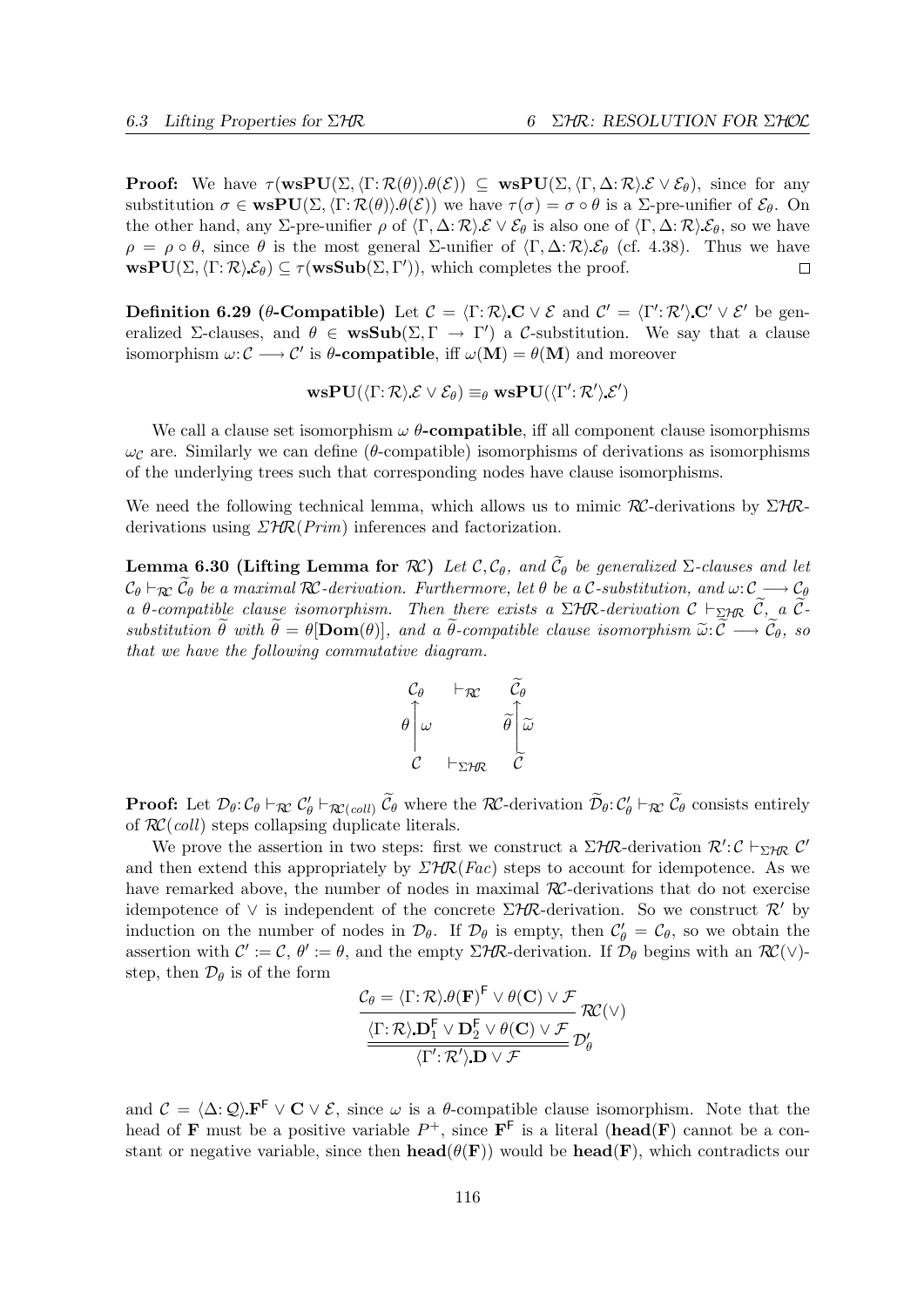assumption). On the other hand, the head of  $\theta(\mathbf{F})$  must be the constant  $\wedge$ , since  $\mathcal{RC}(\vee)$  acts on  $\theta(\mathbf{F}^{\mathsf{F}})$ , thus **head**( $\theta(P)$ ) is the logical constant  $\wedge$ , or  $\theta(P)$  is a projection formula.

Let  $\Delta^+(P) = \mathbb{A}$ , then there is a general binding  $\mathbf{G} \in \mathcal{A}_{\mathbb{A}}^{\mathbf{head}(\theta(P))}(\Sigma, \Delta, \mathcal{C})$  and a  $\Sigma$ substitution  $\rho$  such that  $\Delta \vdash_{\Sigma} \rho(\mathbf{G}) =_{\beta \eta} \theta(P)$  according to the general binding theorem (4.17). So let

$$
\frac{\langle \Delta; \mathcal{Q} \rangle \mathbf{F} \vee \mathbf{C} \vee \mathcal{E}}{\langle \Delta, \mathcal{C}: \mathcal{Q}[\mathbf{G}/F] \rangle \mathbf{F} \vee \mathbf{C} \vee \mathcal{E} \wedge P \neq^T \mathbf{G}} \Sigma^{\mathcal{H}R(Prim)}
$$

$$
\overline{\mathcal{C}'' = \langle \Delta'; \mathcal{Q}' \rangle \mathbf{H} \vee [\mathbf{G}/P] \mathbf{C} \vee [\mathbf{G}/P] \mathcal{E}} \Sigma^{\mathcal{H}R(Solv)}
$$

where  $\mathcal{H}: \langle \Delta, \mathcal{C}: \mathcal{Q}[\mathbf{G}/F] \rangle [\mathbf{G}/P]\mathbf{F} \vdash_{\mathcal{RC}} \langle \Delta'; \mathcal{Q}' \rangle \mathbf{H}$  is a maximal  $\mathcal{RC}\text{-derivation in } \Sigma \mathcal{HR}(Solv)^{14}.$ Clearly  $\theta' := \theta \cup \rho$  is a  $\mathcal{Q}[\mathbf{G}/P]_{\Delta,\mathcal{C}}$  substitution. Furthermore, we have  $\Delta \vdash_{\Sigma} \theta(P^+) =_{\beta\eta}\rho(\mathbf{G}),$ and therefore

$$
\mathbf{wsPU}(\Sigma, \langle \Delta : \mathcal{Q} \rangle \mathcal{E} \wedge \mathcal{E}_{\theta}) \equiv_{[\mathbf{G}/F]} \mathbf{wsPU}(\Sigma, \langle \Delta : \mathcal{Q}[\mathbf{G}/P] \rangle [\mathbf{G}/P] \mathcal{E} \wedge P = \langle \mathbf{G} \wedge \mathcal{E}_{\theta''}\rangle
$$

by 6.28, which in turn entails

$$
\mathbf{wsPU}(\Sigma, \langle \Gamma; \mathcal{R} \rangle \mathcal{F}) \equiv_{\theta''} \mathbf{wsPU}(\Sigma, \langle \Delta; \mathcal{Q} \rangle \mathcal{E} \wedge P = \langle \mathbf{G} \wedge \mathcal{E}_{\theta''} \rangle
$$

by 6.27, since  $\omega$  is  $\theta$ -compatible. Thus we have finally shown that  $\omega$  is  $\theta''$ -compatible as well.

Since  $[\mathbf{G}/P]$  approximates  $\theta$ , the same  $\mathcal{RC}$ -derivations apply to  $\theta(\mathbf{F})$  and  $[\mathbf{G}/P]\mathbf{F}$ . Thus by a simple induction on the length of  $H$  we obtain a nonempty  $RC$ -derivation  $\mathcal{D}_{\theta''}$ :  $\mathcal{C}_{\theta} \vdash_{\mathcal{RC}} \mathcal{C}_{\theta}''$  and a  $\theta''$ -compatible clause isomorphism  $\omega'' : \mathcal{C}'' \longrightarrow \mathcal{C}''_{\theta}$ . Finally, we have  $\langle \Delta, \mathcal{C} : \mathcal{Q}[\mathbf{G}/P] \rangle [\mathbf{G}/P] \mathbf{F} \vee$  $[\mathbf{G}/P]\mathbf{C}\vdash_{\mathcal{RC}} C''$  by a maximal  $\mathcal{RC}$ -derivation that is nonempty, as the head of  $\theta(\mathbf{F})$  is  $\wedge$ .

Since we do not exercise idempotence of  $\vee$  and  $\mathcal{RC}$  is confluent, there must be an  $\mathcal{RC}$ derivation  $\mathcal{D}_{\theta}''$ :  $\mathcal{C}_{\theta}''$   $\vdash_{\mathcal{RC}} \mathcal{C}_{\theta}'$  that has fewer nodes than  $\mathcal{D}_{\theta}$ . Thus we obtain the assertion with the inductive hypothesis by combining  $\Sigma$ HR-derivations according to the following diagram:

$$
\begin{array}{ccc}\nC_{\theta} & \vdash_{\mathcal{R}\mathcal{C}} & C''_{\theta} & \vdash_{\mathcal{R}\mathcal{C}} & C'_{\theta} \\
\theta \Big| \omega & \theta'' \Big| \omega'' & \theta' \Big| \omega' \\
C & \vdash_{\Sigma \mathcal{H}\mathcal{R}(Prim)} & C'' & \vdash_{\Sigma \mathcal{H}\mathcal{R}} & C'\n\end{array}
$$

This completes our first goal for the  $\mathcal{RC}(\vee)$  case. Let us recapitulate the argumentation: we have started out with an  $\mathcal{RC}(\vee)$  node in  $\mathcal{D}_{\theta}$  and have simulated that by a  $\mathcal{LHR}(Prim)$  step, using a general binding G that approximates the head  $\wedge$ . Since G can have more logical constants, the reduction of clause normal form in the subsequent  $\Sigma H \mathcal{R}(Solv)$  step can be an  $RC$ -derivation of length greater than one. Fortunately the same  $RC$  inference rules apply to both generalized clauses. So we have identified a  $\mathcal{RC}$ -derivation  $\mathcal{D}_{\theta}''$ , and obtained the assertion by applying the inductive hypothesis to the remaining reduction. The remaining cases are similar, and can be solved with the same methods. With this inductive argument we have constructed a  $\Sigma H\mathcal{R}$ -derivation  $\mathcal{D}' : \mathcal{C} \vdash_{\mathcal{R}\mathcal{C}} \mathcal{C}'$  and a  $\theta'$ -compatible clause isomorphism  $\omega' : C' \longrightarrow C'_{\theta}$ . We did not exercise the idempotence of  $\vee$ , since we would had more problems maintaining the clause isomorphisms. Accounting for this is the next and final step of the proof.

<sup>&</sup>lt;sup>14</sup>We have to consider the possibility that  $H = H_1^{\alpha_1} \vee \ldots \vee H_l^{\alpha_l}$  with  $l > 2$  in the conclusion of **R**, since **G** may contain more than one logical constant, if the corresponding term declaration does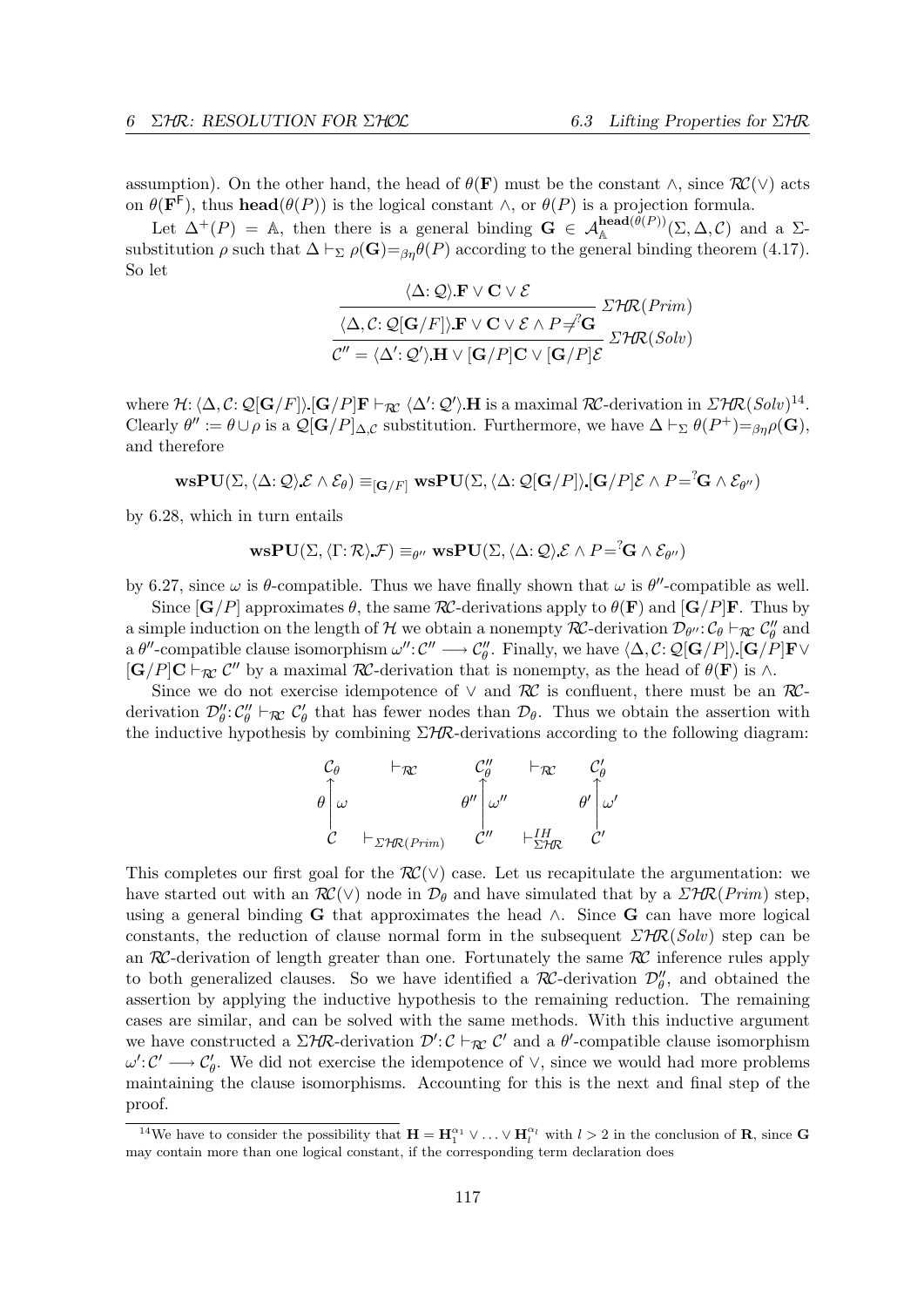$\Box$ 

Now  $\widetilde{\mathcal{C}}_{\theta}$  is obtained from  $\mathcal{C}'_{\theta}$  by collapsing duplicate literals, which we simulate by  $\Sigma H \mathcal{R}(Fac)$  steps on the more general side. Let  $\widetilde{\theta} := \theta'$ , we proceed by constructing a  $\widetilde{\theta}$ compatible clause isomorphism  $\tilde{\omega}$  from  $\omega'$  by induction on the structure  $\tilde{\mathcal{D}}_{\theta}$ :  $\mathcal{C}'_{\theta} \vdash_{\mathcal{R}\mathcal{C}} \tilde{\mathcal{C}}_{\theta}$ . If  $\tilde{\mathcal{D}}_{\theta}$ is empty, then we take  $\tilde{\omega} := \omega'$ , and there is nothing to do. If  $\tilde{\mathcal{C}}_{\theta}$  is nonempty, then it must<br>be of the form be of the form

$$
\frac{\mathcal{C}'_{\theta}}{\langle \Gamma; \mathcal{R} \rangle \widetilde{\theta}(\mathbf{M}^{\alpha}) \vee \widetilde{\theta}(\mathbf{N}^{\alpha}) \vee \widetilde{\theta}(\mathbf{C}) \vee \mathcal{F}} \\ \langle \Gamma; \mathcal{R} \rangle \widetilde{\theta}(\mathbf{M}^{\alpha}) \vee \widetilde{\theta}(\mathbf{C}) \vee \mathcal{F} \mathcal{R}^{\alpha}(\text{coll})
$$

where  $\widetilde{\theta}(\mathbf{M}) = \widetilde{\theta}(\mathbf{N})$ , then we can imitate the step with the following one

$$
\frac{\dfrac{\mathcal{C}'}{\langle \Delta' : \mathcal{Q}' \rangle . \mathbf{M}^\alpha \vee \mathbf{N}^\alpha \vee \mathbf{C} \vee \mathcal{E}}}{\langle \Delta' : \mathcal{Q}' \rangle . \mathbf{M}^\alpha \vee \mathbf{C} \vee \mathbf{M} \neq^? \mathbf{N} \vee \mathcal{E}} \mathcal{I} \mathcal{H} \mathcal{R}(Fac)
$$

and inductively obtain a  $\Sigma H\mathcal{R}$ -derivation  $\widetilde{\mathcal{D}}:\mathcal{C}' \to_{\Sigma H\mathcal{R}} \widetilde{\mathcal{C}}$ . Furthermore, we have  $\text{wsPU}(\Sigma,\langle \Delta';\mathcal{Q}'\rangle\mathcal{E}\wedge\mathcal{E}_{\tilde{\theta}}) = \text{wsPU}(\Sigma,\langle \Delta';\mathcal{Q}'\rangle\mathcal{E}\wedge\tilde{\theta}(M)) = \tilde{\theta}(N)\wedge \mathcal{E}_{\tilde{\theta}}$  since  $\tilde{\theta}(M) = \tilde{\theta}(N)$ . Moreover we have  $\text{wsPU}\langle \Gamma : \mathcal{R} \rangle \mathcal{F} \equiv_{\widetilde{\theta}} \text{wsPU}\langle \Delta' : \mathcal{Q}' \rangle \mathcal{E} \wedge \mathcal{E}_{\widetilde{\theta}}$  by inductive hypothesis. This entails  $\langle \Gamma : \mathcal{R} \rangle \mathcal{F} \equiv_{\widetilde{\theta}} \mathbf{wsPU}(\Sigma, \langle \Delta' : \mathcal{Q}' \rangle \mathcal{E} \wedge \mathbf{M} = \mathcal{N} \wedge \mathcal{E}_{\widetilde{\theta}})$  by by 6.28. Thus  $\widetilde{\omega} := \omega_{-\mathbf{N}^{\alpha}}$  is a  $\theta$ -compatible clause isomorphism, so we obtain the assertion by inductive hypothesis. Finally, it only remains to combine the two  $\Sigma$ HR-derivations, we have constructed in this proof, according to the following commutative diagram:

$$
\begin{array}{ccc}\nC_{\theta} & \vdash_{\mathcal{R}\mathcal{C}} & C'_{\theta} & \vdash_{\mathcal{R}\mathcal{C}} & \widetilde{C}_{\theta} \\
\theta \Big| \omega & \theta' \Big| \omega' & \widetilde{\theta} \Big| \widetilde{\omega} \\
C & \vdash_{\Sigma \mathcal{H}\mathcal{R}} & C' & \vdash_{\Sigma \mathcal{H}\mathcal{R}} & \widetilde{C}\n\end{array}
$$

Lemma 6.31 ( $\mathcal{R}$ -Normalization Lifting Lemma) Let  $\Delta \vdash_{\Sigma} A:\mathbb{O}$  and  $\Gamma \vdash_{\Sigma} \theta:\Delta^+$ , then there is a  $\Sigma$ HR-derivation D of a set  $\Phi$  of initial  $\Sigma$ -clauses from  $\mathbf{CNF}(\mathbf{A}^{\alpha})$ , a  $\Sigma$ -substitution  $\widetilde{\theta}$ , and a  $\widetilde{\theta}$ -compatible clause set isomorphism  $\widetilde{\omega}: \Phi \longrightarrow \mathbf{CNF}(\theta(\mathbf{A})^{\alpha})$ , so that we have the following commutative diagram following commutative diagram.

$$
\begin{array}{ccc}\n\theta(\mathbf{A})^{\alpha} & \vDash_{\mathcal{R}} & \mathbf{CNF}(\theta(\mathbf{A})^{\alpha}) \\
\theta & & \widetilde{\theta} \downarrow \widetilde{\omega} \\
\mathbf{A}^{\alpha} & \vDash_{\mathcal{R}} & \mathbf{CNF}(\mathbf{A}^{\alpha}) & \vDash_{\Sigma\mathcal{H}\mathcal{R}} & \Phi\n\end{array}
$$

**Proof:** Let  $\Theta = \text{CNF}(\theta(\mathbf{A})^{\alpha})$  and  $\Psi = \text{CNF}(\mathbf{A}^{\alpha})$ . Furthermore, let  $C \in \Psi$  be a  $\Sigma$ -clause and  $\mathcal{R}: \langle \Delta:\emptyset \rangle \mathbf{A}^{\alpha} \vdash_{\mathcal{R}\mathcal{C}} \mathcal{C}$  its reduction to clause form. Clearly the same  $\mathcal{R}\mathcal{C}$ -reductions also apply to  $\langle \Gamma : \emptyset \rangle \theta(\mathbf{A}^{\alpha})$ , since if **head** $(\mathbf{A}) \in \{ \vee, \neg, \Pi^{\mathbb{A}} \}$ , then **head** $(\mathbf{A}) = \mathbf{head}(\theta(\mathbf{A}))$ . Thus we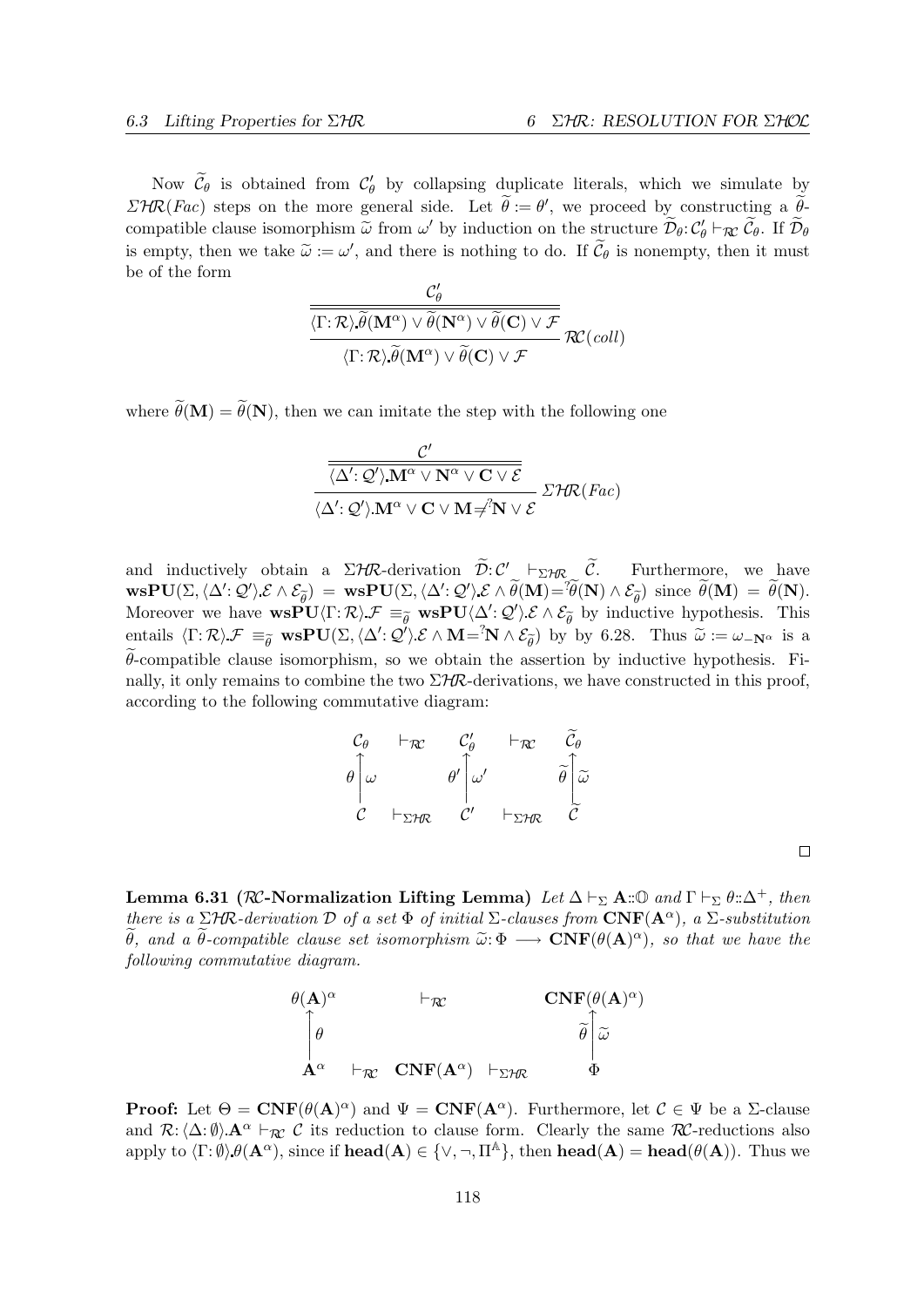have an RC-derivation  $\mathcal{D}: \langle \Gamma : \emptyset \rangle \theta(\mathbf{A}^{\alpha}) \vdash_{\mathcal{R}\mathcal{C}} \mathcal{C}_{\theta}$  and a clause isomorphism  $\omega : \mathcal{C} \longrightarrow \mathcal{C}_{\theta}$ . As the constraint parts of C and  $C_{\theta}$  are empty,  $\omega$  is  $\theta$ -compatible by 6.28 (where we take  $\mathcal{E} = \mathbf{T}_o$ ).

Now  $\mathcal{C}_{\theta}$  need not be a  $\Sigma$ -clause yet, so let  $\mathcal{R}: \mathcal{C}_{\theta} \vdash_{\mathcal{R}\mathcal{C}} \mathcal{C}'_{\theta} \in \Theta$  be a maximal  $\mathcal{R}\mathcal{C}$ -derivation. By the lifting lemma for  $\mathcal{RC}(6.30)$  there is a  $\Sigma$ -clause  $\mathcal{C}'$ , a  $\Sigma$ HR-derivation  $\mathcal{D}:\mathcal{C}\vdash_{\Sigma}$ HR  $\mathcal{C}'$ , a Σ-substitution  $θ' = θ_{C'}$  and a  $θ'$ -compatible clause isomorphism  $ω' = ω_{C'} : C' \longrightarrow C'_{θ}$ .

Thus for any Σ-clause  $\mathcal{C} \in \Psi$  and each Σ-clause  $\mathcal{C}_{\theta} \in \Theta$  we have a  $\Sigma$ HR-derivation  $C \vdash_{\Sigma} \mathcal{H} \mathcal{C}'$  and a  $\theta'$ -compatible clause isomorphism  $\omega' : C' \longrightarrow C'_{\theta}$ . Hence we obtain the assertion by collecting all such  $\Sigma$ -clauses  $\mathcal{C}'$  in the set  $\Phi$ . If we take care to keep the domains of the contexts in the respective derivations disjoint, then the  $\Sigma$ -substitutions  $\theta_{\mathcal{C}'}$  all have the form  $\theta \cup \rho_{\mathcal{C}}$ , where all  $\rho_{\mathcal{C}}$  have disjoint domains, so we can construct a single  $\Sigma$ -substitution  $\theta := \theta \cup \bigcup_{\mathcal{C}' \in \Theta} \rho_{\mathcal{C}'},$  which verifies the assertion.  $\Box$ 

Lemma 6.32 (Lifting Lemma for  $\Sigma H\mathcal{R}$ ) Let  $\omega: \Psi \longrightarrow \Theta$  be a  $\theta$ -compatible clause set isomorphism and  $\mathcal{D}$ : Θ  $\vdash_{\Sigma}$   $\mathcal{C}_{\theta}$  such that the constraint of  $\mathcal{C}_{\theta}$  is pre- $\Sigma$ -unifiable, then there is a  $\Sigma$ HR-derivation  $\Psi \vdash_{\Sigma H\mathcal{R}} C$  and a  $\theta'$ -compatible clause isomorphism  $\omega' : C \longrightarrow C_{\theta}$  for a  $\Sigma$ -substitution  $\theta'$ , so that we have the following commutative diagram.



**Proof:** We prove the assertion by induction on the structure of  $\mathcal{D}$ . If  $\mathcal{D}$  is the empty tree, then we choose  $\omega' := \omega$  and  $\theta' := \theta$ , and obtain the assertion from the definition of clause set isomorphism.

If  $D$  ends in a  $\mathcal{LHR}(Res)$  step, then we have the following situation:

$$
\frac{\frac{\Theta}{C_{\theta}'} \mathcal{D}'}{C_{\theta}} \frac{\frac{\Theta}{C_{\theta}''} \mathcal{D}''}{\sum_{\theta} \mathcal{H} \mathcal{R}(Res)}
$$

By inductive hypothesis we have  $\Sigma H\mathcal{R}$ -derivations  $\mathcal{R}' : \Psi \vdash_{\Sigma H\mathcal{R}} C'$  and  $\mathcal{R}'' : \Psi \vdash_{\Sigma H\mathcal{R}} C''$  and  $\theta'$ -compatible clause isomorphisms  $\omega' : \mathcal{C}' \longrightarrow \mathcal{C}'_{\theta}$  and  $\omega'' : \mathcal{C}'' \longrightarrow \mathcal{C}''_{\theta}$  for a  $\Sigma$ -substitution  $\theta'$ . We can restrict ourselves to a single  $\Sigma$ -substitution  $\theta'$  here, since the parent  $\Sigma$ -clauses can be renamed to suitable  $\alpha$ -variants that have disjoint variable contexts. Since  $\omega'$  and  $\omega''$  are clause isomorphisms, we must have  $\mathcal{C}' = \langle \Delta' : \mathcal{Q}' \rangle \mathbf{A}^{\alpha} \vee \mathbf{C}' \vee \mathcal{E}'$  and  $\mathcal{C}'' = \langle \Delta' : \mathcal{Q}' \rangle \mathbf{B}^{\beta} \vee \mathbf{C}'' \vee \mathcal{E}''$ with  $\alpha \neq \beta$ , and D must be of the form

$$
\frac{\Theta}{\langle \Gamma': \mathcal{R}' \rangle \theta(\mathbf{A})^{\alpha} \vee \theta(\mathbf{C}') \vee \mathcal{F}'} \mathcal{D}' \frac{\Theta}{\langle \Gamma'' : \mathcal{R}'' \rangle \theta(\mathbf{B})^{\beta} \vee \theta(\mathbf{C}'') \vee \mathcal{F}''} \mathcal{D}''}{\langle \Gamma : \mathcal{R} \rangle \theta(\mathbf{C}) \vee \mathcal{F} \vee \theta(\mathbf{A}) \neq^{\beta} \theta(\mathbf{B})} \mathcal{D}'
$$

where  $\Gamma := \Gamma' \cup \Gamma'', \mathcal{R} := \mathcal{R}' \cup \mathcal{R}'', \mathbf{C} := \mathbf{C}' \vee \mathbf{C}'', \text{ and } \mathcal{F} := \mathcal{F}' \vee \mathcal{F}'''.$  Let  $\mathcal{R}$  be the following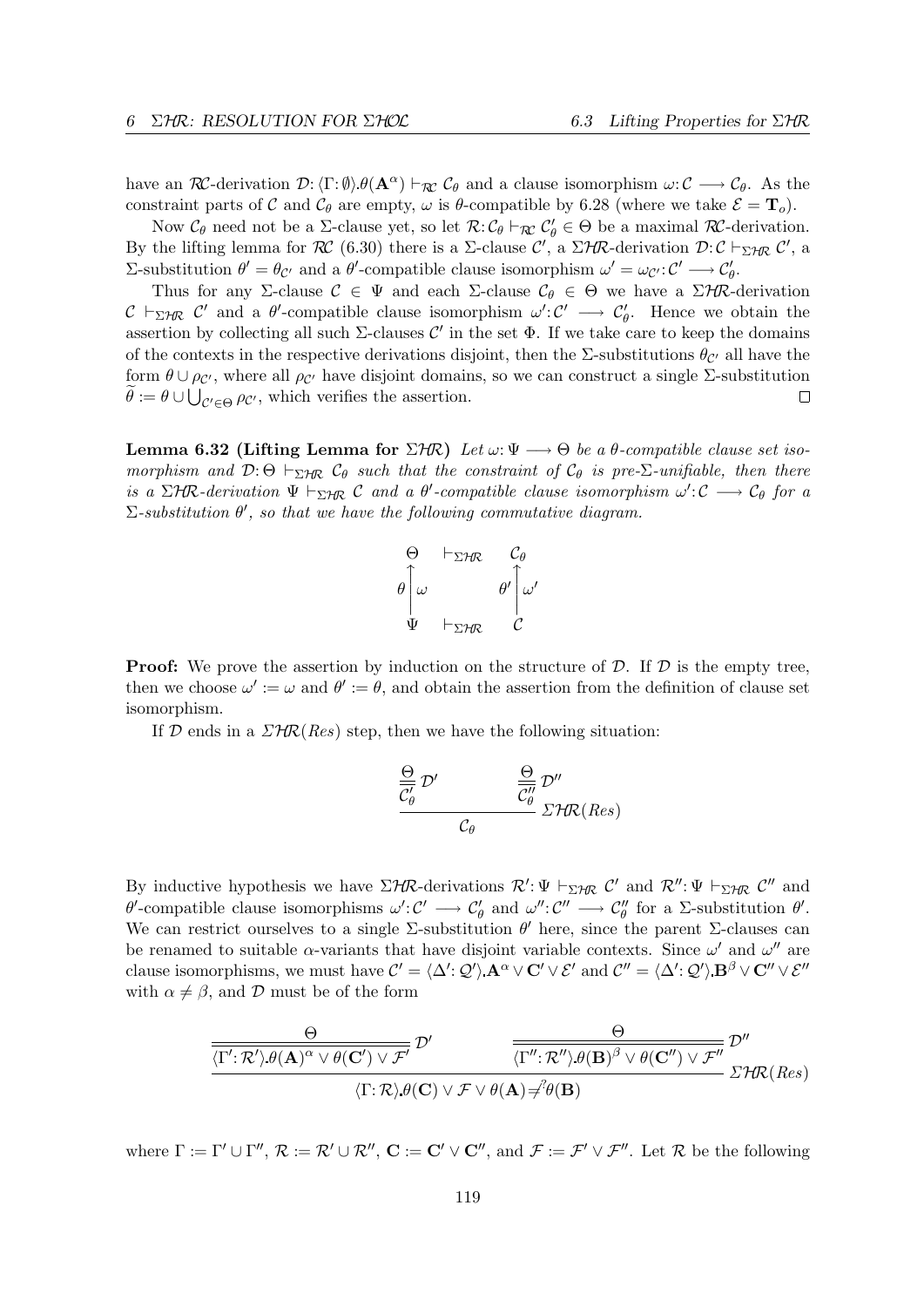ΣHR-derivation:

$$
\frac{\frac{\Psi}{\langle \Delta': \mathcal{Q}' \rangle \mathbf{.A}^{\alpha} \vee \mathbf{C}' \vee \mathcal{E}'} \mathcal{R}'}{\frac{\langle \Delta': \mathcal{Q}' \rangle \mathbf{.B}^{\beta} \vee \mathbf{C}'' \vee \mathcal{E}''}{\langle \Delta': \mathcal{Q} \rangle \mathbf{.C} \vee \mathcal{E} \vee \mathbf{.A} \neq \mathbf{B}}} \mathcal{R}''}
$$
  
  $\mathcal{L}H\mathcal{R}(Res)$ 

where  $\Delta := \Delta' \cup \Delta'', \ Q := \mathcal{Q}' \cup \mathcal{Q}'$ , and  $\mathcal{E} := \mathcal{E}' \vee \mathcal{E}''$ . Now we trace the clause isomorphism through the  $\Sigma H\mathcal{R}$ -derivation. Let us first treat  $\Sigma$ -clauses as multisets to avoid the hassle with factoring. By  $\theta'$ -compatibility from the inductive hypothesis we have  $\text{wsPU}(\Sigma,\langle \Delta';\mathcal{Q}'\rangle\mathcal{E}'\wedge \mathcal{E}_{\theta'})\equiv_{\theta'} \text{wsPU}(\Sigma,\langle \Gamma';\mathcal{R}'\rangle\mathcal{F}'),$  and the analogous result for the second inductive hypothesis and moreover,

$$
\mathbf{w}\mathbf{s}\mathbf{P}\mathbf{U}(\Sigma, \langle \Delta; \mathcal{Q} \rangle\mathbf{A} = {}^{?}\!\mathbf{B} \wedge \mathcal{E}_{\theta}) \equiv_{\theta'} \mathbf{w}\mathbf{s}\mathbf{P}\mathbf{U}(\Sigma, \langle \Gamma; \mathcal{R} \rangle\theta'(\mathbf{A}) = {}^{?}\!\theta'(\mathbf{B}) \wedge \mathcal{E}_{\theta'})
$$

by 6.28, thus we have

$$
\mathbf{w}\mathbf{s}\mathbf{P}\mathbf{U}(\Sigma, \langle \Delta; \mathcal{Q} \rangle \mathcal{E} \wedge \mathbf{A} = \mathbf{B} \wedge \mathcal{E}_{\theta'}) \equiv_{\theta'} \mathbf{w}\mathbf{s}\mathbf{P}\mathbf{U}(\Sigma, \langle \Gamma; \mathcal{R} \rangle \mathcal{F} \wedge \theta(\mathbf{A}) = \mathbf{B}^2(\mathbf{B}))
$$

which proves that the obvious choice for  $\omega$  is  $\theta'$ -compatible. The  $\mathcal{LHR}(Fac)$  case is analogous.

 $\Sigma$ HR(Prim),  $\Sigma$ PT(flex – rig), and  $\Sigma$ PT(quess) share the following common structure: all introduce a general binding  $F = \nvert^2 \mathbf{G}$  for a variable  $F \notin \textbf{Dom}(\theta)$ . Since  $F \notin \textbf{Dom}(\theta)$ , we can lift the rule applications directly (i.e. create a more general  $\Sigma$ HR-derivation by introducing exactly the same general binding), and obtain the assertion by the methods we have exemplified for the  $\mathcal{LHR}(Res)$  case above. For the  $\mathcal{LHR}(Solv)$  case we have the following situation

$$
\frac{\langle \Gamma; \mathcal{R} \rangle \theta(\mathbf{C}) \vee \mathcal{F} \vee F \neq^? \mathbf{A}}{\langle \Gamma; \mathcal{R}[\mathbf{A}/F] \rangle \mathbf{D} \vee [\mathbf{A}/F] \mathcal{F} \vee F \neq^? \mathbf{A}} \Sigma \mathcal{H} \mathcal{R}(Solv)
$$

where  $[\mathbf{Z}/F]\theta(\mathbf{C}) \vdash_{\mathcal{R}\mathcal{C}} \mathbf{D}$ , so we obtain the assertion with 6.30.

$$
\Box
$$

Now we have the fragments that we will piece together to the proof of the main lifting theorem.

**Theorem 6.33** (ΣHR-Refutation Lifting) Let  $\Delta \vdash_{\Sigma}$  A::  $\Box$  and  $\Gamma \vdash_{\Sigma} \theta$ ::  $\Delta$ , then A is  $\Sigma$ HR-refutable, if  $\theta$ (**A**) is  $\Sigma$ HR-refutable.

**Proof:** Let  $\Theta = \text{CNF}(\theta(\mathbf{A}))$  and  $\Psi = \text{CNF}(\mathbf{A})$ , then by the  $\mathcal{RC}$ -normalization lifting lemma 6.31 there is a set  $\Phi$  of  $\Sigma$ -clauses, a  $\Sigma$ -substitution  $\theta'$  with  $\theta = \theta'[\mathbf{Dom}(\theta)]$ , and a θ'-compatible clause set isomorphism  $ω$ : Θ → Φ. Furthermore, there is a ΣΗR-derivation  $\mathcal{H}: \Psi \vdash_{\Sigma} \mathcal{H}$   $\Phi$ . We continue the proof according to the following diagram:

$$
\begin{array}{ccc}\n\theta(\mathbf{A}) & \vdash_{\mathcal{R}\mathcal{C}} & \Theta & \vdash_{\Sigma\mathcal{H}\mathcal{R}}^{\mathcal{D}} & \Box \\
\theta & \vdash_{\mathcal{R}\mathcal{C}} & \mathbf{CNF}(\mathbf{A}) & \vdash_{\Sigma\mathcal{H}\mathcal{R}}^{\mathcal{H}} & \Phi & \vdash_{\Sigma\mathcal{H}\mathcal{R}} & \langle\Gamma;\mathcal{R}\rangle.\mathbf{F}\lor\mathcal{F} & \vdash_{\Sigma\mathcal{H}\mathcal{R}} & \Box\n\end{array}
$$

Let D be the  $\Sigma H\mathcal{R}$ -refutation of  $\theta(\mathbf{A})$ , i.e.  $\mathcal{D}:\Theta \vdash_{\Sigma H\mathcal{R}} \langle \Gamma;\mathcal{R}\rangle \mathcal{E}$  where  $\mathcal{E}$  is pre- $\Sigma$ -solved, then by the lifting lemma for  $\Sigma$ HR (6.32) there is a  $\Sigma$ HR-derivation  $\mathcal{R}' : \Psi \vdash_{\Sigma\mathcal{H}\mathcal{R}} \langle \Delta: \mathcal{Q} \rangle$ .  $\mathbf{C} \vee \mathcal{F}$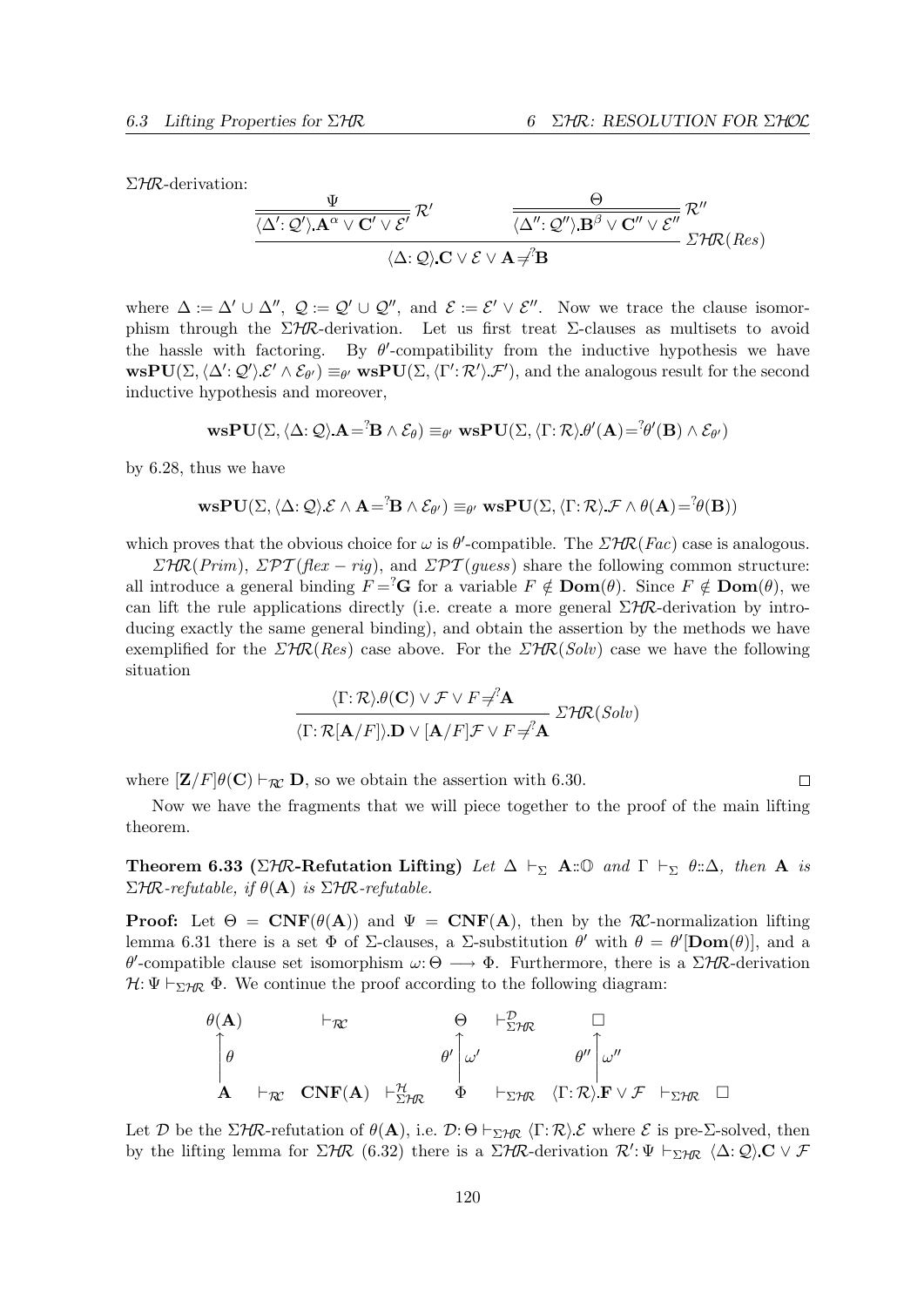and a  $\theta''$ -compatible clause isomorphism  $\omega'': \langle \Delta : \mathcal{Q} \rangle \mathcal{F} \longrightarrow \langle \Gamma : \mathcal{R} \rangle \mathcal{E}$ . Thus **C** is the empty disjunction and  $\text{wsPU}(\Sigma,\langle \Delta:\mathcal{Q}\rangle\mathcal{E}\wedge\mathcal{E}_{\theta''}) = \text{wsPU}(\Sigma,\langle \Gamma:\mathcal{R}\rangle\mathcal{E}),$  which was nonempty by assumption. However, each pre- $\Sigma$ -unifier of the subproblem  $\mathcal F$  also unifies the system  $\mathcal F \wedge \mathcal E_{\theta''}$ . Consequently, there is a  $\Sigma \mathcal{PT}$ -derivation that transforms  $\mathcal F$  to pre- $\Sigma$ -solved form by 4.68. Let  $\mathcal{R}''$  be the corresponding  $\Sigma H\mathcal{R}$ -derivation, then we obtain a  $\Sigma H\mathcal{R}$ -refutation of A by  $\mathcal{H}: \Psi \vdash^{\mathcal{H}}_{\Sigma \mathcal{H} \mathcal{R}} \Psi \vdash^{\mathcal{R}'}_{\Sigma \mathcal{H} \mathcal{R}} \langle \Delta : \mathcal{Q} \rangle \mathcal{F} \vdash^{\mathcal{R}''}_{\Sigma \mathcal{H} \mathcal{R}} \Box$ , that validates the assertion.  $\Box$ 

Definition 6.34 (Tautology) A Σ-clause  $\mathcal{C} = \langle \Gamma : \mathcal{R} \rangle \mathbf{M}^T \vee \mathbf{N}^F \vee \mathbf{C} \vee \mathcal{E}$  is called a tautology, if  $\Gamma \vdash_{\Sigma} M =_{\beta\eta} N$  and  $\langle \Gamma : \mathcal{R} \rangle \mathcal{E}$  is pre-Σ-solved. C is called **elementary**, iff **C** empty.

**Remark 6.35** If C is an elementary tautology and  $\Phi$ ,  $C \vdash_{\Sigma} H_R \Box$ , then  $\Phi \vdash_{\Sigma} H_R \Box$ . By the lifting lemma (6.32) we have a  $\Sigma$ HR-refutation  $\Phi * C'$  where  $C' = \langle [P:\mathbb{O}]: \emptyset \rangle P^{\mathsf{F}} \vee P^{\mathsf{T}}$ . Note that the only inference rule that can be applied to  $\mathcal{C}'$  is a  $\mathcal{LHR}(Res)$  step of the form

$$
\mathcal{D} = \langle \Gamma; \mathcal{R} \rangle \mathbf{B}^{\alpha} \vee \mathbf{C} \quad \langle [P:\mathbb{O}]: \emptyset \rangle P^{\mathsf{F}} \vee P^{\mathsf{T}}
$$

$$
\mathcal{D}' = \langle \Gamma, [P:\mathbb{O}]: \mathcal{R} \rangle \mathbf{C} \vee P^{\alpha} \vee P \neq \mathbf{B}
$$

$$
\mathcal{D}' = \langle \Gamma, [P:\mathbb{O}]: \mathcal{R} \rangle \mathbf{C} \vee P^{\alpha} \vee P \neq \mathbf{B}
$$

Clearly any  $\Sigma$ HR-derivation using  $D$  can use  $D'$  instead.

#### 6.4 Completeness of  $\Sigma$ HR

We now investigate the relative completeness of  $\Sigma$ HR and use the model existence theorem to show along the lines of [?], that the class  $\nabla_{\Sigma}(\Gamma) := {\Phi \subset wsf_{\Omega}(\Sigma, \Gamma) \mid \Phi \not\vdash_{\Sigma} \Pi \Gamma}$  is an abstract consistency class.

**Lemma 6.36** Let  $\Phi$  be a set of  $\Sigma$ -clauses,  $\Gamma$  and  $\Xi$  annotated variable contexts such that  $\Gamma \vdash_{\Sigma}$  $\mathbf{A}:\mathbb{O}, \Xi \vdash_{\Sigma} \mathbf{B}:\mathbb{O}, \text{ and } \mathbf{Dom}(\Gamma) \cap \mathbf{Dom}(\Xi) = \emptyset.$  Furthermore, let R be a variable condition for Γ, and Υ one for Ξ. If  $\Phi * \langle \Gamma : \mathcal{R} \rangle \mathbf{A} \vdash_{\Sigma \mathcal{H} \mathcal{R}} \langle \Delta : \mathcal{Q} \rangle \mathbf{C} \vee \mathcal{E}_{\sigma}$ , then  $\Phi * \langle \Gamma, \Xi : \mathcal{R} \cup \Upsilon \rangle \mathbf{A} \vee \mathbf{B} \vdash_{\Sigma \mathcal{H} \mathcal{R}}$  $\langle \Delta; \mathcal{Q} \rangle$  C or  $\Phi * \langle \Gamma, \Xi; \mathcal{R} \cup \Upsilon \rangle$   $A \vee B \vdash_{\Sigma \mathcal{HR}} \langle \Delta, \Xi; \mathcal{Q} \cup \Upsilon \rangle$  C  $\vee$  B.

**Proof:** Let  $\mathcal{D}: \Phi * \langle \Gamma : \mathcal{R} \rangle \mathbf{A} \vdash_{\Sigma \mathcal{H}\mathcal{R}} \langle \Delta : \mathcal{Q} \rangle \mathbf{C}$ , then we prove the assertion by induction over D. If D is empty, then  $\langle \Delta: \mathcal{Q} \rangle$  C  $\in \Phi$  or  $\langle \Delta: \mathcal{Q} \rangle$  C =  $\langle \Gamma: \mathcal{R} \rangle$  A. In both cases we obtain the assertion with the empty  $\Sigma$ *HR*-derivation.

If D ends in  $\mathcal{LHR}(Res)$ , then D is of the form

$$
\frac{\frac{\Phi * \langle \Gamma : \mathcal{R} \rangle \mathbf{A}}{\langle \Gamma' : \mathcal{R}' \rangle \mathbf{N}^{\alpha} \vee \mathbf{C}_{1}} \mathcal{D}' \quad \frac{\Phi * \langle \Gamma : \mathcal{R} \rangle \mathbf{A}}{\langle \Gamma'' : \mathcal{R}'' \rangle \mathbf{M}^{\beta} \vee \mathbf{C}_{2}} \mathcal{D}''}{\langle \Delta : \mathcal{Q} \rangle \mathbf{C}_{1} \vee \mathbf{C}_{2} \vee \mathbf{M} \neq \mathbf{N}_{1}} \mathcal{E}^{\mathcal{H}}(\text{Res})
$$

where  $\Delta := \Gamma', \Gamma''$  and  $\mathcal{Q} := \mathcal{R}' \cup \mathcal{R}''$ . By inductive hypothesis we have  $\Sigma$ HR-derivations

- 1.  $\Phi * \langle \Gamma, \Xi : \mathcal{R} \cup \Upsilon \rangle$   $A \vee B \vdash \langle \Gamma' : \mathcal{R}' \rangle$   $N^{\alpha} \vee C_1$  or  $\Phi * \langle \Gamma, \Xi : \mathcal{R} \cup \Upsilon \rangle$   $A \vee B \vdash_{\Sigma \mathcal{H} \mathcal{R}}$  $\left\langle \Gamma',\Xi\!:\!{\cal R}'\cup\Upsilon\right\rangle \mathbf{N}^\alpha\vee\mathbf{C}_1\vee\mathbf{B}$
- 2.  $\Phi * \langle \Gamma, \Xi : \mathcal{R} \cup \Upsilon \rangle$ .  $\mathbf{A} \vee \mathbf{B} \vdash \langle \Gamma'' : \mathcal{R}'' \rangle \mathbf{M}^{\beta} \vee \mathbf{C}_2$  or  $\Phi * \langle \Gamma, \Xi : \mathcal{R} \cup \Upsilon \rangle$ .  $\mathbf{A} \vee \mathbf{B} \vdash_{\Sigma \mathcal{H} \mathcal{R}}$  $\langle \Gamma'',\Xi\mathpunct{:}\mathcal{R}''\cup \Upsilon\rangle{\bf M}^\beta \vee {\bf C}_2 \vee {\bf B}$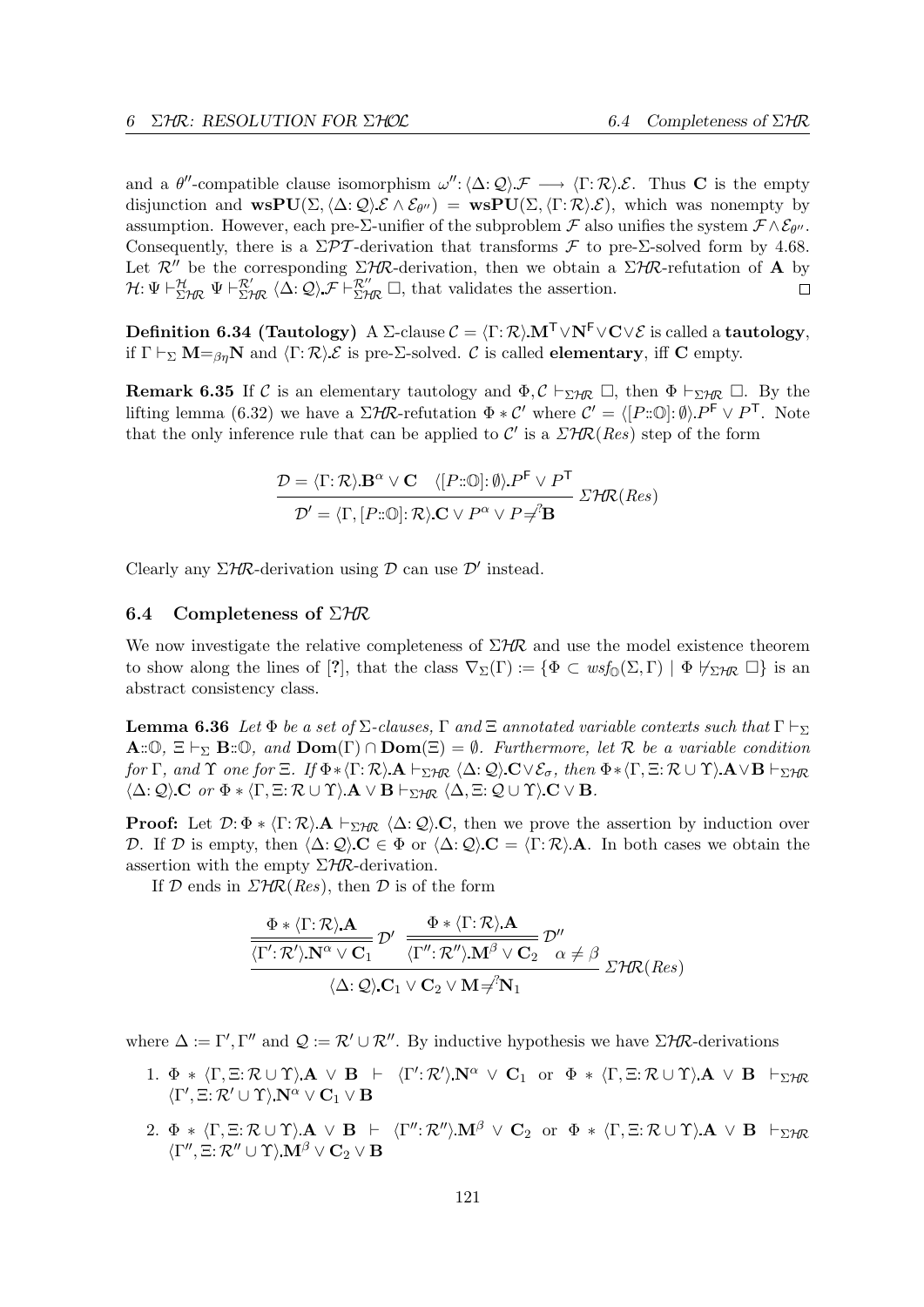Thus we have four cases, but as all of them can be treated with the same methods, we show the most complex one, where for both applications of the inductive hypothesis the latter alternative is assumed. In this case, we have

$$
\frac{\Phi * \langle \Gamma, \Xi : \mathcal{R} \cup \Upsilon \rangle \mathbf{A} \vee \mathbf{B}}{\langle \Gamma', \Xi : \mathcal{R}' \cup \Upsilon \rangle \mathbf{N}^{\alpha} \vee \mathbf{C}_{1} \vee \mathbf{B}} \mathcal{D}' \frac{\Phi * \langle \Gamma, \Xi : \mathcal{R} \cup \Upsilon \rangle \mathbf{A} \vee \mathbf{B}}{\langle \Gamma'', \Xi : \mathcal{R}'' \cup \Upsilon \rangle \mathbf{M}^{\beta} \vee \mathbf{C}_{2} \vee \mathbf{B}} \mathcal{D}''}{\langle \Delta, \Xi : \mathcal{Q} \cup \Upsilon \rangle \mathbf{C}_{1} \vee \mathbf{C}_{2} \vee \mathbf{M} \neq \mathbf{N}_{1} \vee \mathbf{B}} \mathcal{D}' \mathcal{D} \mathcal{D} \mathcal{D} \mathcal{D} \mathcal{D} \mathcal{D} \mathcal{D} \mathcal{D} \mathcal{D} \mathcal{D}}
$$

The  $\Sigma H\mathcal{R}(Fac)$  case is similar but much less complex, since we only need one application of the inductive hypothesis. In the  $\mathcal{LHR}(Solv)$  case we have the following situation:

$$
\frac{\Phi * \langle \Gamma; \mathcal{R} \rangle \mathbf{A}}{\mathcal{C} = \langle \Gamma'; \mathcal{R}' \rangle \mathbf{C} \vee F \neq A} \mathcal{D}'
$$

$$
\frac{\langle \Delta; \mathcal{Q} \rangle \mathbf{D} \vee F \neq A}{\mathcal{C} \mathcal{C} \mathcal{D} \vee F \neq A} \mathcal{D}' \mathcal{R}(\text{Res})
$$

where  $\langle \Gamma' : \mathcal{R}' \rangle$  [A/F]C  $\vdash_{\mathcal{RC}} \langle \Delta : \mathcal{Q} \rangle$  D by a maximal  $\mathcal{RC}$ -derivation. By inductive hypothesis we have  $\Phi * \langle \Gamma, \Xi : \mathcal{R} \cup \Upsilon \rangle \mathbf{A} \vee \mathbf{B} \vdash \langle \Gamma' : \mathcal{R}' \rangle \mathbf{C} \vee F \neq^? \mathbf{A}$  or  $\Phi * \langle \Gamma, \Xi : \mathcal{R} \cup \Upsilon \rangle \mathbf{A} \vee \mathbf{B} \vdash_{\Sigma \mathcal{H} \mathcal{R}}$  $\langle \Gamma', \Xi \colon \mathcal{R}' \cup \Upsilon \rangle$   $\mathbf{C} \vee F \neq^? \mathbf{A} \vee \mathbf{B}$ . Note that because of  $F \in \mathbf{Dom}(\Gamma)$  we have  $[\mathbf{A}/F] \mathbf{B} = \mathbf{B}$ , therefore we obtain the assertion by a single application of  $\mathcal{LHR}(Solv)$ .

The remaining cases  $\mathcal{LHR}(Prim)$ ,  $\mathcal{LPT}(flex - rig)$ , and  $\mathcal{LPT}(guess)$  are nearly trivial, since they simply add a pair to  $\mathcal{C}$ , thus we obtain the assertion directly by the inductive hypothesis. П

**Lemma 6.37** The calculus  $\Sigma$ HR is saturated, i.e. for all C-consistent sets  $\Phi \subset wsf_0(\Sigma,\Gamma)$  of propositions and any atomic proposition  $A \in wsf_0(\Sigma, \Gamma)$  we have  $\Phi * A$  is  $\Sigma H\mathcal{R}$ -consistent or  $\Phi * \neg A$  is  $\Sigma$ HR-consistent.

**Proof:** To see that  $\Sigma$ HR is saturated, let  $\Psi := \mathbf{CNF}(\Phi)$ , then  $\mathbf{CNF}(\Phi * \mathbf{A}) = \Psi * \langle \Gamma : \emptyset \rangle \mathbf{A}^{\mathsf{F}}$ and  $\mathbf{CNF}(\Phi*\neg \mathbf{A}) = \Psi*\langle \Gamma:\emptyset \rangle \mathbf{A}^{\mathsf{T}}$ . To show the converse of the assertion we assume that both  $\Phi * A$  and  $\Phi * \neg A$  are  $\Sigma H \mathcal{R}$ -consistent, i.e. there are  $\Sigma H \mathcal{R}$ -refutations  $\mathcal{D}: \Phi * \langle \Gamma : \emptyset \rangle A^{\mathsf{T}} \vdash_{\Sigma H \mathcal{R}} \square$ and  $\mathcal{D}'\Phi * \langle \Gamma : \emptyset \rangle \mathbf{A}^{\mathsf{F}} \vdash_{\Sigma \mathcal{H}\mathcal{R}} \Box$ .

By applying lemma 6.36 to D we obtain a  $\Sigma H\mathcal{R}$ -refutation  $\Phi * \langle \Gamma : \emptyset \rangle \mathbf{A}^{\mathsf{T}} \vee \mathbf{A}^{\mathsf{F}}$  or a  $\Sigma H\mathcal{R}$ derivation  $\Phi * \langle \Gamma : \emptyset \rangle$   $A \vee \neg A \vdash_{\Sigma \mathcal{H} \mathcal{R}} \neg \langle \Gamma : \emptyset \rangle A^{\top}$ . Now lemma 6.35 guarantees a  $\Sigma \mathcal{H} \mathcal{R}$ -refutation of  $\Phi$ , which proves the claim in this case, or a  $\Sigma$ HR-derivation  $\mathcal{D}''$ :  $\Phi \vdash_{\Sigma H\mathcal{R}} \langle \Gamma : \emptyset \rangle$ . A<sup>F</sup>. This can be combined with the derivation  $\mathcal{D}'$  to to a refutation of  $\Phi$ . П

Lemma 6.38 Let  $\Phi$  and  $\Psi$  be sets of sentences, and  $\Phi \vee \Psi := {\bf A} \vee {\bf B} \mid {\bf A} \in \Phi, {\bf B} \in \Psi$ . Furthermore, let  $\Phi \vdash_{\Sigma \mathcal{H}\mathcal{R}} \Box$  and  $\Psi \vdash_{\Sigma \mathcal{H}\mathcal{R}} \Box$ , then  $\Phi \vee \Psi \vdash_{\Sigma \mathcal{H}\mathcal{R}} \Box$ .

**Proof:** Let  $\mathbf{B} \in \Psi$ ,  $\Phi = {\mathbf{A}^i, \dots, \mathbf{A}^n}$ , and  $\Phi^i := {\mathbf{A}^1 \vee \mathbf{B}, \dots, \mathbf{A}^i \vee \mathbf{B}, \mathbf{A}^{i+1}, \dots, \mathbf{A}^n}$ , then we first convince ourselves by induction on i, that  $\Phi^i \vdash_{\Sigma} H_R \Box$  or  $\Phi^i \vdash_{\Sigma} H_R \mathbf{C}$ . If  $i = 0$ , then  $\Phi = \Phi^0 \vdash_{\Sigma} H\mathbb{R} \square$  by assumption. If  $i > 0$ , then  $\Phi^{i-1} \vdash_{\Sigma} H\mathbb{R} \square$  or  $\Phi^{i-1} \vdash_{\Sigma} H\mathbb{R} \square$  by inductive hypothesis, thus we obtain the assertion by the previous lemma.

In particular, for  $i = n$  we have  $\mathcal{D}_B: \Phi^n = \Phi \vee \{B\} \vdash_{\Sigma \mathcal{H} \mathcal{R}} \Box$  or  $\mathcal{D}_B: \Phi \vee \{B\} \vdash B$  for all  $\mathbf{B} \in \Psi$ . If the first case is assumed for some  $\mathbf{B} \in \Psi$ , then we have proven the assertion.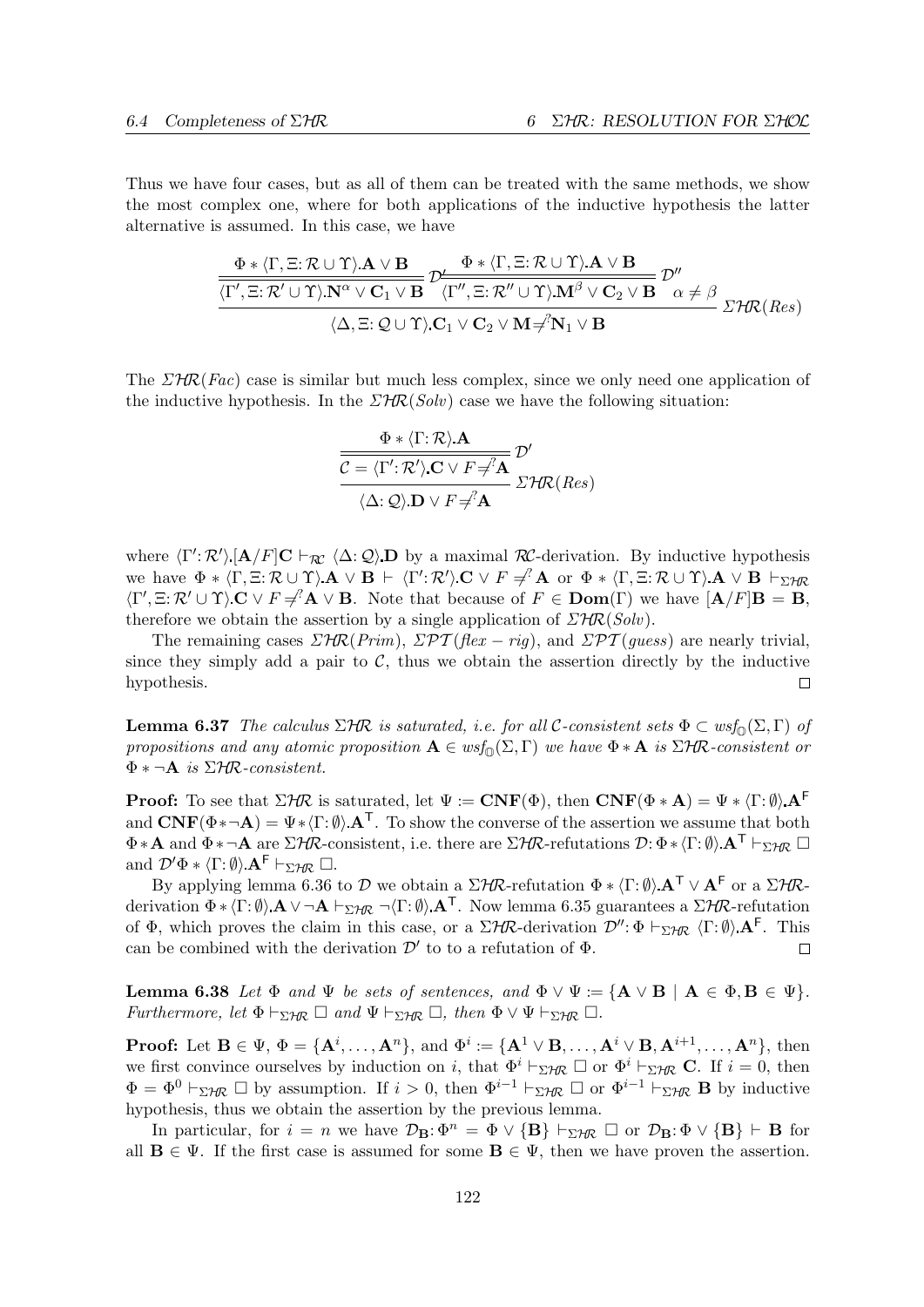Otherwise we have  $\Phi \vee \Psi \vdash_{\Sigma} \mathcal{H} \Psi$  by combining all  $\Sigma \mathcal{H} \mathcal{R}$ -derivations  $\mathcal{D}_{\mathbf{B}}$ , which we can combine with the  $\Sigma H\mathcal{R}$ -refutation of  $\Psi$  to obtain the assertion.  $\Box$ 

Now we are in the position to attack the completeness proof for  $\Sigma H\mathcal{R}$ . We use the model existence theorem for  $\Sigma$ -model structures, which we have proven in section 5.

**Theorem 6.39** Let  $\nabla_{\Sigma}(\Gamma) := {\Phi \subset wsf_{\Omega}(\Sigma, \Gamma) \mid \Phi \nrightarrow{\tau_{\Sigma}} \Box}, then \nabla_{\Sigma}(\Gamma) is a saturated$ abstract consistency class.

**Proof:** We verify the properties of 5.41 for some set  $\Phi \in \nabla_{\Sigma}(\Gamma)$  of sentences.

Let  $A \in \Phi$  be an atom such that  $A, \neg A \in \Phi$ , therefore we have  $\langle \Gamma : \mathcal{R} \rangle \cdot A^{\mathsf{T}}, \langle \Gamma : \mathcal{R} \rangle \cdot A^{\mathsf{F}} \in \Omega$ for the corresponding unit  $\Sigma$ -clauses. So we obtain the assertion with the following  $\Sigma$ HRderivation

$$
\frac{\langle \Gamma : \mathcal{R} \rangle . \mathbf{A}^{\mathsf{T}} \quad \langle \Gamma : \mathcal{R} \rangle . \mathbf{A}^{\mathsf{F}}}{\langle \Gamma : \mathcal{R} \rangle . \mathbf{A} \neq^{\gamma} \mathbf{A}} \mathcal{Z} \mathcal{H} \mathcal{R} (Res)
$$

The remaining cases all share the following form: if  $\mathbf{A} \in \Phi$ , then  $\Phi \cup \Psi \in \Gamma_{\!\Sigma}(\Gamma')$  for some set of formulae  $\Psi$ . So we have to prove that, if  $\mathbf{A} \in \Phi$  and  $\Omega \not\vdash \Box$ , then  $\Omega \cup \mathbf{CNF}(\Psi) \not\vdash_{\Sigma \mathcal{HR}} \Box$ , or equivalently, that the existence of a  $\Sigma H\mathcal{R}$ -refutation of  $\Omega \cup \mathbf{CNF}(\Psi)$  guarantees a  $\Sigma H\mathcal{R}$ refutation of  $\Omega$ . Condition 4 is a direct consequence of 6.38. For the cases 2, 3, and 5 the argumentation is trivial, since any  $\Sigma$ HR-refutation of  $\Phi * \mathbf{A}$ ,  $\Phi * \neg \neg \mathbf{A}$  or  $\Phi * \neg (\mathbf{A} \vee \mathbf{B})$  is also one for  $\Phi$ , because the clause normal forms of  $\mathbf{A}$ ,  $\neg\neg\mathbf{A}$  and that of  $\mathbf{A}$  are identical, and finally,  $CNF(\neg(A \lor B)) = CNF(\{\neg A, \neg B\}).$ 

To verify 5.41(6) let  $\Pi^A A \in \Phi$  and  $\mathcal{D}_{\theta}$  be a  $\Sigma H\mathcal{R}$ -refutation of  $\Psi_{\theta} := \Phi * AB$ . Let  $\Phi = \Phi' * \Pi^{\mathbb{A}} A$ , then  $\mathcal{D}_{\theta}$  is also a  $\Sigma H\mathcal{R}$ -refutation of  $\Psi'_{\theta} := \Phi' \cup \{AX^+, \Pi^{\mathbb{A}} A\}$ , since the clause normal forms of  $\Psi_{\theta}$  and  $\Psi'_{\theta}$  are  $\alpha$ -variants (cf. 6.12). Now let  $\Psi = {\bf{A}}X^+, A Y^+$  and  $\theta = [\mathbf{B}/Y]$ , then  $\theta(\Psi) = \Psi_{\theta}'$ , so by 6.33 there is a  $\Sigma H\mathcal{R}$ -refutation  $\mathcal{D}$  of  $\Psi$ . As the clause normal forms of  $AX^+$  and  $AY^+$  are  $\alpha$ -variants,  $\mathcal D$  is also a  $\Sigma H\mathcal R$ -refutation of  $\Phi$ .

For 5.41(7) let  $\neg \Pi^{\mathbb{A}} \mathbf{A} \in \Phi$  and D be a  $\Sigma H\mathcal{R}$ -refutation of  $\Phi * \neg \mathbf{A} X^-$  for some  $X^- \notin \mathcal{R}$ **Dom**(Γ). Note that the clause normal forms of  $\Phi * \neg AX^-$  and  $\Phi$  are  $\alpha$ -variants, since those of  $\neg \Pi^A \mathbf{A}$  and  $\neg \mathbf{A} X^-$  are, so  $\mathcal{D}$  is also a  $\Sigma \mathcal{H} \mathcal{R}$ -refutation of  $\Phi * \mathbf{A} X^-$ .

Finally Lemma 6.37 directly implies that  $\Gamma_{\!\Sigma}$  is saturated.

Now the completeness theorem is only a simple corollary.

Corollary 6.40 (Completeness of  $\Sigma H\mathcal{R}$ ) Let  $\Phi$  be a finite set of well-sorted sentences. If  $\Phi$  is unsatisfiable in the class of  $\Sigma$ -model structures, then  $\Phi \vdash_{\Sigma} \mathcal{H} \mathbb{R}$ .

**Proof:** Let  $\nabla_{\Sigma}(\Gamma) := \{ \Psi \subset \text{wsf}_{\mathbb{O}}(\Sigma, \Gamma) \mid \Psi \nleftrightarrow_{\Sigma \mathcal{H} \mathcal{R}} \square \}.$  If  $\Phi$  were not  $\Sigma \mathcal{H} \mathcal{R}$ -refutable, then  $\Phi \in \Gamma_{\Sigma}(\emptyset)$  by construction. Furthermore, by 6.39  $\Gamma_{\Sigma}$  is a saturated abstract consistency class and therefore by 5.57 there is a  $\Sigma$ -model structure  $\mathcal{M} \models \Phi$ , which contradicts the assumption.  $\Box$ 

**Theorem 6.41** A well-sorted sentence A is valid in the class of  $\Sigma$ -model structures, iff  $\neg$ A is  $\Sigma$ HR-refutable.

Proof: The result is an immediate consequence of 6.40 and 6.24.

 $\Box$ 

 $\Box$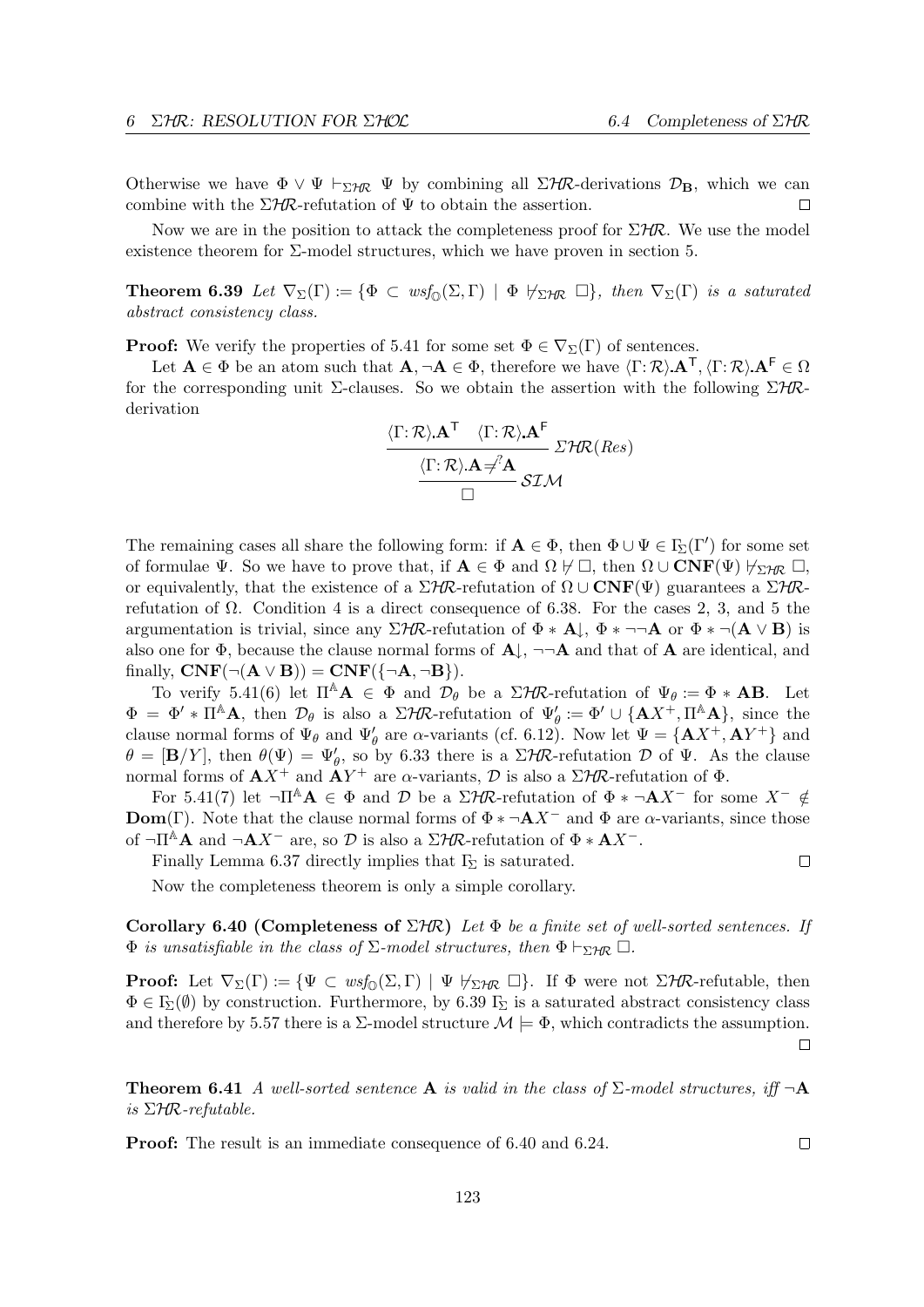Theorem 6.42 (Relative Completeness of  $\Sigma H\mathcal{R}$ ) Let A be a well-sorted  $\Sigma$ -sentence, then  $\vdash_{\Sigma \mathfrak{T}_n} \mathbf{A}$ , iff  $\mathbf{A}^{\mathsf{F}} \vdash_{\Sigma \mathcal{H} \mathcal{R}} \Box$ .

Proof: By the previous theorem and  $5.68$ .

 $\Box$ 

Now we can prove the statement about the completeness of our sorted Hilbert-Style calculi  $\Sigma\mathfrak{T}^*$ , which we made above in section 5.

Corollary 6.43  $\Sigma \mathfrak{D}$  and  $\Sigma \mathfrak{D}_n$  are not complete with respect to general  $\Sigma$ -models.

**Proof:** As we have seen in 6.22, there is a well-sorted formula C that is not  $\Sigma$ HR-refutable. With the relative completeness theorem 6.42 above it is clear that  $\neg \mathbf{C}$  is not derivable in  $\Sigma \mathfrak{T}_n$ . Since the calculus  $\Sigma \mathfrak{X}$  is weaker than  $\Sigma \mathfrak{X}_n$  (because it lacks the  $\eta$ -axiom) the result also holds for  $\Sigma \mathfrak{T}$ .  $\Box$ 

We conclude our exposition of  $\Sigma H\mathcal{R}$  with an example.

**Example 6.44** Let  $\Sigma$  be the signature of 4.58 augmented by the sort N of natural numbers and the declarations

$$
\begin{array}{l}[0::\mathbf{N}], [s::\mathbb{N} \to \mathbb{N}], [+!\mathbb{N} \to \mathbb{N} \to \mathbb{N}],\\ [\geq::\mathbb{R} \to \mathbb{R} \to \mathbb{O}], [\text{deg}::\mathbb{M} \to \mathbb{N}], [p::(\mathbb{R} \to \mathbb{R}) \to \mathbb{O}], [nc::(\mathbb{R} \to \mathbb{R}) \to \mathbb{O}] \end{array}
$$

We consider the following axiomatization of the degree of monomials

- D1  $\forall Y_{\mathbb{R}} \deg(\lambda X_{\mathbb{R}} Y) = 0$
- D2 deg( $\lambda X_{\mathbb{R}} X$ ) = s(0)

D3 
$$
\forall F_{\mathbb{M}}
$$
,  $G_{\mathbb{M}}$  deg( $\lambda X_{\mathbb{R}}$  \*  $(FX)(GX) = deg(F) + deg(G)$ )

and the following basic facts about  $>$ , non-constant  $(nc)$ , and positive functions  $(p)$ :

$$
\Rightarrow \forall X_{\mathbb{N}} s(X) > 0
$$
  
N  $\forall F_{\mathbb{M}} \deg(F) > 0 \Rightarrow nc(F)$   
P  $\forall F_{\mathbb{R} \to \mathfrak{P}} p(F)$   
+  $\forall X_{\mathbb{N}}, Y_{\mathbb{N}} (X > 0 \land Y > 0) \Rightarrow X + Y > 0$ 

From these we want to prove the assertion that there is a differentiable function that is positive, but not constant:

$$
\exists Y_{\mathbb{D}}\, p(Y) \land nc(Y)
$$

The clause normal form of its negation is

$$
\mathrm{T} \ \ \langle [Y::\mathbb{D}]:\emptyset\rangle \ p(Y)^{\mathsf{F}} \vee nc(Y)^{\mathsf{F}}
$$

from which we can obtain

$$
R1=R(T,N)\langle [Z:\mathbb{M}]:\emptyset\rangle p(Z)^{\mathsf{F}} \vee (\deg(Z) > 0)^{\mathsf{F}}
$$
  

$$
R2=R(R1,P)\langle [Z:\mathbb{M}], [W:\mathbb{R} \to \mathfrak{P}:\emptyset\rangle (\deg(Z) > 0)^{\mathsf{F}} \vee Z \neq^?W
$$

by  $\mathcal{LHR}(Res)$ . Since all variable conditions in this example are empty, we drop the declarations from the clauses, and indicate the sort of variables by indices. With the  $\Sigma \mathcal{PT}$ -derivation (cf 4.70) of 4.58 and  $\mathcal{LHR}(Solv)$  we obtain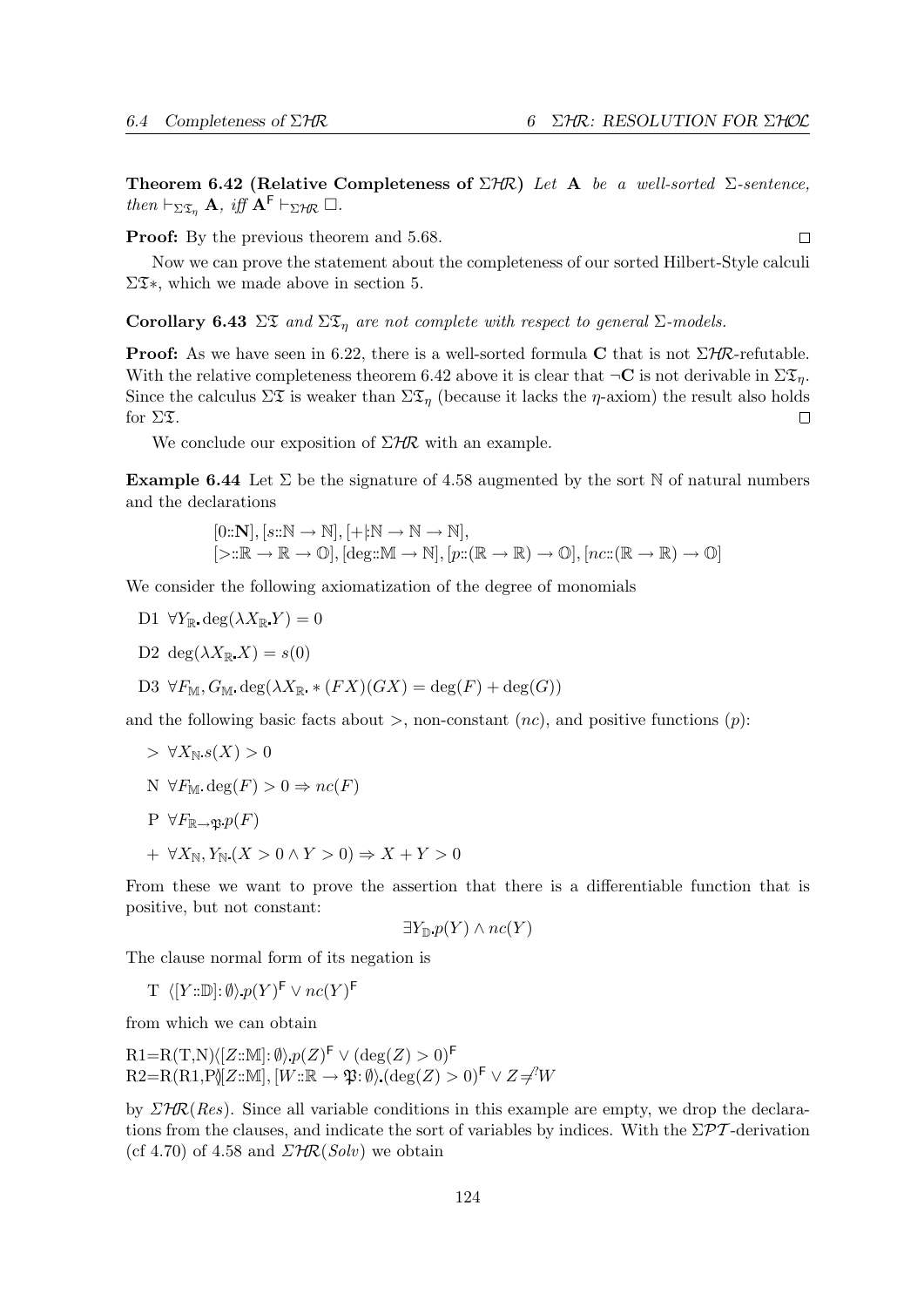$R3=U(R2) \left(\deg(Z_{\mathbb{M}})>0\right)^{\mathsf{F}} \vee Z \neq^? (\lambda X_{\mathbb{R}} \cdot * (H_{\mathbb{M}}^{5} X)(H_{\mathbb{M}}^{5} X))$  $R4 = S(R3)$   $(\deg(\lambda X_{\mathbb{R}} \cdot (H_M^5 X)(H_M^5 X)) > 0)^{\mathsf{F}}$ 

If we instantiate Leibniz definition 5.12 for  $=^{\mathbb{N}}$  in D3, then the clause normal form is

$$
P_{\mathbb{N}\to\mathbb{O}}(\deg(\lambda X_{\mathbb{R}}\cdot (F_{\mathbb{M}}X)(G_{\mathbb{M}}X))^{\mathsf{T}}\vee P(\deg(F) + \deg(G))^{\mathsf{F}}
$$

thus we have

$$
R5=R(R4,\text{GB})_{\text{max}}(\deg(F_{\text{M}})+\deg(G_{\text{M}}))^{\text{F}} \vee (\deg(\lambda X_{\mathbb{R}} \cdot * (H_{\text{M}}^{5}X)(H_{\text{M}}^{5}X)) > 0)^{\text{F}} \neq {}^{2}P(\deg(\lambda X_{\mathbb{R}} \cdot * (F_{\text{M}}X)(G_{\text{M}}X))
$$

With the general bindings

$$
P_{\mathbb{N}\to\mathbb{O}} = \lambda X_{\mathbb{N}} > (H_{\mathbb{N}\to\mathbb{N}}^1 X)(H_{\mathbb{N}\to\mathbb{N}}^2 X)
$$
  
\n
$$
H_{\mathbb{N}\to\mathbb{N}}^1 = \lambda^2 (X_{\mathbb{N}} X)
$$
  
\n
$$
H_{\mathbb{N}\to\mathbb{N}}^2 = \lambda^2 (X_{\mathbb{N}} X_0)
$$

and reduction to  $SIM$ -normal form we obtain

 $R6=U(R5)$   $(\deg(F_M) + \deg(F_M) > 0)^{\mathsf{F}} \vee H_M^5 = {}^2F_M \vee H_M^5 = {}^2G_M$  $R7 = S(R6)$   $(\deg(H_M^5) + \deg(H_M^5))^F$  $R8=R(R7, +\text{deg}(H_M^5)>0^F)$ 

On the other hand the clause normal form of D2 is

D2 
$$
Q_{\mathbb{N}\to\mathbb{O}}(\deg(\lambda X_{\mathbb{R}}X))^{\mathsf{F}} \vee Q(s(0))^{\mathsf{T}}
$$

thus by primitive substitution (for the head  $\neg$ ),  $H\mathcal{R}(E)$  and resolution we have

 $R9 = P(D2)$   $Q_{\mathbb{N} \to \mathbb{O}}(\deg(\lambda X_{\mathbb{R}} X))^{\mathsf{F}} \vee Q(s(0))^{\mathsf{T}} \vee Q \neq^? (\lambda X_{\mathbb{N}} \neg (P_{\mathbb{N} \to \mathbb{O}} X))$  $\mathrm{R10}{=}\mathrm{S}(\mathrm{R9})\mathit{P}_{\mathbb{N}\rightarrow\mathbb{O}}(\deg(\lambda X_{\mathbb{R}}.X))^{\mathsf{T}}\vee\mathit{P}(s(0))^{\mathsf{F}}$  $\text{R11}=\text{R}(>,\text{RQR})_{\rightarrow 0}(\text{deg}(\lambda X_{\mathbb{R}} X))^{\mathsf{T}}\vee Q(s(0))\neq s(X_{\mathbb{N}})>0$ 

With  $X = \{0\}$  and general bindings for P analogous to those above we obtain

 $R12=U(R11deg(\lambda X_{\mathbb{R}} X)>0^{\mathsf{T}}$  $R13=R(R12R8\text{m})\ (\lambda X_{\mathbb{R}} X)$ 

which is an empty clause, since the remaining pair is solved as the identity function is a monomial.  $\Box$ 

The example for a differentiable function that is not constant (the instance for  $Z_{\mathbb{D}}$ ) found in the proof is the square function  $\lambda X_{\mathbb{R}} * X X$ , which is indeed the simplest such function in our simple taxonomy of functions.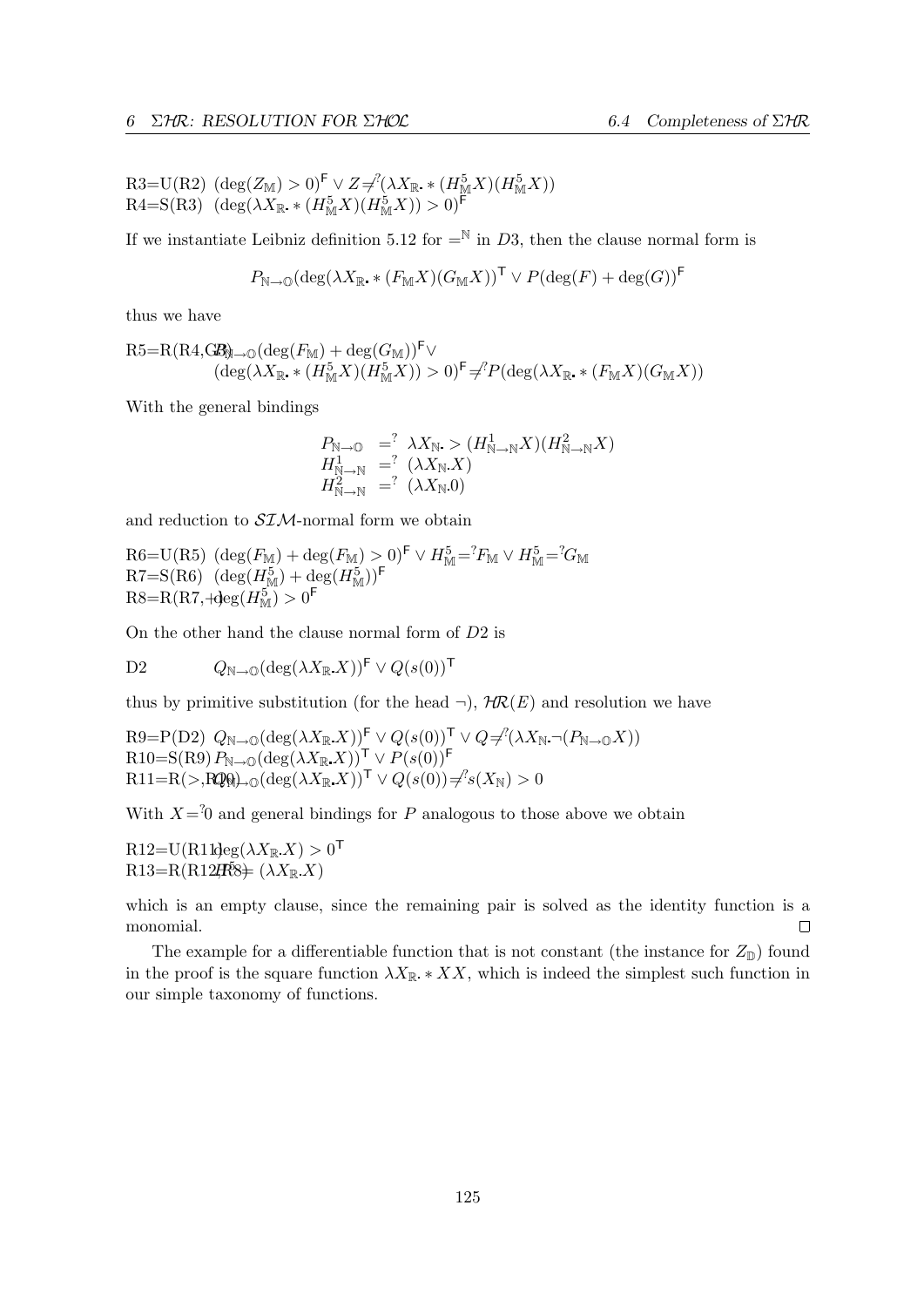# 7 Conclusion

## 7.1 Applications

This thesis has been motivated essentially by practical practical considerations, i.e. the shortcomings of first-order theorem proving and the lack of expressive power in higher-order logics due to the absence of sorts. However, as it turned out the content of this thesis is rather theoretical in nature. To bridge this gap and to see whether this theoretical system can fulfill its practical expectations, let us have a look at some applications of  $\Sigma HOL$ .

We claim that introducing sorts to higher-order logic results in considerably more expressivity, and hence ultimately a practical language to express mathematical facts naturally. In fact,  $\Sigma HOL$  is the logical basis for the higher-order logic  $POST$  (Partial Order-Sorted Type theory) of the Ω-MKRP deduction system [?, ?], currently under development at the Universität des Saarlandes. The goal of the  $\Omega$ -MKRP project is to develop an interactive proof development environment which can be used to prove the total contents of a typical mathematical textbook. The extensive experience of the  $\Omega$ -MKRP group, gained by axiomatizing mathematical theories for automated theorem provers, and the critique of existing input languages, which are considered too weak, have been a major motivation for the work reported in this thesis. The experiments with this new system have verified that sorted higher-order logics indeed offer a sufficiently rich language for naturally specifying a non-trivial fragment of mathematics. These experiments also show that, while term declarations are a desirable feature of a specification language for mathematics, pattern signatures have so far been sufficient for all practical applications. Thus the problems with decidability of sort computation (see the discussion in 4.3) are mainly a theoretical concern.

The resolution calculus  $\Sigma$ HR finds its concretization in the LEO (Logic Engine for  $\Omega$ -MKRP) theorem prover also currently under development in Saarbrücken. This implementation is currently been used to test the practical applicability of our calculus and for the development of search strategies specialized to higher-order logic. Naturally unification in  $\Sigma HOL$  is considerably more complex than in the simply typed  $\lambda$ -calculus, but this complexity is more than compensated by the restriction of search spaces associated with resolution theorem proving.

These applications in higher-order deduction for mathematics are not the only conceivable ones. For instance,  $\Sigma HOL$  can be seen as a logical basis for sorted logic programming languages, such as extensions to  $\lambda$ -Prolog [MN87, Mil89] in the spirit of TEL [Smo89] or GODEL [HL94]. Because of undecidability issues, term declarations would have to be severely restricted, e.g. to higher-order patterns, in order to make sort computation decidable. Even with this restriction Σ-unification is still undecidable and infinitary (because the first-order subcase is), but it seems probable that there are decidable subcases analogous to those for first-order systems (cf. [Soc93, Uri92]).

Finally, our work can be seen as a guide for adding sort information to other typed  $\lambda$ calculi. In this respect our work has applications in the field of meta-logical frameworks (λ-calculi with strong type systems that are used to formalize logical systems), since the added expressivity makes practical formalizations of logic systems much more convenient. It is still unclear, whether our focus on an extensional partial function semantics is advantageous for logical frameworks. The features of  $\Sigma HOL$  like functional base sorts or term declarations can, however, be adapted to existing sort systems for logical frameworks [Pfe93b, KP93] as well.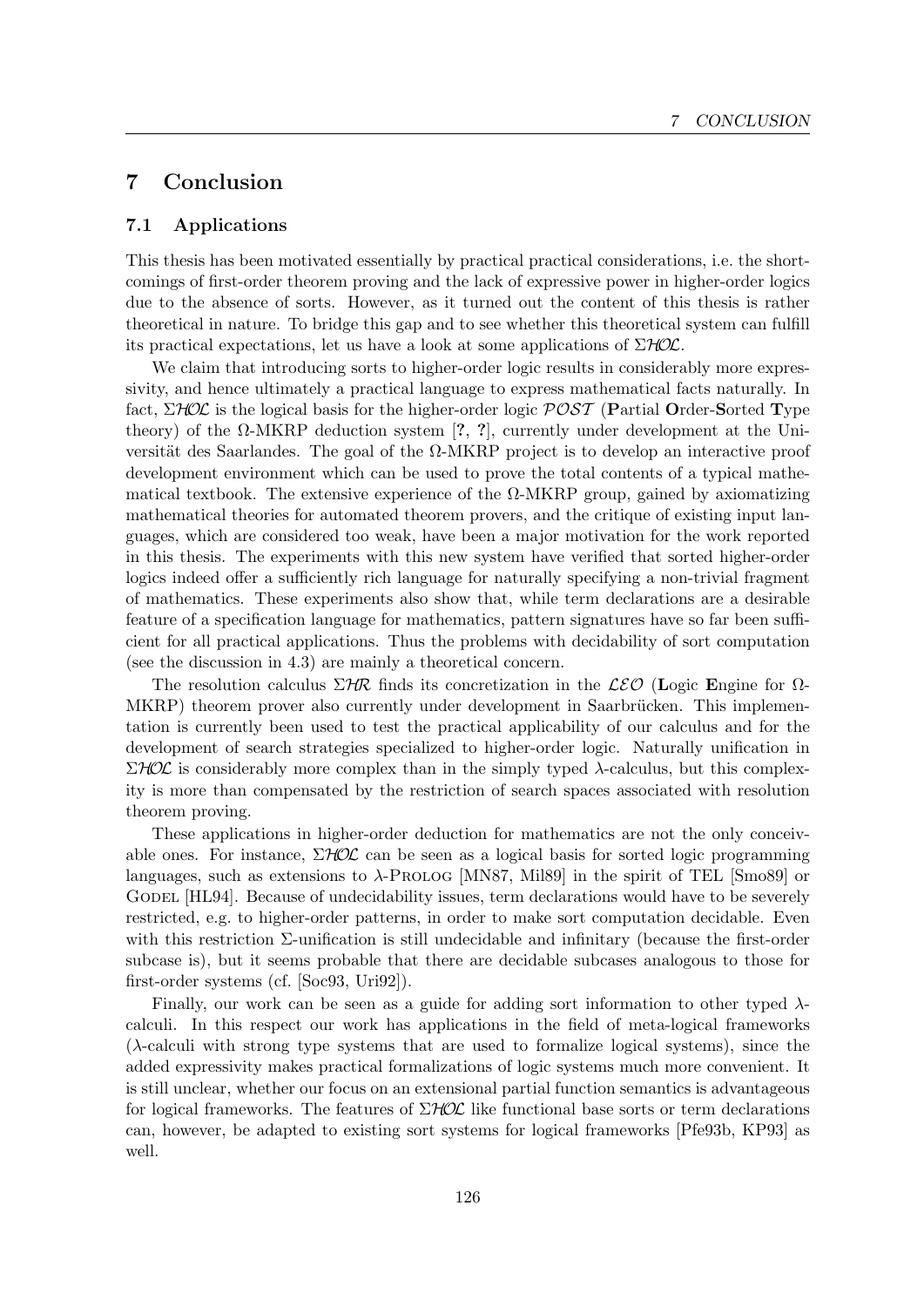## 7.2 Sorted Logics: An A-Posteriori View

To get a better intuition of the improvements that  $\Sigma HOL$  has to offer for specifying mathematical theorems and proving them, let us have a closer look at the alternative of using an unsorted higher-order logic. With the relativization technique well-known from first-order logic a well-sorted formulae  $\bf{A}$  can be coded into an unsorted formula  $\bf{Rel}(\bf{A})$ . For instance, a sorted quantification  $\forall X_{\mathbb{A}}.\mathbf{A}$  is transformed into  $\forall X_{\tau(\mathbb{A})}(\mathbf{P}_{\mathbb{A}}X) \Rightarrow \mathbf{Rel}(\mathbf{A})$  for some new predicate  $P_{\mathbb{A}}$  that captures the sort information. These new predicates obtain their meaning from an axiomatization  $\text{Rel}(\Sigma)$  of the sort information present in a valid signature  $\Sigma$ , which is provided by the relativization operation. For most sorted first-order logics it is a theorem (see [Wal87, SS89, Wei91] for examples) that a well-sorted formula A is satisfiable in the class of sorted models, iff  $\text{Rel}(A)$  is satisfiable in the class of unsorted models that satisfy the signature axioms  $\textbf{Rel}(\Sigma)$ . Thus from a theoretical point of view these sorted first-order logics are not more expressive than unsorted ones. Indeed we conjecture that some kind of sort theorem also holds for  $\Sigma HOL$ . This would entail that in theory all theorems of  $\Sigma HOL$  can be proven by coding them into simple type theory and then proving them by simply typed constrained resolution.

Unfortunately, in  $\Sigma HOL$  the situation is not as simple as in the first-order case, where the only binding constructs are quantifications that can be transformed as shown above. In the presence of λ-abstractions we need some form of conditionals in the target system for coding functional formulae, such as  $\lambda_{\mathbb{A}}\mathbf{A}$ , which have to be relativized as partial functions. Conditionals can be realized by description functions (see 5.19) as in [?]. Such a system can be obtained from  $\Sigma HOL$  by adding a logical constant  $\iota_{(\alpha\to\rho)\to\alpha}$  for each  $\alpha\in\mathcal{T}$  and the inference rule

$$
\frac{\Gamma \vdash_{\Sigma} \mathbf{Q} : \mathbb{A} \to \mathbb{O} \quad \Gamma \vdash_{\Sigma} \forall X_{\mathbb{A}} \mathbf{Q} X \Rightarrow \forall Y_{\mathbb{A}} (\mathbf{Q} Y \Rightarrow X = Y)}{\Gamma \vdash_{\Sigma} \mathbf{Q}(\iota \mathbf{Q})} \ \Sigma \mathfrak{T}(\iota)
$$

to  $\Sigma \mathfrak{T}_{nb}$ . Moreover, in the definition of general  $\Sigma$ -models we have to specify that the value of  $\iota$ is the function that maps singleton sets to their unique member. In this setting we can define a conditional  $\mathbf{w}_{\alpha o\alpha}$  as implication, if  $\alpha = o$ , and otherwise as  $(\lambda X_{\alpha}, P_o \iota_{\alpha (o\alpha)} \lambda Y_{\alpha} P \wedge Y = X)$ . It is easy to see that for any general  $\Sigma$ -model  $\mathcal{M} = (\mathcal{D}, \mathcal{I})$  we have  $\mathcal{I}_{\varphi}(\mathbf{w})(a, \mathsf{T}) = a$ .

With these extensions we can now define a relativization operator **Rel**, and use it to compare the relativization of an example with the sorted version. This comparison will give us a feeling for the advantages of sorts in higher-order deduction.

**Definition 7.1 (Relativization) Rel** is a typed mapping Rel:  $S \to wf(\overline{\Sigma} \cup P_S)$ , where  $P_{\mathcal{S}} := \{P_{\mathbb{A}} \mid \mathbb{A} \in \mathcal{S}\}\$ is a set of new predicates of type  $\tau(\mathbb{A}) \to o$ . We now inductively define Rel by setting

- 1. **Rel**(A) :=  $P_{\mathbb{A}}$  for  $\mathbb{A} \in \mathcal{S}^{nf} \cap \mathcal{BS}$ ,
- 2. **Rel**( $\mathbb{A} \to \mathbb{B}$ ) :=  $(\lambda F_{\tau(\mathbb{A}) \to \tau(\mathbb{B})} \forall X_{\tau(\mathbb{A})} (\text{Rel}(\mathbb{A})X) \Rightarrow \text{Rel}(\mathbb{B})(FX)),$
- 3. **Rel**( $\mathbb{A}$ ) :=  $\lambda X_{\tau(\mathbb{A})}$ **P**<sub>A</sub>  $\wedge$  **Rel**( $\mathfrak{d}(\mathbb{A}) \to \mathfrak{r}(\mathbb{A}))X$  for  $\mathbb{A} \in \mathcal{S}_0^f$ ,

This relativization of sorts allows us to define the full relativization operator on well-sorted formulae, which is a typed function **Rel:**  $wsf(\Sigma, \Gamma) \longrightarrow wf(\overline{\Sigma} \cup \mathbf{P}_S)$  such that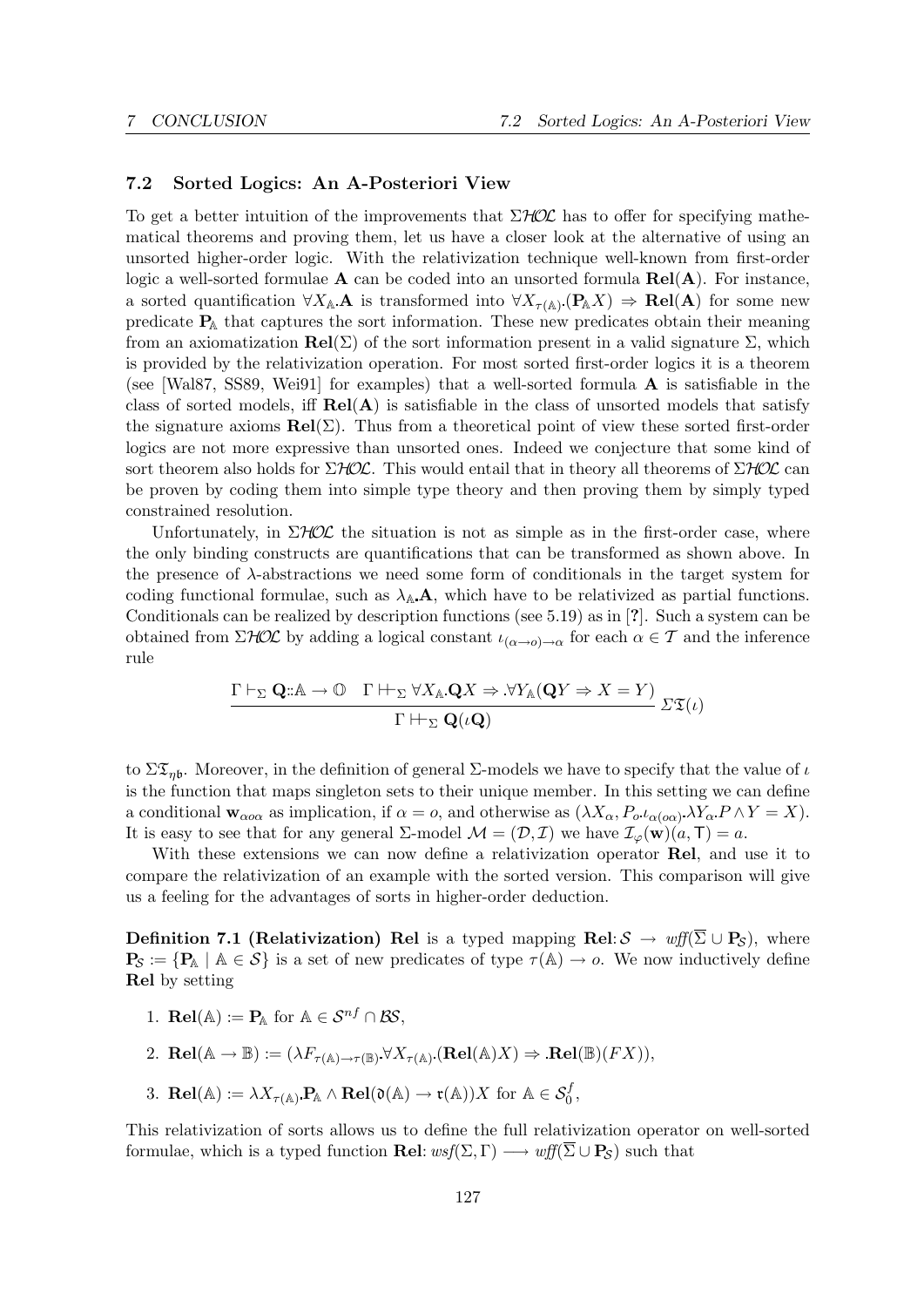- 4.  $\text{Rel}(A) := A$ , if A is a constant or variable.
- 5.  $\text{Rel}(AB) := \text{Rel}(A)\text{Rel}(B),$
- 6.  $\mathbf{Rel}(\lambda X_{\mathbb{R}}\mathbf{A}) := (\lambda \overline{X}\mathbf{wRel}(\mathbb{B})\mathbf{A}).$

Finally, we can map valid signatures  $\Sigma$  into sets  $\text{Rel}(\Sigma)$  of sentences, called signature axioms, by defining

- 7. **Rel**( $\Sigma$ ,  $[\forall \Gamma \mathbf{A} : \mathbb{A}]$ ) := **Rel**( $\Sigma$ )  $\land$  **Rel**( $[\forall \Gamma \mathbf{A} : \mathbb{A}]$ ) where
- $8. \quad \textbf{Rel}([\forall \Gamma \mathbf{A} : \land]) := \forall X^1_{\tau(\mathbb{A}_1)}, \dots X^n_{\tau(\mathbb{A}_n)}. \quad \textbf{Rel}(\mathbb{A}_1)X^1 \Rightarrow \dots \Rightarrow \textbf{Rel}(\mathbb{A}_n)X^n$  $\Rightarrow$  Rel(A)Rel(A) and  $\Gamma = [X^1 : \mathbb{A}^1], \ldots, [X^n : \mathbb{A}^n].$

For instance, in the case of a subsort declaration  $[A \leq \mathbb{B}] \in \Sigma$  we have

$$
\begin{array}{rcl}\n\mathbf{Rel}([\mathbb{A} \leq \mathbb{B}]) & = & \mathbf{Rel}([\forall [X \because \mathbb{A}].X \because \mathbb{B}]) \\
& = & \forall X_{\tau(\mathbb{A})}.(\mathbf{Rel}(\mathbb{A})X) \Rightarrow \mathbf{Rel}(\mathbb{B})X\n\end{array}
$$

as we would have expected from the analogy with first-order sorted logics. In particular, if A and B are non-functional sorts, then the sentence  $\forall X \, (\mathbf{P}_{\mathbb{A}} X) \Rightarrow \mathbf{P}_{\mathbb{B}} X$  just amounts to the subset definition. To enhance our intuition on relativizations of signatures, let us compare the sorted formulation of the signature in example 4.58 with its relativization in the following signature axioms:

$$
\begin{array}{rcl}\n\textbf{Rel}([\partial::\mathbb{D}\rightarrow\mathbb{C}]) & = & \forall F.(\mathbf{P}_{\mathbb{D}}F \wedge \forall Y. \mathbf{P}_{\mathbb{R}}Y \Rightarrow \mathbf{P}_{\mathbb{R}}(FY)) \Rightarrow \mathbf{P}_{\mathbb{C}}(\partial F) \\
& \wedge (\forall Y. \mathbf{P}_{\mathbb{R}}Y \Rightarrow \mathbf{P}_{\mathbb{R}}(\partial F)Y) \\
\textbf{Rel}([\partial::\mathbb{P}\rightarrow\mathbb{P}]) & = & \forall F.(\mathbf{P}_{\mathbb{P}}F \wedge \forall Y. \mathbf{P}_{\mathbb{R}}Y \Rightarrow \mathbf{P}_{\mathbb{R}}(FY))) \Rightarrow (\mathbf{P}_{\mathbb{P}}(\partial F)) \\
& \wedge (\forall Y. \mathbf{P}_{\mathbb{R}}Y \Rightarrow \mathbf{P}_{\mathbb{R}}(\partial F)Y) \\
\textbf{Rel}([\lambda X_{\mathbb{R}}X::\mathbb{P}]) & = & \mathbf{P}_{\mathbb{P}}(\lambda X. \mathbf{w}(\mathbf{P}_{\mathbb{R}}XX)) \wedge \forall Y.(\mathbf{P}_{\mathbb{R}}Y) \Rightarrow (\mathbf{P}_{\mathbb{R}}(\mathbf{w}(\mathbf{P}_{\mathbb{R}}X)Y)) \\
\textbf{Rel}([\forall [Z_{\mathbb{R}}]\lambda X_{\mathbb{R}}Z::\mathbb{P}]) & = & \forall Z.(\mathbf{P}_{\mathbb{R}}Z \Rightarrow \mathbf{P}_{\mathbb{P}}(\lambda X. \mathbf{w}(\mathbf{P}_{\mathbb{R}}XZ)) \forall Y.(\mathbf{P}_{\mathbb{R}}Y)) \Rightarrow (\mathbf{P}_{\mathbb{R}}(\mathbf{w}(\mathbf{P}_{\mathbb{R}}X)Z))) \\
\textbf{Rel}([\forall [F::\mathbb{P}][G::\mathbb{P}]\lambda X_{\mathbb{R}} + (FY)(GY):\mathbb{P}]) \\
& = & \forall F. G.(\mathbf{P}_{\mathbb{P}}F) \Rightarrow (\mathbf{P}_{\mathbb{P}}G) \Rightarrow \\
& \mathbf{P}_{\mathbb{P}}(\lambda X. \mathbf{w}(\mathbf{P}_{\mathbb{R}}X + (FX)(GX))) \forall Y.(\mathbf{P}_{\mathbb{R}}Y) \Rightarrow (\mathbf{P}_{\mathbb{R}}(\mathbf{w}(\mathbf
$$

This set of axioms has to be added to the relativization of any  $\Sigma HOL$ -sentence that we want to prove in the relativized form. A further effect, which we have not illustrated for lack of space, is that the unification in the sorted setting finds out conflicting taxonomic information for proof objects, and prevent any inference that would yield ill-sorted objects. These objects arise naturally in the relativized setting, but due to  $\text{Rel}(\Sigma)$  they can never contribute to any proof. Thus resolution in  $\Sigma$ HOC gives us the further advantage of cutting off enormous redundant branches in the search space. As a consequence the search spaces are so much smaller that the sorted calculus is clearly practically superior.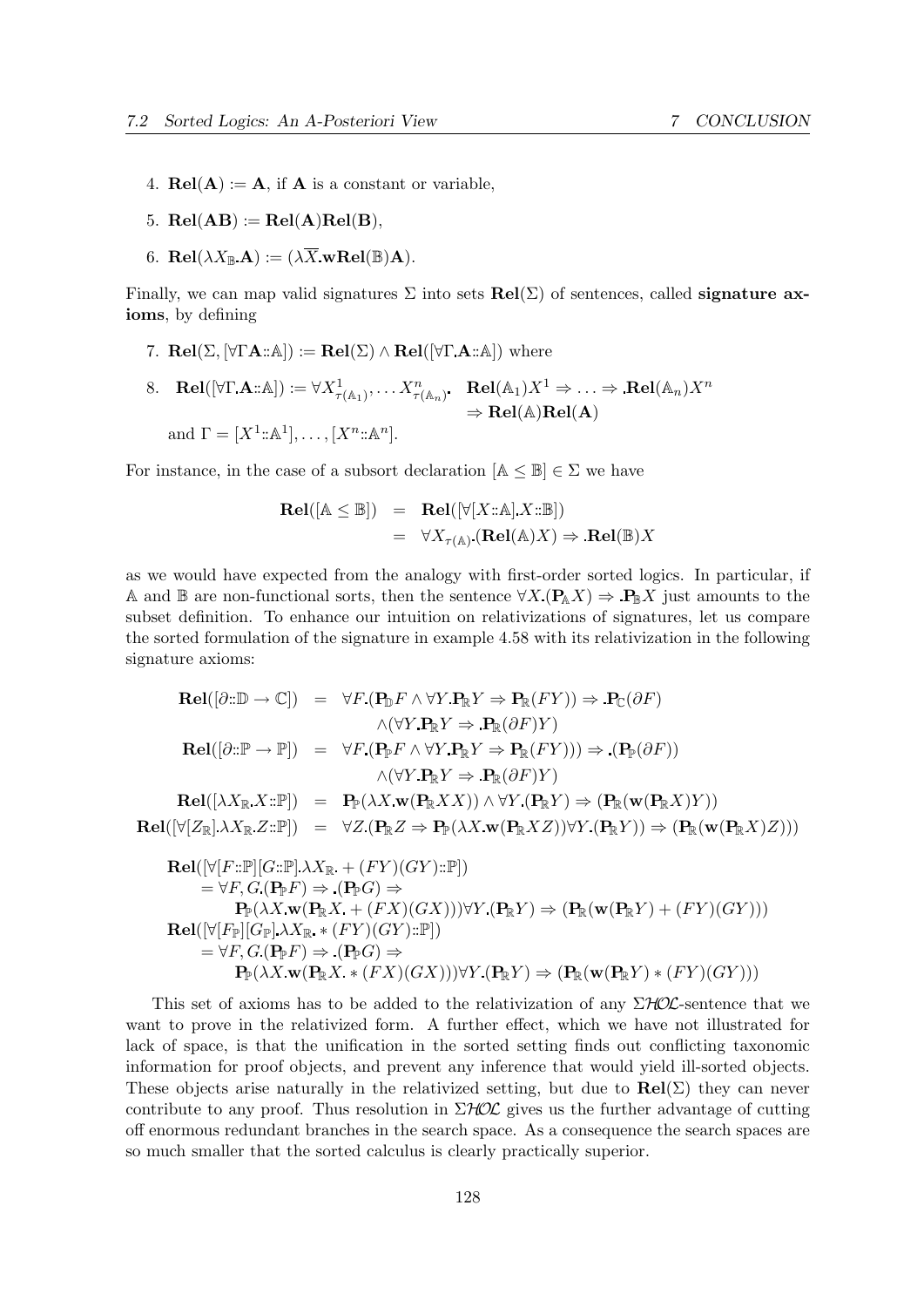In an a posteriori view we can see the generalization of resolution to a sorted setting as the process of building certain classes of axioms, namely, those that correspond to term declarations, into the unification. This process takes axioms of the form

$$
(\forall \overline{X^k} \ p^1 X^1 \Rightarrow \ldots \Rightarrow p^k X^k \Rightarrow (q\mathbf{A}))
$$

where the  $p^i$  and q are unary predicate constants and  $X^i$  are the free variables of **A** out of the search, and treats them algorithmically in the unification.

## 7.3 Further Work

Naturally we have not solved all of the problems of sorted λ-calculi and sorted higher-order logics. On the contrary the investigation of this topic has just started. We now point out some problems left open by our work, and indicate some directions of future research.

#### Syntactically Restricted Classes of Formulae

For certain practical applications it is important to find syntactically restricted classes of formulae and signatures that enjoy more tractable unification and sort computation problems. One of the top candidates would be an appropriate generalization of higher-order patterns [?]. In  $\Lambda$ <sup> $\rightarrow$ </sup> this class of syntactically restricted formulae has a decidable unification problem. Miller used higher-order patterns as a basis for the logic programming language  $\lambda$ -PROLOG [NM88, ?], Nipkow in [Nip91] for higher-order rewriting, and Pfenning adapted the results to his logic programming language ELF [Pfe91]. The use of sorted logics in logical frameworks [Pfe93b] has lead Pfenning and the author to develop a pattern unification algorithm for a sorted  $\lambda$ -calculus [KP93].

Unfortunately, we cannot hope that Σ-unification is unitary or decidable, since this is not the case for the first-order case [SS89]. Furthermore, the naive generalization of the pattern techniques for the flex/flex case, which call for inference rules like the following will not work.

$$
\frac{\langle \Gamma, [F::\mathbb{A}]: \mathcal{R} \rangle FX^{\varphi(1)} \dots X^{\varphi(n)} = ^?FX^{\psi(1)} \dots X^{\psi(n)} \wedge \mathcal{E}}{\langle \Gamma, [F^+::\mathbb{A}], [H^+::\overline{\mathfrak{d}^l(\mathbb{A})} \to \mathfrak{r}^l(\mathbb{A})]: \mathcal{R} \rangle.F = ^?X^1_{\mathbb{B}^{\varphi(1)}} \dots X^n_{\mathbb{B}^{\varphi(n)}} HY^{\rho(1)} \dots Y^{\rho(l)} \wedge \mathcal{E}} \text{ same}
$$

Here  $\rho$  is a partial permutation satisfying: there exists a k such that  $\rho(k) = \varphi(i)$  iff  $\varphi(i) = \psi(i)$ .

$$
\frac{\langle \Gamma, [F^+::\mathbb{A}]: \mathcal{R} \rangle \cdot F^+ \cdot X^{\varphi(1)} \cdot \ldots X^{\varphi(n)} = {}^?G X^{\psi(1)} \cdot \ldots X^{\psi(m)} \wedge \mathcal{E}}{\langle \Gamma, [F^+::\mathbb{A}], [H^+::\mathbb{B}], \overline{[X_n^-::\mathbb{B}^n]}}: \mathcal{R} \rangle \cdot F = {}^?F \wedge G = {}^?G
$$

where

- 1.  $\mathbf{F} := \lambda Y_{\mathbb{B}^{\varphi(1)}}^1 \dots X_{\mathbb{B}^{\varphi(n)}}^n H Y^{\varphi'(1)} \dots Y^{\varphi'(l)},$ 2.  $\mathbf{G} := \lambda Y_{\mathbb{B}^{\psi(1)}}^1 \dots X_{\mathbb{B}^{\psi(m)}}^m H Y^{\psi'(1)} \dots Y^{\psi'(l)},$
- 3.  $\varphi'$  and  $\psi'$  are partial permutations satisfying: there exists a k such that  $\varphi'(k) = i$  and  $\psi'(k) = j$  iff  $\varphi(i) = \psi(i)$ ,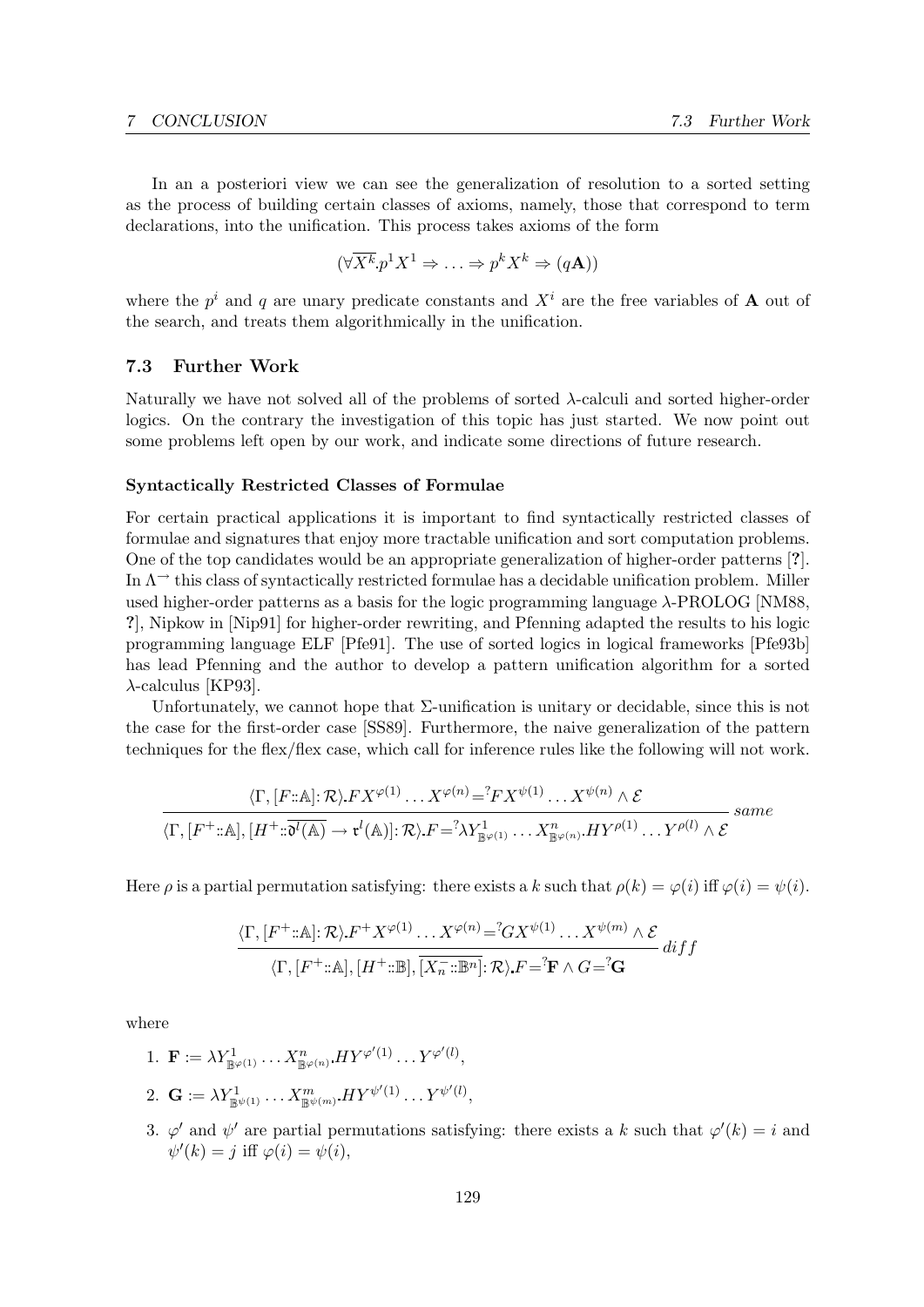4.  $\Gamma(X^{\varphi(i)}) = \mathfrak{d}^i(\mathbb{A}) \quad \Gamma(X^{\psi(i)}) = \mathfrak{d}^i(\mathbb{A}).$ 

These inference rules cannot work, since if  $\ln(A) < n$ , then we cannot guarantee that the general binding  $\bf{F}$  really has sort  $\mathbb{A}$ .

There are syntactic restrictions on the term declarations in the first-order case that make first-order  $\Sigma$ -unification decidable [Uri92, Soc93]. So there is hope that suitable generalizations of these restrictions to  $\Sigma$ -patterns yield decidable  $\Sigma$ -pattern unification problems. For instance, if the signature is **elementary**, i.e. all term declarations contain at most one occurrence of a constant symbol, the sort constraint techniques of [KP93] can be used to obtain a decidable subcase.

#### Dynamic Sorts and Partial Functions

In first-order predicate logic the introduction of term declarations has been a major step in the development of dynamic sorted logics [WO90, Wei91, Wei93], where variables are restricted to sorts, but where the sorts can also be treated as unary predicates in the logic allowing the specification of conditioned term declarations; thus the signature is no longer fixed during the search, as sort information can appear in the deduction process. The resolution rule always uses sorted unification with respect to the signature specified by the current state of the proof. Since predicates are primary objects of type theory, a generalization of the resolution system in [Wei91] may yield very powerful calculi for mechanizing mathematics and, in particular, for analysis.

Recently Weidenbach's results have been applied by Kerber in collaboration with the author to obtain an efficient mechanization of Kleene's three-valued approach for partial functions [KK93, KK94]. We believe that this result can be generalized to higher-order logic, and leads to a very natural and powerful logic system for mechanizing informal mathematical practice. Our resolution calculus  $\Sigma H\mathcal{R}$  and especially our  $\Sigma$ -unification algorithms with term declarations are an important foundation for the generalization of these resolution calculi with dynamic sorts to higher-order logic. Thus the work reported here is one key ingredient of  $POST$ , a higher-order logic with sorts and partial functions along the lines of our firstorder formalization mentioned above. In this direction the work of Farmer [Far93, FGT93] in LUTINS and IMPS has shown that partial functions are a very natural and powerful tool for formalizing mathematics. The author expects that our three-valued approach, which remedies some problems of the simpler two-valued approach, will give an even more powerful framework for deduction systems for mathematics, since the three-valued logic rejects sentences that most mathematicians would deem false whereas LUTINS accepts them as theorems.

## Relativization

The relativization technique indicated in section 7.1 has to be formalized, and the sort theorems in the spirit of [Wal87, SS89, Wei91]) have to be proven. Sort theorems may be more meaningful and natural in extensions of  $\Sigma HOL$  with description functions. In [Far93] Farmer claims that  $\Sigma\Lambda$ <sup>→</sup> can be directly encoded into his system LUTINS that takes the notion of partial functions as primitive [Far90, Far91b] objects. This claim is natural, since sorted logics in some sense formalize the "well-behaved" part of partial functions. On similar grounds the relativization into a higher-order generalization of the three-valued Kleene logic [KK94], which we have discussed above, would be interesting. In fact, these logical system is probably an even more natural target system for relativization than unsorted higher-order logic with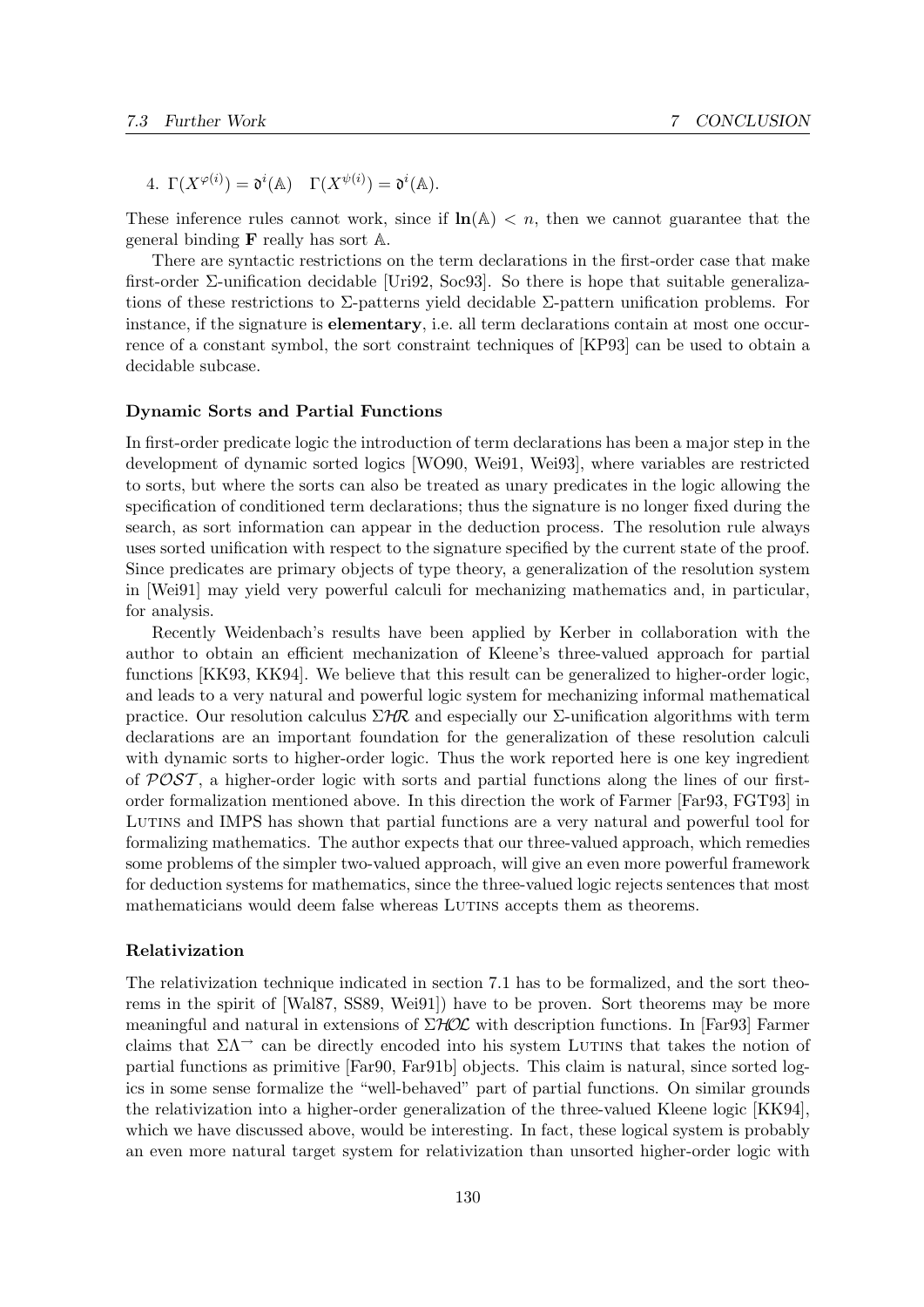description functions. It would be interesting to formalize these encodings, and use them for a comparison between the two-valued and the Kleene approach to partial functions.

Another, perhaps more practical, application of the relativization technique would be to provide the user of a deduction system with a very expressive sort mechanism for specifying mathematics, but then rely on relativization techniques to code this into less expressive sorted logics that have better computational properties. In particular, we think of restrictions of the signatures as discussed above. For such applications it would be fruitful to consider Stickel's technique of term relativization [Sti86].

## Cut Elimination in Extensional Higher-Order Logic

In [?] Andrews has given a simple cut-elimination proof for a system  $G^+$  of higher-order logic without extensionality by showing that both the system  $\mathcal{G}^+$  with cut and the cut-free system G are complete relative to  $\Sigma$ . We conjecture that along these lines it should be easy to construct a cut elimination proof for simple type theory with extensionality. In particular, the method above would lead to a proof of cut-elimination in a formulation of type theory with function symbols. The author only knows of proofs in formulations of classical higher-order logic without function symbols (cf. [Tak87, Tak68, Tak70]). There is a cut-elimination for intuitionistic type theory with extensionality and function symbols in [Autar]. Note that the results in [?] are abstractions of the cut-elimination proof for simple type theory in [Tak67], which was extended to the extensional case in [Tak68]. Therefore we believe that the model existence theorem for general  $\Sigma$ -models 5.61 can be used correspondingly.

#### Resolution for Extensional Higher-Order Logic

As we have seen in example 6.22  $\Sigma$ HR is not complete with respect to general  $\Sigma$ -models, since they are fully extensional (5.23), and  $\Sigma H\mathcal{R}$  cannot cope with the axiom of truth values 5.20. This is unfortunate, since this class of models is the most intuitive one that admits complete calculi. In particular, our mathematical intuition would make us believe that a clause set like  $C\{\langle \emptyset: \emptyset \rangle (cb)^{\mathsf{F}}, \langle \emptyset: \emptyset \rangle c(\neg \neg b)^{\mathsf{T}}\}$  should be refutable, because  $\neg \neg b$  is provably equivalent to b. This example shows us that in extensional calculi we have to deal with propositions that appear in the arguments of function constants. The simplest approach to build a calculus that can refute C is to add the equational theory  $b = \neg \neg b$  to higher-order unification. Even though this approach is intuitive, it does not solve the general problem of incorporating extensionality into resolution. In fact, we can generalize the formula  $\mathbf{C} := (cb) \vee \neg c(\neg \neg b)$  to  $\mathbf{C}' := (c\mathbf{A}) \vee \neg (c\mathbf{B})$ , where **A** and **B** are arbitrary propositions. Now C' is valid in the class of general  $\Sigma$ -models, iff  $A \Leftrightarrow B$  is valid. So the approach of enhancing the unification would require augmenting the unification procedure by the theory of logical equivalence, which would enable the unification procedure to prove any theorem by unifying it with  $\mathbf{T}_o$ .

To make these ideas more precise let us digress to a more general look at automatic theorem proving. Theorem proving is a syntactic process of making judgments about the validity of formulae in all models.

In propositional logic formulae are built up from propositional variables, and the logical connectives ¬ and ∨. While the variables can be arbitrarily interpreted (to be either T or F), the connectives  $\neg$  and  $\vee$  are interpreted to denote the negation and disjunction functions on the set of truth values. Thus the class of models consists only of the {¬,∨}-algebra with carrier set  $\mathcal{D}_o = \{\mathsf{T}, \mathsf{F}\}\$  where  $\mathcal{I}(\neg)$  and  $\mathcal{I}(\vee)$  are the well-known functions.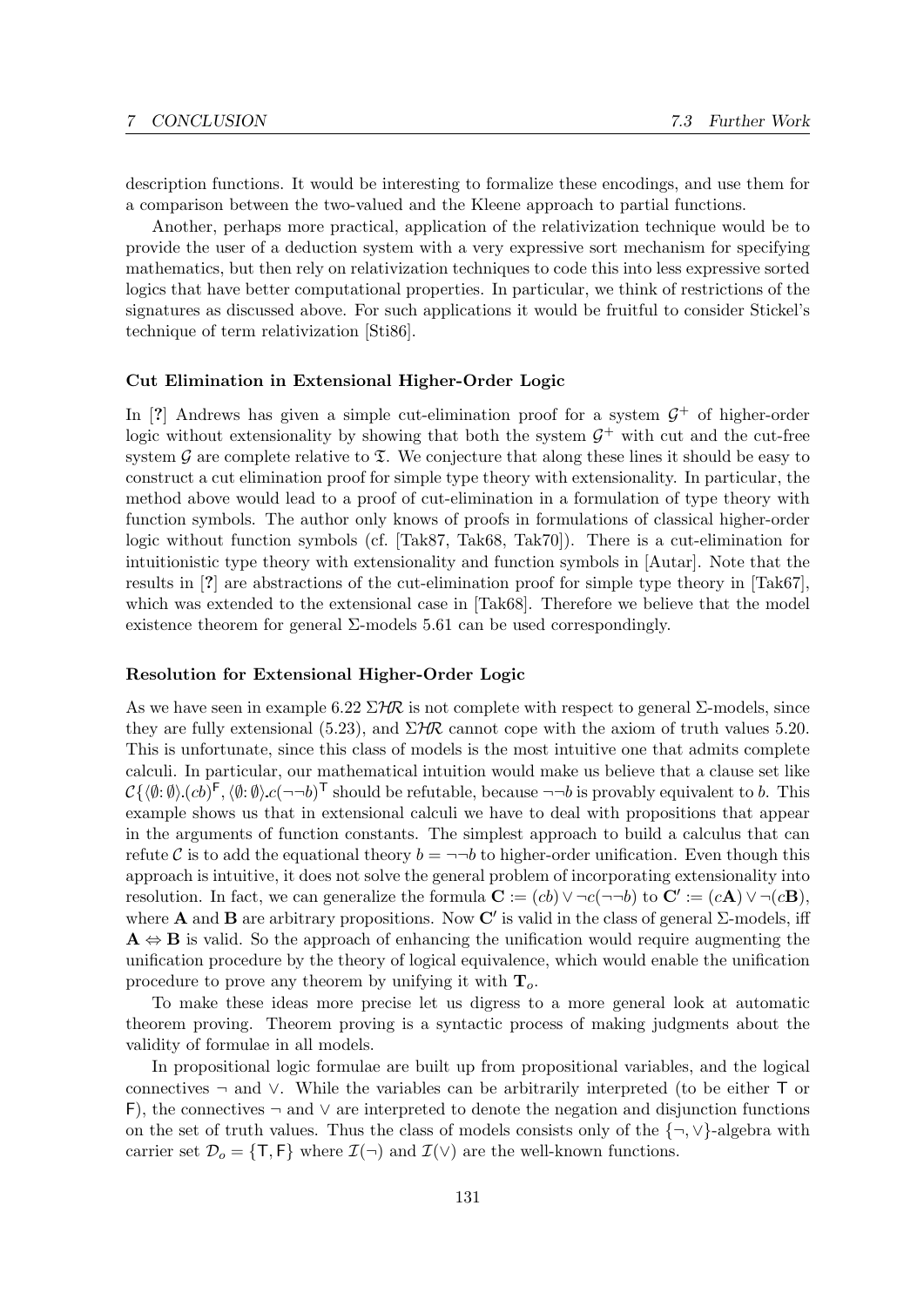In first-order logic there is a clear conceptual distinction between terms (syntactic objects that denote individuals) and formulae (syntactic objects that denote truth values). Formulae are built up from atoms, the symbols  $\neg$  and  $\vee$ , and quantification. Atoms take the place of propositional variables, whereas ¬, ∨, and quantification have fixed interpretations. Atoms are built up from predicate symbols and terms, which in turn are built up from function symbols, individual constants, and variables, all of which can be freely interpreted. Thus the class of models for first-order logic consists of some universe  $\mathcal{D}_{\iota}$  of individuals and  $\mathcal{D}_{o}$  with a fixed interpretation for  $\neg$ ,  $\vee$ , and quantification.

Skolemization eliminates the treatment of quantification into a preprocess in refutationbased theorem proving. For instance, resolution-based calculi consist of the propositional rules (computation in the fixed part  $\mathcal{D}_o$ ) and the unification procedure, which amounts to solving term equations in all models. Since the term algebra is the free algebra, it is sufficient to solve the term equations there.

Let us summarize these ideas. Due to the strong division of the model theory into a fixed part  $\mathcal{D}_o$  and a free part  $\mathcal{D}_i$ , first-order theorem proving can be divided into a propositional part (acting on formulae) and a term part (unification), which do not interfere.

In higher-order logic (here simple type theory) we do not have this clear division. In particular, there are formulae, where symbols with a fixed interpretation are dominated (in the scope or subterms of arguments) by symbols with a flexible interpretation.

We propose a calculus where the unification procedure calls the theorem proving procedure recursively on demand, i.e. whenever it encounters a propositional pair. This approach makes it necessary to break down the distinction between unification and resolution. It should treat both processes in one uniform calculus.

To account for extensionality we propose the following two rules:

$$
\frac{\langle \Gamma; \mathcal{R} \rangle \mathbf{C} \vee \mathbf{A} \neq \mathbf{B} \quad \Gamma \vdash_{\Sigma} \mathbf{A} : \mathbb{O} \quad \Gamma \vdash_{\Sigma} \mathbf{B} : \mathbb{O}}{\langle \Gamma; \mathcal{R} \rangle \mathbf{C}\mathbf{N}\mathbf{F}(\neg(\mathbf{A} \Leftrightarrow \mathbf{B})) \vee \mathbf{C}} \mathcal{ER}(Ref)
$$
\n
$$
\frac{\langle \Gamma, [P: (\mathbb{A} \to \mathbb{B}) \to \mathbb{O}] : \mathcal{R} \rangle (P\mathbf{A})^{\mathsf{F}} \vee (P\mathbf{B})^{\mathsf{F}} \vee \mathbf{C}}{\langle \Gamma, [Q: \mathbb{A} \to \mathbb{O}], [X^- : \mathbb{B}] : \mathcal{R} \rangle (Q(\mathbf{A}X)^{\mathsf{F}} \vee (Q(\mathbf{B}X))^{\mathsf{F}} \vee \mathbf{C}} \mathcal{ER}(Ext)
$$

Obviously the first rule amounts to the recursive call of the refutation procedure. In our example above we have the following  $\Sigma H\mathcal{R}$ -derivation  $\mathcal A$ 

$$
\frac{\langle \emptyset : \emptyset \rangle (cb)^{\mathsf{F}} \quad \langle \emptyset : \emptyset \rangle c (\neg \neg b)^{\mathsf{T}}}{\langle \emptyset : \emptyset \rangle c (\neg \neg b) \neq^? (cb)} \Sigma \mathcal{HR}(Res)
$$
  

$$
\frac{\langle \emptyset : \emptyset \rangle c (\neg \neg b) \neq^? b}{\langle \emptyset : \emptyset \rangle b} \Sigma \mathcal{LR}(Ref)
$$

similarly we have a  $\Sigma$ HR-derivation A' of  $\langle \emptyset: \emptyset \rangle$ , since the clause normal form of  $\neg (\mathbf{A} \Leftrightarrow \mathbf{B})$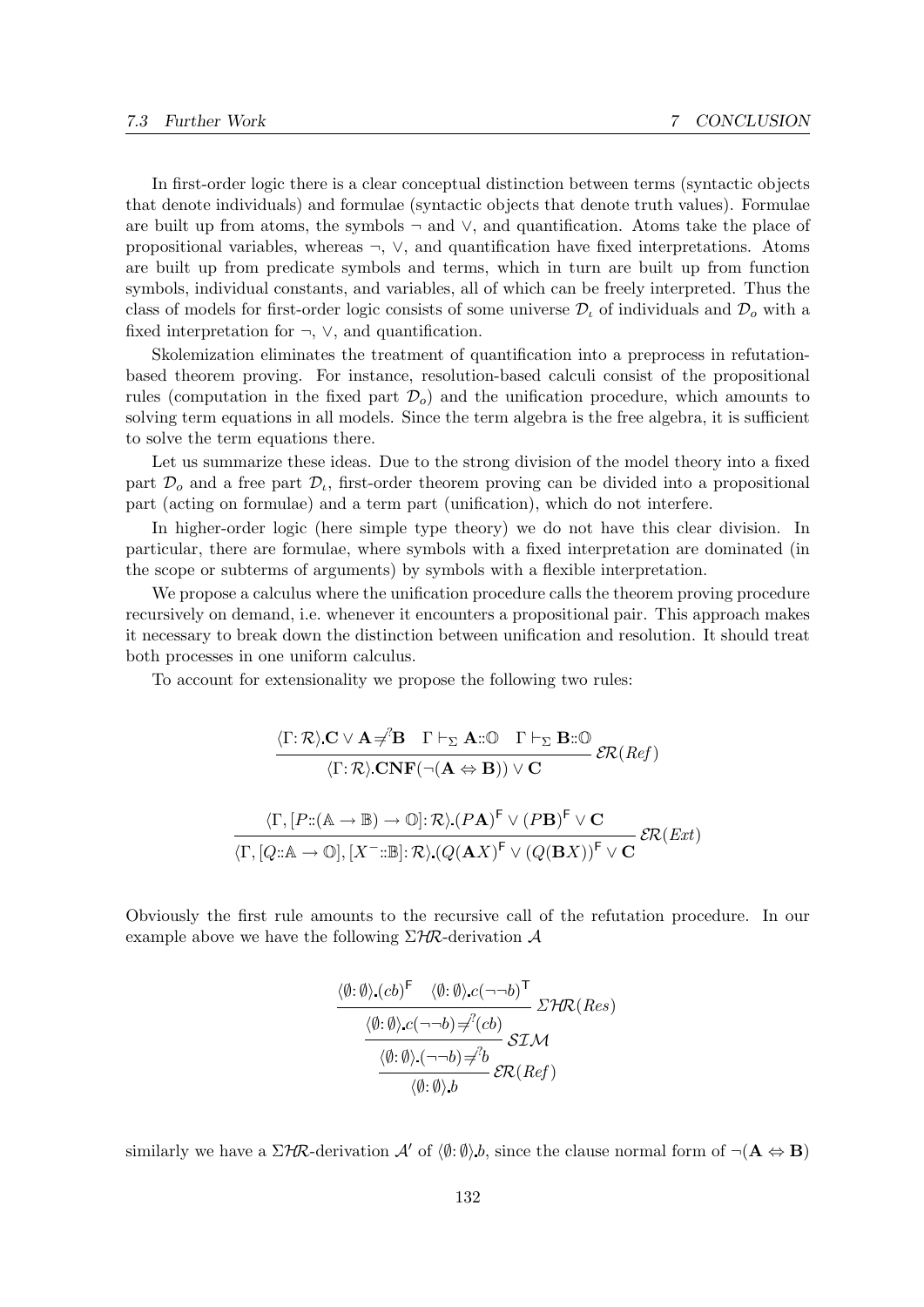is  $\{\langle \emptyset: \emptyset \rangle \cdot b^{\mathsf{T}}, \langle \emptyset: \emptyset \rangle \cdot b^{\mathsf{F}}\}.$  Thus we can complete the refutation with

$$
\frac{\mathcal{A}}{\frac{\langle \emptyset : \emptyset \rangle b}{\langle \emptyset : \emptyset \rangle - b}} \frac{\mathcal{A}'}{\langle \emptyset : \emptyset \rangle - b} \mathcal{LHR}(Res)
$$
\n
$$
\frac{\langle \emptyset : \emptyset \rangle b \neq b}{\Box} \mathcal{SLM}
$$

Even though we do not have a completeness proof, we are confident that the proposed calculus will at least solve the problem of two-valuedness.

#### Equality and Higher-Order RUE-Resolution

If we consider the inference rules of an unsorted version of  $\Sigma H\mathcal{R}$ , then we see that they are direct generalizations of the classical RUE-resolution calculus of Digricoli [Dig79, Dig81], which also mixes unification with proof search. In particular, if we exchange our symbol= $\hat{i}$ in  $Σ$ -unification problems for the equality constant  $=$ <sup> $A$ </sup>, then the pairs in unification constraints become proper equality literals, and can be resolved upon like the RUE-resolution calculus advocates. Our completeness result for  $\Sigma$ HR (6.40) can then be read as partial completeness result for a higher-order RUE-resolution calculus for input formulae without equality. It would be interesting to extend this result to full higher-order logic with equality.

We only use this little observation as an example for the real problem of finding specialized mechanizations of higher-order equality. Finding efficient methods for equality will be one of the most critical single problems remaining to be solved in order to make higher-order deduction practical.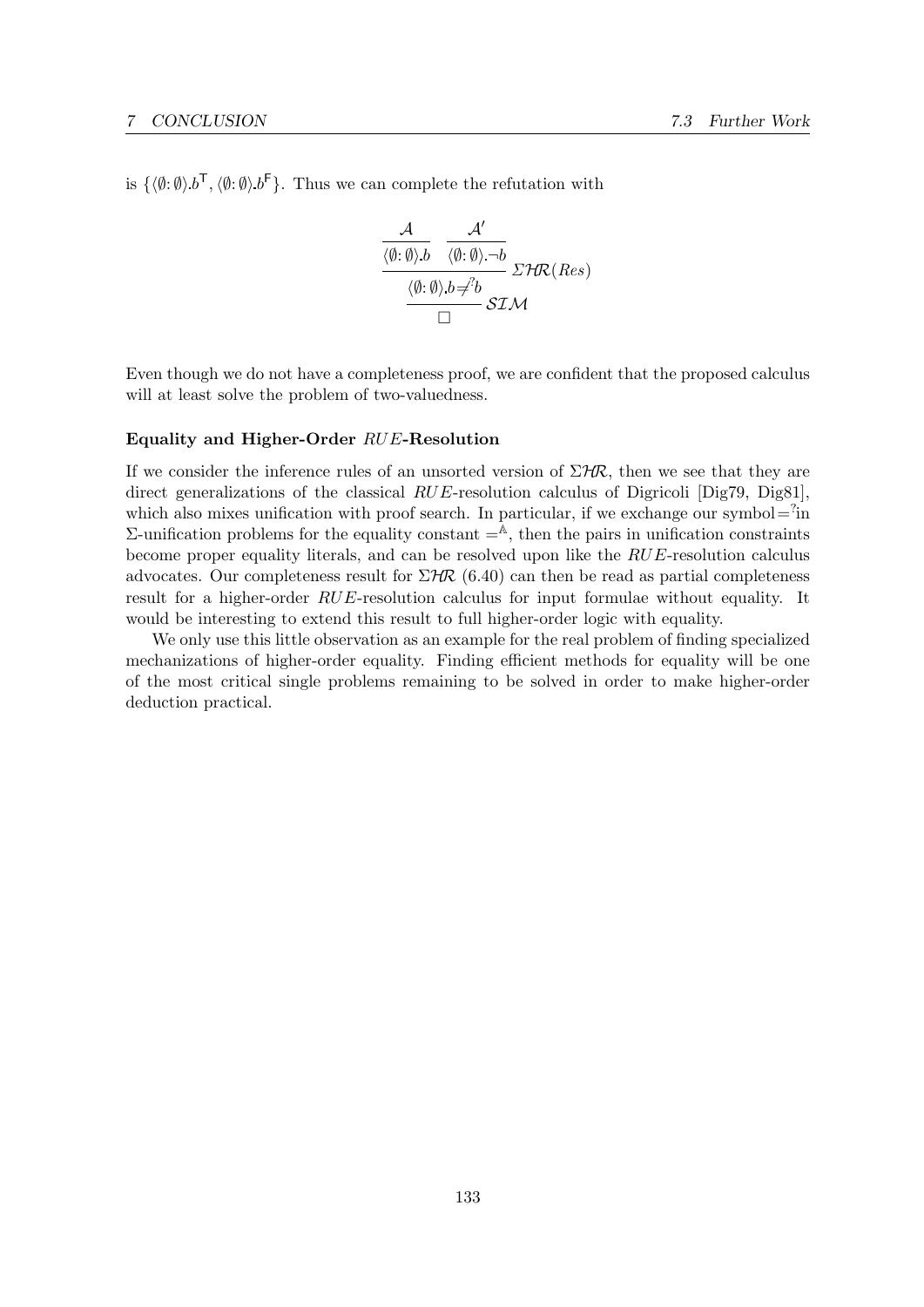# 8 Acknowledgments

I am indebted to my advisor Jörg Siekmann for introducing me to the field of artificial intelligence and giving me a feeling for the big picture of our field. I still feel honored that he accepted me, a total newcomer to artificial intelligence and logic, as a student. I was very lucky that he focused my interest to the fascinating subject of higher-order deduction. His research group at the Universität des Saarlandes has provided the friendly, supportive, and extremely stimulating environment that is necessary for successful research.

During my visit to Carnegie Mellon University, Peter Andrews and Frank Pfenning have answered a great many questions, and have always had an open ear for my ideas; I would like to thank them for their patience and support.

Frank Pfenning has become a second advisor to me, he has even taken time off from his vacation in Germany, when I was hopelessly stuck in the proof of the structure theorem, and pointed me to the technique of logical relations, which finally solved the problem.

The three main components of this thesis can be traced to the influence of these three people: Jörg Siekmann has introduced me to first-order resolution theorem proving and the dream of mechanizing mathematics. Furthermore, he has conveyed the practical importance of sorted logics, that have been significantly influenced by researchers under his supervision. Peter Andrews had an important role in shaping my view of higher-order logic and deduction, while Frank Pfenning introduced me to type theory, and helped me to aquire most of the background that was necessary to complete this thesis.

I would also like to explicitly thank my colleagues Franz Baader, Manfred Kerber, Daniel Nesmith, Christian Prehofer, Zhenyu Qian, Christoph Weidenbach, Ahmet Bozkurt, Gerald Klein, and Ortwin Scheja for valuable discussions and proofreading of earlier drafts of this thesis. Dr. Patricia Johann has read and discussed preliminary versions of this thesis in depth and has spent a lot of time finding formal errors and discussing them with me. Last but not least I want to thank Andrea Kohlhase, who has given me the moral support that is necessary to survive a substantial research project and who has taken up most of the burden of proofreading. More valuable even, she has always insisted that I try harder, when explanations were still unclear.

Finally, the "Studienstiftung des Deutschen Volkes" has had a twofold influence on the work reported in this thesis. At one of their summer academies in Campill, Italy, I had my very first positive experience with the field of artificial intelligence. This course, given by J"org Siekmann and Wolfgang Wahlster, later brought about my decision to change my research field from mathematics to deduction systems. Much later the Studienstiftung provided the research grant that made it possible to visit the Carnegie Mellon University for a semester without a lot of bureaucratic overhead.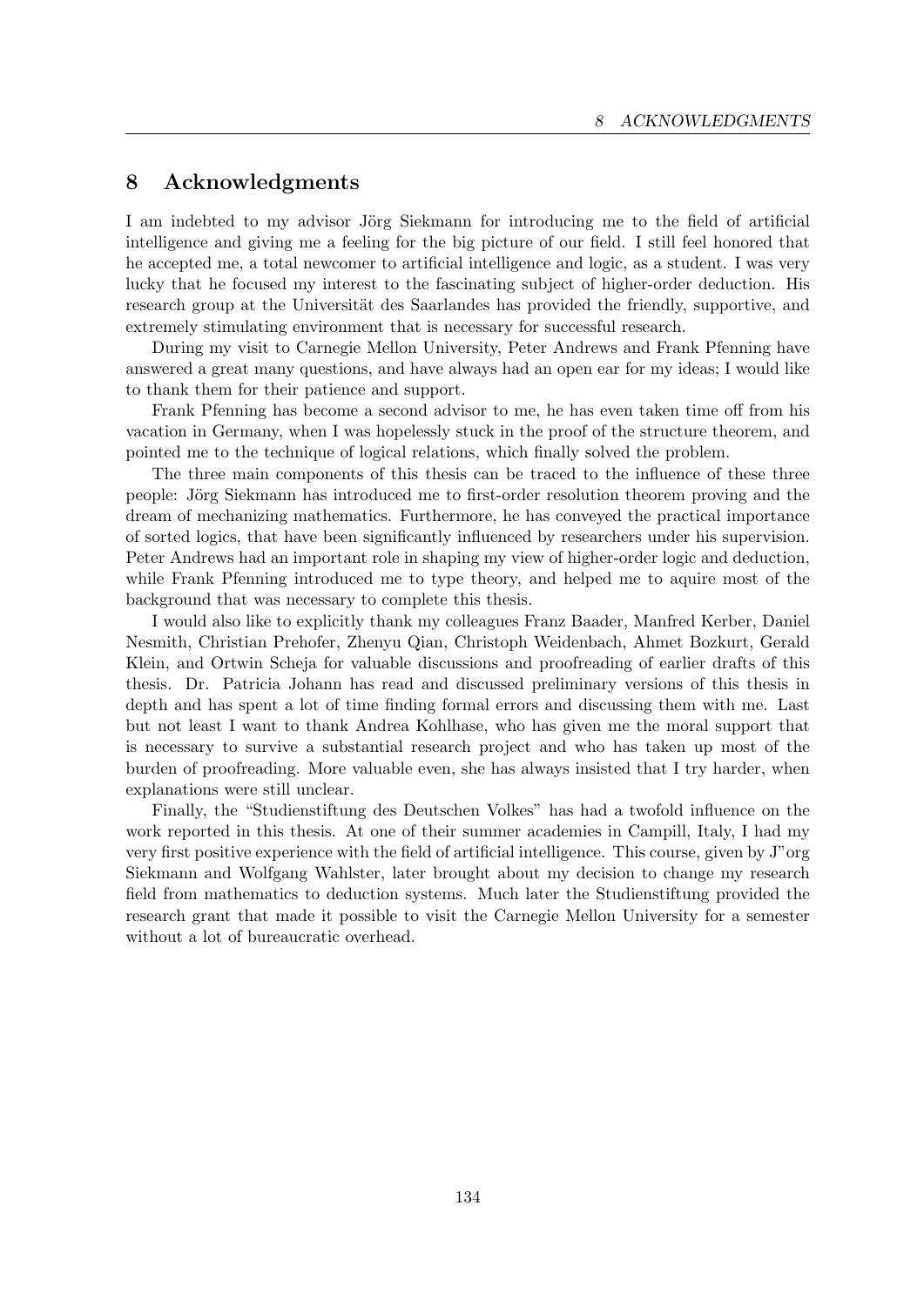## References

- [AINP90] Peter B. Andrews, Sunil Issar, Dan Nesmith, and Frank Pfenning. The TPS theorem proving system. In Stickel [Sti90].
- [And73] Peter B. Andrews, 1973. letter to Roger Hindley dated January 22, 1973.
- [And86] Peter B. Andrews. An Introduction to Mathematical Logic and Type Theory: To Truth Through Proof. Academic Press, 1986.
- [Autar] Unknown Author. Unknown Title. PhD thesis, Worcester College, Unknown Year. I have a manuscript of the thesis (the author is a student advised by Professor Gandy) without a title page.).
- [Bar80] Hendrik P. Barendregt. The Lambda-Calculus: Its Syntax and Semantics. North-Holland, 1980.
- [Bax78] L. D. Baxter. The undecidability of the third order dyadic unification problem. Information and Control, 38(2), 1978.
- [BEG+64] J. H. Bennet, W. B. Easton, J. R. Guard, D. B. Loveman, and T. H. Mott. Semiautomated mathematics: SAM IV. Scientific Report 64–827, Air Force Cambridge Research Laboratories, October 1964.
- [Ber41] Paul Bernays. A system of axiomatic set-theory. Journal of Symbolic Logic, 6:1-17, 1941.
- [BG90] Leo Bachmair and Harald Ganzinger. On restrictions of ordered paramodulation with simplification. In Stickel [Sti90], pages 427–441.
- [BG92] Leo Bachmair and Harald Ganzinger. Non-clausal resolution and superposition with selection and redundancy criteria. In Voronkov [Vor92], pages 273–284.
- [BHP<sup>+</sup>92] Christoph Beierle, U. Hedtstück, U. Pletat, P. Schmitt, and J. Siekmann. An order sorted logic for knowlege representation. Journal of Artificial Intelligence, 55:149–191, 1992.
- [BL90] Kim B. Bruce and Giuseppe Longo. A modest model of records, inheritance and bounded quantification. Information and Computation, 87:196–240, 1990.
- [Ble77] W. W. Bledsoe. Set variables. In Proceedings of the 5th International Joint Conference on Artificial Intelligence (IJCAI), pages 501–509. Morgan Kaufmann, San Mateo, California, USA, 1977.
- [Ble79] W. W. Bledsoe. A maximal method for set variables in automatic theorem proving. Machine Intelligence, 9:53–99, 1979.
- [BLM+86] Robert Boyer, Ewing Lusk, William McCune, Ross Overbeek, Mark Stickel, and Lawrence Wos. Set theory for first-order logic: Clauses for Gödel's axioms. Journal of Automated Reasoning, 2:287–327, 1986.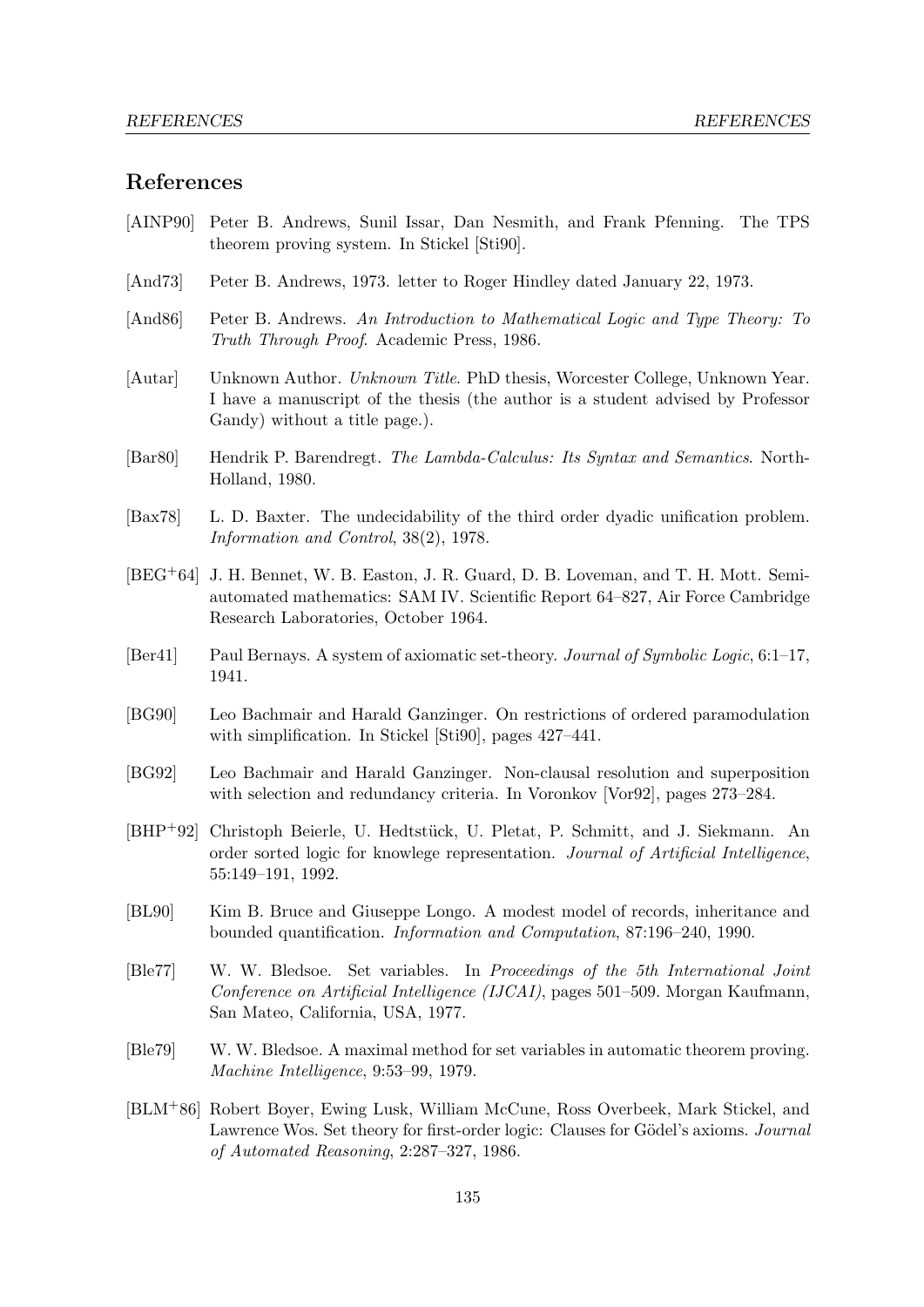- [BS94] Franz Baader and Jörg Siekmann. Unification theory. In Dov Gabbay, editor, Logic in Artificial Intelligence and Logic Programming. Oxford University Press, 1994.
- [Bun94] Alan Bundy, editor. Proceedings of the 12th Conference on Automated Deduction, number 814 in LNAI, Nancy, France, 1994. Springer Verlag.
- [CAB+86] Robert L. Constable, S. Allen, H. Bromly, W. Cleaveland, J. Cremer, R. Harper, D. Howe, T. Knoblock, N. Mendler, P. Panangaden, J. Sasaki, and S. Smith. Implementing Mathematics with the Nuprl Proof Development System. Prentice-Hall, Englewood Cliffs, NJUSA, 1986.
- [Car84] Luca Cardelli. A semantics of multiple inheritance. In G. Kahn and G. Plotkin D.G. MacQueen, editors, *Semantics of Data Types*, number 173 in LNCS. Springer Verlag, 1984.
- [Car88] Luca Cardelli. A semantics of multiple inheritance. Information and Computation, 76:138–164, 1988.
- [CF58] H. B. Curry and R. Feys. Combinatory Logic, Volume 1. North Holland, 1958.
- [CF92] Anthony G. Cohn and Alan M. Frisch. An abstract view of sorted unification. In Kapur [Kap92], pages 178–192.
- [CG91] Pierre-Louis Curien and Giorgio Ghelli. Subtyping + extensionality: Confluence of  $\beta\eta$ -top reduction in  $f_{\leq}$ . In T. Ito and A. R. Meyer, editors, Theoretical Aspects of Computer Science, number 526 in LNCS. Springer Verlag, 1991.
- [CH85] Thierry Coquand and Gérard Huet. A theory of constructions. In Semantics of Data Types. Springer Verlag, 1985.
- [Coh87] Anthony G. Cohn. A more expressive forumlation of many sorted logic. Journal of Autmated Reasoning, 3:113–200, 1987.
- [Coh89] Anthony G. Cohn. Taxonomic reasoning with many-sorted logics. Artificial Intelligence Review, 3:89–128, 1989.
- [Coh92] Anthony G. Cohn. A many sorted logic with possibly empty sorts. In Kapur [Kap92], pages 633–647.
- [CQ94] Régis Curien and Zhenyu Qian. Modular second-order E-matchning for regular theories, 1994. draft.
- [Cur93] Régis Curien. Second order E-matching as a tool for automated theorem proving. In Miguel Filgueiras and Luís Damas, editors, *Progress in Artificial Intelligence*, 6th Protuguese Conference on AI, EPIA '93, number 727 in Lecture Notes in Artificial Intelligence, pages 242–257, Porto, Portugal, October 1993. Springer Verlag.
- [Dar68] J. L. Darlington. Automatic theorem porving with equality substitutions and mathematical induction. Machine Intelligence, 3:113–130, 1968.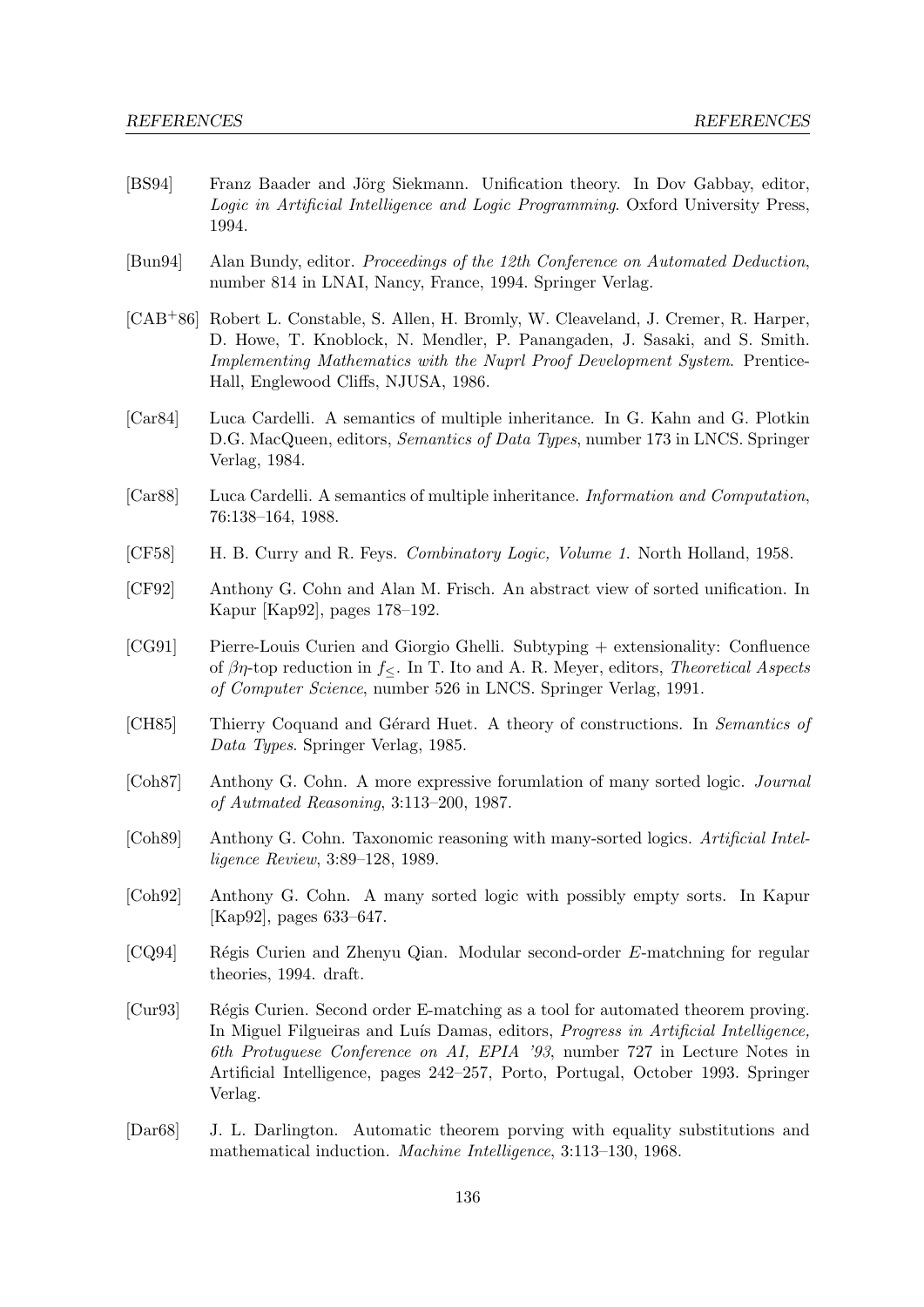- [Dar71] J. L. Darlington. A partial mechanization of second order logic. Machine Intelligence, 6:91–100, 1971.
- [dB72] Nicolaas Govert de Bruijn. Lambda calculus notation with nameless dummies, a tool for automatic formula manipulation, with an application to the Church-Rosser theorem. Indagationes Mathematicae, 34(5):381–392, 1972.
- [dB80] Nicolaas Govert de Bruijn. A survey of the project AUTOMATH. In R. Hindley and J. Seldin, editors, To H.B. Curry: Essays in Combinator Logic, Lambda Calculus and Formalisms, pages 579–606. Academic Press, 1980.
- [Dig79] Vincent J. Digricoli. Resolution by unificatoin and equality. In William H. Joyner, editor, Proceedings of the 4th Workshop on Automated Deduction, Austin, Texas, USA, 1979.
- [Dig81] Vincent J. Digricoli. The efficacy of rue resolution, experimental results and heuristic theory. In Ann Drinan, editor, Proceedings of the 7th International Joint Conference on Artificial Intelligence (IJCAI), pages 539–547, Vancouver, Canada, 1981. Morgan Kaufmann, San Mateo, California, USA.
- [DJ92] Daniel Dougherty and Patricia Johann. A combinatory logic approach to higherorder E-unification. In Kapur [Kap92], pages 79–93.
- [Ern71] G. W. Ernst. A matching procedure for type theory. Technical report, Case Western Reserve University, 1971.
- [Far90] William M. Farmer. A partial-function version of Church's simple theory of types. Journal of Symbolic Logic, 55:1269–1291, 1990.
- [Far91a] William M. Farmer. Simple second-order languages for which unification is undecidable. Theoretical Computer Science, 87(251):25–41, 1991.
- [Far91b] William M. Farmer. A simple type theory with partial functions and sub-types. Technical report, MITRE Corporation, Bedford, MA01730 USA, 1991.
- [Far93] William M. Farmer. Theory interpretation in simple type theory. In HOA'93, an International Workshop on Higher-order Algebra, Logic and Term Rewriting, volume 816 of LNCS, Amsterdam, The Netherlands, 1993. Springer Verlag.
- [FGT93] William M. Farmer, Joshua D. Guttman, and F. Javier Thayer. IMPS: An Interactive Mathematical Proof System. Journal of Automated Reasoning, 11(2):213–248, October 1993.
- [Fit90] Melvin Fitting. First-Order Logic and Automated Threorem Proving. Springer Verlag, 1990.
- [Fra28] Adolf Abraham Fraenkel. Zusatz zu vorstehendem Aufsatz Herrn v. Neumanns. Mathematische Annalen, 99:392–393, 1928.
- [Fri90] Alan M. Frisch. The substitutional framework for sorted deduction: Fundamental results on hybrid reasoning. Artificial Intelligence, 49:161–198, 1990.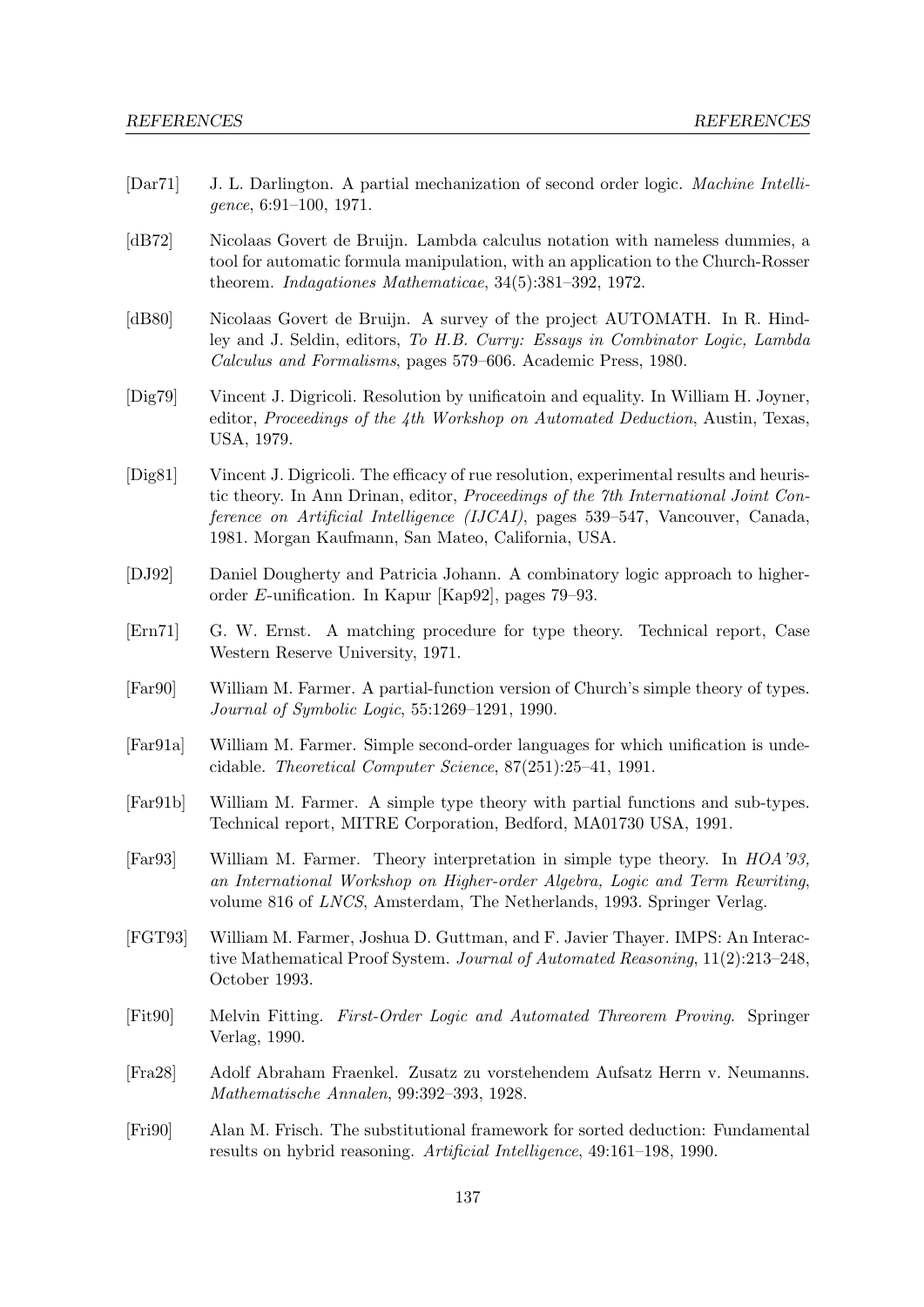- [GM93] M. J. C. Gordon and T. F. Melham. Introduction to HOL A theorem proving environment for higher order logic. Cambridge University Press, 1993.
- [GOBS69] J. R. Guard, F.C. Oglesby, J.H. Bennet, and L. G. Settle. Semi-automated mathematics. Journal of the Association of Computing Machinery, 16(1):49–62, 1969.
- [Göd30] Kurt Gödel. Die Vollständigkeit der Axiome des logischen Funktionenkalküls. Monatshefte für Mathematik und Physik, 37:349–360, 1930. English Version in [?].
- [Göd31] Kurt Gödel. Über formal unentscheidbare Sätze der Principia Mathematica und verwandter Systeme I. Monatshefte der Mathematischen Physik, 38:173–198, 1931. English Version in [?].
- [Göd40] Kurt Gödel. The Consistency of the Axiom of Choice and of the Generalized Continuum-Hypothesis with the Axioms of Set Theory, volume 3 of Annals of Mathematics Studies. Princeton University Press, Princeton, New Jersey; eighth printing 1970, 1940.
- [Gol81] Warren D. Goldfarb. The undecidability of the second-order unification problem. Theoretical Computer Science, 13:225–230, 1981.
- [Gor85] Mike Gordon. HOL: a machine oriented formulation of higher-order logic. Technical Report 68, University of Cambridge, Computer Laboratory, July 1985.
- [Gou65] William Eben Gould. CRT-aided semi-automated mathematics. Semi-annual report, Applied Logic Corporation, December 1965.
- $[Good6]$  William Eben Gould. A matching procedure for  $\omega$ -order logic. Technical report, Applied Logic Corporation, One Palmer Square, Princeton, NJ, 1966.
- [Gua64] J. R. Guard. Automated logic for semi-automated mathematics. Scientific Report 64–411, Air Force Cambridge Research Laboratories, March 1964.
- [Hen50] Leon Henkin. Completeness in the theory of types. Journal of Symbolic Logic, 15(2):81–91, 1950.
- [Her30] Jaques Herbrand. Recherches sur la théorie de la démonstration. PhD thesis, Université de Paris, 1930. Englisch translation in [?].
- [Hib73] G¨unter Hibsch. Ansatz f¨ur ein mechanisches Beweisverfahren f¨ur die Prädikatenlogik zweiter Stufe mit Anwendungen auf die Zahlentheorie. Master's thesis, TU-München, 1973.
- [Hil04] David Hilbert. Über die Grundlagen der Logik und der Arithmetik. In Verhandlungen des Dritten Internationalen Mathematiker-Kongress in Heidelberg, pages 174–185. Teubner, Leibzig, 1904.
- [HL94] Patricia Hill and John Lloyd. The Goedel Programming Language. Logic Programming series. MIT Press, 1994.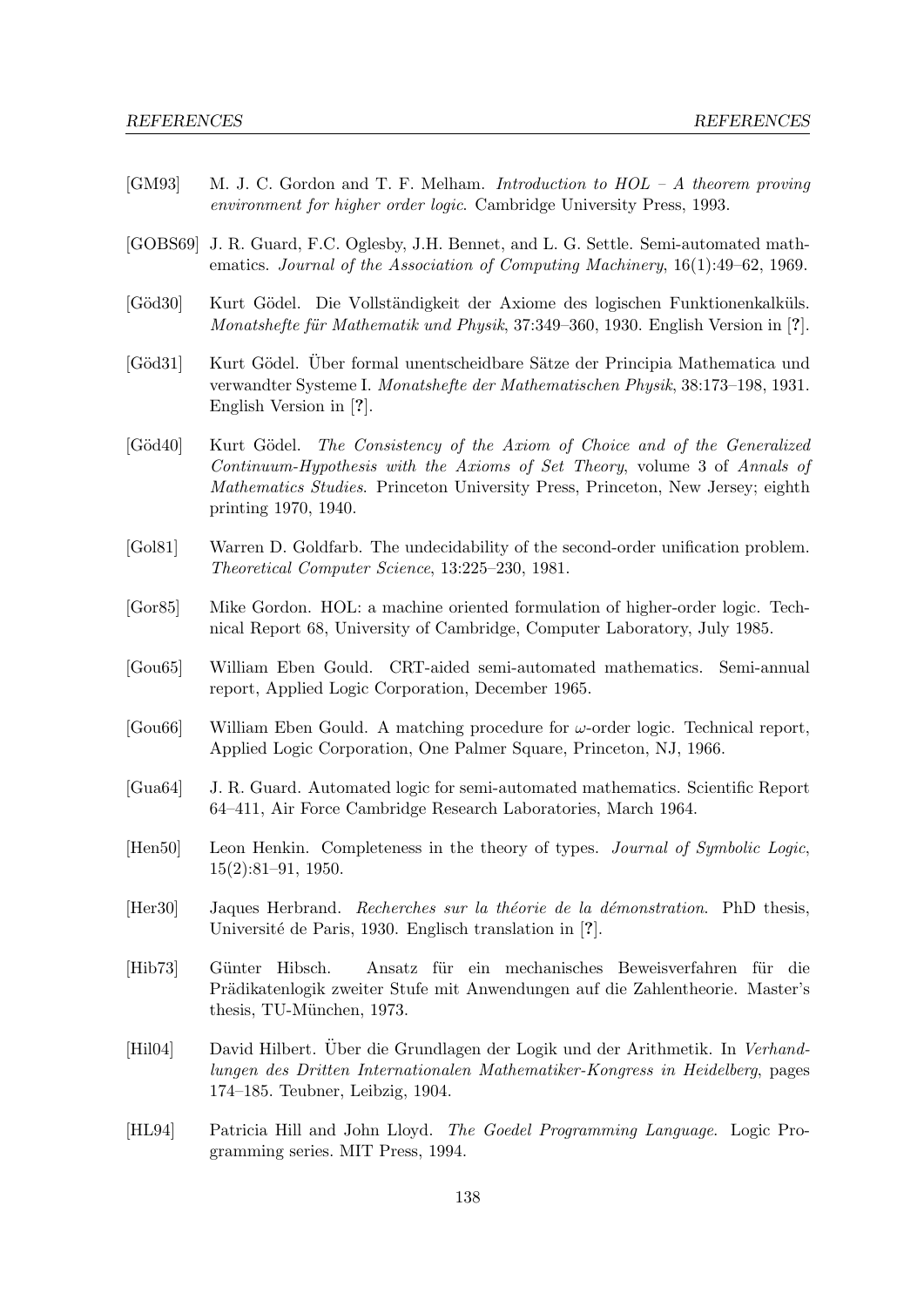- [HRS90] Maritta Heisel, Wolfgang Reif, and Werner Stephan. Tactical Theorem Proving in Program Verification. In Mark Stickel, editor, Proceedings of the 10th Conference on Automated Deduction, number 449 in LNCS, pages 115–131, Kaiserslautern, Germany, 1990. Springer Verlag.
- [HRS91] Maritta Heisel, Wolfgang Reif, and Werner Stephan. Automating Software Design, chapter 21, pages 547–574. AAAI Press, 1991.
- [HS86] J. Hindley and J. Seldin. Introduction to Combinators and Lambda Calculus. Cambridge University Press, 1986.
- [JK93] Patricia Johann and Michael Kohlhase. Unification in an extensional lambda calculus with ordered function sorts and constant overloading. SEKI-Report SR-93-14, Universität des Saarlandes, 1993.
- [JK94] Patricia Johann and Michael Kohlhase. Unification in an extensional lambda calculus with ordered function sorts and constant overloading. In Bundy [Bun94], pages 620–634.
- [Joh91] Patricia Johann. Complete Sets of Transformations for Unification Problems. PhD thesis, Wesleyan University, 1991.
- [Joh93] Patricia Johann. A combinator-based order-sorted higher-order unification algorithm. SEKI-Report SR-93-16, Universität des Saarlandes, 1993.
- [JP73] D. Jensen and T. Pietrzykowski. Mechanizing  $\omega$ -order type theory through unification. Internal Report CS-73-13, Department of Applied Analysis and Computation, University of Waterloo, 1973.
- [JP76] D. C. Jensen and T. Pietrzykowski. Mechanizing  $\omega$ -order type theory through unification. Theoretical Computer Science, 3:123–171, 1976.
- [Jut79] L.S. van Benthem Jutting. Checking Landau's "Grundlagen" in the AUTOMATH System, volume 83 of Mathematical Centre Tracts. Mathematisch Centrum, Amsterdam, Netherlands, 1979.
- [Kap92] D. Kapur, editor. Proceedings of the 11th Conference on Automated Deduction, volume 607 of LNCS, Saratoga Spings, NY, USA, 1992. Springer Verlag.
- [KB70] Donald E. Knuth and Peter B. Bendix. Simple word problems in universal algebras. In J. Leech, editor, Computational Problems in Abstract Algebra, pages 263–297. Pergamon Press, 1970.
- [KK93] Manfred Kerber and Michael Kohlhase. A mechanization of strong Kleene logic for partial functions. SEKI-Report SR-93-20 (SFB), Universität des Saarlandes, Saarbrücken, 1993.
- [KK94] Manfred Kerber and Michael Kohlhase. A mechanization of strong Kleene logic for partial functions. In Alan Bundy, editor, Proceedings of the 12th Conference on Automated Deduction, number 814 in LNAI, pages 371–385, Nancy, France, 1994. Springer Verlag.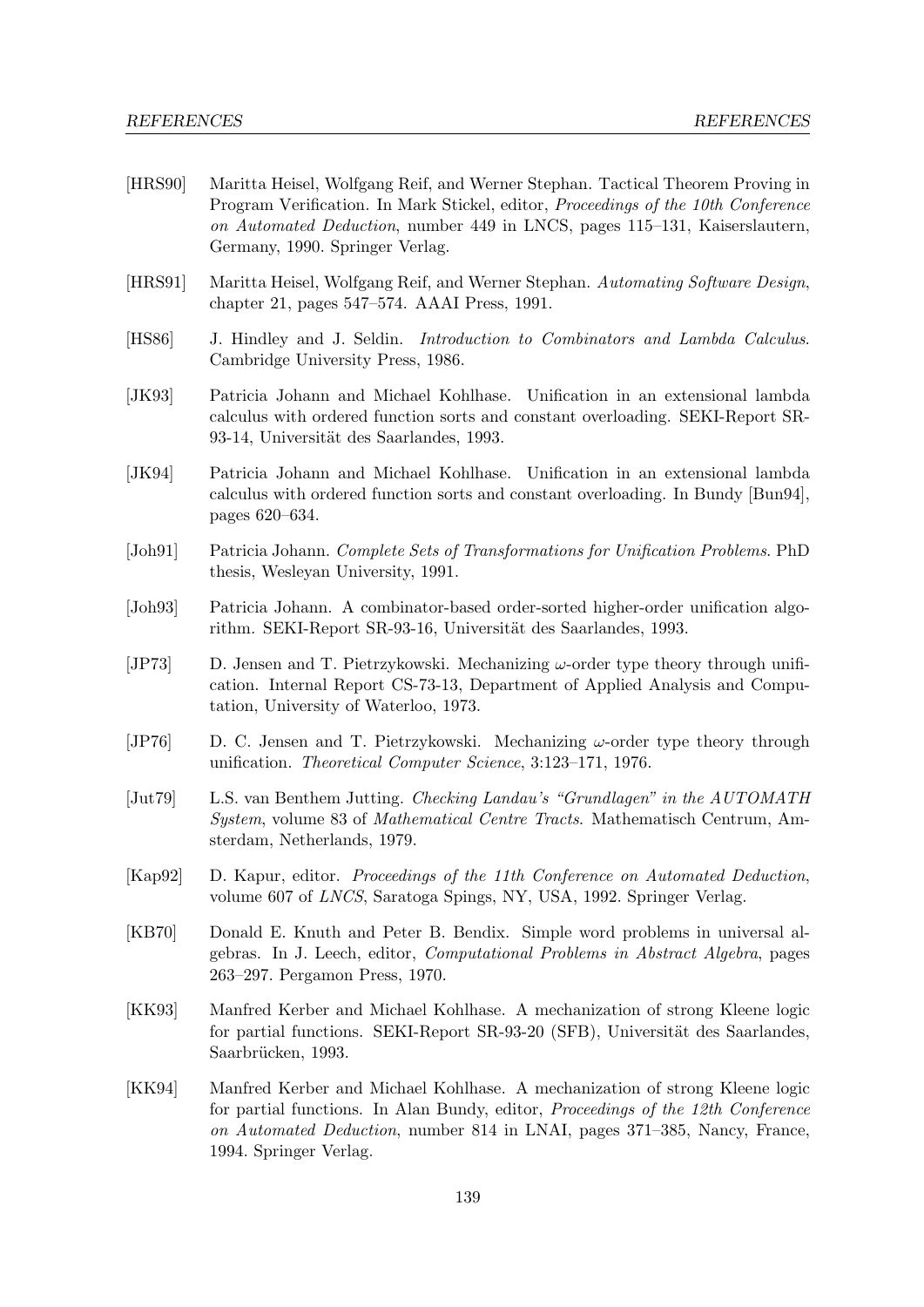- [Koh92] Michael Kohlhase. Unification in order-sorted type theory. In Voronkov [Vor92], pages 421–432.
- [Koh93] Michael Kohlhase. Higher-order resolution with combinators. In J. Avenhaus and J. Denzinger, editors, *Informal Proceedings fo the Annual Meeting of* "GI-Fachgruppe 'Deduktlionssysteme'" in Kaiserslautern, 1993, number SR-93-11 (SFB) in SEKI-Report, page 15, 1993.
- [KP93] Michael Kohlhase and Frank Pfenning. Unification in a  $\lambda$ -calculus with intersection types. In Dale Miller, editor, Proceedings of the International Logic Programming Sympsion. ILPS'93, pages 488–505. MIT Press, 1993.
- [Lan30] Edmund Landau. Grundlagen der Analysis. Wissenschaftliche Buchgesellschaft, Darmstadt, Germany; second edition, 1930. Reprint of the edition, Leipzig, 1970.
- [Mak77] G. S. Makanin. The problem of solvabiliy of equations in a free semigroup. *Math.* USSR Sbornik, 32(2):129–198, 1977.
- [Mil89] Dale Miller. A logic programming language with lambda-abstraction, function variables, and simple unification. In Peter Schroeder-Heister, editor, Extensions of Logic Programming: International Workshop, Tübingen FRG, December 1989, pages 253–281. Springer-Verlag LNCS 475, 1989.
- [ML94] Per Martin-Löf. *Intuitionistic Type Theory*. Bibliopolis, 1994.
- [MM73] A. Martinelli and U. Montanari. An efficient unification algorithm. In Donald E. Walker and Lewis Norton, editors, *Proceedings of the 3rd International Joint Con*ference on Artificial Intelligence, 1973.
- [MN87] Dale Miller and Gopalan Nadathur. A logic programming approach to manipulating formulas and programs. In IEEE Symposium on Logic Programming, Salt Lake City, 1987.
- [Mor69] James B. Morris. E-resolution. In Donald E. Walker and Lewis Norton, editors, Proceedings of the 1st International Joint Conference on Artificial Intelligence, pages 287–294, 1969.
- [Mül93] Olaf Müller. Optimierung der modularen E-Unifikation höherer Stufe. Master's thesis, Universität Karlsruhe, Germany, May 1993.
- [MW94] Olaf Müller and Franz Weber. Theory and practice of minimal modular higherorder E-unification. In Bundy [Bun94], pages 650–677.
- [Neu28] John von Neumann. Die Axiomatisierung der Mengenlehre. Mathematische Zeitschrift, 27:669–752, 1928.
- [Nip91] Tobias Nipkow. Higher-order critical pairs. In *Proceedings of the 6th Annual IEEE* Symposium on Logic in Computer Science (LICS-6), pages 342–349, Amsterdam, NL, 1991. IEEE Computer Society Press.
- [NM88] Gopalan Nadathur and Dale Miller. An overview over λPROLOG. Technical Report MS-CIS-88-40, LINC LAB 116, University of Pennsylvania, 1988.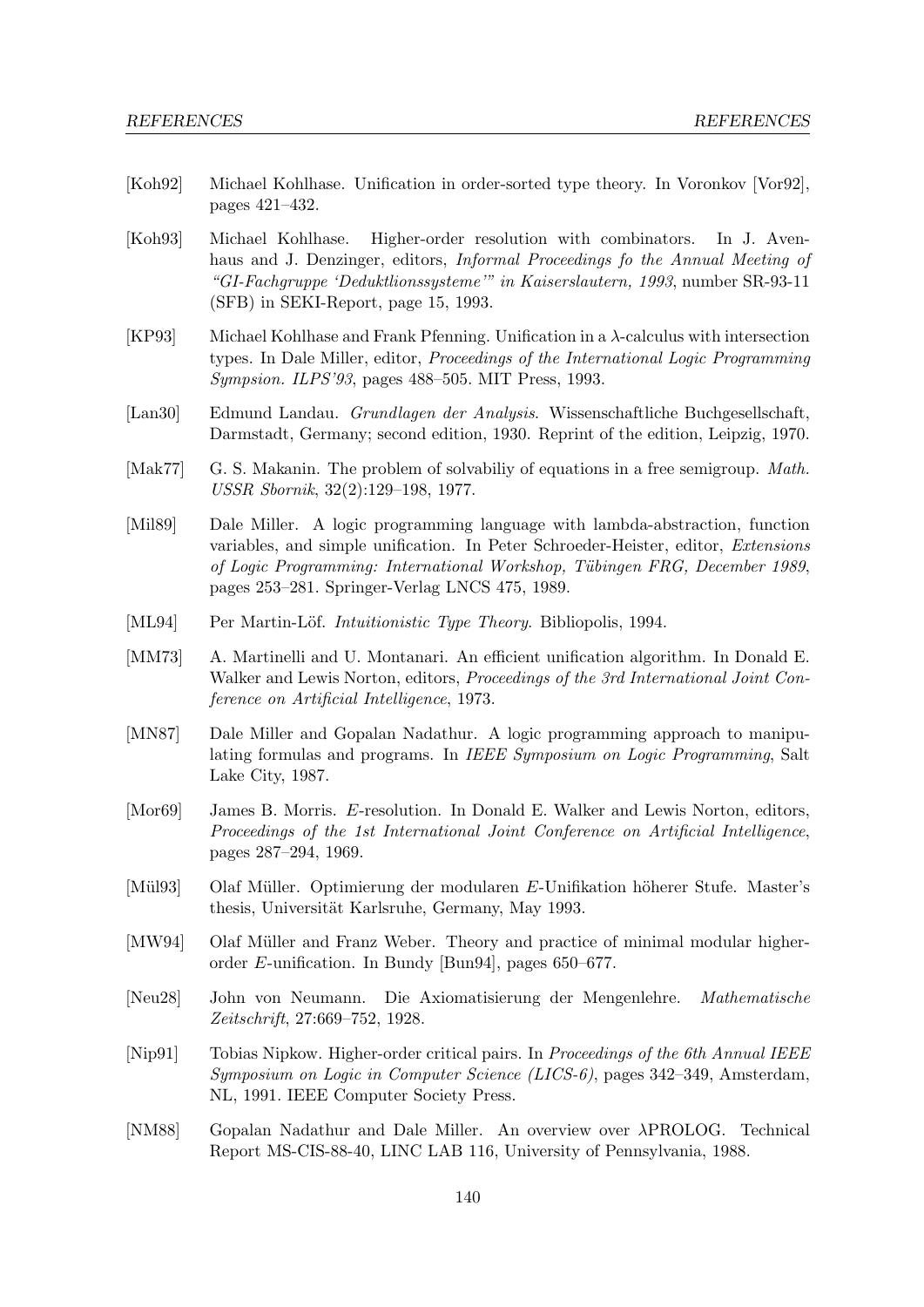- [NQ91] Tobias Nipkow and Zhenyu Qian. Modular higher-order E-unification. In Ronald V. Book, editor, *Proceedings of the* 4<sup>th</sup> International Conference on Rewriting Techniques and Applications, number 488 in LNCS, pages 200–214. Springer Verlag, 1991.
- [NQ92] Tobias Nipkow and Zhenyu Qian. Reduction and unification in lambda calculi with subtypes. In Kapur [Kap92], pages 66–78.
- [Obe62] Arnold Oberschelp. Untersuchungen zur mehrsortigen Quantorenlogik. Mathematische Annalen, 145:297–333, 1962.
- [ORS92] S. Owre, J. M. Rushby, and N. Shankar. PVS: a prototype verification system. In Kapur [Kap92], pages 748–752.
- [OS89] Hans Jürgen Ohlbach and Jörg Siekmann. The Markgraf Karl Refutation Procedure. In J.L. Lassez and G. Plotkin, editors, Computational Logic – Essays in Honor of Alan Robinson, pages 41–112. MIT Press, Cambridge, MAUSA, 1989.
- [Pfe91] Frank Pfenning. Logic programming in the LF logical framework. In Gérard P. Huet and Gordon D. Plotkin, editors, Logical Frameworks. Cambridge University Press, 1991.
- [Pfe92] Frank Pfenning. Intersection types for a logical framework. POP-Report 92–106, Carnegie Mellon University, 1992.
- [Pfe93a] Frank Pfenning. Automated theorem proving. Notes for the course Computation and Deduction, School of Computer Science, Carnegie Mellon University, Spring 1993.
- [Pfe93b] Frank Pfenning. Refinement types for logical frameworks. In Herman Geuvers, editor, Informal Proceedings of the 1993 Workshop on Types for Proofs and Programs, pages 285–301, Nijmegen, The Netherlands, May 1993. University of Nijmegen.
- [Pie73] Thomasz Pietrzykowski. A complete mechanization of second-order type theory. Journal of the Association for Computing Machinery, 20:333–364, 1973.
- [Pie91] Bencamin C. Pierce. Programming with Intersection Types and Bounded Polymorphism. PhD thesis, School of Computer Science, Carnegie Mellon University, December 1991.
- [Plo72] G. Plotkin. Building in equational theories. Machine Intelligence, 7:73–90, 1972.
- [PN90] Lawrence C. Paulson and Tobias Nipkow. Isabelle tutorial and user's manual. Technical Report 189, Computer Laboratory, University of Cambridge, January 1990.
- [Qia91] Zhenyu Qian. Extensions of Order-Sorted Algebraic Specifications: Parameterization, Higher-Functions and Polymorphism. PhD thesis, Universität Bremen, März 1991.
- [Qia93] Zhenyu Qian. Linear unification of higher-order patterns. In J.-P. Jouannaud M.- C. Gaudel, editor, Proceedings of TAPSOFT(CAAP)'93, number 668 in LNCS, pages 391–405. Springer Verlag, 1993.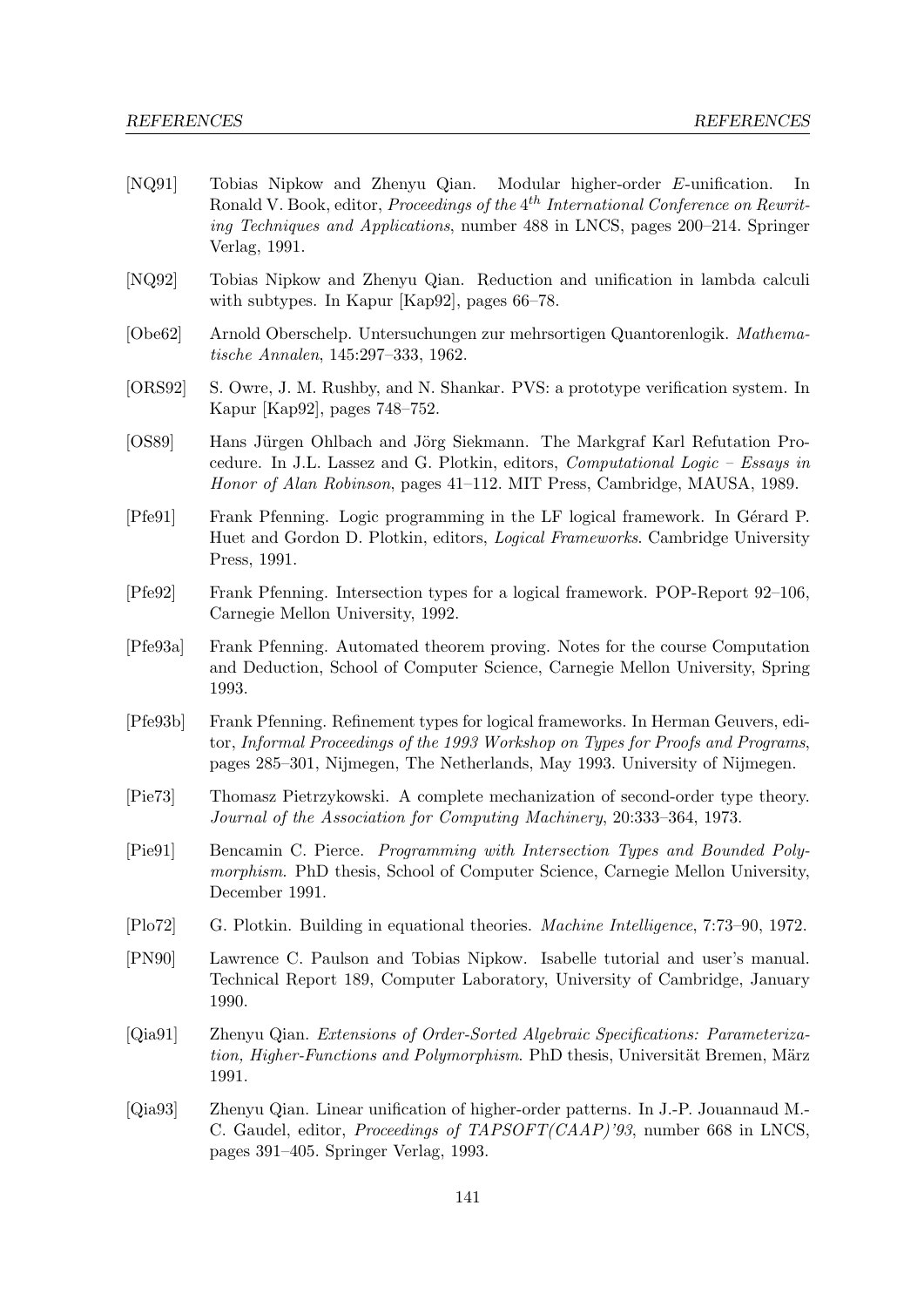- [Qua92] Art Quaife. Automated deduction in von Neumann-Bernays-Gödel set theory. Journal of Automated Reasoning, 8(1):91–148, 1992.
- [QW94] Zhenyu Qian and Kang Wang. Modular AC unification of higher-order patterns, 1994. draft.
- [Rob68] J. A. Robinson. New directions in theorem proving. In Proceedings of IFIP Congress in Information Processing, volume 68, pages 63–67. North Holland, Amsterdam, 1968.
- [Rob69a] J. A. Robinson. Mechanizing higher order logic. Machine Intelligence, 4:151–170, 1969.
- [Rob69b] J. A. Robinson. A note on mechanizing higher order logic. Machine Intelligence, 5:121–134, 1969.
- [Rus08] Bertrand Russell. Mathematical logic as based on the theory of types. American Jounal of Mathematics, XXX:222–262, 1908.
- [RW69] Arthur Robinson and Larry Wos. Paramodulation and TP in first order theories with equality. *Machine Intelligence*, 4:135–150, 1969.
- [Sch24] Moses Schönfinkel. Über die Bausteine der mathematischen Logik. Mathematische Annalen, 92:305–316, 1924. Englisch Version entitled: On the building blocks of mathematical logic in [?].
- [Sch38] A. Schmidt. Über deduktive Theorien mit mehreren Sorten von Grunddingen. Mathematische Annalen, 115, 1938.
- [Sch51] A. Schmidt. Die Zulässigkeit der Behandlung mehrsortiger Theorien mittels der üblichen einsortigen prädikatenlogik. Mathematische Annalen, 123, 1951.
- [Sch60] Kurt Schütte. Semantical and syntactical properties of simple type theory. *Journal* of Symbolic Logic, 25:305–326, 1960.
- [SG89] Wayne Snyder and Jean Gallier. Higher-Order Unification Revisited: Complete Sets of Transformations. J. Symbolic Computation, 8:101–140, 1989.
- [Sko19] Albert Thoralf Skolem. Logisch-kombinatorische Untersuchungen ¨uber die Erfüllbarkeit oder Beweisbarkeit mathematischer Sätze. Videnskapkasselskapets Skrifter, I:1–36, 1919. English translation in [?].
- [Smo89] Gert Smolka. Logic Programming over Polymorphically Order-Sorted Types. PhD thesis, Universität Kaiserslautern, 1989.
- [Smu63] Raymond M. Smullyan. A unifying principle for quantification theory. Proc. Nat. Acad Sciences, 49:828–832, 1963.
- [Smu68] Raymond M. Smullyan. First-Order Logic. Springer Verlag, 1968.
- [SNGM87] Gert Smolka, Werner Nutt, Joseph A. Goguen, and Jos´e Meseguer. Order-sorted equational computation. SEKI-Report SR-87-14, Universität Kaiserslautern, 1987.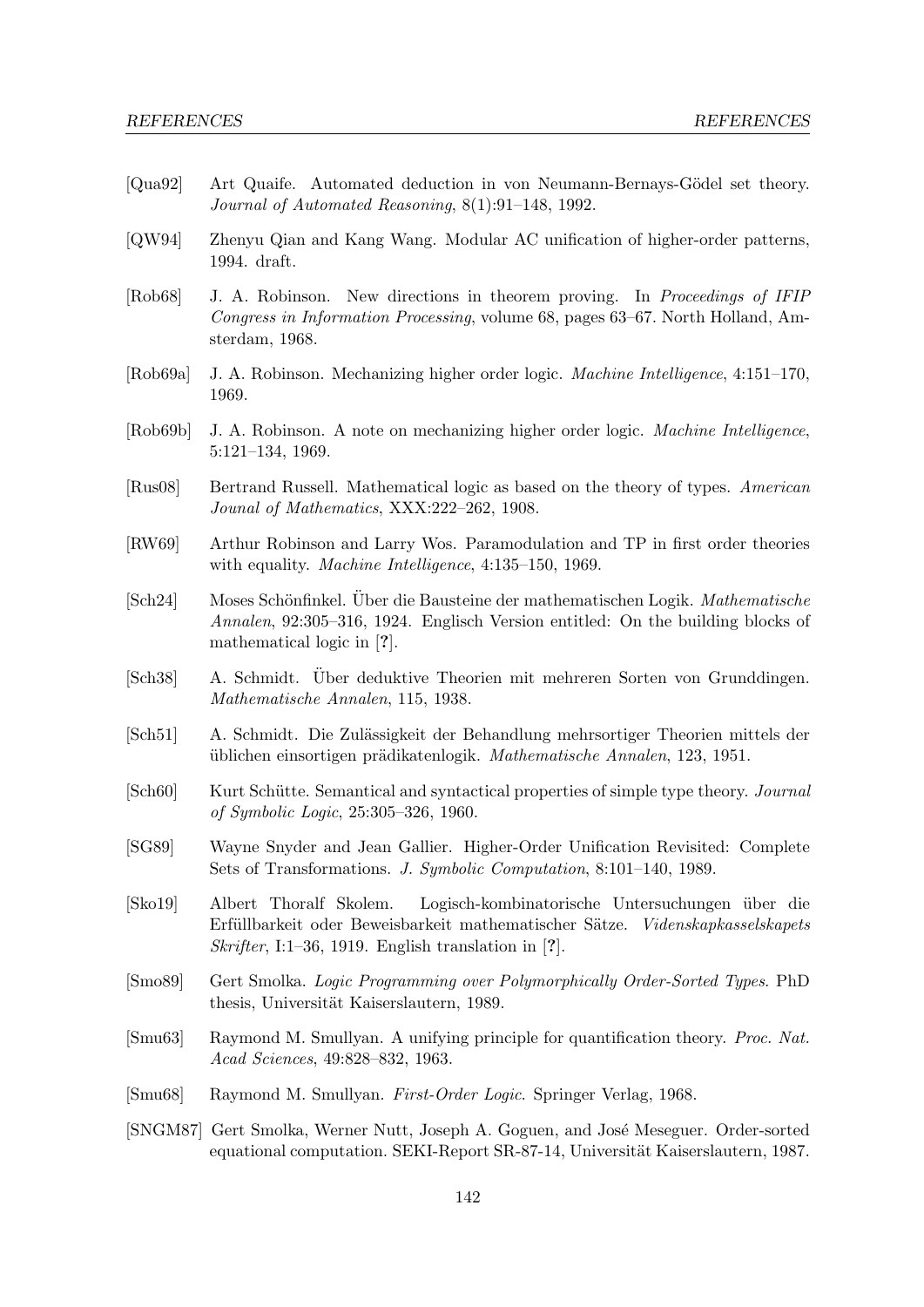| $\left[\text{Sny90}\right]$   | Wayne Snyder. Higher order E-unification. In Stickel [Sti90], pages 573–578.                                                                                                                                                                                                                             |
|-------------------------------|----------------------------------------------------------------------------------------------------------------------------------------------------------------------------------------------------------------------------------------------------------------------------------------------------------|
| $\left[\text{Sny91}\right]$   | Wayne Snyder. A Proof Theory for General Unification. Progress in Computer<br>Science and Applied Logic. Birkhäuser, 1991.                                                                                                                                                                               |
| [Soc93]                       | Rolf Socher. Unification in order-sorted logic with term declarations. In Andrei<br>Voronkov, editor, <i>Proceedings of the International Conference on Logic Program-</i><br>ming and Automated Reasoning LPAR'93, volume 698 of LNAI, pages 301–308,<br>St. Petersburg, Russia, 1993. Springer Verlag. |
| [SS86]                        | Manfred Schmidt-Schauß. Unification in many-sorted equational theories. In<br>J. Siekmann, editor, Proceedings of the 8th Conference on Automated Deduction,<br>number 230 in LNCS, pages 538–552, Oxford, England, 1986. Springer Verlag.                                                               |
| [SS87]                        | Manfred Schmidt-Schauß. Computational Aspects of an Order-Sorted Logic with<br>Term Declarations. PhD thesis, University of Kaiserslautern, 1987. Also [SS89].                                                                                                                                           |
| [SS89]                        | Manfred Schmidt-Schauß. Computational Aspects of an Order-Sorted Logic with<br>Term Declarations, volume 395 of LNAI. Springer Verlag, 1989.                                                                                                                                                             |
| [Sta85]                       | R. Statman. Logical relations and the typed lambda calculus. <i>Information and</i><br>Computation, 65, 1985.                                                                                                                                                                                            |
| [Sti86]                       | Mark E. Stickel. Schubert's steamroller problem: Formulations and solutions.<br>Journal of Automated Reasoning, 2:89-101, 1986.                                                                                                                                                                          |
| [Sti90]                       | Mark Stickel, editor. Proceedings of the 10th Conference on Automated Deduction,<br>number 449 in LNAI, Kaiserslautern, Germany, 1990. Springer Verlag.                                                                                                                                                  |
| $\lceil \text{Tail}67 \rceil$ | W. Tait. Intensional interpretation of functionals of finite type I. Information and<br>Computation, 32:198-212, 1967.                                                                                                                                                                                   |
| [Tak53]                       | Gaisi Takeuti. On a generalized logic calculus. Japan Journal of Mathematics,<br>23:39 f., 1953.                                                                                                                                                                                                         |
| [Tak67]                       | Moto-o Takahashi. A proof of cut-elimination in simple type theory. Journal of<br>the Mathematical Society of Japan, 19:399-410, 1967.                                                                                                                                                                   |
| [Tak68]                       | Moto-o Takahashi. Cut-elimination in simple type theory with extensionality.<br>Journal of the Mathematical Society of Japan, 19, 1968.                                                                                                                                                                  |
| [Tak70]                       | Moto-o Takahashi. A system of simple type theory of Gentzen style with infer-<br>ence on extensionality and the cut-elimination in it. Commentarii Mathematici<br>Universitatis Sancti Pauli, XVIII(II):129-147, 1970.                                                                                   |
| [Tak87]                       | Gaisi Takeuti. <i>Proof Theory</i> . North Holland, 1987.                                                                                                                                                                                                                                                |
| [Tho91]                       | Simon Thompson. Type Theory and Functional Programming. International Com-<br>puter Science Series. Addison-Wesley, 1991.                                                                                                                                                                                |
| [Uri92]                       | T. E. Uribe. Sorted unification using set constraints. In Kapur [Kap92], pages<br>$163 - 177.$                                                                                                                                                                                                           |
|                               |                                                                                                                                                                                                                                                                                                          |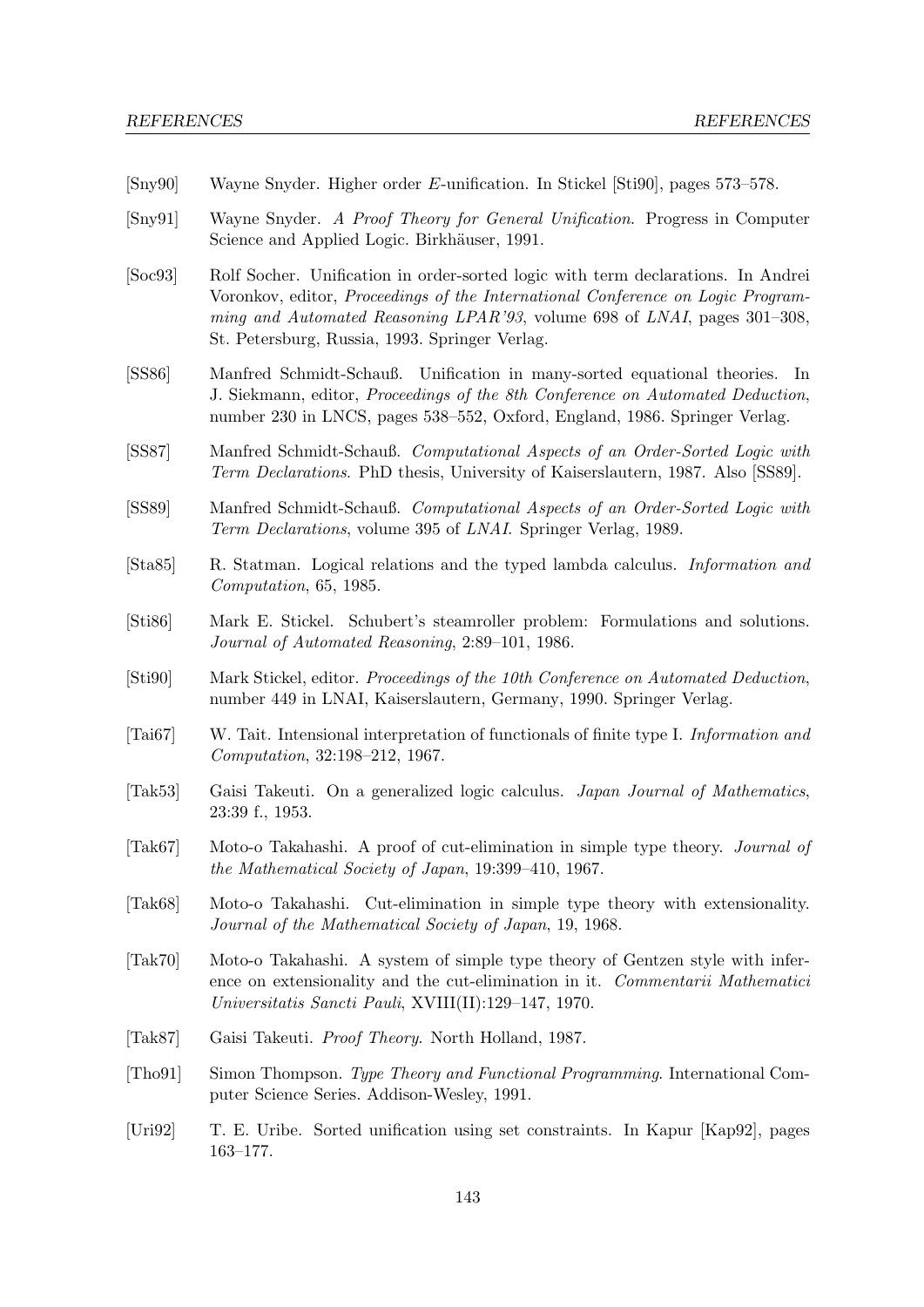- [Vor92] Andrei Voronkov, editor. Proceedings of the International Conference on Logic Programming and Automated Reasoning LPAR'92, volume 624 of LNAI, St. Petersburg, Russia, 1992. Springer Verlag.
- [Wal84] Christoph Walther. Unification in many-sorted theories. In T. O'Shea, editor, Proceedings of of the 7th European Conference on Artifical Intelligence, pages 593–602, Pisa, Italy, 1984. Pitman Publishing, London, England.
- [Wal85] Christoph Walther. A mechanical solution of Schubert's steamroller by manysorted resolution. Artificial Intelligence, 26(2):217–224, 1985.
- [Wal87] Christoph Walther. A Many-Sorted Calculus Based on Resolution and Paramodulation. Pitman, London. Morgan Kaufman Publishers, Inc, 1987.
- [Wal88] Christoph Walther. Many-sorted unification. Journal of the Accociation for Computing Machinery, 35(1):1–17, January 1988.
- [Wan52] Hao Wang. Logic of many-sorted theories. Journal of Symbolic Logic, 17, 1952.
- [Web93] Franz Weber. Softwareentwicklung mit Logik höherer Stufe. PhD thesis, Universität Karlsruhe, Germany, July 1993.
- [Wei89] Christoph Weidenbach. A resolution calculus with dynamic sort structures and partial functions. Seki-Report SR-89-23, Fachbereich Informatik, Universität Kaiserslautern, Kaiserslautern, Germany, 1989.
- [Wei91] Christoph Weidenbach. A sorted logic using dynamic sorts. Technical Report MPI-I-91-218, Max-Planck-Institut für Informatik, Saarbrücken, Germany, 1991.
- [Wei93] Christoph Weidenbach. Unification in sort theories and its applications. MPI-Report MPI-I-93-211, Max-Planck-Institut für Informatik, Saarbrücken, Germany, March 1993.
- [WO90] Christoph Weidenbach and Hans Jürgen Ohlbach. A resolution calculus with dynamic sort structures and partial functions. In Luigia Carlucci Aiello, editor, Proceedings of of the 9th European Conference on Artifical Intelligence, pages 688– 693, Stockholm, Sweden, 1990. Pitman Publishing, London, England.
- [Wol93] David A. Wolfram. The Clausal Theory of Types. Cambridge University Press, 1993.
- [WR10] Alfred North Whitehead and Bertrand Russell. Principia Mathematica, volume I. Cambridge University Press, Cambridge, Great Britain; second edition, 1910.
- [Zai87] M. Zaionc. Word operation definable in the typed  $\lambda$ -calculus. Theoretical Computer Science, 52:1–14, 1987.
- [Zer08] Ernst Zermelo. Untersuchungen ¨uber die Grundlagen der Mengenlehre. I. Mathematische Annalen, 65:261–281, 1908.